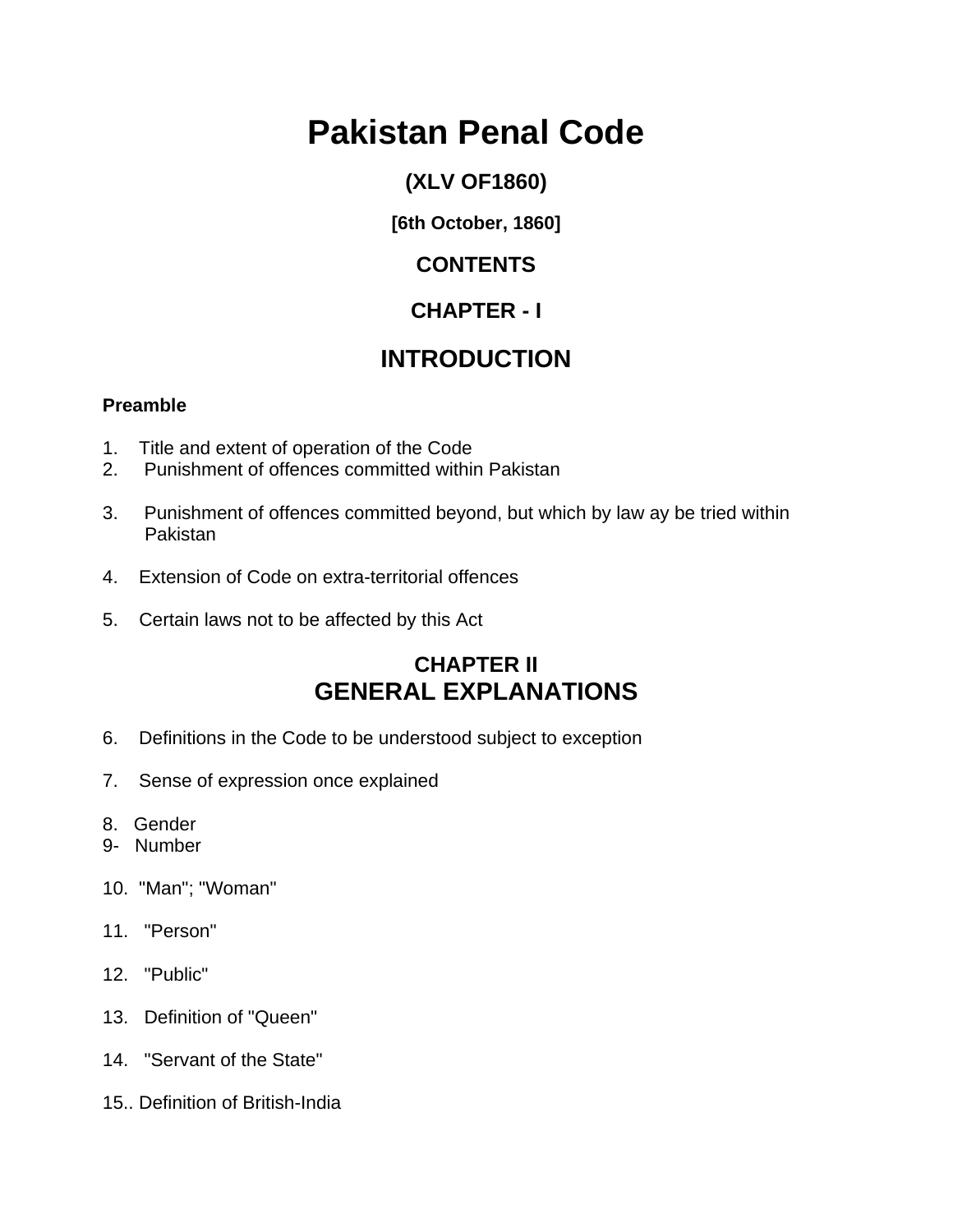- 16. Definition of "Government of India"
- 17- "Government"
- 18. Definition of Presidency
- 19. "Judge"
- 20. "Court of Justice"
- 21. "Public servant"
- 23. Movable property
- 23. Wrongful gain "Wrongful loss" Gaining wrongfully; Losing wrongfully
- 24. "Dishonestly"
- 25. "Fraudulently"
- 26. "Reason to believe"
- 27. Property in possession of wife, clerk or servant
- 28. "Counterfeit"
- 29. Document
- 30. "Valuable security"
- 31. "A will"
- 32. Words referring to acts include illegal omissions
- 33. "Act", "Omission"
- 34. Acts done by several persons in furtherance of. Common intention
- 35. When such an act is criminal by reason of its being done with a criminal knowledge or intention
- 36. Effect caused partly by act and partly by omission
- 37. Co-operation by doing one of several acts constituting an offence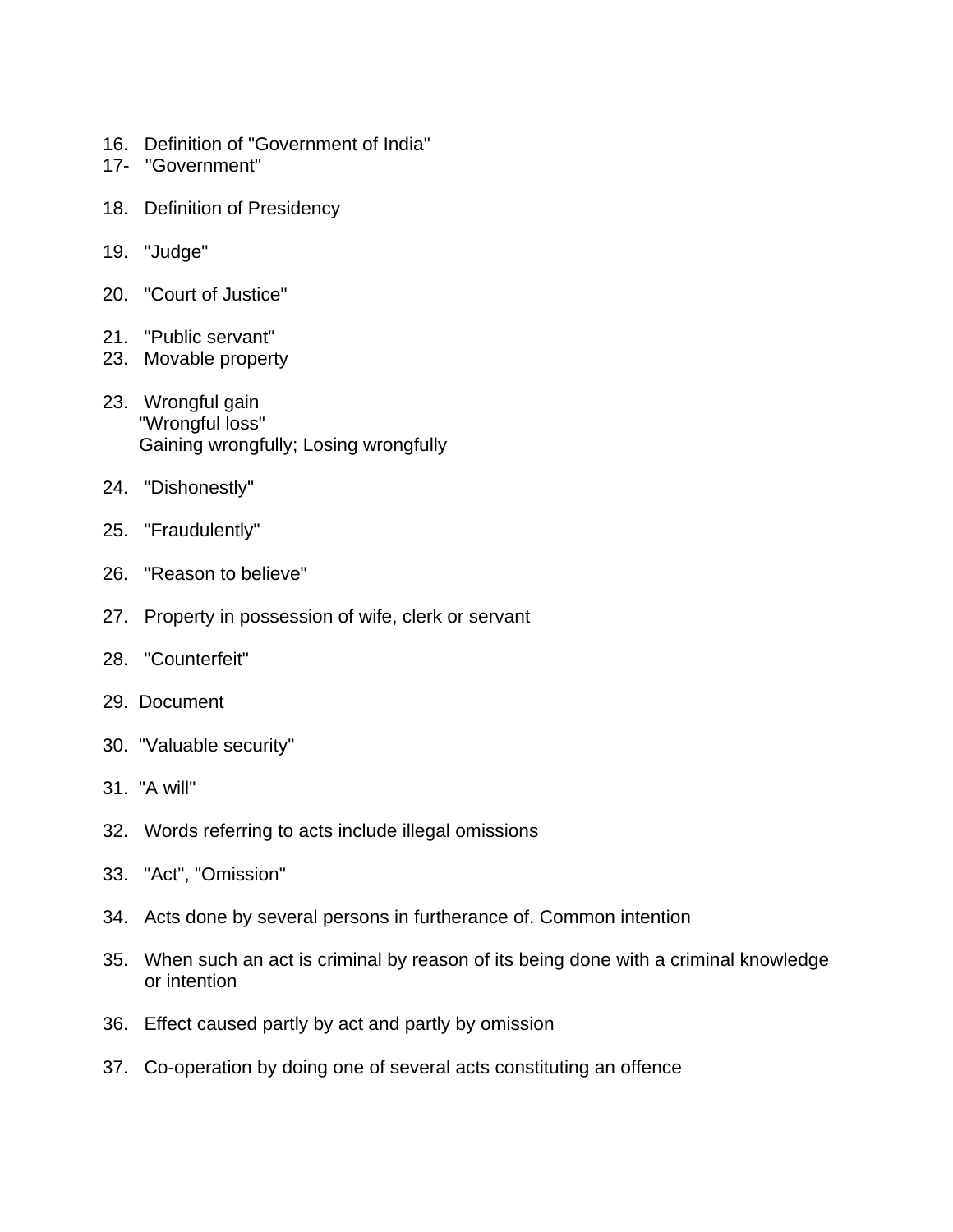- 38. Persons concerned in criminal act may be guilty of different offences
- 39. "Voluntarily"
- 40. "Offence"
- 41. "Special law"
- 42. "Local Law"
- 43. "Illegal """Legally bound to do"
- 44. "Injury"
- 45. "Life-
- 46- "Death"
- 47. "Animal"
- 48. "Vessel"
- 49. "Year"; "Month"
- 50- "Section"
- 51. "Oath"
- 52. "Good faith"
- 52-A. "Harbour"

#### **CHAPTER III OF PUNISHMENTS**

- 53. Punishments
- 54. Commutation of sentence of death
- 55. Commutation of sentence of imprisonment for life 55-A.Saving for President prerogative
- 56. Sentence of Europeans and Americans to penal servitude
- 57. Fractions of terms of punishment
- 58. Offenders sentenced to transportation how dealt with until, transported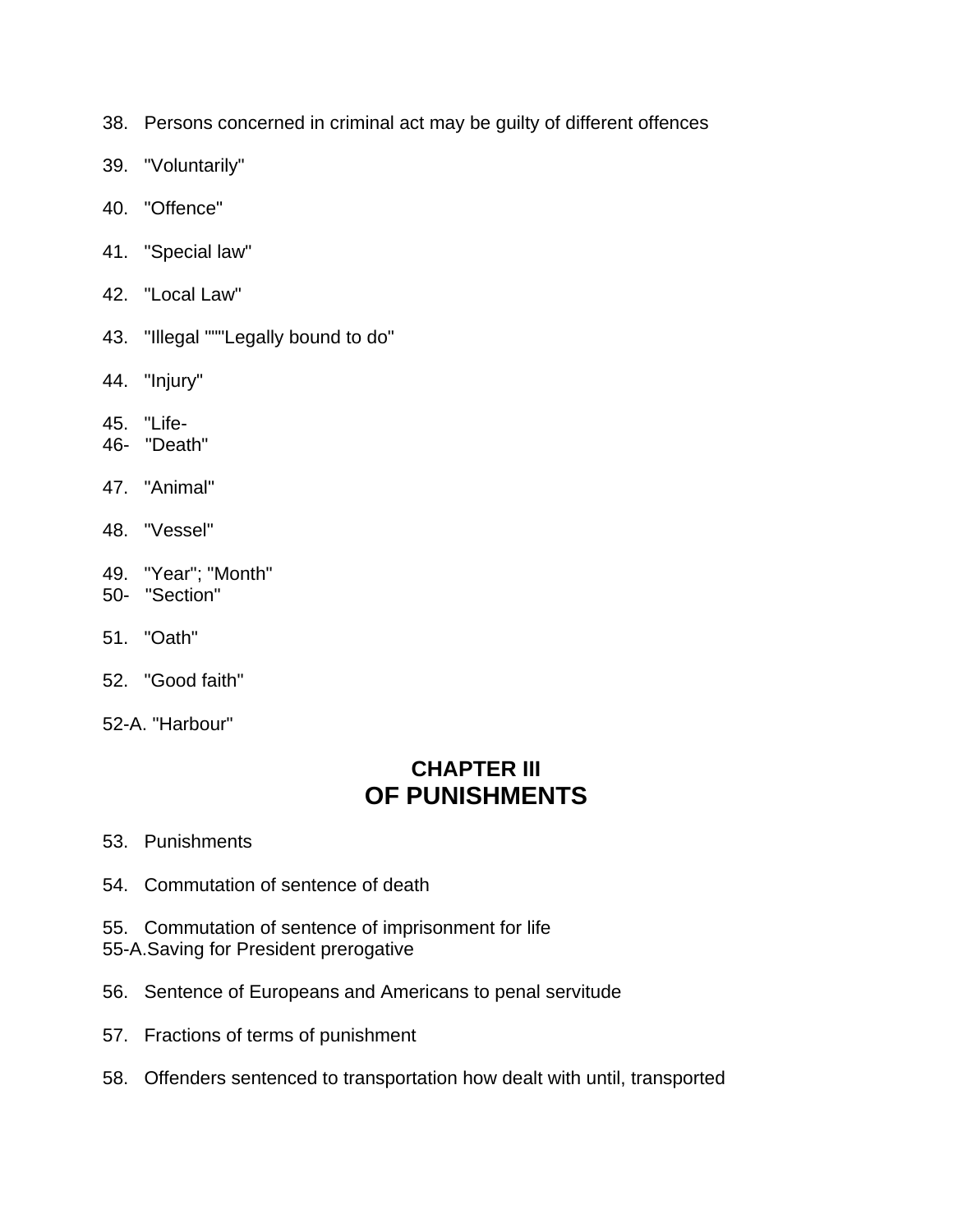- 59. Transportation instead of imprisonment
- 60. Sentence may be (in certain cases of imprisonment) wholly or partly rigorous or simple
- 61. Sentence of forfeiture of property
- 62. Forfeiture of property, in respect of offenders punishable with death, transportation or imprisonment
- 63. Amount of fine
- 64. Sentence of imprisonment for non-payment of fine
- 65. Limit to imprisonment for non-payment of fine when imprisonment and fine awardable.
- 66. Description of imprisonment for non-payment of fine
- 67. Imprisonment for non-payment of fine when offence punishable with fine only
- 68. Imprisonment to terminate on payment of fine
- 69. Termination of imprisonment on payment of proportional part of fine
- 70. Fine leviable within six years, or during imprisonment-Death not to discharge property from liability
- 71. Limit of punishment of offence made up of several offences
- 72. Punishment of person guilty of one of several offences, the judgment stating that it is doubtful of which
- 73. Solitary confinement
- 74. Limit of solitary confinement
- 75. Enhanced punishment for certain offenders under Chapter XII or Chapter XVII after previous conviction

### **CHAPTER IV GENERAL EXCEPTIONS**

- 76. Act done by a person bound, or by mistake of fact believing himself bound, by law
- 77. Act of Judge when acting judicially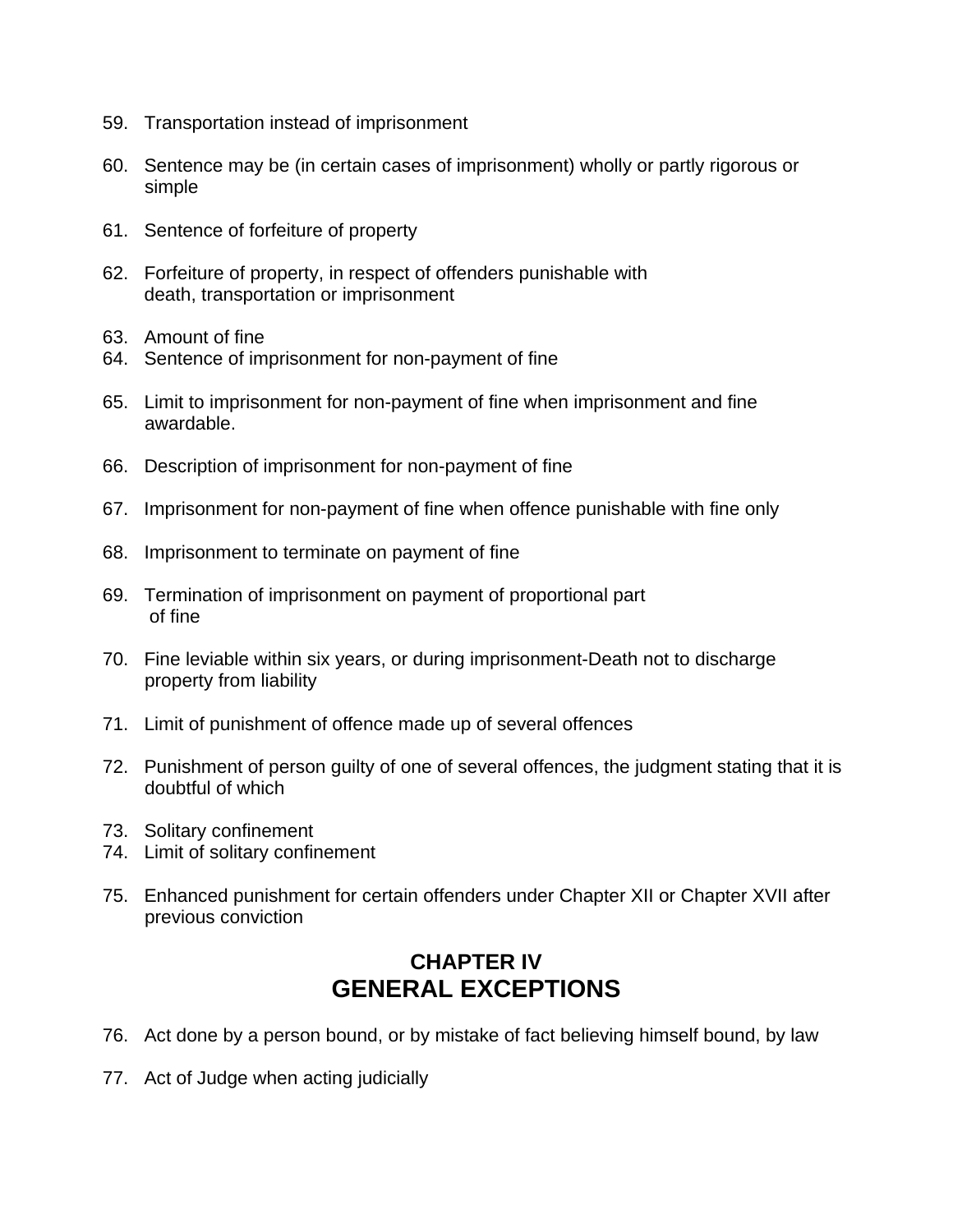- 78. Act done pursuant to the judgment or order of Court
- 79. Act done by a person justified, or by mistake of fact believing himself justified, by law
- 80. Accident in doing a lawful act
- 81. Act likely to cause harm, but done without criminal intent, and to prevent other harm
- 82. Act of a child under seven years of age
- 83. Act of a child above seven and under twelve of immature understanding
- 84. Act of a person of unsound mind
- 85. Act of a person incapable of judgment by reason of intoxication caused against his will
- 86. Offence requiring a particular intent or knowledge committed by one who is intoxicated
- 87. Act not intended and not known to be likely to cause death or grievous hurt, done by consent.
- 88. Act not intended to cause death, done by consent in good faith for person's benefit
- 89. Act done in good faith for benefit of child or insane person, by or by consent of guardian
- 90. Consent known to be given under fear or misconception ; Consent of insane person Consent of child
- 91. Exclusion of acts which are offences independently of harm caused
- 92. Act done in good faith for benefit of a person without consent
- 93. Communication made in good faith
- 94. Act to which a person is compelled by threats
- 95 Act causing slight harm
- 96. Things done in private defence
- 97. Right of private defence of the body and of property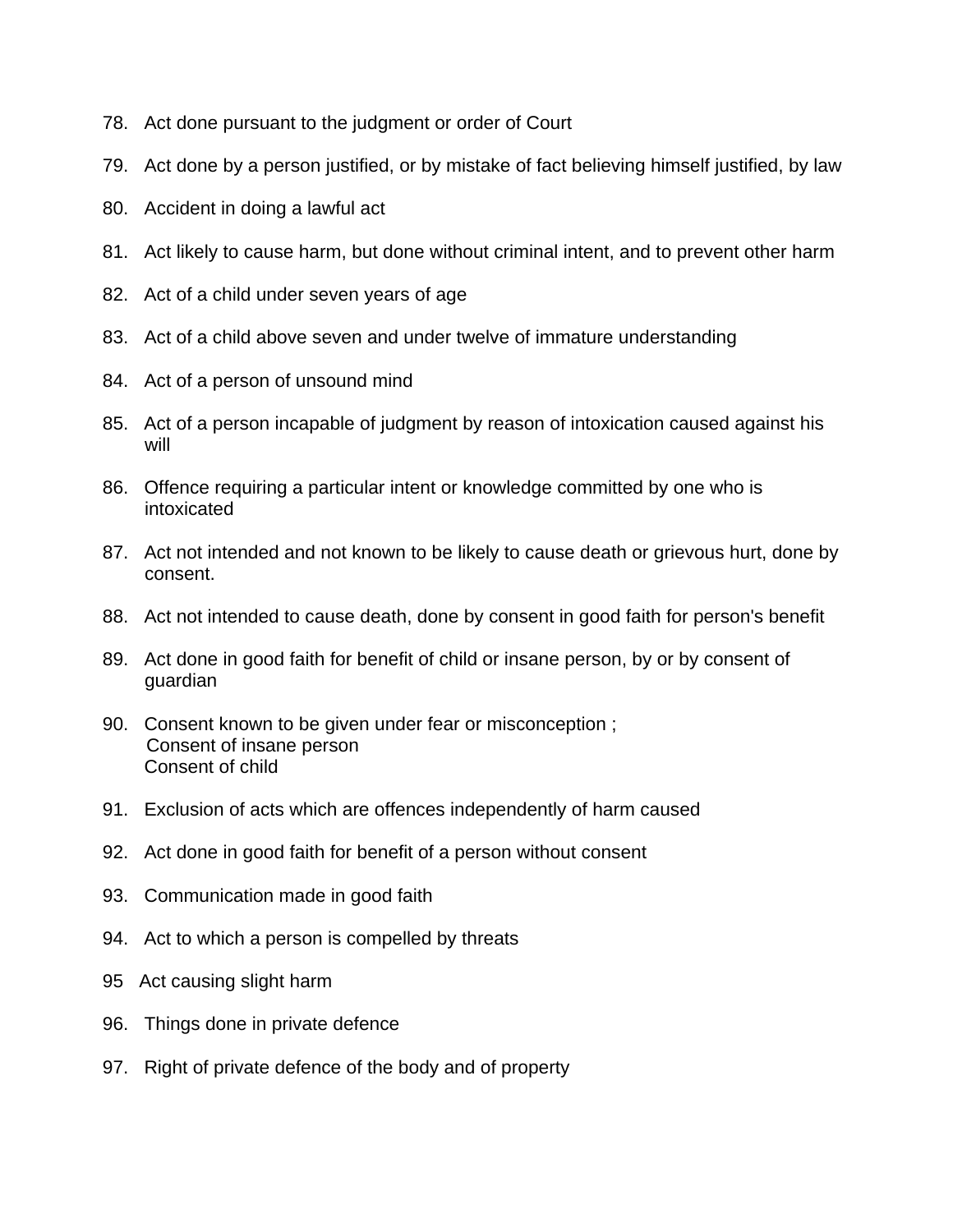- 98. Right of private defence against the act of a person of unsound mind, etc.
- 99. Act against which there is no right of private defence Extent to which the right may be exercised
- 100. When the right of private defence of the body extends to causing death
- 101. When such right extends to causing any harm other than death
- 102. Commencement and continuance of the right of private defence of the body
- 103. When the right of private defence of property extends to causing death
- 104. When such right extends to causing any harm other than death
- 105. Commencement and continuance of the right of private defence of property
- 106. Right of private defence against deadly assault when there is risk of harm to innocent person

### **CHAPTERV OF ABETMENT**

- 107. Abetment of a thing
- 108. Abettor
- 108-A. Abetment in Pakistan of Offences outside it
- 109. Punishment of abetment if the Act abetted committed in consequence and where no express provision is made for its punishment
- 110. Punishment of abetment if person abetted does act with different intention from that of abettor
- 111. Liability of abettor when one act abetted and different act done
- 112. Abettor when liable to cumulative punishment for act abetted and for act done
- 113. Liability of abettor for an effect caused by the act abetted different from that intended by the abettor
- 114. Abettor present when offence is committed
- 115. .Abetment of offence punishable with death or imprisonment for life if offence not committed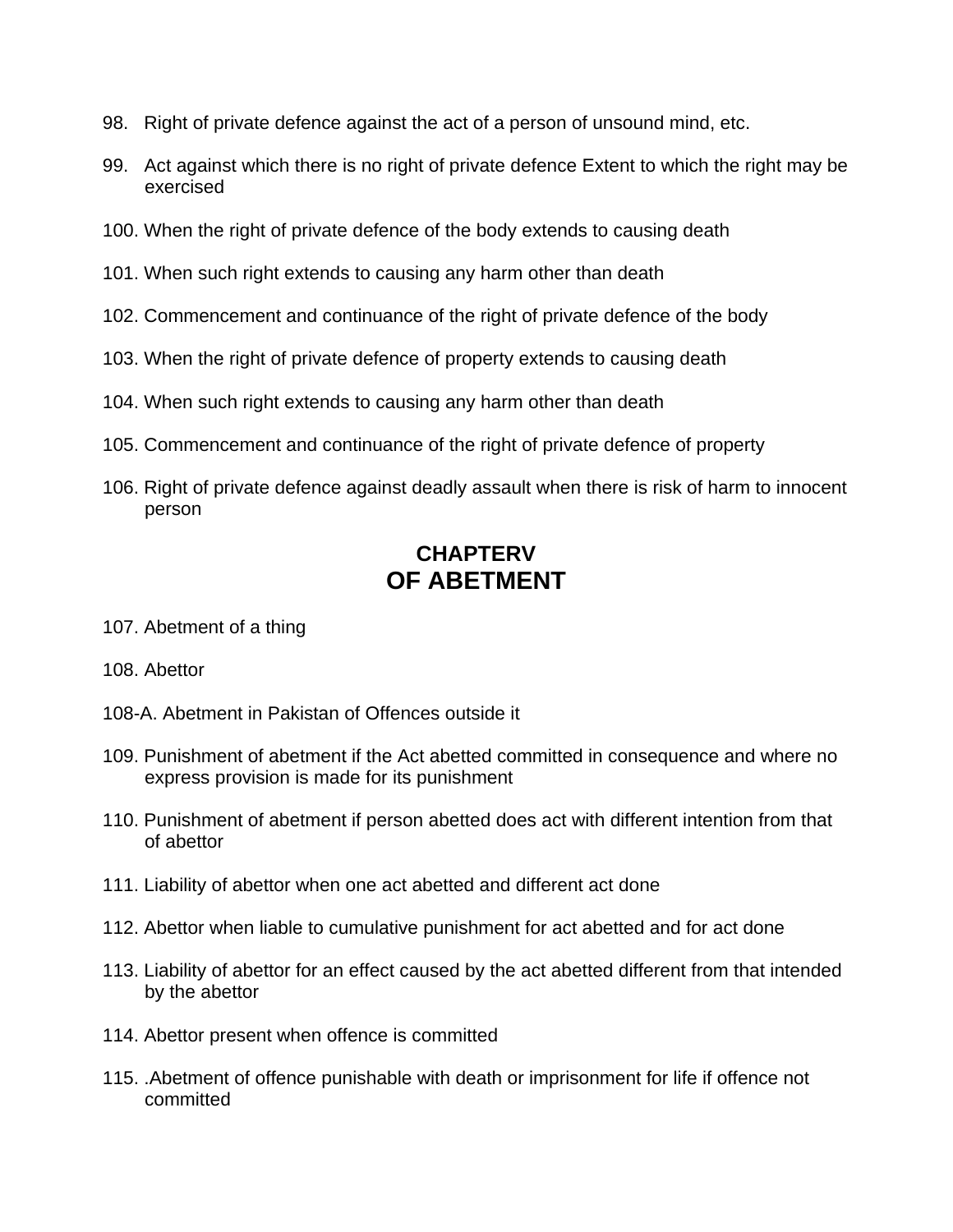If act causing harm be done in consequence

- 116. Abetment of offence punishable with imprisonment If offence be not committed If abettor or person abetted be a public servant whose duty it is to prevent offence
- 117. Abetting commission of offence by the public or by more than ten persons
- 118. Concealing design to-commit offence punishable with death or imprisonment for life if offence be committed if offence be not committed
- 119. Public servant concealing design to commit offence which it is his duty to prevent If offence be committed If Offence be punishable with death, etc. If offence be not committed
- 120. Concealing design to commit offence punishable with imprisonment If offence be committed; if offence be not committed

#### **CHAPTER V-A CRIMINAL CONSPIRACY**

120-A. Definition of criminal conspiracy 120-B. Punishment of criminal conspiracy

## **CHAPTER VI OF OFFENCES AGAINST THE STATE**

- 121. Waging or attempting to wage war or abetting waging of war against Pakistan
- 121-A. Conspiracy to commit, offences punishable by Section 121
- 122. Collecting arms, etc., with intention of waging war against Pakistan
- 123. Concealing with intent to facilitate design to wage war
- 123-A. Condemnation of the creation of the State, and advocacy of abolition of its sovereignty
- 123-B. Defiling or unauthorisedly removing the National Flag of Pakistan from Government building, etc.
- 124. Assaulting President, Governor, etc., with intention to compel or restrain the exercise of any lawful power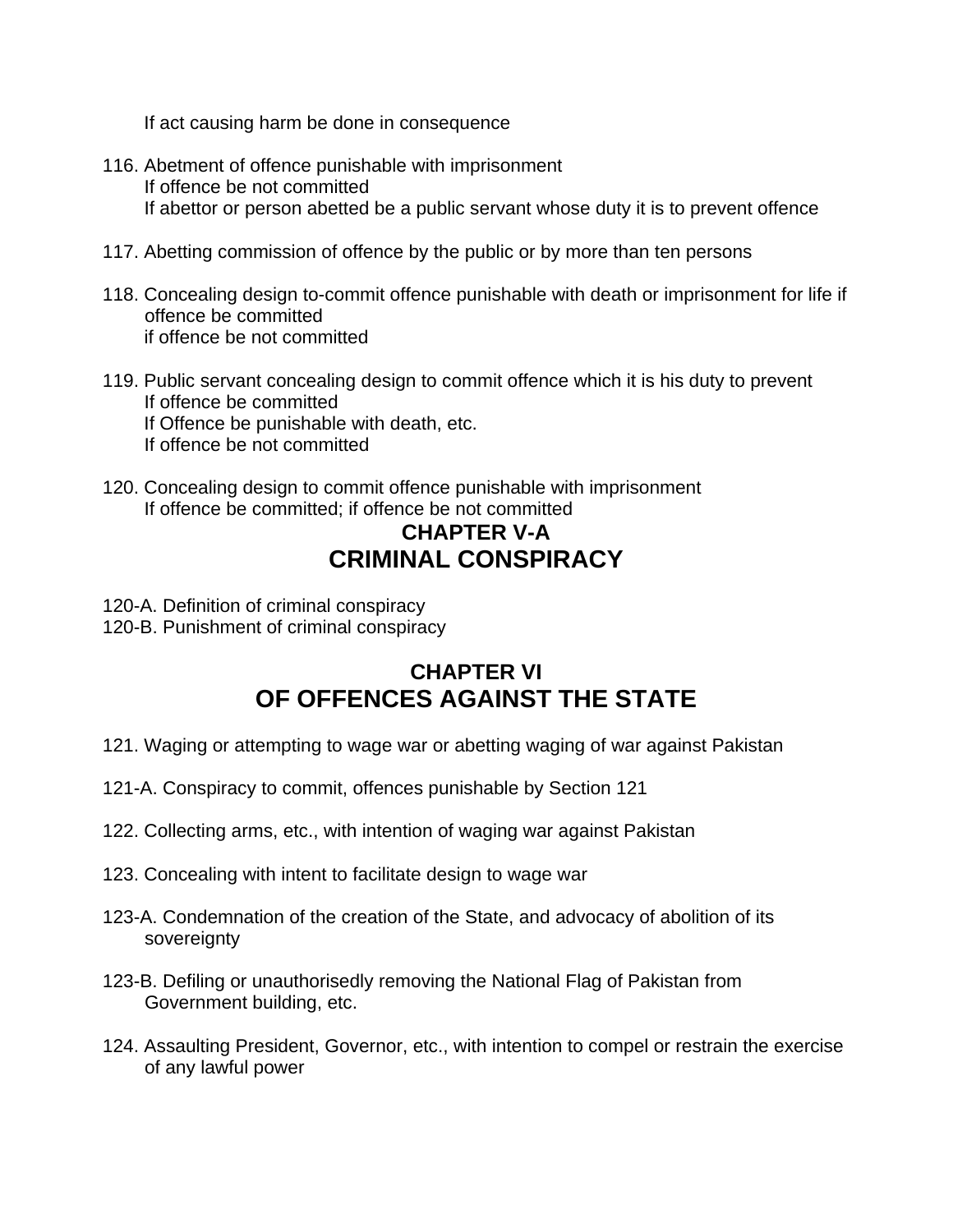124-A, Sedition

- 125- Waging war against any Asiatic Power in alliance with Pakistan
- 126. Committing depredation on territories of Power at peace with Pakistan
- 127. Receiving property taken by war or depredation mentioned in Sections 125 and 126
- 128. Public servant voluntarily allowing prisoner of State or war to escape
- 129. Public servant negligently suffering such prisoner to escape
- 130. Aiding escape of, rescuing or harbouring such prisoner **CHAPTER VII**

## **OF OFFENCES RELATING TO THE ARMY, NAVY AND AIR FORCE**

- 131. Abetting mutiny, or attempting to seduce a soldier, sailor or airman from his duty
- 132. Abetment of mutiny, if mutiny Is committed in consequence thereof
- 133. Abetment of assault by soldier, sailor or airman on his superior officer, when in execution of his office
- 134. Abetment of such assault, if the assault is committed
- 135. Abetment of description of soldier, sailor or airman
- 136. Harbouring deserter
- 137. Deserter concealed on board merchant vessel through negligence of master
- 138. Abetment of act of insubordination by soldier, sailor or airman 138-A. Application of foregoing sections to the Indian Marine Service
- 139. Persons subject to certain Acts
- 140. Wearing garb or carrying token used by soldier, sailor or airman

#### **CHAPTER VlII**

## **OF OFFENCES AGAINST THE PUBLIC TRANQUILLITY**

141. Unlawful assembly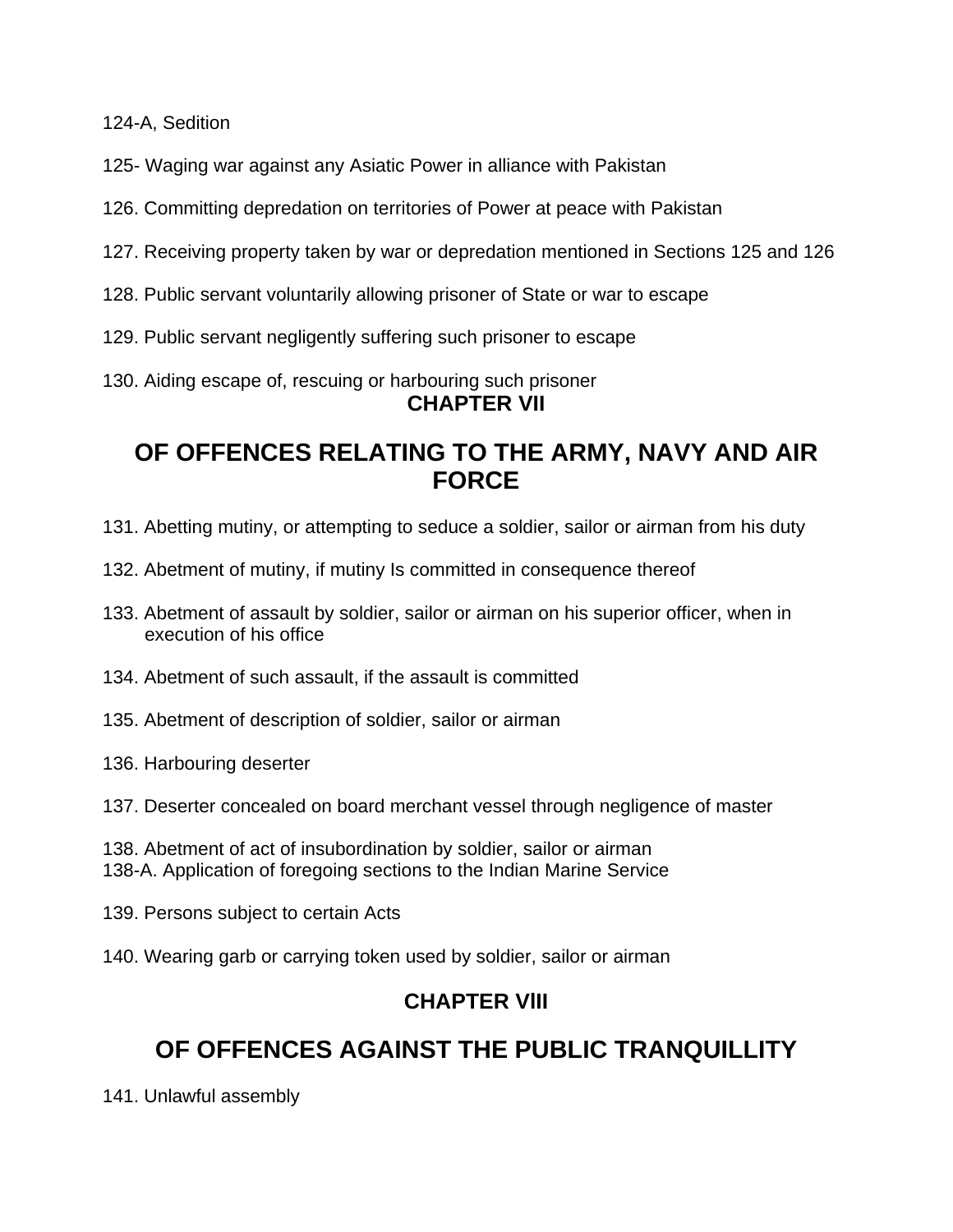- 142. Being member of unlawful assembly
- 143. Punishment
- 144. Joining unlawful assembly armed with deadly weapon
- 145. Joining or continuing In unlawful assembly, knowing it has been commanded to disperse
- 146. Rioting
- 147. Punishment for rioting
- 148. Rioting, armed with deadly weapon
- 149. Every member of unlawful assembly guilty of offence committed in prosecution of common object
- 150. Hiring, or conniving at hiring, of persons to Join unlawful assembly
- 151. Knowingly joining or continuing in assembly of five or more persons after it has commanded to disperse
- 152. Assaulting to obstructing public servant when suppressing riot, etc.
- 153. Wantonly giving provocation with intent to cause riot-if rioting be committed; if not committed
- 153-A. Promoting enmity between different groups, etc.
- 153-B. Inducing students, etc., take part in political activity
- 154. Owner or occupier of land on which an unlawful assembly is held
- 155. Liability of person for whose benefit riot is committed
- 156. Liability of agent of owner or occupier for whose benefit riot is committed
- 157. Harbouring persons hired for an unlawful assembly
- 158. Being hired to take part in an unlawful assembly or riot or to go armed
- 159. Affray
- 160. Punishment for committing affray

## **CHAPTER IX**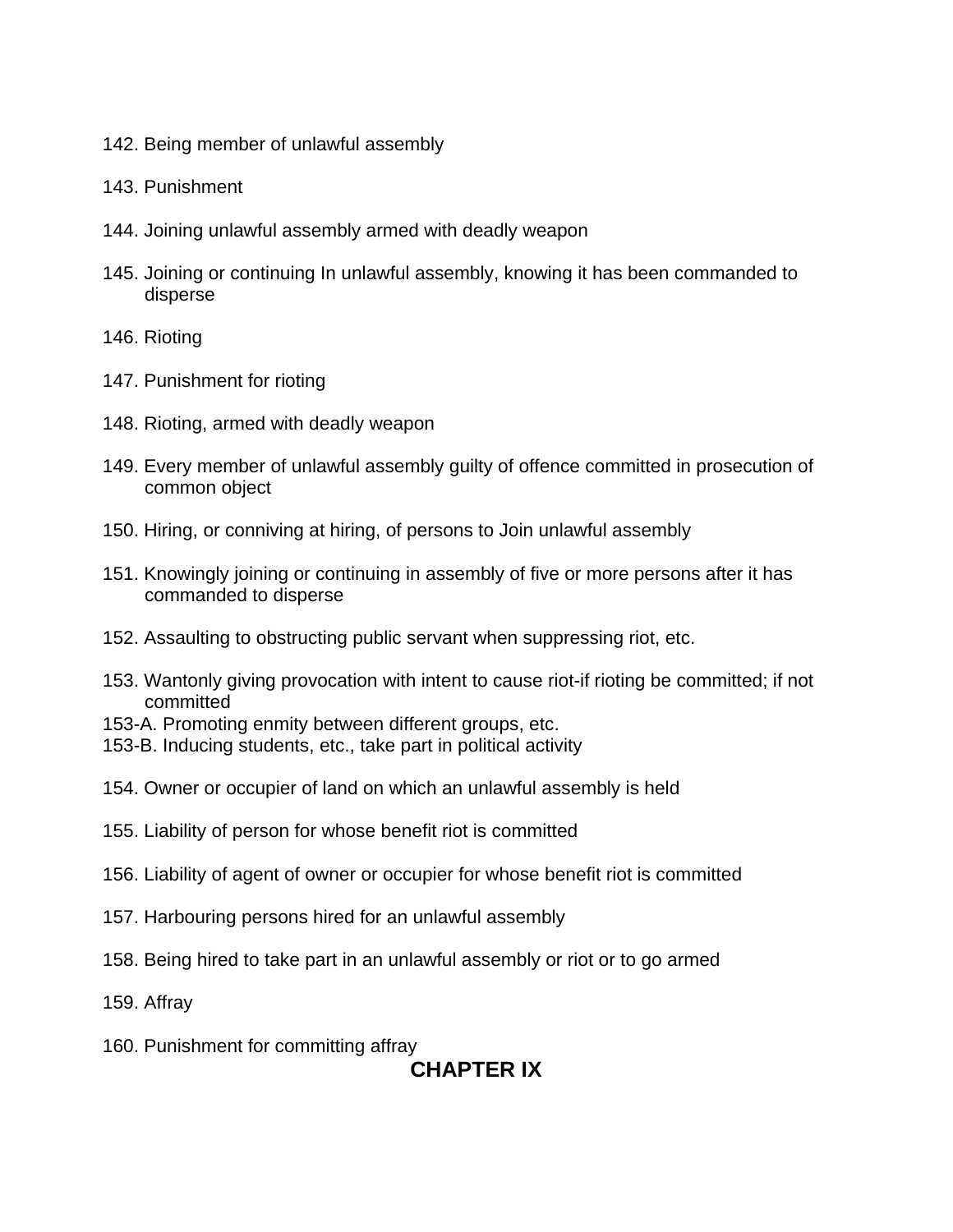## **OF OFFENCES BY OR RELATING TO PUBLIC SERVANTS**

161. Public servant taking gratification other than legal remuneration in respect to an official act "Gratification" , "Legal remuneration" "A motive or reward for doing" "Public servant'

162. Taking gratification, in order by corrupt or illegal means to influence public servant-

- 163. Taking gratification, for exercise of personal influence with public servant
- 164. Punishment for abetment by public servant of offences defined in Section 162 or 163
- 165. Public servant obtaining valuable thing, without consideration from person concerned in proceeding or business transacted by such public servant
- 165-A. Punishment for abetment of offences defined in Sections 161 and 165
- 165-B. Certain abettors excepted
- 166. Public servant disobeying law, with intent to cause injury to any person
- 167. Public servant framing an incorrect document with intent to cause injury
- 168. Public servant unlawfully engaging in trade
- 169. Public servant unlawfully buying or bidding for property
- 170. Personating a public servant
- 171. Wearing garb or carrying token used by public servant with fraudulent intent .

## **CHAPTER IX-A OF OFFENCES RELATING TO ELECTIONS**

- 171-A. "Candidate", "Electoral right" defined
- 171-B. Bribery
- 171 -C. Undue influence at election
- 171-D. Personation at elections
- 171-E. Punishment for bribery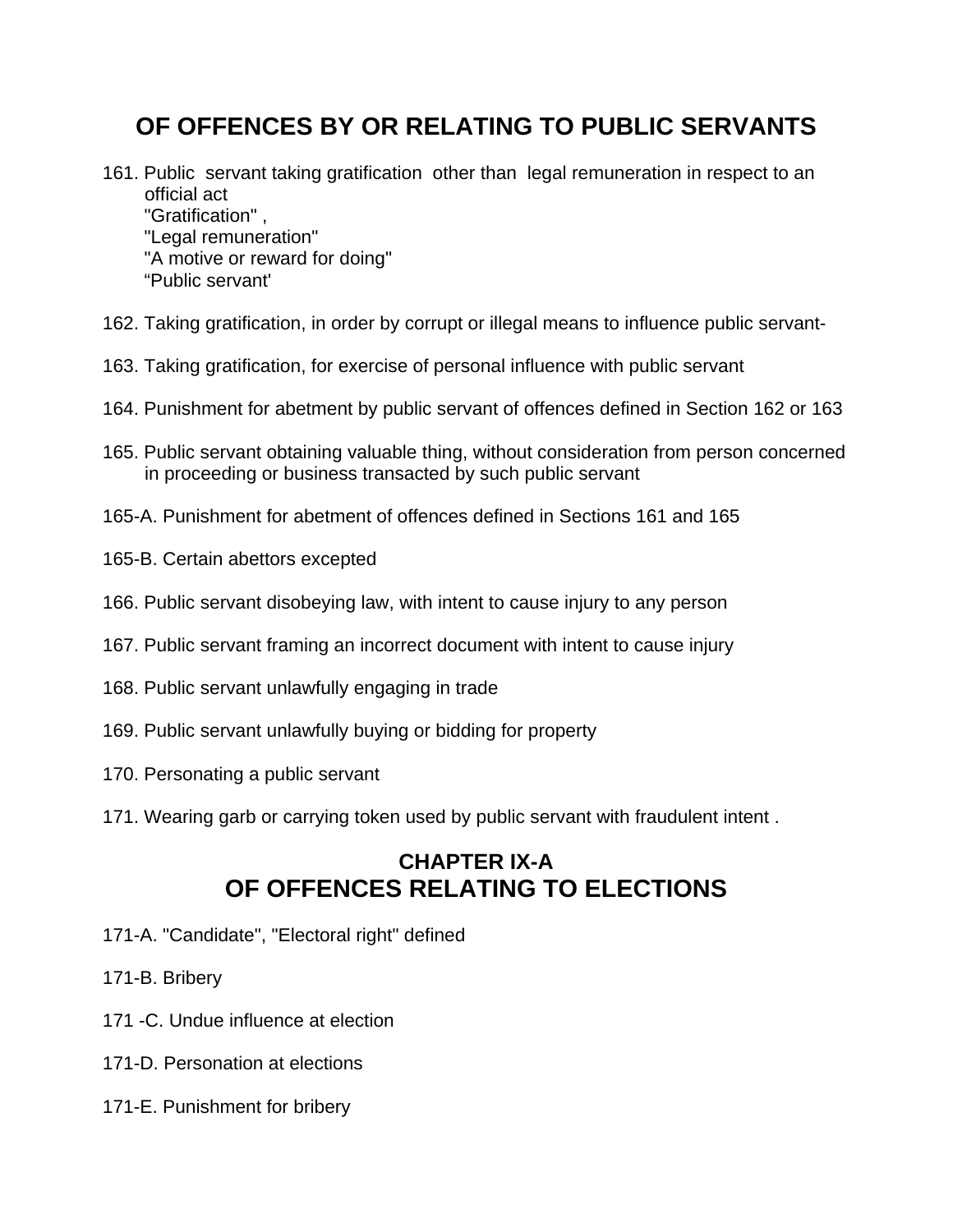171 -F. Punishment for undue influence or personation at an election

- 171 -G. False statement in connection with an election
- 171 -H. Illegal payments in connection with an election
- 171-1. Failure to keep election accounts
- 171-J. Inducing any person not to participate in any election or referendum, etc.

#### **CHAPTER X**

## **OF CONTEMPTS OF THE LAWFUL AUTHORITY OF PUBLIC SERVANTS**

- 172. Absconding to avoid service of summons or other proceeding
- 173. Preventing service of summons or other proceeding, or preventing publication thereof
- 174. Non-attendance in obedience to an order from public servant
- 175. Omission to produce document to public servant by person legally bound to produce it
- 176. Omission to give notice or information to public servant by person legally bound to give it
- 177. Furnishing false information
- 178. Refusing oath or affirmation when duly required by public servant to make it
- 179. Refusing to answer public servant authorised to question
- 180. Refusing to sign statement
- 181. False statement on oath or affirmation to public servant or person authorised to administer an oath or affirmation
- 182. False information with intent to cause public servant to use his lawful power to the injury of another person
- 183. Resistance to the taking of property by the lawful authority of a public servant
- 184. Obstructing sale of property offered for sale by authority of public servant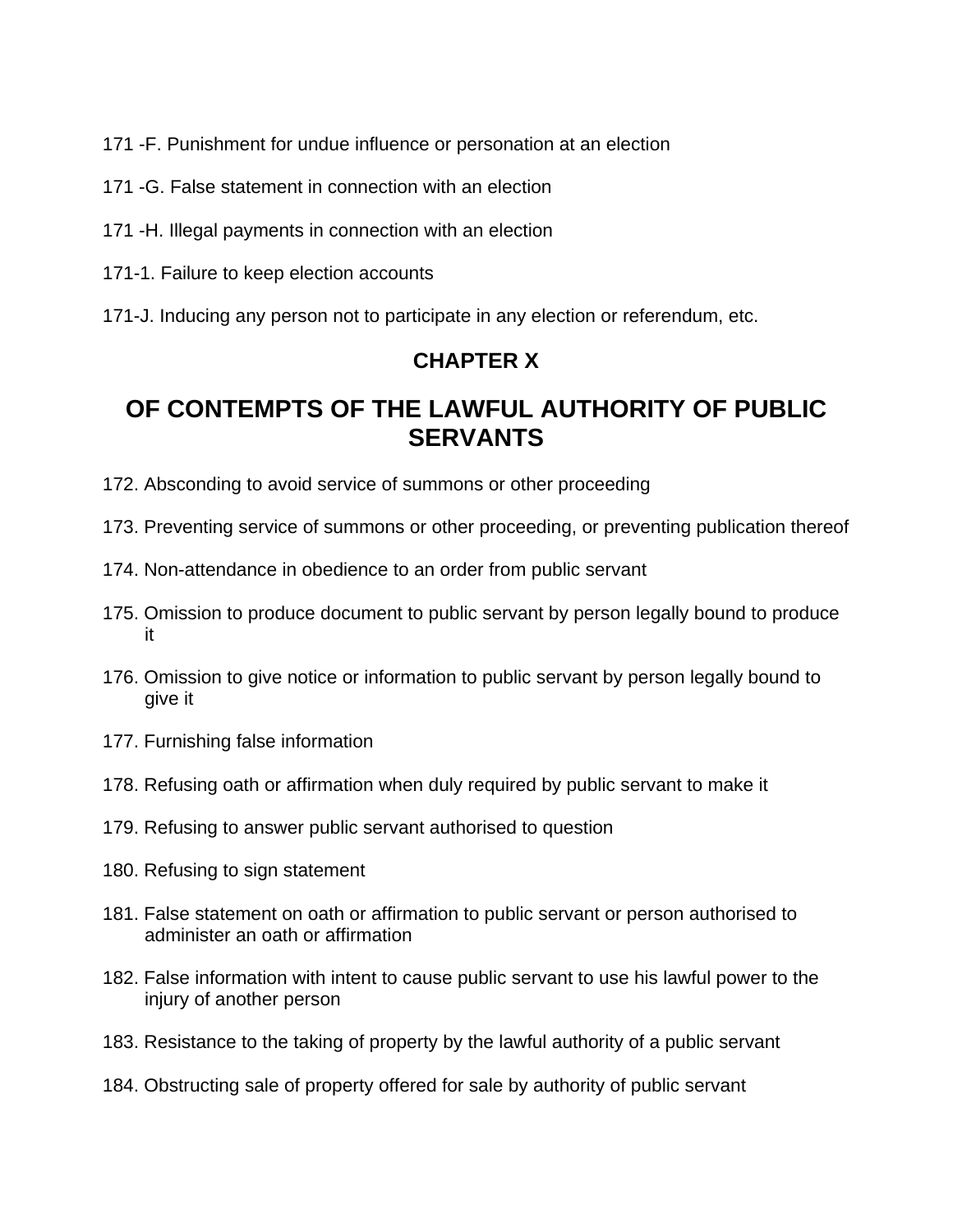- 185. Illegal purchase or bid for property offered for sale by authority of public servant
- 186. Obstructing public servant in discharge of public functions
- 187. Omission to assist public servant when bound by law to give assistance
- 188. Disobedience to order duty promulgated by public servant ".
- 189. Threat of injury to public, servant
- 190. Threat of injury to induce a person to refrain from applying for protection to public servant

### **CHAPTER XI**

## **OF FALSE EVIDENCE AND OFFENCES AGAINST PUBLIC JUSTICE**

- 191 Giving false evidence
- 192. Fabricating false evidence
- 193. Punishment for false evidence
- 194. Giving or fabricating false evidence with intent to procure conviction of capital offence if innocent person be thereby convicted and executed
- 195. Giving or fabricating false evidence with intent to procure conviction of offence punishable with imprisonment for life or for a term of seven years or upwards
- 196. Using evidence known to be false
- 197. Issuing or signing false certificate
- 198. Using as true a certificate known to be false
- 199. False statement made in declaration which is by law receivable as evidence
- 200. Using as true such declaration knowing it to be false
- 201. Causing disappearance of evidence of offence, or giving false information to screen offender if a capital offence
	- if punishable with imprisonment for life
	- if punishable with less than ten years imprisonment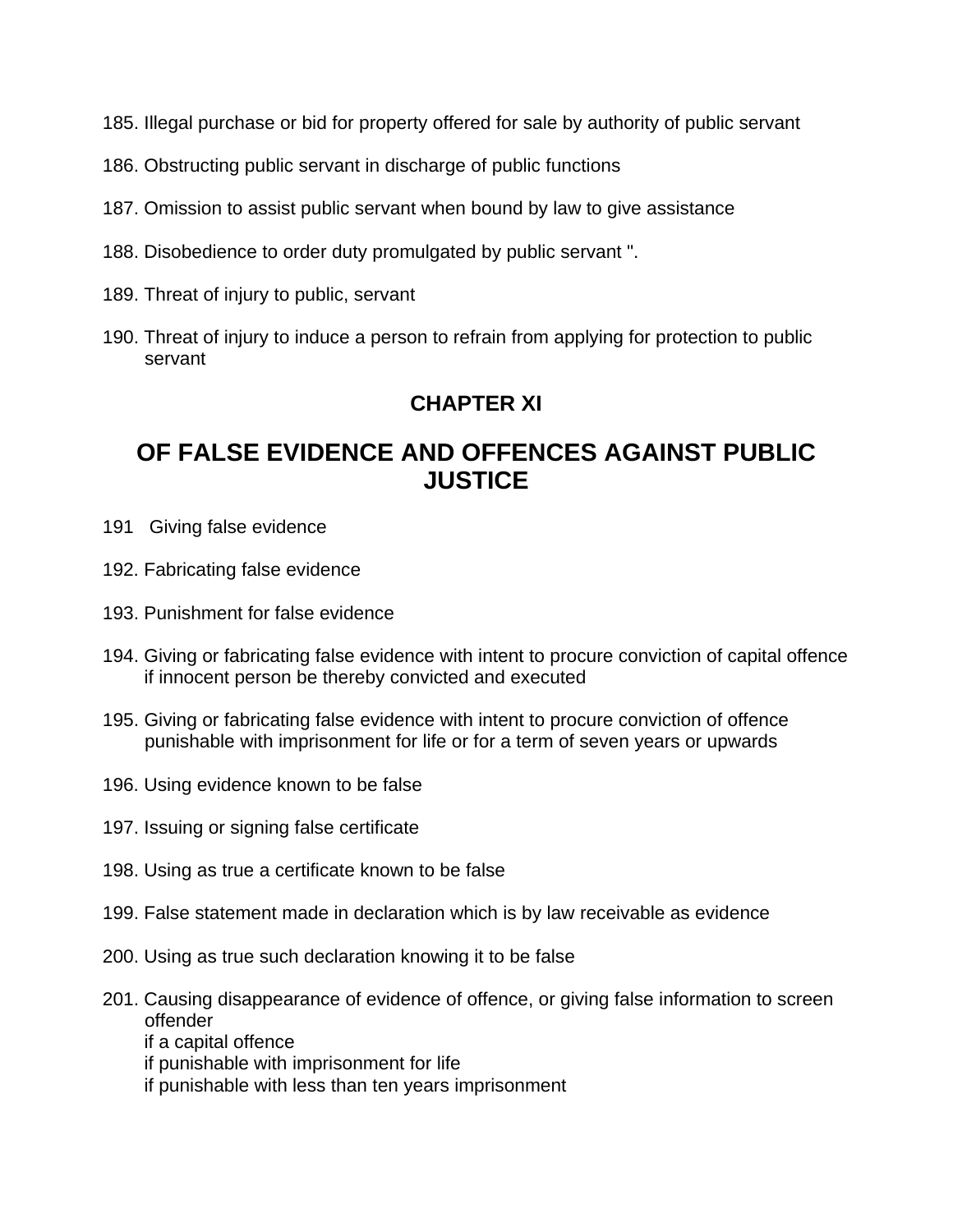- 202- Intentional omission to give information of offence by person bound to inform
- 203. Giving false information respecting an offence committed
- 204. Destruction of document to prevent its production as evidence
- 205. False personation for purpose of act or proceeding in suit or prosecution
- 206. Fraudulent removal or concealment of property to prevent its seizure as forfeited or in execution
- 207. Fraudulent claim to property to prevent its seizure as forfeited or in execution
- 208. Fraudulently suffering decree for sum not due
- 209. Dishonestly making false claim in Court
- 210. Fraudulently obtaining decree for sum not due
- 211. False charge of offence made with intent to injure
- 212. Harbouring offender if a capital offence if punishable with imprisonment for life, or with imprisonment for 10 years
- 213. Taking gift, etc., to screen an offender from punishment if a capital offence if punishable with imprisonment for life, or with imprisonment for 10 years
- 214. Offering gift or restoration of property in consideration of screening offender if a capita! offence if punishable with imprisonment for life, or with imprisonment
- 215. Taking gift to help to recover property, etc.
- 216. Harbouring offender who has escaped from custody or whose apprehension has been ordered
	- if a capital offence
	- if punishable with imprisonment for life, or with imprisonment
- 216-A. Penalty for harbouring robbers or dacoits
- 216-B. Definition of "harbour" in Sections 212, 216 and 216-A
- 217. Public servant disobeying direction of law with intent to save persons from punishment or property from forfeiture
- 218. Public servant framing incorrect record or writing with intent to save person from punishment or property from forfeiture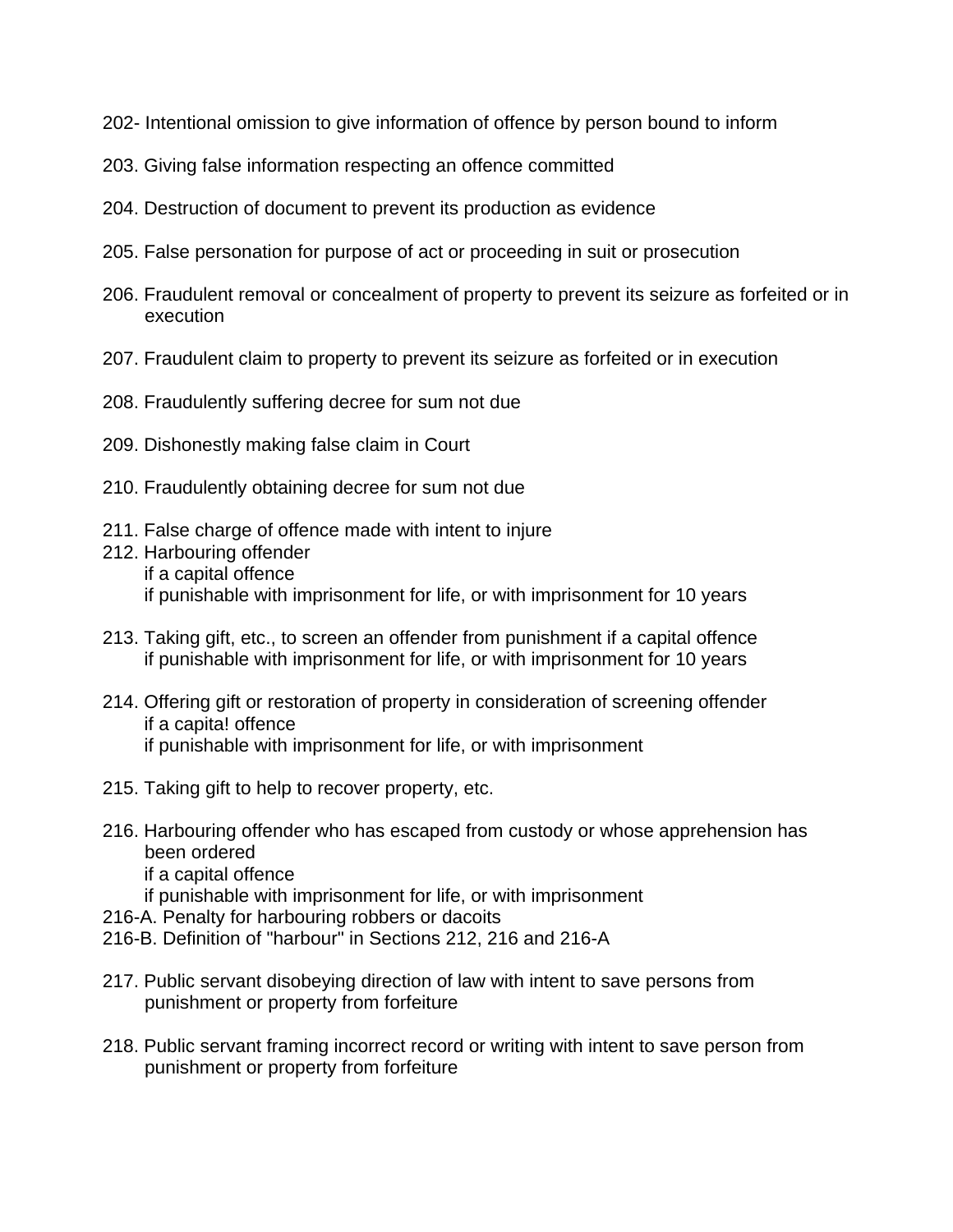- 219. Public servant in judicial proceeding corruptly making report, etc., contrary to taw
- 220. Commitment for trial or confinement by person having authority who knows that he is acting contrary to law
- 221. Intentional omission to apprehend on the part of public servant bound to apprehend
- 222. Intentional omission to apprehend on the part of public servant bound to apprehend person under sentence or lawfully committed
- 223. Escape from confinement or custody negligently suffered by public servant
- 224. Resistance or obstruction by a person to his lawful apprehension
- 225. Resistance or obstruction to lawful apprehension of another person
- 225-A. Omission to apprehend, or sufferance of escape, on part of public servant, in cases not otherwise provided for
- 225-B. Resistance or obstruction to lawful apprehension, or escape or rescue in cases not otherwise provided for
- 226. Unlawful return from transportation
- 227. Violation of condition of remission of punishment
- 228. Intentional insult or interruption to public servant sitting in judicial proceeding
- 229. Personation of a juror or assessor

#### **CHAPTER XII**

### **OF OFFENCES RELATING TO COIN AND GOVERNMENT STAMPS**

- 230. "Coin" defined Pakistan coin
- 231. Counterfeiting coin
- 232. Counterfeiting Pakistan coin
- 233. Making or selling instrument for counterfeiting coin
- 234. Making or selling instrument for counterfeiting Pakistan coin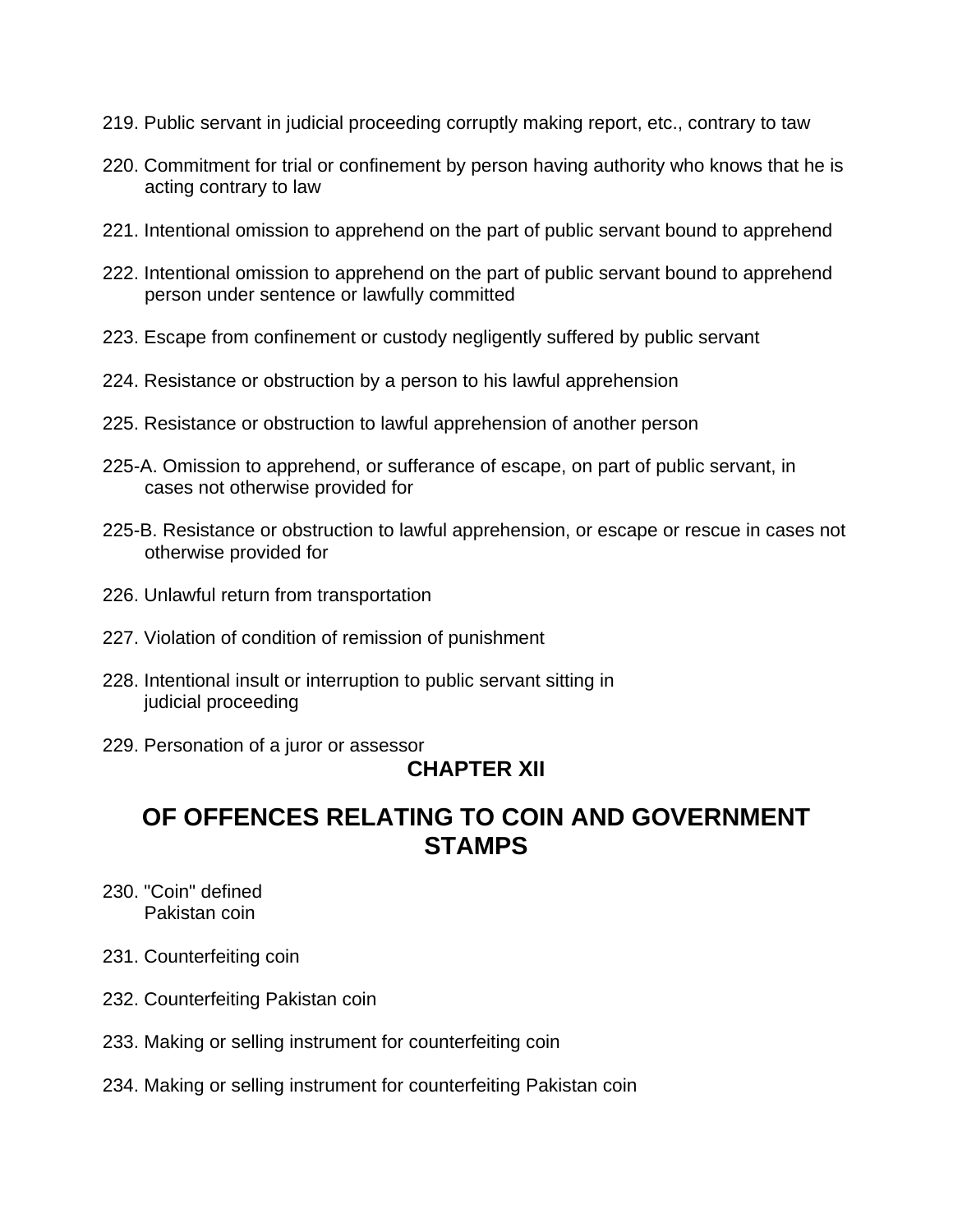- 235. Possession of instrument or material for the purpose of using the same for counterfeiting coin if Pakistan coin
- 236. Abetting in Pakistan the counterfeiting out of Pakistan of coin
- 237. Import or export of counterfeit coin
- 238. Import or export of counterfeits of Pakistan coin
- 239. Delivery of coin, possessed with knowledge that it is counterfeit
- 240. Delivery of Pakistan coin possessed with knowledge that ft is counterfeit
- 241. Delivery of coin as genuine, which, when first possessed, the deliverer did not know to be counterfeit
- 242. Possession of counterfeit coin by person who knew It to be counterfeit when he became possessed thereof
- 243. Possession of Pakistan coin by person who knew it to be counterfeit when he became possessed thereof
- 244. Person employed in mint causing coin to be of different weight or composition from that fixed by law
- 245- Unlawfully taking coining instrument from mint
- 246. Fraudulently or dishonestly diminishing weight or altering composition of coin
- 247. Fraudulently or dishonestly diminishing weight or altering composition of Pakistan coin
- 248. Altering appearance of coin with intent that ft shall pass as coin of different description
- 249. Altering appearance of Pakistan coin with intent that it shall pass as coin of different description
- 250. Delivery of coin, possessed with knowledge that it is altered
- 251. Delivery of Pakistan coin possessed with knowledge that it is altered
- 252. Possession of coin by person who knew it to be altered when he became possessed thereof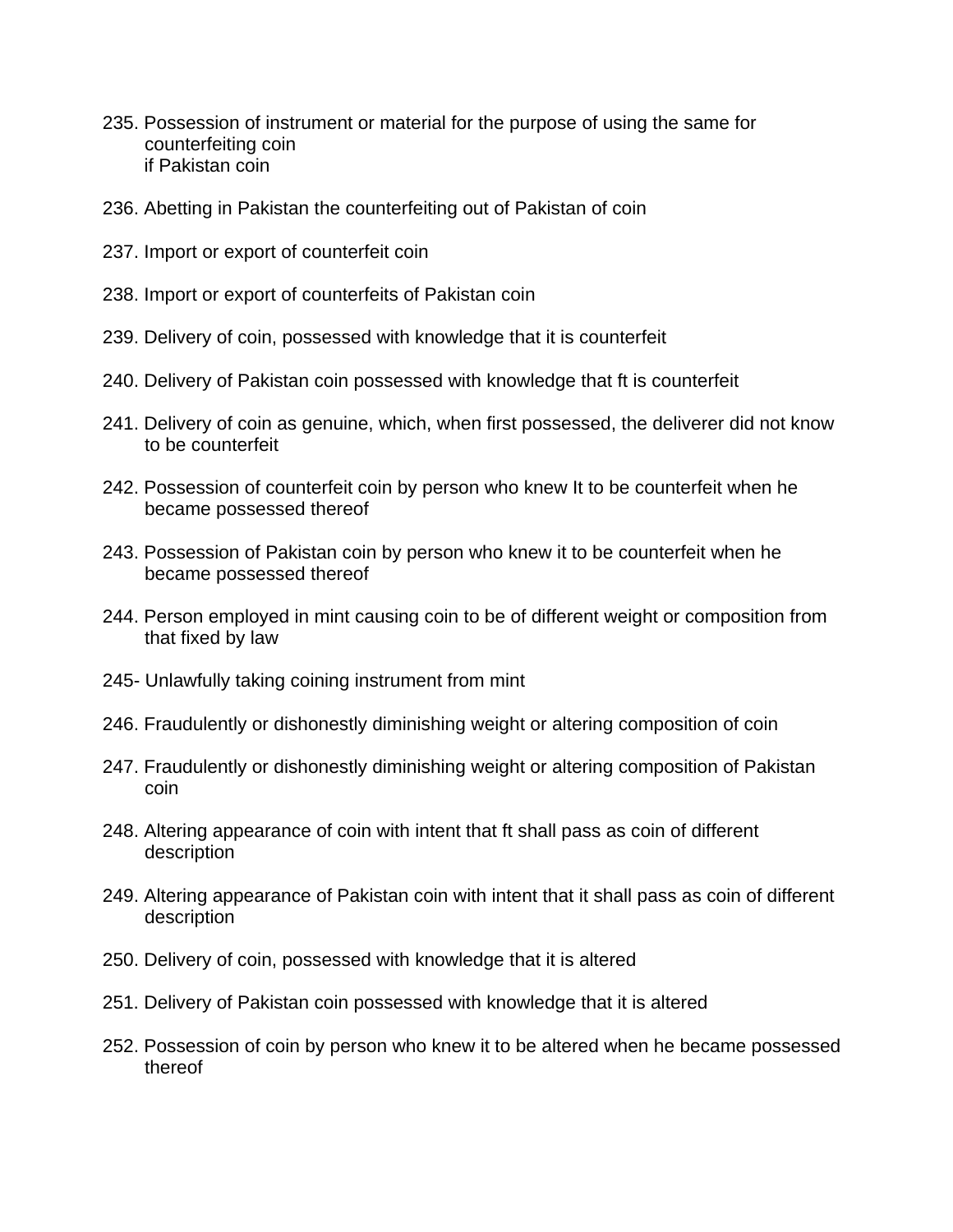- 253. Possession of Pakistan coin by person who knew it to be altered when he became possessed thereof
- 254. Delivery of coin as genuine which, when first possessed, the deliverer did not know to be altered
- 255. Counterfeiting Government stamp
- 256. Having possession of instrument or material for counterfeiting Government stamp
- 257. Making or selling instrument for counterfeiting Government stamp
- 258. Sale of counterfeit Government stamp
- 259. Having possession of counterfeit Government stamp
- 260. Using as genuine a Government stamp known to be counterfeit
- 261 Effacing writing from substance bearing Government stamp, or removing from document a stamp used for it, with intent to cause loss to Government
- 262. Using Government stamp known to have been before used
- 263. Erasure of mark denoting that has been used 263-A. Prohibition of fictitious stamp

### **CHAPTER XIII OF OFFENCES RELATING TO WEIGHTS AND MEASURES**

- 264. Fraudulent use of false instrument for weighing
- 265. Fraudulent use of false weight or measure
- 266. Being in possession of false weight or measure
- 267. Making or selling false weight or measure

### **CHAPTER XIV**

## **OF OFFENCES AFFECTING THE PUBLIC HEALTH, SAFETY, CONVENIENCE, DECENCY AND MORALS**

268. Public nuisance

269. Negligent act likely to spread infection of disease dangerous to life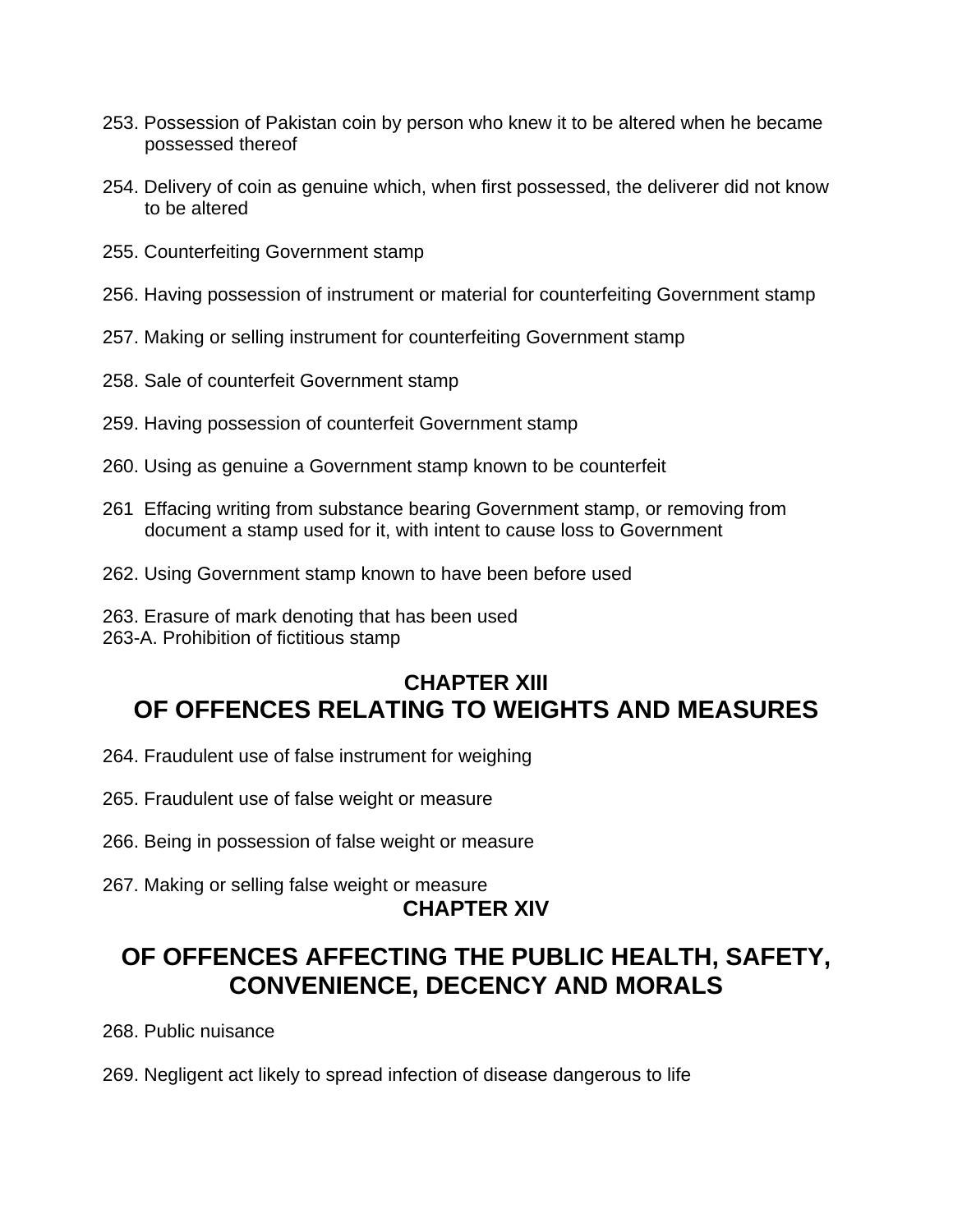- 270- Malignant act likely to spread infection of disease dangerous to life
- 271. Disobedience to quarantine rule
- 272. Adulteration of food or drink intended for sale
- 273. Sale of noxious food or drink
- 274. Adulteration of drugs
- 275. Sale of adulterated drugs
- 276. Sale. of drug as a different drug or preparation
- 277. Fouling water of public spring or reservoir
- 278. Making atmosphere noxious to health
- 279. Rash driving or driving on a public way
- 280. Rash navigation of vessel
- 281. Exhibition of false light, mark or buoy
- 282. Conveying person by water for hire in unsafe or overloaded vessel
- 283. Danger or obstruction in public way or line of navigation
- 284. Negligent conduct with respect to poisonous substance
- 285. Negligent conduct with respect to fire or combustible matter
- 286. Negligent conduct with respect to explosive substance
- 287. Negligent conduct with respect to machinery
- 288. Negligent conduct with respect, to pulling down or repairing buildings
- 289. Negligent conduct with respect to animal
- 290. Punishment for public nuisance in cases not otherwise provided for
- 291. Continuance of nuisance after injunction to discontinue
- 292. Sale, etc., of obscene books, etc.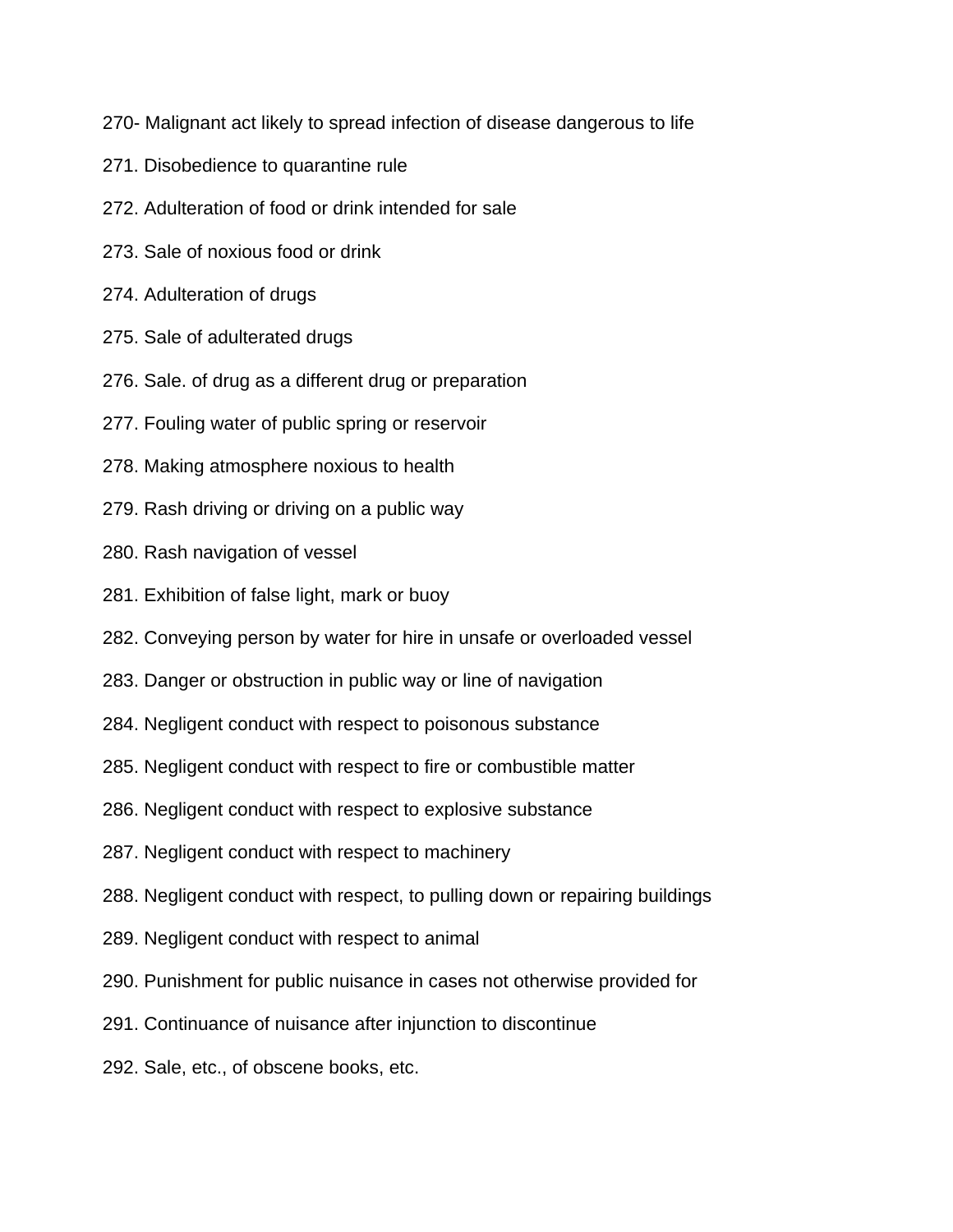293. Sale, etc., of obscene objects to young person

294. Obscene acts and songs

294-A. Keeping lottery office

294-B. Offering of prize in connection with trade, etc.

### **CHAPTER XV OF OFFENCES RELATING TO RELIGION**

- 295. Injuring or defiling place of worship, with intent to insult the religion of any class
- 295-A. Deliberate and malicious acts intended to outrage religious feelings of any class by insulting Its religion or religious beliefs
- 295-B. Defiling, etc., of Holy Qur'an
- 295-C. Use of derogatory remarks, etc., in respect of the Holy Prophet
- 296. Disturbing religious assembly
- 297. Trespassing on burial places, etc.
- 298. Uttering words, etc., with deliberate intent to wound religious feelings
- 298-A. Use of derogatory remarks, etc. in respect of holy personages
- 298-B.Misuse of epithets, descriptions and titles, etc. reserved for certain holy personages or places
- 298-C.Person of Quadiani group, etc., calling himself a Muslim or preaching or propagating his faith

### **CHAPTER XVI OF OFFENCES AFFECTING THE HUMAN BODY**

#### *Of Offences Affecting Life*

- 299. Definitions
- 300. Qatl-e-Amd
- 301- Causing death of person other than the person whose death was intended
- 302. Punishment of qatl-i-amd
- 303. Qatl committed under ikrah-i-tam or ikrah-i-naqis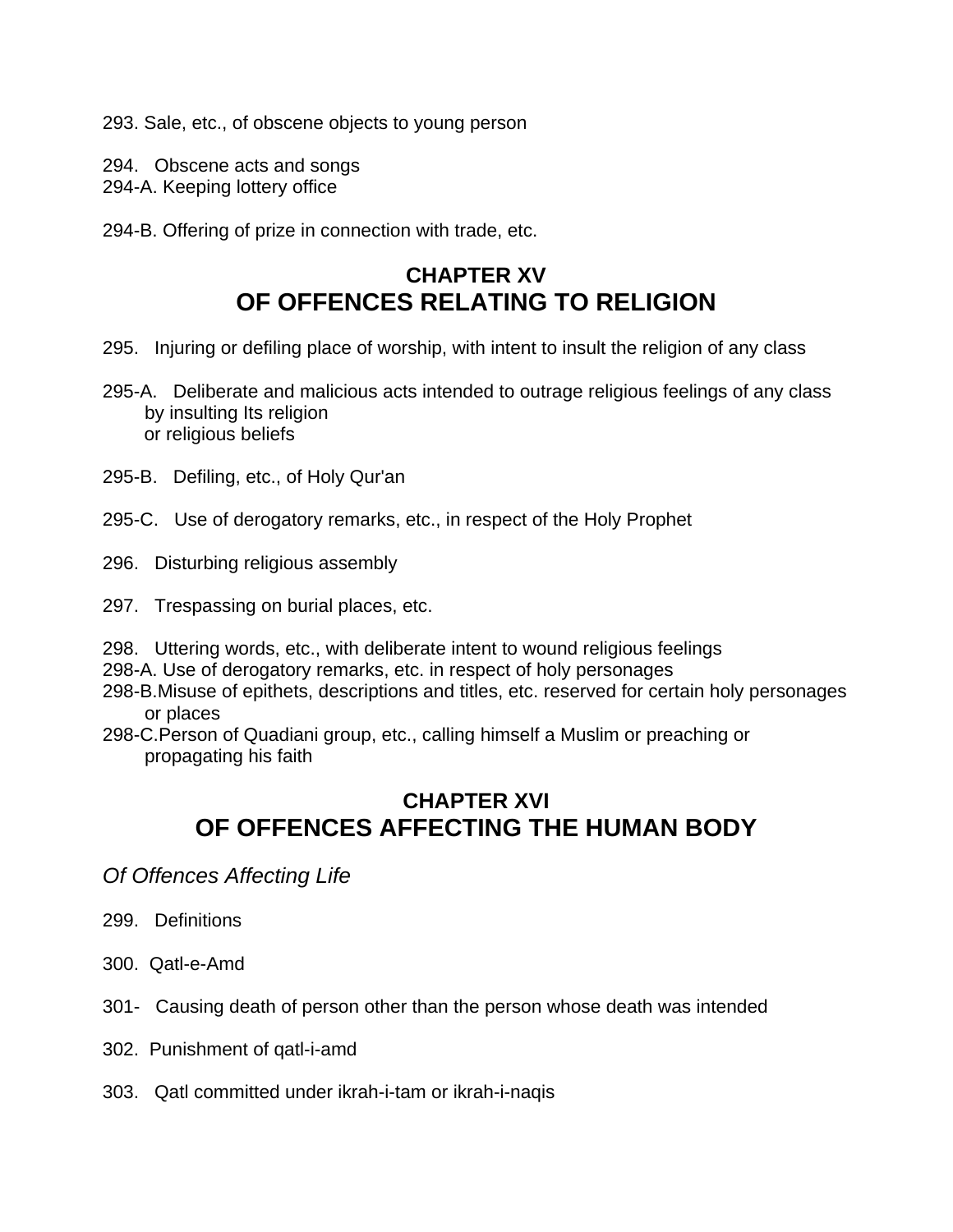- 304. Proof of qatl-i-amd liable to qisas. etc.
- 305. Wali
- 306. Qatl-i-amd not liable to qisas
- 307. Cases in which Qisas for qatl-i-amd shall not be enforced
- 308. Punishment in qatl-i-amd not liable to qisas, etc.
- 309. Waiver (Afw) of qias in qatl-i-amd
- 310. Compounding of qisas (Sulh) in qatl-i-amd
- 311. Ta'zir after waiver or compounding of right of qisas in qatl-i-amd
- 312. Qatl-i-amd after waiver or compounding of qisas
- 313. Right of qisas in qatl-i-amd
- 314. Execution of qisas in qatl-i-amd
- 315. Qatl shibh-i-amd
- 316. Punishment for qatl shibh-i-amd
- 317. Person committing qatl debarred from succession
- 318. Qatl-i-khata
- 319. Punishment for qatl-i-khata
- 320. Punishment for qatl-i-khata by rash or negligent driving
- 321. Oatl-bis-sabab
- 322. Punishment for qatl bis-sabab
- 323. Value of diyat
- 324. Attempt to commit qatl-i-amd
- 325. Attempt to commit suicide
- 326. Thug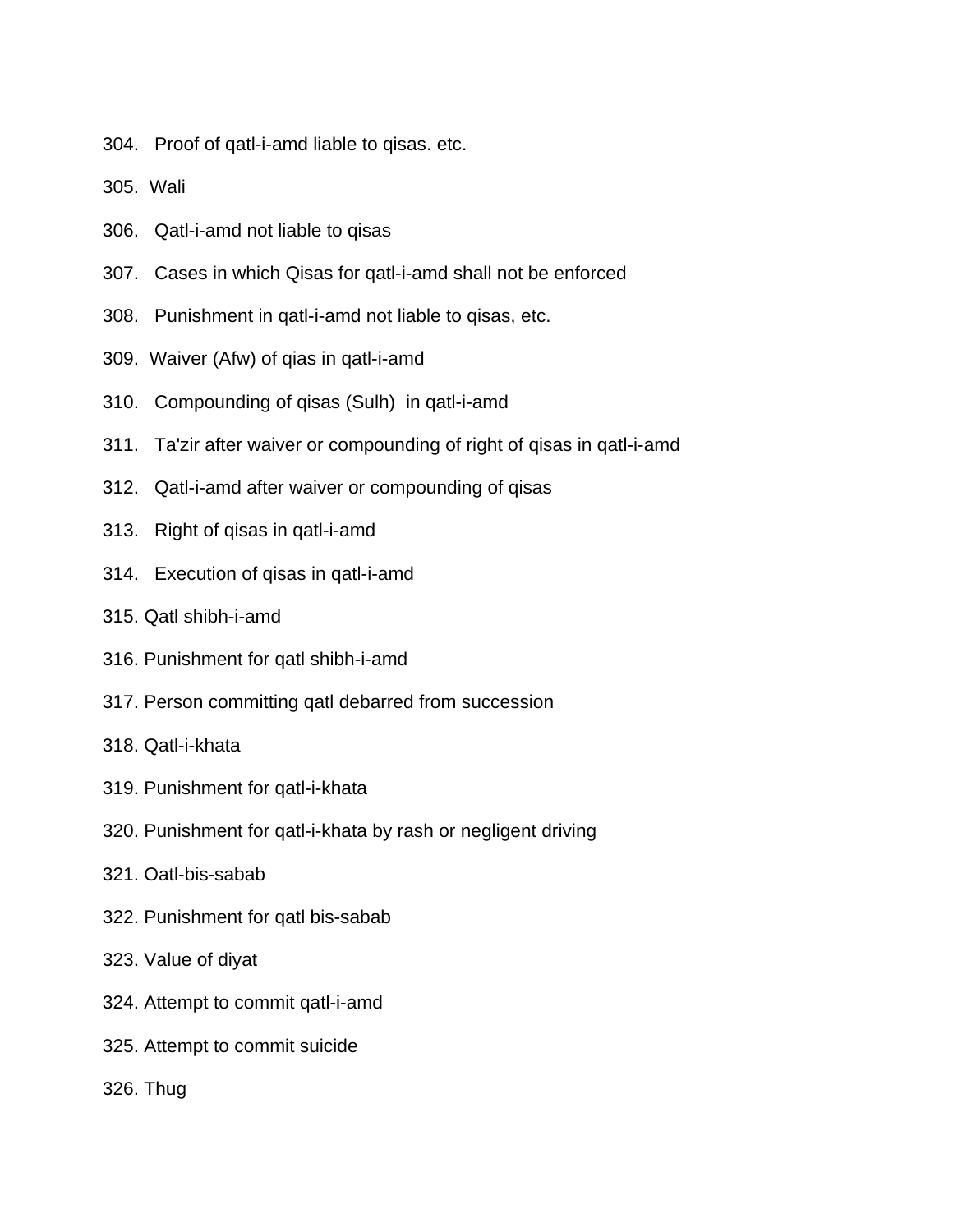- 327. Punishment
- 328. Exposure and abandonment of child under twelve years by parent or person having care of it
- 329. Concealment of birth by secret disposal of dead body
- 330. Disbursement of diyat
- 331. Payment of Diyat
- 332. Hurt
- 333. Itiaf-i-udw
- 334. Punishment for Itlaf-l-udw
- 335. Itlaf-i-salahiyyat-i-udw
- 336. Punishment for Itlaf-i-salahiyyat-i-udw
- 337. Shajjah
- 337-A. Punishment of shajjah
- 337-B.Jurh.
- 337-C.Jaifah
- 337-D.Punishment for jaifah
- 337-E.Ghayr-jaifah
- 337-F. Punishment of ghayr-jaifah
- 337-G. Punishment for hurt by rash or negligent driving
- 337-H. Punishment for hurt by rash or negligent act
- 337-1. Punishment for causing hurt by mistake (khata)
- 337-J. Causing hurt by means of a poison
- 337-K. Causing hurt to extort confession, or to compel restoration of property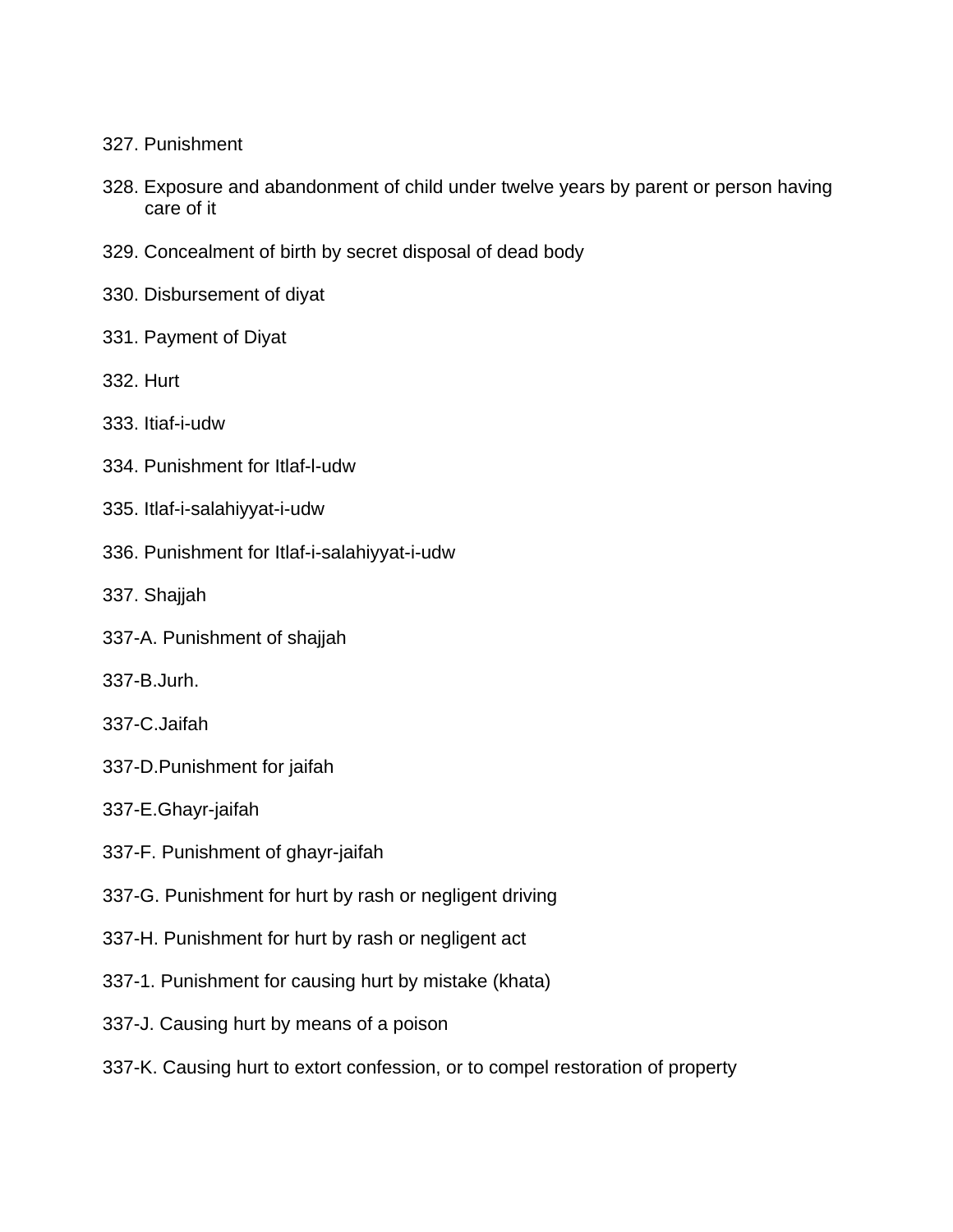- 337-L. Punishment for other hurt
- 337-M. Hurt not liable to qisas
- 337-N, Cases in which qisas for hurt shall not be enforced
- 337-0. Wali in case of hurt
- 337-P. Execution of qisas for hurt
- 337-Q. Arsh for single organs
- 337-R.Arsh for organs in pairs
- 337-S. Arsh for the organs in quadruplicate
- 337-T. Arsh for fingers
- 337-U.Arsh for teeth
- 337-V. Arsh for hair
- 337-W. Merger of arsh
- 337-X. Payment of arsh
- 337-Y. Value of daman
- 337-Z. Disbursement of arsh or daman
- 338. Isqat-i-Hamal
- 338-A. Punishment for Isqat-i-hamI
- 338-B.lsqat-i-janin
- 338-C.Punishment for Isqat-i-janin
- 338-D.Confirmation of sentence of death by way of qisas or tazir, etc.
- 338-E. Waiver or compounding of offences
- 338-F. Interpretation
- 338-G. Rules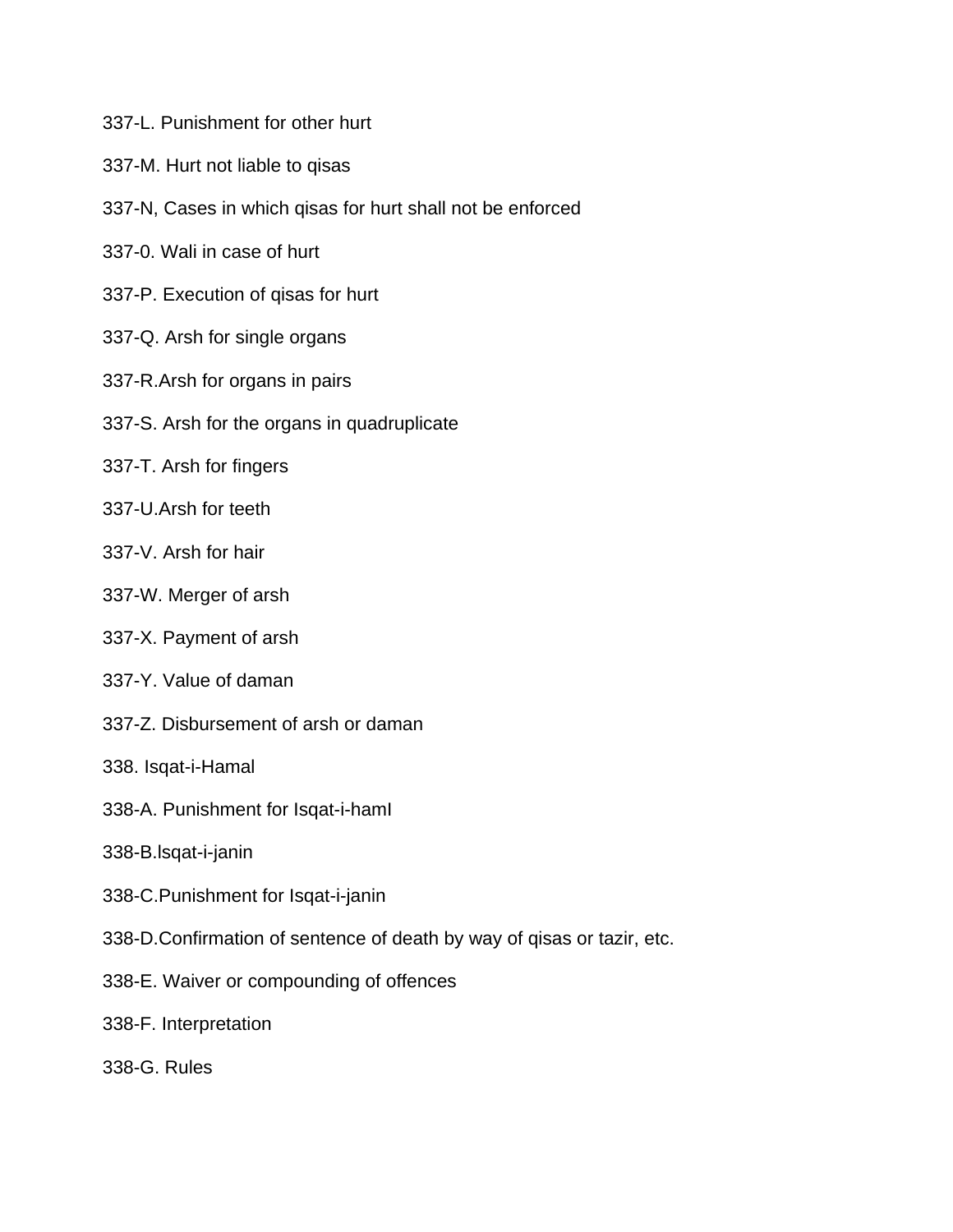338-H. Saving

#### **CHAPTER XVI-A OF WRONGFUL RESTRAINT & WRONGFUL CONFINEMENT**

339. Wrongful restraint

- 340. Wrongful confinement
- 341. Punishment for wrongful restraint
- 342. Punishment for wrongful confinement
- 343. Wrongful confinement for three or more days
- 344. Wrongful Confinement for ten or more days
- 345. Wrongful confinement of person for whose liberation writ, has been issued
- 346. Wrongful confinement in secret
- 347. Wrongful confinement to extort property or constrain to illegal act
- 348. Wrongful confinement to extort confession or compel restoration of property

#### *Of Criminal Force and Assault*

- 349. Force
- 350. Criminal force
- 351. Assault
- 352. Punishment for assault or criminal force otherwise than on grave provocation
- 353. Assault or criminal force to deter public servant from discharge of his duty
- 354. Assault or criminal force to woman with intent to outrage her modesty
- 354-A. Assault or use of criminal force to woman and stripping her of her clothes
- 355. Assault or criminal force with intent to dishonour a person, otherwise than on grave provocation
- 356. Assault or criminal force in attempt to commit theft of property carried by a person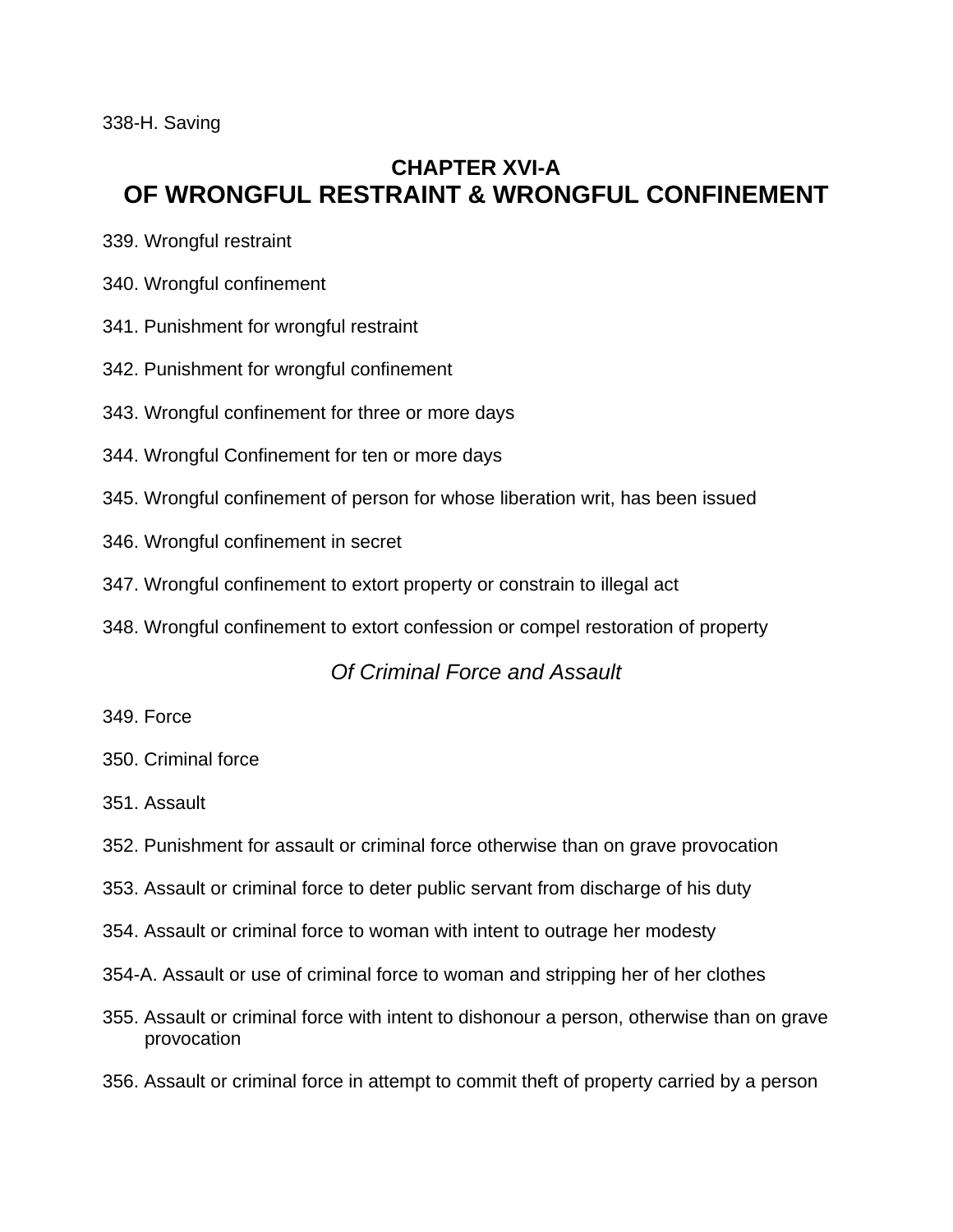- 357. Assault or criminal force in attempting wrongfully to confine person
- 358. Assault or criminal force on grave provocation

### *Of Kidnapping, Abduction, Slavery and Forced Labour*

359. Kidnapping

- 360. Kidnapping from Pakistan, etc.
- 361. Kidnapping from lawful guardianship

362. Abduction

363. Punishment for kidnapping

364. Kidnapping or abducting In order to murder

364-A. Kidnapping or abducting a person under the age of fourteen

365. Kidnapping or abducting with intent secretly and wrongfully to confine person

365-A. Kidnapping or abducting for extorting property, valuable security, etc.

366. Kidnapping, abducting or inducing woman to compel her marriage, etc.

- 366-A. Procuration of minor girl
- 366-B. Importation of girl from foreign country

367. Kidnapping or abducting in order to subject person to grievous hurt, slavery, etc.

368. Wrongfully concealing or keeping in confinement, kidnapped or abducted person

- 369. Kidnapping or abducting child under ten years with intent to steal from its person
- 370. Buying or disposing of any person as a slave
- 371. Habitual dealing in slaves
- 372. Selling minor for purposes of prostitution, etc.
- 373. Buying minor for purposes of prostitution, etc.
- 374. Unlawful compulsory labour

*Of Rape* 

375. Rape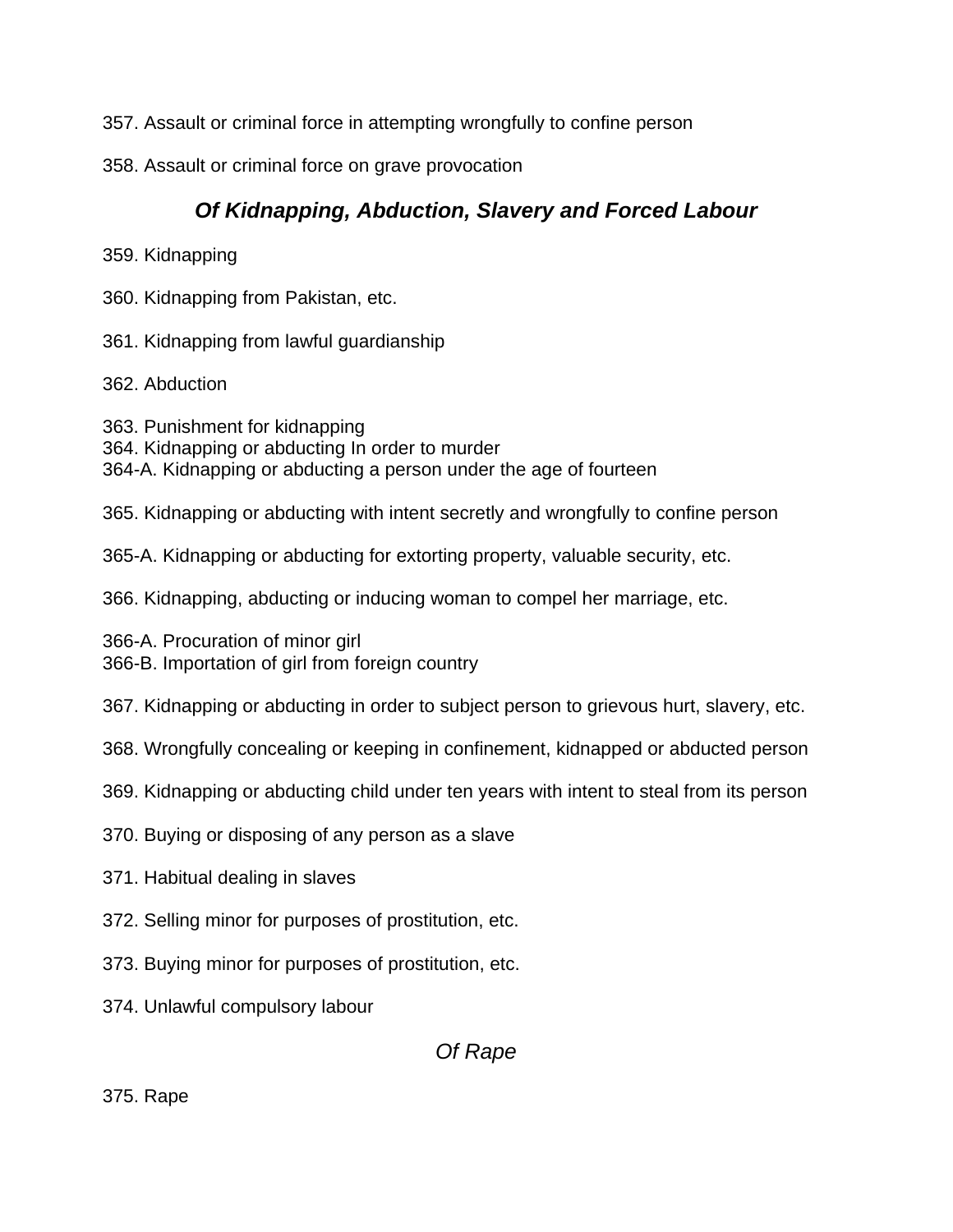376. Punishment of rape

#### *Of Unnatural Offences*

377. Unnatural offences

### **CHAPTER XVII OF OFFENCES AGAINST PROPERTY**

#### *Of Theft*

378. Theft

- 379. Punishment for theft
- 380. Theft in dwelling house, etc.
- 381. Theft by clerk or servant or property in possession of master
- 361 -A. Theft of a car or other motor vehicles
- 382. Theft after preparation made for causing death, hurt or restraint in order to the committing of the theft

#### *Of Extortion*

383. Extortion

- 384. Punishment for extortion
- 385. Putting person in fear of injury in order to commit extortion
- 386. Extortion by putting a person in fear of death or grievous hurt
- 387. Putting person in fear of death or of grievous hurt, in order to commit extortion
- 388. Extortion by threat of accusation of an offence punishable with death or imprisonment for life, etc.
- 389. Putting person in fear of accusation of offence, in order to commit extortion

#### *Of Robbery and Dacoity*

390. Robbery When theft is robbery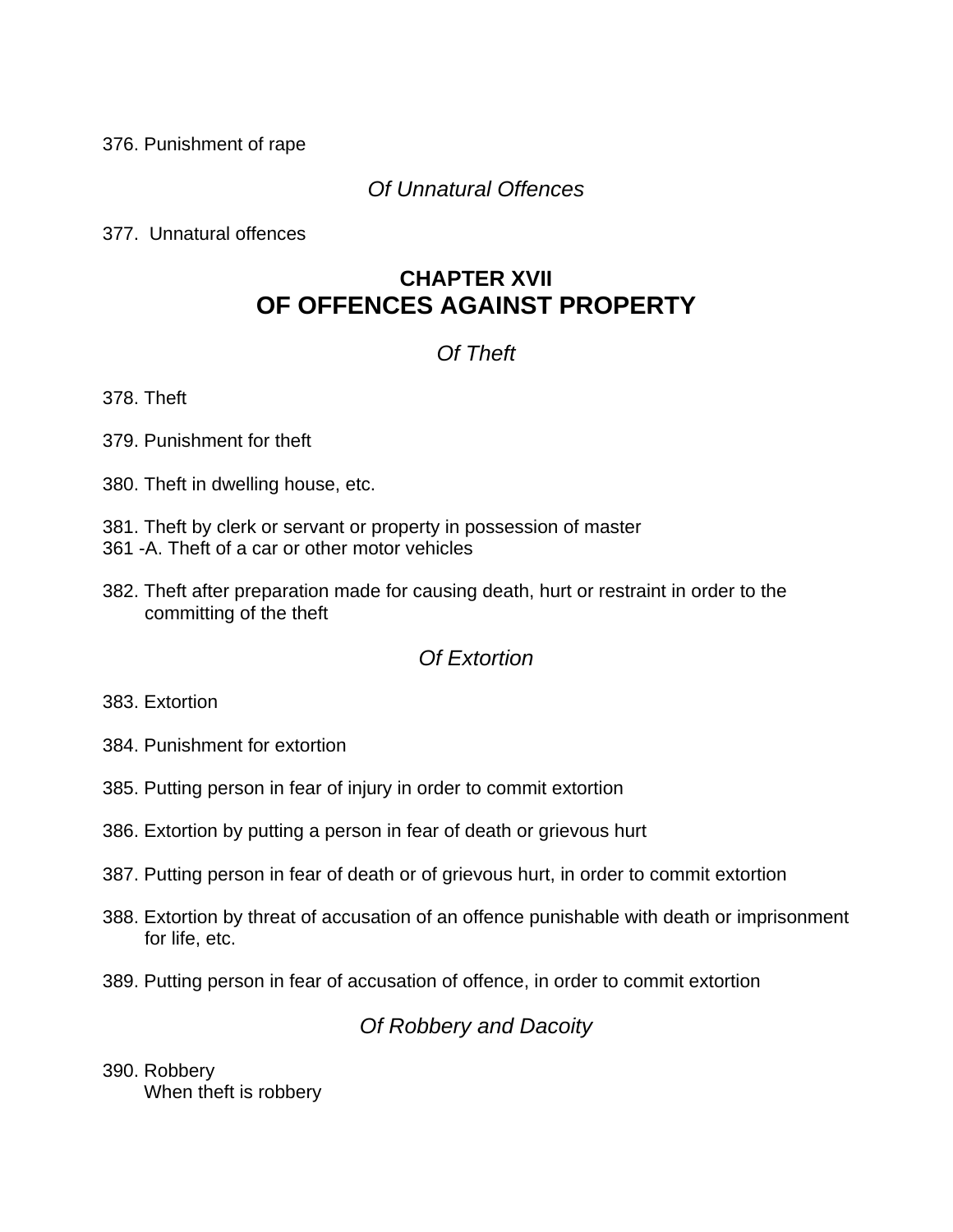When extortion is robbery

391. Dacoity

392. Punishment for robbery

- 393. Attempt to commit robbery.
- 394. Voluntarily causing hurt in committing robbery
- 395. Punishment for dacoity
- 396. Dacoity with murder
- 397. Robbery or dacoity, with attempt to cause death or grievous hurt
- 398. Attempt to commit robbery or dacoity when armed with deadly weapon
- 399. Making preparation to commit dacoity
- 400. Punishment for belonging to gang of dacoits
- 401. Punishment for belonging to gang of thieves
- 402. Assembling for purpose of committing dacoity

#### *Of Hijacking*

402-A. Hijacking

- 402-B. Punishment for Hijacking
- 402-C. Punishment for harbouring hijacking etc.

#### *Of Criminal Misappropriation of Property*

- 403- Dishonest misappropriation of property
- 404. Dishonest misappropriation of property possessed by deceased person at the time of his death

#### *Of Criminal Breach of Trust*

- 405. Criminal breach of trust
- 406. Punishment for criminal breach of trust
- 407. Criminal breach of trust by carrier, etc.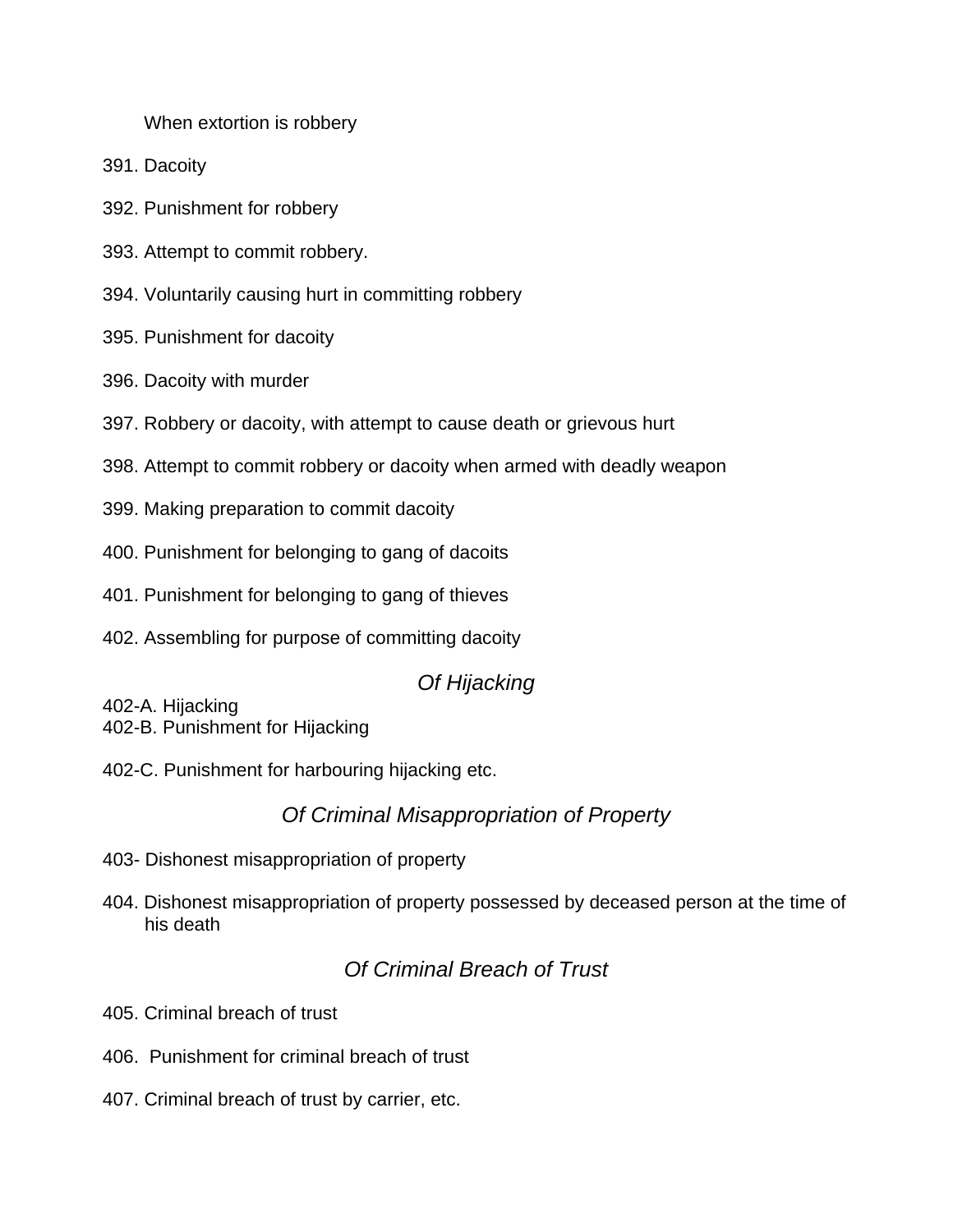- 408. Criminal breach of (.rust by clerk w servant
- 409. Criminal breach of trust by public servant, or by banker, merchant or agent

#### *Of Receiving of Stolen Property*

- 410. Stolen property
- 411. Dishonestly receiving stolen property
- 412. Dishonestly receiving stolen property in the commission of a dacoity
- 413. Habitually dealing in stolen property
- 414. Assisting in concealment of stolen property

#### *Of Cheating*

- 415. Cheating
- 416. Cheating by personation
- 417. Punishment for' cheating
- 418. Cheating with knowledge that wrongful loss may ensue to person whose interest offender is bound to protect
- 419. Punishment for cheating by personation
- 420. Cheating and dishonestly inducing delivery of property

*Of Fraudulent Deeds and Dispossession of Property* 

- 421. Dishonest or fraudulent removal or concealment of property to prevent distribution among creditors
- 422. Dishonestly or fraudulently preventing debt being available for creditors
- 423. Dishonest or fraudulent execution of deed of transfer containing false statement of consideration
- 424. Dishonest or fraudulent removal or concealment of property

*Of Mischief*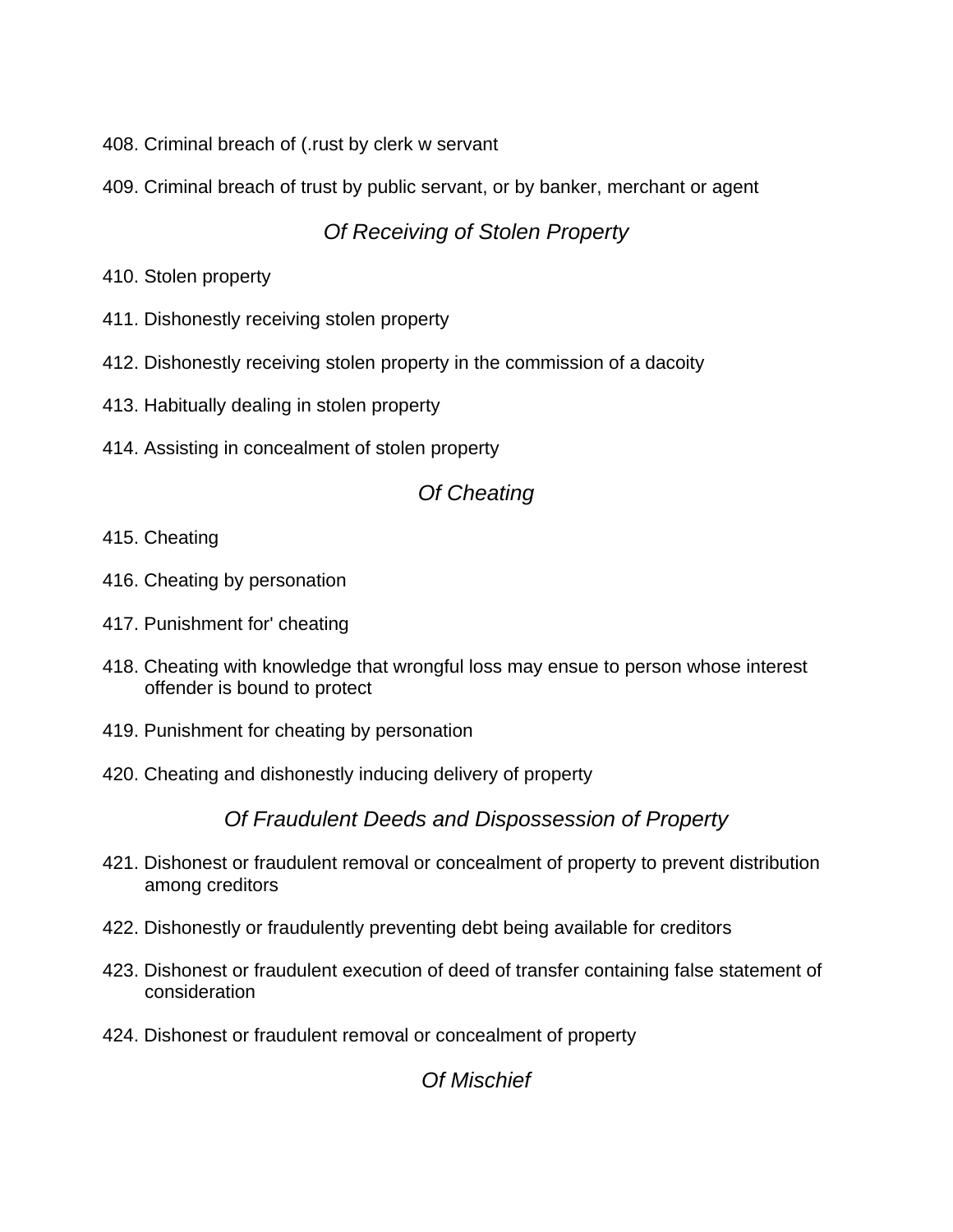425. Mischief

- 426. Punishment for mischief
- 427 Mischief causing damage to the amount of fifty rupees
- 428. Mischief by killing or maiming animal of the value, of ten rupees
- 429. Mischief by killing or maiming cattle, etc., of any value or any animal of the value of fifty rupees
- 430. Mischief by injury to works of irrigation or by wrongfully divertingwater
- 431. Mischief by injury to public road, bridge, river or channel
- 432. Mischief by causing Inundation or obstruction to public drainage attended with damage
- 433. Mischief by destroying, moving or rendering fess useful a light house or sea-mark
- 434. Mischief by destroying or moving, etc., a land-mark fixed by public authority
- 435. Mischief by fire or explosive substance with intent to cause damage to amount of one hundred rupees or (In case of agricultural produce) ten rupees
- 436. Mischief by fire or explosive substance with intent to destroy house, etc,
- 437. Mischief with intent to destroy or-make unsafe a decked vessel or one of twenty tons burden
- 438. Punishment for the mischief described in Section 437 committed by fire or explosive substance
- 439. Punishment for intentionally running vessel aground or ashore with intent to commit theft, etc.
- 440. Mischief committed after preparation made for causing death or hurt

#### *Of Criminal Trespass*

- 441. Criminal trespass
- 442. House-trespass
- 443. Lurking house-trespass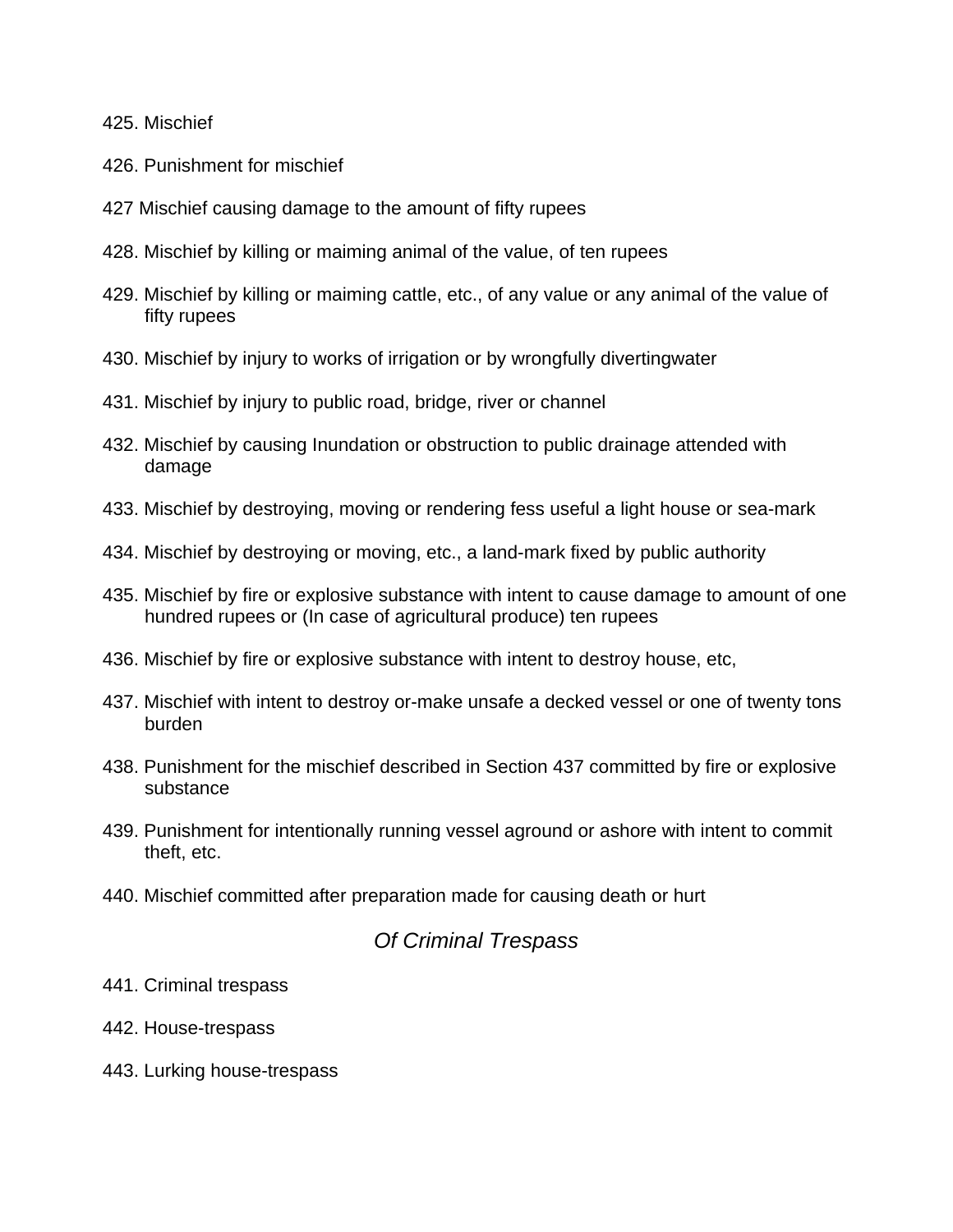- 444. Lurking house-trespass by night
- 445. House-breaking
- 446. House-breaking by night
- 447. Punishment for criminal trespass
- 448. Punishment for house-trespass
- 449. House-trespass in order to commit offence punishable with death
- 450. House-trespass in order to commit offence punishable with imprisonment for life
- 451. House-trespass in order to commit offence punishable with imprisonment
- 452. House-trespass after preparation for hurt, assault or wrongful restraint
- 453. Punishment for lurking house-trespass or house-breaking
- 454. Lurking house trespass or house-breaking in order to commit offence punishable with imprisonment
- 455. Lurking house-trespass or house-breaking after preparation for hurt, assault or wrongful restraint
- 456. Punishment for lurking house-trespass or house-breaking by night
- 457. Lurking house-trespass or house-breaking by night in order to commit offence punishable with imprisonment
- 458. Lurking house-trespass or house-breaking by night after preparation for hurt, assault or wrongful restraint
- 459. Hurt caused, whilst committing lurking house-trespass or house-breaking
- 460. Persons jointly concerned in lurking house-trespass or house breaking by night punishable for qatl or hurt caused by one of them
- 461. Dishonestly breaking open receptacle containing property
- 462. Punishment for same offence when committed by person entrusted with custody

#### **CHAPTER XVIII**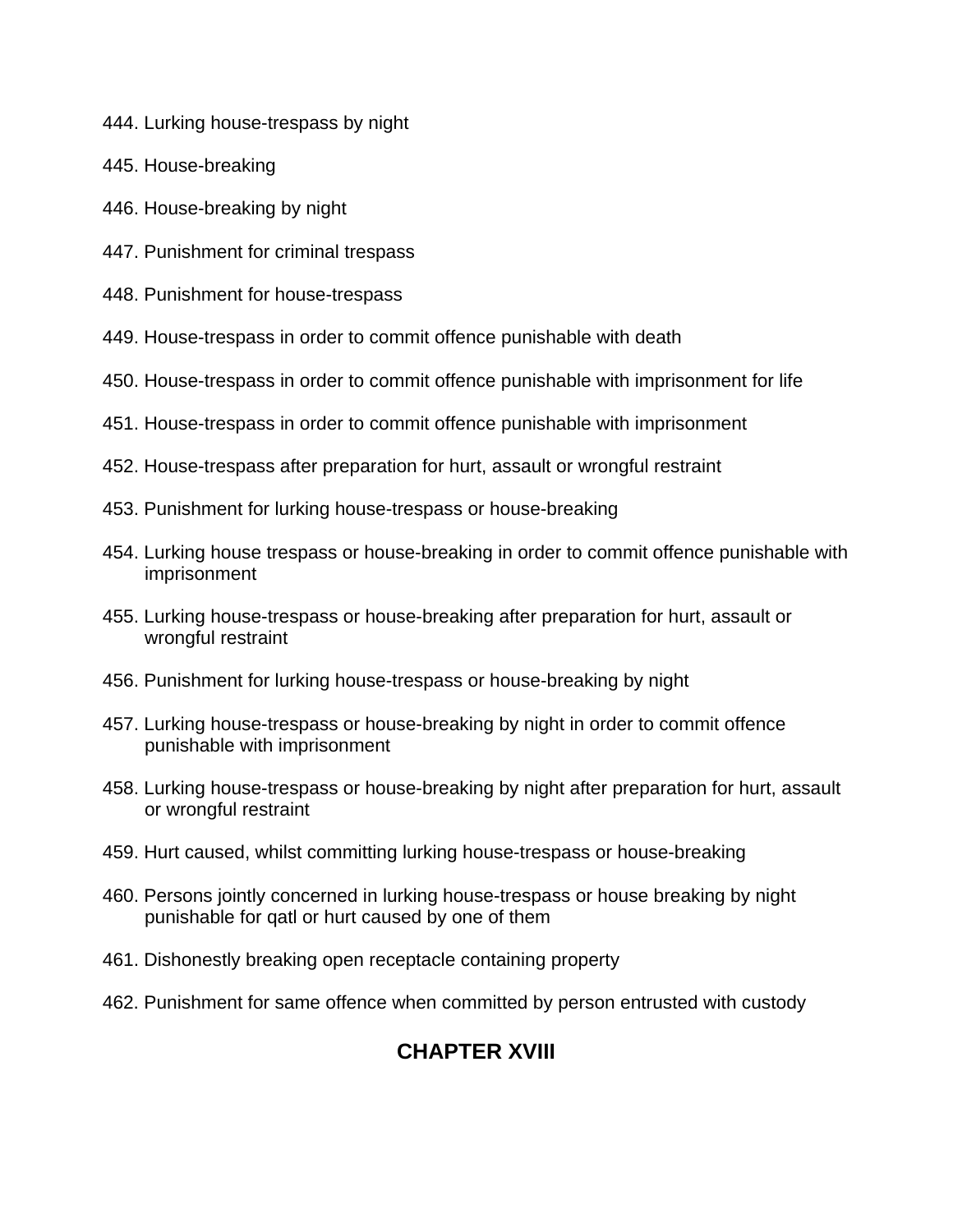## **OF OFFENCES RELATING TO DOCUMENTS AND TO TRADE OR PROPERTY MARKS**

463. Forgery

- 464. Making a false document
- 465. Punishment for forgery
- 466. Forgery or record of Court or of public register, etc.
- 467. Forgery of valuable security, will, etc.
- 468. Forgery for purpose of cheating
- 469. Forgery for purpose of harming reputation
- 470. Forged document
- 471. Using as genuine a forged document
- 472. Making or possessing counterfeit seal, etc., with intent to commit forgery punishable under Section 467
- 473. Making or possessing counterfeit sea), etc., with intent to commit forgery punishable otherwise
- 474. Having possession of document described in Section 466 or 467 knowing it to be forged and intending to use it as genuine
- 475. Counterfeiting device or mark used for authenticating documents described in Section 467, or possessing counterfeit marked material
- 476. Counterfeiting device or mark used for authenticating documents other than those described in Section 467, or possessing counterfeit marked material
- 477. Fraudulent cancellation, destruction, etc., of will, authority to adopt, or valuable security
- 477-A. Falsification of accounts

*Of Trade, Property and Other Marks* 

- 478. Trade mark
- 479. Property mark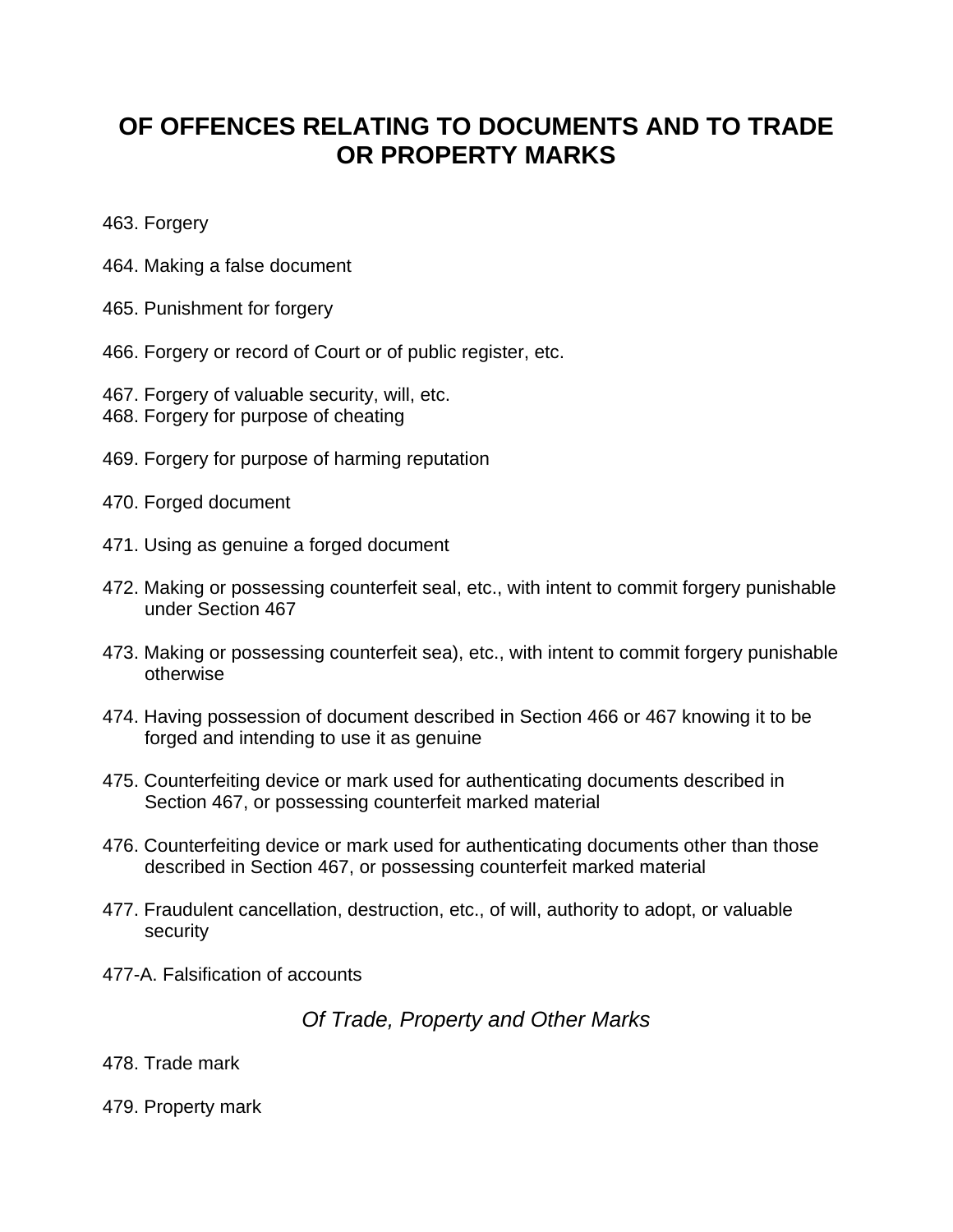480. Using a false trade mark

481. Using a false property mark

482. Punishment for using a false trade-mark or property mark

483. Counterfeiting a trade mark or property mark used by another

484. Counterfeiting a mark used by a public servant

485. Making or possession of any instrument for counterfeiting a trade mark or property mark.

486. Selling goods marked with a counterfeit trade mark or property mark

487. Making a false mark upon any receptacle containing goods

488. Punishment for making use of any such false mark

489. Tampering with property mark with intent to cause injury

#### *Of Currency-Notes and Bank-Notes*

489-A. Counterfeiting currency-notes or bank-notes

489-8. Using as genuine forged or counterfeit currency-notes or bank-notes

489-C. Possession of forged or counterfeit currency-notes or bank notes 489-D. Making or possessing-instruments or materials for forging or counterfeiting currency-notes or bank-notes

#### *counterfeiting currency-notes or bank-notes*

489-E. Making or using documents resembling currency-notes, or bank-notes 489-F. Counterfeiting of using documents resembling National Prize Bonds or unauthorised sate thereof

### **CHAPTER XIX OF THE CRIMINAL BREACH OF CONTRACTS OF SERVICE**

490. Breach of contract of service during voyage or journey

491. Breach of contract to attend on any supply wants of helpless person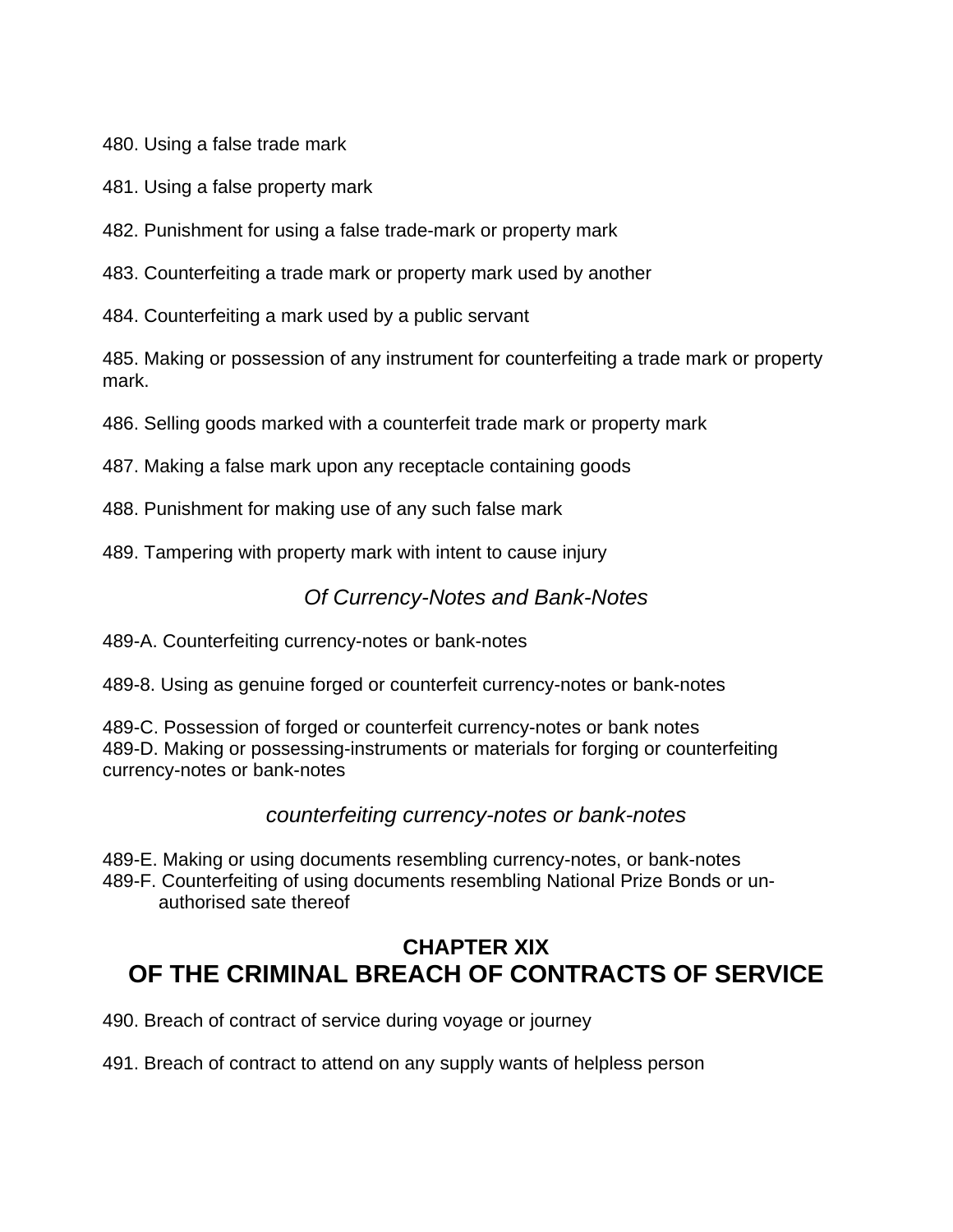492. Breach of contract to serve at distant place to which servant is conveyed at master's expense

### **CHAPTER XX OF OFFENCES RELATINGTO MARRIAGE**

- 493. Cohabitation caused by a man deceitfully inducing a belief of lawful marriage
- 494. Marrying again during lifetime of husband or wife
- 495- Same offence with concealment of former marriage from person with whom subsequent marriage is contracted
- 496. Marriage ceremony fraudulently gone through without lawful marriage
- 497. Adultery
- 498. Enticing or taking away or detaining criminal intent a marriage woman

### **CHAPTER XXI OF DEFAMATION**

499. Defamation

Imputation of truth which public good requires to be made or published

Public conduct of public servants

Conduct of any person touching any public question

Publication of reports of proceedings of Courts

Merits of case decided in Court or conduct of witnesses and other concerned

Merits of public performance

Censure passed in good faith by person having lawful authority over another

Accusation preferred in good faith to authorised person

Imputation made in good faith by person for protection of his or other's interest

Caution Intended for good of person to whom conveyed or for public good

500. Punishment for defamation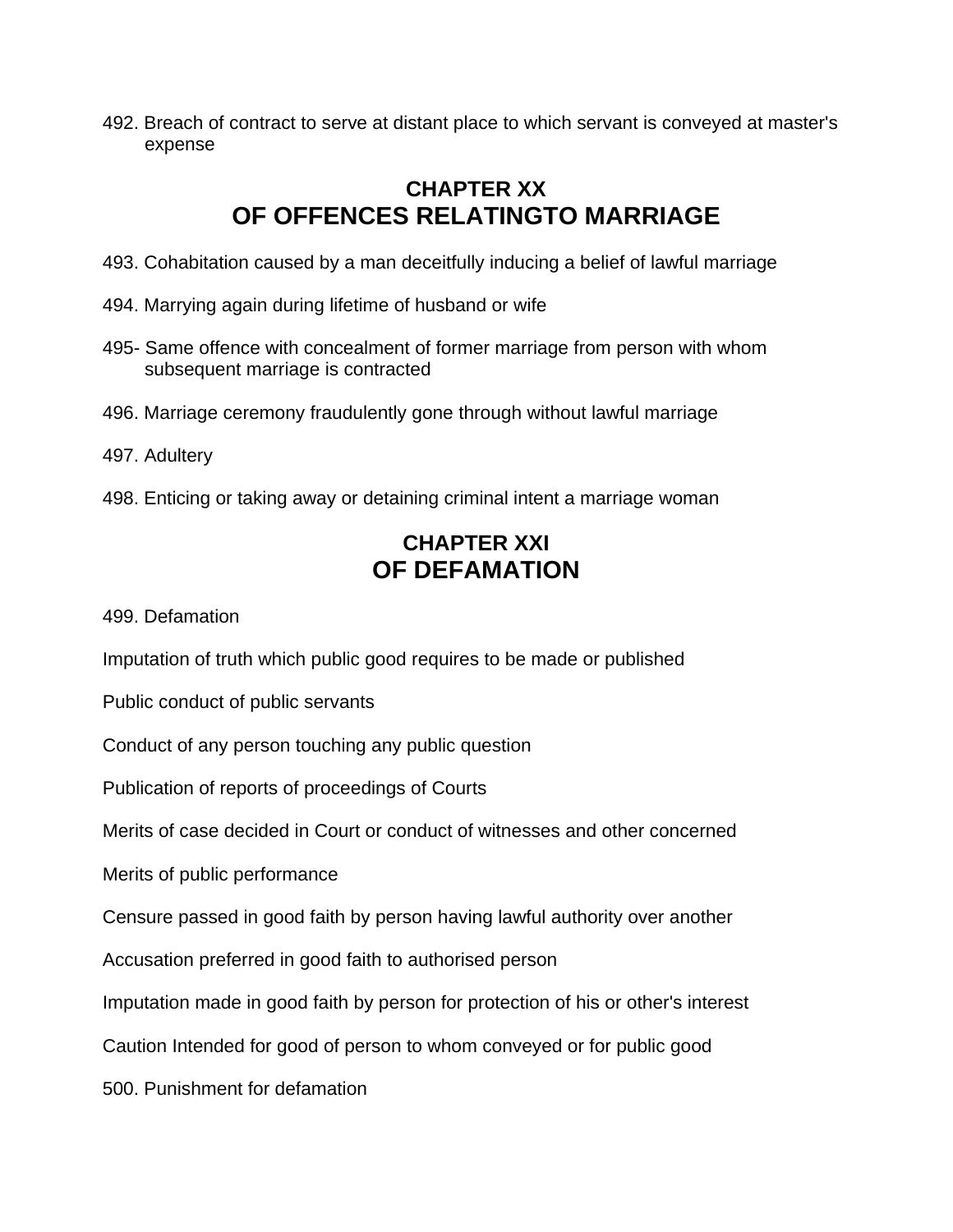- 501. Printing or engraving matter known to be defamatory
- 502. Sale of printed or engraved substance containing defamatory matter

#### **CHAPTER XXII OF CRIMINAL INTIMIDATION, INSULT AND ANNOYANCE**

- 503. Criminal intimidation
- 504. Intentional insult with intent to provoke breach of the peace
- 505. Statements conducing to public mischief
- 506. Punishment for criminal intimidation

*If threat be to cause death or grievous hurt, etc.* 

- 507. Criminal intimidation by an anonymous communication
- 508. Act caused by inducing person to believe that he will be rendered an object of Divine displeasure
- 509. Word, gesture or act intended to insult the modesty of a woman
- 510. Misconduct in public by a drunken person .

CHAPTER XXIII OF ATTEMPTS TO COMMIT OFFENCES

511. Punishment for attempting to commit offences punishable with imprisonment for life or for a shorter terms.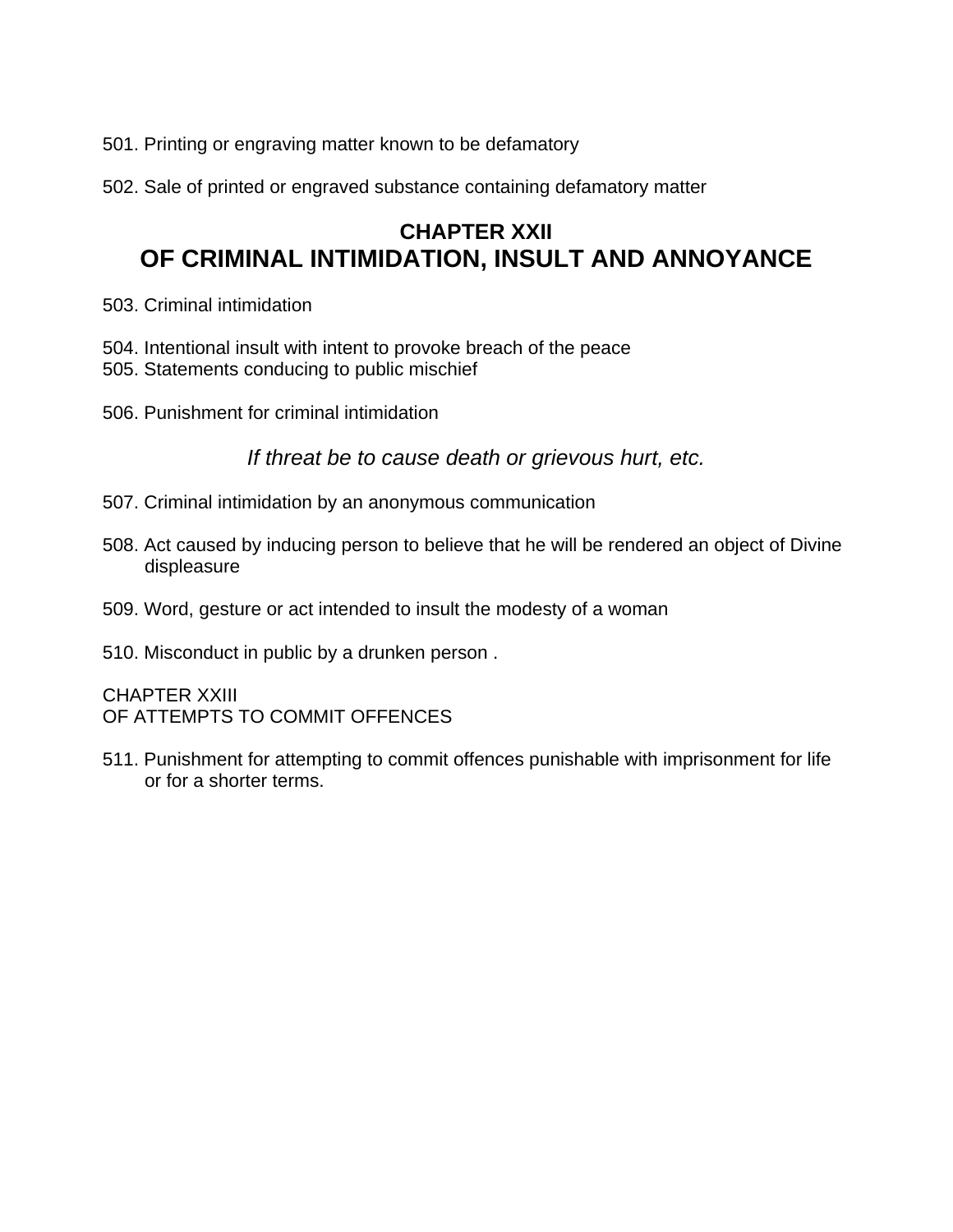## **CHAPTER - I**

#### **INTRODUCTION**

**Preamble:** Whereas it is expedient to provide a general Penal Code for Pakistan: It is enacted as follows:-

**1. Title and extent of operation of the Code:** This Act shall be called the Pakistan Penal Code, and shall take effect throughout Pakistan.

**2. Punishment of offences committed within Pakistan:** Every person shall be liable to punishment under this Code and not otherwise for every act or omission contrary to the provisions thereof, of which he shall be guilty within Pakistan.

**3. Punishment of offences committed beyond, but which by law may be tried within Pakistan**: Any person liable, by any Pakistani Law, to be tried for an offence committed beyond Pakistan shall be dealt with according to the provision of this Code for any act committed beyond Pakistan in the same manner as if such act had been committed within Pakistan.

**4. Extension of Code for extra-territorial offences:** The provisions of this Code apply also to any offence committed by"

[(1) any citizen of Pakistan or any person in the service of Pakistan in any place without and beyond Pakistan];

Sub-sec. (1) subs. by the Federal Laws (Revision and Declaration) Ordinance, XXVII of 1981.

(2)[As amended byA.0. 1949 Sch. has been omitted by AO.1961, Art. 2 and Sch. (w.e.f. 23rd March, 1956)];

(3) [Omitted by the Federal Laws (revision and Declaration) Ordinance, XXVII of 1981];

(4) any person on any ship or aircraft registered in Pakistan wherever it may be.

Explanation: In this section the word "offence" includes every act committed outside Pakistan which, if committed in Pakistan, would be punishable under this Code.

#### **Illustrations**

(a) A a Pakistani subject, commits a murder in Uganda. He can be tried and convicted of murder in any place in Pakistan in which he may be found.

(b) [Omitted by Federal Laws (Revision & Declaration) Ordinance, XXVII of 1981].

[(c) C, a foreigner who is in the service of Pakistan commits a murder in London. He can be tried and convicted of murder at any place in Pakistan in which he may be found.]<br>Clause (c) subs. by the Federal Laws (Revision & Declaration) Ordinance, XXVII of 1981.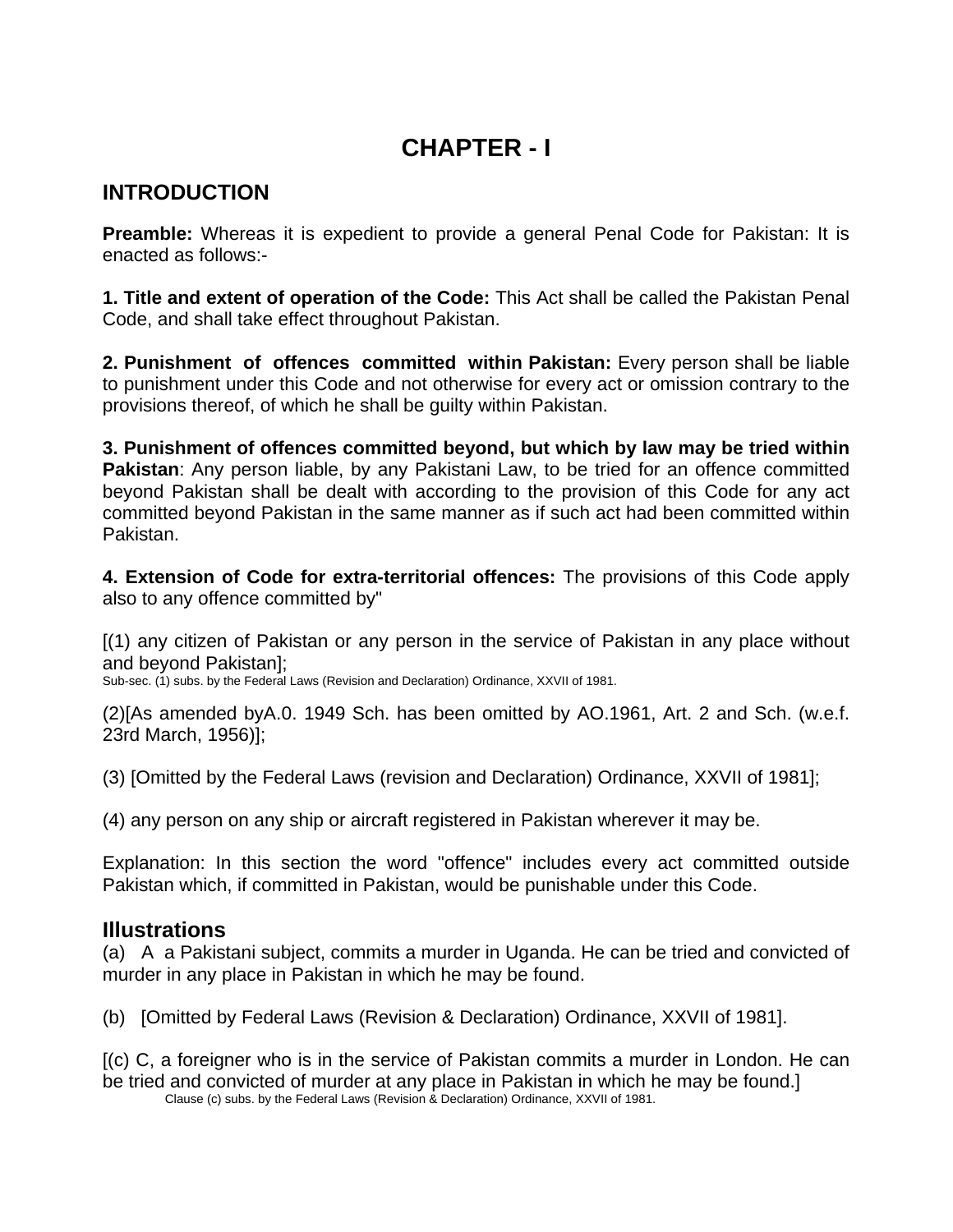(d) D, a British subject living in Junagadh, instigates E to commit a murder in Lahore. D is guilty of abetting murder.

**[5. Certain laws not to be affected by this Act**: Nothing in this Act is intended to repeal, vary, suspend or affect any of the provisions of any Act for punishing mutiny and desertion of officers, soldiers, sailors or airmen in the service of the State or of any special or local law].

Sec. 5 subs. by the Federal Laws (Revision & Declaration) Ordinance, XXVII of 1981

## **CHAPTER II**

### **GENERAL EXPLANATIONS**

**6. Definitions in the Code to be understood subject to exception:** Throughout this Code every definition of an offence, every penal provision and every illustration of every such definition or penal provision, shall be understood subject to the exceptions contained in the chapter entitled "General Exceptions," though those exceptions are not repeated in such definition, penal provision or illustration.

#### **Illustrations**

(a) The section in this Code, which contain definitions of offences, , do not express that a child under seven years of age cannot commit such offence; but the definitions are to be understood subject to the general exception which provides that nothing shall be an offence which is done by a child under seven years of age.

(b) A, a police officer, without warrant, apprehends Z who has committed murder. Here A is not guilty of the offence of wrongful confinement; for he was bound by law to apprehend Z, and, therefore, the case falls within the genera) exception ' which provides that "nothing is an offence which is done by a person who is bound by law to do it."

**7. Sense of expression once explained:** Every expression which is explained in any part of this Code is used in every part of this Code in conformity with the explanation.

**8. Gender:** The pronoun "he" and its derivatives are used of any person, whether male or female.

**9. Number:** Unless the contrary appears from the context, words importing the singular number include the plural number, and words importing the plural number include the singular number.

**10. "Man"; "Woman":** The word "man" denotes a male human being of any age; the words "woman" denotes a female human being of any age.

**11. "Person":** The word "person" includes any Company or Association, or body of persons, whether incorporated or not.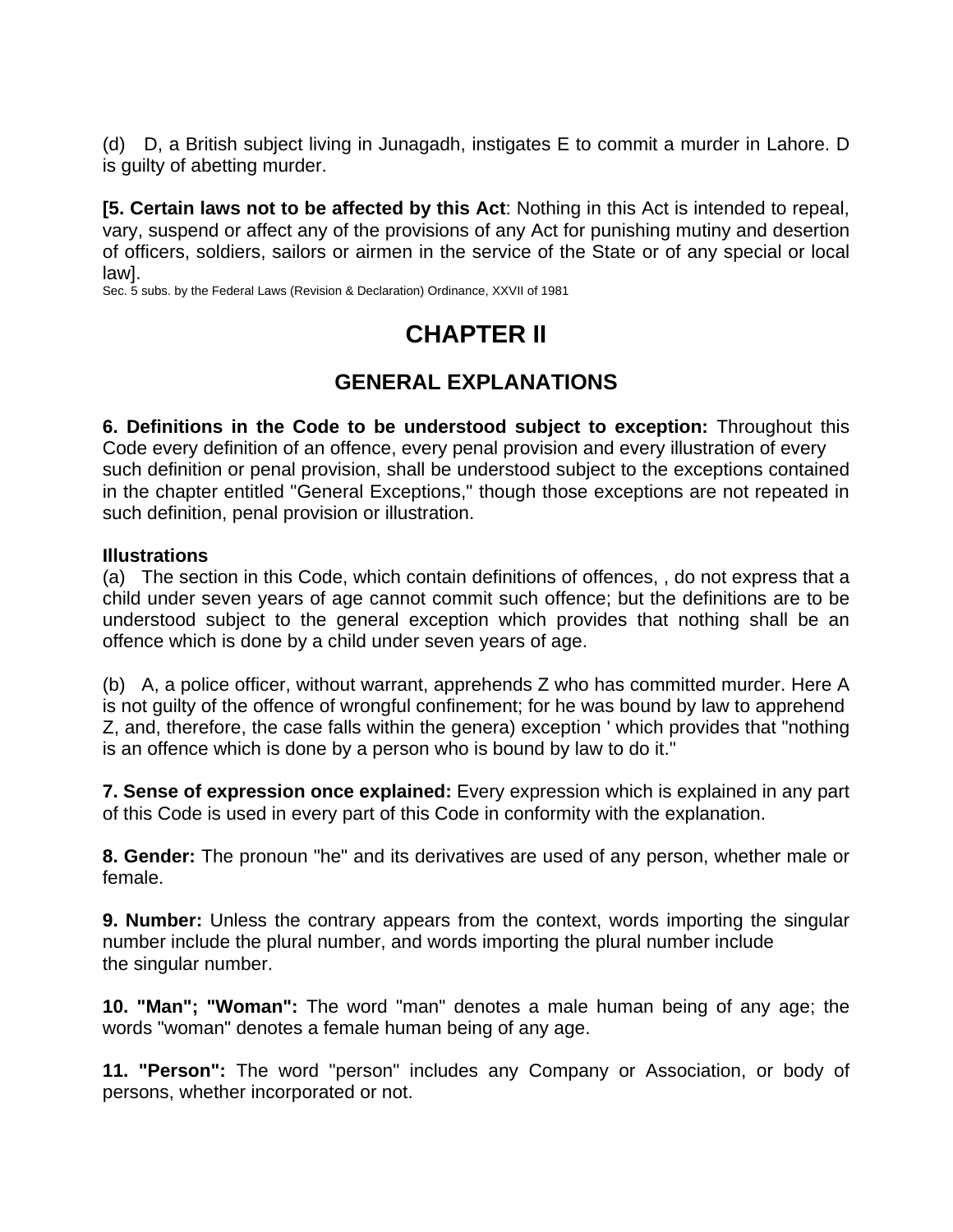**12. "Public":** The word "Public" includes any class of the public or any community.

13. Definition of "Queen": [Omitted by A. 0., 1961, Art. 2 and Sched. (w.e.f. the 23rd March, 1965)].

**14. "Servant of the State":** The words "servant of the State" denote all officers or servants continued/appointed or employed in Pakistan, by or under the authority of the-Federal Government or any Provincial Government.

15. Definition of British-India '.[Rep. byA.0., 1937].

16. Definition of "Government of India": [Rep. by AO. 1937].

**17. "Government":** The word "Government" denotes the person or persons authorized by law to administer executive Government in Pakistan, or in any part thereof.

18. Definition of Presidency: [Rep. byAO., 1937].

**19. "Judge":** The word "Judge" denotes not only every person who is officially designated as a Judge, but also every person," Who is empowered by law to give, in any legal proceeding, civil or criminal, a definitive judgment or a judgment which, if not appealed against, would be definitive, or a judgment which, if confirmed by some other authority, would be definitive, or

Who is one of a body of persons, which body of persons is empowered by law to give such Judgment.

#### **Illustrations**

(a) [Omitted by the Federal Laws (Revision & Declaration Ordinance, XXV// of 1981].

(b) A Magistrate exercising jurisdiction in. respect of a charge on which he has power to sentence to fine or imprisonment with or without appeal, is a Judge.

(c) [Rep. by the Federal Laws (Revision and Declaration) Act 1951 (26 of 1951), Section 3 and 11, Schedule].

(d) [Omitted by the Federal Laws (Revision & Declaration Ordinance, XXVII of 1981],

**20. "Court of Justice":** The words "Court of Justice denote a Judge who is empowered by law to act judicially alone, or a body of Judges which is empowered by law to act judicially as a body, when such Judge or body of Judges is acting judicially.

**21. "Public servant":** The words "public servant" denotes a person falling under any of the descriptions herein after following, namely:-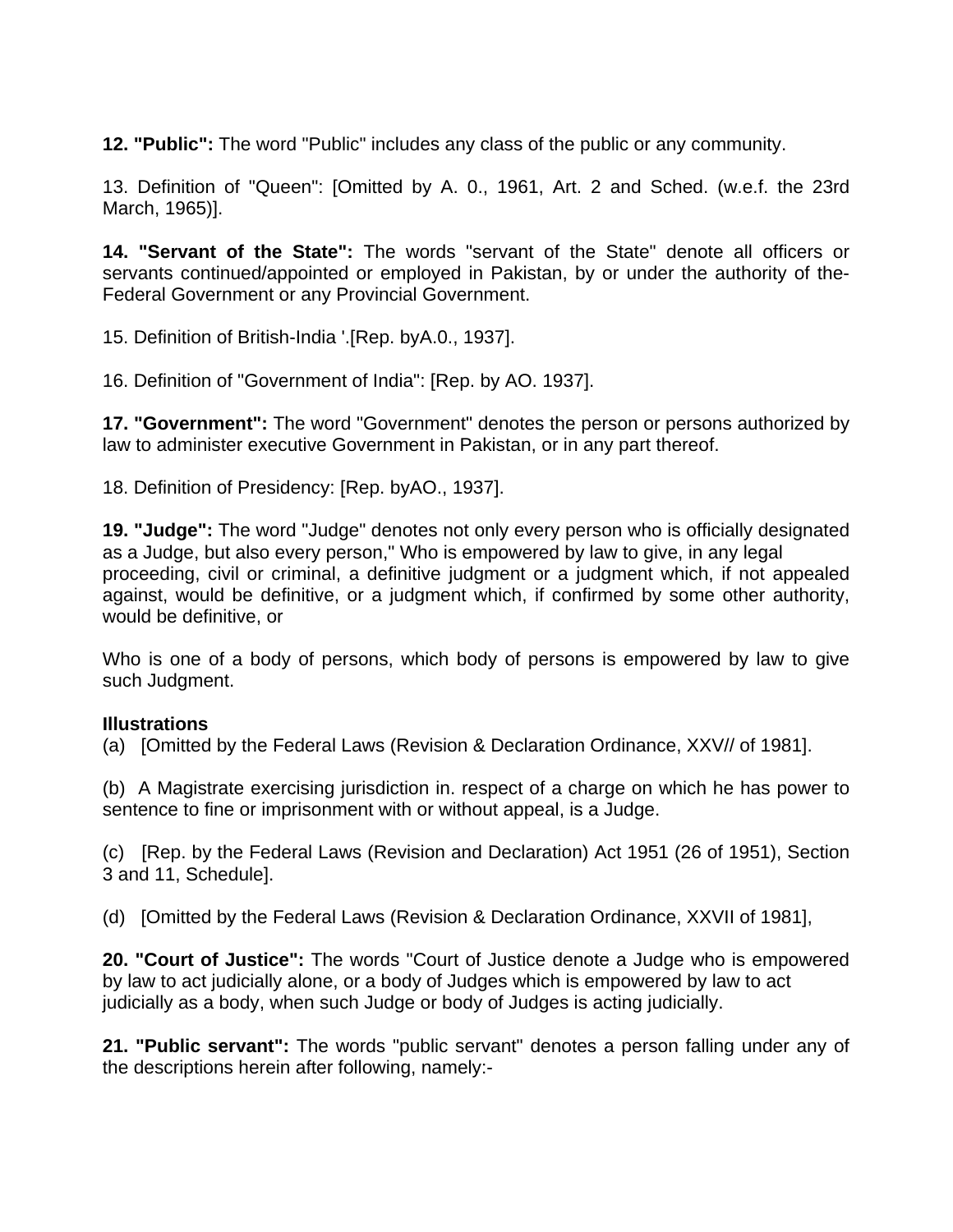First: [Omitted by the Federal Laws (Revision and Declaration) Ordinance, XXV// of 1981].

Second: Every Commissioned Officer in the Military, Naval or Air Forces of Pakistan while serving under the Federal Government or any Provincial Government;

Third: Every Judge;

Fourth: Every officer of a Court of Justice whose duty it is, as such officer, to investigate or report on any matter of law or fact, or to make, authenticate, or keep any document, or to take charge or dispose of any property, or to execute any judicial process, or to administer any oath, or to interpret, or to preserve order in the Court; and every person specially authorized by a Court of Justice to perform any of such duties;

Fifth: Every juryman, assessor, or member of a panchayat assisting a Court of Justice or public servant;

Sixth: Every arbitrator or other person to whom any cause or matter has been referred for decision or report by any Court of Justice, or by any other competent public authority;

Seventh ; Every person who holds any office by virtue of which he is empowered to place or keep any person in confinement;

Eighth: Every officer of the Government whose duty it is, as such officer, to prevent offences, to give information of offences, to bring offenders to justice, or to protect the public health, safety or convenience;

Ninth: Every officer whose duty it is, as such officer, to take, receive, keep or expend any property on behalf of the Government, or to make any survey, assessment or contract on behalf of the Government, or to execute any revenue process, or to investigate, or to report, or any matter affecting the pecuniary interests of the Government, or to make/ authenticate or keep any document relating to the pecuniary interests of the Government, or to prevent the infraction of any law for the protection of the pecuniary interests of the Government, and every officer in the service or. pay of the Government or remunerated by fees or commission for the performance of any public duty;

Tenth : Every officer whose duty it is, as such officer, to take, receive, keep or expend any property, to make any survey or assessment or to levy any rate or tax for any secular common purpose of any village, town or district, or to make, authenticate or keep any document for the ascertaining of the rights of the people of any village, town or district;

Eleventh : Every person who holds any office in virtue of which he is empowered to prepare, publish, maintain or revise an electoral roll or to conduct an election or part of an elections

#### **Illustration**

A Municipal Commissioner is a public servant.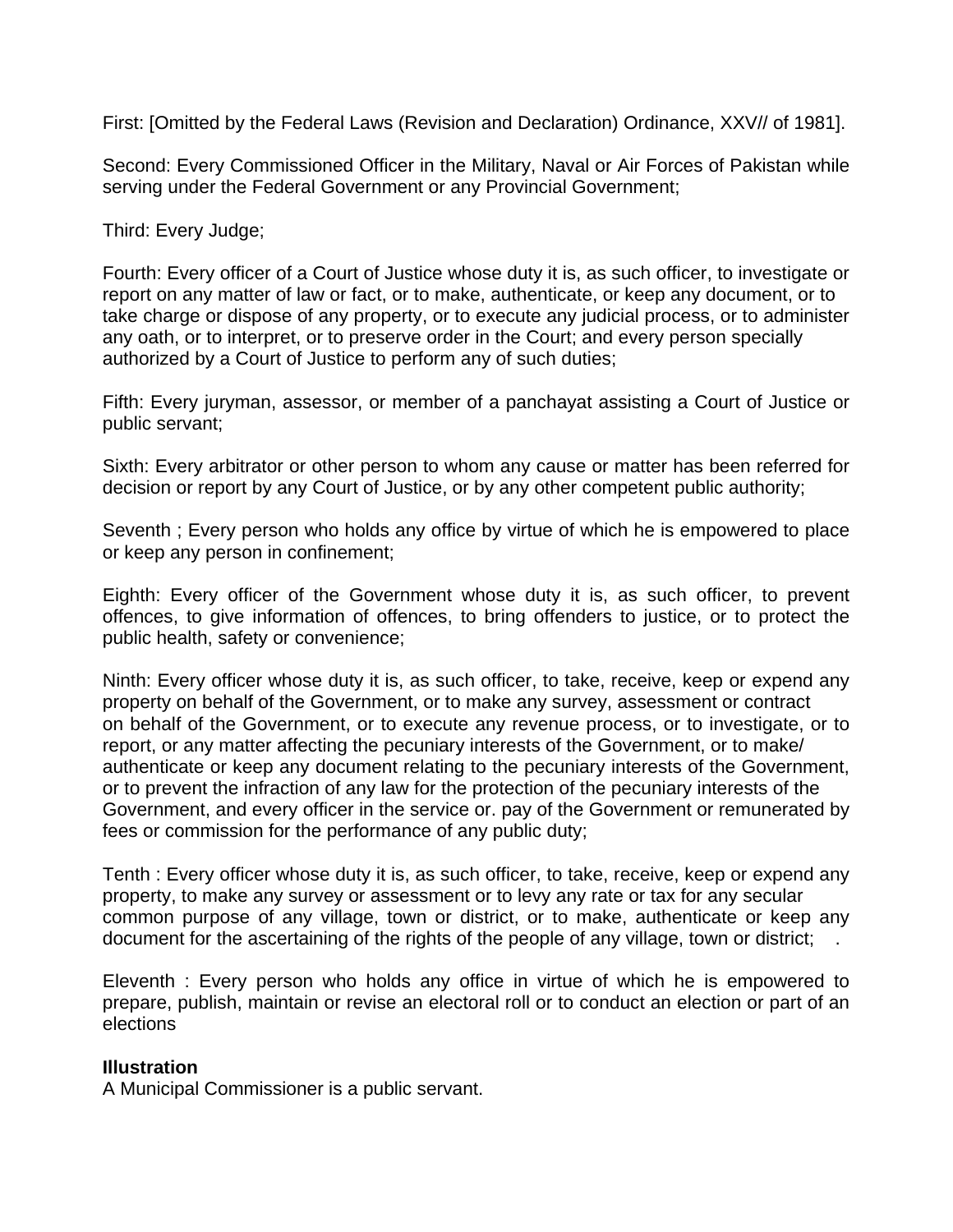Explanation 1 : Persons falling under any of the above descriptions are public servants, whether appointed by the Government or not.

Explanation 2: Wherever the words "public servant" occur, they shall be understood of every person who is in actual possession of the situation of a public servant, whatever legal defect there may be in his right to hold that situation.

Explanation 3: The word "election" denotes an election for the purpose of selecting members of any legislative, municipal or other public authority, of whatever character, the method of selection to which is by, or under, any law prescribed as by election. .

**22. Movable property:** The words "movable property" are intended to include corporeal property of every description, except land and thing attached to the earth, or permanently fastened to anything which is attached to the earth.

**23. Wrongful gain:** "Wrongful gain" is gain by unlawful means of property to which the person gaining is not legally entitled.

**"Wrongful loss":** Wrongful loss" is the loss by unlawful means of property to which the person losing it is legally entitled.

**Gaining wrongfully, Losing wrongfully:** A person is said to gain wrongfully when such person retains wrongfully, as well as when such person acquires wrongfully. A person is said to lose wrongfully when such person is wrongfully kept out of any property, as well as when such person is wrongfully deprived of property.

**24. "Dishonestly":** Whoever does anything with the intention of causing wrongful gain to one person or wrongful loss to another person, is said to do that thing "dishonestly".

**25. "Fraudulently":** A person is said to do ,a thing fraudulently if he does that thing with intent to defraud but not otherwise.

**26. "Reason to believe":** A person is said to have "reason to believe" a thing if he has sufficient cause to believe that thing but not otherwise.

**27. Property in possession of wife, clerk or servant:** When property is in the possession of a person's Wife, clerk or servant, on account of that person, it is in that person's possession within the meaning of this Code.

*Explaination:* A person employed temporarily on a particular occasion in the capacity of a clerk, or servant, is a clerk or servant within the meaning of this section.

**28. "Counterfeit":** A person is said to "counterfeit" who causes one thing to resemble another thing, intending by means of that resemblance to practice deception, or knowing it to be likely that deception will thereby be practiced.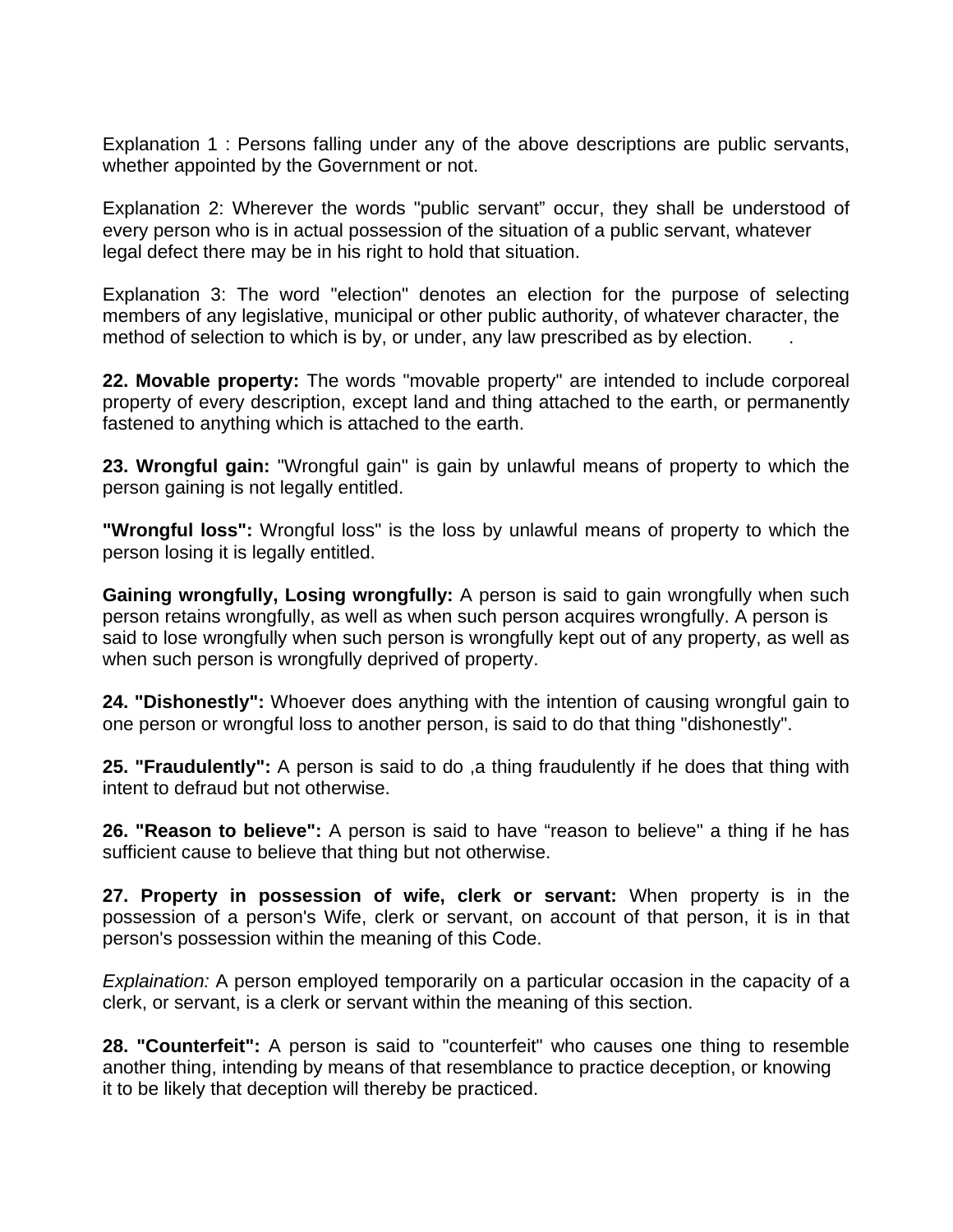Explanation 1: It is not essential to counterfeiting that the imitation should be exact.

Explanation 2: When a person causes one thing to resemble another thing, and the resemblance is such that a person might be deceived thereby, it shall be presumed, until the contrary is proved, that the person so causing the one thing to resemble the other thing intended" by means of that resemblance to practice deception or knew it to be likely that deception would thereby be practiced.

**29. Document:** The word "document" denotes any matter expressed or described upon any substance by means of letters, figures or marks, or by more than one of those means, intended to be used, or which may be used, as evidence of that matter.

Explanation 1 : It is immaterial by what means or upon what substance, the letters, figures or marks are formed, or whether the evidence is intended for, or may be used in, a Court of Justice, or not.

#### **Illustrations**

A writing expressing the terms of a contract, which may be used as evidence of the contract, is a document.

A cheque upon a banker is a document. A Power-of-Attorney is a document.

A map or plan which is intended to be used or which may be used as evidence, is a document.

A writing containing directions or instructions is a document.

Explanation 2: Whatever is expressed by means of letters, figures or marks as explained by mercantile or other usage, shall be deemed to be expressed by such letter, figure or marks within the meaning of this section, although the same may not be actually expressed.

## **Illustration**

A writes his name on the back of a bill of exchange payable to his order. The meaning of the endorsement, as explained by mercantile usage is that the bill is to be paid to the holder. The endorsement is a document and must be construed in the same manner as if the words "pay to the holder" or words to that effect had been written over the signature.

**30. "Valuable security":** The words "valuable security denote a document which is, or purports to be a document whereby any legal right is created, extended, transferred restricted, extinguished or released, or whereby, any person acknowledges that he lies under legal liability, or has not certain legal right.

## **Illustration**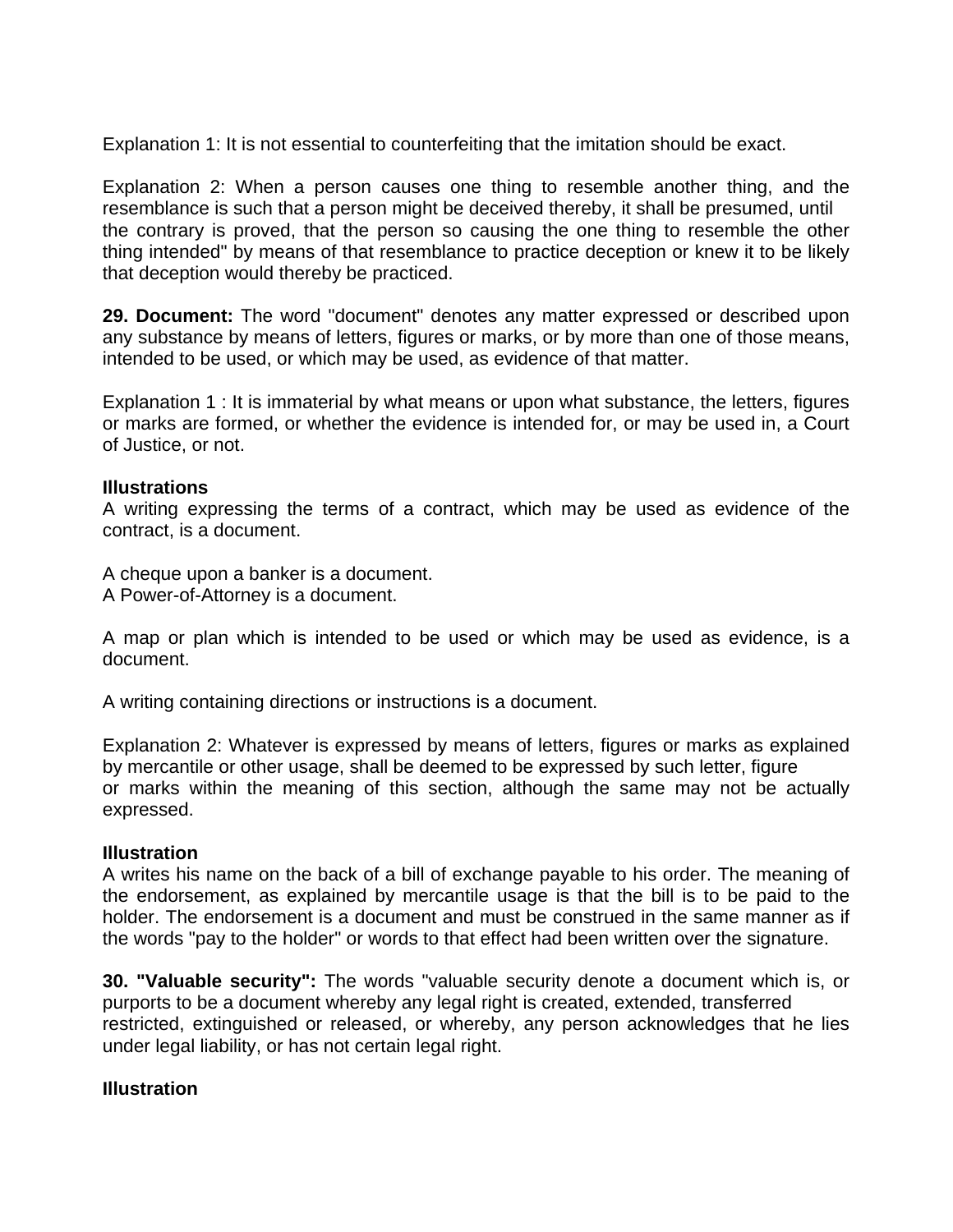A writes his name on the back of a bill of exchange. As the effect of this endorsement is to transfer the right to the bill to any person who may become the lawful holder of it, the endorsement is a "valuable security".

**31. "A will":** The words "a will" denote any testamentary document

**32. Words referring to acts include illegal omissions :** In every part of this Code, except where contrary intention appears from the context, words which refer to acts done extend also to illegal omission.

**33. "Act", "Omission":** The word "act" denotes as well a series of acts as a single act; the word "omission" denotes as well a series of omissions as a single omission.

**34. Acts done by several persons In furtherance of common intention:** When a criminal act is done by several persons, in furtherance of the common intention of all, each such person is liable for that act in the same manner as if it were done by him alone.

**35. When such an act is criminal by reason of its being done with a criminal knowledge or intention** : Whenever an act, which is criminal only by reason of its being with a criminal knowledge or intention, is done by several persons, each of such persons who joins in the act with such knowledge or intention is liable for the act in the same manner as if the act were done by him alone with the knowledge or intention.

**36. Effects caused partly by act and partly by omission:** Whoever the causing of a certain effect, or an attempt to cause that effect, by an act or by an omission, is an offence, it is to be understood that the causing of that effect partly by an act and pertly by an omission is the same offence.

## **Illustration**

A intentionally causes Z's death, partly by illegally omitting to give Z food and partly by beating Z.A has committed murder.

**37. Co-operation by doing one of several acts constituting an offence:** When an offence is committed by means of several acts, whoever intentionally co-operates in the commission of that offence by doing any one of those acts, either singly or jointly with any other person, commits that offence.

## **Illustrations**

 (a) A and B agree to murder Z by severally and at different times giving him small dose of poison. A and B administer the poison according to the agreement with intent to murder Z. Z dies from the effects of the several doses of poison so administered to him. Here A and B intentionally co-operate in the commission of murder and as each of them dose an act by which the death is caused, they are both guilty of the offence though their acts are separate.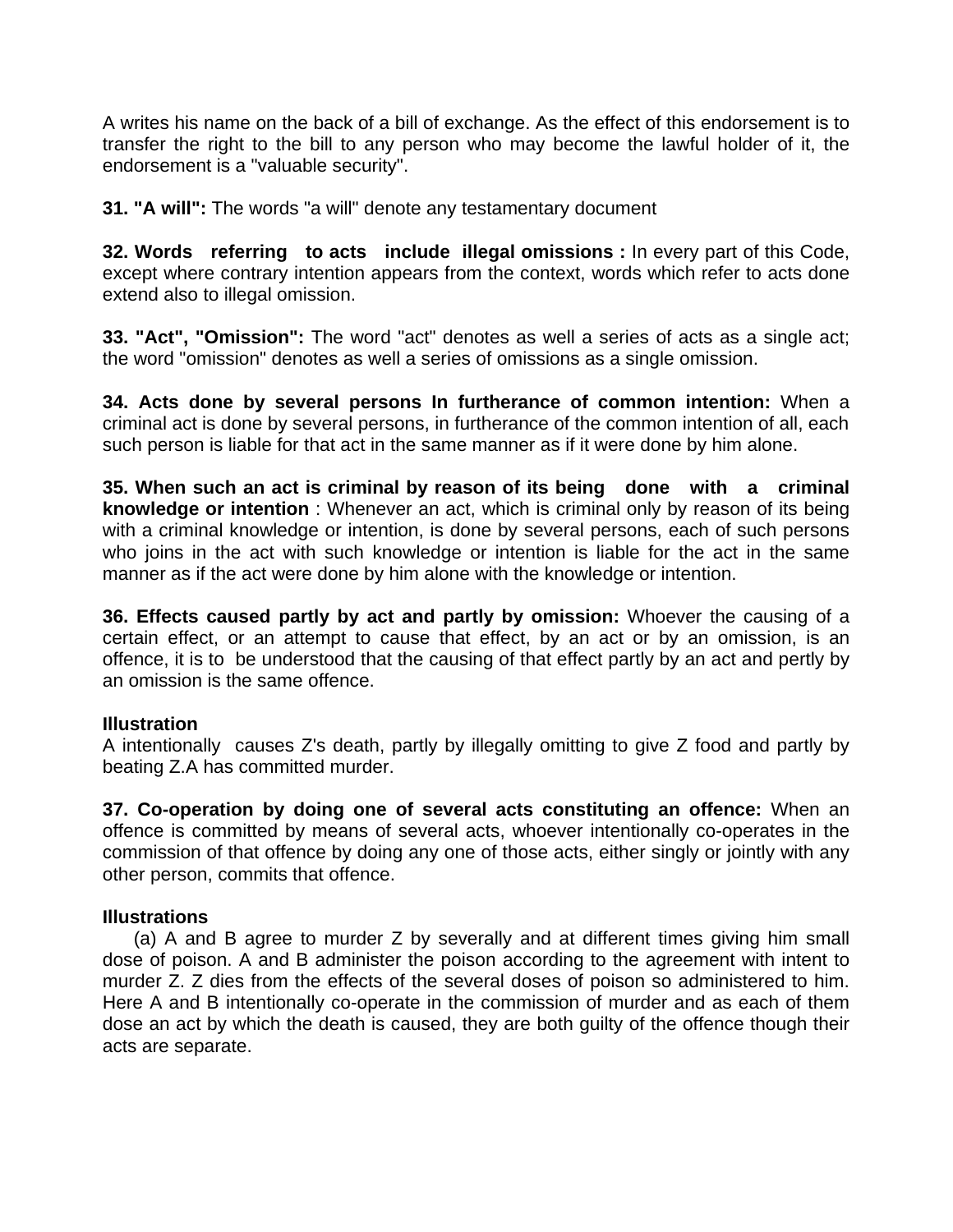(B) A and B are joint jailors, and as such, have the charge of Z, a prisoner, alternately for six hours at a time. A and B, intending to cause Z's death, knowingly co-operate in causing that effect by illegally omitting, each during the time of his attendance, to furnish Z with food supplied to them for that purpose. Z dies of hunger. Both A and B are guilty of the murder of Z.

 (c) A, a jailor, has the charge of Z, a prisoner. A intending to cause Z's death, illegally omits to supply Z with food; in consequence of which Z is much reduced in strength, but the starvation is not sufficient to cause his death. A is dismissed from his office, and B succeeds him. B, without collusion or co-operation with A, illegally omits to supply Z with food, knowing that he is likely thereby to cause Z's death, Z dies of hunger. B is guilty of murder, but as A did not co-operate with B, A is guilty only of an attempt to commit murder.

**38. Persons concerned in criminal act may be guilty of different offences :** Where several persons are engaged or concerned in the commission of a criminal act, they may be guilty of different offences by means of that act.

#### **Illustration**

A attacks Z under such circumstances of grave provocation that his killing of Z would be only culpable homicide not amounting to murder. B having ill-will towards Z and intending to kill him, and not having been subject to the provocation, assist A in killing Z. Here, though A and B are both engaged in causing Z's death, B is guilty of murder, and A is guilty only of culpable homicide.

**39. "Voluntarily":** A person is said to cause an effect "voluntarily" when he causes it by means whereby he intended to cause it, or by means which, at the time of employing those means, he knew or had reason to believe to be likely to cause it.

#### **Illustrations**

A sets fire, by night, to an inhabited house in a large town, for the purpose of facilitating robbery and thus causes the death of a person. Here, A may not have intended to cause death, and may even be sorry that death has been caused by his act; yet, if he knew that he .was likely to cause death; he has caused death voluntarily.

**40. "Offence":** Except in the chapters and sections mentioned in clauses 2 and 3 of this section, the word "offence" denotes a thing made punishable by this Code. In Chapter IV, Chapter V-A and in the following sections, namely, Sections 64, 65, 66, 67, 71, 109, 110, 112. 114, 115, 116, 117, 187, 194, 195, 203, 211, 213, 214. 221, 222, 223. 224, 225, 327, 328.329,330.331,347,348, 388, 389 and 445, the word "offence" denotes a thing punishable under this Code, or under, any/special or local law as hereinafter defined.

 And in Sections 141, 176, 177, 201, 202, 212, 216 and 441 the word "offence" has the same meaning when the thing punishable under the special or local law is punishable under such law with imprisonment for a term of six months or upwards, whether with or without fine.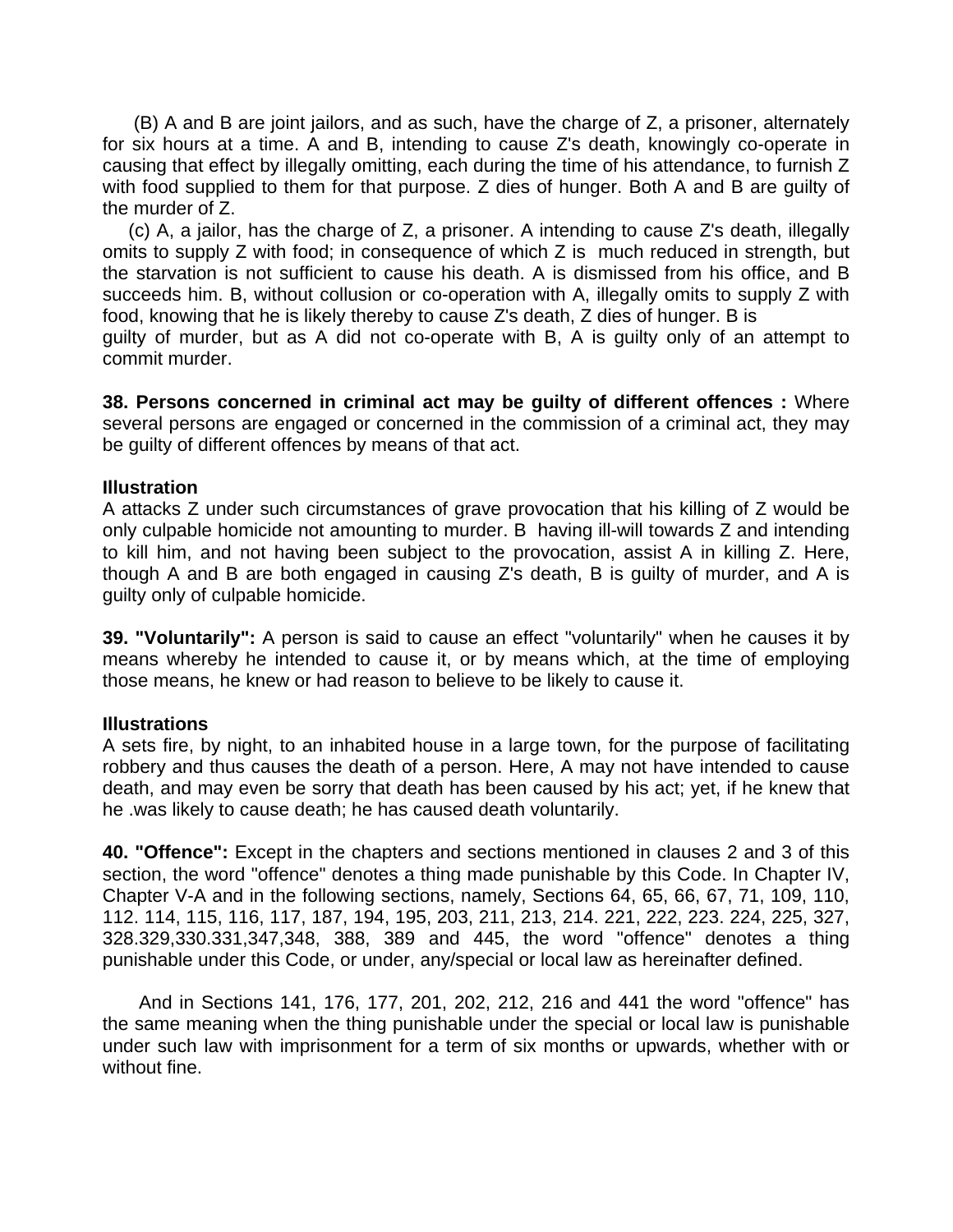**41. "Special law":** A "special law" is a taw applicable to a particular subject.

**42. "Local Law":** A "local law" is a law applicable only to a particular part of the territories comprised in Pakistan.

**43.Illegal--Legally bound to do" :**The word "illegal" is applicable to everything which is an offence or which is prohibited by law, or which furnishes ground for a civil action, and a person is said to be "legally bound to do" whatever it is illegal in him to omit.

**44. "Injury":** The "injury" denotes any harm. Whatever illegally caused to any person, in body, mind, reputation or property.

**45. "Life":** The word "life" denotes the life of a human being, unless the contrary appears from the context.

**46. "Death":** The word "death" denotes the death of a human being unless the contrary appears from the context.

**47. "Animal":** The word "animal" denotes any living creature other than a human being.

**48."Vessel":** The word "vessel" denotes anything made for the conveyance by water of human beings or of property.

**49. "Year"; "Month":** Wherever the word "year" or the word "month" is used, it is to be understood that the year or the month is to be reckoned according to the British calendar.

**50. "Section":** The word "section" denotes one of those portions of a chapter of this Code which are distinguished by prefixed numeral figures.

**51. "Oath'':** The word "oath" includes a solemn affirmation substituted by law for an oath, and any declaration required or authorized by law to be made before a public servant or, to be used for the purpose of proof, whether in a Court of Justice or not.

**52. "Good faith":** Nothing is said to be done or believed in "good faith" Which is done or believed without due care and attention.

**52-A. "Harbour":** Except in Section 157, and in Section, 130 in the case in which the harbour is given by the wife or husband of a person harboured, the word "harbour" includes the supplying a person with shelter, food, drink, money, clothes, arms; ammunition or means of conveyance, or assisting a person by any means, whether of the same kind as, those enumerated in this section or not, to evade apprehension.<br>Section 52-A inst. by the Penal Code (Amendment) Act, VII! of 1942

# **CHAPTER III**

## **OF PUNISHMENTS.**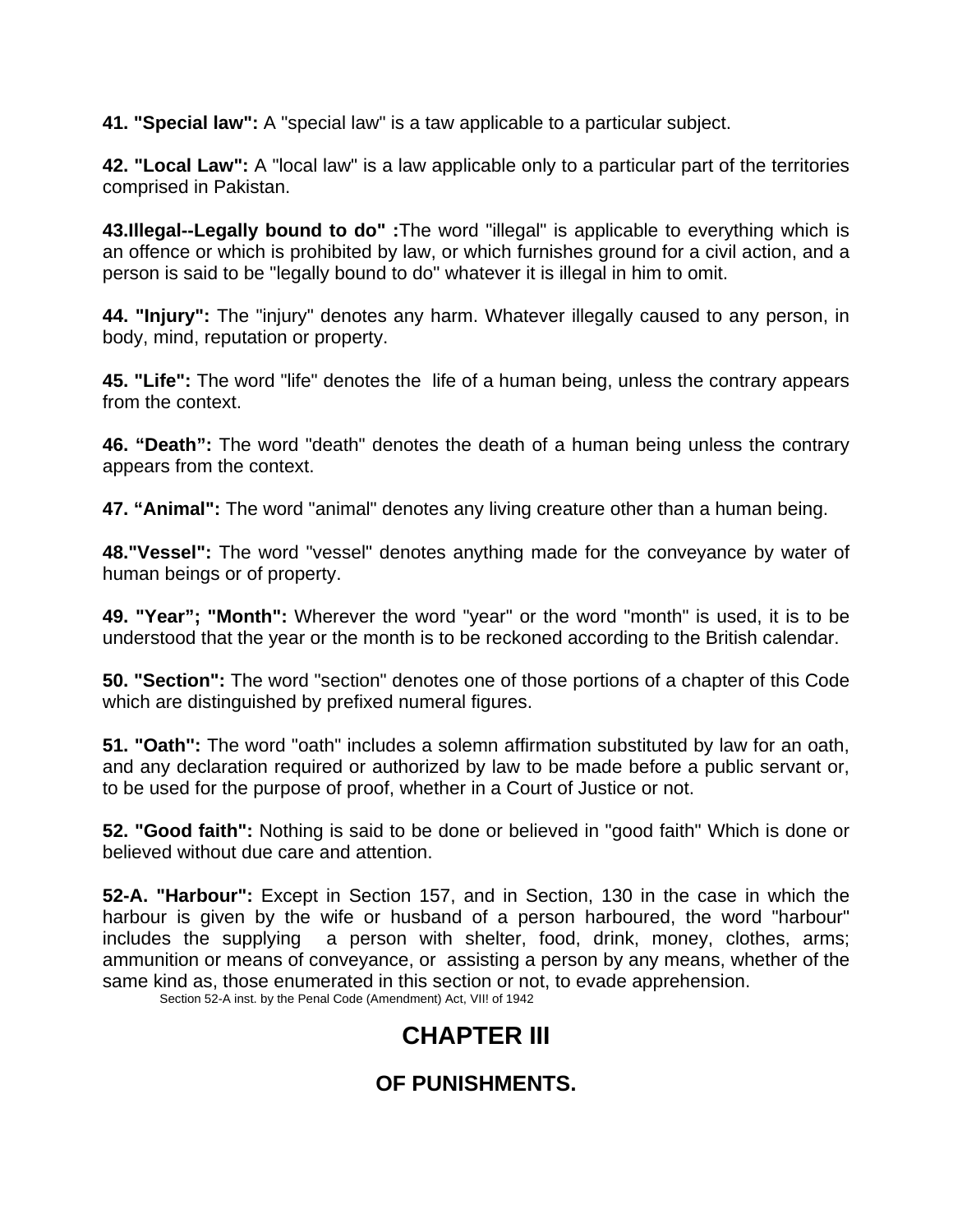[**53. Punishments:** The punishments to which offenders are liable under the provisions of this Code are: Firstly, . Qisas; Secondly, Diyat; Thirdly, Arsh; Fourthly, Daman; Fifthly, Ta'zir; Sixthly, Death;- Seventhly, Imprisonment for life Eighthly, Imprisonment which is of two descriptions, namely:--

,(i) Rigorous, i.e., with hard labour;

(ii) Simple;

Ninthly, Forfeiture of property;

Tenthly, Fine] Section 53 subs. by the Criminal Law (Amendment) Act, II of 1997

**54. Commutation of sentence of death :** In every case in which sentence of death shall have been passed the Federal Government or the Provincial Government of the Province within which the offender shall have been sentenced may, without the consent of the offender, commute the punishment for any other punishment provided by this Code:

[Provided, that, in a case in which sentence of death shall have been passed against an offender convicted for an offence of qatl, such sentence shall not be commuted without the consent of the heirs of the victim].

Proviso added by the Criminal Law (Amendment) Act, II of 1997

**55. Commutation of sentence of imprisonment for life :** In every case in which sentence of imprisonment for life shall have been passed, the Provincial Government of the Province within which the offender, shall have been sentenced may, without the consent of the offender, commute the punishment for imprisonment of either description for a term not exceeding fourteen years:

Provided that, in a case in which sentence of imprisonment for life shall have been passed against an offender convicted for an offence punishable under Chapter XVI, such punishment shall not be commuted without the consent of the victim or, as the case may be, of his heirs.

Proviso added by the Criminal Law (Amendment) Act, II of 1997

**55-A. Saving for President prerogative :** Nothing in Section fifty-four or Section fifty-five shall derogate from the right of the President to grant pardons, reprieves, respites or remissions of punishment: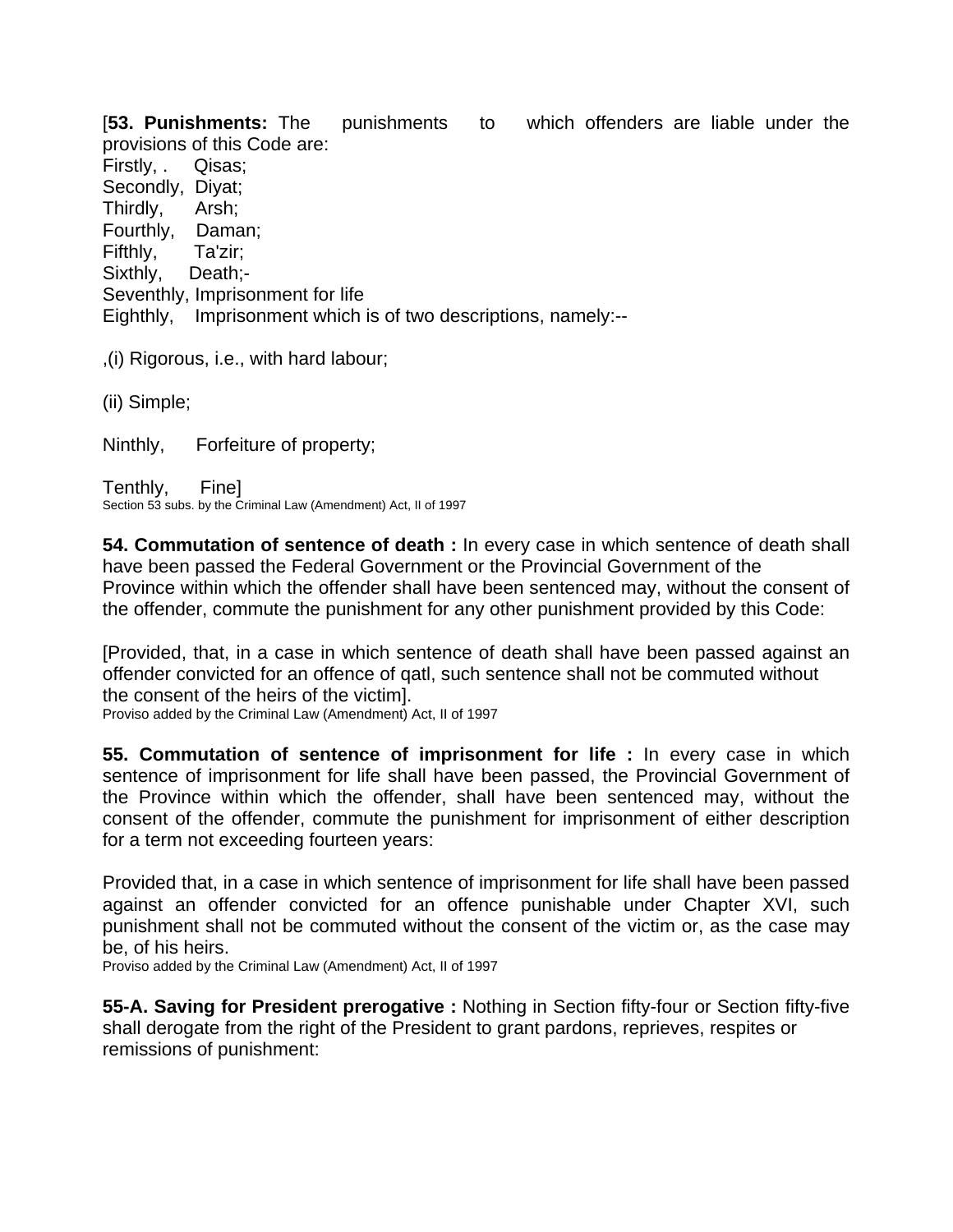Provided that such right shall not without the consent of the victim or, as the case may be. of the heirs of the victim, be exercised for any sentence awarded under Chapter XVI], Section 55-A and proviso ins. by A.O., 1937.

56. Sentence of Europeans and Americans to penal servitude: [Rep. by the Criminal Law (Extinction of Discriminatory Privileges) Act, 1949 (II of 1950), Schedule.]

**57. Fractions of terms of punishment:** In calculating fractions of terms of punishment, imprisonment for life shall be reckoned as equivalent to imprisonment for twenty-five years.

58. Offenders sentenced to transportation how dealt with until, transported: [Omitted by the Law Reforms Ordinance, XII of 1972, S. 2].

59. Transportation instead of imprisonment: [Omitted by the Law Reforms Ordinance, XII of 1972, S. 2].

**60. Sentence may be (in certain cases of imprisonment) wholly or partly rigorous or simple:** In every case in which an offender is punishable with imprisonment which may be of either description, it shall be competent to the Court which sentences such offender to direct in the sentence that such imprisonment shall be wholly rigorous, or that such imprisonment shall be wholly simple, or that any part of such imprisonment shall be rigorous and the rest simple.

61. Sentence of forfeiture of property: [Repealed by .the Penal Code (Amendment) Act, XVI of 1921, S. 4].

62. Forfeiture of property, in respect of offenders punishable with death, transportation or imprisonment : [Repealed by the Penal Code (Amendment) Ad, XVf of 1921, S. 4].

**63. Amount of fine:** Where no sum is expressed to which a fine may extend, the amount of fine to which the offender is liable is unlimited, but shall not be excessive.

**64. Sentence of imprisonment for non-payment of fine:** In every case of an offence punishable with imprisonment as well. as fine, in which the offender is sentenced to a fine, whether with or without imprisonment, and in every case of an offence punishable with imprisonment or fine, or with fine only, in which the offender is sentenced to a fine, it shall be competent to the Court which sentences such offender to direct by the sentence that, in default of payment of the fine, the offender, shall suffer imprisonment for a certain term, which imprisonment shall be. in excess of any other imprisonment to which he may have been sentenced or to which he may be liable under a commutation of a sentence.

**65. Limit to imprisonment for non-payment of fine when imprisonment and fine awardable:** The term for which the Court directs the offender to be imprisoned in default of payment of a fine shall, not exceed one-fourth of the term of imprisonment, which is the maximum fixed for the offence, if the offence be punishable with imprisonment as well as fine.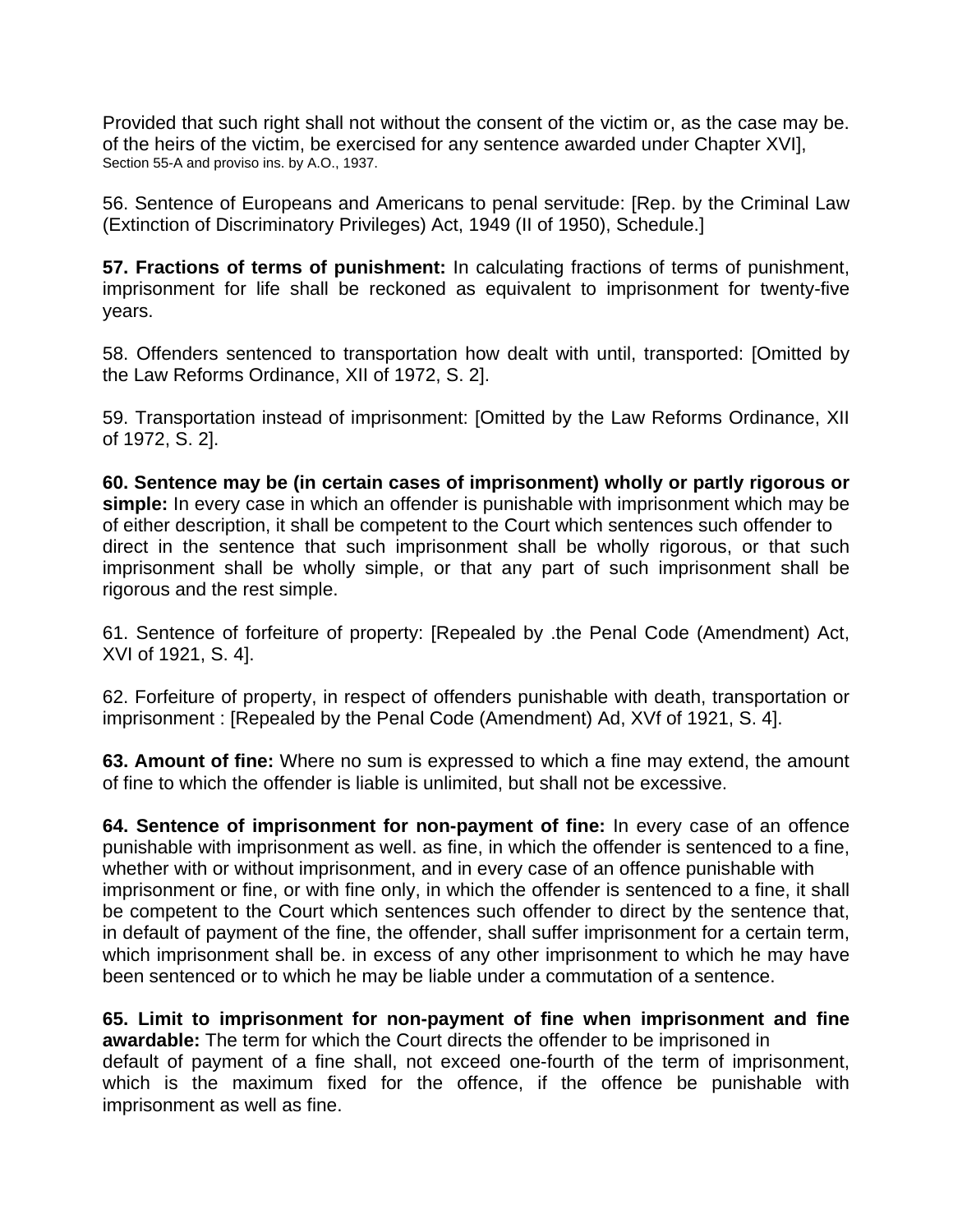**66. Description of imprisonment for non-payment of fine :** The imprisonment which the Court imposes in default of payment of a fine may be of any description to which the offender might have been sentenced for the offence.

**67. Imprisonment for non-payment of fine When offence punishable with fine only: If the offence be punishable with fine only:** the imprisonment which the Court imposes in default of payment of the fine shall be simple, and the term for which the Court directs the offender to be imprisoned, in default of payment of fine, shall not exceed the following scale that is to say, for any term not exceeding two months when the amount of the fine shall not exceed fifty rupees, and for any term not exceeding four months when the amount shall not exceed, one hundred rupees, and for any term not exceeding six months in any other case.

**68. Imprisonment to terminate on payment of fine:** The imprisonment which is imposed in default of payment of a fine shall terminate whenever that fine is either paid or levied by process of law.

**69. Termination of imprisonment on payment of proportional part of fine:** If, before the expiration of the term of imprisonment fixed in default of payment, such a proportion of the fine be paid or levied that the term of imprisonment suffered in default of payment is not less than proportional to the part of the fine still unpaid, the imprisonment shall terminate.

## **Illustration**

A is sentenced to fine of one hundred rupees and to four months, imprisonment in default of payment. Here, seventy-five rupees of the fine be paid or levied before the expiration of one month of the imprisonment. A will be discharged as soon as the first month has expired, if seventy-five rupees be paid or levied at the time of the expiration of the first month, or at any later time while .A continues imprisonment. A will be immediately discharged, if fifty rupees of the fine be paid or levied before the expiration of two months of the imprisonment, A will be discharged as soon as the two months are completed, if fifty rupees be paid or levied at the time of the expiration of those two months, or at any later time while A continues in imprisonment, A will be immediately discharged.

**70. Fine leviable within six years, or during imprisonment-Death not to discharge property from liability :** The fine or any part thereof which remains unpaid, may be levied at any time within six years after the passing of the sentence/and if, under the sentence, the offender be liable to imprisonment for a longer period than six years, then at any time previous to the expiration of that period; and the death of the offender dose not discharge from the liability any property which would, after his death, be legally liable for his debts.

**71. Limit of punishment of offence made up of several offences:** where anything which is an offence is made up of parts, any of which parts is itself an offence, the offender shall not be punished with the punishment of more than one of such his offences, unless it be so expressly provided.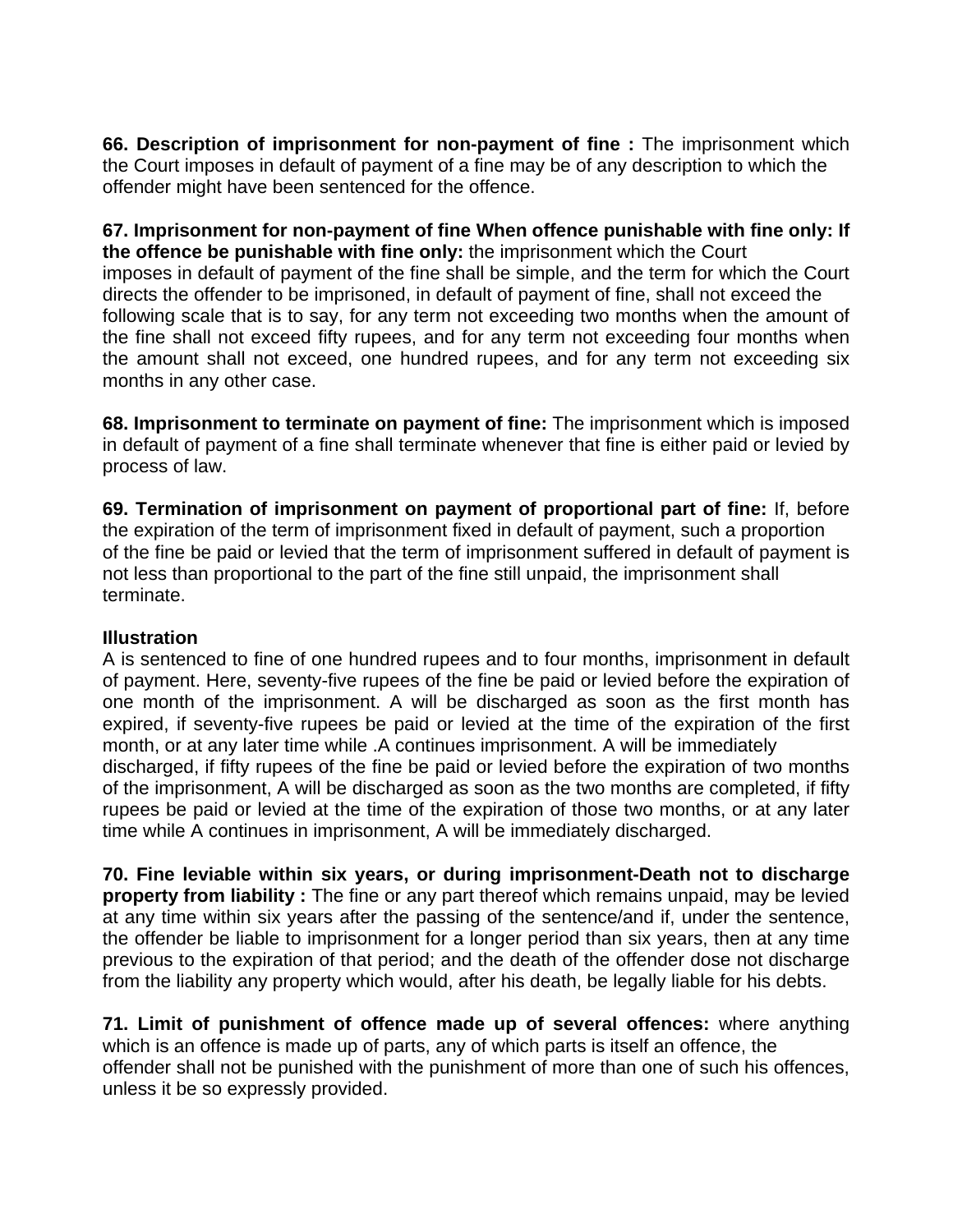Where anything Is an offence falling within two or more separate definitions of any law in force for the time being by which offences are defined or punished, or

Where several acts, of which one or more than one would by itself or themselves constitute an offence, constitute, when combined, a different offence, the offender shall not be punished with a more severe punishment than the Court which tries him could award for any one of such offence.

#### **Illustrations**

(a) A gives Z fifty strokes with a stick. Here A may have committed the offence of voluntarily causing hurt to Z by the whole beating, and also by each of the blows which makes up the whole beating. If were liable to punishment for every blow, they might be imprisoned for fifty years, one for each blow. But he is liable only to one punishment for the whole beating.

(b) But if, while A is beating Z, Y interferes, and A intentionally strikes Y, here as the blow given to Y is no part of the act whereby A voluntarily cause hurt to Z, A is liable to one punishment, for voluntarily causing hurt to Z, and to another for the blow given to Y.

**72. Punishment of person guilty of one of several offences, the judgment stating that it is doubtful of which:** In all cases in which judgment is given that a person is guilty of one of several offences specified in the judgment, but that it is doubtful of which of these offences he is guilty, the offender shall be punished for the offence for which the lowest punishment is provided if the same punishment is not provided, for all.

**73. Solitary confinement**: Whenever any person is convicted of an offence for which under this Code the Court has power to sentence him to rigorous imprisonment, ,the Court may, by its sentence, order that the offender shall be kept in solitary confinement for any portion or portions of the imprisonment to which he is sentenced, not exceeding three months in the whole, according to the following scale, that is to say"

a time not exceeding one month if the term of imprisonment shall not exceed six months;

a time not exceeding two months if the term of imprisonment shall exceed six months and shall not exceed one year;

a time not exceeding three months if the term of imprisonment shall exceed one year.

**74. Limit of solitary confinement:** in executing a sentence of solitary confinement, such confinement shall in no case exceed fourteen days at a time, with intervals between the period of solitary confinement of not less duration than such periods, and when the imprisonment awarded shall exceed three months, the solitary confinement shall not exceed seven days in any one month of the whole imprisonment awarded, with intervals between the periods of solitary confinement of not less -duration than such periods.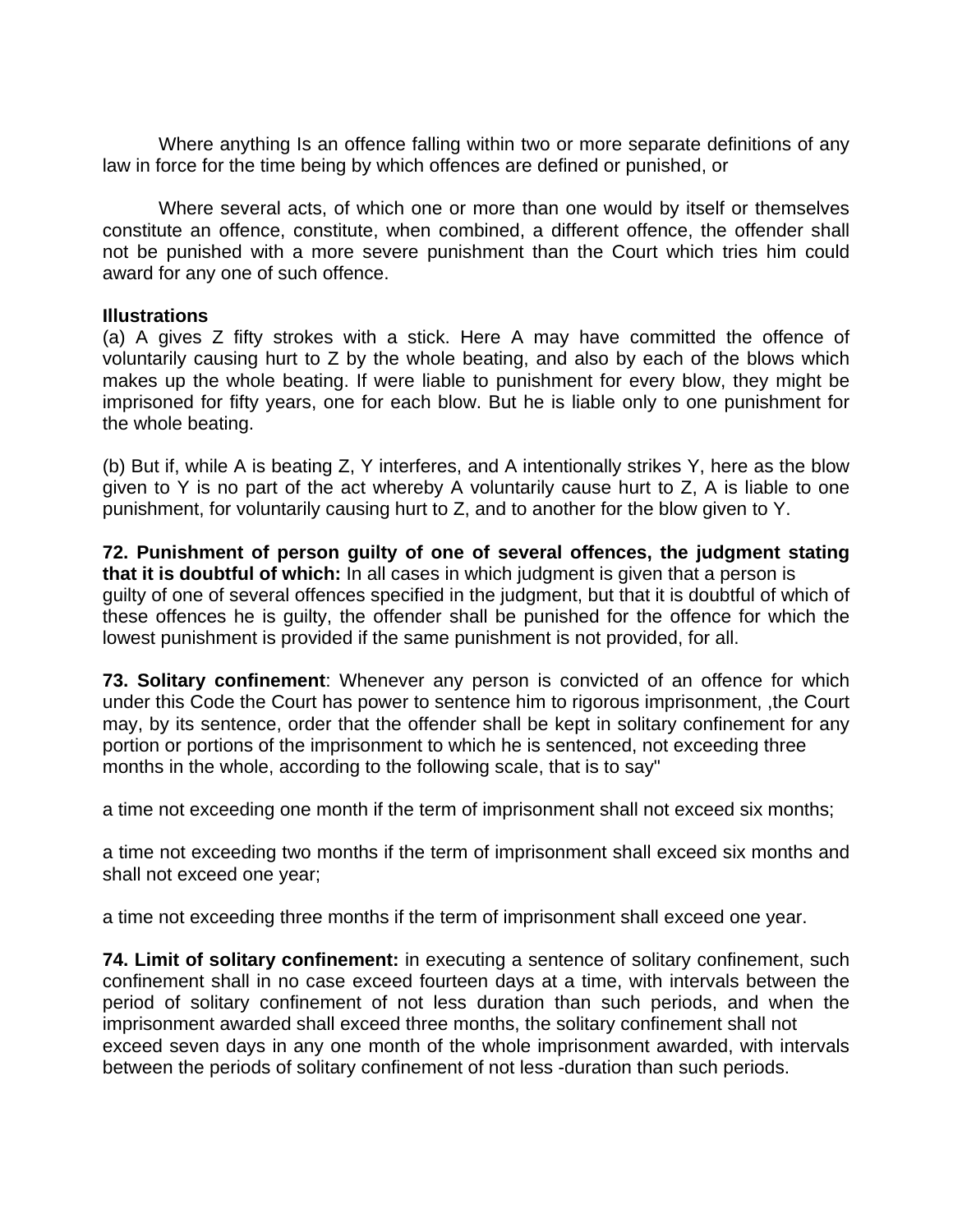### **75. Enhanced punishment for certain offenders under Chapter XII or Chapter XVII after previous conviction :** Whoever, having been convicted"

(a) by a Court in Pakistan of an offence punishable under Chapter XII or Chapter XVII of this Code with imprisonment of either description for a term of three years or upwards, or

(b) [Omitted by thQ Federal Laws (Revision and Declaration), Ordinance, XXV// of 1981].

shall be guilty of any offence punishable under either of those Chapters with the imprisonment for the like term, shall be subject for every such subsequent offence to imprisonment for life, or to imprisonment of either description for a term which may extend to ten years.

# **CHAPTER IV**

## **GENERAL EXCEPTIONS**

**76. Act done by a person bound, or by mistake of fact believing himself bound, by law:** Nothing is an offence which Is done by a person who is, or who by reason of a mistake of fact and not reason of a mistake of law in good faith believes himself to be, bound by law to do it.

## **Illustrations**

(a) A, a soldier, fires on a mob by the order of his superior officer, in conformity, with the commands of the law. A has committed no offence.

(b) A an officer of a Court of Justice, being ordered by that Court to arrest Y and after due enquiry, believing Z to be Y arrests Z. A has committed no offence.

**77. Act of Judge when acting judicially:** Nothing is an offence which is done by a Judge when acting judicially in the exercise of any power which is, or which in good faith he believes to be,' given to him by law.

**78. Act done pursuant to the judgment or order of Court:** Nothing which is done in pursuance of, or which is warranted by the judgment or order of, a Court of Justice, if done whilst such judgment or order remains in force, is an offence, notwithstanding the Court may have had no jurisdiction to pass such judgment or order, provided the person doing the act in good faith believes that the Court had such jurisdiction.

**79. Act done by a person justified, or by mistake of fact believing himself justified, by law:** Nothing is an offence which is done by any person who is justified by law, or who by reason of a mistake of fact and not by reason of a mistake of law in good faith, believes himself to be justified by law, in doing it.

## **Illustration**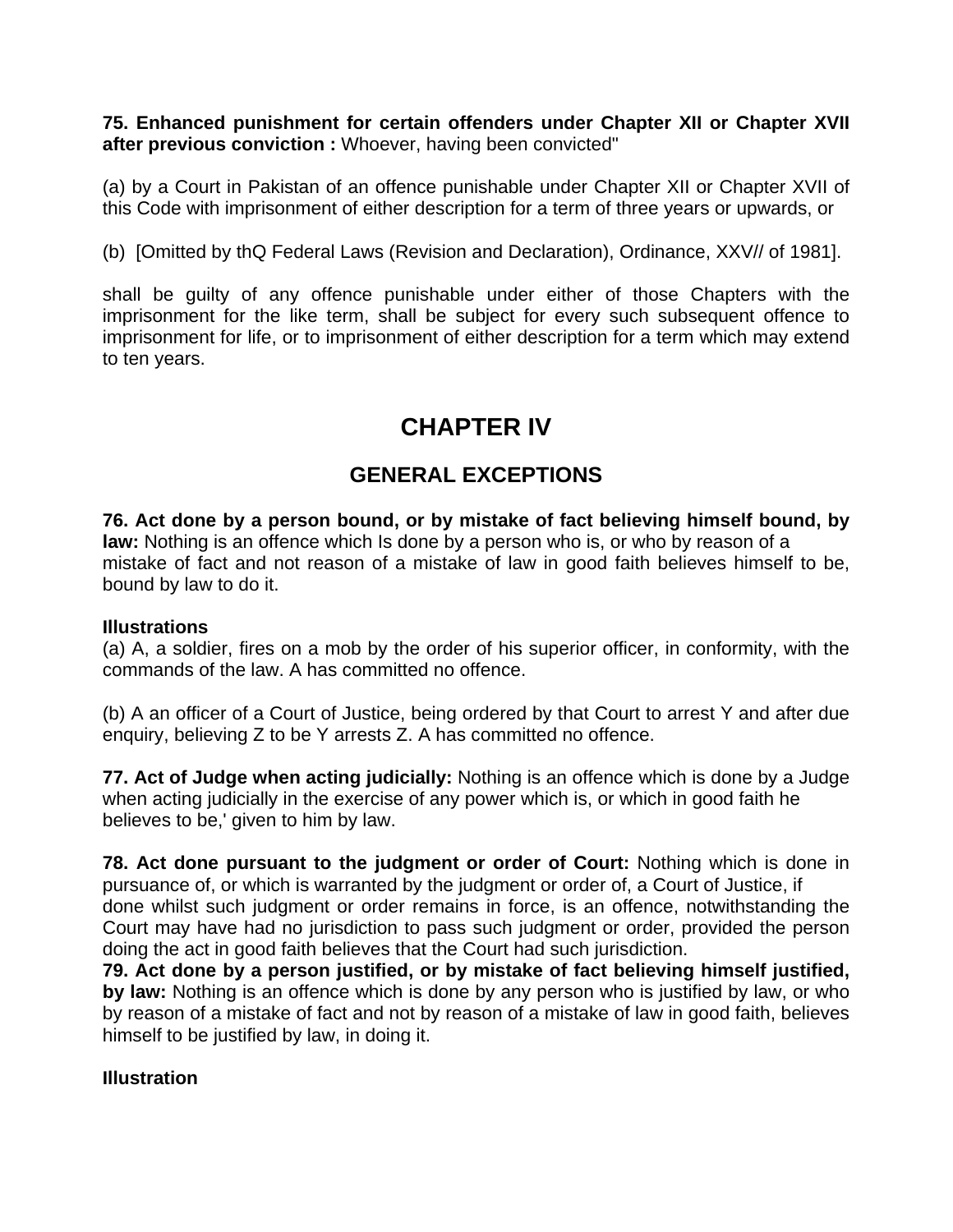A sees Z commit what appears to A to be a murder. A, in the exercise, to the best of his judgment, exerted in good faith of the power which the law gives to all persons of apprehending murders in the act, seizes Z, in order to bring Z before the proper authorities. A has committed no offence, though it may turn out that Z was acting in selfdefence.

**80. Accident in doing a lawful act:** Nothing is an offence which is done by accident or misfortune, and without any criminal intention or knowledge in the doing of a lawful act in a lawful manner by lawful means and with proper care and caution.

## **Illustration**

A is at work with a hatchet; the head flies off and kills a man who is standing by. Here if there was no want of proper caution on the part of A, his act is excusable and not an offence.

**81. Act likely to cause harm, but done without criminal intent, and to prevent other harm:** Nothing is an offence merely by reason of its being done with the knowledge that it is likely to cause harm, if it be done without any criminal intention to cause harm, and in good faith for the purpose of preventing or avoiding other harm to person or property.

Explanation : It is a question of fact in such a case whether the harm to be prevented or avoided was of such a nature and so imminent as to justify or excuse the risk of doing the act with the knowledge that it was likely to cause harm.

## **Illustrations**

(a) A, the captain of a steam vessel, suddenly and without any fault or negligence on his part, finds himself in such a position that, before he can stop his vessel, he must inevitably run down a boat B, with twenty or thirty passengers on board; unless he changes the course of his vessel, and that, by changing his course, he must incur risk of running down a boat C with only two passengers on board, which he may possibly clear Here, if A alters his course without any intention to run down the boat C and in good faith for the purpose of avoiding the danger to the passengers in the boat B, he is not guilty of an offence, though he may run down the boat C by doing an act which he knew was likely to cause that effect, if it be found as a matter of fact that the danger which he intended to avoid was such as to excuse him incurring the risk of running down C.

(b)A, in a great fire, pulls down houses in order to prevent the conflagration from spreading. He does this with the intention in good faith of saving human life or property. Here, if it be found that the harm to be prevented was of such a nature and so imminent as to excuse A's act, A is not guilty of the offence.

**82. Act of a child under seven years of age:** Nothing is an offence, which is done by a child under seven years of age.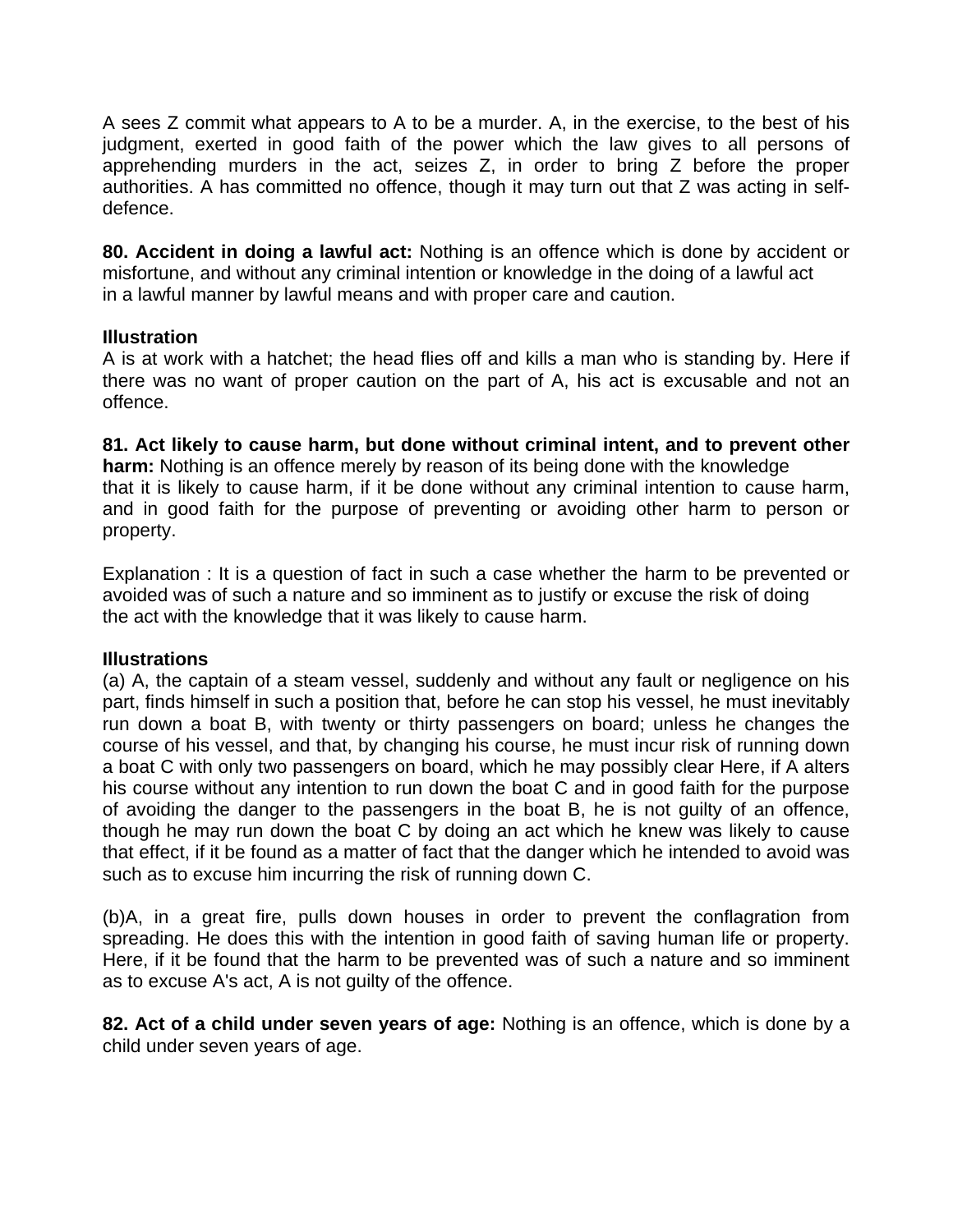**83. Act of a child above seven and under twelve of immature understanding:** Nothing is an offence which is done by a child above seven years of age and under twelve, who has not attained sufficient maturity of understanding to judge of the nature and consequences of his conduct on that occasion.

**84. Act of a person of unsound mind:** Nothing is an offence which is done by a person who, at the time of doing it, by reason of unsoundness of mind, is incapable of knowing the nature of the act, or that he is doing what is either wrong.. or contrary to law.

**85. Act of a person incapable of Judgment by reason of intoxication caused against his will:** Nothing is an offence which is done by a person who, at the time of doing it, is, by reason of intoxication, incapable of knowing the nature of the act, or that he is doing what is either wrong, or contrary to law; provided that the thing which intoxicated him was administered to him without his knowledge or against his will.

**86. Offence requiring a particular intent or knowledge committed by one who is intoxicated:** In cases where an act done is not an offence unless done with a particular knowledge or intent, a person who dose the act in a state of intoxication shall be liable to be dealt with as if he had the same knowledge as he would have had if he had not been intoxicated, unless the thing which intoxicated him was administered to him without his knowledge or against his will.

**87. Act not Intended and not known to be likely to cause death or grievous hurt, done by consent:** Nothing which is not intended to cause death, or grievous hurt, and which is not known by doer to be likely to cause death, or grievous hurt, is an offence by reason of any harm which it may cause, or be intended by the doer to cause, to any person, above eighteen years of age, who has given consent, whether express or implied, to suffer that harm; or by reason of any harm which it may be known by the doer to be likely to cause to any such person who has consented to take the risk of that harm.

## **Illustration**

A and Z agree to fence with each other for amusement. This agreement implies the consent of each to suffer any harm which in the course of such fencing, may be caused without foul play; and if A, while playing fairly, hurts Z, A commits no offence.

**88. Act not intended to cause death, done by consent in good faith for person's benefit:** Nothing, which is not intended to cause death, is an offence by reason of any harm which it may cause, or be intended by the doer to cause, or be known by the doer to be likely to cause, to any person for whose benefit it is done in good faith, and who has given a consent, whether express or implied, to suffer that harm, or to take the risk of that harm.

## **Illustration**

A, a surgeon, knowing that a particular operation is likely to cause of death of Z, who suffers under the painful complaint, but not intending to cause Z's death, and intending, in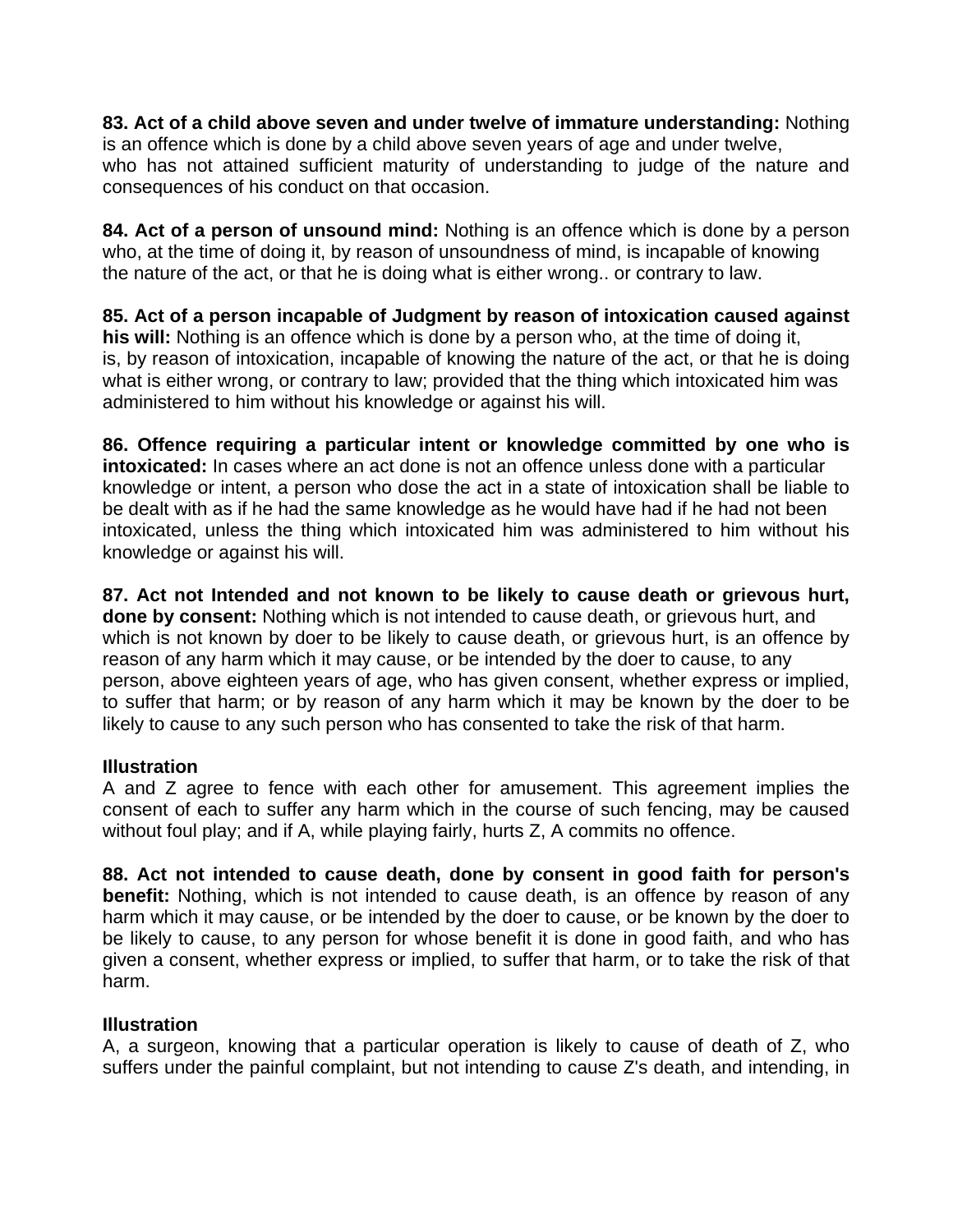good faith for Z's benefit, performs that operation on Z. with Z's consent. A has-committed no offence.

**89. Act done In good faith for benefit of child or insane person, by or by consent of guardian:** Nothing which is done in good faith for the benefit of a person under twelve years of age, or of unsound mind, by or by consent, either express or implied, of the guardian or other person having lawful charge of that person, is an offence by reason of any harm which it may cause, or be intended by the doer to cause or be known by the doer to be likely to cause to that person:

Provided First: That this exception shall not extend to the intentional causing of death, or to the attempting to cause death;

Secondly: That this exception shall not extend to the doing of anything which the person doing it knows to be likely to cause death, for any purpose other than the preventing of death or grievous hurt; or the curing of any grievous disease or infirmity;

Thirdly: That this exception shall not extend to the voluntary causing of grievous hurt, or to the attempting to cause grievous hurt, unless it be for the purpose of preventing death or grievous hurt, or the curing of any grievous disease or infirmity;

Fourthly: That this exception shall not extend to the abetment of any offence, to the committing of which offence it would not extend.

## **Illustration**

A, in good faith, for his child's benefit without his child's consent, has his child cut for the stone by "a surgeon, knowing it to be likely that the operation will cause the child's death, but not intending to cause the child's death. A is within the exception, inasmuch as his object was the cure of the child.

**90. Consent known to be given under fear or misconception:** A consent is not such a consent as is intended by any action of this Code, if the consent is given by a person under fear of injury, or under a misconception of fact, and if the person doing the act knows, or has reason to believe, that the consent was given in consequence of such fear or misconception; or

**Consent of insane person:** If the consent is given by a person who, from unsoundness of mind, or intoxication, is unable to understand the nature and consequence of that to which he gives his consent; or

**Consent of child:** Unless the contrary appears from the context, if the consent is given by a person who is under twelve years of age.

**91. Exclusion of acts which are offences independently of harm caused :** The exceptions in Sections 87, 88 and 89 do not extend to acts which are offences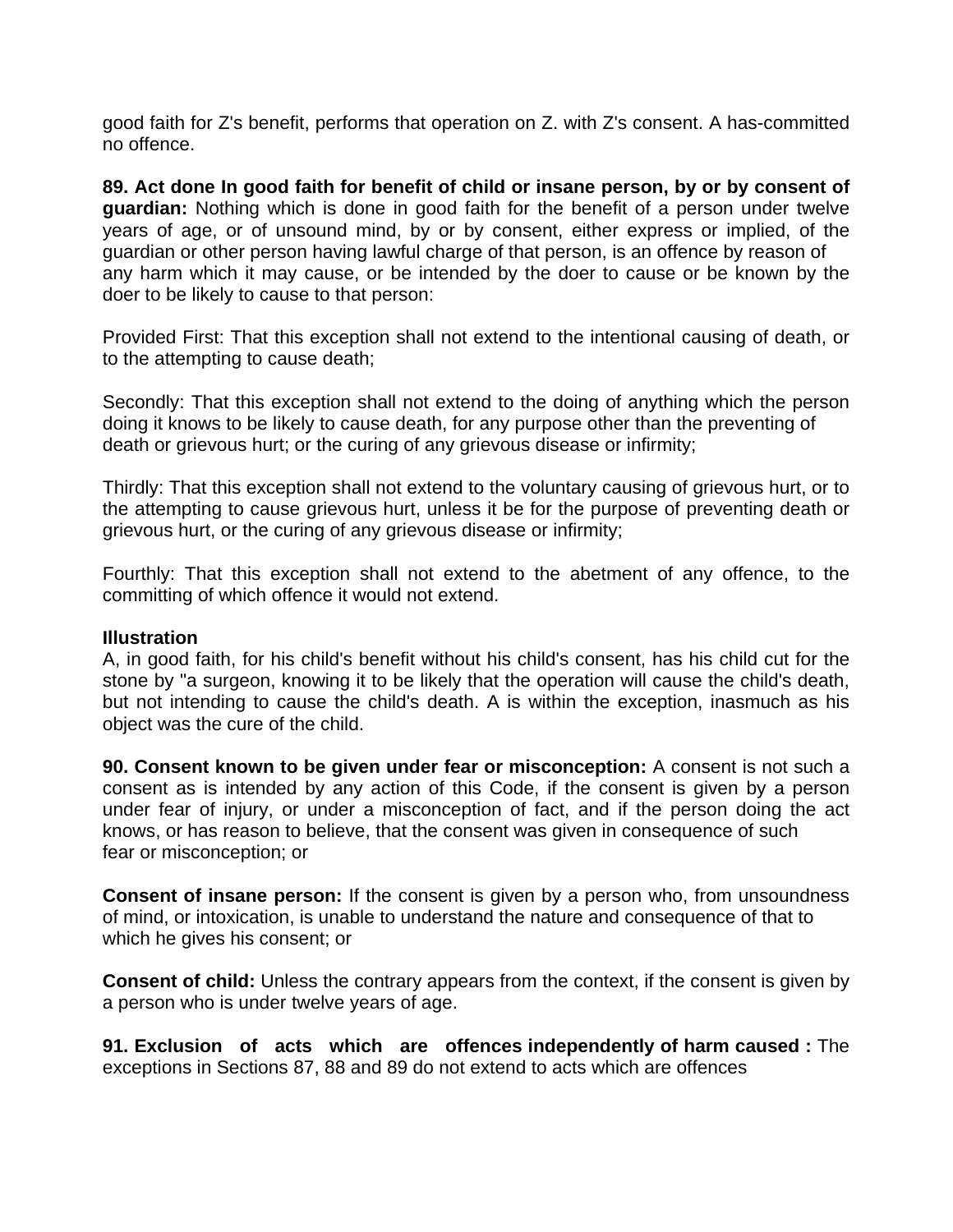independently of any harm which they may cause, or be intended to cause, or be known to be likely to cause, to the person giving the consent or on whose behalf the consent is given.

## **Illustration**

Causing miscarriage (unless caused in good faith for the purpose of saving the life of the woman) to an offence independently of any harm which it may cause or be intended, to cause to the woman. Therefore it is not an offence by reason of such harm; and the consent of the woman or of her guardian to the causing of such miscarriage dose not justify the act.

**92. Act done in good faith for benefit of a person without consent:** Nothing an offence by reason of any harm which it may cause to a person by whose benefit it is done in good faith even without that person's consent, if the Circumstances are such that is impossible for that person to signify consent, or if that person is incapable of giving consent, and has no guardian or other person in lawful charge of him from whom it is possible to obtain consent in time for the thing to be done with benefit:

Provided First: That this exception shall not extend to the intentional causing of death, or the attempting to cause death;

Secondly: That this exception shall not extend to the doing of anything which the person doing it knows to be likely to cause death, for any purpose other than the preventing of death or grievous, hurt, or the curing of any grievous disease or infirmity;

Thirdly: That this exception shall not extend to the voluntary causing of hurt, or to the attempting to cause hurt for any purpose other than the preventing of death or hurt;

Fourthly: That this exception shall not extend to the abetment of any offence, to the committing of which offence it would not extend.

## **Illustration**

(a) Z is thrown from his horse, and is insensible. A, a surgeon, finds that Z requires to be trepanned. A not Intending Z's death but in good faith for Z's benefit, performs the trepan before Z recovers his power of judging for himself. A has committed no offence.

(b) Z is carried off by a tiger. A fires at the tiger knowing it to be likely that the shot may kill Z, but not intending to kill Z, and in good faith intending Z's benefit A's ball gives Z a mortal wound. A has committed no offence.

(c) A, a surgeon, sees child suffer an accident which is likely to prove fatal unless an operation be immediately performed. There is no time to apply to the child's guardian. A performs the operation in spite of the entreaties of the child, intending, in good faith, the child's benefit. A has committed no offence.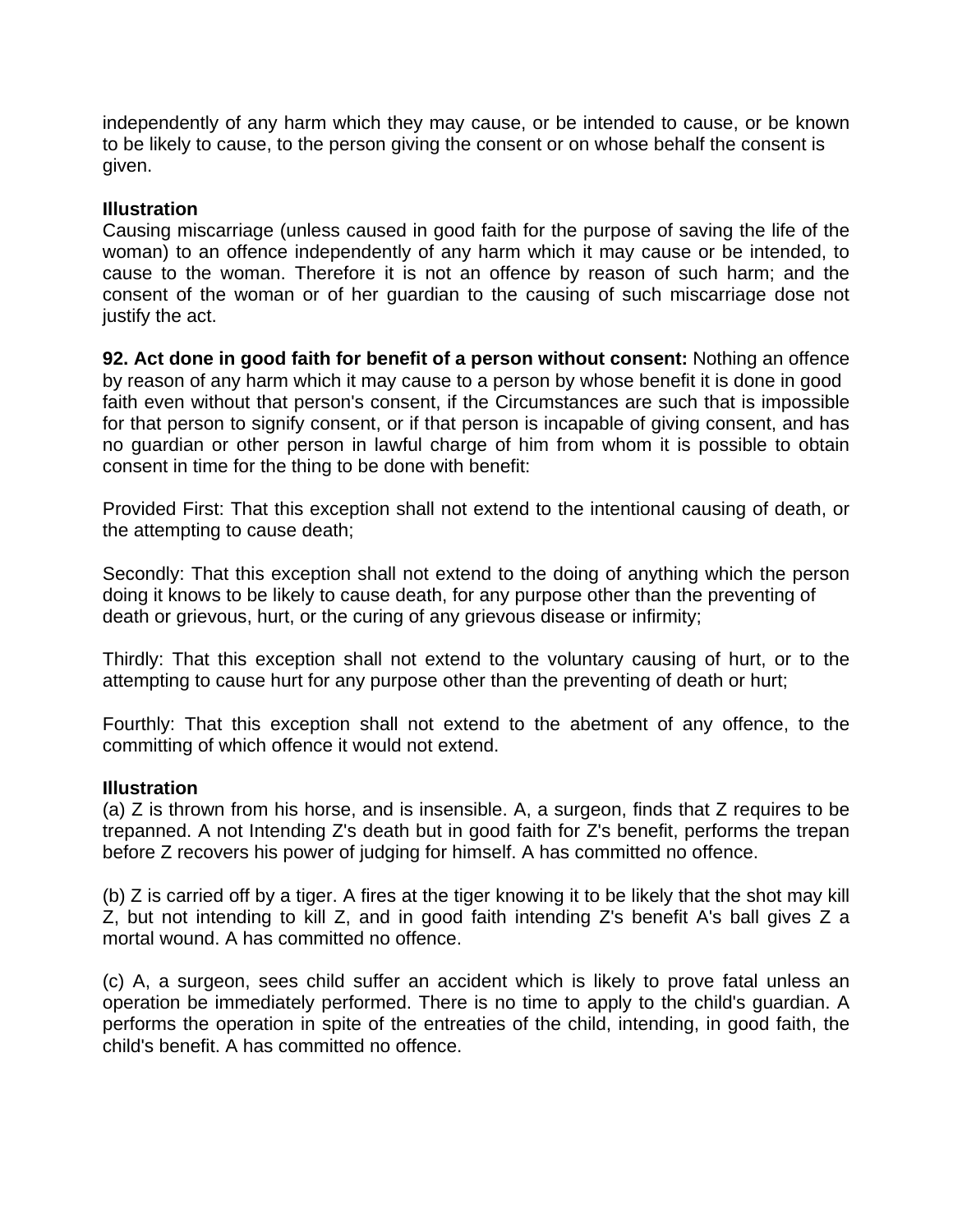(d) A is in a house which is on fire with Z, a child. People below hold out a blanket. A drops the child from the house-top, knowing it to be likely that the fall may kill the child, but not intending to kill the child and intending, in good faith, the child's benefit. Here even, if the child is killed by the fall, A has committed no offence.

Explanation : Mere pecuniary benefit is not benefit within the meaning of Sections 88,89 and 92.

**93. Communication made in good faith:** No communication made in good faith is an offence by reason of any harm to the person to whom it is made for the benefit of that person.

## **Illustration**

A, a surgeon, in good-faith, communicates to a patient his opinion that he cannot live. The patient dies in consequence of the shock. A has committed no offence, though he knew it to be likely that the communication might cause the patient's death.

**94. Act to which a person is compelled by threats:** Except murder, and offences against the State punishable with death, nothing is an offence which is done by a person who is compelled to do it by threats, which, at the time of doing it, reasonably cause the apprehension that instant death to that person will otherwise be the consequence: Provided the person doing the act did not of his own accord, or from a reasonable apprehension of harm to himself short of instant death, place himself in the situation by which he became subject to such constraint.

Explanation 1: A person who, of his own accord, or by reason of a threat of being beaten, joins a gang of dacoits, knowing their character, is not entitled to the benefit of this exception on the ground" of his having been compelled by his associates to do anything that is an offence by law.

Explanation 2: A person seized by a gang of dacoits, and forced by threat of instant death, to do a thing, which is an offence by law; for example, a smith compelled to take his tools and to force the door of a house for the dacoits to enter and plunder it, is entitled to the benefit of this exception.

**95. Act causing slight harm:** Nothing is an offence by reason that it causes, or that it is intended to cause, or that it is known to be likely to cause, any harm, if that harm. is so slight that no person of ordinary sense and temper would complain of such harm.

## **Of the right of Private Defence**

**96. Things done in private defence:** Nothing is an offence which is done in the exercise of the right of private defence.

**97. Right of private defence of the body and of property:** Every person has a right, subject to the restrictions contained in Section 99, to defend;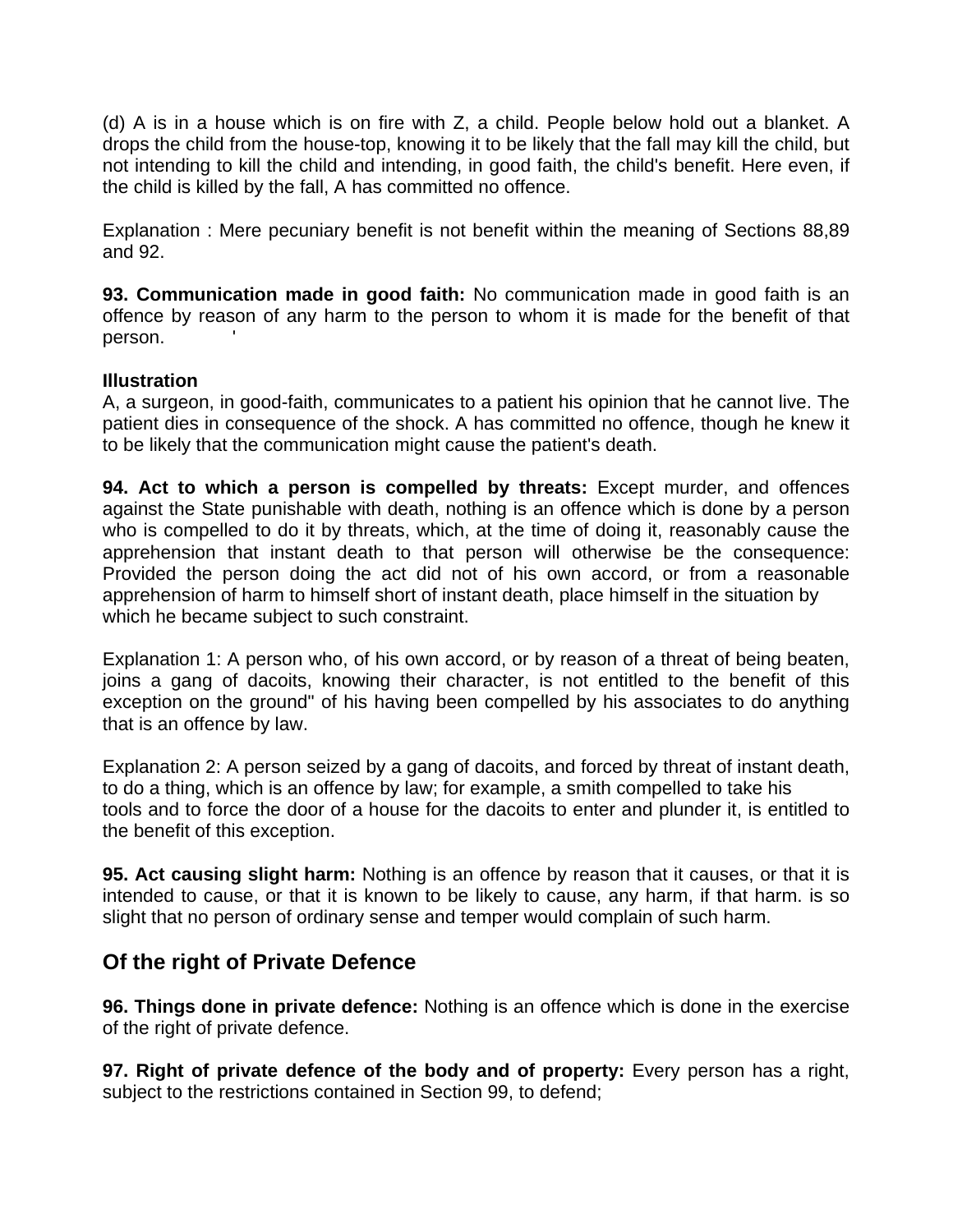First: His own body, and the body of any other person, against any offence affecting the human body;

Secondly: The property, whether movable or immovable, of himself or of any other person, against any act which is an offence falling under the definition of theft, robbery, mischief or criminal trespass, or which is an attempt to commit theft, robbery, mischief or criminal trespass.

**98. Right of private defence against the act of a person of unsound mind, etc.:** When an act, which would otherwise be a certain offence, is not that offence, by reason of the youth, the want of maturity of understanding, the unsoundness of mind or the intoxication of the person doing that act, or by reason of any misconception on the part of that person, every person has the same right of private defence against that act which he would have if the act were that offence.

#### **Illustrations**

(a) Z, under the influence of madness, attempts to kill A; Z is guilty of no offence, but A has the same right of private defence which he would have if Z were sane.

(b) A enters by night a house which he is legally entitled to enter. Z in good faith, taking A for a house-breaker, attacks A. Here Z by attacking A under this misconception, commits no offence. But A has the same right of private defence against Z, which he would have if Z were not acting under that misconception.

**99. Act against which there is no right of private defence:** There is no right of private defence against an act which dose not reasonably cause the apprehension of death or of grievous hurt, if done, or attempted to be done by a public servant acting in good faith under colour, of his office, though that act may not be strictly justifiable by law.

There is no right of private defence against an act which dose not reasonably cause the apprehension of death or of grievous hurt, if done, or attempted to be done, by the direction of a public servant acting in good faith under colour of his office though that direction may not be strictly justifiable by law.

There is no right of private defence in cases in which there is time to have recourse to the protection of the public authorities.

**Extent to which the right may be exercised :** The right of private defence in no case extends to the inflicting of more harm than it is necessary to inflict for the purpose of defence.

Explanation 1 :A person is not deprived of the right of private defence against an act done, or attempted to be done, by a public servant, as such, unless he knows, or has reason to believe, that the person doing the act is such public servant.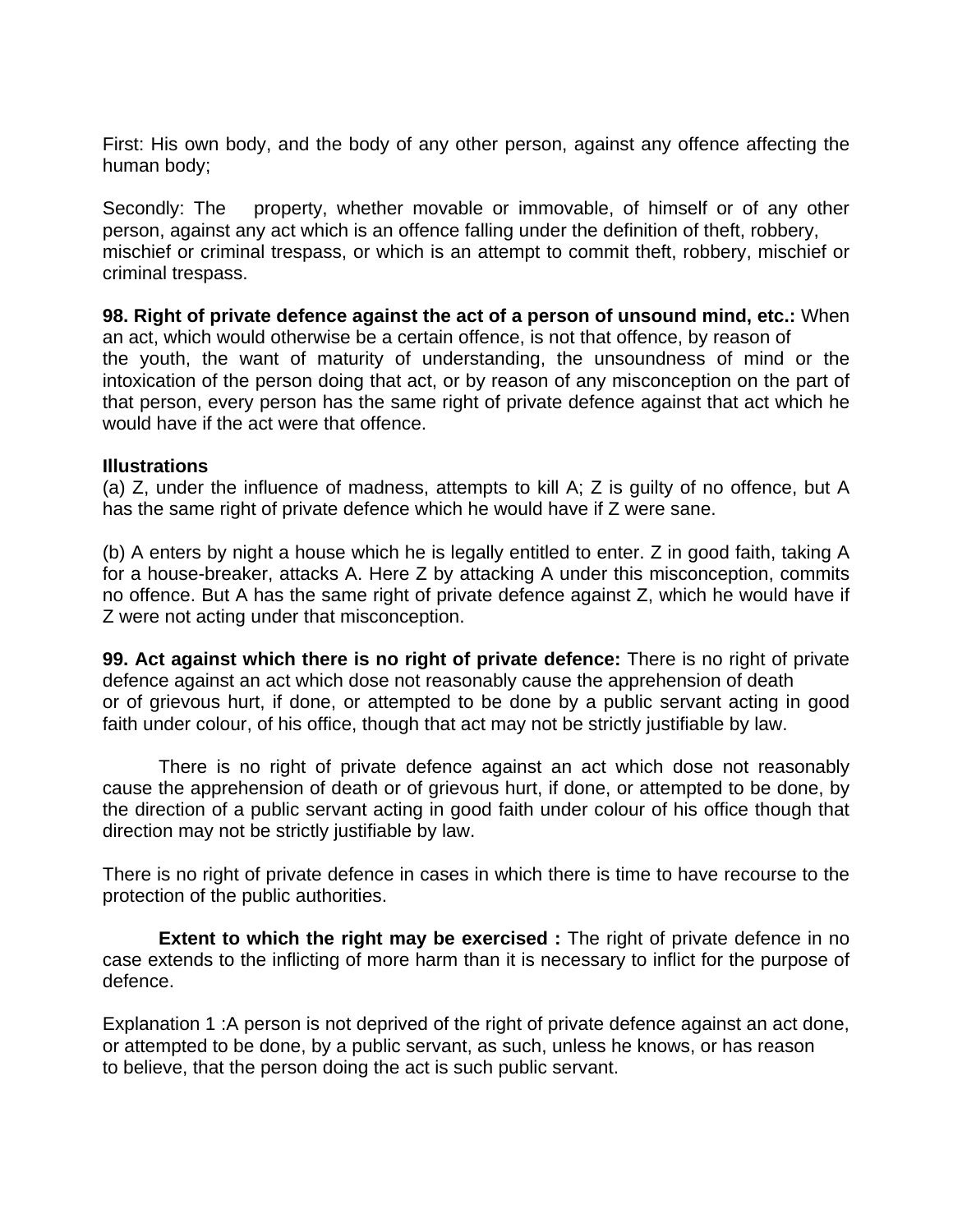Explanation 2: A person is not deprived of the right of private defence against an act done, or attempted to be done, by the direction of a public servant, unless he knows, or has reason to believe, that the person doing the act is acting by such direction, or unless such person states the authority under which he acts, or if he has authority in writing, unless he produces such authority, if deemed.

**100. When the right of private defence of the body extends to causing death:** The right of private defence of the body extends, under the restrictions mentioned in the last preceding section, to the voluntary causing of death or of any other harm to the assailant, if the offence which occasions the exercise of the right be of any of the descriptions hereinafter enumerated, namely:--

First: Such an assault as may reasonably cause the apprehension that death will otherwise be the consequence of such assault;

Secondly : Such an assault as may reasonably cause the apprehension that grievous hurt will otherwise be the consequence of such assault;

Thirdly: An assault with the intention of committing rape;

Fourthly: An assault with the intention of gratifying unnatural lust.

Fifthly: An assault with the intention of kidnapping or abduction.

Sixthly: An assault with the intention of wrongfully confining a person, under circumstances which may reasonably cause him to apprehend that he will be unable to have recourse to the public authorities for his release.

**101. When such right extends to causing any harm other than death:** If the offence be not of any of the descriptions enumerated in the last preceding section, the right of private defence of the body dose not extend to the voluntary causing of death to the assailant, but dose extend, under the restrictions mentioned in Section 99 to the voluntary causing to the assailant of any harm other than death.

**102. Commencement and continuance of the right of private defence of the body:** The right of private defence of the body commences as soon as a reasonable apprehension .of danger to the body arises from an attempt or threat to commit the offence though the offence may not have been committed; and it continues as long as Such apprehension of danger to the body continues.

**103. When the right of private defence of property extends to causing death:** The right of private defence of property extends, under the restrictions mentioned in Section 99, to the voluntary Causing of death or of any other harm to the wrong-doer, if the offence, the committing of which, or the attempting to commit which, occasions the exercise of the right, be an offence of any of the descriptions hereinafter enumerated, namely:- .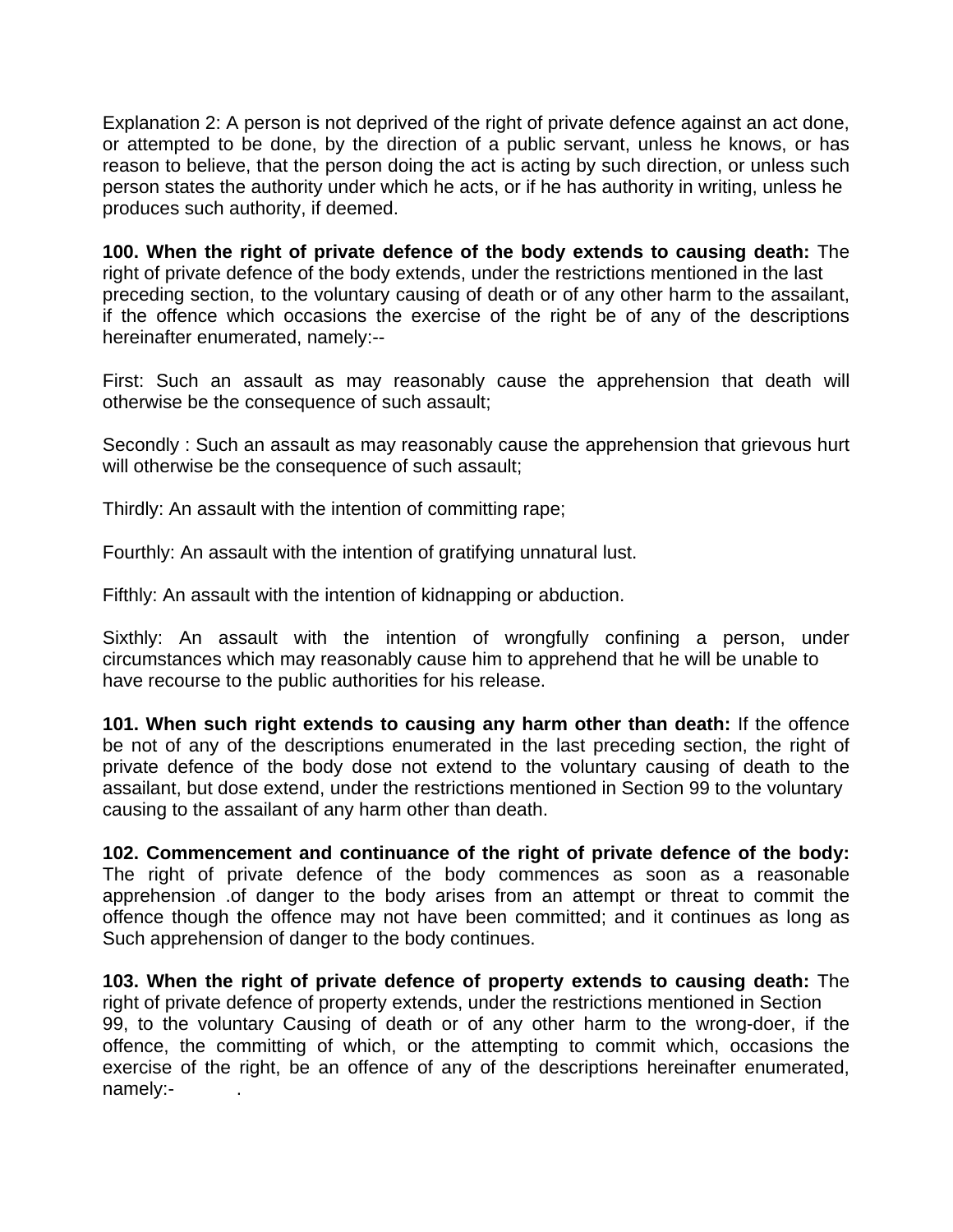First: Robbery;

Secondly : House-breaking by night;

Thirdly : Mischief by fire committed on any building, tent or vessel, which building, tent or vessel is used as a human dwelling or as a place for the custody of property;

Fourthly : Theft, mischief or house-trespass, under such circumstances as may reasonably cause apprehension that death or grievous hurt will be the consequence, if such right of private defence is not exercised.

**104. When such right extends to causing any harm other than death :** If the offence, the committing of which, or the attempting to commit which, occasions the exercise of the right of private defence, be theft, mischief or criminal trespass, not of any of the descriptions enumerated in the last preceding section that right dose not extend, to the voluntary causing of death, but dose extend, subject to the restrictions mentioned in Section 99, to the voluntary causing to the wrong-doer of any harm other than death.

**105. Commencement and continuance of the right of private defence of property:** The right of private defence of property commences when a reasonable apprehension of danger to the property commences.

The right of private defence of property against theft continues tilt the offender has effected his retreat with the property or either the assistance of the public authorities is obtained, or the property has been recovered.

The right of private defence of property against robbery Continues as long as the offender causes or attempts to cause to any person death or hurt or wrongful restraint or as long as the fear of instant death or of instant-hurt or of instant personal restraint continues.

The right of private defence of property against criminal trespass or mischief continues as long as the offender continues in the commission of criminal trespass or mischief.

The right of private defence of property against house breaking by night continues as long as the house-trespass which has been begun by such house-breaking continues.

**106. Right of private defence against deadly assault when there is risk of harm to innocent person:** If in the exercise of the right of private defence against an assault which reasonably causes the apprehension of death, the defender be so situated that he cannot effectually exercise that right without risk of harm to an innocent person, his right of private defence extends to the running of that risk.

## **Illustration**

A is attacked by a mob who attempt to murder him. He can not effectually exercise his right of private defence with out firing on the mob, and he cannot fire without risk of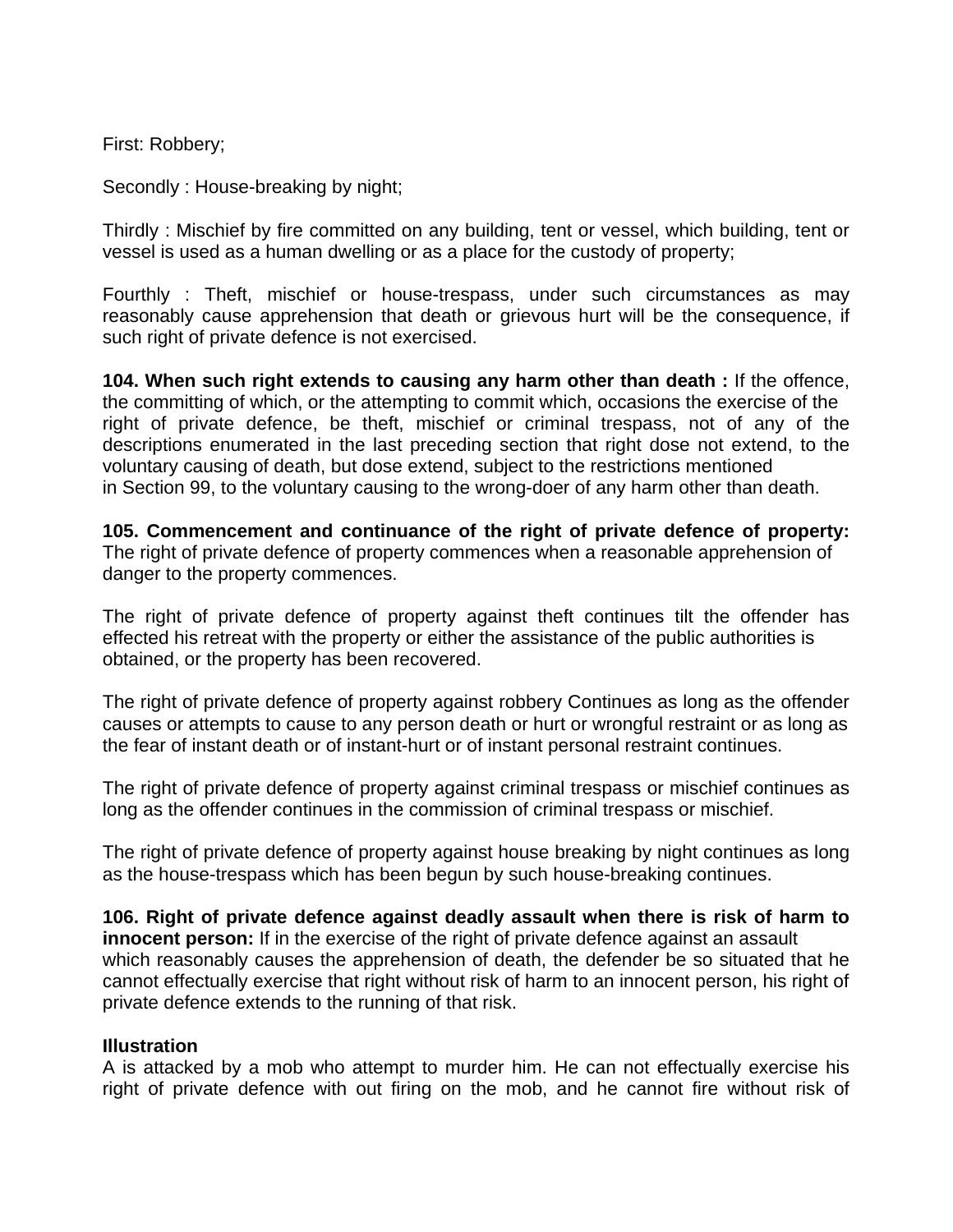harming young children who are mingled with the mob. A commits no offence if by so firing he harms any of the children.

## **CHAPTER V OF ABETMENT**

**107. Abetment of a thing :** A person abets the doing of a thing, who:

*First:* Instigates any person to do that thing; or

*Secondly:* Engages with one or more other person or, persons in any conspiracy for the doing of that thing, if an act or illegal omission takes place in pursuance of that conspiracy, And in order to the doing of that thing; or

*Thirdly :* Intentionally aids, by any act or illegal omission, the doing of that thing. .

Explanation 1 : A person who, by wilful misrepresentation, or by wilful concealment of a material fact which he is bound to disclose, voluntarily causes or procures, or attempts to cause or procures a thing to be done, is said to instigate the doing of that thing.

#### **Illustration**

A, a public officer, is authorized by a warrant from a Court of Justice to apprehend Z, B, knowing that fact and also that C is not Z, wilfully presents to A that C is Z, and thereby intentionally cause A to apprehend C. Here B abets by instigation the apprehension of C.

Explanation 2 : Whoever, either prior to or at the time of commission of an act, does anything in order to facilitate the commission of that act, and thereby facilitates the' commission thereof, is said to aid the doing of that act.

**108. Abettor:** A person abets an offence, who abets either the commission of an offence, or the commission of an act which would be an offence, if committed by a person capable by law of committing an offence with the same Intention or knowledge as that of the abettor.

Explanation 1 : The abetment of the illegal omission-of an act may amount to an offence although the abettor may not himself be bound to do that act.

Explanation 2 : To constitute the offence of abetment it is not necessary that the act abetted should be committed, or that the effect requisite to constitute the offence should be caused.

#### **Illustrations**

(a) A instigates 8 to murder C, B refuses to do so. A is guilty of abetting B to commit murder.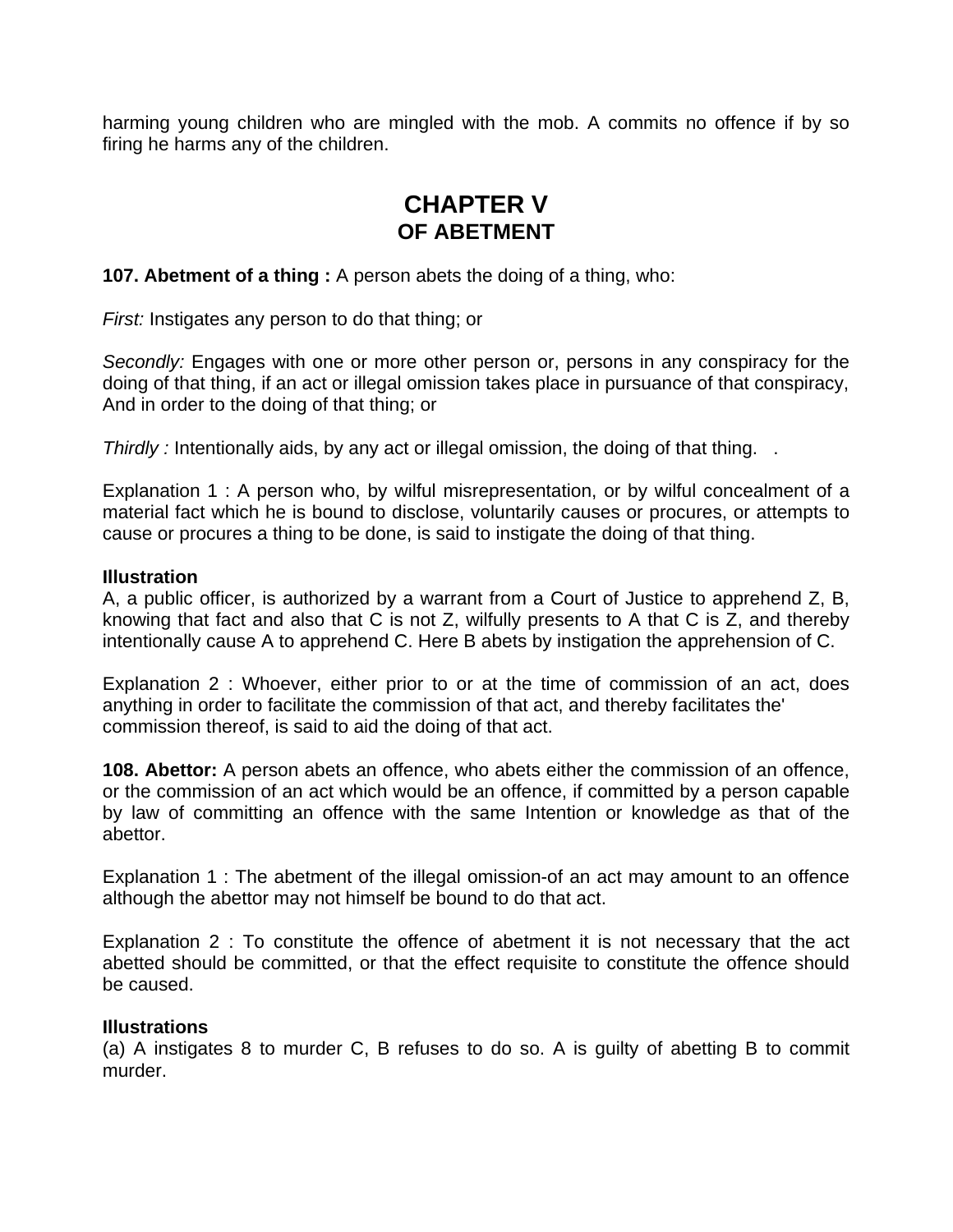(b) A instigates B to murder D. B in pursuance of the instigation stabs D. D recovers from the wound. A is guilty of instigating B to commit murder.

Explanations 3: It is not necessary that the person abetted should be capable by law of committing an offence, or that he should have the same guilty intention or knowledge as that of the abettor or any guilty intention or knowledge.

#### **Illustration**

(a) A, with a guilty intention, abets a child or a lunatic to commit an act which would be an offence, if committed by a person capable by law of committing an offence, and having the same intention as A. Here A whether the act be committed or not, is guilty of abetting an offence.

(b) A, with the intention of murdering Z, instigates B, a child under seven years of age, to do an act which causes Z's death. B, in consequence of the abetment, does the act in the absence of A and thereby, cause Z's death. Here, though B was not capable by law of committing an offence, A is liable to be punished in the same manner as if B had been capable by law of committing ah offence, and had committed murder, and he is therefore subject to the punishment of death.

(c) A instigates B to set fire to a dwelling-house, B, in consequence of the unsoundness of his mind, being incapable of knowing the nature of the act, or that he is doing what is wrong or contrary to law, sets fire to the house in consequence of As instigation. B has committed no offence, but A is guilty, of abetting the offence of setting fire to a dwelling house, and is liable to the punishment provided for that offence.

(d) A intending to cause a theft to be committed, instigates B to take property belonging to Z out of Z's possession. A includes B to believe that the property belongs to A. B takes the property out of Z's possession in good faith, believing it to be A's property. B, acting under this misconception, does not take dishonestly, and therefore does not commit theft. But is guilty of abetting theft, and is liable to the same punishment as if B had committed theft.

Explanation 4: The abetment of an offence being an offence, the abetment of such an abetment is also an offence.

#### **Illustration**

A instigates B to instigate C to murder Z. B accordingly instigates C to murder Z, and commits that offence in consequence of B's instigation. B is liable to be punished for his offence with the punishment for murder; and as A instigated B to commit the offence, A is also liable to the same punishment.

Explanation 5: It is not necessary to the commission of the offence of abetment by conspiracy that the abettor should concert the offence with the person who commits it. It is sufficient if he engages in the conspiracy in pursuance of which the offence is committed.

## **Illustration**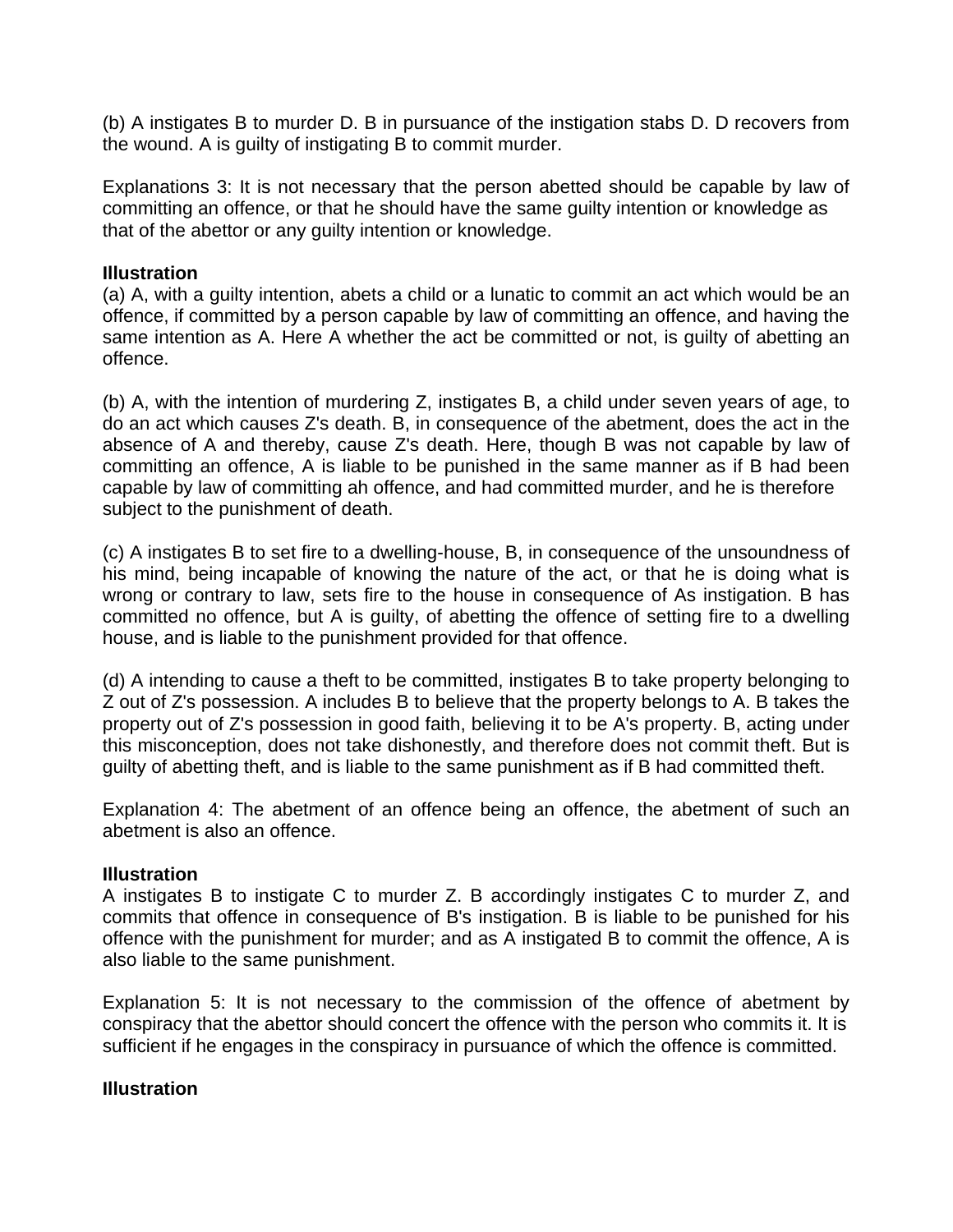A concerts with B a plan for poisoning-Z. it is agreed that A shall administer the poison. 6 then explains the plan to C mentioning that a third person to administer the poison, but without mentioning A's name. C agrees to procure the poison and procures and delivers it to B for the purpose of its being used in the manner explained. A administer the poison; Z dies in consequence. Here, though A and C have not conspired together, yet C has been engaged in the conspiracy in pursuance of which Z has been murdered. C has, therefore, committed the offence defined in this section and is liable to the punishment for murder.

*[108-A. Abetment in Pakistan of offences outside it: A person abets an offence within the meaning of this Code who, in Pakistan, abets the commission of any act without and beyond Pakistan which would constitute an offence committed in Pakistan.]* 

## *Illustration*

*A, in Pakistan, instigates B, a foreigner in Goa, to commit a murder in Goa, A is guilty of abetting murder.* 

Sec. 108-A added by the Penal Code Amendment Act IV of 1898

**109. Punishment of abetment if the Act abetted committed In consequence and where no express provision is made for its punishment:** Whoever abets any offence shall, if the act abetted is committed in consequence of the abetment, and no express provision is made by this Code, for the punishment of such abetment, be punished with the punishment provided for the offence:

[Provided that, except in case of *Ikrah-i-Tam*, the, abettor of an offence referred to in Chapter XVI shall be liable to punishment of *ta'zir* specified for such offence including death.]

Explanation : An act or offence is said-to be committed in consequence of abetment, when it is committed in consequence of the instigation, or in pursuance of the conspiracy, or with the aid which constitutes the abetment.

## **Illustration**

(a) A offers a bribe to B, a public servant, as a reward for showing A some favour in the exercise of B's official functions. 6 accepts the bribe. A has abetted the offence defined in Section 161,

(b) A instigates B to give false evidence. B, in consequence of the instigation commits that offence. A is guilty of abetting that offence, and is liable to the same punishment as B.

(c) A and B conspire to poison Z. A, in pursuance of the conspiracy, procures the poison and delivers it to B in order that he may administer it to Z. B. in pursuance of the conspiracy, administers the poison to Z in A's absence and thereby causes Z's death. Here B is guilty of murder. A is guilty, of abetting that offence by conspiracy, and is liable to the punishment for murder.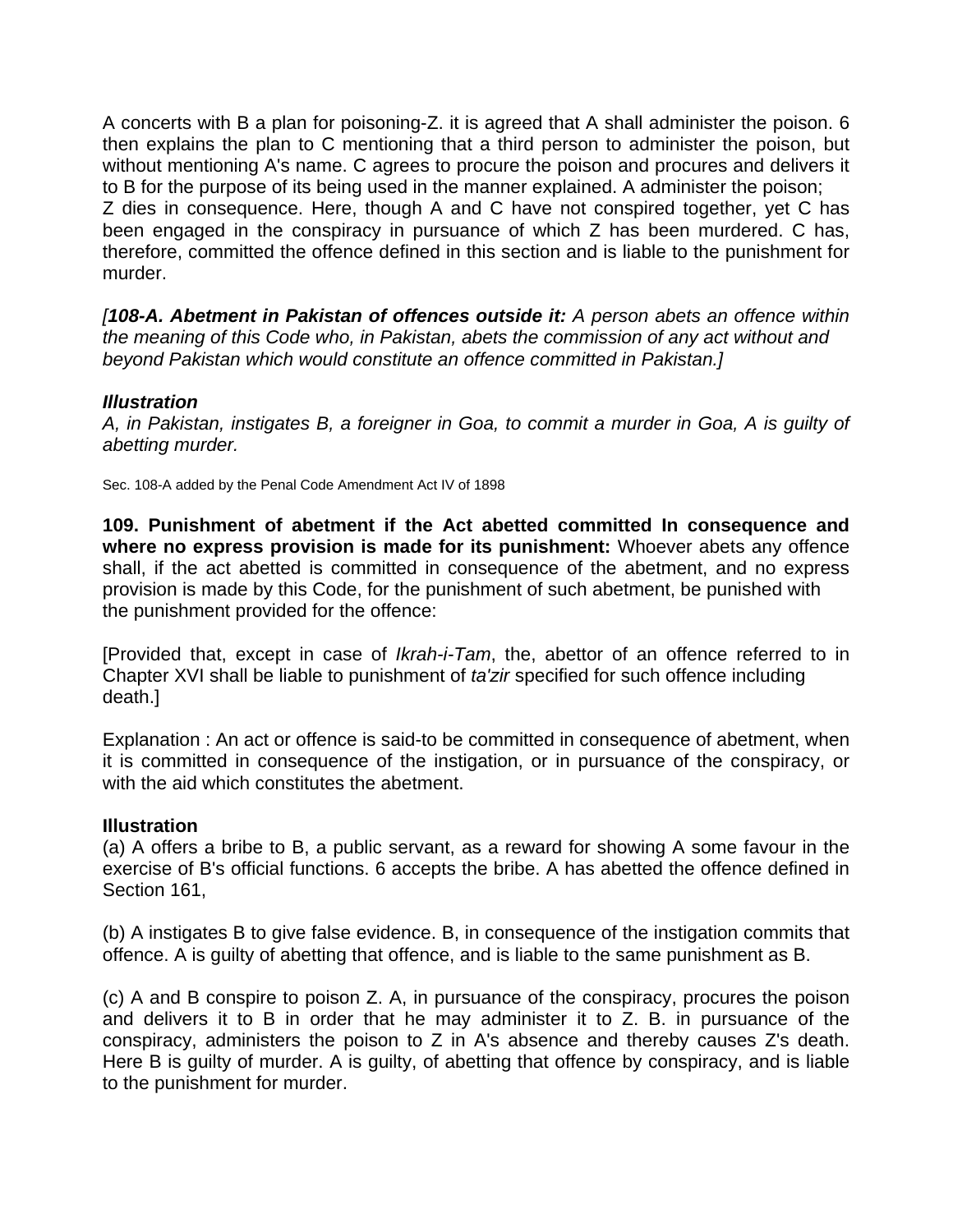Proviso added by the Criminal Law (Amendment) Act, II of 1997.

**110. Punishment of abetment if person abetted does act with different intention from that of abettor:** Whoever abets the commission of an offence shall, if the person abetted does the act with a different intention or knowledge from that of the abettor, be punished with the punishment provided for the offence which would have been committed if the act had been done with intention or knowledge of the abettor and with no other.

**111. Liability of abettor when one act abetted and different act done :** When an act is abetted and a different act is done, the abettor is liable for the act done, in the same manner and to the same extent as if he had directly, abetted it:

Proviso: Provided the act done was a probable consequence of the abetment; and was committed under the influence of the instigation, or with the aid or in pursuance of the conspiracy which constituted the abetment.

#### **Illustrations**

(a) A instigates a child to put poison into the food of Z, and gives him poison for that purpose. The child, in consequence of the instigation, by mistake puts the poison into the food of Y, which is by the side of that of Z. Here if the child was acting under the influence of A's instigation, and the act done was under the circumstances a probable consequence of the abetment, A is liable in the same manner and to the same extent as if he had instigated the child to put the poison into the food of.

(b) A instigates B to burn Z's house. B sets fire to the house and at the same time commits theft of property there. A. though guilty of abetting the burning of the house, is not guilty of abetting the theft; for the theft was a distinct act, and not a probable consequence of the burning.

(c) A instigates B and C to break into an inhabited house at midnight for the purpose of robbery and provides them with arms for that purpose, B and C break into the house, and being resisted by Z, one of the inmates, murder Z. Here, if that murder was the probable consequence of the abetment. A is liable to the punishment provided for murder.

**112. Abettor when liable to cumulative punishment for act abetted and for act done:** If the act for which the abetter is liable under the last preceding section is committed in addition to the act abetted, and constitutes a distinct offence, the abettor is liable to punishment for each of the offences.

## **Illustration**

A instigates B to resist by force a distress made by a public servant, B in consequence, resists that distress. In offering the resistance, B voluntarily causes grievous hurt to the officer executing the distress. As B has committed both the offence of resisting the distress, and the offence of voluntarily causing grievous hurt, B is liable to punishment for both these offences; and: if A knew that B was likely voluntarily to cause grievous hurt in resisting the distress A will also be liable to punishment for each of the offences.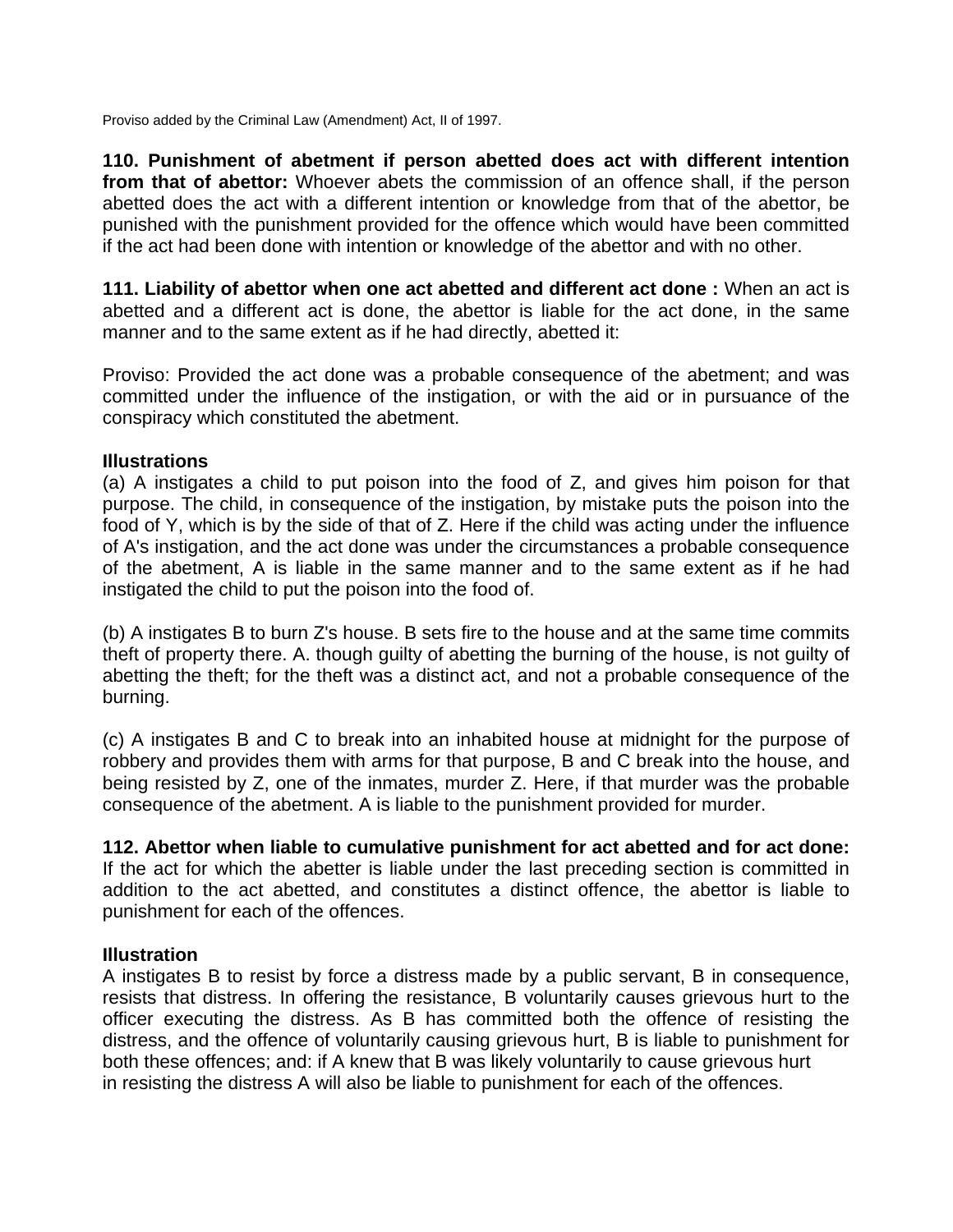#### **113. Liability of abettor for an effect caused by the act abetted different from that intended by the abettor:** When an act is abetted with the intention on the part

of the abettor of causing a particular effect and an act for which the abettor is liable in consequence of the abetment, causes a different effect from that intended by the abettor, the abettor is liable for the effect caused, in the same manner and to the same extent as if he had abetted the act with the intention of causing that effect, provided he knew that the act abetted was likely to cause that effect.

## **Illustration**

A instigates B to cause grievous hurt to Z B, In consequence of the instigation, causes grievous hurt to Z. 2 dies in consequence. Here, if A knew that the grievous hurt abetted was likely to cause death, A is liable to be punished with the punishment provided for murder.

**114. Abettor present when offence is committed :** Whenever any person, who if absent would be liable to be punished as an abettor, is present when the act or offence for which he would be punishable in consequence of the abetment is committed, he shall be deemed to have committed such act or offence.

**115. Abetment of offence punishable with death or imprisonment for life If offence not committed :** Whoever abets the commission of an offence punishable with death or imprisonment for life, shall, if that offence be not committed in consequence of the abetment, and no express provision is made by this Code for the punishment of such abetment be punished with imprisonment of either description for a term which may extend to seven years, and shall also be liable to fine.

**If act causing harm be done in consequence:** And if any act for which the abettor is liable in consequence of the abetment, and which cause hurt to any person, is done, the abettor shall be liable to imprisonment of either description for a term which may extend to fourteen years, and shall also be liable to fine.

## **Illustration**

A instigates B to murder Z. The offence is not committed. If B had murdered Z, he would have been subject to the punishment of death or transportation for fife. Therefore A is labile to imprisonment for a term which may extend to seven years and also to a tine; and if any hurt be done to Z in consequence of the abetment, he will be liable to imprisonment for a term which may extend to fourteen years, and to fine.

**116. Abetment of offence punishable with imprisonment-if offence be not committed:** Whoever abets an offence punishable with imprisonment shall, if that offence be not committed in consequence of the abetment, and no express provision is made by this Code for the punishment of such abetment, be punished with imprisonment of any description provided for that offence for a term which may extend to one-fourth part of the. longest term provided for that offence; or with such fine as is provided for that offence; or with both.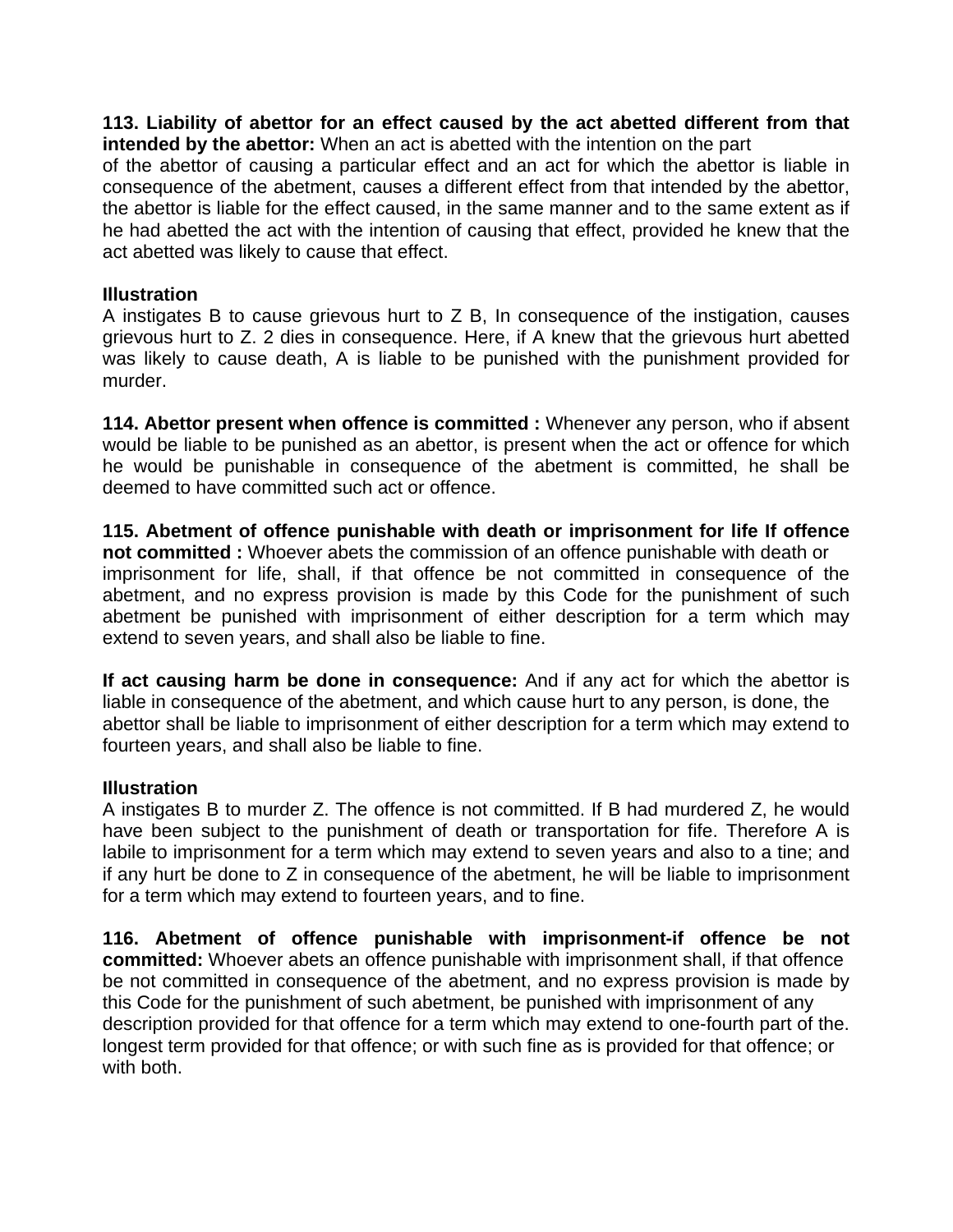**If abettor or person abetted be a public servant whose duty it is to prevent offence:** And if the abettor or the person abetted is a public servant, whose duty it is, to prevent the commission of such offence, the abettor shall be punished with imprisonment of any description provided for that offence, for a term which may extend to one-half of the longest term provided for that offence, or with such fine as is provided for the offence, or with both.

## **Illustrations**

(a) A offers a bribe to B, a public servant, as a reward for showing A some favour in the exercise of B's official functions. B refuses to accept the bribe. A is punishable under this section.

(b) A instigates B to give false evidence. Here, if B does hot give false evidence A has nevertheless committed the offence defined in this section, and is punishable accordingly.

(c) A, police officer, whose duty it is. To prevent robbery, abets the commission of robbery. Here, though the robbery be not committed, A is liable to one-half of the longest term of imprisonment proved for that offence, and also to fine.

(d) B abets the commission of a robbery by H, a police officer, whose duty it is to prevent that offence. Here though the robbery be not committed, B is liable to one-half of the longest term of imprisonment provided for the offence of robbery, and also to fine.

#### **117. Abetting commission of offence by the public or by more than ten persons:**

Whoever abets the commission of an offence by the public generally or by any number or class of persons exceeding ten, shall be punished with imprisonment of either description for a term which may extend to three years, or with fine, or with both.

## **Illustration**

A affixes in a public place a placard instigating a sect consisting of more than ten members to meet at a certain time and place, for the purpose of attacking the members of an adverse sect, while engaged in a procession. A has committed the offence defined in this section.

**118. Concealing design to commit offence punishable with death or Imprisonment for life if offence be committed:** Whoever intending to facilitate or knowing it to be likely that he will thereby facilitate the commission of an offence punishable with death or imprisonment of life, voluntarily conceals by any act or illegal omission, the existence of design to commit such offence or makes any representation which he knows to be false respecting such design,

**if offence be not committed :** Shall, if that offence be committed, be punished with imprisonment of either description for a term which may extend to seven years, or, if the offence be not committed, with imprisonment of either description for a term which may extend to three years; and in either case shall also be liable to fine.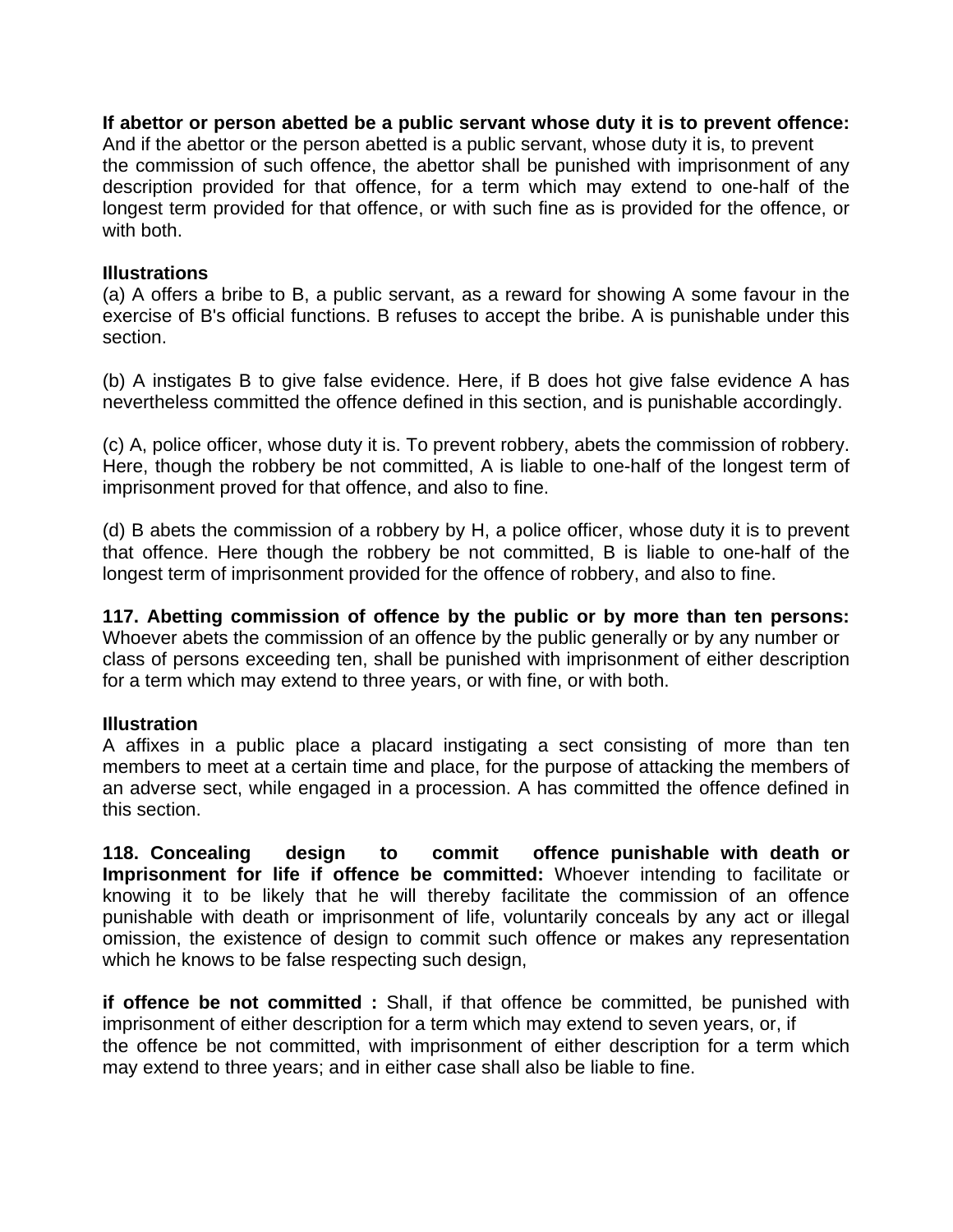## **Illustration**

A, knowing that dacoity is about to be committed at B, falsely inform the Magistrate that a dacoity is about to be committed at C, a place in an opposite direction, and thereby misleads the Magistrate with intent to facilitate the commission of the offence. The dacoity is committed at B in pursuance of the design. A is punishable under this section,

**119. Public servant concealing design to commit offence which it is his duty to prevent:** Whoever, being a public servant intending to facilitate or knowing it to be likely that he will thereby facilitate the commission of an offence which it is his duty as such public servant to prevent, voluntarily conceals, by any act or illegal omission, the existence of a design to commit such offence, or makes any representation which he knows to be false respecting such design, if offence be committed: shall, if the offence be committed, be punished with imprisonment of any description provided for the offence, for a term which may extend to one half of the longest term of such imprisonment, or with such fine as is provided for that offence, or with both;

**if offence be punishable with death, etc**: or if the offence be punishable with death or imprisonment for life with imprisonment of either description for a term which may extend to ten years;

**if offence be not committed :** or, if the offence be not committed, shall be punished with imprisonment of any description provided for the offence for a term which may extend to one-fourth part of the longest term of such imprisonment or with such fine as is provided for the offence, or with both.

## **Illustration**

A, an officer of police, being legally bound to give information of all design as to commit robbery, which may come to his knowledge, and knowing that B designs to commit robbery, omits to give such information, with intent to facilitate the commission of that of that offence. Here A has by an illegal omission concealed the existence of 6's design, and is liable to punishment according to the provisions of this section.

**120. Concealing design to commit offence punishable with imprisonment:** Whoever, intending to facilitate or knowing it to be likely that he will thereby facilitate the commission of an offence punishable with imprisonment, voluntarily conceals, by any act or illegal omission, the existence of a design to commit such offence, or makes any representation which he knows to be false respecting such design,

**if offence be committed; if offence be not committed :** Shall, if the offence be committed, be punished with imprisonment of the description provided for the offence, for a term which may extend to one-fourth, and, if the offence be not committed, to oneeighth, of the longest term of such imprisonment, or with such fine as is provided for the offence, or with both.

## **CHAPTER V-A**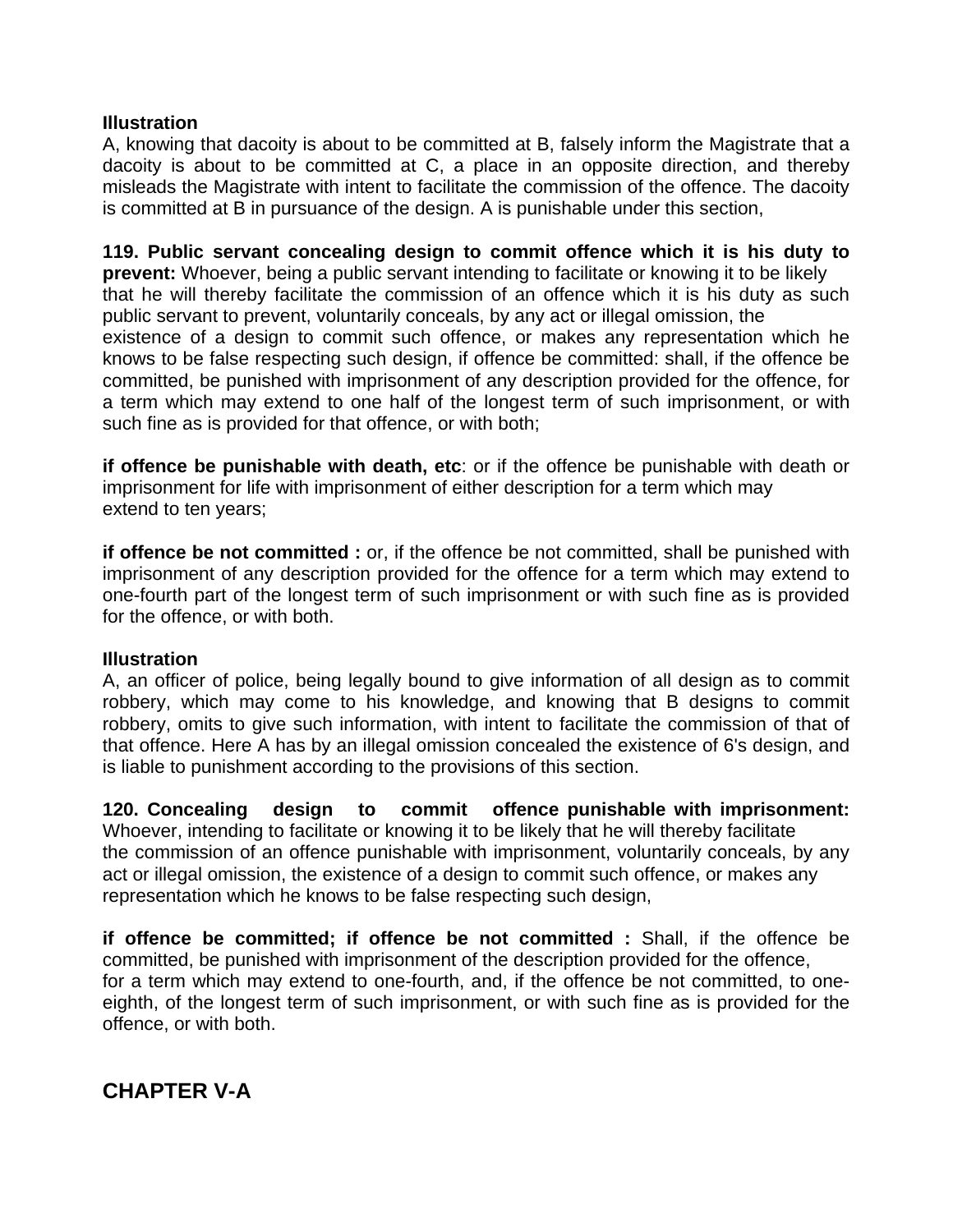# **CRIMINAL CONSPIRACY**

**120-A. Definition of criminal conspiracy :** When two or more persons agree to do, or cause to be done,

(1) an illegal act, or

(2) an act which is not illegal by illegal means such an agreement is designated a criminal conspiracy:

Provided that no agreement except an agreement to commit an offence shall amount to a criminal conspiracy unless some act besides the agreement is done by one or more parties to such agreement in pursuance thereof.

Explanation : It is immaterial whether the illegal act is the ultimate object of such agreement, or is merely incidental to that object.

**120-B. Punishment of criminal conspiracy :** (1) Who ever is a party to a criminal conspiracy to commit an offence punishable with death, imprisonment for life or rigorous imprisonment for a term of two years or upwards, shall, where no express provision is made in this Code for the punishment of such a conspiracy, be punished in the same manner as if he had abetted such offence.

(2) Whoever is a party to a criminal conspiracy other than a criminal conspiracy to commit an offence punishable as aforesaid shall be punished with imprisonment of either description for a term not exceeding six months, or with fine or with both.

1. Chapter V-A ins. by the Criminal Law (Amdt.) Act, VIII of 1913.

## **CHAPTER VI**

## **OF OFFENCES AGAINST THE STATE**

**121. Waging or attempting to wage war or abetting waging of war against Pakistan:** Whoever wages war against Pakistan, or attempts to wage such war, or abets the waging of such war, shall be punished with death, or imprisonment for life and shall also be liable to fine.

## **Illustration**

A joins an insurrection against Pakistan. A has committed the offence defined in this section.

**121-A. Conspiracy to commit offences punishable by Section 121:** Whoever within or without Pakistan conspires to commit any of the offences punishable by Section 121, or to deprive Pakistan of the sovereignty of her territories or of any part thereof, or conspires to overawe, by means of criminal force or the show of criminal force, the Federal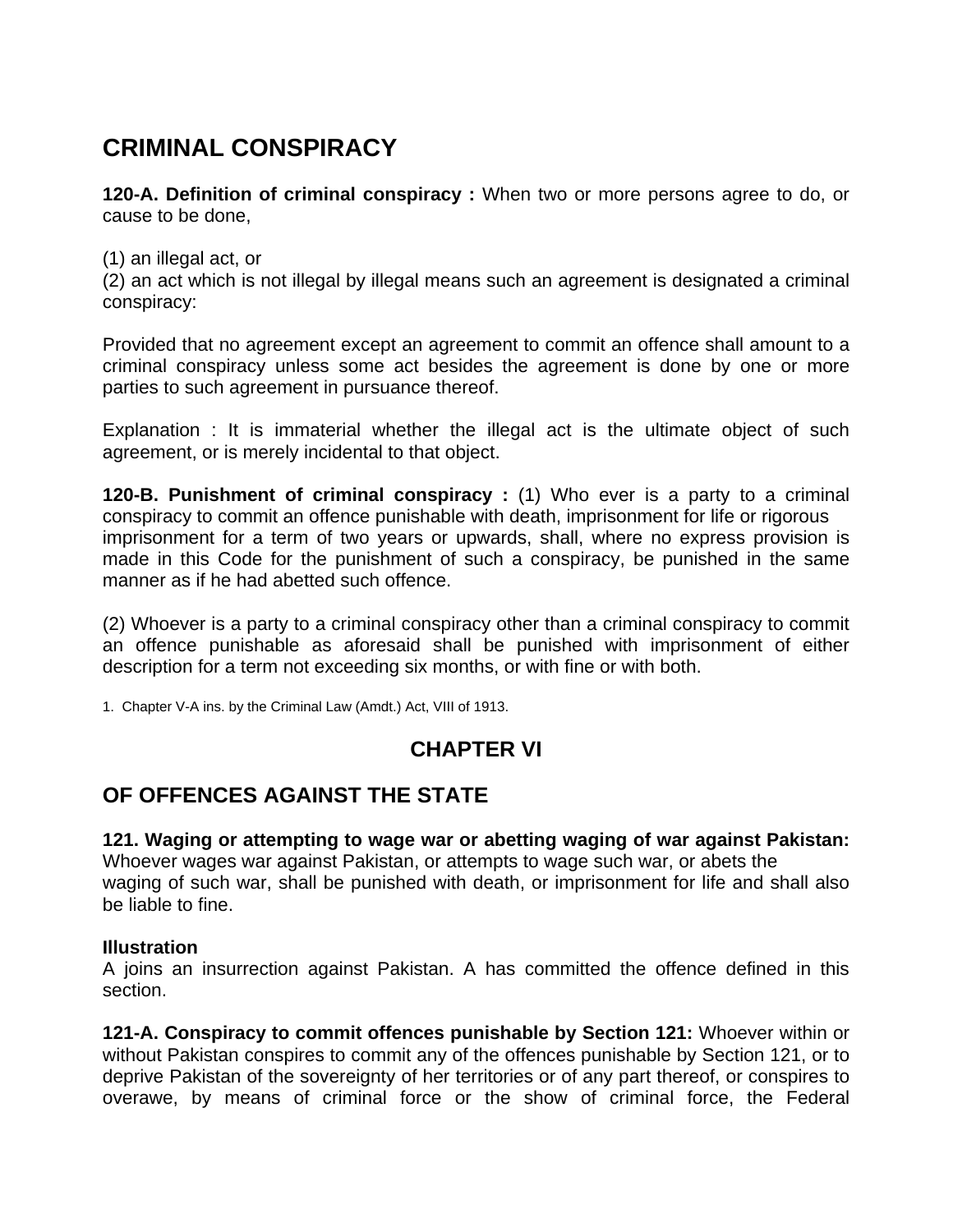Government or any Provincial Government, shall be punished with imprisonment for life, or with imprisonment of either description which may extend to ten years, and shall also be liable to fine.

Explanation: To constitute a conspiracy under this section, it is not necessary that any act or illegal omission shall take place in pursuance thereof.

Section 121-A ins. by the Penal Code (Amendment) Act, XXVII of 1870

**122. Collecting arms, etc., with intention of waging war against Pakistan:** Whoever collects men, arms or ammunition or otherwise prepares to wage war with the intention of either waging or being prepared to wage war against Pakistan, shall be punished with imprisonment for life or imprisonment of either description for a term not exceeding ten years, and shall also be liable to fine.

**123. Concealing with intent to facilitate design to wage war**: Whoever, by any act, or by any illegal omission, conceals the existence of a design to wage war against Pakistan, intending by such concealment to facilitate or knowing it to be likely that such concealment will facilitate the waging of such war, shall be punished with imprisonment of either description for a term which may extend to ten years, and shall also be liable to fine.

**123-A. Condemnation of the creation of the State, and advocacy of abolition of its sovereignty :** (1) Whoever, within or without Pakistan, with intent to influence, or knowing it to be likely that he will influence, any person or the whole or any section of the public, in a manner likely to be prejudicial to the safety 2[or ideology] of Pakistan or to endanger the sovereignty of Pakistan in respect of all or any of the territories lying within its borders, shall by words, spoken or written, or by signs or visible representation abuse Pakistan or, condemn the creation of Pakistan by virtue of the partition of India which was effected on the fifteenth day of August, 1947, or. advocate the curtailment or abolition of the sovereignty of Pakistan in respect of all or any of the territories lying within its borders, whether by amalgamation with the territories of neighbouring States or otherwise, shall be punished with rigorous imprisonment which may extend to ten years and shall also be liable to fine.

(2) Notwithstanding anything contained in any other law for the time being in force, when any person is proceeded against under this section, it shall be lawful for any Court before which he may be produced in the course of the investigation or trial, to make such order as it may think fit in respect of his movements, of his association or communication with other persons, and of his activities in regard to dissemination of news, propagation of opinions, until such time as the case is finally decided.

(3) Any Court which is a Court of appeal or of revision in relation to the Court mentioned in sub-section (2) may also make an order under that sub-section. Sec. 123-A ins. by the Pakistan Penal Code (Amendment) Act, VI of 1950.

**123-B. Defiling or unauthorisedly removing the National Flag of Pakistan from Government building, etc.:** Whoever deliberately defile the National Flag of Pakistan,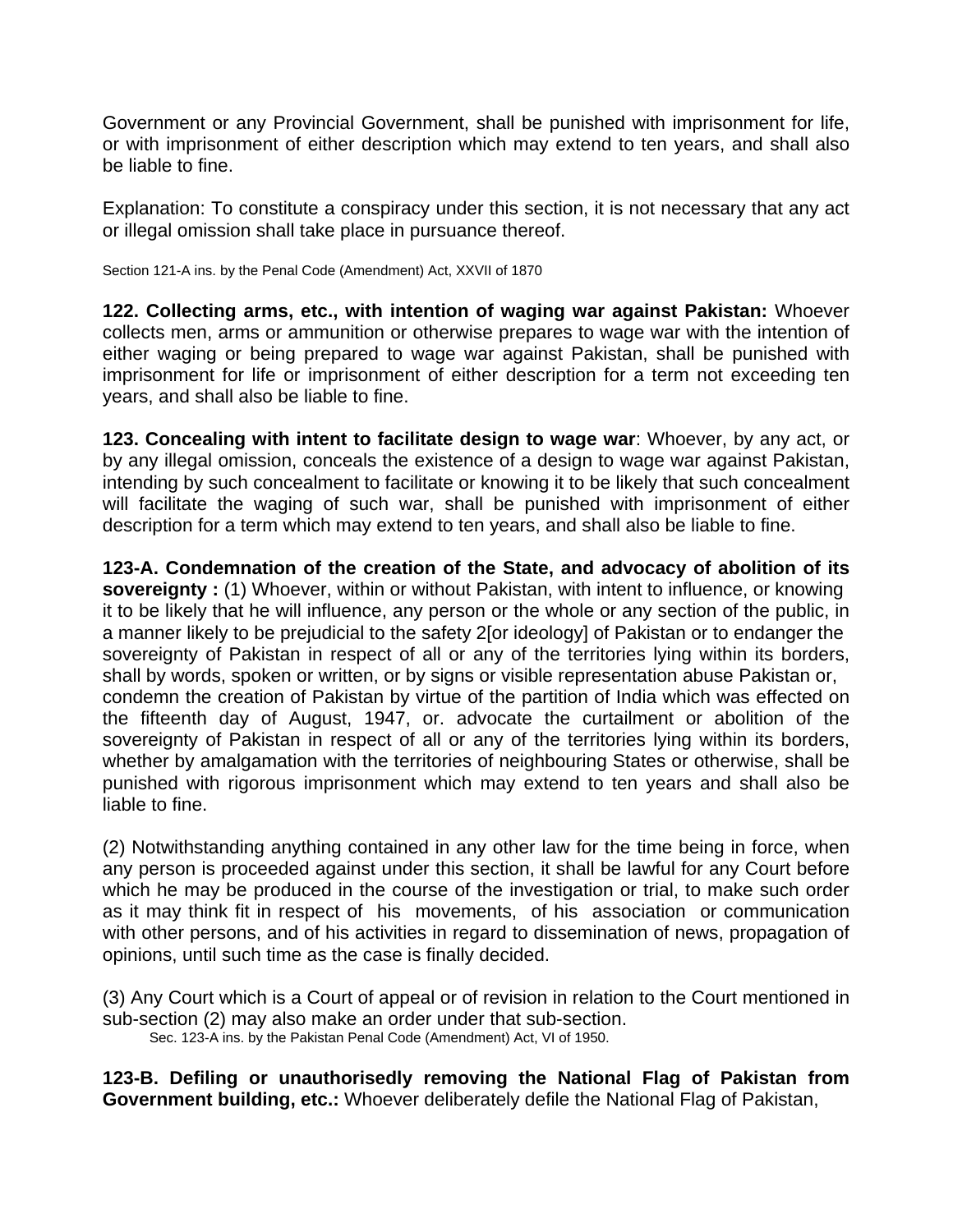or unauthorisedly removes if from any building, premises, vehicle or other property of Government, shall be punished with imprisonment of either description for a term which may extend to three years, or with fine, or with both.

Section 123-B ins. by the Criminal Law (Second Amendment) Ordinance. XLIII of 1984

**124. Assaulting President, Governor, etc., with intention to compel or restrain the exercise of any lawful power:** Whoever, with the intention of including or compelling the President of Pakistan, or the Governor of any Province, to exercise or refrain from exercise in any manner of the lawful powers of the President, or Governor, assaults, or wrongfully restrains, or attempts wrongfully to restrain or overawes, by means of criminal force or the show of criminal force, or attempts so to overawe, the President, or Governor,

shall be punished with imprisonment of either description for a term which may extend to seven years, and shall also be liable to fine.

**124-A. Sedition :** Whoever by words, either spoken or written, or by signs, or by visible representation, or otherwise, brings or attempts to bring into hatred or contempt, or excites or attempts to excite disaffection towards, the Federal or Provincial Government established by law shall be punished with imprisonment for life to which fine may be added, or with imprisonment which may extend to three years, to which fine may be added, or with fine.

Explanation 1: The expression ".disaffection includes disloyalty and all feelings of-enmity.'

Explanation 2: Comments expressing disapprobation of the measures of the Government with a view to obtain their alteration by lawful means, without exciting or attempting to excite hatred, contempt or disaffection, do not constitute an offence under this section.

Explanation 3 : Comments expressing disapprobation of the administrative or other action of the Government without exciting or attempting to excite hatred, contempt or disaffection, do not constitute an offence under this section.

Section 124-A ins. by the Penal Code (Amendment) Act. XXVIl of 1870.

**125. Waging war against any Asiatic Power in alliance with Pakistan :** Whoever wages war against the Government of any Asiatic Power in alliance or at peace with Pakistan or attempts to wage such war, or abets the" waging of such war, shall be punished with imprisonment for life to which fine may be added, or with imprisonment of either description for a term which may extend to seven years, to which fine may be added, or with fine.

**126. Committing depredation on territories of Power at peace with Pakistan :** Whoever commits depredation, or makes preparations to commit depredation, on the territories of any power, in alliance, at a peace with Pakistan, shall be punished with imprisonment of either description for a term which may extend to seven years, and shall also be liable to tine and forfeiture of any property used or intended to be used in committing such depredation, or acquired by such depredation.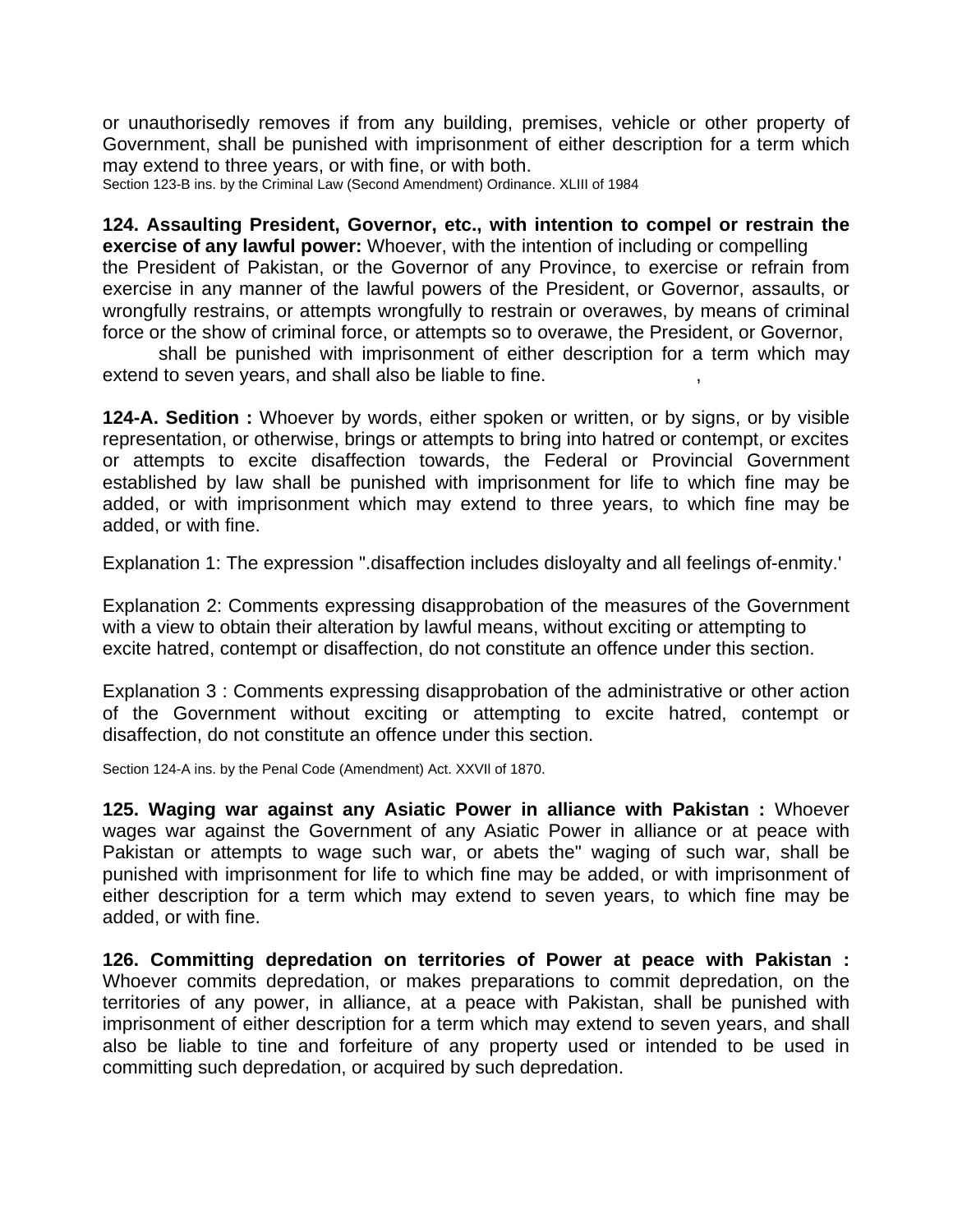**127. Receiving property taken by war or depredation mentioned in Sections 125 and 126 :** Whoever receives any property knowing the same to have been taken in the commission of any of the offences mentioned in Sections 125 and 126, shall be punished with imprisonment of either description for a term which may extend to seven years, and shall also be liable to fine and forfeiture of the property so received.

**128. Public servant voluntarily allowing prisoner of State or war to escape :** Whoever, being a public servant and having the custody of any State prisoner or prisoner of war, voluntarily allows such prisoner to escape from any place in which such prisoner is confined, shall be punished with imprisonment for life or imprisonment of either description for a .term which may extend to ten years, and shall also be liable to fine.

**129. Public servant negligently suffering such prisoner to escape:** Whoever, being a public servant and having the custody of any State prisoner or prisoner of war negligently suffers such prisoner to escape from any place of confinement in which such prisoner is confined, shall be punished with simple imprisonment for a term which may extend to three years, and shall also be liable to fine.

**130. Aiding escape of, rescuing or harbouring such prisoner:** Whoever, knowingly aids or assists any State prisoner or prisoner of war in escaping from lawful custody, or rescues or attempts to rescue any such prisoner; or harbours or conceals any such prisoner who has escaped from lawful custody, or offers or attempts to offer any resistance to the recapture of such prisoner shall be punished with imprisonment for life, or with imprisonment of either description for a term which may extend to ten years, and shall also he liable to fine.

Explanation: A State prisoner or prisoner of war, who is permitted to be at large on his parole within certain limits in Pakistan, is said to escape from lawful custody if he goes beyond the limits within which he is allowed to be at large.

## **CHAPTER VII**

## **OF OFFENCES RELATING TO THE ARMY, NAVY AND AIR FORCE**

**131. Abetting mutiny, or attempting to seduce a soldier, sailor or airman from his duty:** Whoever abets the committing of mutiny by an officer, soldier, sailor or airman, in the Army, Navy or Air Force of Pakistan, or attempts to seduce any such officer, soldier, sailor, or airman from his allegiance of his duty, shall be punished with imprisonment for life, or with imprisonment of either description for a term which may extend to ten years, and shall also be liable to fine.

Explanation: In this section, the words "officer", "soldier", "sailor" or "airman" include any person subject to the Pakistan Army Act, 1952 (XXXIX of 1952), or the Pakistan Navy Ordinance, 1961 (XXXV of 1961), or the Pakistan Air Force Act. 1953 (VI of 1953), as the case may be.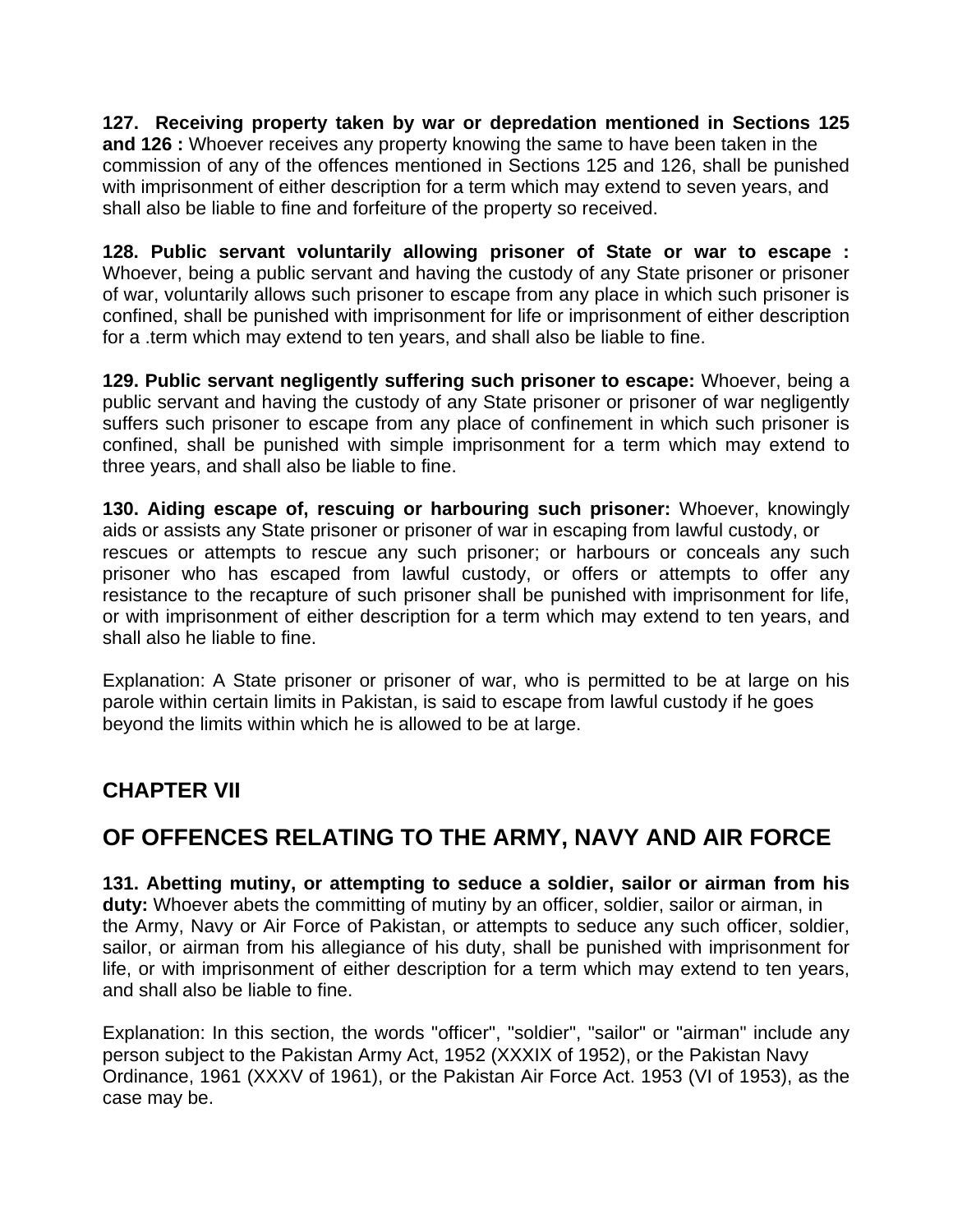Explanation subs. by the Federal Laws (Revision and Declaration) Ordinance, XXVII of 1981

**132. Abetment of mutiny, if mutiny is committed in consequence thereof**: Whoever abets committing of mutiny by an officer, soldier, sailor or airman in the Army, Navy or Air Force of Pakistan, shall, if mutiny be committed in consequence of that abetment, be punished with death or with imprisonment for life or imprisonment of either description for a term which may extend to ten years, and shall also be liable to fine.

**133. Abetment of assault by soldier, sailor or airman on his superior officer, when in execution of his office :** Whoever abets an assault by an officer, soldier, sailor or airman, in the Army, Navy or Air Force of Pakistan, on any superior officer being in the execution of his office, shall be punished with imprisonment of either description for a term which may extend to three years, and shall also be liable to fine.

**134. Abetment of such assault, if the assault is committed :** Whoever abets an assault by an officer, soldier, sailor or airman, in the Army, Navy or Air Force of Pakistan, on any superior officer being in the execution of his office,, shall, if such assault be committed in consequence .of that abetment be punished with imprisonment of either description for a term which may extend to seven years, and shall also be liable to fine.

**135. Abetment of desertion of soldier, sailor or airman:** Whoever abets the desertion of any officer, soldier, sailor or airman, in the Army, Navy or Air Force of Pakistan, be punished with imprisonment of either description for a term which may extend to two years, or with fine, or with both.

**136. Harbouring deserter:** Whoever, except as hereinafter excepted, knowing or having reason to believe that an officer, soldier, sailor or airman, in the Army, Navy or Air Force of Pakistan, has deserted, harbours such officer, soldier, sailor or airman, shall be punished with imprisonment' of either description for a term which may extend to two years, or with fine, or with both.

Exception : This provision does not extend to the case in which the harbour is given by a wife to her husband.

**137. Deserter concealed on board merchant vessel through negligence of master:** The master or person incharge of a merchant vessel, on board of which any deserter from the Army, Navy or Air Force of Pakistan is concealed, shall, though ignorant of such concealment, be liable to a penalty not exceeding five hundred rupees, if he might have known of such concealment but for some neglect of his duty as such master or person in charge, or but for some want of discipline on board of the vessel.

**138. Abetment of act of insubordination by soldier, sailor or airman :** Whoever abets what he knows to be an act of insubordination by an officer, soldier, sailor or airman, in the Army, Navy or Air Force of Pakistan, shall, if such act of insubordination be committed in consequence of that abetment, be punished with imprisonment of either description for a term which may extend to six months, or with fine, or with both.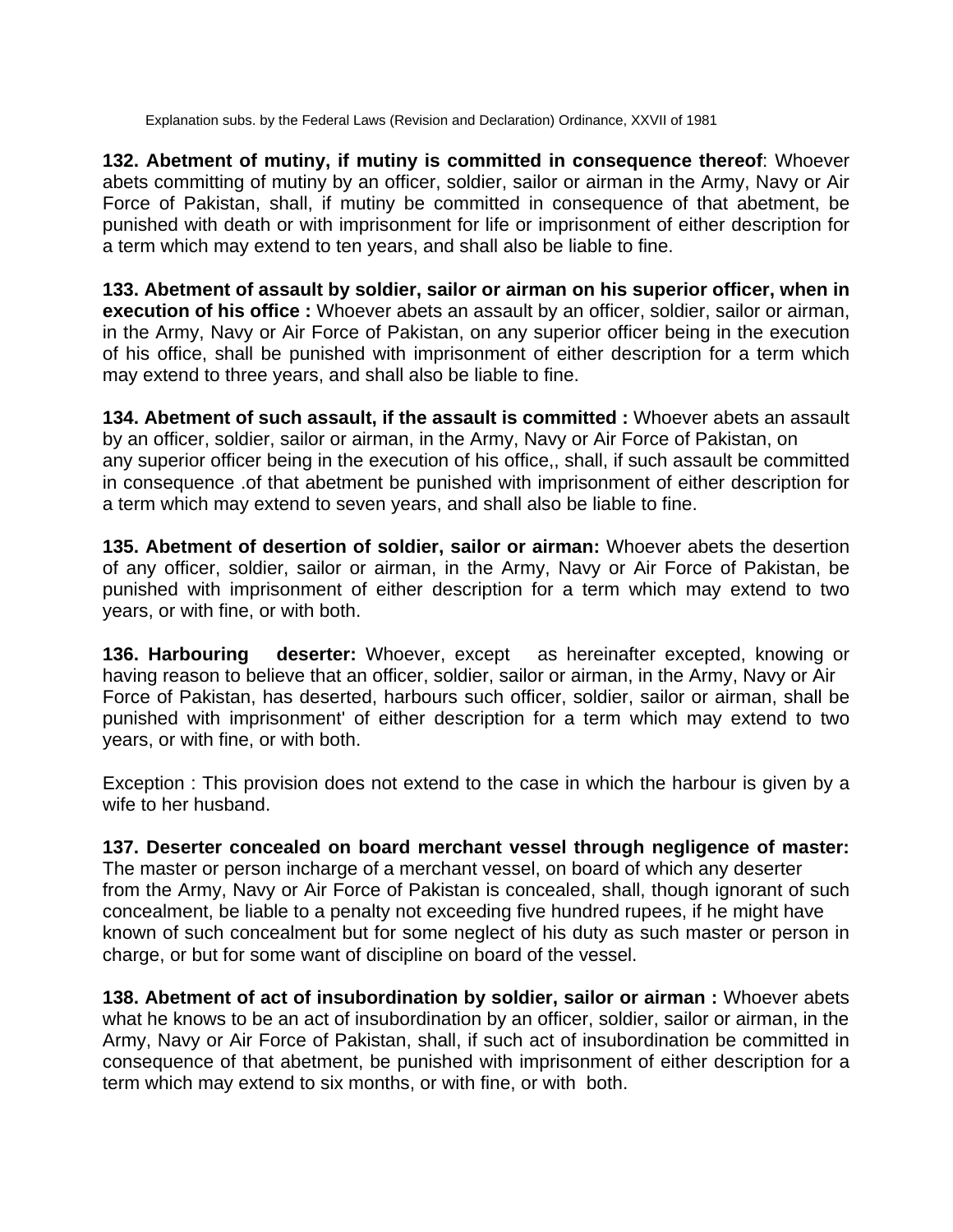[138-A. Application of foregoing sections to the Indian Marine Service: [Rep. by the Amending Act, 1934 (XXXIX of 1934 Section 2 and Sched].

**139. Persons subject to certain Acts:** No person subject to the Pakistan Army Act, 1952 (XXXIX of 1952), the Pakistan Air Force Act, 1953 (VI of 1953), or the Pakistan Navy Ordinance. 1961 (XXXV of 1961), is subject to punishment under this Code for any of the offences defined in this Chapter.

Section 139 subs. by the Federal Laws (Revision and Declaration) to '.Ordinance, XXVII of 1981.

**140. Wearing garb or carrying token used by soldier, sailor or airman :** Whoever, not being a soldier, sailor or airman in the Military, Navel or Air Service of Pakistan, wear, any garb or carries any token resembling any garb or token used by such a soldier, sailor or airman with the intention that it may be believed that he is such a soldier, sailor or airman shall be punished with imprisonment of either description for a term which may extend to three months, or with fine which may extend to five hundred rupees, or with both.

## **CHAPTER VIII**

# **OF OFFENCES AGAINST THE PUBLIC TRANQUILLITY**

**141. Unlawful assembly:** An assembly of five or more persons is designated an "unlawful assembly" if the common object of the persons composing that assembly is;

*First:* To overawe by criminal force, or show of criminal force, the Federal or any Provincial Government or Legislature, or any public servant in the exercise of the lawful power of such public servant; or

*"Second:* To resist the execution of any law, or of any legal process, or

*Third:* To commit any mischief or criminal trespass, or other offence; or

*Fourth:* By means of criminal force, or show of criminal force, to any person to take or obtain possession of any property, or to deprive any person of the enjoyment of a right of way, or of the use of water or other incorporeal right of which he is in possession or enjoyment, or to enforce any right or supposed right; or

*Fifth:* By means of criminal force, or show of criminal force, to compel any person to do what he is not legally bound to do, or to omit to do what he is legally entitled to do.

Explanation : An assembly which was not unlawful when it assembled, may subsequently become an unlawful assembly.

**142. Being member of unlawful assembly :** Whoever being aware of facts which render any assembly an unlawful assembly, intentionally joins that assembly, or continues in it, is said to be a member of any unlawful assembly.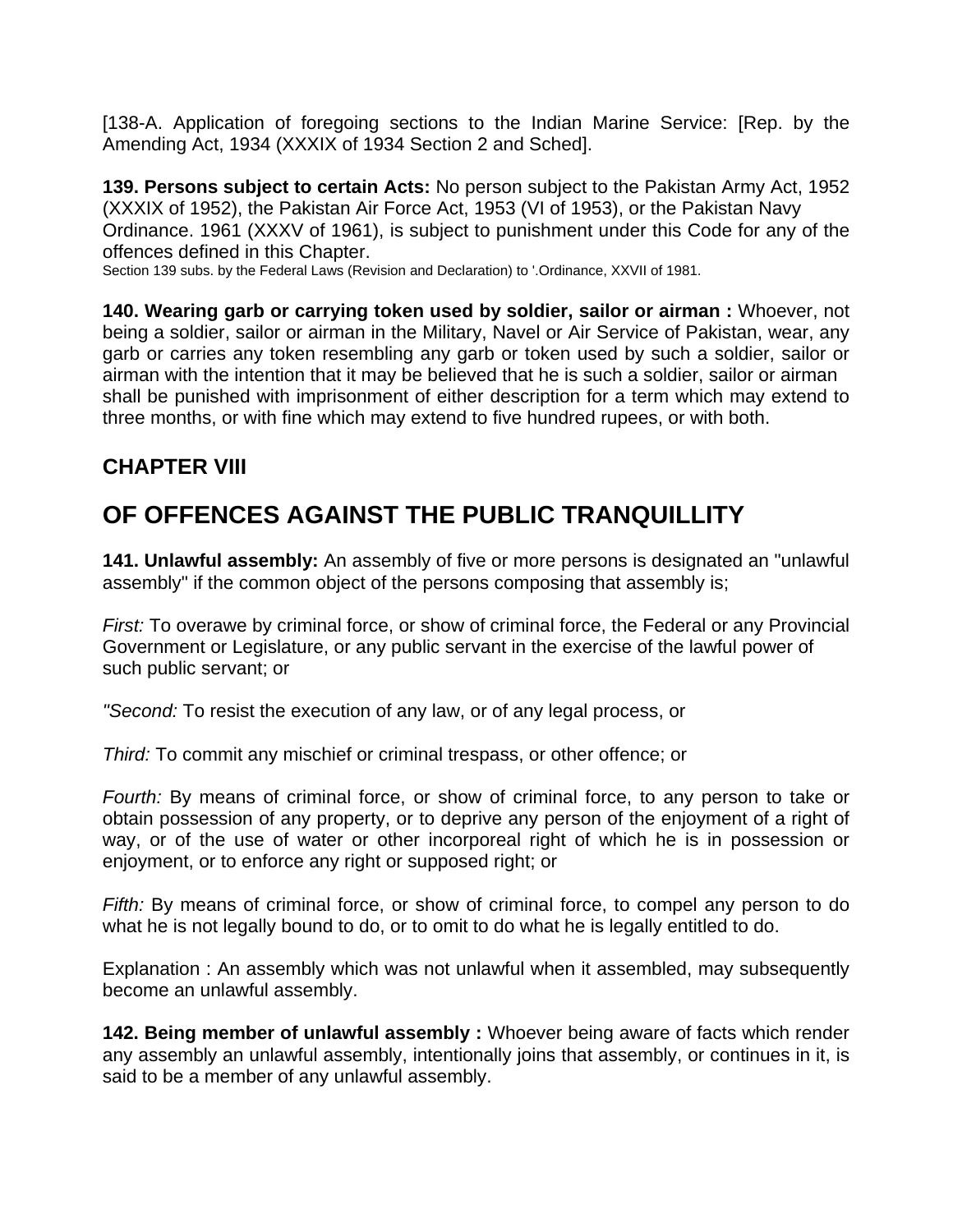**143. Punishment:** Whoever is a member of an unlawful assembly, shall be punished with imprisonment of either description for a term which may extend to six months, or with fine, or with both.

**144. Joining unlawful assembly armed with deadly weapon :** Whoever, being armed with any deadly weapon, or with anything which, used as a weapon of offence, is likely to cause death, is a member of an unlawful assembly/shall be punished with imprisonment of either description for a term which may extend to two years, or with fine, or with both.

**145. Joining or continuing in unlawful assembly, knowing it has been commanded to disperse:** Whoever joins or continues in an unlawful assembly, knowing that such unlawful assembly has been commanded in the manner prescribed by law to disperse, shall be punished with imprisonment of either description for a term which may extend to two years, or with fine, or with both.

**146. Rioting :** Whenever force or violence is used by an unlawful assembly, or by any member thereof, in prosecution of the common object of such assembly, every member of such assembly is guilty of the offence of rioting.

**147. Punishment for rioting:** Whoever is guilty of rioting, shall be punished with imprisonment of either description for a term which may extend to two years, or with fine, or with both.

**148. Rioting, armed with deadly weapon:** Whoever is guilty of rioting, being armed with a deadly weapon or with anything which, used as a weapon of offence, is likely to cause death, shall be punished with imprisonment of either description for a term which may extend to three years, or with fine, or with both.

**149. Every member of unlawful assembly guilty of offence committed in prosecution of common object:** If an offence is committed by any member of an unlawful assembly in prosecution of the common object of that assembly, or such as the members of that assembly knew to be likely to be committed in prosecution of that object, every person who, at the time of the committing of that offence, is a member of the same assembly, is guilty of that offence.

**150. Hiring, or conniving at hiring, of persons to join unlawful assembly:** Whoever hires or engages, or employs, or promotes, or connives at the hiring engagement or employment of any person to join or become a member of any unlawful assembly, shall be punishable as a member of such Unlawful assembly, and for any offence which may be committed by any such person as a member of such unlawful assembly in pursuance of such hiring, engagement or employment, in the same manner as if he had been a member of such unlawful assembly, or himself had committed such offence.

**151. Knowingly joining or continuing in assembly of five or more persons after it has commanded to disperse:** Whoever knowingly joins or continues in any assembly of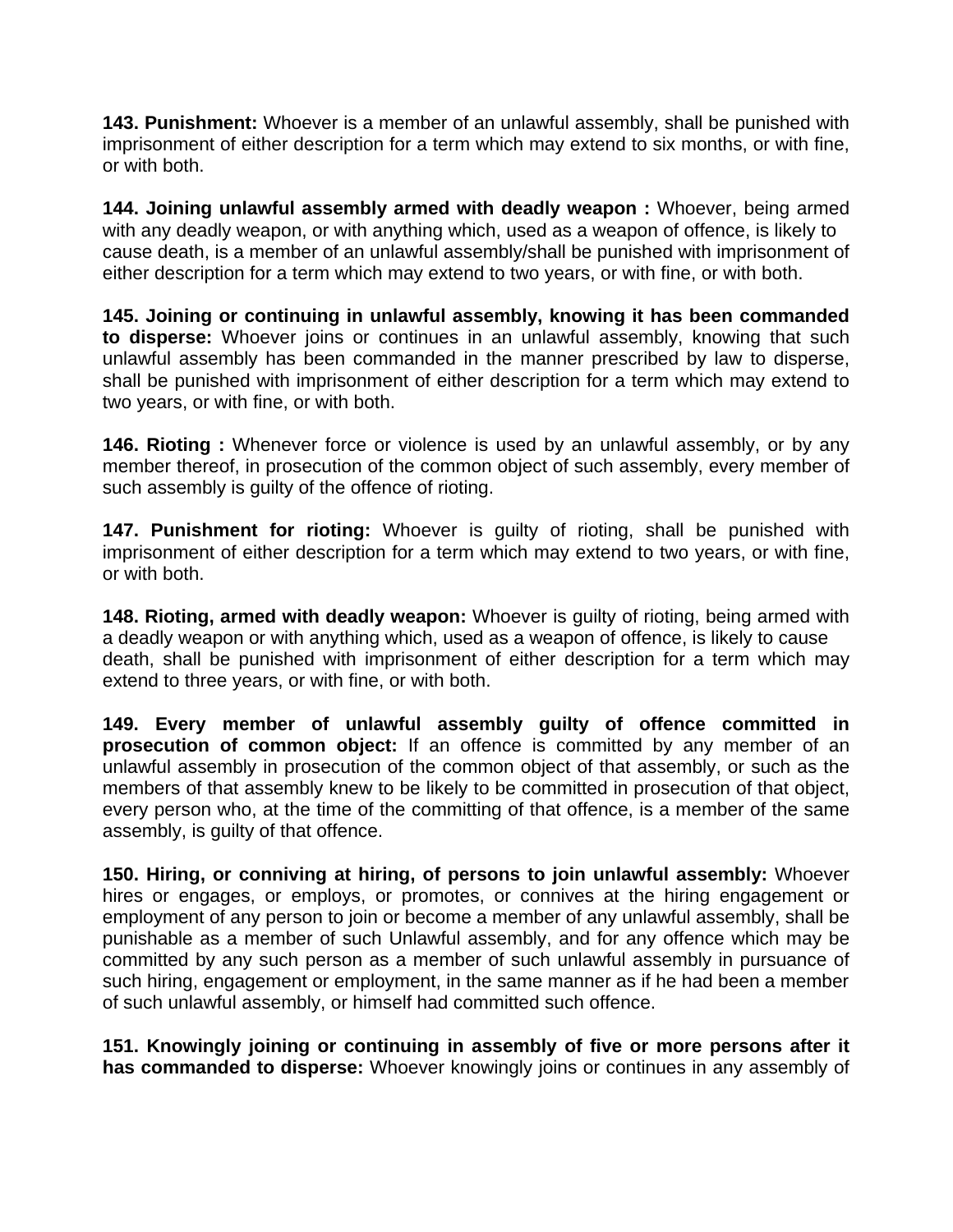five or more persons likely to cause a disturbance of the public peace, after such assembly has been lawfully commanded to disperse, shall be punished with imprisonment of either description for a term which may extend to six months or with fine, or with both.

Explanation: If the assembly is an unlawful assembly within the meaning ,of Section 141, the offender will be punished under Section 145.

**152. Assaulting to obstructing public servant when suppressing riot, etc.:** Whoever assaults or threatens to assault, or obstructs or attempts to obstruct a public servant in the discharge of his duty as such public servant, in endeavouring to disperse an unlawful assembly, or to suppress a riot or affray, or uses, or threatens, or attempts to use criminal force to such public servant, shall be punished with imprisonment of either description for a term which may extend to three years or with fine, or with both.

**153. Wantonly giving provocation with intent to cause riot-if rioting be committed; if not committed:** Whoever malignantly, or wantonly, by doing anything which is illegal, lives provocation to any person intending or knowing it to be likely that such provocation will cause the offence of rioting be committed, shall, if the offence of rioting be committed in consequence of such provocation, be punished with imprisonment of either description for a term which may extend to one year, or with fine, or with both; and if the offence if rioting be not committed, with imprisonment of either description for a term which may extend to six months, or with fine, or with both.

## **[153-A. Promoting enmity between different groups, etc.:** Whoever,

(a) by words, either spoken or written, or by signs, or by visible representations or otherwise, promotes or incites, or attempts to promote or incite, on grounds of religion, race, place of both, residence. language, caste or community or any other ground whatsoever, disharmony or feelings of enmity,

hatred or ill-will between different religious, racial, language or regional groups or castes or communities; or

(b) commits, or incites any other person to commit, any act which is prejudicial to the maintenance of harmony between different religious, racial, language or regional groups or castes or communities or any group of persons identifiable as such on any ground whatsoever and which disturbs or is likely to disturb public tranquillity; or

(c) organizes, or incites any other person to organize, and exercise, movement, drill or other similar activity intending that the participants in any such activity shall use or be trained to use criminal force or violence or knowing it to be likely that the participants in any such activity will use or be trained to use criminal force or violence or participates, or incites any other person to participate, in any such activity intending to use or be trained to use criminal force or violence or knowing it to be likely that the participants in any such activity will use or be trained, to use criminal force or violence, against any religious, racial, language .or regional group or caste of community or any group of persons identifiable as such on any ground .whatsoever and any such activity for any reason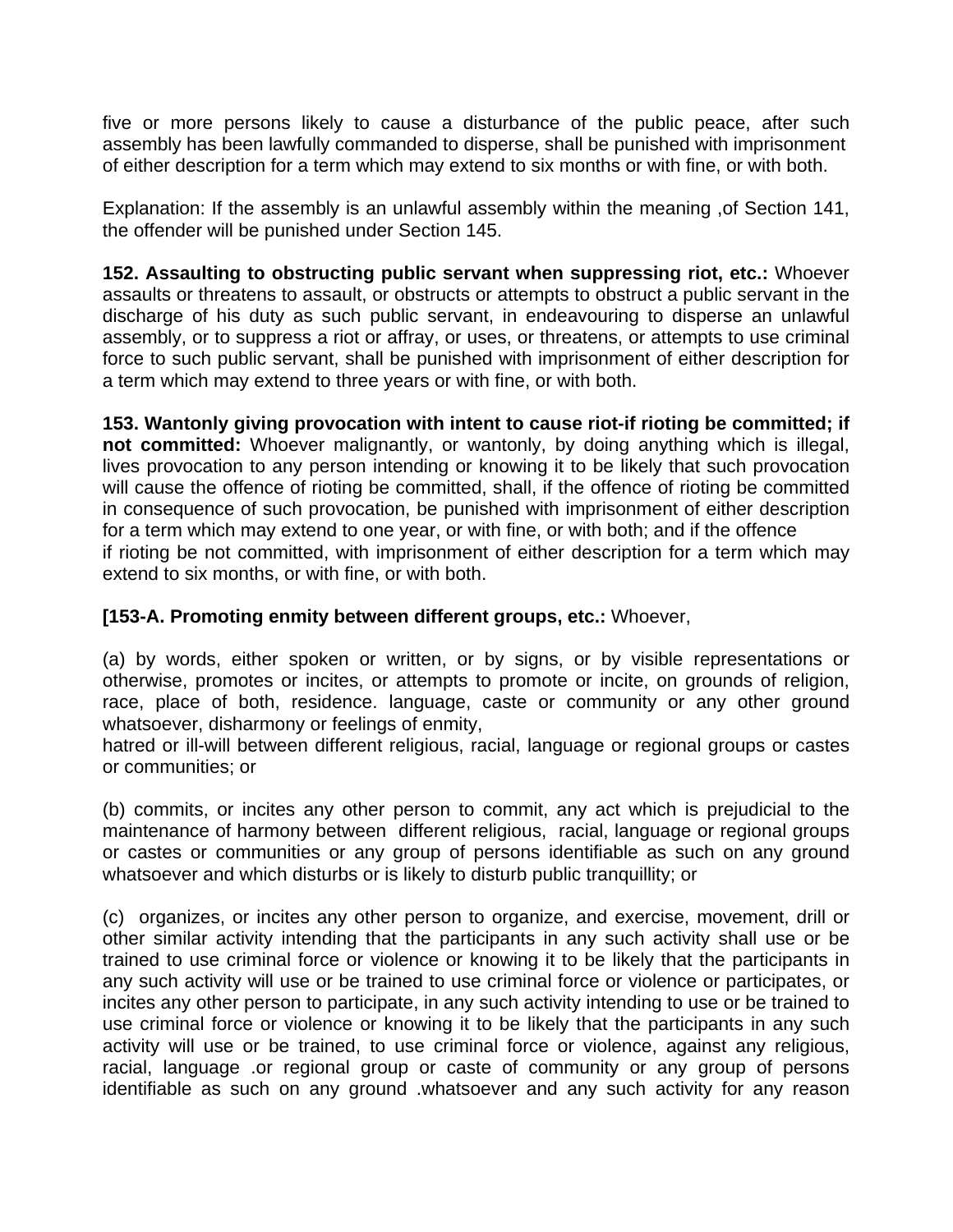whatsoever cause or is likely to cause fear or alarm or a feeling of insecurity amongst members of such religious, racial, language or regional group or caste or community.

shall be punished with imprisonment for a term which may extend to five years and with fine.

Explanation: It does not amount to an offence within the meaning of this section to point but, without malicious intention and with an honest view to their removal, matters which are producing, or have a tendency to produce, feelings of enmity or hatred between different religious, racial, language or regional groups or castes or communities].

Sec. 153-A subs. by Criminal Law (Amendment) Act, VI of 1973, S. 2.

[**153-B. Inducing students, etc., take part in political activity :** Whoever by words, either spoken or written, or by signs, or by visible representations, or otherwise, induce or attempts to induce any student, or any class of students, or any institution interested in or connected with students, to take part in any political activity which disturbs or undermines, or is likely disturb or undermine, the public order shall be punished with imprisonment which may extend to two years or –with fine or with both].

Sec. 153-B subs. by Criminal Law. (Amendment) Act, VI of 1973, S. 2.

**154. Owner or occupier of land on which an unlawful assembly is held:** Whenever any unlawful assembly or riot takes place, the owner or occupier of the land upon which unlawful assembly is held, or such riot is committed, and any person having or claiming an interest in such land, shall be punishable with fine not exceeding one thousand rupees, if he or his agent or manager, knowing that such offence is being or has been committed, or having reason to believe it is likely to be committed, do not give the earliest notice thereof in his or their power to the principal officer at the nearest police station, and do not, in the case of his or their having reason to believe that it was about to be committed, use all lawful means in his or their power to prevent it and, in the event of its taking place, do not use all lawful means in his or their power to disperse or suppress the riot or unlawful assembly.

**155. Liability of person for whose benefit riot is committed :** Whenever a riot is committed for the benefit or on behalf of any person who is the owner or occupier of any land respecting which such riot takes place or who claims any interest in such land, or in the subject of any dispute which gave rise to the riot, or who has accepted or derived 'any benefit there from, such person shall be punishable with fine, if he or his agent or manager, having reason to believe that such riot was likely to be committed or that the unlawful assembly by which such riot was committed was likely to be held, shall not respectively use all lawful means in his or their power to prevent such assembly or riot from taking place, and for suppressing and dispersing the same.

**156. Liability of agent of owner or occupier for whose benefit riot is committed:** Whenever a riot is committed for the benefit or on behalf of any person who is the owner or occupier of any land respecting which such riot takes place, or who claims any interest in such land, or in the subject of any dispute which give rise to the riot, or who has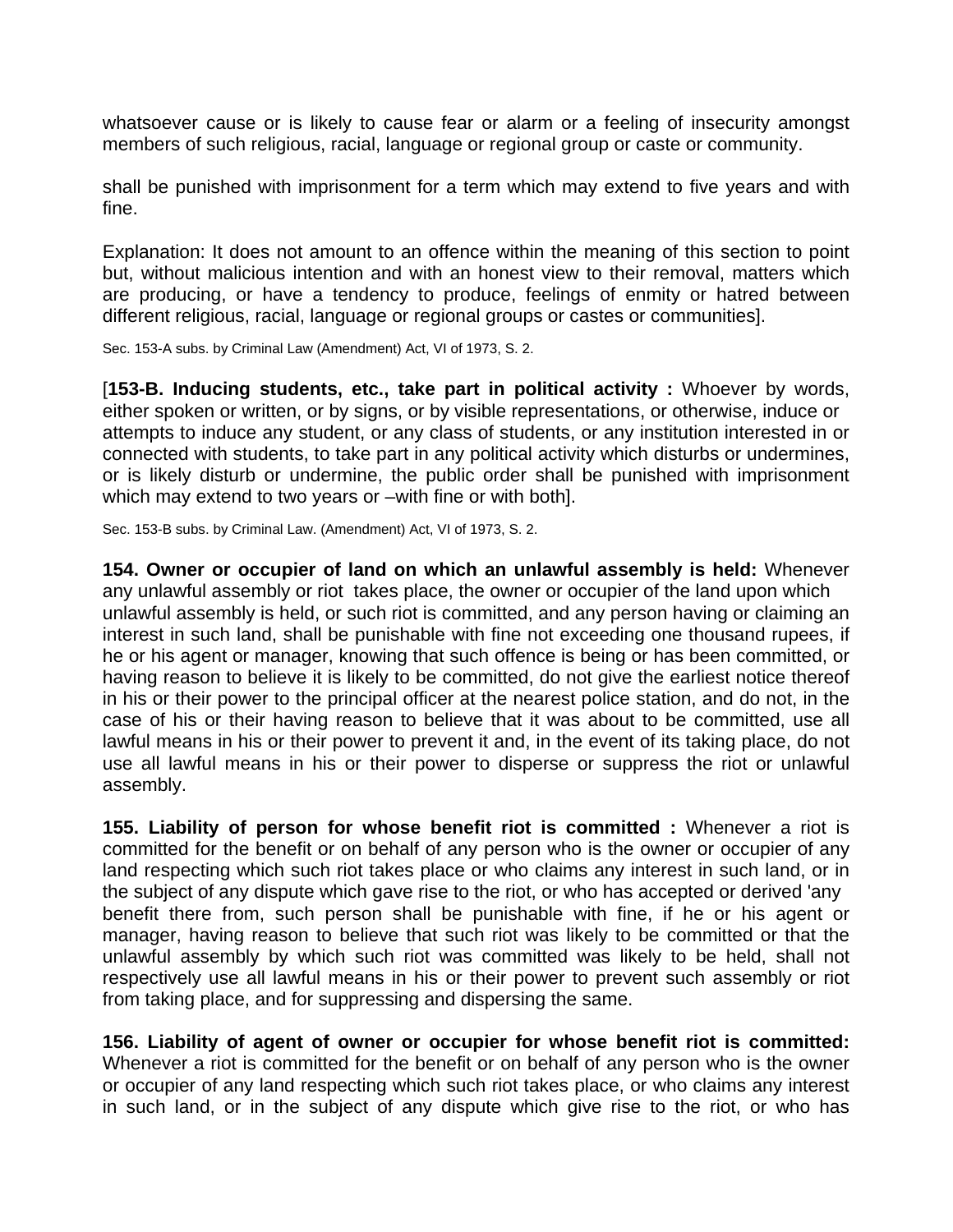accepted or derived any benefit there from, the agent or manager of such person shall be punishable with fine, if such agent or manager, having reason to believe that such riot was likely to be committed or that the Unlawful assembly by which such riot was committed was likely to be held, shall not use all lawful means in his power to prevent such riot or assembly from taking place and for suppressing and dispersing the same.

**157. Harbouring persons hired for an unlawful assembly:** Whoever harbours, receives or assembles, in any house or premises in his occupation or charge, or under his control any persons knowing that such persons have been hired, engaged or employed, or are about to be hired, engaged or employed, to join or become members of an unlawful assembly, shall be punished with imprisonment of either description for a term which may extend to six months, or with fine, or with both.

**158. Being hired to take part in an unlawful assembly or riot:** Whoever is engaged or hired, or offers or attempts to be hired or engaged, to do or assist in doing any of the acts specified in Section 141, shall be punished with imprisonment of either description for a term which may extend to six months, or with fine, or with both,

**or to go armed:** and whoever, being so engaged or aforesaid, goes armed, or engages or offers to go armed, with any deadly weapon or with anything which used as a weapon of offence is likely to cause death, shall be punished with imprisonment of either description for a term which may extend to two years, or with fine, or with both.

**159. Affray:** When two or more persons, by fighting in a public place, disturb the public peace, they are said to "commit an affray.

**160. Punishment for committing affray:** Whoever commits an affray, shall be punished with imprisonment of either description for a term which may extend to one month, or with fine which may extend to one hundred rupees, or with both.

## **CHAPTER IX**

## **OF OFFENCES BY OR RELATING TO PUBLIC SERVANTS**

**161. Public servant taking gratification other than legal remuneration in respect to an official act:** Whoever, being or expecting to be a public servant, accepts or obtains, agrees to accept, or attempts to obtain from any person, for himself or for any other person, any gratification whatever, other than legal remuneration, as a motive or reward for doing or forbearing to do any official act or for showing or forbearing to show, in the exercise of his official functions, favour or disfavour to any person, or for rendering or attempting to render any service or disservice to any person, with the Federal, or any Provincial Government or Legislature or with any public servant, as such, shall be punished with imprisonment of either description for a term which may extend to three years or with fine or with both.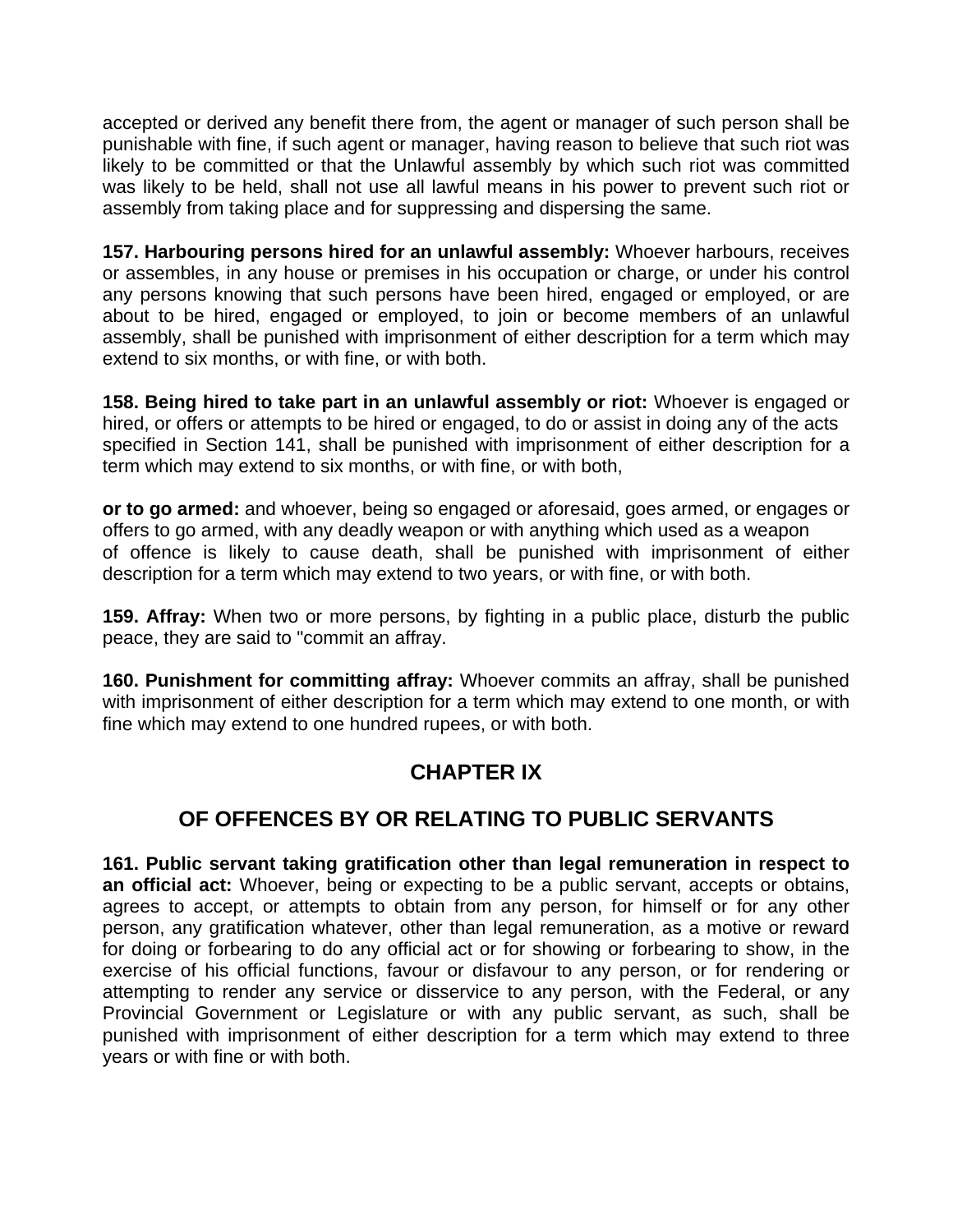Explanation : **"Expecting to be a public servant":** If a person not expecting to be in office obtains a gratification by deceiving others into a belief that he is about to be in office, and that he will then serve them, he may be guilty of cheating, but he is not guilty of the offence defined in this section.

**"Gratification":** The word "gratification" is not restricted to pecuniary gratifications, or to gratifications estimable in money.

**"Legal remuneration":** The words "legal remuneration" are not restricted to remuneration, which a public servant can lawfully demand, but include all remuneration which he is permitted by the authority by which he is employed, to accept.

**"A motive or reward for doing":** A person who receives gratification as a motive for doing what he does not intend to do, or as a reward for doing what he has done, comes within these words.

**"Public servant":** In this section and in Sections 162, 63, 164, 165, 166, 167, 168, 169 and 409, 'public servant' includes an employee of any corporation or other body or organisation set up, controlled or administered by, or under the authority of, the Federal Government.

Added by the Prevention of Corruption Laws (Amendment) Act, XHI of 1977, S. 2 and Sch.

**Illustrations** (a) A, a munsif, obtains from Z, a banker, a situation in Z's bank for A's brother, as a reward to A for deciding a case in favour of Z. A has committed the offence defined in this section.

(b) A, holding the office of Consul at the Court of a Foreign Power accepts a lakh of rupees from the Minister of that Power. It does not appear, that A accepted this sum as a motive or reward for doing or forbearing to do any particular official act, or for rendering or attempting to render any particular service to that Power, with the Government of Pakistan. But it does appear that A accepted the sum as a motive or reward for generally showing favour in the exercise of his official functions to that Power. A has committed the offence defined in this section.

(c) A, a public servant, induces Z erroneously to believe that A's influence with the Government has obtained a title for Z and thus induces Z to give A money as a reward for this service. A has committed the offence defined in this section.

**162. Taking gratification, in order by corrupt or illegal means to influence public servant:** Whoever accepts or obtains, or agrees to accept, or attempts to obtain from any person, for himself or for. any other person, any gratification whatever as a motive or reward for inducing, by corrupt or illegal means, any public servant to do or to forbear to do any official act, or in the exercise of the official functions of such public servant to show favour or disfavour to any person, or to render or attempt to render any service or disservice to any person with the Federal or any Provincial Government or Legislature, or with any public servant, as such, shall be punished with imprisonment of either description for a term which may extend to three years, or with fine, or with both.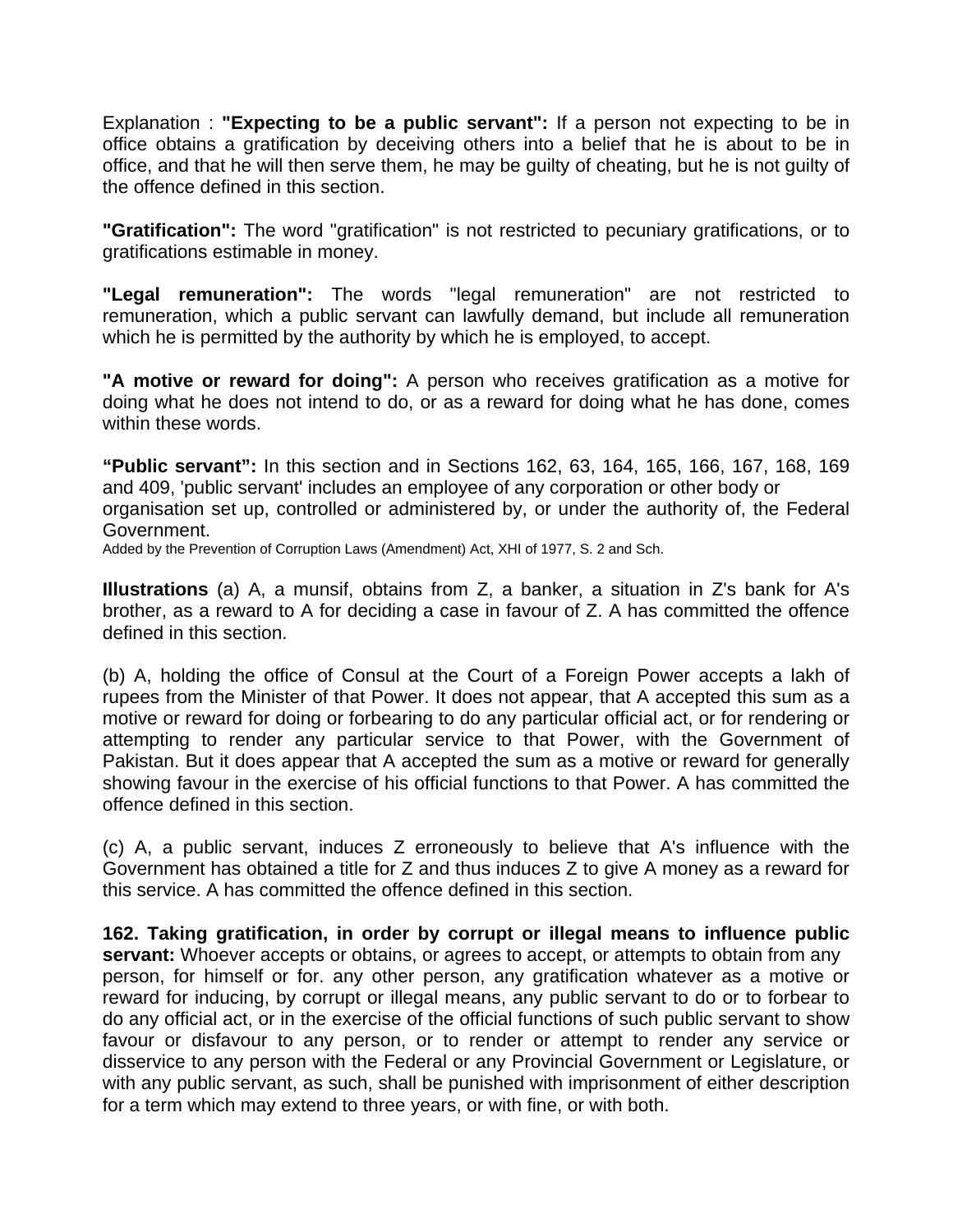**163. Taking gratification, for exercise of personal influence with public servant:** Whoever accepts or obtains or agrees to accept or attempts to obtain, from any person, for himself or for any other person, any gratification whatever, as a motive or reward for inducing, by the exercise of personal influence, any public servant to do or to forbear to do any official act, or in the exercise of the official functions of such public servant to show favour or disfavour to any person, or to render or attempt to render any service or disservice to any person with the Federal or any Provincial Government or Legislature, or with any public servant, as such, shall be punished with simple imprisonment for a term which may extend to one year, or with fine, or with both.

#### **Illustration**

An advocate who receives a fee for arguing a case before a Judge; a person who receives pay for arranging and correcting a memorial addressed to Government, setting forth the service and claims of the memorialist, a paid agent for a condemned criminal, who lays before the Government statements tending to show that the condemnation was unjust, are not within this section, inasmuch as they do not exercise or profess to exercise personal influence.

**164. Punishment for abetment by public servant of offences defined in Section 162 or 163:** Whoever, being a public Servant, in respect of whom either of the offences defined in the last two preceding sections is committed, abets the offence, shall be punished with imprisonment of either description for a term which may extend to three years, or with fine or with both.

#### **Illustration**

A is a public servant. B, A's wife receives a present as a motive for soliciting A to give an office to a particular person. A abets her doing so. B is punishable with imprisonment for a term not exceeding one year, or with fine or with both. A is punishable with imprisonment for a term which may extend to three years, or with fine, or with both.

**165. Public servant obtaining valuable thing, without consideration from person concerned in proceeding or business transacted by such public servant:** Whoever, being a public servant, accepts or obtains, or agrees to accept or attempts to obtain, for himself, or for any other person, any valuable thing without consideration, or for a consideration which he knows to be inadequate.

from any person whom he knows to have been, or to be, or to be likely to be concerned in any proceeding or business transacted or about to be transacted by such public servant, or having any connection with the official functions of himself or of any public servant to whom he is subordinate,

or from any person whom he knows to be interested in or related to the person so concerned,

shall be punished with imprisonment of either description for a term which may extend to three years, or with fine, or with both.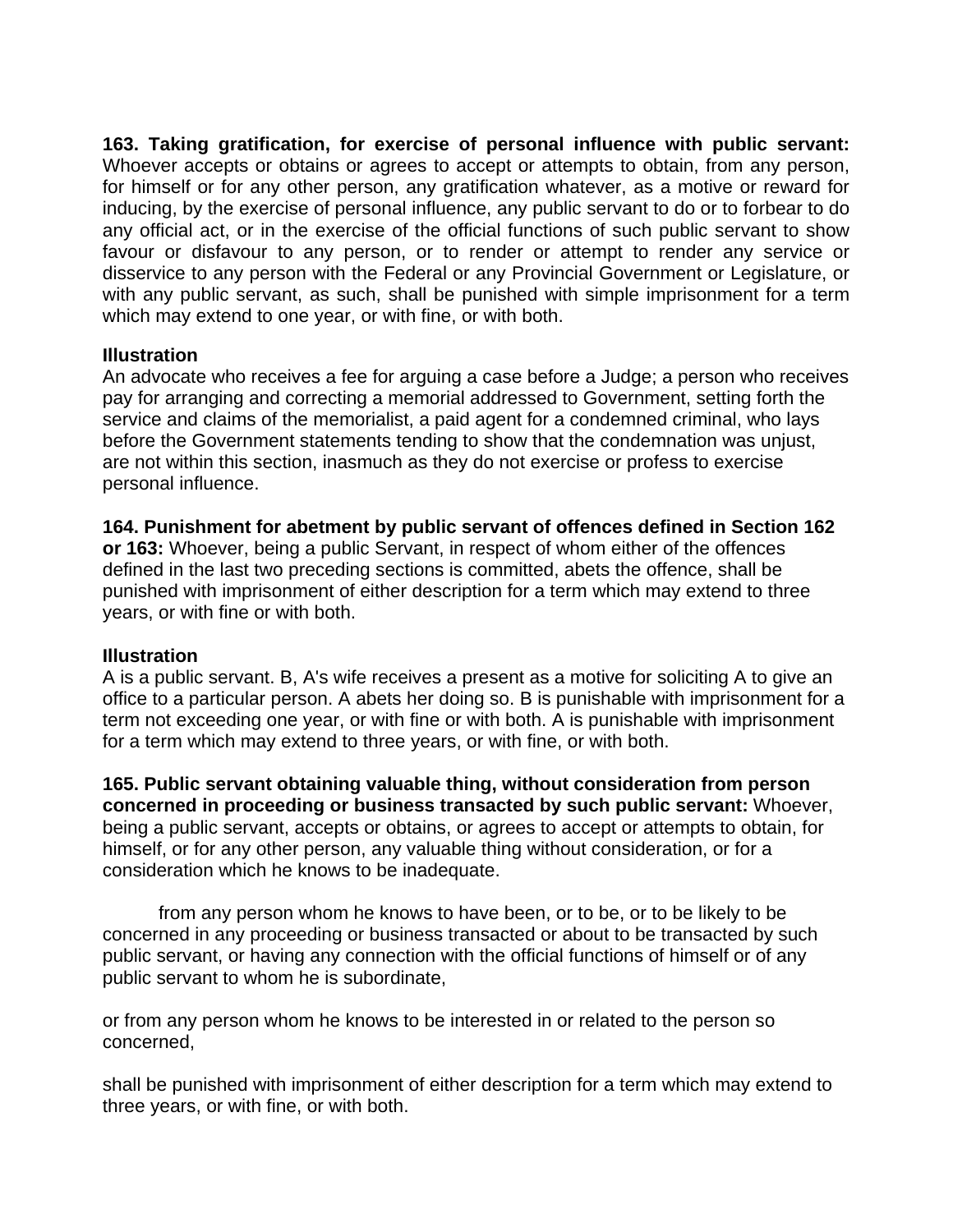#### **Illustration**

(a) A, a Collector, 'hires, a house of 2, who has a settlement case pending before, him. It is agreed that A shall pay fifty rupees a month, then house being; such that, if the bargain were made in good faith, A would be required to pay two hundred rupees a month. A has obtained a valuable thing from Z without adequate consideration.

{b)A, a Judge, buys of Z, who has a case pending in A's Court, Government promissorynotes at a discount, when they are selling in the market at a premium. A has obtained a valuable thing from Z without adequate consideration.

(c) Z's brother is apprehended and taken before A a Magistrate, on a charge of perjury. A sells to Z shares in a bank at a premium, when they are selling in the market at a discount. Z pays A for the shares accordingly. The money so obtained by A is a valuable thing obtained by him without adequate consideration,

**165-A, Punishment for abetment of offences defined in Sections 161 and 165:** Whoever abets any offence punishable under Section 161 or Section 165 shall, whether the offence abetted is or is not committed in consequence of the abetment, be punished with the punishment provided for the offence.

Sec. 165-A ins. by the Criminal Law (Amendment) Act, XXXVII of 1953

**165-B. Certain abettors excepted :** A person shall be deemed not to abet an offence punishable under Section 161 or Section 165 if he is induced, compelled, coerced, or intimidated to offer or give any such gratification as is referred to in Section 161 for any of the purposes mentioned therein, or any valuable thing without consideration, or for an inadequate consideration, to any such public servant as is referred to in Section 165. Sec, 165-B inst. by the Pakistan Penal Code (Amendment) Ordinance, LIX of 1962.

**166. Public servant disobeying law, with intent to cause injury to any person:** Whoever, being a public servant, knowingly disobeys any direction of the law as to the way in which he is to conduct himself as such public servant, intending to cause, or knowing it to be likely that he will, by such disobedience, cause injury to any person, shall be punished with simple imprisonment for a term which may extend to one year, or with fine, or with both.

#### **Illustration**

A, being an officer directed by law to take property in execution, in order to satisfy a decree pronounced in Z's favour by a Court of Justice, knowingly disobeys that direction of law, with the knowledge that he is likely thereby to cause injury to Z. A has committed the offence defined in this section.

**167. Public servant framing an incorrect document with intent to cause injury:** Whoever, being a public servant, and being, as such public servant, charged with the preparation or translation of any document, frames or translates that document in a manner which he knows or believes to be incorrect, intending thereby to cause or knowing it to be likely that he may thereby cause injury to any person, shall be punished with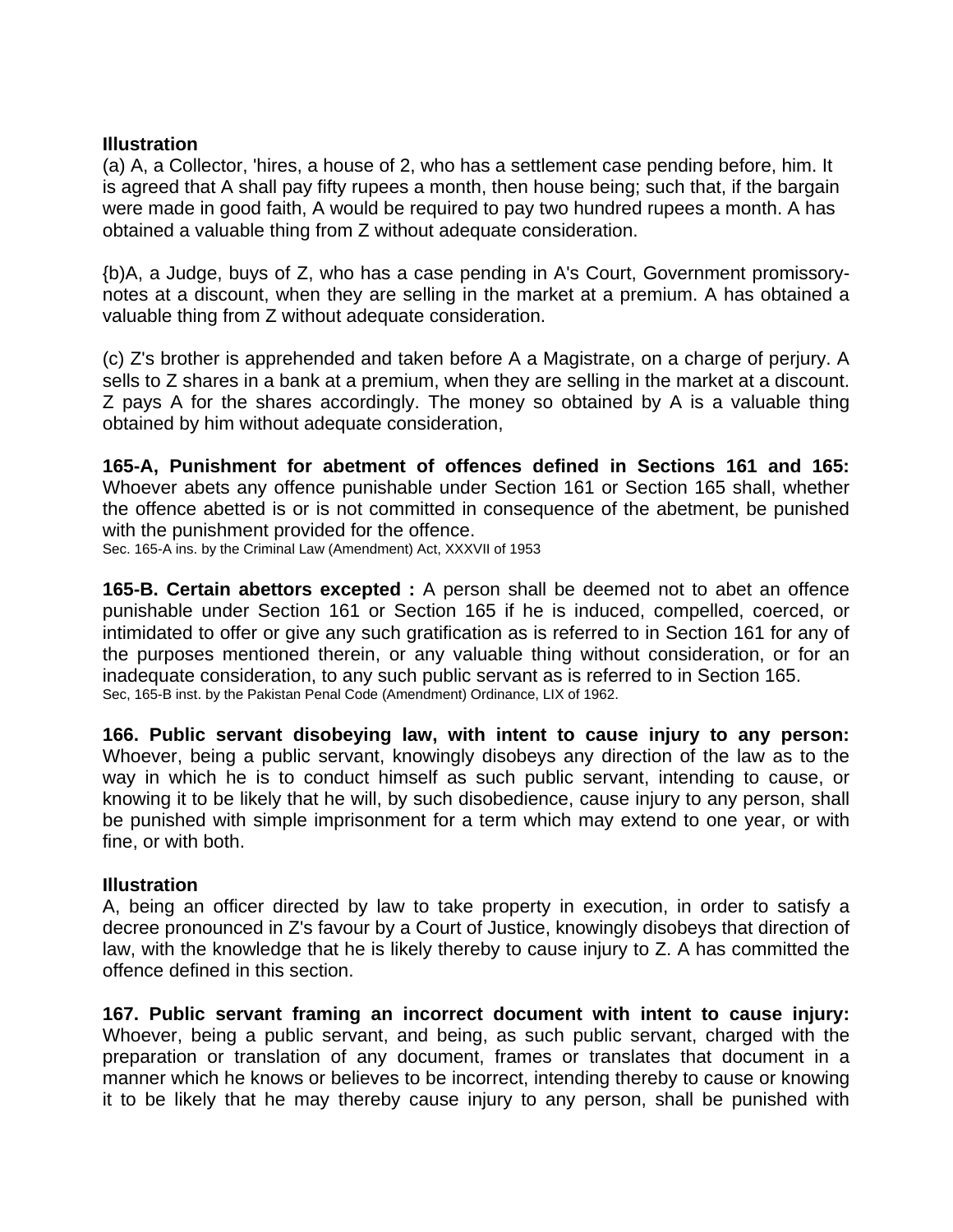imprisonment of either description for a term which may extend to three years, or With fine, or with both.

**168. Public servant unlawfully engaging in trade:** Whoever, being a public servant, and being legally bound as such public servant not to engage in trade, engages in trade shall be punished with simple imprisonment for a term which may extend to one year, or with fine, or with both.

**169. Public servant unlawfully buying or bidding for property:** Whoever, being a public servant, and being legally bound as such public servant, not to purchase or bid for certain property, purchases or bids for that property, either in his own name or in the name of another, or jointly, or in shares with other, shall be punished with simple imprisonment for a term which may extend to two years, or with fine, or with both; and the property, if purchased, shall be confiscated.

**170. Personating a public servant:** Whoever, pretends to hold any particular office as a public servant, knowing that he does not hold such office or falsely personates any other person holding such office, and in such assumed character does or attempts to do any act under colour of such office, shall be punished with imprisonment of either description, for a term which may extend to two years, or with fine, or with both.

**171. Wearing garb or carrying token used by public servant with fraudulent intent:** Whoever, not belonging to a certain class of public servants, wears any garb or carries any token resembling any garb or token used by that class of public servants, with the intention that it may be believed, or with the knowledge that it is likely to be believed, that he belongs to that class of public servants, shall be punished with imprisonment of either description, for a term which may extend to three months, or which may extend to two hundred rupees, or with both.

### **CHAPTER IX-A**

## **OF OFFENCES RELATING TO ELECTIONS**

**171-A. "Candidate", "Electoral right" defined :** For the purposes of this Chapter:

(a) **"candidate"** means a person who has been nominated as a candidate at any election and includes a person who, when an election is in contemplation, holds himself out as a prospective candidate thereat: provided he is subsequently nominated as a candidate at such election;

(b) **"electoral right"** means the right of a person to stand, or not to stand as, or to withdraw from being, a candidate or to vote or refrain from voting at an election.

**171-B. Bribery:** (1) Whoever--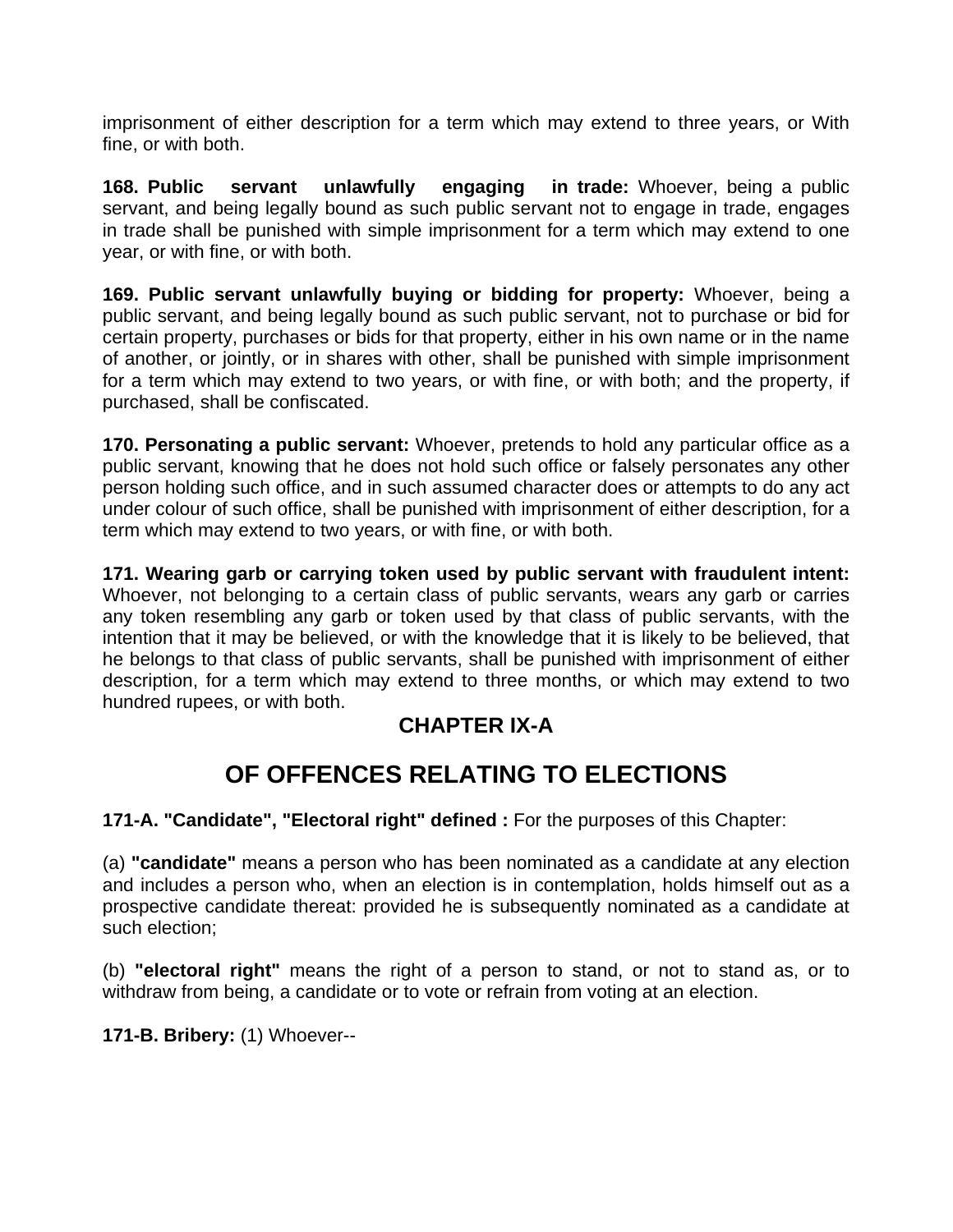(i) gives a gratification to any person with the object of inducing him or any other person to exercise any electoral right or of rewarding any person for having exercised any such right; or

(ii) accepts either for himself or for any other person any gratification as a reward for exercising any such right, or for .inducing or attempting to induce any other person to exercise any such right, commit the offence of bribery;

Provided that a declaration of public policy or a promise of public action shall not be an offence under the section.

(2) A person who offers, or agrees to give, or offers or attempts to procure, a gratification shall be deemed to give a gratification.

(3) A person who obtains or agrees to accept or attempts to obtain a gratification shall be deemed to accept a gratification, and a person who accepts a gratification as a motive for doing what he does not intend to do, or as a reward for doing what he has not done, shall be deemed to have accepted the gratification as a reward.

**17I-C. Undue influence at election :** (1) Whoever voluntarily interferes or attempts to interfere with the free exercise of any electoral right commits the offence of undue influence at an election.

(2) Without prejudice to the generality of the provisions of sub-section (1), whoever;

(a) threatens any candidate or voter, or" any person in whom a candidate or voter is interested, with injury of any kind, or

(b) induces or attempts to induce a candidate or voter to believe that he or any person in whom he is interested will become or will be rendered an object of Divine displeasure or of spiritual censure,

shall be deemed to interfere with the free exercise of the electoral right of such candidate or voter, within the meaning of sub-section (1).

(3) A declaration of public policy or a promise of public action, or the mere exercise of a legal right without intent to interfere with an electoral right, shall not be deemed to be interference within the meaning of this section.

**171-D. Personation at elections:** Whoever at an election applies for a voting paper or votes in the nature of any other person, whether living or dead, or in a fictitious name, or who having voted once at such election applies at the same election for a voting paper in his own name, and whoever abets, procures or attempts to procure the voting by any person in any such way, commits the offence of personation at an election.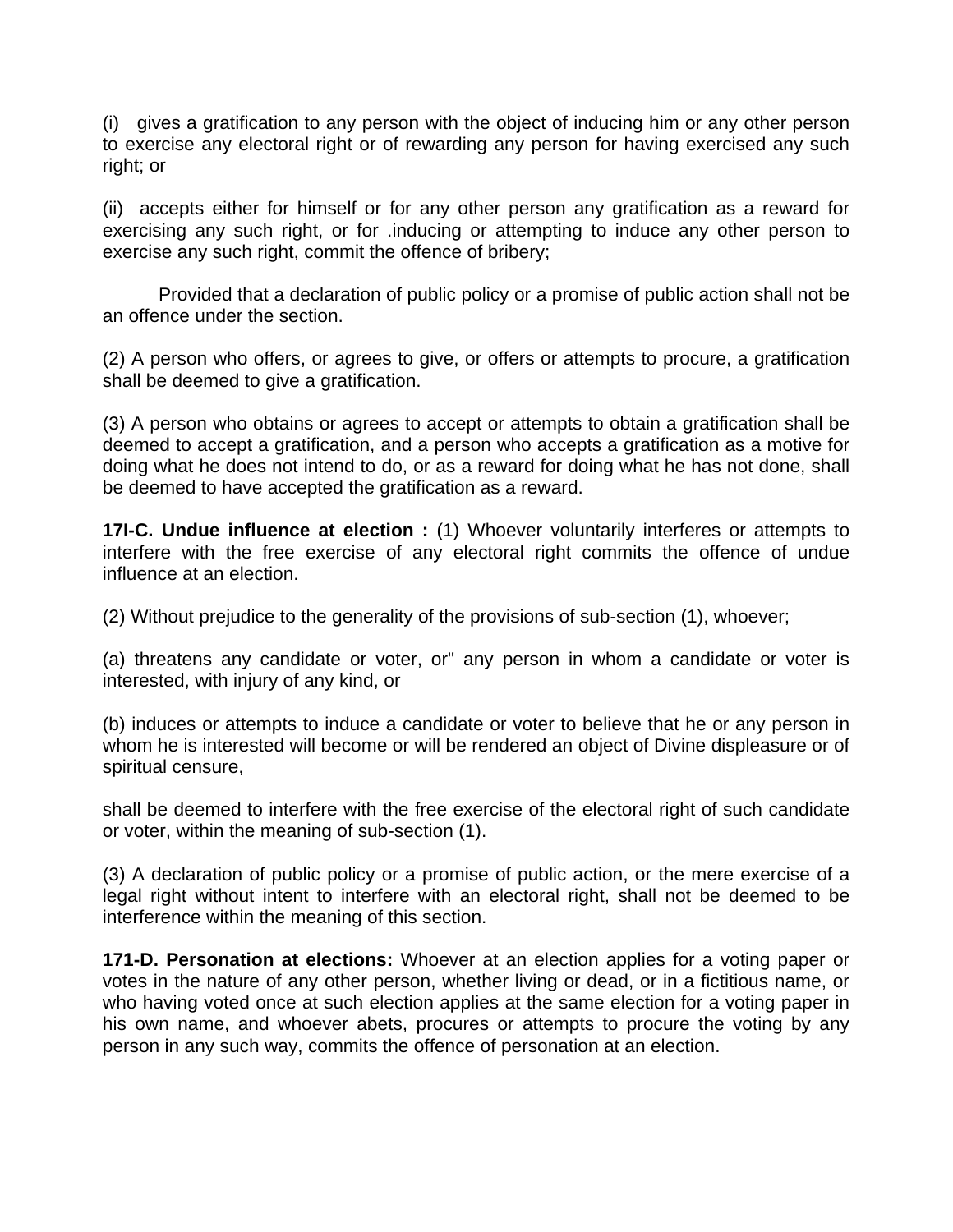**171-E. Punishment for bribery:** Whoever commits the offence of bribery shall be punished with imprisonment of either description for a term-which may extend to one year, or with fine or with both;

Provided that bribery by treating shall be punished with fine only.

Explanation : Treating' means that form of bribery where the gratification consist in food, drink, entertainment, or provision.

**171-F. Punishment for undue influence or personation at an election :** Whoever commits the offence of undue influence or personation at an election shall be punished with imprisonment of either description for a term which may extend to one year, or with fine, or with both.

**171 -G. False statement in connection with an election :** Whoever with intent to affect the result of an election makes or publishes any statement purporting to be a statement of fact which is false and which he either knows or believes to be false or does not believe to be true, in relation to the persona! character or conduct of any candidate shall be punished with fine.

**171-H. Illegal payments in connection with an election :** Whoever without the general or special authority in writing of a candidate incurs or authorises expenses on account of the holding of any public meeting, or upon any advertisement, circular or publication, or in any other way whatsoever for the purpose of promoting or procuring the election of such candidate, shall be punished with fine which may extend to five hundred rupees:

Provided that if any person having incurred any such expenses not exceeding the amount of ten rupees without authority obtains within ten days from the date on which such expenses where incurred the approval in writing of the candidate, he shall be deemed to have incurred such expenses with the authority of the candidate.

**171-I. Failure to keep election accounts:** Whoever being required by any law for the time being in force or any rule having the force of law to keep accounts of expenses incurred at or in connection with an election fails to keep such accounts shall be punished with fine which may extend to five hundred rupees.

**171- J. Inducing any person not to participate in any election or referendum, etc**.: Whoever by words, either spoken or written, or by visible representations, induces or directly or indirectly, persuades or instigates, any person not to participate in, or to boycott, any election or referendum, or not to exercise his right of vote thereat, shall be punishable with imprisonment of either description for a term which may extend to three years, or with fine which may extend to five lac rupees, or with both.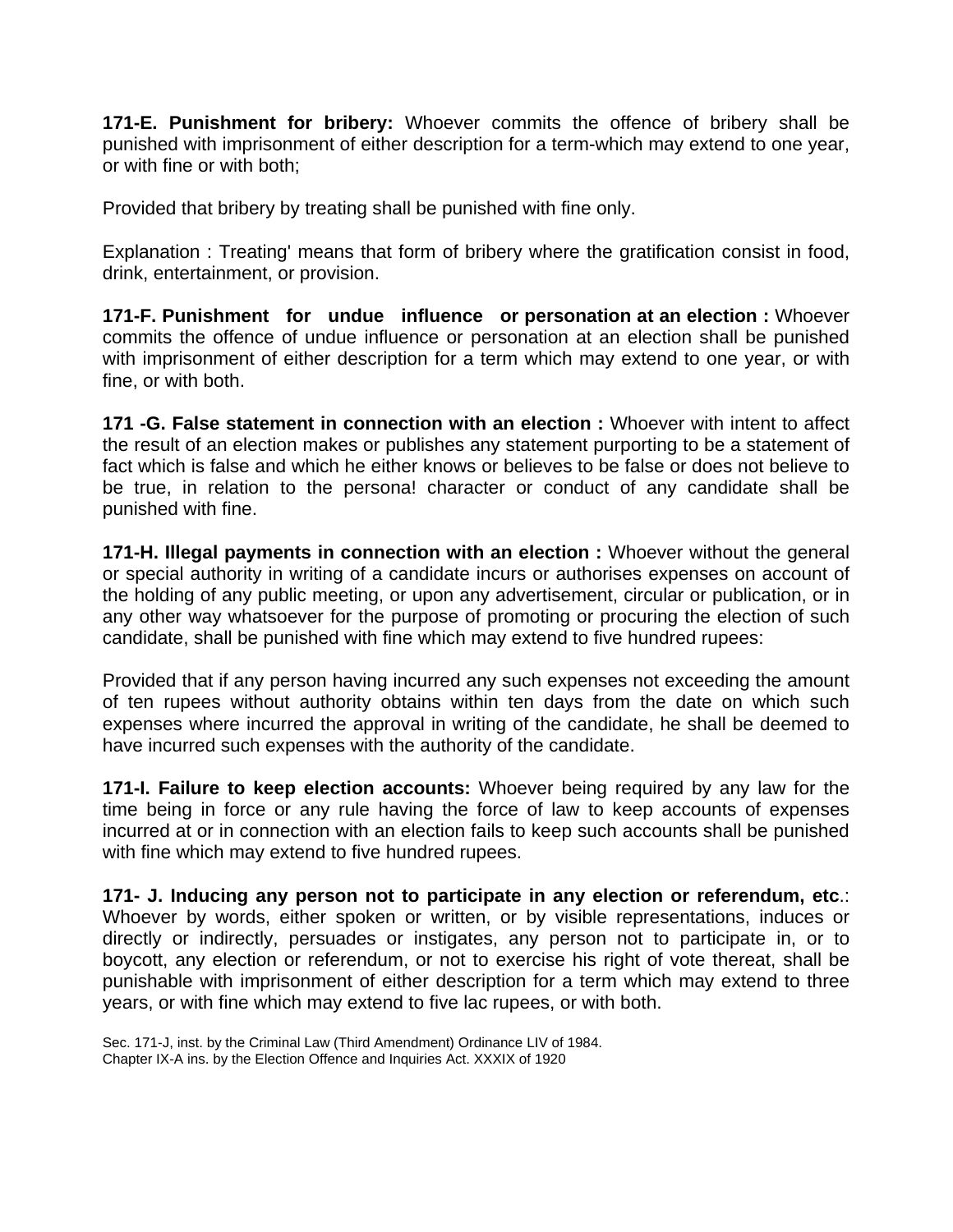### **CHAPTER X**

## **OF CONTEMPTS OF THE LAWFUL AUTHORITY OF PUBLIC SERVANTS**

**172. Absconding to avoid service of summons or other proceeding:** Whoever absconds in order to avoid being served with a summons, notice or order proceeding from any public servant legally competent, as such public servant, to issue such -summons, notice or order, shall be punished with simple imprisonment for a term which may extend to one month, or with fine which may extend to five hundred rupees, or with both;

or, if the summons or notice or order is to attend in person or by agent, or to produce a document in a Court of Justice, with simple imprisonment for a term which may extend to six months, or with fine which may extend to one thousand rupees, or with both.

**173. Preventing service of summons or other proceeding, or preventing publication thereof:** Whoever in any manner intentionally prevents the serving on himself, or on other person, of any summons, notice or order proceeding from any public servant legally competent as such public servant, to issue such summons, notice or order,

or intentionally prevents the lawful affixing to any place of any such summons, notice or order,

or intentionally removes any such summons, notice or order, from any place to which it is lawfully affixed,

or intentionally prevents the lawful making of any proclamation, under .the authority of any public servant legally competent, as such public servant, to direct such proclamation to be made,

shall be punished with simple imprisonment for a term which may extend to one month, or with fine which may extend to five hundred rupees, or with both;

or if the summons, notice, order or proclamation is to attend in person or by agent, or to produce a document in a Court of Justice, with simple imprisonment for a term which may extend to six months, or with fine which may extend to one thousand rupees, or with both.

**174. Non-attendance in obedience to an order from public servant:** Whoever, being legally bound to attend in person or by an agent at a certain place and time in obedience to a summons, notice, order or proclamation proceeding from any public servant legally competent, as such public servant to issue the same,

intentionally omits to attend at that place or time, departs from the place where he is bound to attend before the time at which it is lawful for him to depart,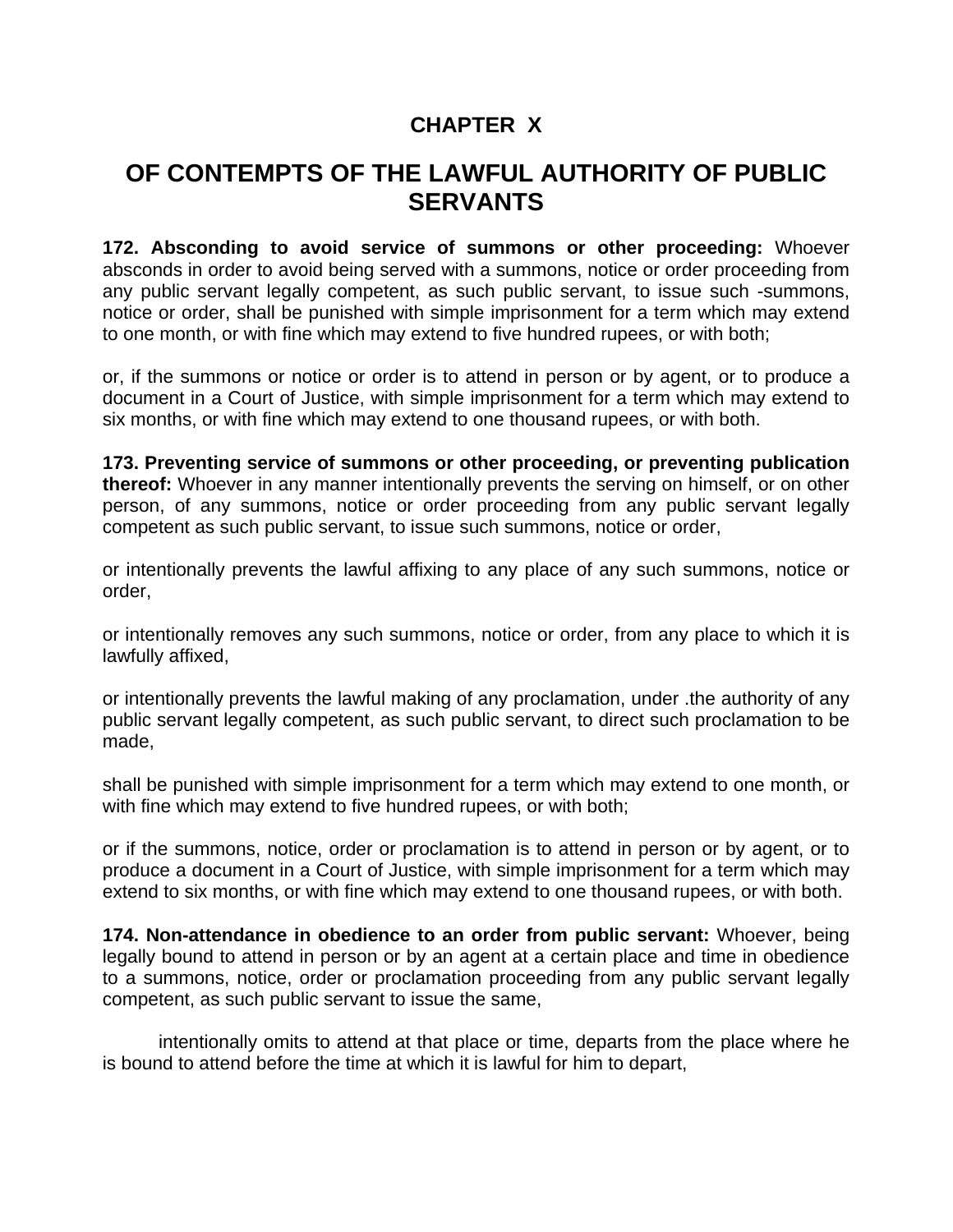shall be punished with simple imprisonment for a term which may extend to one month, or with fine which may extend to five hundred rupees, or with both;

or, if the summons, notice, order or proclamation is to attend in person or by agent in a Court of Justice, with simple imprisonment for a term which may extend to six months, or with fine which may extend to one thousand rupees, or with both;

or, if the proclamation be under Section 87 of the Code of Criminal Procedure, 1898, with imprisonment which may extend to three years, or with fine, or with both.

#### **Illustrations**

(a) A, being legally bound to appear before the High Court of Sind in obedience to a subpoena issuing from that Court, intentionally omits to appear. A has committed the offence defined in this section.

(b) A, being legally bound to appear before a Zila Judge as a witness in obedience to a summons issued by that Zila Judge, intentionally omits to appear. A has committed the offence defined in this section.

**175. Omission to produce document to public servant by person legally bound to produce it:** Whoever being legally bound to produce or deliver up any document to any public servant, as such, intentionally omits so to produce or deliver up the same, shall be punished with simple imprisonment for a term which may extend to one month, or with fine which may extend to five hundred rupees, or with both;

or, if the document is to be produced or delivered up to Court of Justice, with simple imprisonment for a term which may extend to six months, or with fine which may extend to one thousand rupees, or with both.

#### **Illustration**

A, being legally bound to produce a document before a Zila Court, intentionally omits to produce the same. A has committed the offence defined in this section.

**176. Omission to give notice or information to public servant by person legally bound to give it:** Whoever, being legally bound to give any notice or to furnish information on any subject to any public servant, as such, intentionally omits to give such notice or to furnish such information in the manner and at the time required by law, shall be punished with simple imprisonment for a term which may extend to one month, or with fine which may extend to five hundred rupees, or with both;

or, if the notice or information required to be given respects the commission of an offence, or is required for the purpose of preventing the commission of an offence, or in order to the apprehension of an offender, with simple imprisonment for a term which may extend to six months, or with fine which may extend to one thousand rupees or with both;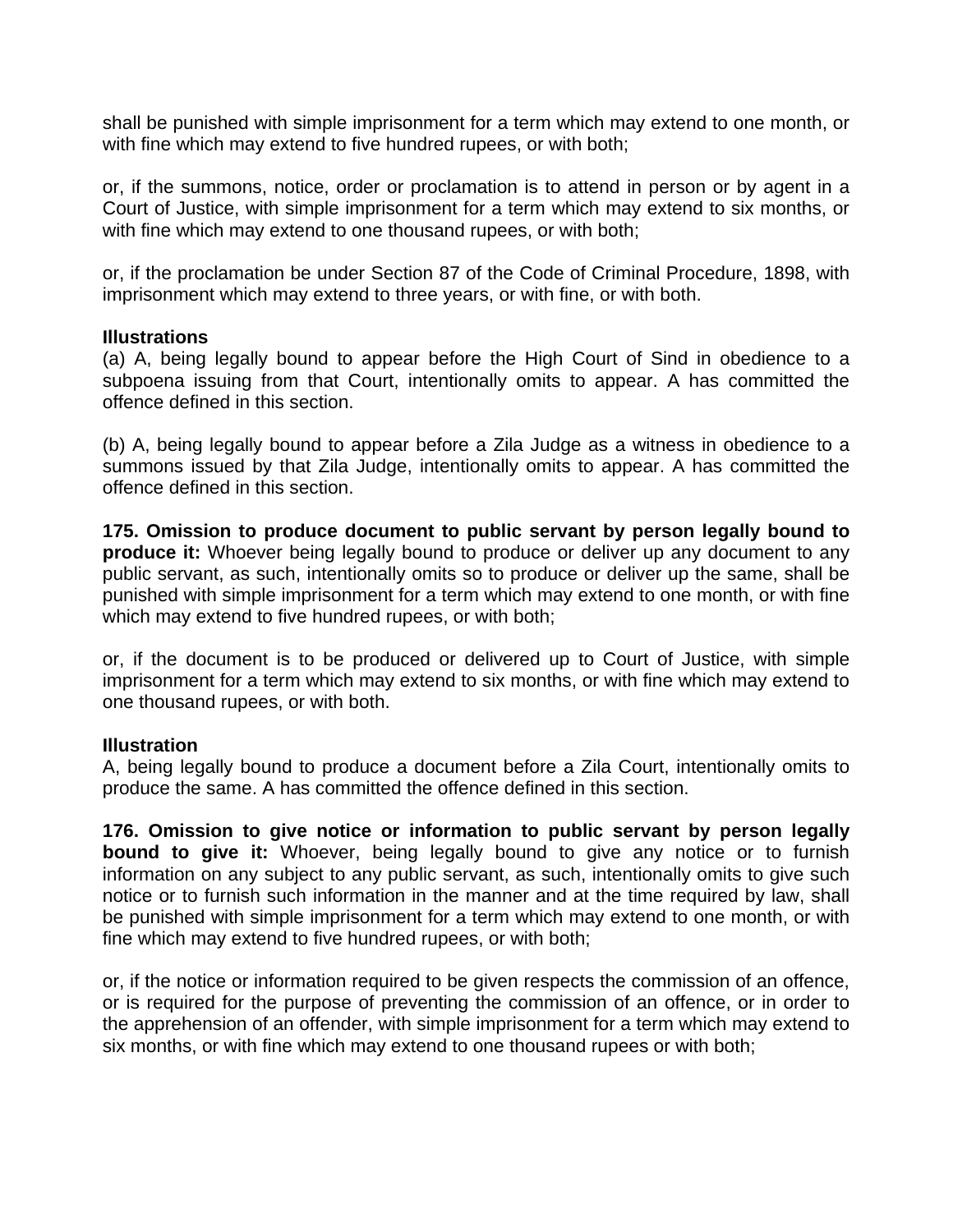or, if the notice or information required to be given is required by an order passed under sub-section (1) of Section 565 of the Code of Criminal Procedure, 1898 (V of 1898) with imprisonment, of either description for a term which may extend to six months, or with fine which may extend to one thousand rupees, or with both.

**177. Furnishing false information :** Whoever, being legally bound to furnish information on any subject to any public servant, as such, furnishes, as true, information on the subject which he knows or has reason to believe to be false, shall be punished with simple imprisonment for a term which may extend to six months, or with fine which may extend to one thousand rupees, or with both;

or, if the information which he is legally bound to give respects the commission of an offence, or is required for the purpose of preventing the commission of an offence, or in order to the apprehension of an offender, with imprisonment of either description for a term which may extend to two years, or with fine, or with both.

#### **Illustrations**

(a) A, a landholder, knowing of the commission of a murder within the limits of his estate, wilfully misinforms the Magistrate of the district that the death has occurred by accident in consequence of the bite of a snake. A is guilty of the offence defined in this section.

(b) A, a village watchman, knowing that a considerable body of strangers has passed through his village in order to commit a dacoity in the house of Z a wealthy merchant residing in a neighbouring place, and being bound, under Clause 5, Section Vll, Regulation III, 1821, of the Bengal Code to give early and punctual information of the above fact to the officer, of the nearest police station, wilfully misinforms the police-officer that a body of suspicious characters passed through the village with a view to commit dacoity in a certain distinct place in .a different direction. Here A is guilty of the offence defined in the latter part of this section.

Explanation : In Section 176 and in this section the word "offence" includes any act committed at any place out of Pakistan, which, if committed in Pakistan, would be punishable under any of the following sections, namely, 302, 304, 382, 392, 393, 394, 395; 396, 397, 398, 399, 402, 435, 436, 449, 450. 457, 458, 459 and 460; and the word "offender" includes any person who is alleged to have been guilty of any such act.

**178. Refusing oath or affirmation when duly required by public servant t make it:** Whoever refuses to bind himself by an oath or affirmation to state the truth, when required so to bind himself by a public servant legally competent to require that he shall so bind himself, shall be punished with simple imprisonment far a term which may extend to six months, or with tine which may extend to one thousand rupees, or with both.

**179. Refusing to answer public servant authorised to question :** Whoever, being legally bound to state the truth on any subject to any public servant, refuses to answer any question demanded of him touching that subject by such public servant in the exercise of the legal, powers of such public servant shall be punished with simple imprisonment for a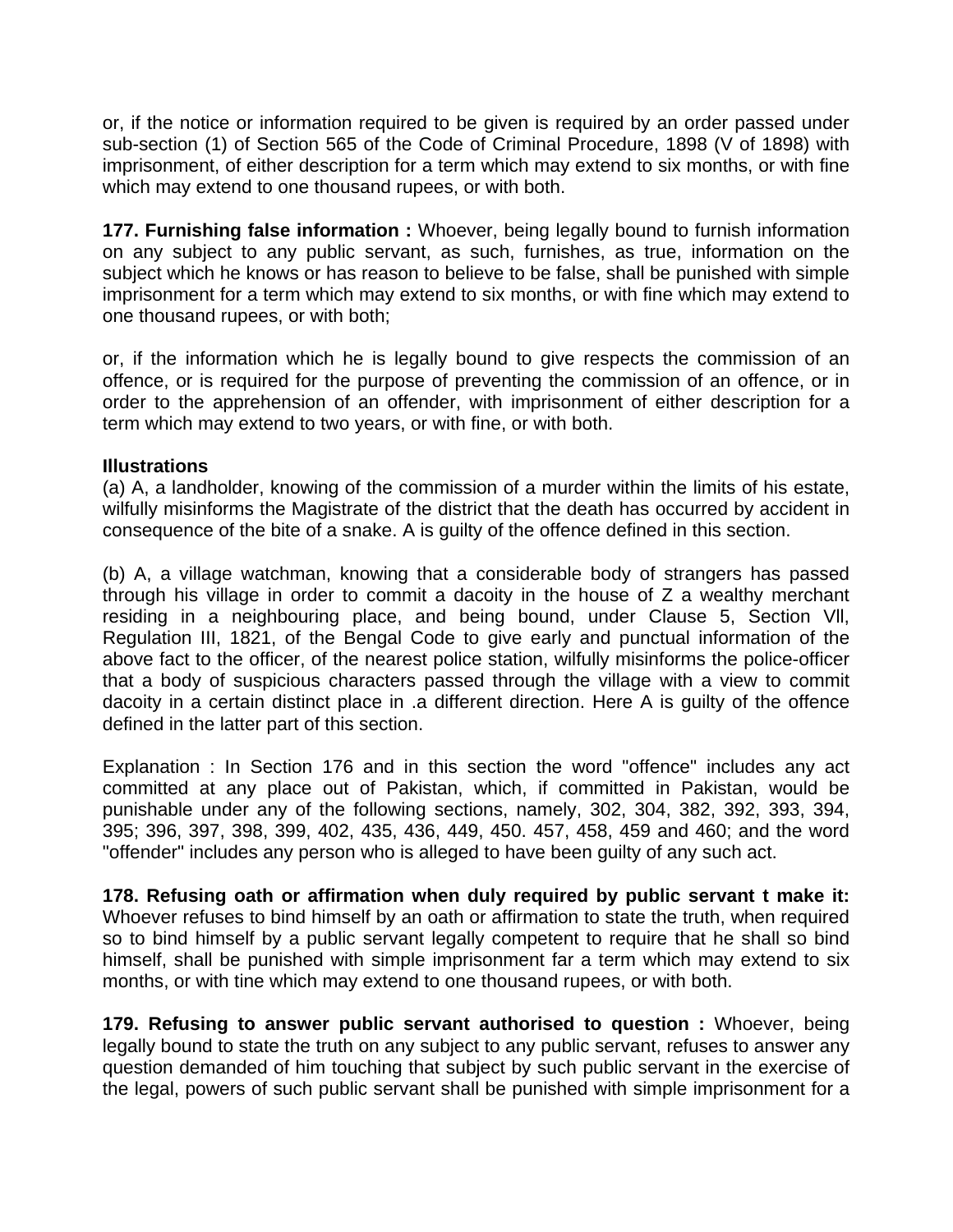term which may extend to six months, or with fine which may extend to one thousand rupees, or with both.

**180. Refusing to sign statement:** Whoever refuses to sign any statement made by him, when required to sign that statement by a public servant legally competent to require that he shall sign that statement, shall be punished with simple imprisonment for a term which may extend to six months, or with fine which may extend to five thousand rupees, or with both.

**181. False statement on oath or affirmation to public servant or person authorised to administer an oath or affirmation:** Whoever, being legally bound by an oath or affirmation to state the truth on any subject to any public servant or other person authorized by law to administer such oath or affirmation, makes, to such public servant or other person as aforesaid, touching that subject any statement which is false, and which he either knows or believes to be false or does not believe to be true, shall be punished with imprisonment of either description for a term which may extend to three years, and shall also be liable to fine.

**182. False information with intent to cause public servant to use his lawful power to the injury of another person :** Whoever gives to any public servant any information which he knows or believes to be false, intending thereby to cause, or knowing it to be likely that he will thereby cause, such public servant.

(a) - to do or omit anything which such public servant ought not to do or omit if the true state of facts respecting which such information is given were known by him, or (b) to use the lawful power of such public servant to the injury or annoyance of any

person,

shall be punished with imprisonment of either description for a term which may extend to six months, or with fine which may extend to one thousand rupees, or with both.

#### **Illustrations**

(a) A informs a Magistrate that Z, a police-officer, subordinate to such Magistrate, has been guilty of neglect of duty or misconduct, knowing such information to be false, and knowing it to be likely that the information will cause the Magistrate to dismiss Z. A has committed the offence defined in this section.

(b) A falsely informs a public servant that Z has contraband salt in a secret place, knowing such information to be false, and knowing that it is likely that the consequence of the information will be a search of premises, attended with annoyance to Z. A has committed the offence defined in this section.

© A falsely informs a policeman that he has been assaulted and robbed in the neighbourhood of a particular village. He does not mention the name of any person as one of his assailants, but knows it to be likely that in consequence of their information the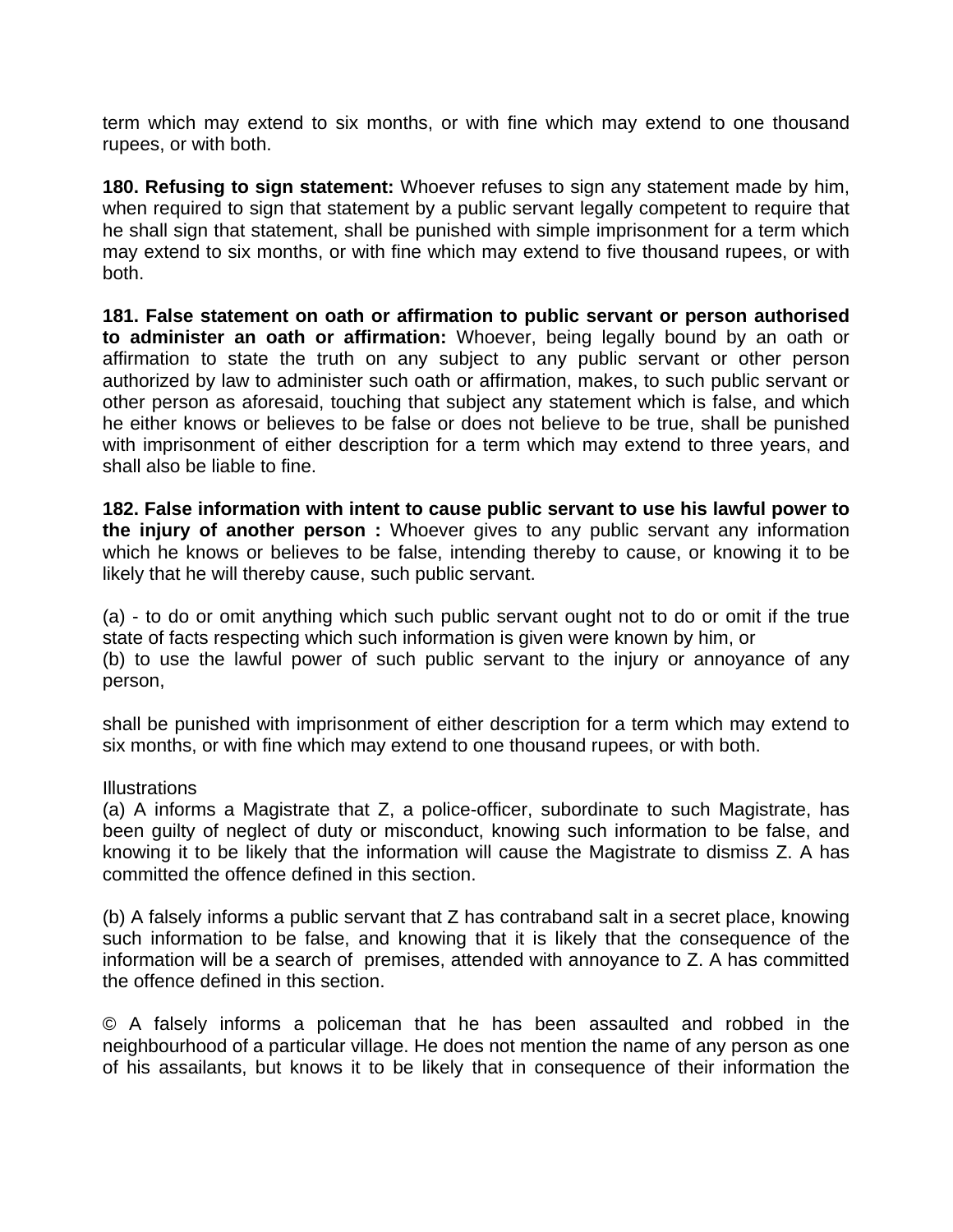police will make enquiries and institute searches in the village to the annoyance of the villagers or some of them. A has committed an offence under this section.

**183. Resistance to the taking of property by the lawful authority of a public servant:** Whoever offers any resistance to the taking of any property by the lawful authority of any public servant, knowing or having reason to believe that he is such public servant, shall be punished with imprisonment of either description for a term which may extend to six months, or with fine which may extend to one thousand rupees, or with both.

**184. Obstructing sale of property offered for sale by authority of public servant:** Whoever intentionally obstructs any sale of property offered for sale by the lawful authority of any public servant, as such, shall be punished with imprisonment of either description for a term which may extend to one month, or with fine which may extend to five hundred rupees, or with both.

**185. Illegal purchase or bid for property offered for sale by authority of public servant:** Whoever, at any sale of property held by the lawful authority of a public servant, as such, purchases or bids for any property on account of any person, whether himself or "any other, whom he knows to be under a legal incapacity to purchase that property at that sale, or bids for such property not intending to perform the obligations under which he lays himself by such bidding, shall be punished with imprisonment of either description for a term which may extend to one month, or with fine which may extend to two hundred rupees, or with both.

**186. Obstructing public servant in discharge of public functions:** Whoever voluntarily obstructs any public servant in the discharge of his public functions, shall be punished with imprisonment of either description for a term which may extend to three months, or With fine which may extend to five hundred rupees, or with both.

**187. Omission to assist public servant when bound by law to give assistance:** Whoever, being bound by law to render or furnish assistance to any public servant in the execution of his public duty, intentionally omits to give such assistance, shall be punished with simple imprisonment for a term which may extend to one month, or with fine which may extend to two hundred rupees, or with both;

and if such assistance, be demanded of him by public servant legally competent to make such demand for the purposes of executing any process lawfully issued by a Court of Justice, or of preventing the commission of an offence, or of suppressing a riot, or affray, or of apprehending a person charged with or guilty of an offence, or of having escaped from lawful custody, shall be punished with simple imprisonment for a term which may extend to six months, or with fine which may extend to five hundred rupees, or with both.

**188. Disobedience to order duly promulgated by public servant:** Whoever, knowing that, by an order promulgated by a public servant lawfully empowered to promulgate such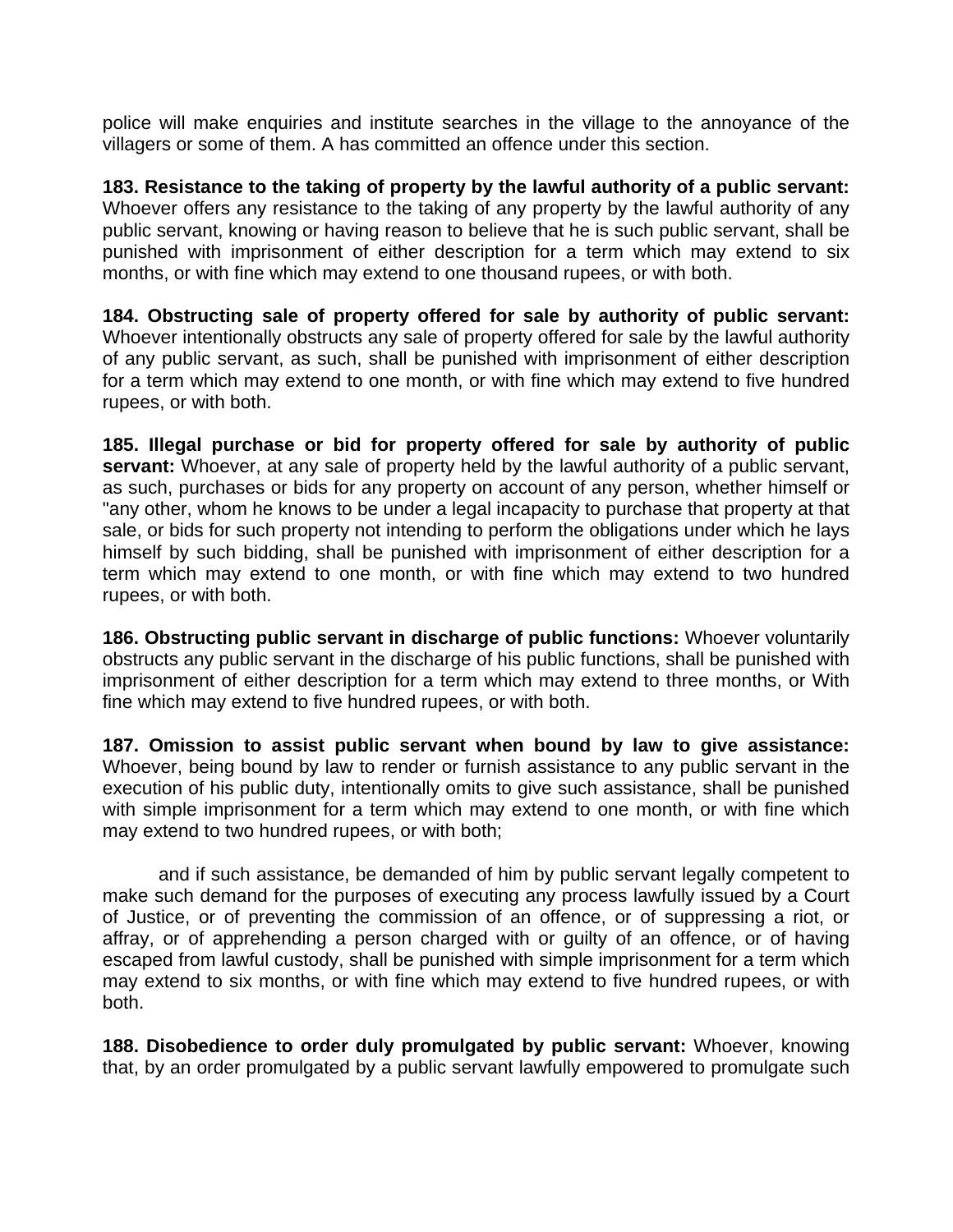order, he is directed to abstain from a certain act, or to take certain order with certain property in his possession or under his management, disobeys such direction,

shall, if such disobedience causes or tends to cause obstruction, annoyance or injury or risk of obstruction, annoyance or injury, to any persons lawfully employed, be punished with simple imprisonment for a term which may extend to one month or with fine which may extend to two hundred rupees, or with both;

and if such disobedience causes or tends to cause danger to human' life, health or safety, or causes or tends to cause a riot or affray, shall be punished with imprisonment of either description for a term which may extend to six months, or with fine which may extend to one thousand rupees, or with both.

Explanation: It is not necessary that the offender should intend to produce harm, or contemplate his disobedience as likely to produce harm. It is sufficient that he knows of the order which he disobeys, and that his disobedience produces, or is likely to produce harm.

#### **Illustration**

An order is promulgated by a public servant lawfully empowered to promulgate such order, directing that a religious procession shall not pass down a certain street. A, knowingly disobeys the order, and thereby causes danger of riot. A has committed the offence defined in the section.

**189. Threat of injury to public servant:** Whoever holds out any threat of injury to any public servant, or to any person in whom he believes that public servant to be interested, for the purpose of inducing that public servant to do any act or to forbear or delay to do any act, connected with the exercise of the public functions of such public servant shall be punished with imprisonment of either description for a term which may extend to two years, or with fine, or with both.

**190. Threat of injury to induce person to refrain from applying for protection to public servant:** Whoever holds out any threat of injury to any person for the purpose of inducing that person to refrain or desist from making a legal application for protection against any injury to any public servant legally empowered as such to give such protection, or to cause such protection to be given, shall be punished with imprisonment of either description for a term which may extend to one year, or with fine, or with both.

## **CHAPTER XI**

### **OF FALSE EVIDENCE AND OFFENCES AGAINST PUBLIC JUSTICE**

**191. Giving false evidence:** Whoever being legally bound by an oath or by an express provision of law to state the truth, or being bound by law to make a declaration upon any subject, makes any statement which is false, and which he either knows or believes to be false or does not believe to be true, is said to give false evidence.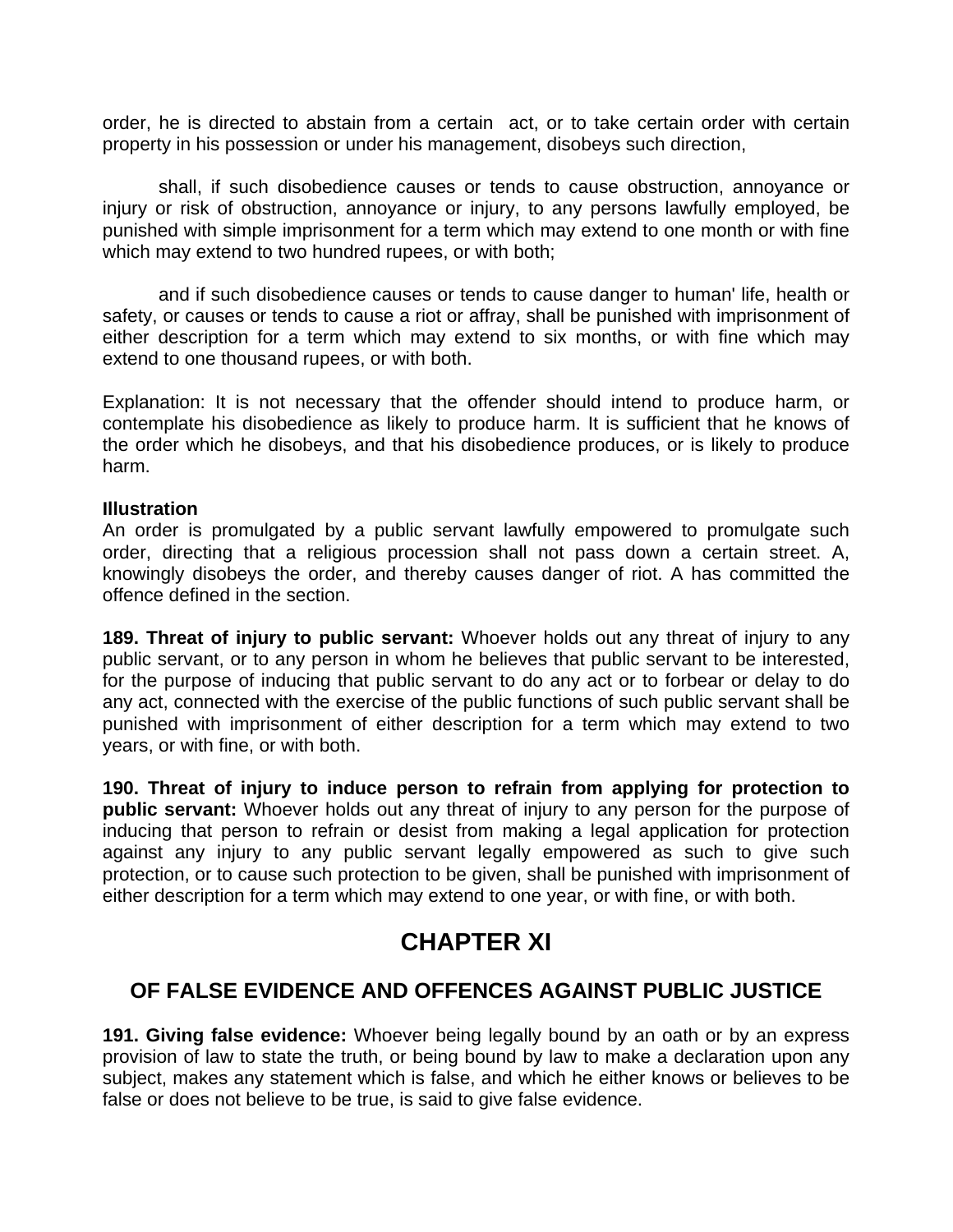Explanation 1: A statement is within the meaning of this section, whether it is made verbally or otherwise.

Explanation 2: A false statement as to the belief of the person attesting is within the meaning of this section, and a person may be guilty of giving false evidence by stating that he believes a thing which he does not believe, as well as by stating that he knows a thing which he does not know.

#### Illustrations

(a) A, in support of a just claim which B has against Z for one thousand rupees, falsely swear on a trial that he heard Z admit the justice of B's claim- A has given false evidence.

(b) A, being bound by an oath to state the truth, states that he believes a certain signature to be the handwriting of Z, when he does not believe it to be the handwriting of Z. Here A states that which he knows to be false, and therefore gives false evidence.

(c) A, knowing the general character of Z's handwriting, states that he believes a certain signature to be the handwriting of Z. A in good faith believing it to be so. Here A's statement is merely as to his believe, and is true as to his belief, and therefore although the signature may not be handwriting of Z, A has not given false evidence.

(d) A, being bound by an oath to state the truth, states that he knows that Z was at a particular place on a particular day, not knowing anything upon the subject, A gives false evidence whether Z was at that place on the day named or not.

(e) A, an interpreter or translator, gives or certifies, as a true interpretation or translation of a statement, which he is bound by oath to interpret or translate truly, that which is not and which he does not believe to be a true interpretation or translation. A has given false evidence.

**192. Fabricating false evidence:** Whoever causes any circumstance to exist or makes any false entry in any book or record, or makes any document containing a false statement, intending that such circumstance, false entry or false statement may appear in evidence in a judicial proceeding, or in a proceeding taken by law before a public servant as such, or before an arbitrator, and that such circumstance, false entry or false statement, so appearing in evidence, may cause any person who in such proceeding is to form an opinion upon the evidence, to entertain an erroneous opinion touching any point material to the result of such proceeding, is said to fabricate false evidence.

#### **Illustrations**

(a) A puts jewels into a box belonging to Z, with the intention that they may be found in that box, and that this circumstance may cause Z to be convicted of theft. A has fabricated.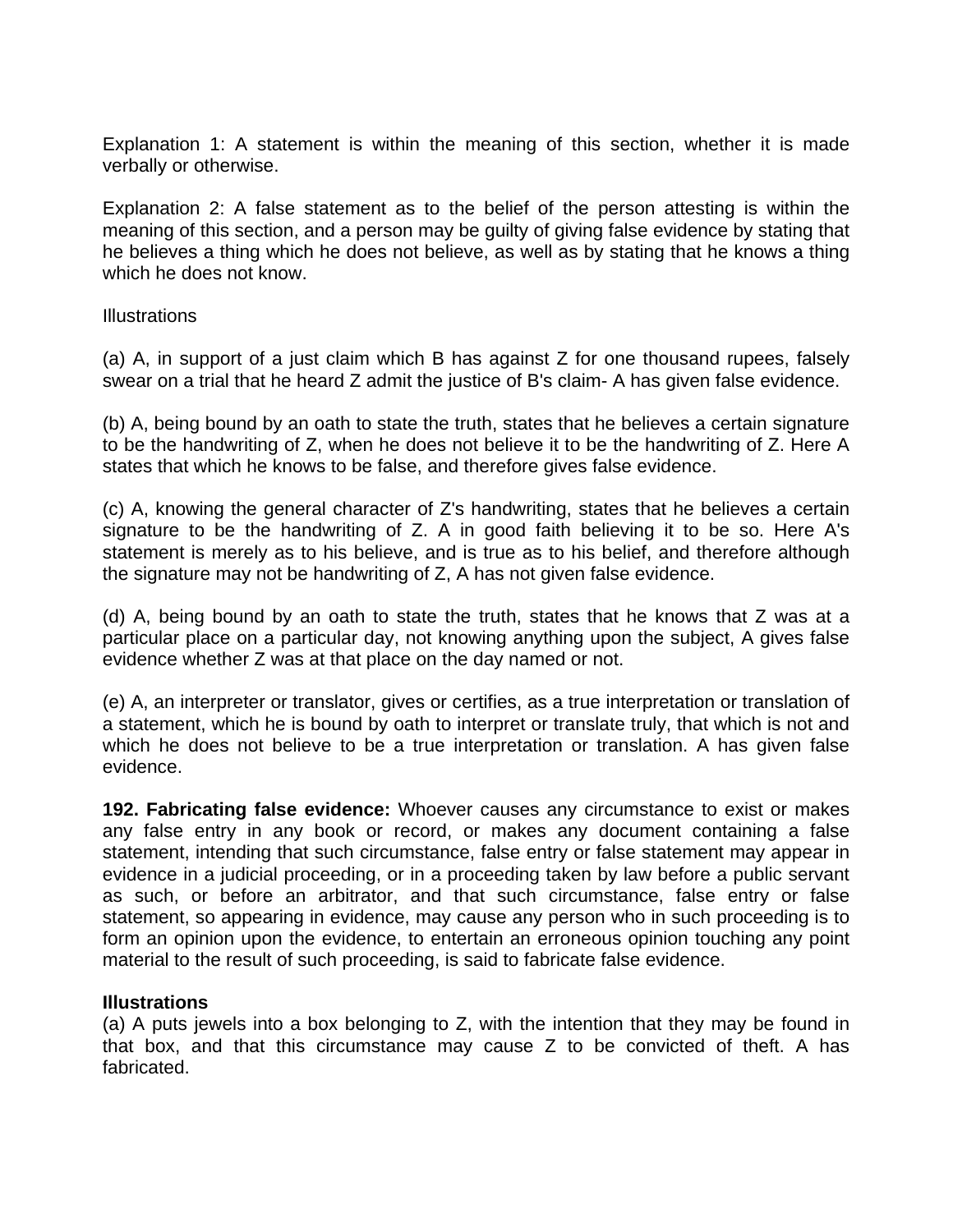(b) A makes a false entry in his shop-book for the purpose of using it as corroborative evidence In a Court of Justice. A has fabricated false evidence.

© A, with the intention of causing Z to be convicted of a criminal conspiracy, writes a .letter in imitation of Z's handwriting, purporting to be addressed to an accomplice in such criminal conspiracy, and puts the letter in a place which he knows that the officers of the Police are likely to search A has fabricated false evidence.

**193. Punishment for false evidence:** Whoever intentionally gives false evidence in any stage of a judicial proceeding, or fabricates false evidence for the purpose of being used in any stage of a judicial proceeding, shall be punished with imprisonment of either description for a term, which may extend to seven years, and shall also be liable to fine;

and whoever, intentionally gives or fabricates false evidence in any other case, shall, be punished with imprisonment of either description" for a term which may extend to three years, and shall also be liable to fine.

Explanation 1: A trial before a Court-martial is a judicial proceeding.

Explanation 2: An investigation directed by law preliminary to a proceeding before a Court of Justice, is a stage of a judicial proceeding, though that investigation may not take place before a Court of Justice.

**Illustration** [Omitted by the Federal Laws (Revision and Declaration) Ordinance, XXVII of 1981].

Explanation 3: An investigation directed by a Court of Justice according to law, and conducted under the authority of a Court .of Justice, is a stage of a judicial proceeding/though that investigation may not take place before a Court of Justice.

#### **Illustration**

A, in an enquiry before an officer deputed by a Court of Justice to ascertain on the spot the boundaries of land, makes on oath a statement which he knows to be false. As this enquiry is a stage of a judicial proceeding, A has given false evidence.

**194. Giving or fabricating false evidence with intent to procure conviction of capital offence:** Whoever gives or fabricates false evidence, intending thereby to cause, or knowing it to be likely that he will thereby cause any person to be convicted on an offence which is capital by any law for the time being in force, shall be punished with imprisonment for life, or with rigorous imprisonment for a term which may extend to ten years, and shall also be liable to fine;

**if innocent person be thereby convicted and executed :** and if an innocent person be convicted and executed in consequence of such false evidence the person who gives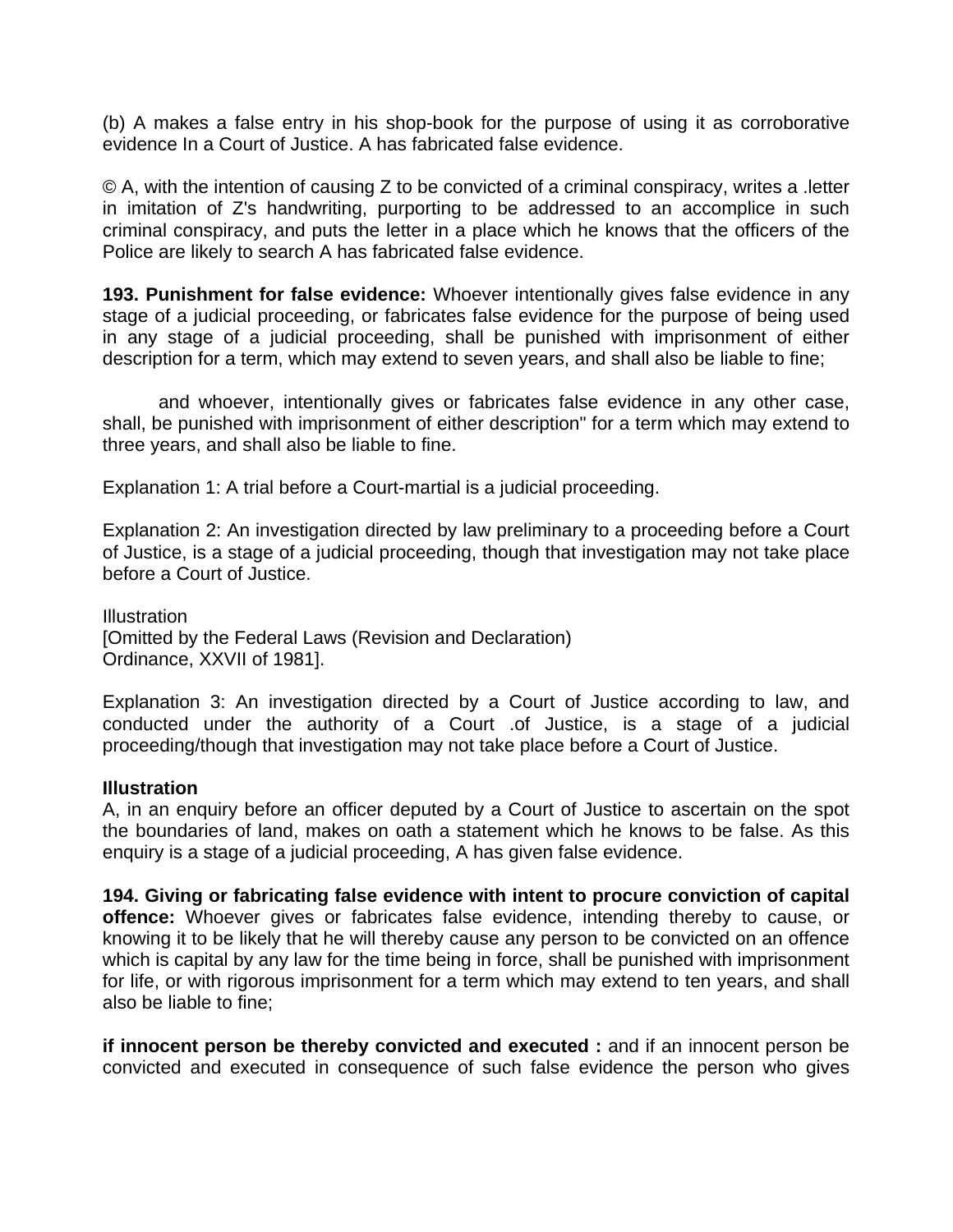such false evidence shall be punished either with death or the punishment hereinbefore described.

**195. Giving or fabricating false evidence with intent to procure conviction of offence punishable with imprisonment for life or for a term of seven years or upwards:** Whoever gives or fabricates false evidence intending thereby to cause, or knowing it to be likely that he will thereby cause any person to be convicted of an offence which by any taw for the time being in force is not capital, but punishable with imprisonment for life, or imprisonment for a term of seven years or upwards, shall be punished as a person convicted of that offence would be liable to be punished.

#### **Illustration**

A gives false evidence before a Court of Justice, intending thereby to cause Z to be convicted of a dacoity. The punishment of dacoity is imprisonment for life or rigorous imprisonment for a term, which may extend to ten years, with or without tine. A, therefore, is liable to such imprisonment for life or imprisonment with or without fine.

**196. Using evidence known to be false:** Whoever corruptly uses or attempts to use as true or genuine evidence, any evidence which he knows to be false or fabricated, shall be punished in the same manner as if he gave or fabricated false evidence.

**197. Issuing or signing false certificate:** Whoever issues or signs any certificate required by law to be given or signed, or relating to any fact of which such certificate is by law admissible in evidence, knowing or believing that such certificate is false in any material point, shall be punished in the same manner as if he gave false evidence.

**198. Using as true a certificate known to be false:** Whoever corruptly uses or attempts to use any such certificate as a true certificate, knowing the same to be false in any material point, shall be punished in the same manner as if he gave false evidence.

**199. False statement made in declaration which is by law receivable as evidence:** Whoever, in any declaration made or subscribed by him, which declaration any Court of Justice, or any public servant or other person, is bound or authorized by law to receive as evidence of any fact, makes any statement which is false, and which he either knows or believes to be false or does not believe to be true, touching any point material to the object-for which the declaration is made or used, shall be punished in the same manner as if he gave false evidence.

**200. Using as true such declaration knowing it to be false:** Whoever corruptly uses or attempts to use as true any such declaration, knowing the same to be false in any material point, shall be punished in the same manner as if he gave false evidence.

Explanation: A declaration, which is inadmissible merely upon the ground of some informality, is a declaration within the meaning of Sections 199 and 200.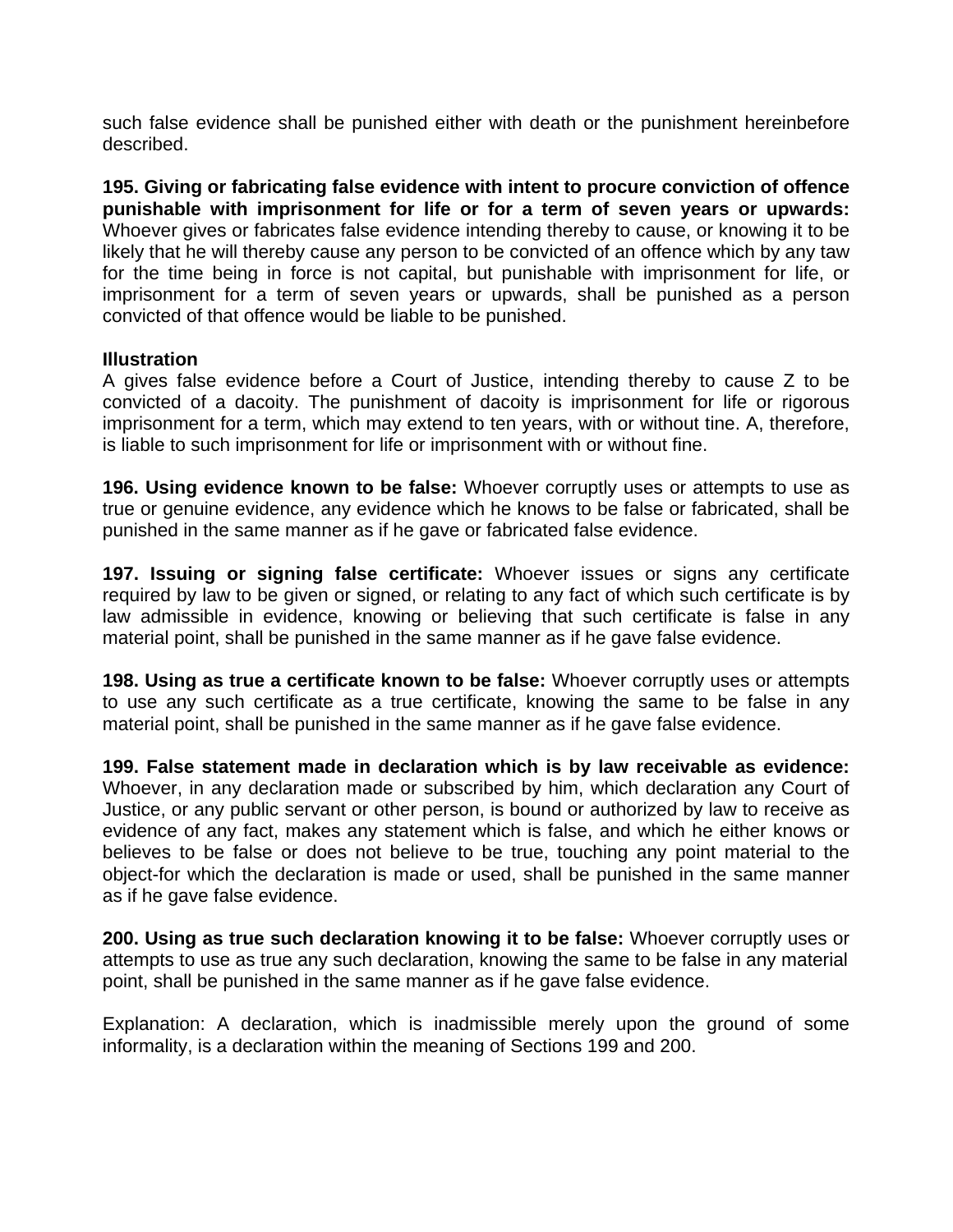**201. Causing disappearance of evidence of offence, or giving false information to screen offender:** Whoever, knowing or having reason to believe that an offence has been committed, causes any evidence of the commission of that offence to disappear, with the intention of screening the offender from legal punishment, or with that intention gives any information respecting the offence which he knows or believes to be false;

**if a capital offence:** shall, if the offence which he knows or believes to have been committed is punishable with death, be punished with imprisonment of either description for a term which may extend to seven years, and shall also be liable to fine;

**if punishable with imprisonment for life:** and if the offence is punishable with. imprisonment for fife, or with imprisonment which may extend to ten years shall be punished with imprisonment of either description for a term which may extend to three years, and shall also be liable to fine:

 **if punishable with less than ten years' imprisonment:** and if the offence is punishable with imprisonment for any term not extending to ten years, shall be punished with imprisonment of the description provided for the offence, for a term which may extend to one-fourth part of the longer term of the imprisonment provided for the offence, or with tine, or with both,

#### **Illustration**

A, knowing that B has murdered Z, assists B to hide the body with the intention of screening 6 from punishment. A is liable to imprisonment of either description for seven years, and also to fine.

**202. Intentional omission to give information of offence by person bound to inform:** Whoever, knowing or having reason to believe that an offence has been committed, intentionally omits to give any information respecting that offence which, he is legally bound to give, shall be punished with imprisonment of either description for a term which may extend to six months, or with fine, or with both.

**203. Giving false information respecting an offence committed :** Whoever, knowing or having reason to believe that an offence has been committed, gives any information respecting that offence which he knows or believes to be false shall be punished with imprisonment of either description for a term which may extend to two years, or with fine, or with both.

Explanation: In Sections 201 and 202 in this section the word "offence" includes any act committed at any place out of Pakistan, which, if committed in Pakistan, would be punishable under any of the following sections, namely, 302, 304, 382, 392, 393, 394, 395, 396, 397, 398, 399, 402, 435, 436, 449, 450, 457, 458, 459, and 460.

**204. Destruction of document to prevent its production as evidence:** Whoever Secrets or destroys any document which he may be lawfully compelled to produce as evidence in a Court of Justice, or in any proceeding lawfully held before a public servant,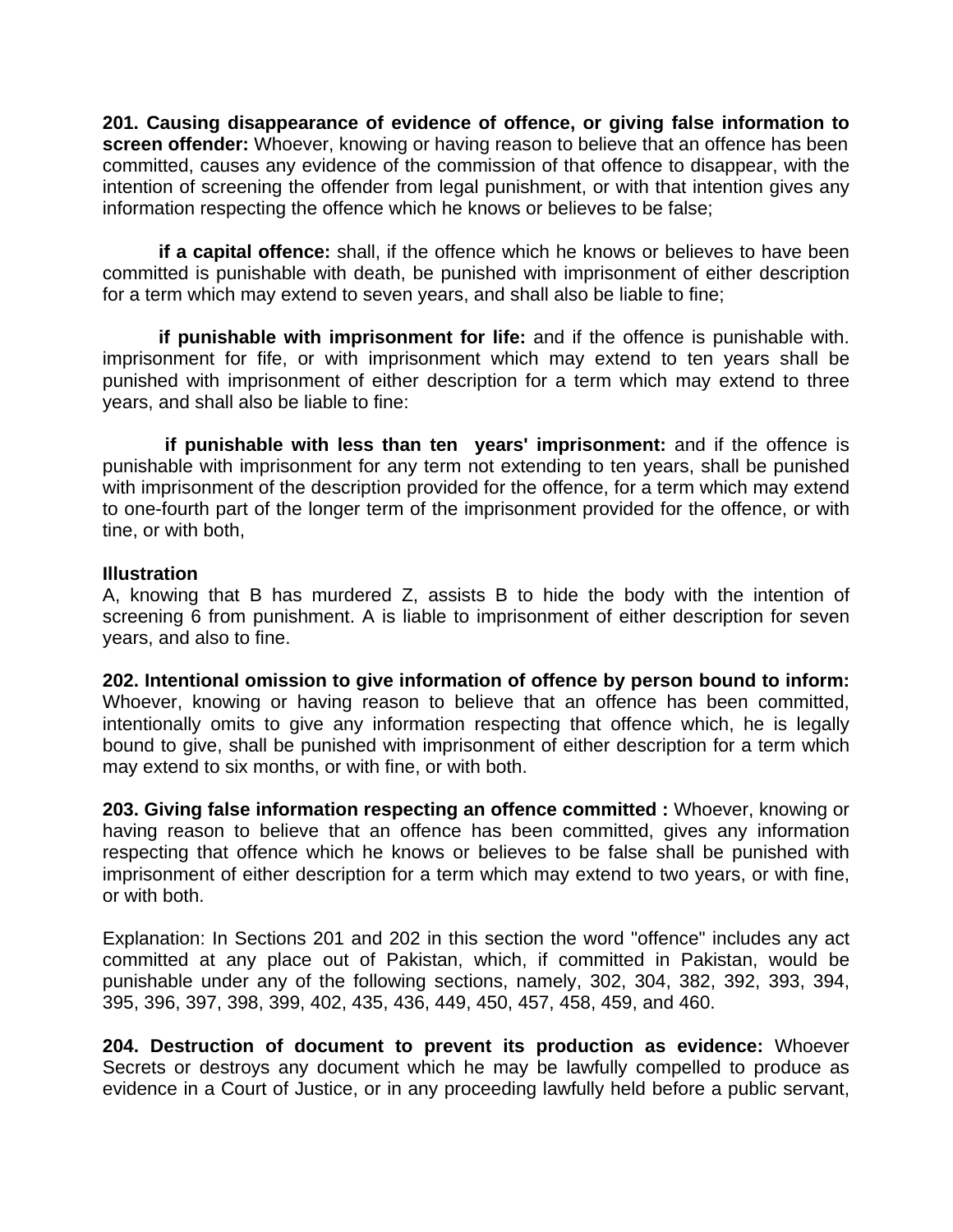as such, or obliterates or renders illegible the whole or any part of such document with the intention of preventing the same from being produced or used as evidence before such Court, or public servant as aforesaid, or after he shall have been lawfully summoned or required to produce the same for that purpose, shall be punished with imprisonment of either description for a term which may extend to two years or with fine, or with both.

**205. False personation for purpose of act or proceeding in suit or prosecution:** Whoever falsely personates another, and in such assumed character makes any admission or statement, or confesses judgment, or causes any process to be issued or becomes bail or security, or does any other act in any suit or criminal prosecution, shall be punished with imprisonment of either description for a term which may extend to three years or with fine, or with both.

**206. Fraudulent removal or concealment of property to prevent its seizure as forfeited or in execution:** Whoever fraudulently removes, conceals, transfers or delivers to any person any property or any interest therein, intending thereby to prevent that property or interest therein from being taken as a forfeiture or in satisfaction of a fine, under a sentence which has been pronounced, or which he knows to be likely to be pronounced, by a Court of Justice or other competent authority, or from being taken in execution of a decree or order which has been made, or which he knows to be likely to be made by a Court of Justice in a civil suit, shall be punished with imprisonment of either description for a term which may extend to two years, or with fine, or with both.

**207. Fraudulent claim to property to prevent its seizure as forfeited or in execution:** Whoever fraudulently accepts, receives or claims any property or any interest therein, knowing that he has no right or rightful claim to such property or interest, or practises any deception touching any right to any property or any interest therein, intending thereby to prevent that property or interest therein from being taken as a forfeiture or in satisfaction of a fine, under a sentence which has been pronounced, or which he knows to be likely to be pronounced by a Court of Justice or other competent authority, or from being taken in execution of a decree or order which has been made, or which he knows to be likely to be made by a Court of Justice in a civil suit, shall be punished with imprisonment of either description for a term which' may extend to two years, or with fine, or with both.

**208. Fraudulently suffering decree for sum not due:** Whoever fraudulently causes or suffers a decree or order to be passed against him at the suit of any person for a sum not due, or for a larger sum than is due to such person or for any property or interest in property to which such person is not entitled, or fraudulently causes or suffers a decree or order to be executed against him after it has been satisfied, or for anything in respect of which it has been satisfied, shall be' punished with imprisonment of either description for a term which may extend to two years, or with fine, or with both.

#### **Illustration**

A institutes a suit against Z. Z, knowing that A is likely to obtain a decree against him fraudulently suffers a judgment to pass against him for a larger amount at the Suit of B, who has no just claim against him, in order that B, either on his own account or for the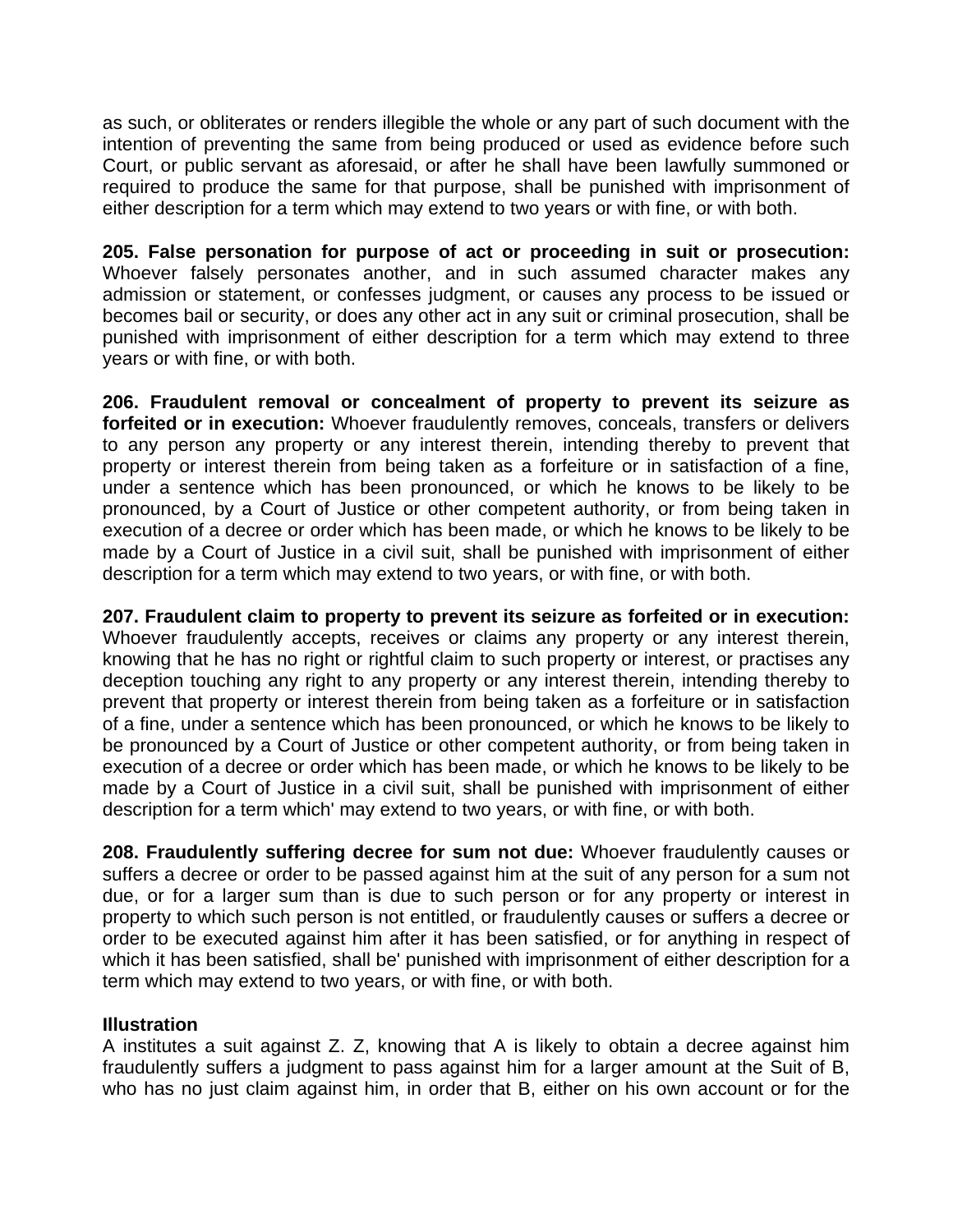benefit of Z, may share in the proceeds of any sale of Z's property which may be made under A's decree. Z has committed an offence under this section.

**209. Dishonestly making false claim in Court:** Whoever fraudulently or dishonestly, or with intent to injure any person, makes in a Court of Justice any claim which he knows to be false, shall be punished with imprisonment of either description for a term which may extend to two years, and shall also be liable to fine.

**210. Fraudulently obtaining decree for sum not due:** Whoever fraudulently obtains a decree or order against any person for a sum not due, or for a larger sum than is due, or for any property or interest in property to which he is not entitled, or fraudulently causes a decree or order to be executed against any person after it has been satisfied or for anything in respect of which it has been satisfied, or fraudulently, suffers or permits any such act to be done in his name, shall be punished with imprisonment of either description for a term which may extend to two years, or with fine, or with both.

**211. False charge of offence made with intent to injure:** Whoever with intent to cause injury to any person, institutes or causes to be instituted any criminal proceeding against that person, or falsely charges any person with having committed as offence, knowing that there is no just or lawful ground for such proceeding or charge against that person, shall be punished with imprisonment of either description for a term which may extend to two years, or with fine, or with both,

and if such criminal proceeding be instituted on a false charge of an offence punishable with death, imprisonment for life or imprisonment for seven years or upwards, shall be punishable with imprisonment of either description for a term which may extend to seven years, and shall also be liable to fine.

**212. Harbouring offender:** Whenever an offence has been committed, whoever harbours or conceals a person whom he knows or has reason to believe to be the offender, with the intention of screening him from legal punishment,

**if a capital offence:** shall, if the offence is punishable with death, be punished with imprisonment of either description for a term which may extend to five years, and shall also be liable to fine,

**If punishable with imprisonment for life, or with imprisonment:** and if the offence is punishable with imprisonment for life or with imprisonment which may extend to ten years, shall be punished with imprisonment of either description for a term which may extend to three years, and shall also be liable to fine,

and if the offence is punishable with imprisonment which may extend to one year, and not to ten years, shall be punished with imprisonment of the description provided for the offence for a term which may extend to one-fourth part of the longest term of imprisonment provided for the offence, or with fine, or with both.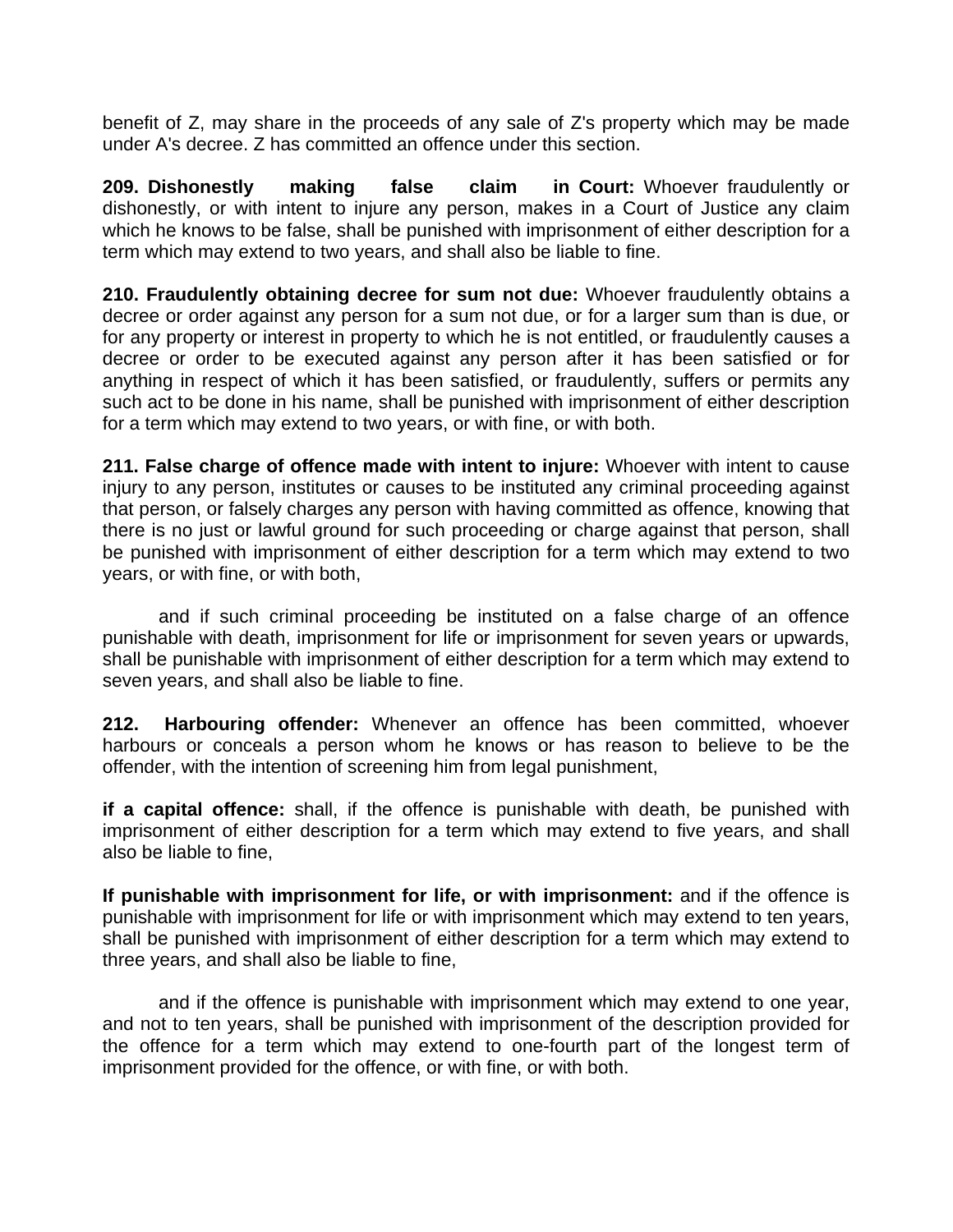"Offence" in this section includes, any act committed at any place out of Pakistan, which, if committed in Pakistan, would be punishable under any of the following sections, namely 302, 304, 382, 392, 393, 394, 395, 396, 397, 398, 399. 402, 435, 436, 449, 450, 457, 458, 459, and 460 and every such act shall, for the purposes of this section, be deemed to be punishable as if the accused person had been guilty of it in Pakistan.

Exception: This provision shall not extend to any case in which the harbour or concealment is by the husband or wife of the offender.

#### **Illustration**

A knowing that B has committed dacoity, knowingly conceals S in order to screen him legal punishment. Here, as S is liable to imprisonment for life, A is liable to imprisonment of either description for a term not exceeding three years, and is liable to fine.

**213. Taking gift, etc., to screen an offender from punishment:** Whoever accepts or attempts to obtain, or agrees to accept, any gratification for himself or any other person, or any restitution of property to himself or any other person, in consideration of his concealing an offence or of his screening any person from legal punishment for any offence, or of his not proceeding against any person for the purpose of bringing him to legal punishment;

**if a capital offence:** shall, if the offence is punishable with death, be punished with imprisonment of either description for a term which may extend to seven years, and shall also be liable to fine;

**if punishable with imprisonment for life, or with imprisonment:** and if the offence is punishable with imprisonment for life or with imprisonment which may extend to ten years, shall be punished with imprisonment of either description for a term which may extend to three years, and shall also be liable to fine;

and if the offence is punishable with imprisonment not extending to ten years, shall be punished with imprisonment of the description provided for the offence for a term which may extend to one-fourth part of the longest term of imprisonment provided for offence, or with fine, or with both.

**214. Offering gift or restoration of property in consideration of screening offender:** Whoever gives or causes or offers or agrees to give or cause, any gratification to any person, or to restore or cause the restoration of any property to any person, in consideration of that person's concealing an offence, or of his screening any person from legal punishment for any offence, or of his not proceeding against any person for the purpose of bringing him to legal punishment;

**if a capital offence:** shall, if the offence is punishable with death, be punished with imprisonment of either description for a term which may extend to seven years, and shall also be liable to fine;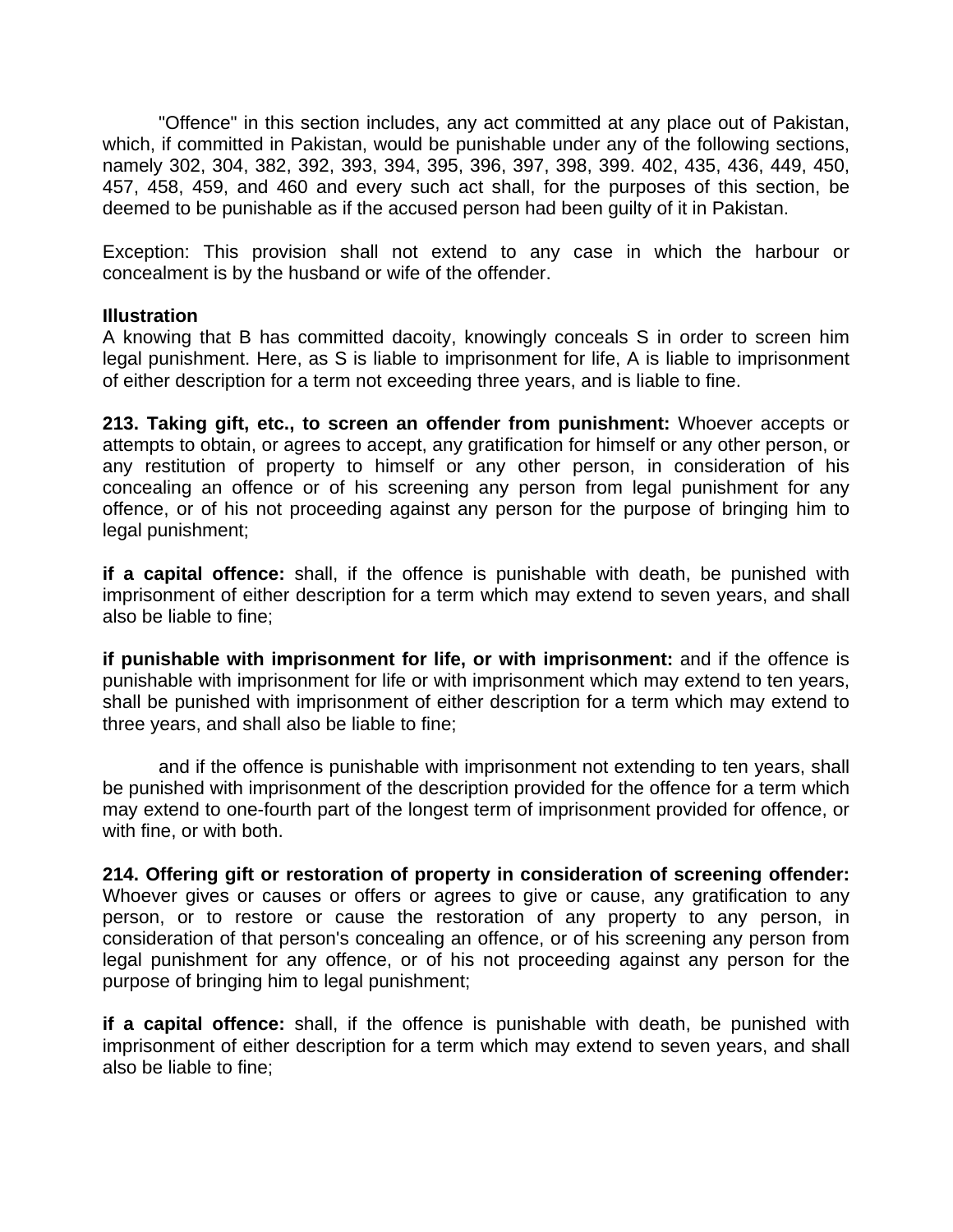**if punishable with imprisonment for life, or with imprisonment:** and if the offence is punishable with imprisonment for life, or with imprisonment which may extend to ten years, shall be punished with imprisonment of either description for a term which may extend to three years, and shall also be liable to fine;

and if the offence is punishable with imprisonment not extending to fen years, shall be punished with imprisonment of the description provided for the offence for a term which may extend to one-fourth part of the longest term of imprisonment provided for the offence, or with fine, or with both.

Exception: The provisions of Sections 213 and 214 do not extend to any case in which the offence may lawfully be compounded.

**Illustrations** 

[Rep. by the Code of Criminal Procedure, X of 1882].

**215. Taking gift to help to recover property, etc.:** Whoever takes or agrees or consents to take any gratification under pretence or on account of helping any person to recover any movable property of which he shall have been deprived by any offence punishable under this Code, shall, unless he uses all means in his power to cause the offender to be apprehended and convicted of the offence, be punished with imprisonment of either description for a term which may extend to two years, or with fine, or with both.

**216. Harbouring offender who has escaped from custody or whose apprehension has been ordered:** Whenever any person convicted of, or charged with an offence, being in lawful custody for that offence, escapes from such custody,

or whenever a public servant, in the exercise of the lawful powers of such public servant, orders a certain person to be apprehended for an offence, whoever, knowing of such escape or order for apprehension, harbours or conceals that person with the intention of preventing him from being apprehended, shall be punished in the manner following, that is to say;

**if a capital offence:** if the offence for which the person was in custody or is ordered to be apprehended is punishable with death, he shall be punished with imprisonment of either description for a term which may extend to seven years, and shall also be liable to fine;

**if punishable with imprisonment for life, or with imprisonment:** if the offence is punishable with imprisonment for life or imprisonment for ten years, he shall be punished with imprisonment of either description for a term which may extend to three years, with or without fine;

and if the offence is punishable with imprisonment which may extend to one year and not to ten years, he shall be punished with imprisonment of the description provided for the offence for a term which may extend to one fourth part of the longest term of the imprisonment provided for such offence or with fine, or with both.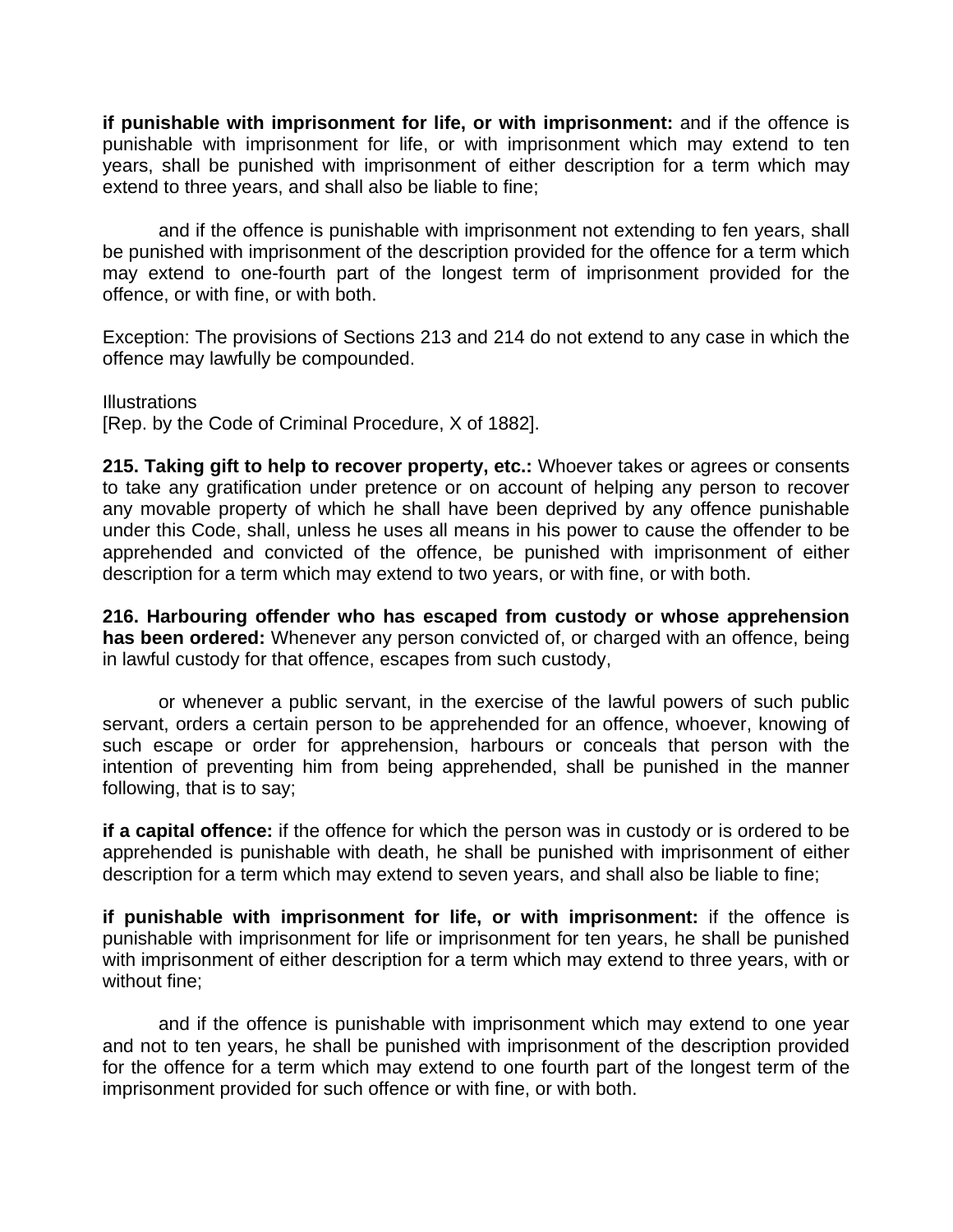"Offence" in this section includes also any act or omission of which a person is alleged to have been guilty out of Pakistan which, if he had been guilty of it in Pakistan would have been punishable as an offence, and for which he is under any law relating to extradition, or otherwise, liable to be apprehended or detained in custody in Pakistan, and every such act or omission shall, for the purposes of this section, be deemed to be punishable as if the accused person had been guilty of it in Pakistan.

Exception: This provision does not extend to the case in which the harbour or concealment is by the husband or wife of the person to be apprehended,

**216-A. Penalty for harbouring robbers or dacoits:** Whoever, knowing or having reason to believe that any persons are about to commit or have recently committed robbery or dacoity, harbours them or any of them, with the intention of facilitating the commission of such robbery or dacoity, or of screening them or any of them from punishment, shall be punished with rigorous imprisonment for a term which may extend to seven years, and shall also be liable to fine.

Explanation: For the- purposes of this Section it is immaterial whether the robbery or dacoity is intended to be committed, or has been committed, within or without Pakistan.

Exception: This provision does not extend to the case in which the harbour is by the husband or wife of the offender.

Sec. 216-A ins. by the Criminal Law (Amendment) Act, 111 of 1894.

216-B. Definition of "harbour" in Sections 212, 216and 216-A [Omitted by the Penal Code (Amendment) Act, VIII of 1942, S. 3]

**217. Public servant disobeying direction of law with intent to save persons from punishment or property from forfeiture:** Whoever, being a public servant, knowingly disobeys any direction of-the taw as to the way in which he is to conduct himself as such public servant, intending thereby to save or knowing it to be likely that he will thereby save, any person from legal punishment, or Subject him to a less punishment than that to which he is liable, or with intent to save, or knowing that he is likely thereby to save, any property from forfeiture or any charge to which it is liable by law, shall be punished with imprisonment of either description for a term which may extend to two years, or with fine, or with both.

**218. Public servant framing incorrect record or writing with intent to save person from punishment or property from forfeiture:** Whoever, being a public servant, and being as such public servant, charged with the preparation of any record or other writing, frames that record 'or writing-in a manner which he knows to be incorrect, with intent to cause, or knowing it to be likely that he will thereby cause, loss or injury to the public or to any person, or with intent thereby to save, or knowing it to be likely that he will thereby save any person from legal punishment, or with intent to save, or knowing that he is likely thereby to save, any property from forfeiture or other charge to which it is liable by law,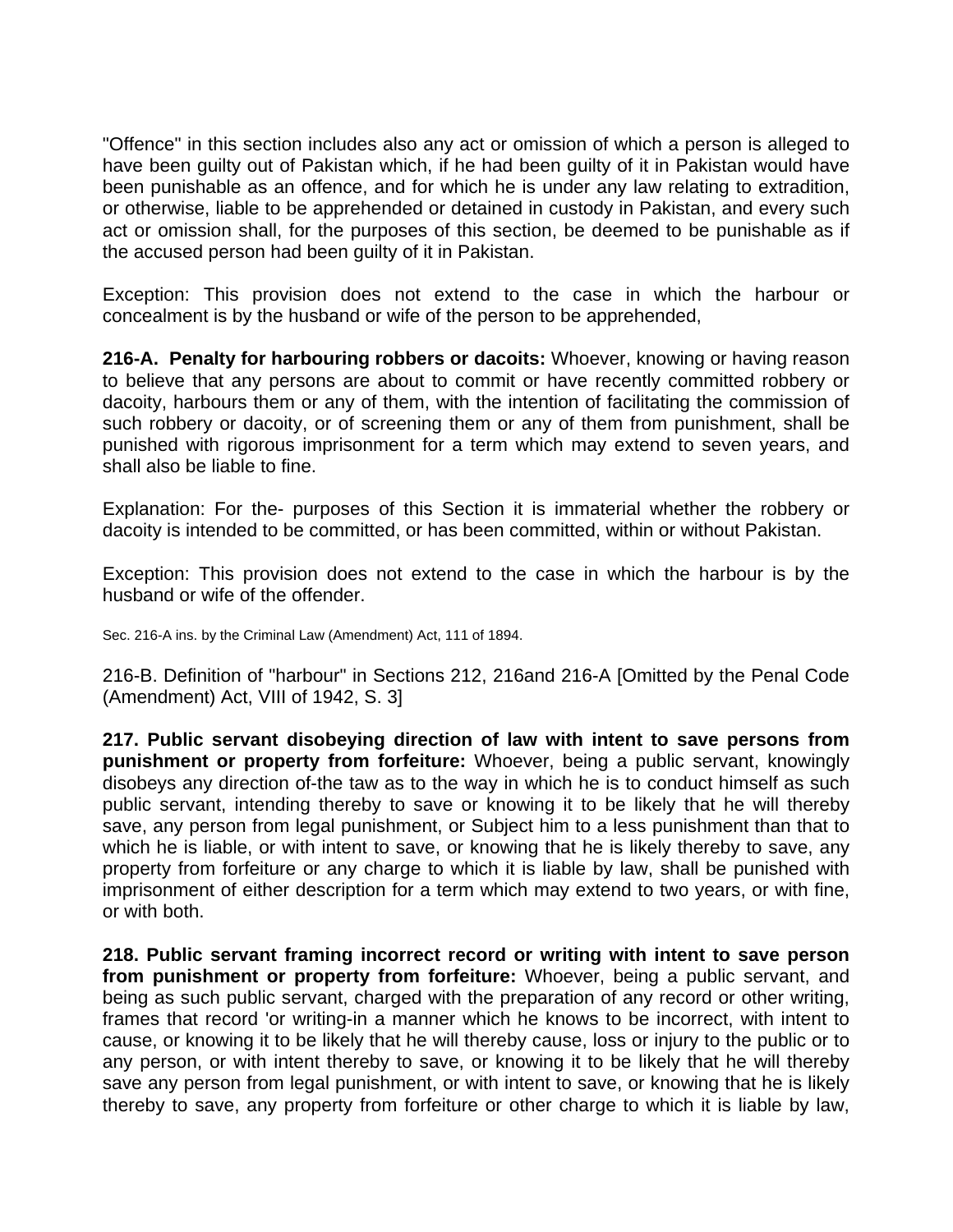shall be punished with imprisonment of either description for a term which may extend to three years, or with fine or with both.

**219. Public servant in judicial proceeding corruptly making report, etc., contrary to law:** Whoever being a public servant, corruptly or maliciously makes or pronounces in any stage of a judicial proceeding, any report, order, verdict, or decision which he knows to be contrary to law, shall be punished with imprisonment of either description for a term which may extend to seven years, or with fine, or with both.

**220. Commitment for trial or confinement by person having authority who knows that he Is acting contrary to law:** Whoever, being in any office which gives him legal authority to commit persons for trial or to confinement, or to keep persons in confinement, corruptly or maliciously commits any person for trial or confinement, or keeps any person in confinement, in the exercise of that authority, knowing that in so doing he is acting contrary to law, shall be punished with imprisonment of either description for a term which may extend to seven years, or with fine, or with both.

**221. Intentional omission to apprehend on the part of public servant bound to apprehend:** Whoever, being a public servant, legally bound as such public servant to apprehend or to keep in confinement any person charged with or liable to be apprehended for an offence, intentionally omits to apprehend such person, or intentionally suffers such person to. escape, or intentionally aids such person in escaping or attempting to escape from such confinement, shall be punished as follows, that is to say--

with imprisonment of either description for a term which may extend to seven years, with or without fine, if the person in confinement, or who ought to have been apprehended, was charged with or liable to be apprehended for, an offence punishable with death; or

with imprisonment of either description for a term which may extend to three years, with or without fine, if the person in confinement, or who ought to have been apprehended, was charged with, or liable to be apprehended for an offence punishable with imprisonment for life or imprisonment for a term which may extend to ten years; or

with imprisonment of either description for a term which may extend to two years, with or without fine, if the person in confinement, or who ought to have- been apprehended, was charged with, or liable to be apprehended for, an offence punishable with imprisonment for a term less than ten years.

**222. Intentional omission to apprehend on the part of public servant bound to apprehend person under sentence or lawfully committed:** Whoever, being a public servant, legally bound as such public servant to apprehend or to keep to confinement any person under sentence of a Court of Justice for any offence or lawfully committed to custody, intentionally, omits, to apprehend such person, or intentionally suffers such person to escape or intentionally aids such person in escaping or attempting to escape from such confinement, shall be punished as follows that is to say;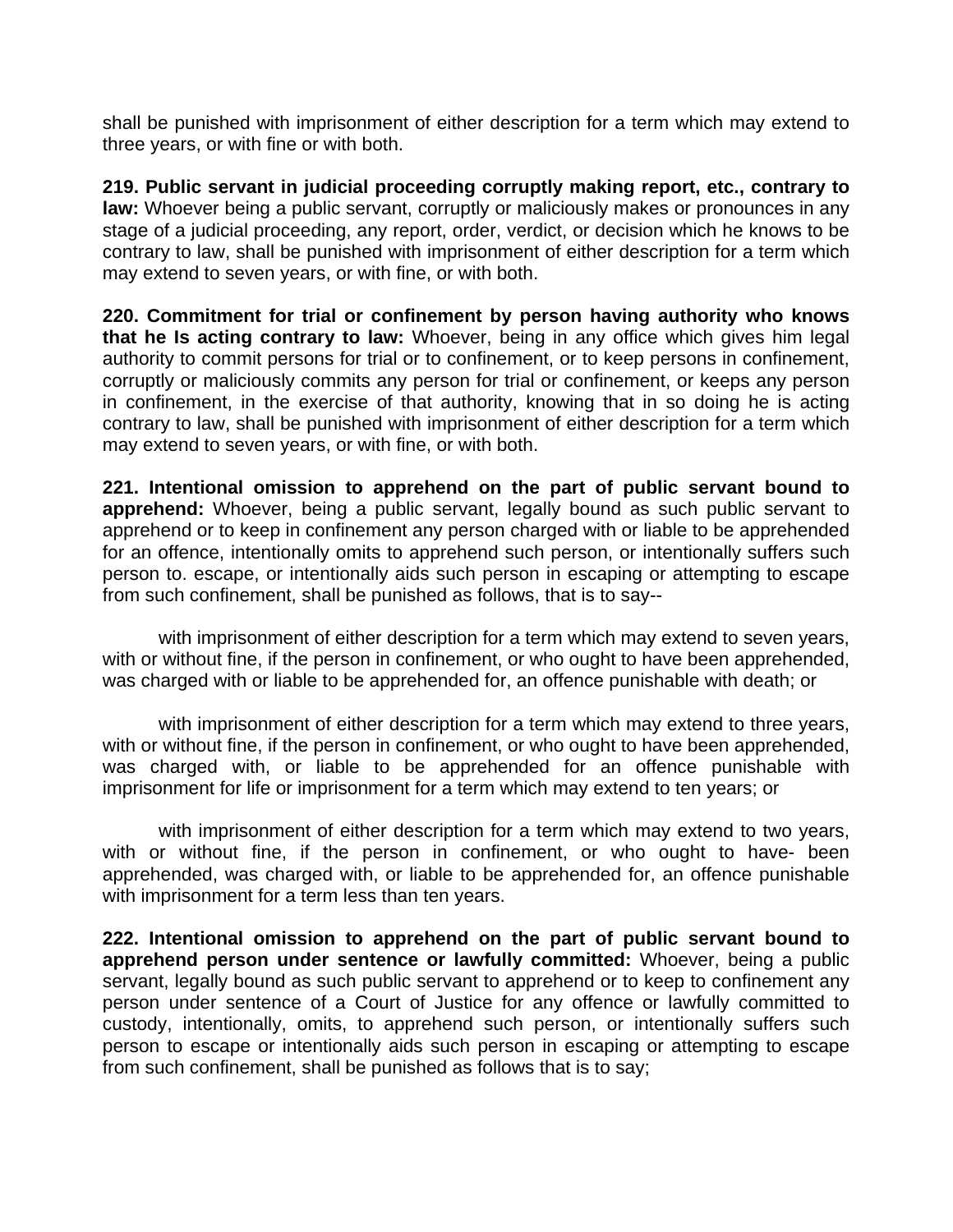with imprisonment for life or with imprisonment of either description for a term which may extend to fourteen years, with or without fine, if the person in confinement, or who ought to have been apprehended, is under sentence of death; or

with imprisonment of either description for a term which may extend to seven years, with or without fine, if the person in confinement, or who ought to have been apprehended is subject by a sentence, of a Court of Justice, or by virtue of a commutation of such sentence, to imprisonment for life or imprisonment for a term of ten years or upwards; or

with imprisonment of either description for a term which may extend to three years, or with fine, or with both, if the person in confinement, or who ought to have been apprehended is subject, by a sentence of a Court of Justice, to imprisonment for a term not extending to ten years or if the person was lawfully committed to custody.

**223. Escape from confinement or custody negligently suffered by public servant:** Whoever, being a public servant legally bound as such public servant to keep in confinement any person charged with or convicted of any offence or lawfully committed to custody, negligently suffers such persons to escape from confinement, shall be punished with simple imprisonment for a term which may extend to two years, or with fine, or with both.

**224. Resistance or obstruction by a person to his lawful apprehension:** Whoever intentionally offers any resistance or illegal obstruction to the lawful apprehension of himself for any offence with which he is charged or of which he has been convicted; or escapes or attempts to escape from any custody in which he is lawfully detained for any such offence, shall be punished with imprisonment of either description for a term which may extend to two years, or with fine, or with both.

Explanation: The punishment in this section is in addition to the punishment for which the person to be apprehended or detained in custody was liable for the offence with which he was charged, or of which he was convicted.

**225. Resistance or obstruction to lawful apprehension of another person:** Whoever intentionally offers any resistance or illegal obstruction to the lawful apprehension of any other person for an offence, or rescue or attempts to rescue any other person from any custody in which that person is lawfully detained for an offence, shall be punished with imprisonment of either description for a term which may extend to two years, or with fine, or with both;

or, if the person to be apprehended, or the person rescued or attempted to be rescued, is charged with or liable to be apprehended for an offence punishable with imprisonment for life, or imprisonment for a term which may extend to ten years, shall be punished with imprisonment of either description for a term which may extend to three years, and shall also be liable to fine;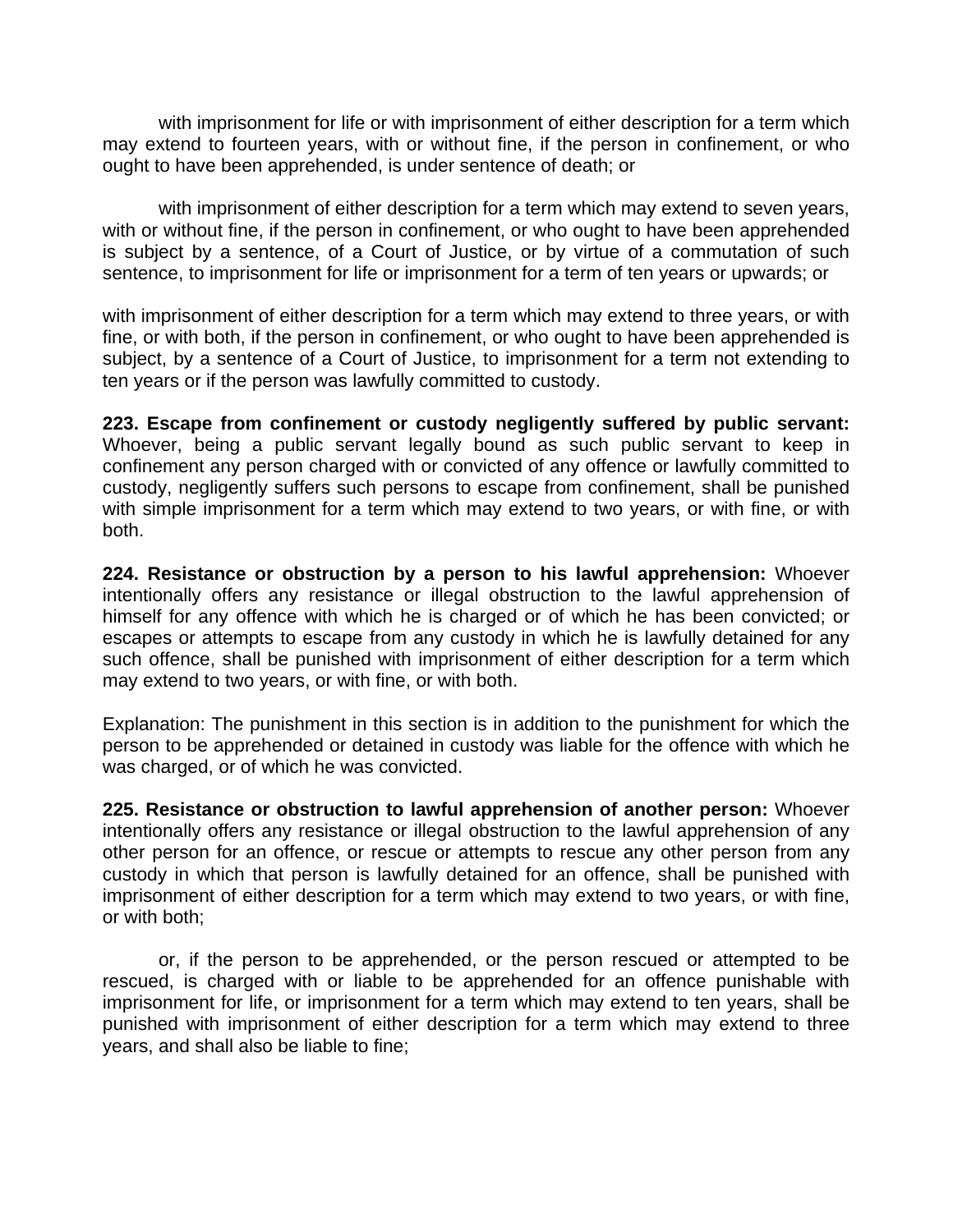or, if the person to be apprehended or, rescued, or attempted to be rescued, is charged with or liable to be apprehended for an offence punishable with death, shall be punished with imprisonment of either description for a term which may extend to seven years, and shall also be liable to fine;

or, if. the person to be apprehended or rescued or attempted to be rescued, is liable under the sentence of a Court of Justice, or by virtue of a commutation of such a sentence, to imprisonment for life or imprisonment, for a term of ten years or upwards, shall be punished with imprisonment of either description for a term which may extend to seven years, and shall also be liable to fine;

or, if the person to be apprehended or rescued, or attempted to be rescued, is under sentence of death, shall be punished with imprisonment for life or imprisonment of either description for a term not exceeding ten years, and shall also be liable to fine.

**225-A. Omission to apprehend, or sufferance of escape, on part of public servant, in cases not otherwise provided for:** Whoever, being a public servant legally bound as such public servant to apprehend, or to keep in confinement, any person In any case not provided for in Section 221, Section 222 or Section 223, or in any other law for the time being in force, omits to apprehend that person or suffers him to escape from confinement, shall be punished:

(a) if he does so intentionally, with imprisonment of either description for a term which may extend to three years, or with fine or with both; and

(b) if he does so negligently, with simple imprisonment for a term which may extend to two years, or with fine, or with both.

Section 225-A ins. by the Criminal Law (Amendment) Act, X of 1886.

**225-B. Resistance or obstruction to lawful apprehension, or escape or rescue in cases not otherwise provided for:** Whoever, in any case not provided for in Section 224 or Section 225 or in any other law for the time being in force, intentionally offers any resistance or illegal obstruction to the lawful apprehension of himself or of any other person, or escapes or attempts to escape from any custody in which he is lawfully detained, or rescues or attempts to rescue any other person from any custody in which that person is lawfully detained, shall be punished with imprisonment of either description for a term which may extend to six months, or with fine, or with both.

Sec. 225-B ins. by the Criminal Law (Amendment) Act, X of 1886.

226. Unlawful return from transportation : [Omitted by the Law Reforms Ordinance, XII of 1972, Section 2 and Sched.]

**227. Violation of condition of remission of punishment:** Whoever, having accepted any conditional remission of punishment, knowingly violates any condition on which such remission was granted/shall be punished with the punishment to which he was originally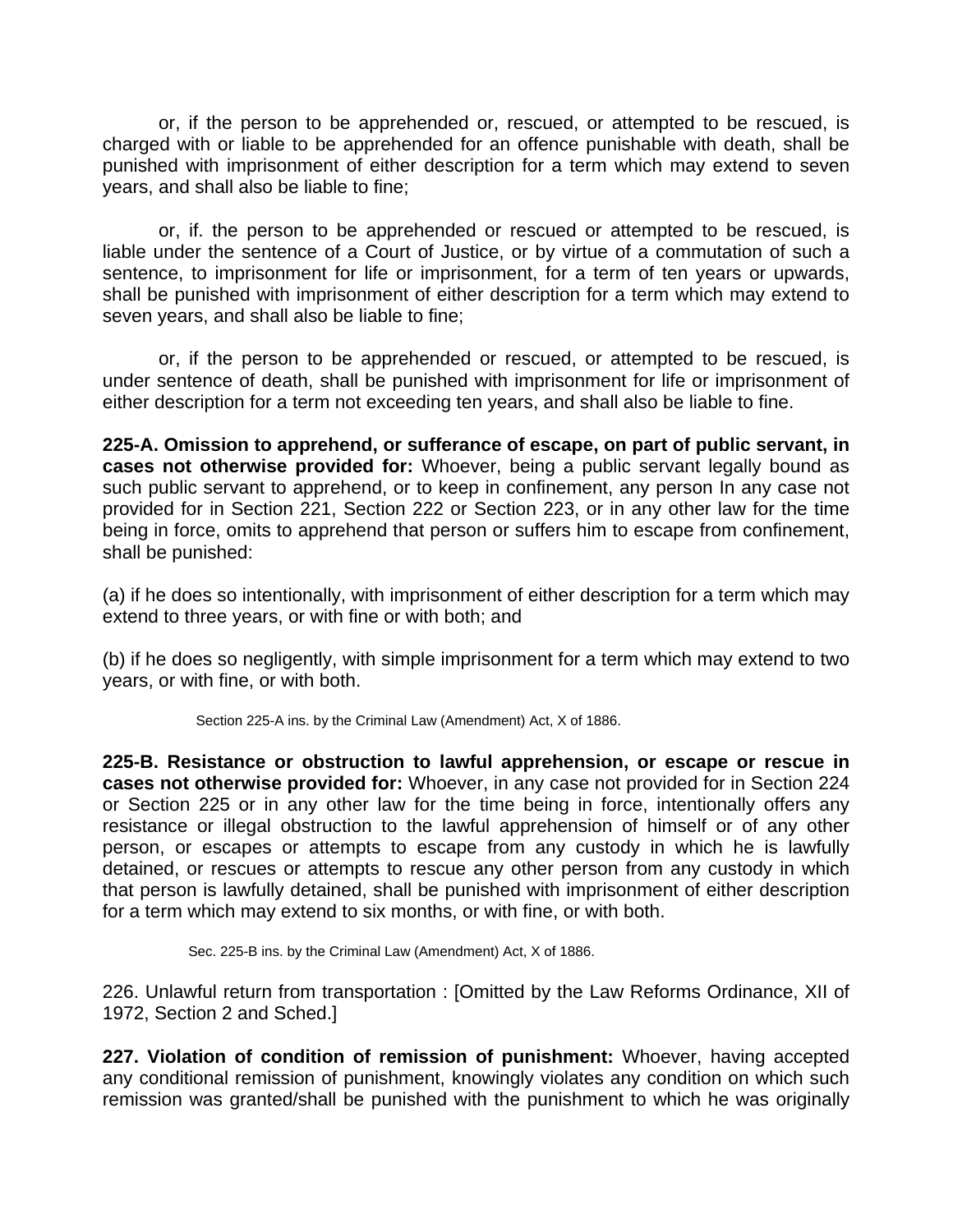sentenced, if he has already suffered no part of that punishment, and if he has suffered any part of that punishment, then with so much of that punishment as he has not already suffered.

**228. Intentional insult or interruption to public servant sitting in judicial proceeding:** Whoever intentionally offers any insult or causes any interruption to any public servant, while such public servant is sitting in any stage of a judicial proceeding, shall be punished with simple imprisonment for a term which may extend to six months, or with fine which may extend to one thousand rupees, or with both.

**229. Personation of a Juror or assessor:** Whoever, by personation or otherwise, shall intentionally cause, or knowingly suffer himself to be returned, empanelled or sworn as a juryman or assessor in any case in which he knows that he is not entitled by law to be so returned, empanelled or sworn or knowing himself to have been so returned, empanelled or sworn contrary to law, shall voluntarily serve on such jury or as such assessor, shall be punished with imprisonment of either description for a term which may extend to two years, or with fine, or with both.

## **CHAPTER XII**

## **OF OFFENCES RELATING TO COIN AND GOVERNMENT STAMPS**

**230. "Coin" defined:** Coin is metal used for the time being as money, and stamped and issued by the authority of some State or Sovereign Power in order to be so used.

**"Pakistan coin":** Pakistan coin is metal stamped and issued by the authority of the Government of Pakistan in order to be used as money; and metal which has been so stamped and issued shall continue to be Pakistan coin for the purposes of this Chapter, notwithstanding that it may have ceased to be used as money.

#### **Illustrations**

(a) Cowries are not coin.

(b) Lumps of unstamped copper, though used as money, are not coin.

(c) Medals are not coin, inasmuch as they are not intended to be used as money.

(d) & (e) [Omitted by the federal Laws (Revision and Declaration) Ordinance, XXV// of 1981.]

**231. Counterfeiting coin:** Whoever counterfeits or knowingly performs any part of the process of counterfeiting coin, shall be punished with imprisonment of either description for a term which may extend to seven years, and shall also be liable to fine.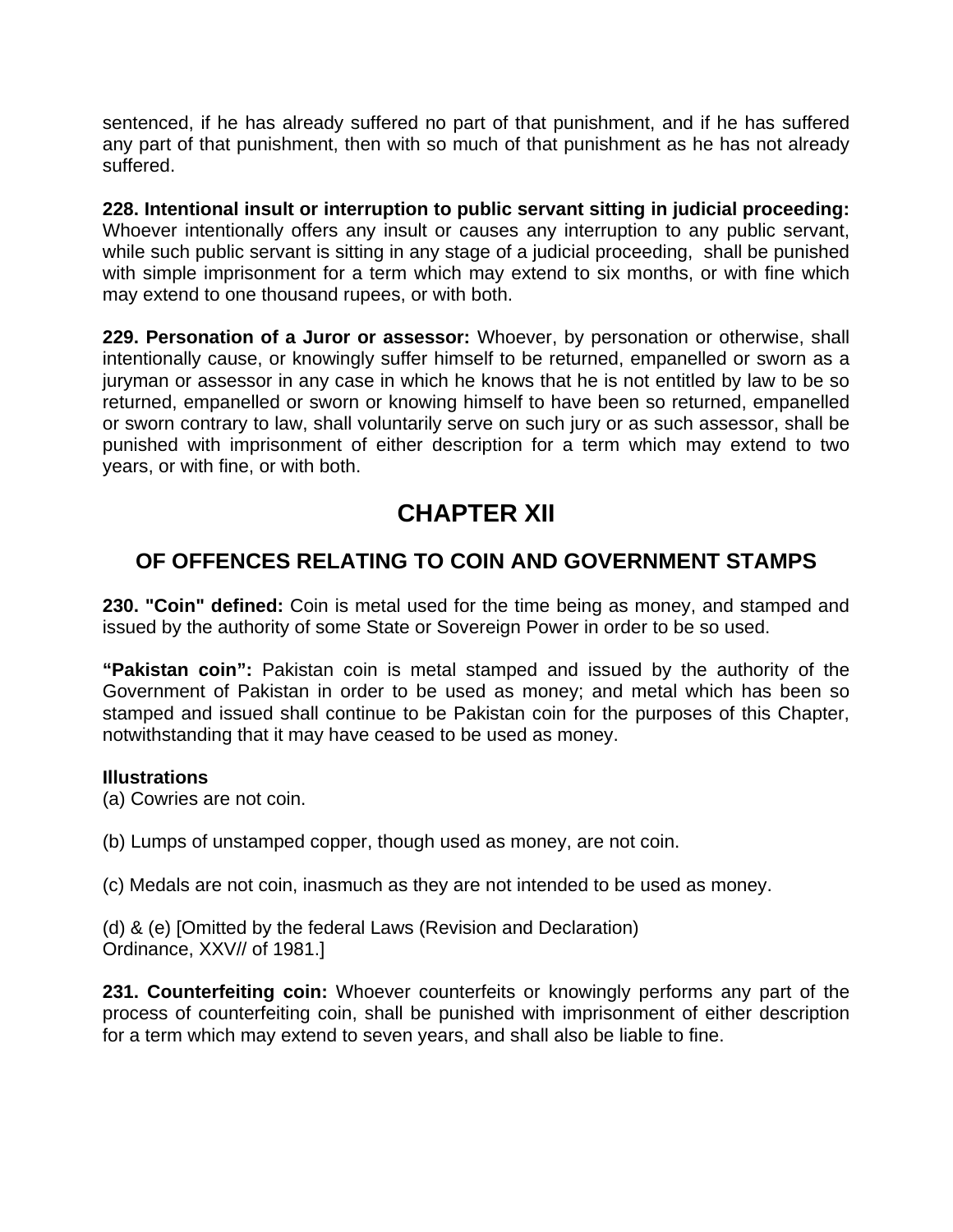Explanation: A person commits this offence who intending to practise deception, or knowing it to be likely that deception will thereby be practised, causes a genuine coin to appear like a different coin.

**232. Counterfeiting Pakistan coin:** Whoever counterfeits, or knowingly performs any part of the process of counterfeiting Pakistan coin, shall be punished with imprisonment for life, or with imprisonment of either description for a term which may extend to ten years, and shall also be liable to fine.

**233. Making or selling instrument for counterfeiting coin :** Whoever makes or mends, or performs any part of the process of making or mending, or buys, sells or disposes of, any die or instrument, for the purpose of being used, or knowing or having reason to believe that it is intended to be used, for the purpose of counterfeiting coin, shall be punished with imprisonment of either description for a term which may extend to three years, and shall also be liable to fine.

**234. Making or selling Instrument for counterfeiting Pakistan coin:** Whoever makes or mends, or performs any part of the process of making or mending or buys, sells or disposes of, any die or instrument, for the purpose of being used, or knowing or having reason to believe that it is intended to be used, for the purpose of counterfeiting Pakistan coin, shall be punished with imprisonment of either description for a term which may extend to seven years, and shall also be liable to fine.

**235. Possession of instrument or material for the purpose of using the same for counterfeiting coin:** Whoever is in possession of any instrument or material, for the purpose of using the same for counterfeiting coin, or knowing or having reason to believe that the same is intended to be used for that purpose, shall be punished with imprisonment of either description for a term which may extend to three years, and shall also be liable to fine;

if Pakistan coin: and if the coin to be counterfeited is Pakistan coin, shall be punished with imprisonment of either description for a term which may extend to ten years, and shall also be liable to fine.

**236. Abetting in Pakistan the counterfeiting out of Pakistan of coin:** Whoever, being within Pakistan, abets the counterfeiting of coin out of Pakistan shall be punished in the same manner as if he abetted the counterfeiting of such coin within Pakistan.

**237. Import or export of counterfeit coin:** Whoever imports into Pakistan, or exports there from, any counterfeit coin, knowingly or having reason to believe that the same is counterfeit, shall be punished with imprisonment of either description for a term which may extend to three years, and shall also be liable to fine.

**238. Import or export of counterfeits of Pakistan coin:** Whoever imports into Pakistan, or exports therefrom, any counterfeit coin which he knows or has reason to believe to be a counterfeit of Pakistan coin, shall be punished with imprisonment for life, or with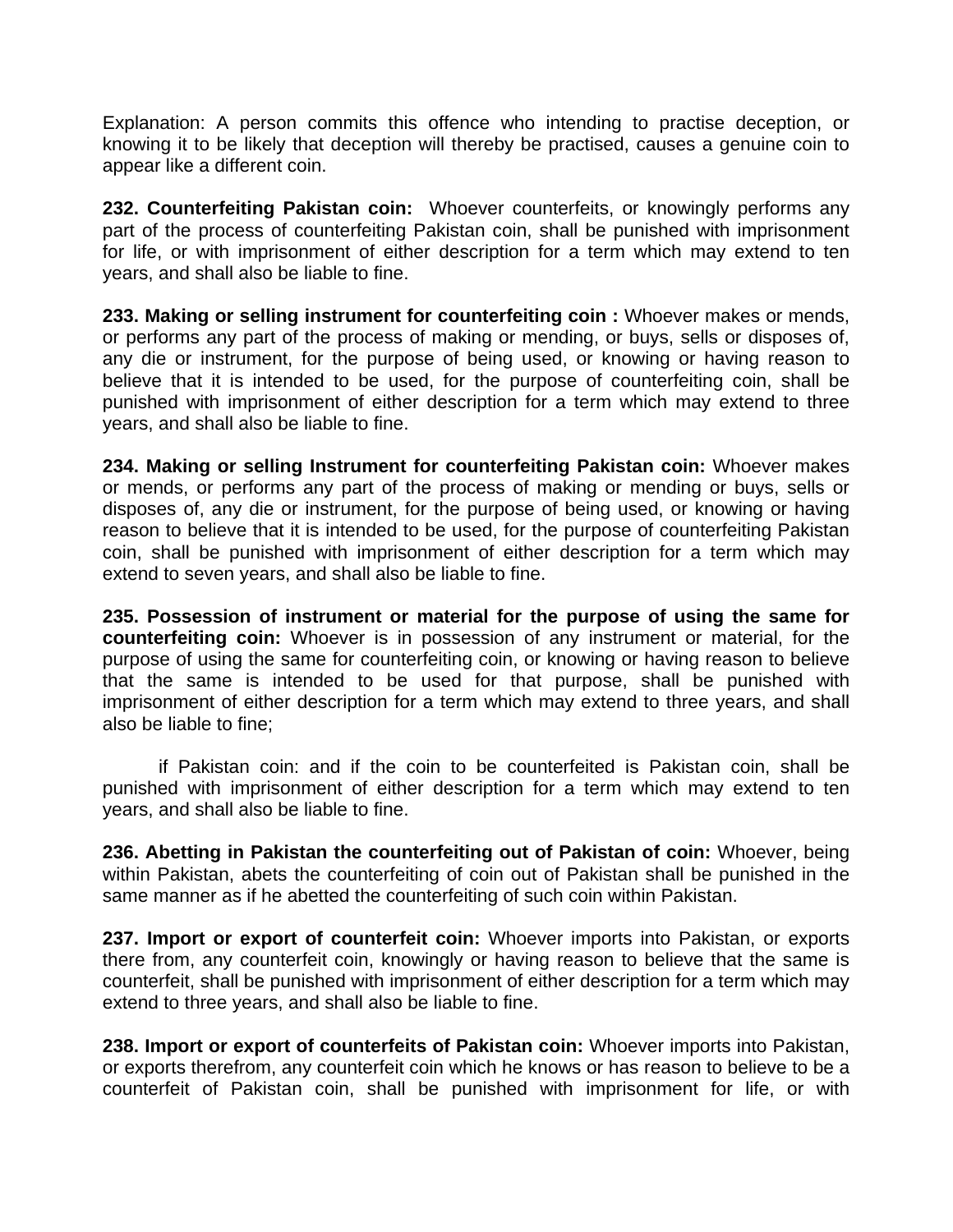imprisonment of either description for a term which may extend to ten years, and shall also be liable to fine.

**239. Delivery of coin, possessed with knowledge that it is counterfeit:** Whoever, having any counterfeit coin, which at the time when he became possessed of it he knew to be counterfeit, fraudulently or with intent that fraud may be committed, delivers the same to any person, or attempts to induce any. person to receive it, shall be punished with imprisonment of either description for a term which may extend to five years, and shall also be liable to fine.

**240. Delivery of Pakistan coin possessed with knowledge that it is counterfeit:** Whoever, having any counterfeit coin, which is a counterfeit of Pakistan coin, and which, at the time when he became possessed of it, he knew to be a counterfeit of Pakistan coin, fraudulently or with intent that fraud may be committed, delivers the same to any person, or attempts to induce any person to receive it, shall be punished with imprisonment of either description for a term which may extend to ten years, and shall also be liable to fine.

**241. Delivery of coin as genuine, which, when first possessed, the deliverer did not know to be counterfeit:** Whoever delivers to any other person as genuine, or attempts to induce any other person to receive as genuine, any counterfeit coin which he knows to be counterfeit, but which he did not know to be counterfeit, as the time when he took it into his possession, shall be punished with imprisonment of either description for a term which may extend to two years, or with fine to an amount which may extend to ten times the value of the coin counterfeited, or with both.

#### **Illustration**

A, a coiner, delivers counterfeit rupees to his accomplice 8, for the purpose of uttering them. B sells the rupees to C, another utterer, who buys them knowing them to be counterfeit, C pays away the rupees for goods to D. who receives them, not knowing them to be counterfeit. D after receiving the rupees, discovers that they are counterfeit and pays them away as if they were good. Here D is punishable only under this section, but B and C are punishable under Section 239 or 240, as the case may be.

**242. Possession of counterfeit coin by person who knew it to be counterfeit when he became possessed thereof:** Whoever, fraudulently, or with intent that fraud may be committed, is in possession of counterfeit coin, having known at the time when he became possessed thereof that such coin was counterfeit, shall be punished with imprisonment of either description for a term which may extend to three years, and shall also be liable to fine.

**243. Possession of Pakistan coin by person who knew It to be counterfeit when he became possessed thereof:** Whoever, fraudulently or with intent that fraud may be committed, as in possession of counterfeit coin, which is a counterfeit of Pakistan coin, having known at the time when he became possessed of it that it was counterfeit, shall be Punished with imprisonment of either description for a term, which may extend to seven years, and shall also be liable to fine.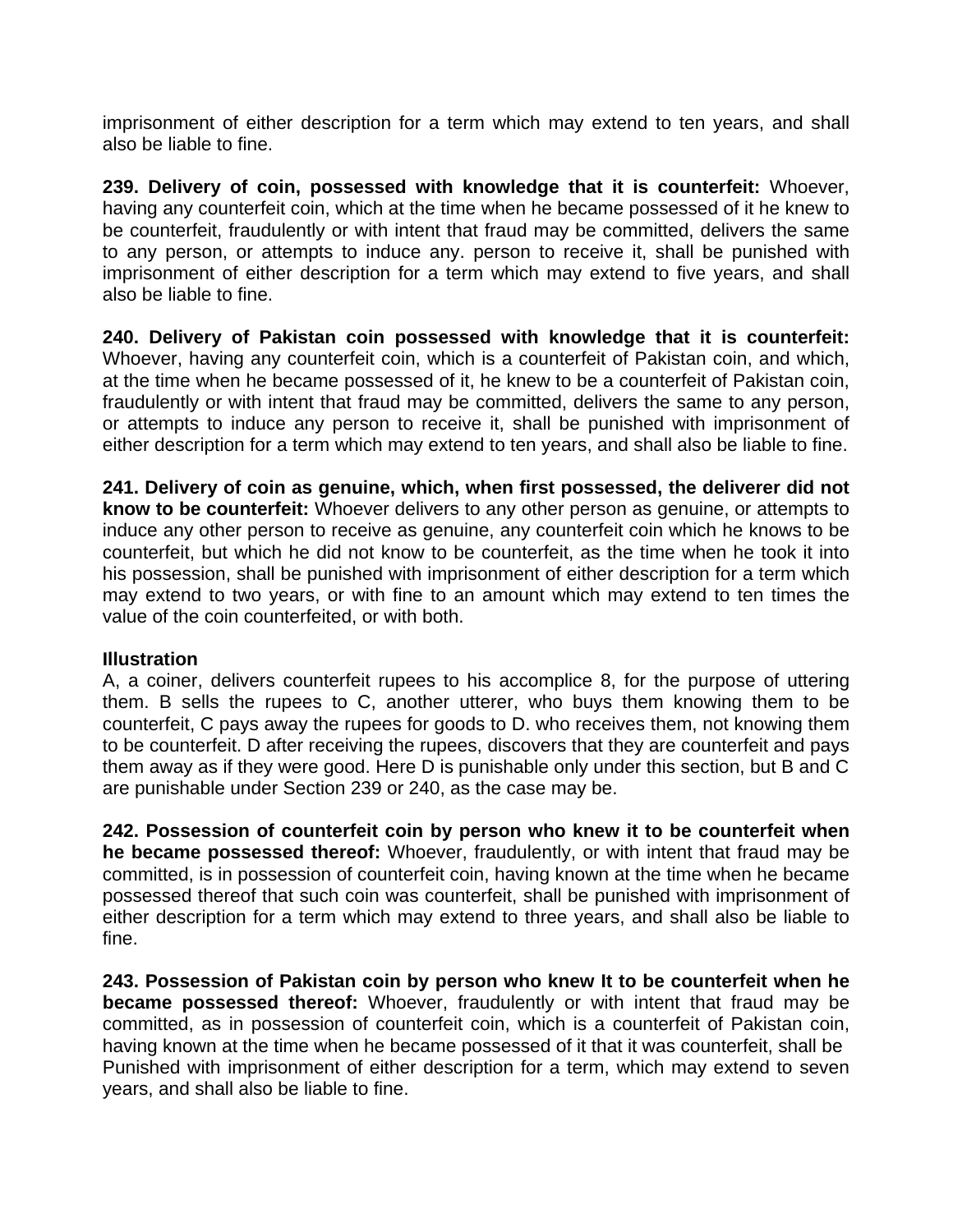**244. Person employed in mint causing coin to be of different weight or composition from that fixed by law:** Whoever, being employed in any mint lawfully established in Pakistan, does any act, or omits what he is legally bound to do, with the intention of causing any coin issued from that mint to be of a different weight or composition from the weight or composition fixed by law, shall be punished with imprisonment of either description for a term which may extend to seven years, and shall also be liable to fine.

**245. Unlawfully taking coining instrument from mint:** Whoever, without lawful authority, takes out of any mint, lawfully established in Pakistan, any coining tool or instrument, shall be punished with imprisonment of either description for a term which may extend to seven years, and shall also be liable to fine.

**246. Fraudulently or dishonestly diminishing weight or altering composition of coin:** Whoever fraudulently or dishonestly performs on any coin any operation, which diminishes the weight or alters the composition of that coin, shall be punished with imprisonment of either description for a term, which may extend to three years, and shall also be liable to fine.

Explanation: A person who scoops out part of the coin and puts anything else into the cavity alters the composition of that coin.

**247. Fraudulently or dishonestly diminishing weight or altering composition of Pakistan coin:** Whoever fraudulently or dishonestly performs on any Pakistan coin, any operation which diminishes the weight or alters the composition of that coin, shall be punished with imprisonment of either description for a term which may extend to seven years, and shall also be liable to fine.

**248. Altering appearance of coin with intent that it shall pass as coin of different description:** Whoever performs on any coin any operation which alters the appearance of that coin, with the intention that the said coin shall pass as a different description, shall be punished with imprisonment of either description for a term which may extend to three years, and shall also be liable to fine.

**249. Altering appearance of Pakistan coin with intent that it shall pass as coin of different description:** Whoever performs on any Pakistan coin any operation which alters the appearance of that coin, with the intention that the said coin shall pass as a coin of a different description, shall be punished with imprisonment of either description for a term which may extend to seven years, and shall also be liable to fine.

**250. Delivery of coin, possessed with knowledge that it is altered:** Whoever, having coin in his possession with respect to which the offence defined in Section 246 or 248 has been committed, and having known at the time when he became possessed of such coin that such offence had been committed with respect to it, fraudulently or with intent that fraud may be committed, delivers such coin to any other person, or attempts to induce any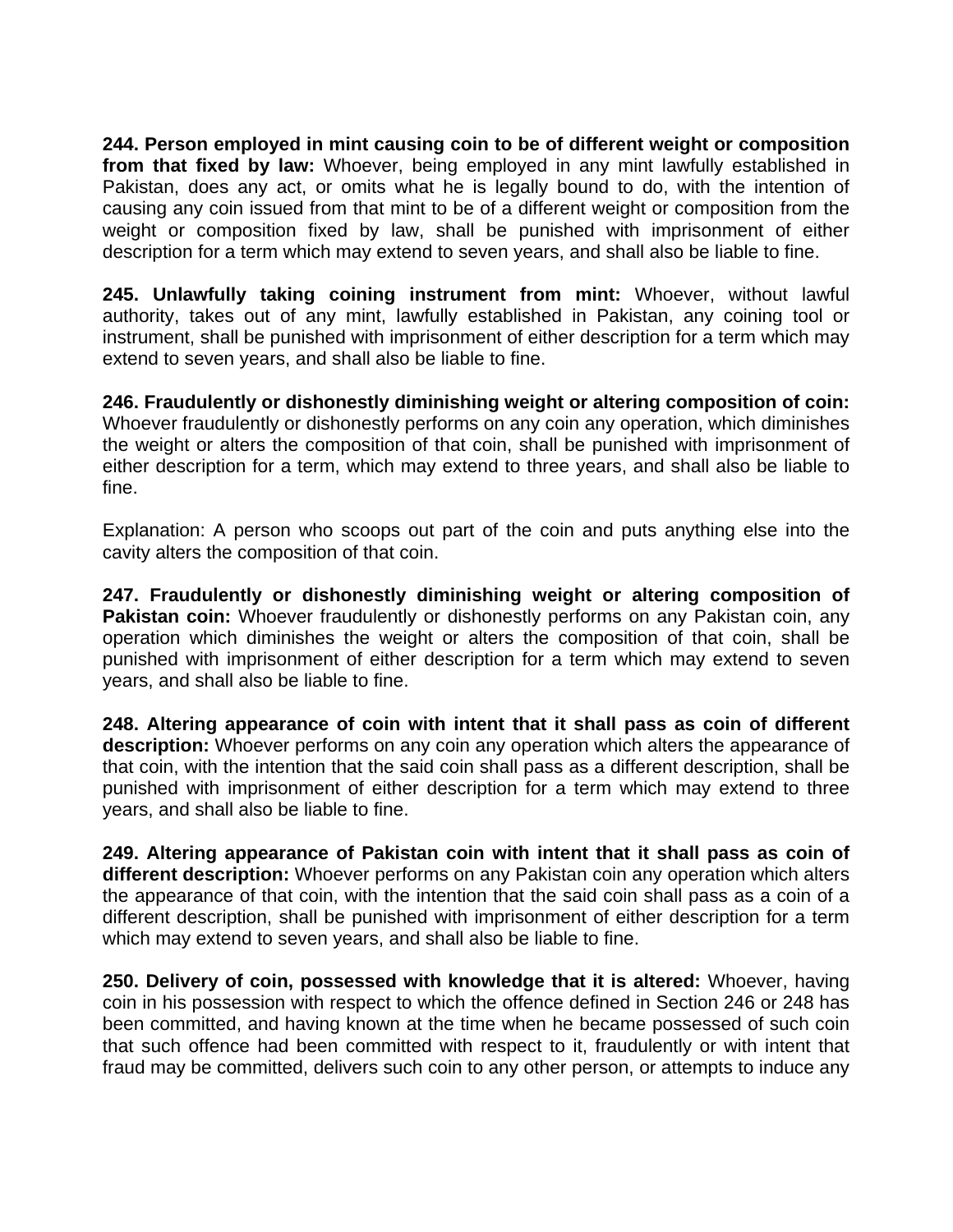other person to receive the same, shall be punished with imprisonment of either description for a term which may extend to five years, and shall also be liable to fine.

**251. Delivery of Pakistan coin possessed with knowledge that It is altered:** Whoever, having coin in his possession with respect to .which the offence defined in Section 247 or 249 has been committed, and having known at the time when he became possessed of such coin that such offence had been committed with respect to it, fraudulently or with intent that fraud may be committed, delivers such coin to any other person, or attempts to induce any other person to receive the same, shall be punished with imprisonment of either description for a term which may extend to ten years, and shall also be liable to fine.

**252. Possession of coin by person who knew it to be altered when he became possessed thereof:** Whoever fraudulently or with intent that fraud may be committed, is in possession of coin with respect to which the offence defined in either of the Section 246 or 248 has been committed, having known at the time of becoming possessed thereof that such offence had been committed with respect to such coin, shall be punished with imprisonment of either description for a term which may extend to three years, and shall also be liable to fine.

**253. Possession of Pakistan coin by person who knew it to by altered when he became possessed thereof:** Whoever fraudulently or with intent that fraud may be committed, is in possession of coin with respect of which the offence, defined in either of Section 247 or 249 has been committed having known at the time of becoming possessed thereof that such offence had been committed with respect to such coin, shall be punished with imprisonment of either description for a term which may extend to five years, and shall also be liable to fine.

**254. Delivery of coin as genuine which, when first possessed, the deliverer did not know to be altered:** Whoever delivers to any other person as genuine or as a coin of a different description from what it is, or attempts to induce any person to receive as genuine, or as a different coin from what it is, any coin in respect of which' he knows that any such operation as that mentioned in Sections 246, 247, 248 or 249 has been performed, but in respect of which he did not, at the time when he took it into his possession, know that such operation had been performed, shall be punished with imprisonment of either description for a term which may extend to two years, or with fine to an amount which may extend to ten times the value of the coin for which the altered coin is passed, or attempted to be passed.

**255. Counterfeiting Government stamp :** Whoever counterfeits, or knowingly performs any part of the process of counterfeiting, any stamp issued by Government for the purpose of revenue, shall be punished with imprisonment for life or with imprisonment of either description for a term which may extend to ten years, and shall also be liable to fine.

Explanation: A person commits this offence who counterfeits by causing a genuine stamp of one denomination to appear like a genuine stamp of a different denomination.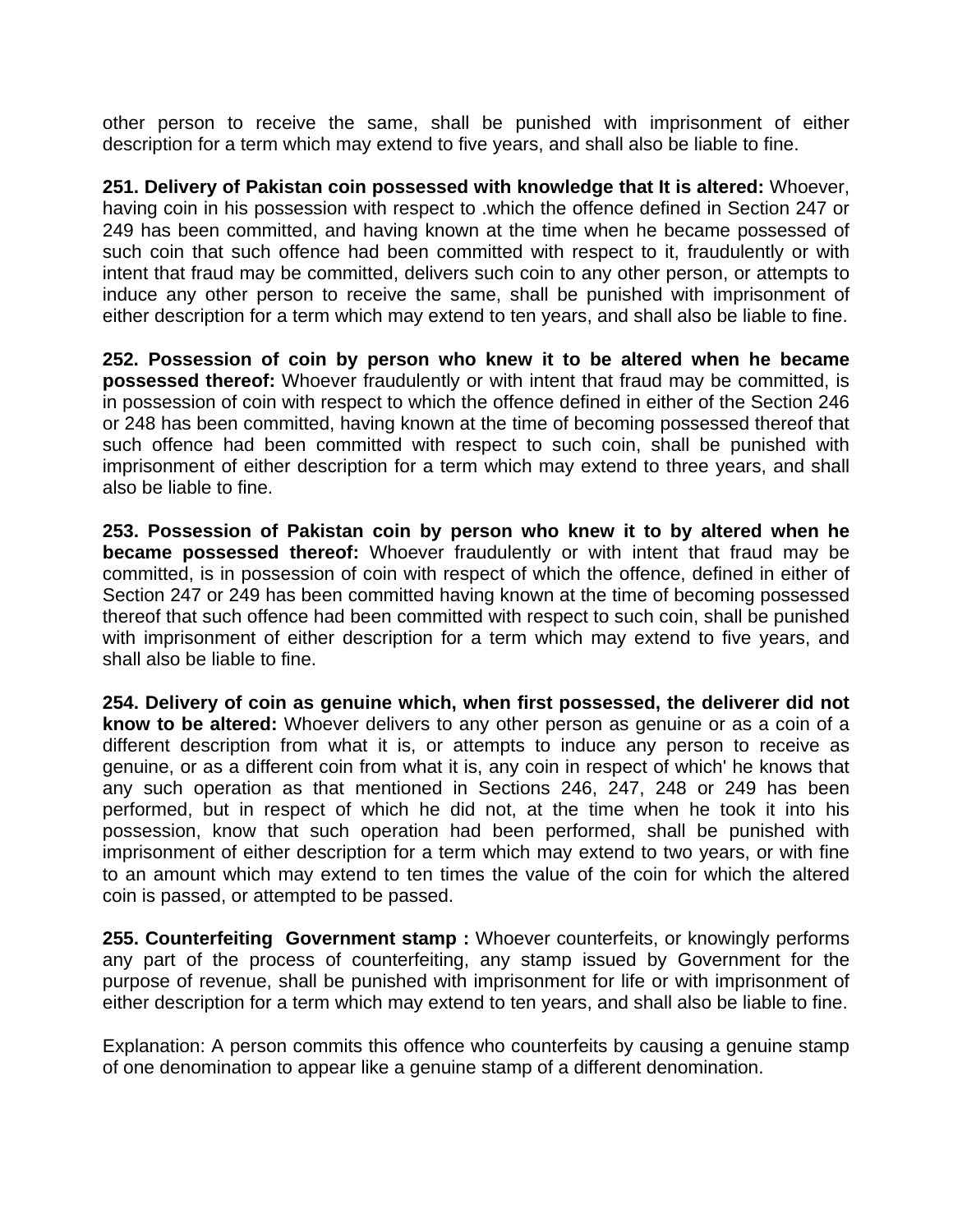**256. Having possession of instrument or material for counterfeiting Government stamp:** Whoever has in his possession any instrument or material for the purpose of being used, or knowing or having reason to believe that it is intended to be used, for the purpose of counterfeiting any stamp issued by Government for the purpose of revenue, shall be punished with imprisonment of either description for a term which may extend to seven years, and shall also be liable to fine.

**257. Making or selling instrument for counterfeiting Government stamp:** Whoever makes or performs any part of the process of making, or buys, or sells, or disposes of, any instrument for the purpose of being used, or knowing or having reason to believe that it is intended to be used, for the purpose of counterfeiting any stamp issued by Government for the purpose of revenue, shall be punished with imprisonment of either description for a term which may extend to seven years and shall also be liable to fine.

**258. Sale of counterfeit Government stamp:** Whoever sells, or offers for sale, any stamp which he knows or has reason to believe to be a counterfeit of any stamp issued by Government for the purpose of revenue shall be punished with imprisonment of either description for a term which may extend to seven years, and shall also be liable to fine.

**259. Having possession of counterfeit Government stamp :** Whoever has in his possession any stamp which he knows to be a counterfeit of any stamp issued by Government for the purpose of revenue, intending to use, or dispose of the same as a genuine stamp, or in order that it may be used as a genuine stamp, shall be punished with imprisonment of either description for a term which may extend to seven years, and shall also be liable to fine.

**260. Using as genuine a Government stamp known to be counterfeit:** Whoever uses as genuine any stamp knowing it to be a counterfeit of any stamp issued by Government for purpose of revenue, shall be punished with imprisonment of either description for a term which may extend to seven years, or with fine, or with both.

**261. Effacing writing from substance, Government stamp, or removing from document a stamp used for it, with intent to cause loss to Government:** Whoever fraudulently or with intent to cause loss to the Government, removes or effaces from any substance bearing any stamp issued by Government for the purpose of revenue, any writing or document for which such stamp has been used, or removes from any writing or document a stamp which has been used for such writing or document, in order that such stamp may be used for a different writing or document, shall be punished with imprisonment of either description for a term which may extend to there years, or with fine, or with both.

**262. Using Government stamp known to have been before used:** Whoever fraudulently or with intent to cause loss to the Government, uses for any purpose a stamp issued by Government for the purpose of revenue, which he knows to have been before used, shall be punished with imprisonment of either description for a term which may extend to two years, or with fine, or with both.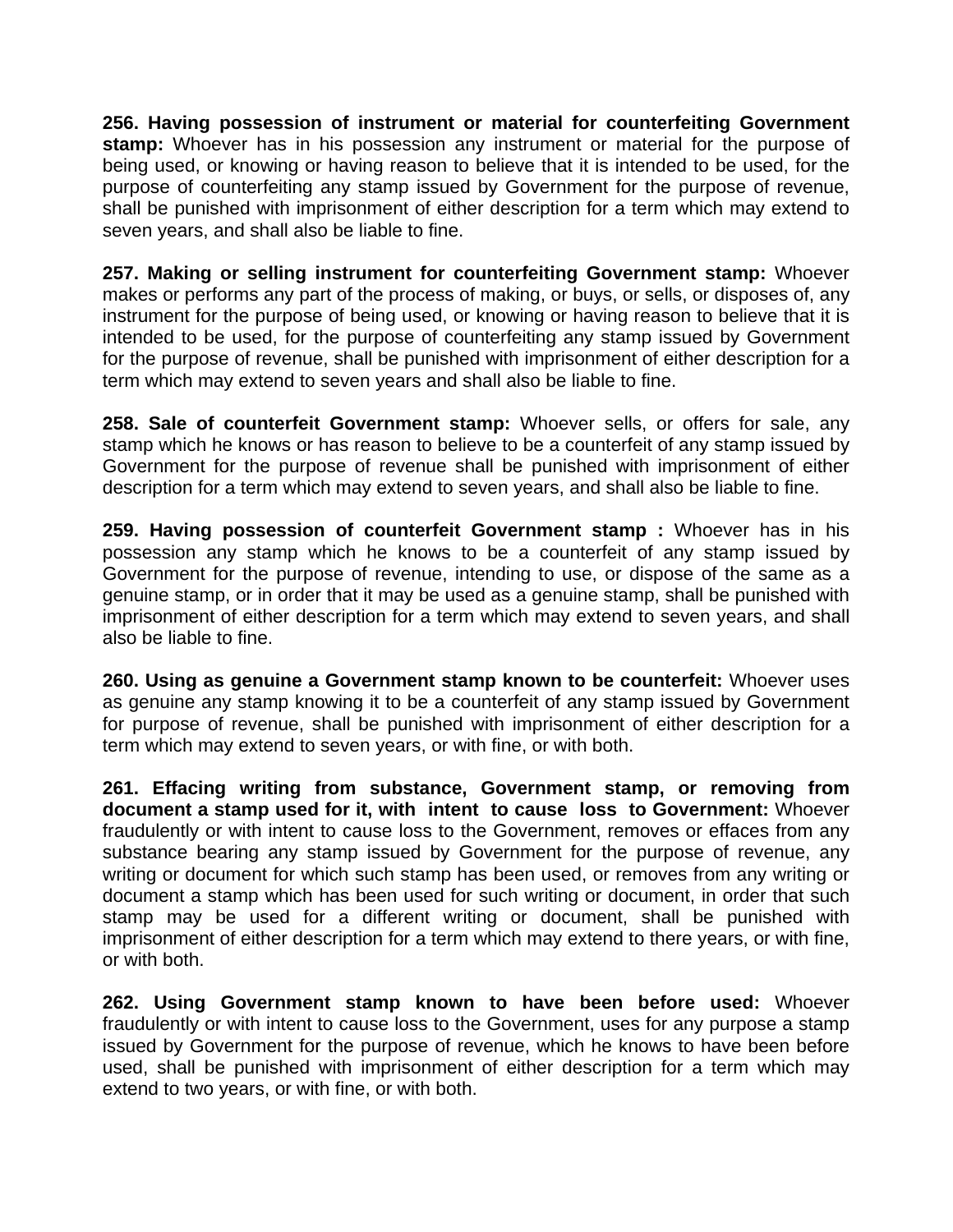**263. Erasure of mark denoting that has been used:** Whoever, fraudulently or with intent to cause loss to Government, erases or removes from a stamp issued by Government for the purpose of revenue, any mark, put or impressed upon such stamp for the purpose of denoting that the same has been used, or knowingly has in his possession or sells or disposes of any such stamp from which such mark has been erased or removed, or sells or disposes of any such stamp which he knows to have been used, shall be punished with imprisonment of either description for a term which may extend to three years or with fine, or with both.

#### **263-A. Prohibition of fictitious stamp:** (l) Whoever--

(a) makes, knowingly alters, deals in or sells any fictitious stamp, or knowingly uses for any postal purpose any fictitious stamp, or

(b) has in his possession, without lawful excuse, any fictitious stamp, or

(c) makes or, without .lawful excuse, has in his possession any die, plate, instrument or materials for making any. fictitious stamp, shall be punished with fine which may extend to two hundred rupees.

(2) An such stamp, die, plate, instrument or materials in the possession of any person for making any fictitious stamp may be seized and shall be forfeited.

(3) In this section "fictitious stamp" means any stamp falsely purporting to be issued by Government for the purpose of denoting a rate of postage or any facsimile or imitation or representation, whether on paper or otherwise, of any stamp issued by Government for that purpose.

(4) In this section and also in Sections 255 to 263, both inclusive, the word "Government" when used in connection with, or in reference to, any stamp issued, for the purpose of denoting a rate of postage, shall, notwithstanding anything in Section 17, be deemed to include the person or persons authorised by law to administer executive Government in any part of Pakistan, and also in any foreign country.

Sec. 263-A ins. by the Criminal Law (Amendment) Act, Ill of 1895.

## **CHAPTER XIII**

## **OF OFFENCES RELATING TO WEIGHTS AND MEASURES**

**264. Fraudulent use of false instrument for weighing:** Whoever fraudulently uses any instrument for weighing which he knows to be false, shall be punished with imprisonment of either description for a term, which may extend to one year, or with fine, or with both.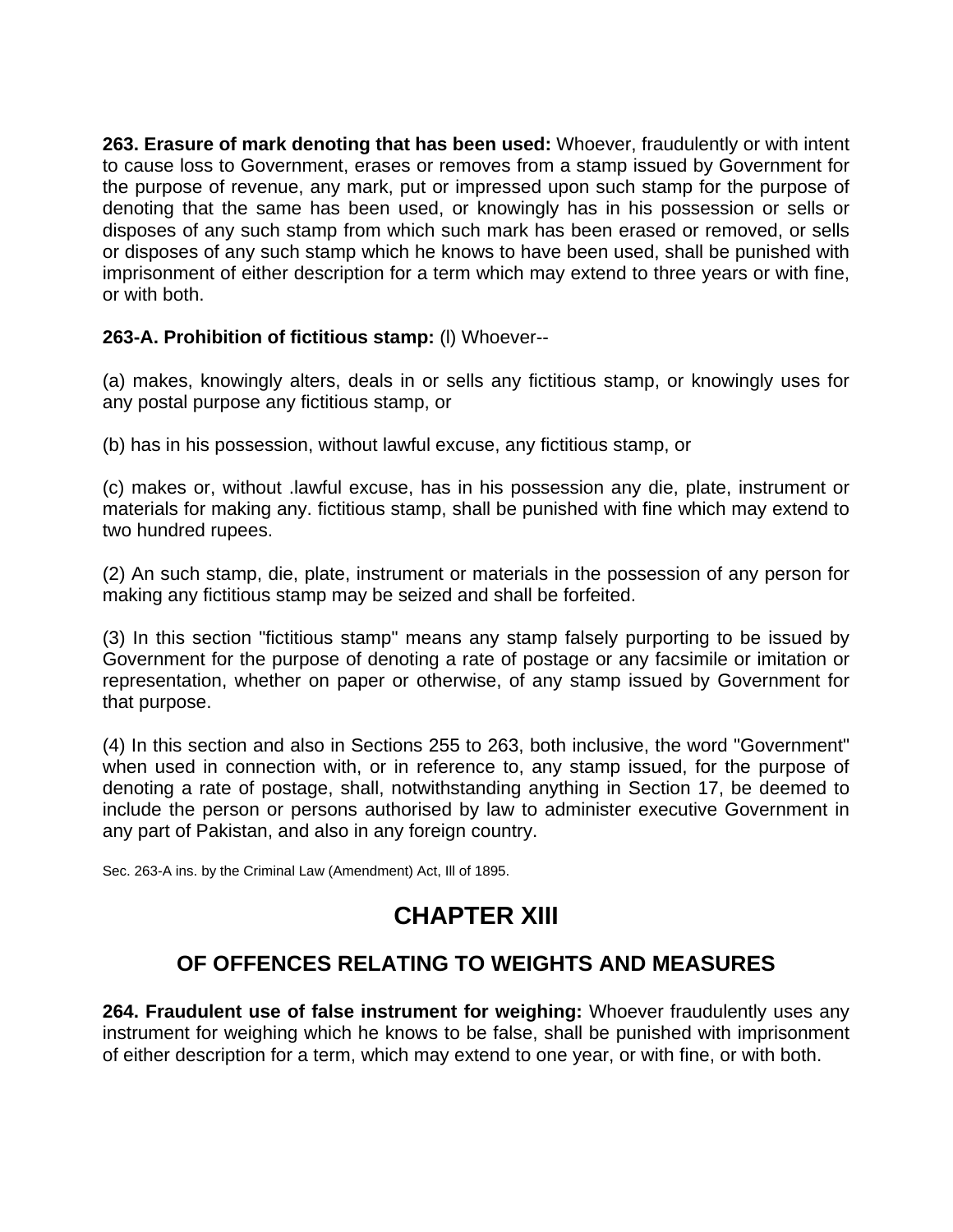**265. Fraudulent use of false weight or measure:** Whoever fraudulently uses any false weight or false measure of length or Capacity, or fraudulently uses any weight or any measure of length or capacity as a different weight or measure from what it is, shall be punished with imprisonment of either description for a term which may extend to one year, or with fine or with both.

**266. Being in possession of false weight or measure:** Whoever is in possession of any instrument for weighing, or of any weight, or of any measure of length or capacity, which he knows to be false and intending that the same may be fraudulently used, shall be punished with imprisonment of either description for a term which may extend to one year, Or with fine, or with both.

**267. Making or selling false weight or measure:** Whoever makes, sells or disposes of any instrument for weighing, or any weight, or any measure of length or capacity which he knows to be false, in order that the same may be used as true, or knowing that the same is likely to be used as true shall be punished with imprisonment of either description for a term which may extend to one year, or with fine, or with both.

## **CHAPTER XIV**

### **OF OFFENCES AFFECTING THE PUBLIC HEALTH, SAFETY, CONVENIENCE, DECENCY AND MORALS**

**268. Public nuisance:** A person is guilty of a public nuisance who does any act or is guilty of an illegal omission which causes any common injury, danger or annoyance to the public or to the people in general who dwell or occupy property in the vicinity, or which must necessarily cause injury, obstruction, danger or annoyance to persons who may have occasion to use any public right.

A common nuisance is not excused on the ground that it causes some convenience or advantage.

**269. Negligent act likely to spread infection of disease dangerous to life:** Whoever unlawfully or negligently does any act which is, and which he knows or has reason to believe to be, likely to spread the infection of any disease dangerous to life, shall be punished with imprisonment of either description for a term which may extend to six months, or with fine, or with both.

**270. Malignant act likely to spread infection of disease dangerous to life:** Whoever malignantly does any act which is, and which he knows or has reason to believe to be, likely to spread the infection of any disease dangerous to life, shall be punished with imprisonment of either description for a term which may extend to two years, or with fine, or with both.

**271. Disobedience to quarantine rule:** Whoever knowingly disobeys any rule made and promulgated by the Federal or any Provincial Government for putting any vessel into a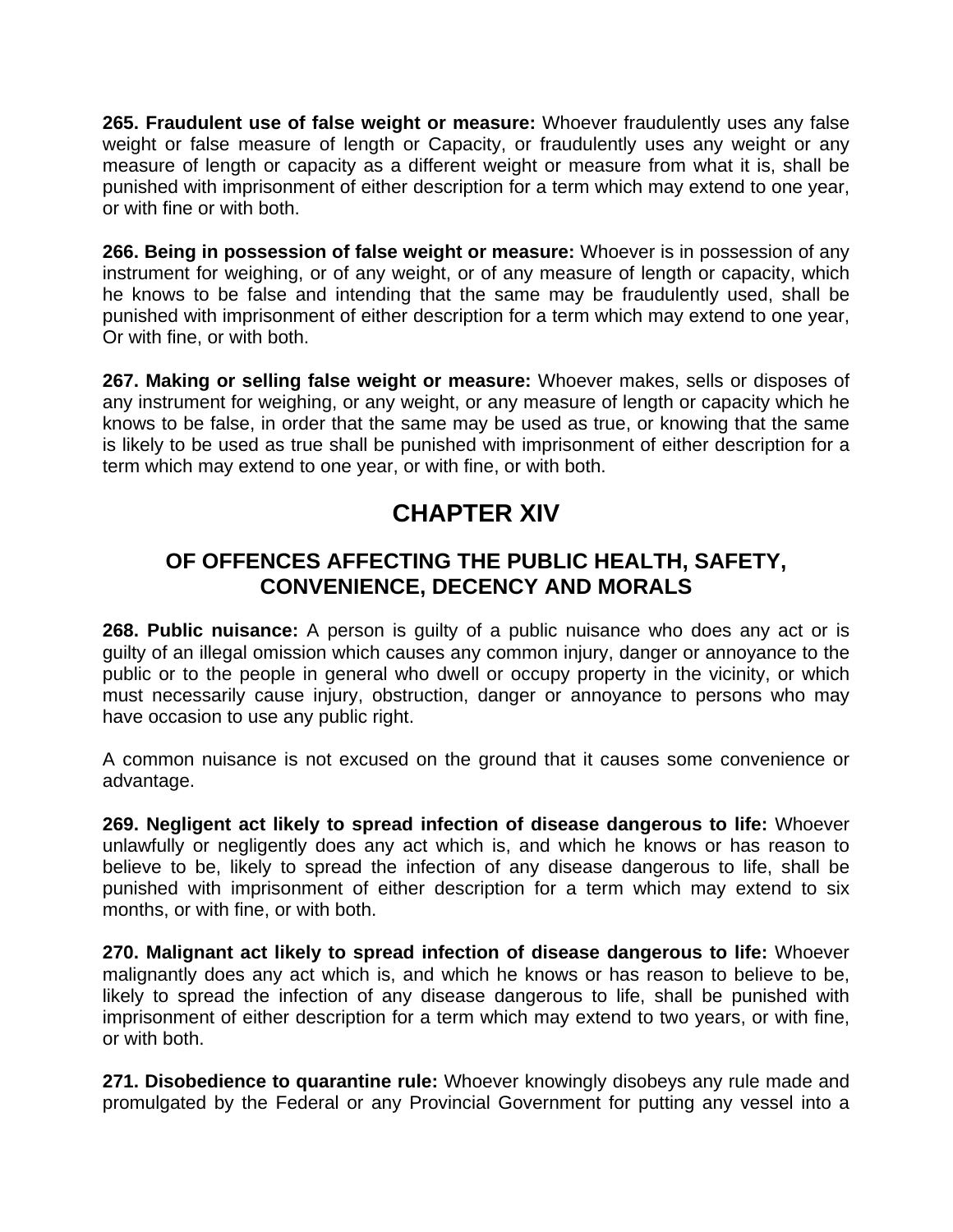state of quarantine, or for regulating the intercourse of vessels in a state of quarantine with the shore or with other vessels, or for regulating the intercourse between places where an infectious disease prevails and other places, shall be punished with imprisonment of either description for a term which may extend to six months, or with fine, or with both.

**272. Adulteration of food or drink intended for sale:** Whoever adulterates any article of food or drink, so as to make such article noxious as food or drink, intending to sell such article as food or drink, or knowing it to be likely that the same will be sold as food or drink, snail be punished with imprisonment of either description for a term which may extend to six months, or with fine which may extend to one thousand rupees, or with both.

**273. Sale of noxious food or drink:** Whoever sells, or offers or exposes for sale, as food or drink, any article which has been rendered or has become noxious, or is in a state unfit for food or drink, knowing or haying reason to believe that the same is noxious as food or drink, shall be punished with imprisonment of either description for a term which may extend to six months, of with fine which may extend to one thousand rupees, or with both.

**274. Adulteration of drugs:** Whoever adulterates any drug or medical preparation-in such a manner as to lessen the efficacy or change the operation of such drug) or medical preparation, or to make it noxious intending that it shall be sold or used for, or knowing it to be likely that it will be sold or used for, any medicinal purposes, as if it had not undergone such adulteration, shall be punished with imprisonment of either description for a term which may extend to six months or with fine which may extend to one thousand rupees, or with both.

**275. Sale of adulterated drugs:** Whoever, knowing any drug or medical preparation to have been adulterated in such a manner as to lessen its efficacy, to change its operation, or to render it noxious, sells the same, or offers or exposes it for sale, or issues it from any dispensary for medicinal purposes as unadulterated, or causes it to be used for medicinal purposes by any person not knowing of the adulteration, shall be punished with imprisonment of either description for a term which may extend to six months, or with fine which may extend to one thousand rupees, or with both.

**276. Sale of drug as a different drug or preparation:** Whoever knowingly sells, or offers or exposes for sale, or issues from a dispensary for medicinal purposes, any drug or medical preparation, as a different drug or medical preparation, shall be punished with imprisonment of either description for a term which may extend to six months, or with fine which may extend to one thousand rupees, or with both,

**277. Fouling water of public spring or reservoir:** Whoever voluntarily corrupts or fouls the water of any public spring or reservoir, so as to render it less fit for the purpose for which it is ordinarily used, shall be punished with imprisonment of either description for a term which may extend to three months, or with fine which may extend to five hundred rupees, or with both.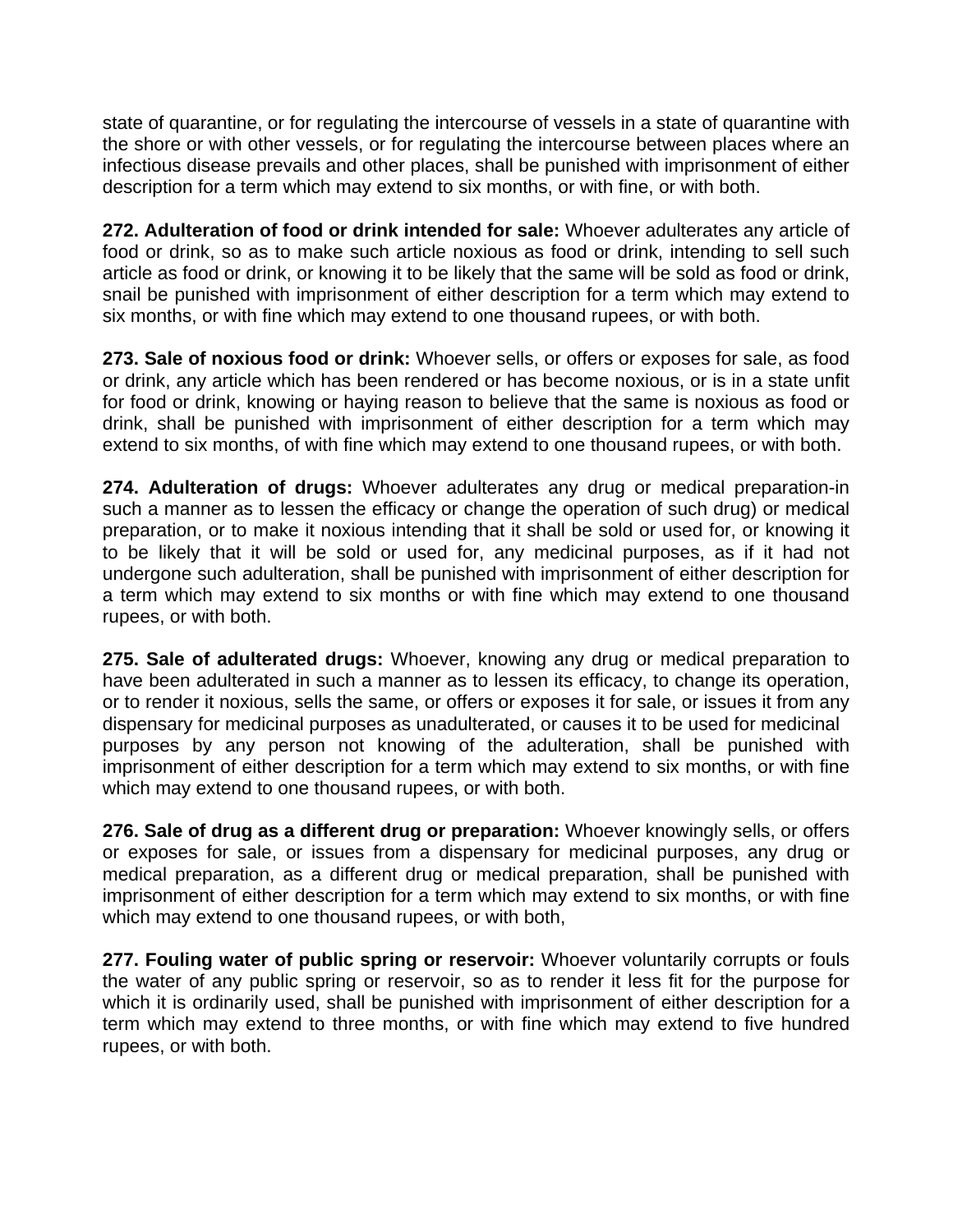**278. Making atmosphere noxious to health:** Whoever voluntarily vitiates the atmosphere in any place so as to make it noxious to the health of persons in general dwelling or carrying on business in the neighbourhood or passing along a public way, shall be punished with fine, which may extend to five hundred rupees.

**279. Rash driving or riding on a public way:** Whoever drives any vehicle, or rides,, on any public way in a manner so rash or negligent as .to endanger human life, or to be likely to cause hurt or injury to any other person, shall be punished with imprisonment of either description for a term which may extend to two years or with fine which may extend to one thousand rupees, or with both.

**280. Rash navigation of vessel:** Whoever navigates any vessel in a manner so rash or negligent as to endanger human life, or to be likely to cause hurt or injury to any other person, shall be punished with imprisonment of either description for a term which may extend to six months, or with fine which may extend to one thousand rupees or with both.

**281. Exhibition of false light, mark or buoy:** Whoever exhibits any false light, mark or buoy intending or knowing it to be likely that such exhibition will mislead any navigator, shall be punished with imprisonment of either description for a term which may extend to seven years, or with fine, or with both.

**282. Conveying person by water for hire in unsafe or overloaded vessel:** Whoever knowingly or negligently conveys; or causes to be conveyed for hire, any person by water in any vessel, when that vessel is in such a state or so loaded as to endanger the fife of that person, shall be punished with imprisonment of either description for a term which may extend to six months, or with fine which may extend to one thousand rupees, or with both.

**283. Danger or obstruction in public way or line of navigation:** Whoever, by doing any act, or by omitting to take order with any property in his possession or under his charge, causes danger, obstruction or injury to any person in any public way or public line of navigation, shall be punished with fine which may extend to two hundred rupees.

**284. Negligent conduct with respect to poisonous substance:** Whoever does, with any poisonous substance, any act in a manner so rash or negligent as to endanger human life, or to be likely to cause hurt or injury to any person, or knowingly or negligently omits to take such order with any poisonous substance in his possession as is sufficient to guard against any probable danger to human life from such poisonous substance,

shall be punished with imprisonment of either description for a term which may extend to six months, or with fine, which may extend to one thousand rupees, or with both.

**285. Negligent conduct with respect to fire or combustible matter :** Whoever does, with tire or any combustible matter, any act so rashly or negligently as to endanger human life, or to be likely to cause hurt or injury to any other person,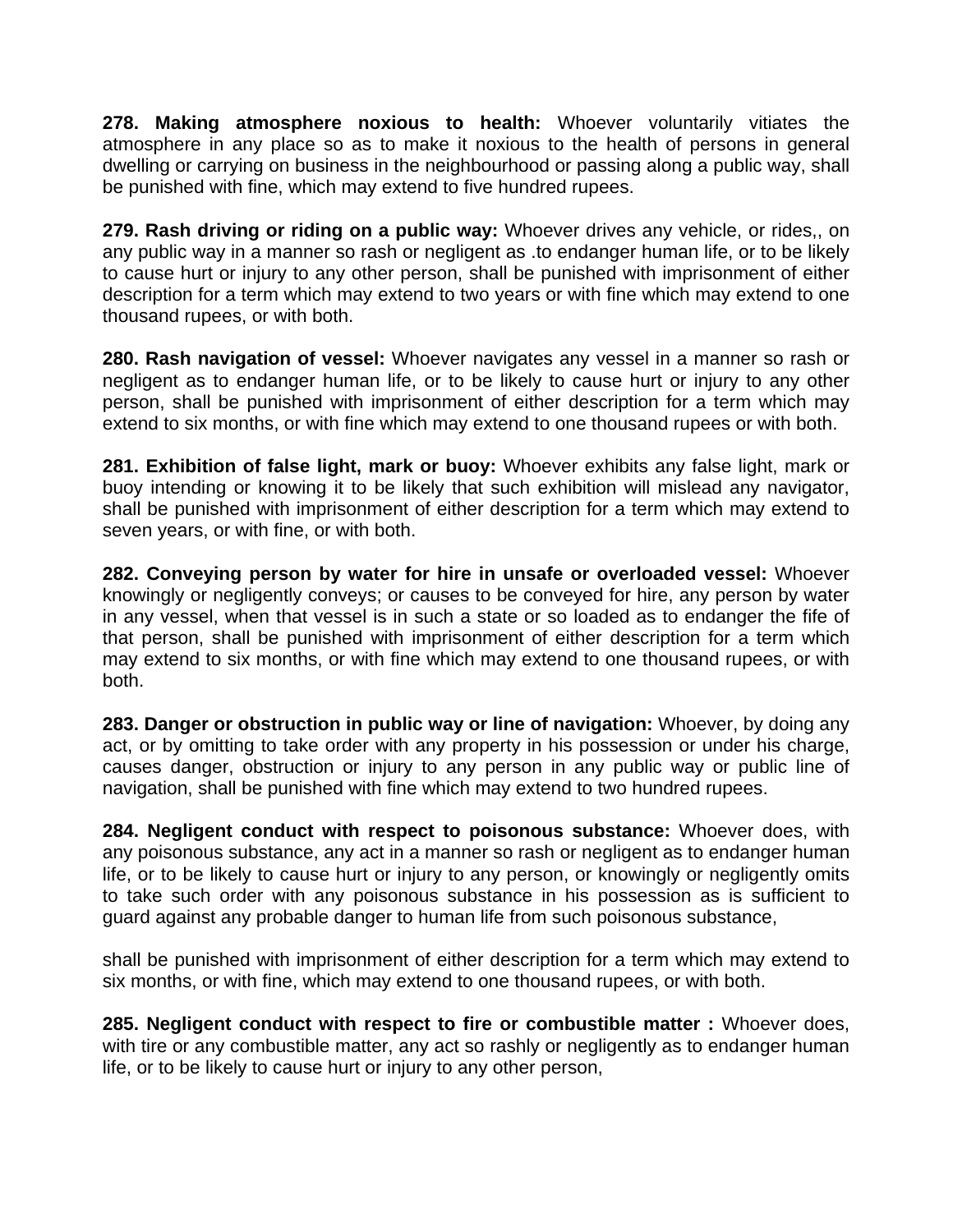or knowingly or negligently omits to take such order with any fire or any combustible matter in his possession as is sufficient to guard against any probable danger to human life from such fire or combustible matter.

shall be punished with imprisonment of either description for a term which may extend to six months, or with fine which may extend to one thousand rupees, or with both.

**286. Negligent conduct with respect to explosive substance:** Whoever does, with any explosive substance any act so rashly or negligently as to endanger human life, or to be likely to cause hurt or injury to any other person,

or knowingly or negligently omits to take such order with any explosive substance in his possession as is sufficient to guard against any probable danger to human life from that substance,

shall be punished with imprisonment of either description for a term which may extend to six months, or with fine which may extend to one thousand rupees, or with both.

**287. Negligent conduct with respect to machinery:** Whoever does, with any machinery, any act so rashly or negligently as to endanger human life or to be likely to cause hurt or injury to any other person,

or knowingly or negligently omits to take such order with any machinery in his possession or under his care as is sufficient to guard against any probable danger to human life from such machinery,

shall be punished with imprisonment of either description for a term which may extend to Six months, or with fine which may extend to one thousand rupees, or with both.

**288. Negligent conduct with respect to pulling down or repairing buildings:** Whoever, in pulling down or repairing any building, knowingly or negligently omits to take such order with that building as is sufficient to quard against any probable danger to human life from the fall of that building, or of any part thereof, shall be punished with imprisonment of either description for a term which may extend to six months, or with fine which may extend to one thousand rupees, or with both.

**289. Negligent conduct with respect to animal:** Whoever, knowingly or negligently omits to take such order with any animal in his possession as is sufficient to guard against any probable danger to human life, or any probable danger of grievous hurt from such animal, shall be punished with imprisonment of either description for a term which may extend to six months, or with fine which may extend to one thousand Rupees, or with both.

**290. Punishment for public nuisance in cases not otherwise provided for:** Whoever commits a public nuisance in any case not otherwise punishable by this Code, shall be punished with fine which may extend to two hundred rupees.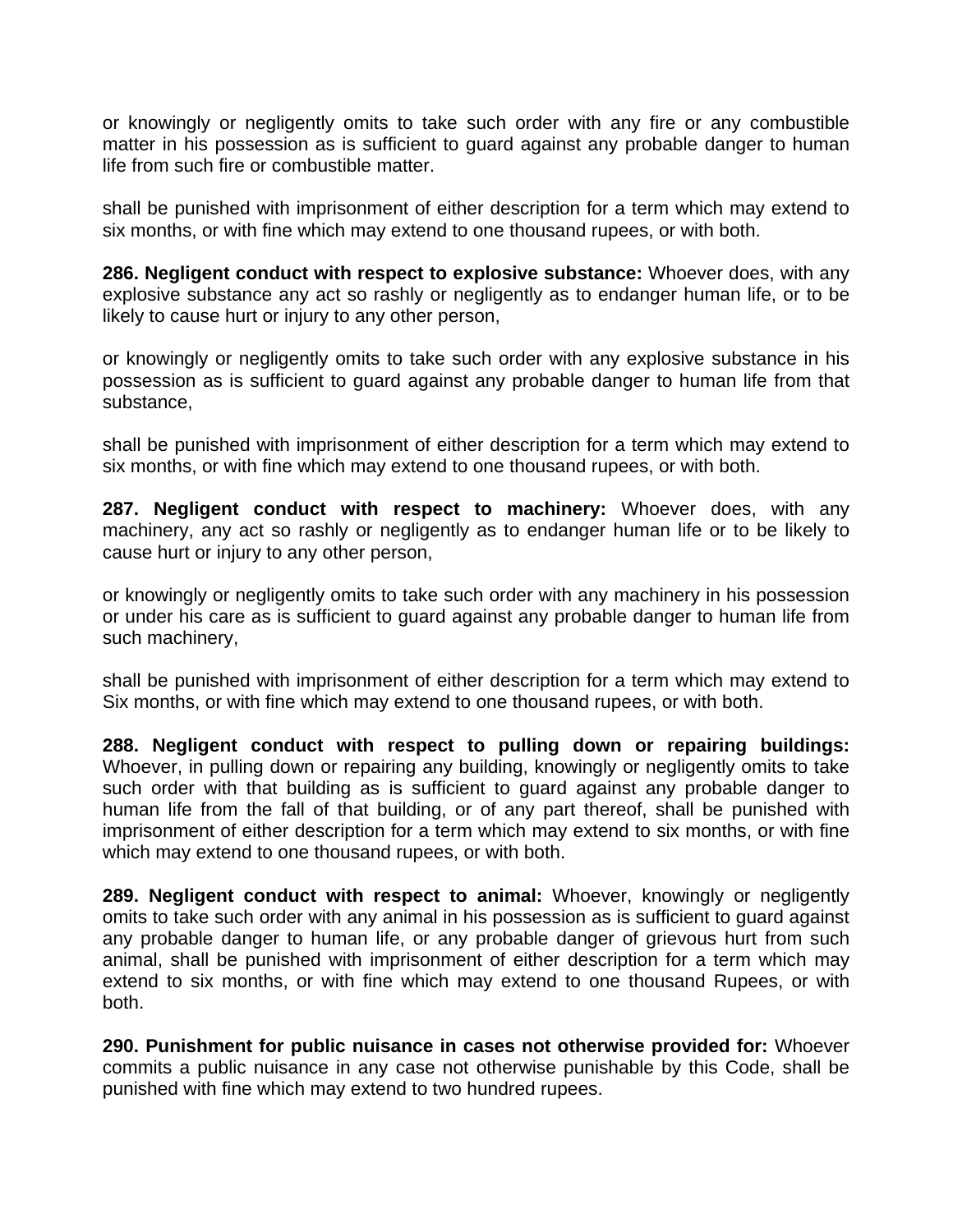**291. Continuance of nuisance after injunction to discontinue:** Whoever repeats or continues a public nuisance having been enjoined by any public servant who has lawful authority to issue such injunction not to repeat or continue such nuisance, shall be punished with simple imprisonment for a term which may extend to six months, or with fine, or with both.

#### **292. Sale, etc., of obscene books, etc.:** Whoever:-

(a) sells, lets to hire, distributes, publicly exhibits or in any manner puts into circulation, or for purposes of sale. hire, distribution, public exhibition or circulation,, makes, produces or has in his possession any obscene book, pamphlet, paper, drawing, painting, representation or figure or any other obscene object whatsoever, or

(b) imports, exports or conveys any obscene object for any of the purposes aforesaid, or knowing or having reason to believe that such object will be sold, let to hire, distributed or publicly exhibited or in any manner put into circulation, or

shall be punished with imprisonment of either description for a term which may extend to Six months, or with fine which may extend to one thousand rupees, or with both.

(c) takes part in or receives profits from, any business in the course of which he knows or has reason to believe that any such obscene objects are, for any of -the purposes aforesaid, made, produced, purchased, kept, imported, exported, conveyed, publicly exhibited or in any manner put into circulation, or .

(d) advertises or makes known by any means whatsoever that any person he engaged or is ready to engage in any act which is an offence under this section, or that any such obscene object can be procured from or through any person, or

(e) offers or attempts to do any act which is an offence under this section,

shall be punished with imprisonment of either description for a term which may extend to three months, or which tine or with both.

Exception: This section does not extend to any book, pamphlet, writing, drawing or painting kept or used bona fide for religious purposes or any representation sculptured, engraved, painted or otherwise represented on or in any temple, or on any car used for the conveyance of idols, or kept or used for any religious purpose.

**293. Sale, etc., of obscene objects to young person :** Whoever sells, .lets to hire, distributes,, exhibits or circulates to any person under the age of twenty years any such obscene object as is referred to in the last preceding section, or offers or attempts so to do, shall be punished with imprisonment of either description for a term which may extend to six months, or with fine, or with both.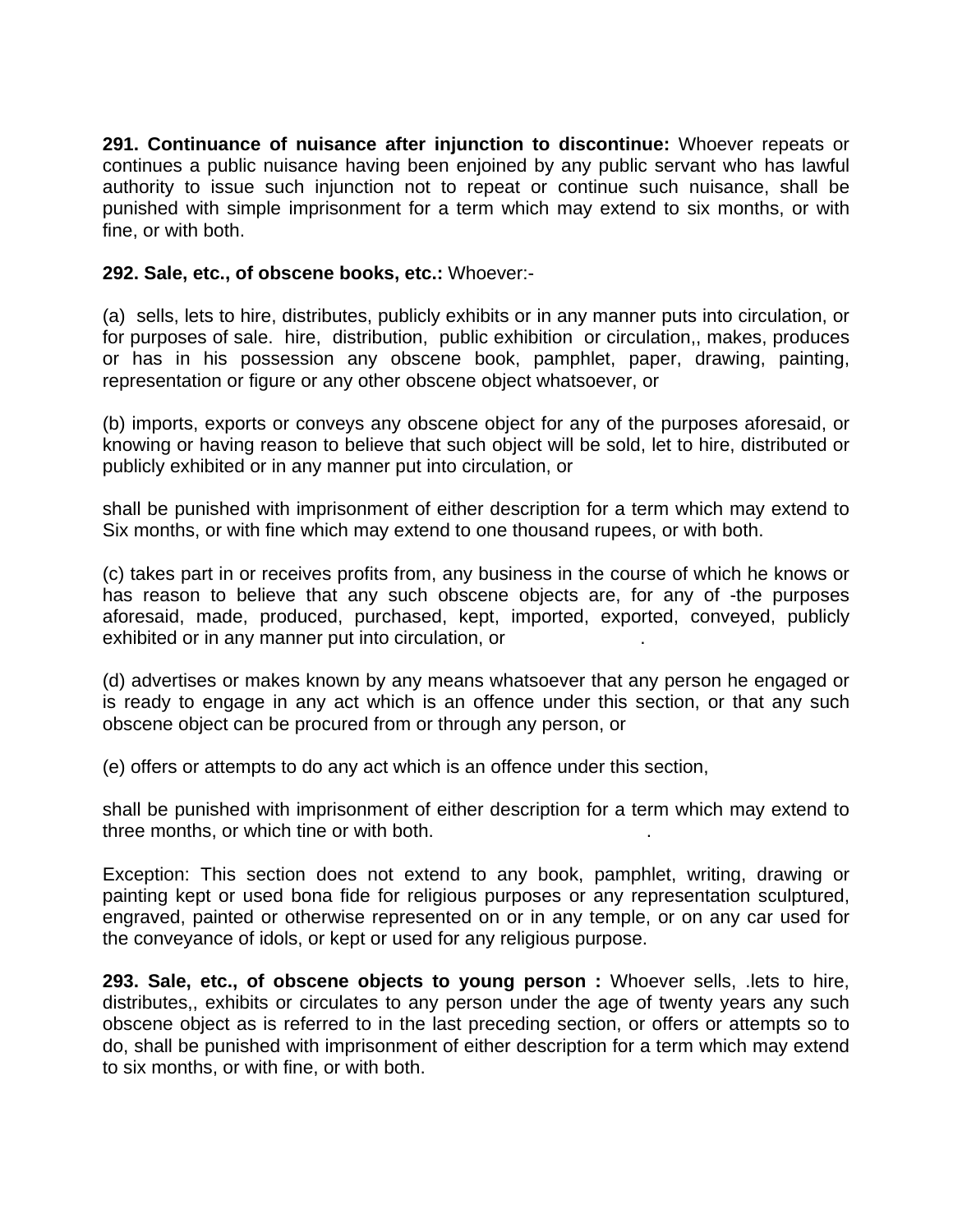**294. Obscene acts and songs;** Whoever, to the annoyance of others, --

(a) does any obscene act in any public place, or

(h) sings, recites or utters any obscene songs, ballad or words, in or near any public place,

shall be punished with imprisonment of either description for a term which may extend to three months, or with fine, or with both.

**294-A. Keeping lottery office:** Whoever keeps any office or place for the purpose of drawing any lottery not being a State lottery or a lottery authorized by the Provincial Government shall be punished with imprisonment of either description for a term which may extend to six months, or with fine, or with both.

And whoever publishes any proposal to pay any sum, or to deliver any goods, or to -do or forbear doing anything for the benefit of any person, on any event or contingency relative or applicable to the drawing of any ticket, lot, number or figure in any such lottery shall be punished with fine which may extend to one thousand rupees. Sec. 294-A ins- by the Pakistan Penal Code (Amendment) Act, XXVII of 1970

**294-B. Offering of prize in connection with trade, etc.:** Whoever offers, or undertakes to offer, in connection with any trade or business or sale of any commodity, any prize, reward or other similar consideration, by whatever name called, whether in money or kind, against any coupon, ticket, number or figure, or by any other device, as an inducement or encouragement to trade or business or to the buying of any commodity, or for the purpose of advertisement or popularising any commodity, and whoever publishes any such offer, shall be punishable, with imprisonment of either description for a term which may extend to six months, or with fine, or with both.

Sec. 294-B ins. by Pakistan Penal Code (Amendment) Act, XX of 1965.

# CHAPTER XV

### OF OFFENCES RELATING TO RELIGION

**295. Injuring or defiling place of worship, with Intent to insult the religion of any class:** Whoever destroys, damages or defiles any place of worship, or any object held sacred by any class of persons with the intention of thereby insulting the religion of any class of persons or with the knowledge that any class of persons is likely to consider such destruction damage or defilement as an insult to their religion. shall be punished with imprisonment of either description for a term which may extend to two years, or with fine, or with both.

**295-A. Deliberate and malicious acts Intended to outrage religious feelings of any class by insulting Its religion or religious beliefs:** Whoever, with deliberate and malicious intention of outraging the 'religious feelings of any class of the citizens of Pakistan, by words, either spoken or written, or by visible representations insults the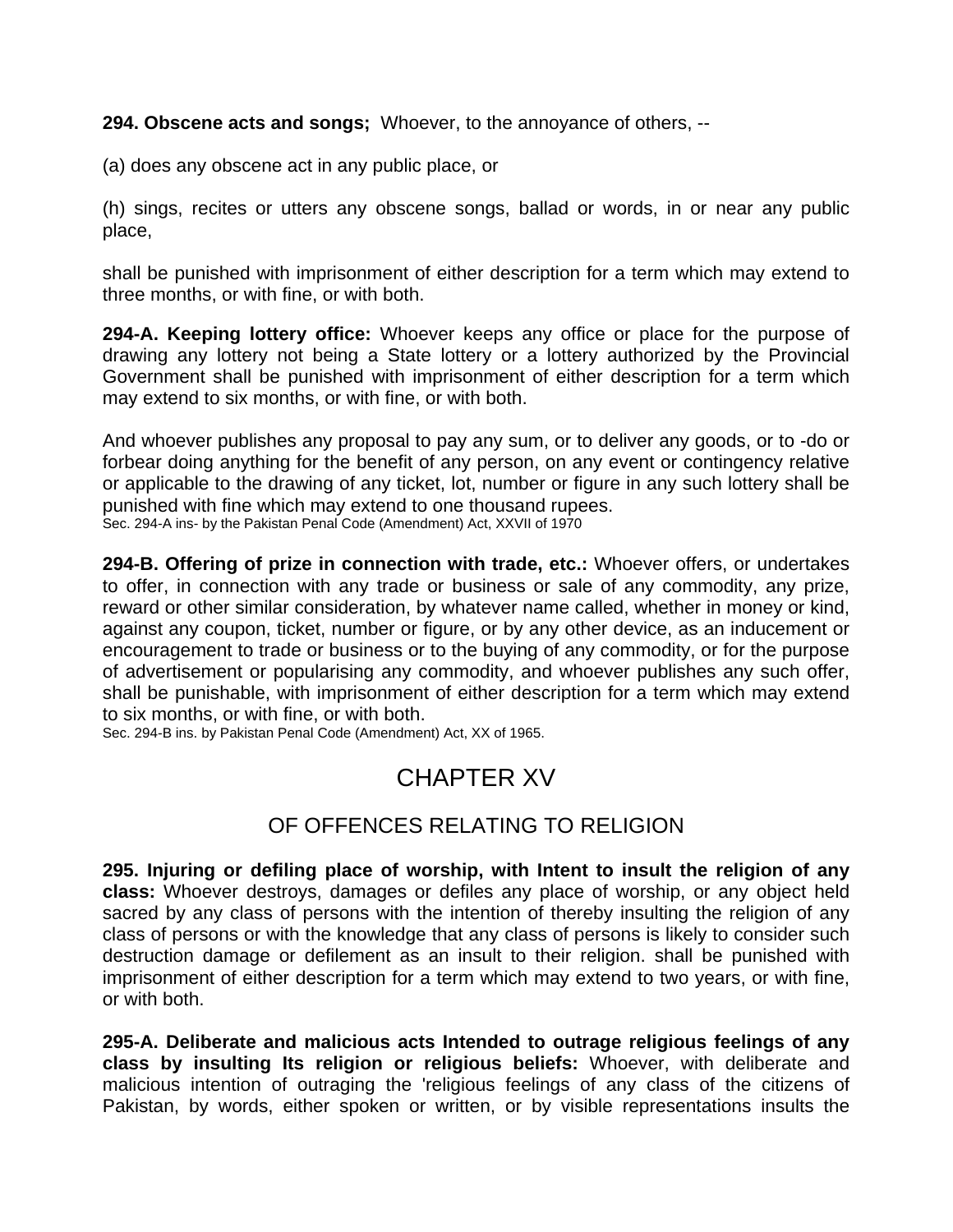religion or the religious beliefs of that class, shall be punished with imprisonment of either description for a term which may extend to ten years, or with fine, or with both. Sec. 295-A ins. by the Criminal Law (Amendment) Act, XXV of 1927.

**295-B. Defiling, etc., of Holy Qur'an :** Whoever wilfully defiles, damages or desecrates a copy of the Holy Qur'an or of an extract therefrom or uses it in any derogatory manner or for any unlawful purpose shall be punishable with imprisonment for life.

Sec. 295-B added by P.P.C. (Amendment) Ordinance, I of 1982.

**295-C. Use of derogatory remarks, etc., in respect of the Holy Prophet:** Whoever by words, either spoken or written, or by visible representation or by any imputation, innuendo, or insinuation, directly or indirectly, defiles the sacred name of the Holy Prophet Muhammad (peace be upon him) shall be punished with death, or imprisonment for life, and shall also be liable to fine.

Sec. 295-C ins. by the Criminal Law (amendment) Act, 111 of 1986, S. 2

**296. Disturbing religious assembly :** Whoever voluntarily causes disturbance to any assembly lawfully engaged in the performance of religious worship, or religious ceremonies, shall be punished with imprisonment of either description for a term which may extend to one year, or with fine, or with both.

**297. Trespassing on burial places, etc.:** Whoever, with the intention of wounding the feelings of any person, or of insulting the religion of any person, or with the knowledge that the feelings of any person are likely to be wounded, or that the religion of any person is likely to be insulted thereby,

commits any trespass in any place of worship or on any place of sculpture, or any place set apart for the performance

of funeral rites or as a, depository for the remains of the dead, or offers any indignity to any human corpse or causes disturbance to any persons assembled for the performance of funeral ceremonies,

shall be punished with imprisonment of either description for a term which may extend to one year, or with fine, or with both.

**298. Uttering words, etc., with deliberate intent to wound religious feelings:** Whoever, with the deliberate intention of wounding the religious feelings of any person, utters any word or makes any sound in the hearing of that person or makes any gesture in the sight of that person or places any object in the sight of that person, shall be punished with imprisonment of either description for a term which may extend to one year or with fine, or with both.

**298-A. Use of derogatory remarks, etc., in respect of holy personages:** Whoever by words, either spoken or written, or by visible representation, or by any imputation, innuendo or insinuation, directly or indirectly, defiles the sacred name of any wife (Ummul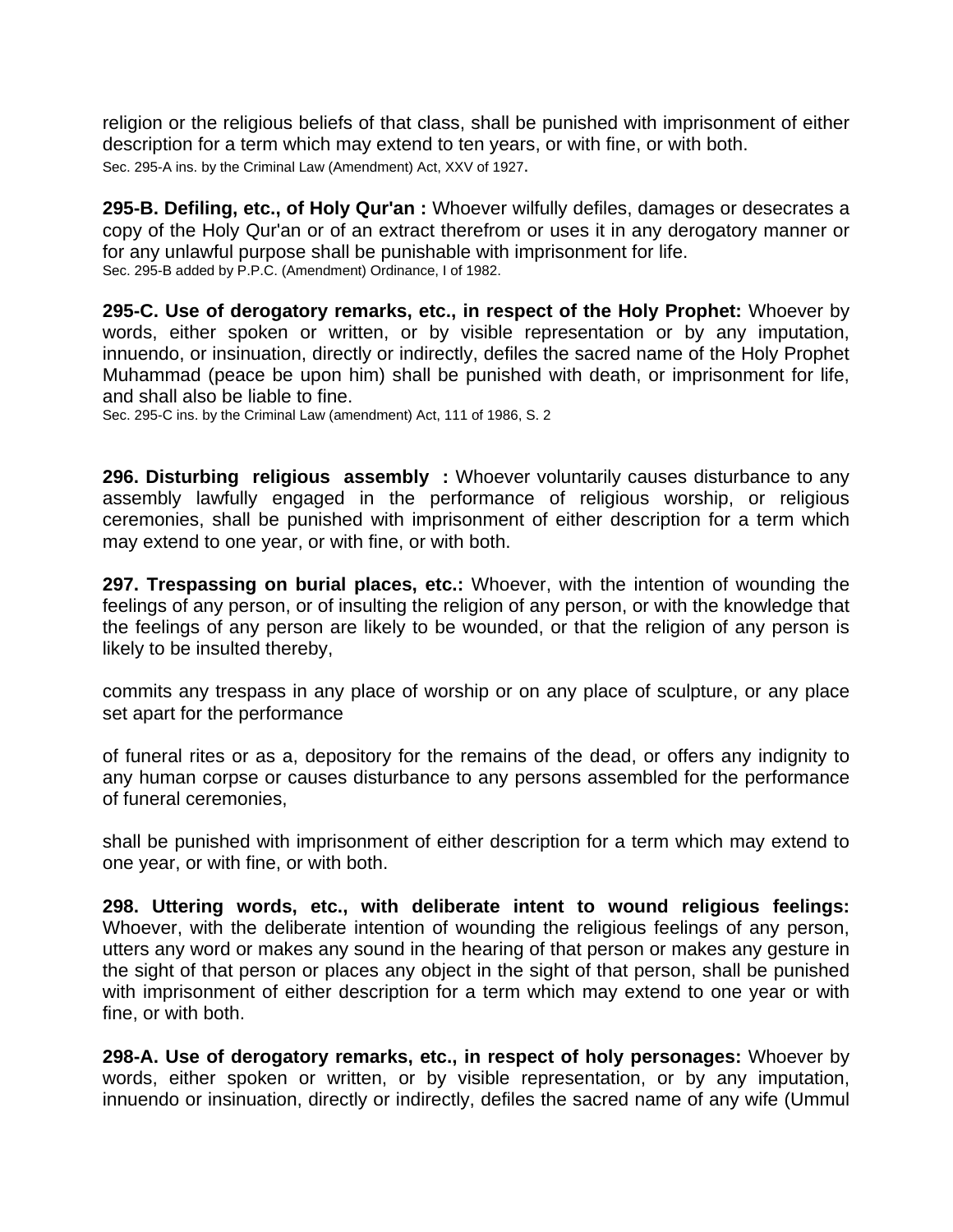Mumineen), or members of the family (Ahle-bait), of the Holy Prophet (peace be upon him), or any of the righteous Caliphs (Khulafa-e-Rashideen) or companions (Sahaaba) of the Holy Prophet (peace be upon him) shall be punished with imprisonment of either description for a term which may extend to three years, or with fine, or with both. Sec. 298-A added by the Pakistan Penal Code (Second Amendment) Ordinance, XLIV of 1980.

**298-B. Misuse of epithets, descriptions and titles, etc., reserved for certain holy personages or places:** (1) Any person of the Quadiani group or the Lahori group (who call themselves 'Ahmadis' or by any other name who by words, either spoken or written, or by visible representation-

(a) refers to or addresses, any person, other than a Caliph or companion of the Holy Prophet Muhammad (peace be upon him), as "Ameer-ul-Mumineen", "Khalifatul-Mumineen", Khalifa-tul-Muslimeen", "Sahaabi" or "Razi Allah Anho";

(b) refers to, or addresses, any person, other than a wife of the Holy Prophet Muhammad (peace bi upon him), as "Ummul-Mumineen";

(c) refers to, or addresses, any person, other than a member of the family "Ahle-bait" of the Holy Prophet Muhammad (peace be upon him), as "Ahle-baft"; or

(d) refers to, or names, or calls, his place of worship a "Masjid";

shall be punished with imprisonment of either description for a term which may extend to three years, and shall also be liable to fine.

(2) Any person of the Qaudiani group or Lahori group (who call themselves "Ahmadis" or by any other name) who by words, either spoken or written, or by visible representation refers to the mode or form of call to prayers followed by his faith as "Azan", or recites Azan as used by the Muslims, shall be punished with imprisonment of either description for a term which may extend to three years, and shall also be liable to fine.

Sec. 298-B ins. by Anti-lslamic Activities of Quadiani Group, Lahori Group and Ahmadis (Prohibition and Punishment) Ordinance, XX of 1984

**298-C. Person of Quadiani group, etc., calling himself a Muslim or preaching or propagating his faith :** Any person of the Quadiani group or the Lahori group (who call themselves 'Ahmadis' or by any other name), who directly or indirectly, poses himself as a Muslim, or calls, or refers to, his faith as Islam, or preaches or propagates his faith, or invites others to accept his faith, by words, either spoken or written, or by visible representations, or in any manner whatsoever outrages the religious feelings of Muslims shall be punished with imprisonment of either description for a term which may extend to three years and shall also be liable to fine.

Sec. 298-C. ins. by the Anti-Islamic Activities of Quadiani Group, Lahori Group and Ahmadis (Prohibition and Punishment) Ordinance, XX of 1984.

# **CHAPTER XVI**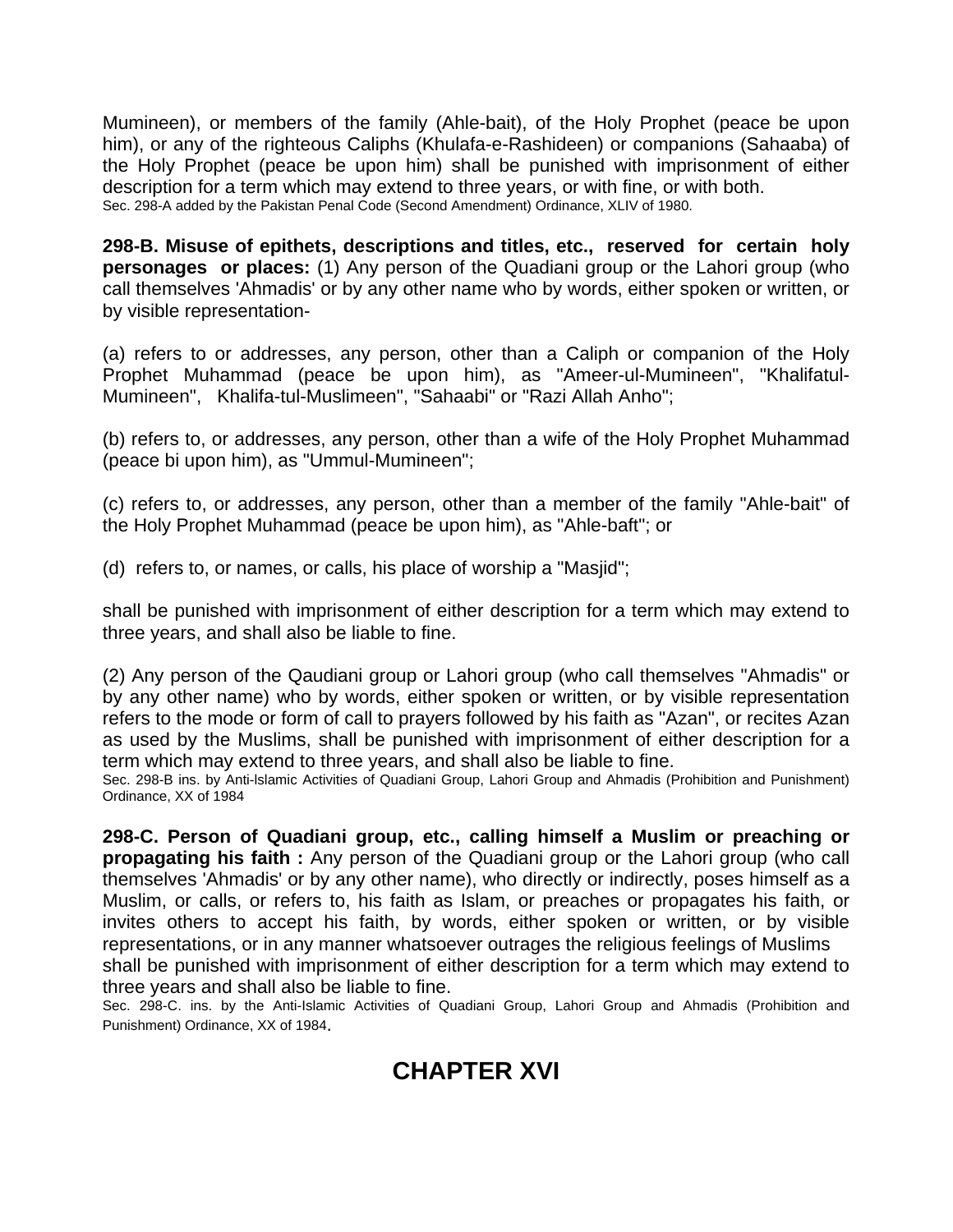# **OF OFFENCES AFFECTING THE HUMAN BODY**

# *Of offences Affecting Life*

**299. Definitions :** In this Chapter, unless there is anything repugnant in the subject or context:

(a) "*adult"* means a person who has attained the age of eighteen years ;

(b) "*arsh"* means the compensation specified in this Chapter to be paid to the victim or his heirs under this Chapter:

(c) "*authorised medical officer"* means a medical officer or a Medical board, howsoever designated, authorised by the Provincial Government;

(d) "*daman*" means the compensation determined by the Court to be paid by the offender to the victim for causing hurt not liable to *arsh;*

(e) "*diyat*" means the compensation specified in Section 323 payable to the heirs of the victim ;

(f) "*Government"* means the Provincial Government,

(g) *"ikrah-e-tam"* means putting any person, his .spouse or any of his blood relations within the prohibited degree of marriage in fear of instant death or instant, permanent impairing of any organ of the body or instant fear of being subjected to sodomy or ziha-bil-jabr;

(h) "*ikrah-e-naqis*" means any form of duress which does not amount to ikrah-i-tam;

(i) "*minor"* means a person who is not an adult;

(j) "*qatl"* means causing death of a person ;

(k) "*qisas"* means punishment by causing similar hurt at the same part of the body of the convict as he has caused to the victim or by causing his death if he has committed *qatl-iamd* in exercise Of the right of the victim or a *wali*',

(l) "*ta'zir"* means purushment other than qisas, diyat, arsh , or daman; and

(m) *"wali"* means a person entitled to claim qisas.

**300. Qatl-e-Amd :** Whoever, with the intention of causing death or with the intention of causing bodily injury to a person, by doing an act which in the ordinary course of nature is likely to cause death, or with-the knowledge that his act is so imminently dangerous that it must in all probability cause death, causes the death of such person, is said to commit qatl-e-amd.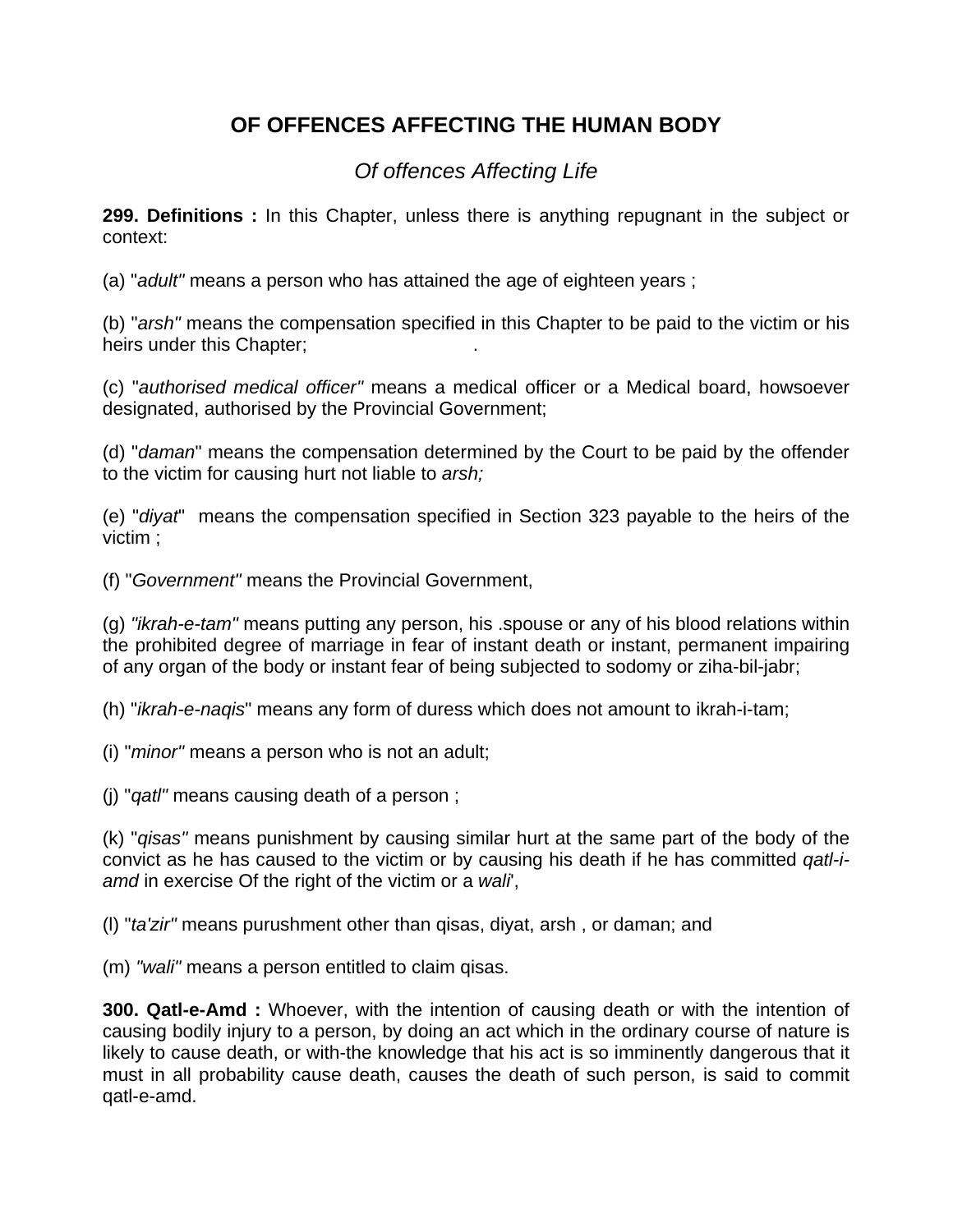**301. Causing death of person other than the person whose death was intended :** Where a person, by doing anything which he intends or knows to be likely to cause death, causes death of any person whose death he neither intends nor knows himself to be likely to cause, such an act committed by the offender shall be liable for qatl-i-amd.

**302. Punishment of qatl-i-amd :** Whoever commits qatl-e-amd shall, subject to the provisions of this Chapter be:

(a) punished with death as qisas;

(b) punished with death for imprisonment for life as ta'zir having regard to the facts and circumstances of the case, if the proof in either of the forms specified in Section 304 is not available; or

(c) punished with imprisonment of either description for a term which may extend to twenty-five years, where according to the Injunctions of Islam the punishment of qisas is tot applicable.

**303. Qatl committed under ikrah-i-tam or ikrah-i-naqis :** Whoever commits qatl:

(a) under Ikrah-i-tam shall be punished with imprisonment for a term which may extend to twenty-five years but shall not be less than ten years and the person causing 'ikrah-i-tam' shall be punished for the '.kind of Qatl committed as a consequence of ikrah-i-tam; or

(b) under 'ikrah-i-naqis' shall be punished for the kind of Qatl committed by him and the person, causing 'ikrah-i-naqis, shall be punished with imprisonment for a term which may extend to ten years.

**304. Proof of qatl-i-amd liable to qisas, etc.:** (1) Proof of qatl-i-amd shall be in any of the following forms, namely: -

(a) the accused makes before a Court competent to try the offence a voluntary and true confession of the commission of the offence; or

(b) by the evidence as provided in Article 17 of the Qanun-e-Shalladat, 1984 (P.O. No. 10 of 1984).

(2) The provisions of sub-section (1) shall, *mutatis, mutandis*, apply to a hurt liable to qisas.

**305. Wali:** In case of qatl, the wali shall be--

(a) the heirs of the victim, according to his personal law; and

(b) the Government, if there is no heir.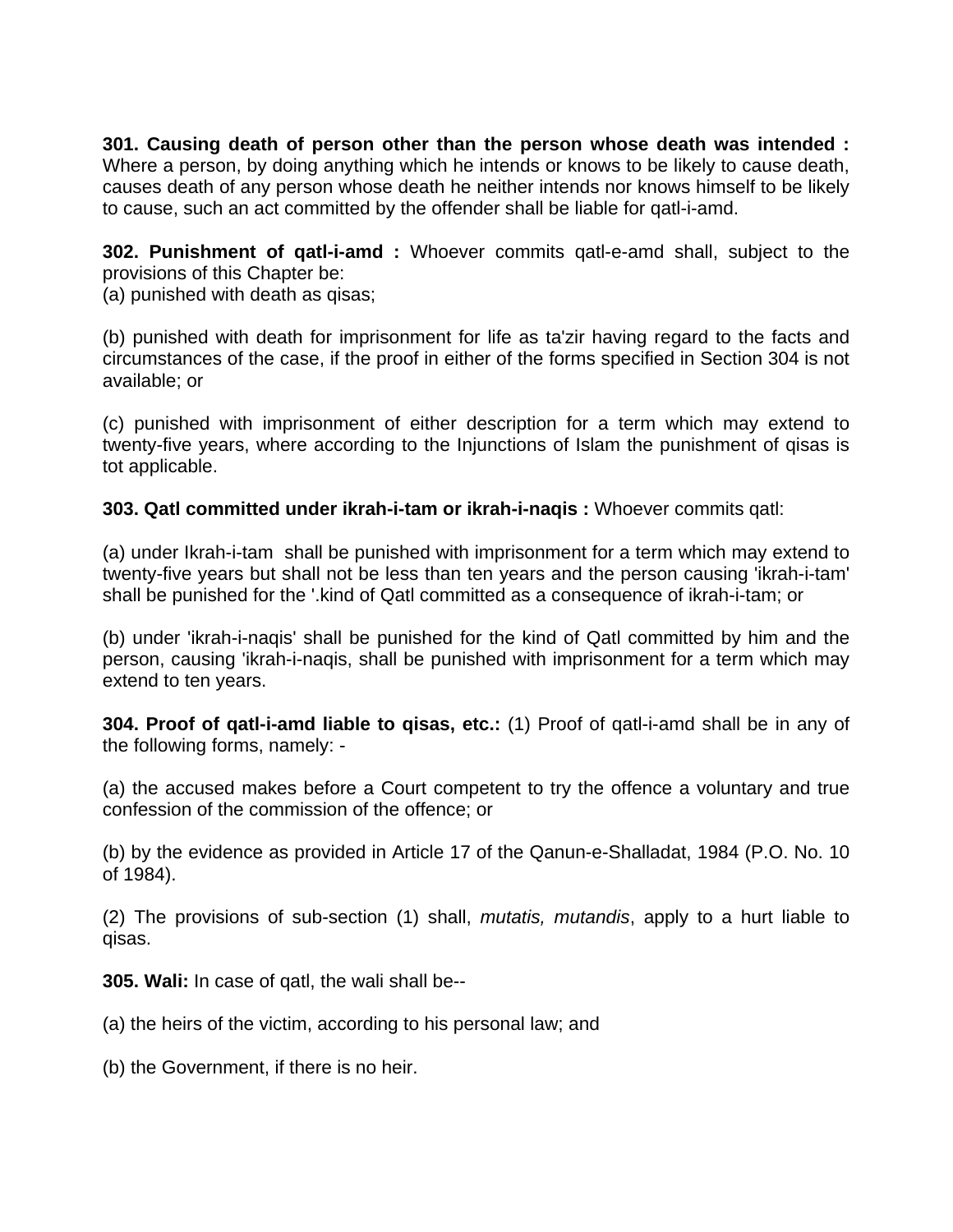**306. Qatl-e-amd not liable to qisas :** Oatil-i-Amd shall not be liable to qisas in the following cases, namely:--

(a) when an offender is a minor or insane:

Provided that, where a person liable to qisas associates himself in the commission of the offence with a person not liable to qisas, with the intention of saving himself from qisas, .he shall not be exempted from qisas;

(b) when an offender causes death of his child or grand-child, howlowsoever'; and

(c) when any wali of the victim is a direct descendant, howlowsoever, of the offender.

**307. Cases in which Qisas for qatl-i-amd shall not be enforced:** (1) Qisas for qatl-iamd, shall not be enforced in the following cases, namely:--

(a) when the offender dies before the enforcement of qisas;

(b) when any wali voluntarily and without duress, to the satisfaction of the Court, waives the right of qisas under Section 309 or compounds under Section 310 and

(c) when the right of qisas devolves on the offender as a result of the death of the wali of the victim, or on, the person who has no right of qisas against the offender., .

(2) To satisfy itself that the wali has waived the right of qi'sas under Section 309 or compounded the right of qisas under Section 310 voluntarily and without duress the Court

shall take down the statement of the wali and such other persons as it may deem necessary on oath and .record an opinion that it is satisfied that the Waiver or, as the case may be, the composition, was voluntary and not the result of any duress.

#### **Illustrations**

(i) A kills Z, the maternal uncle of his son B. Z has no other wali except D the wife of A. D has the right of qisas from A but if D dies, the right of qisas shall devolve on her son B who is also the son of the offender A. B cannot claim qisas against his father. Therefore, the qisas cannot be enforced.

(ii) B kills Z, the brother of their husband A. Z has no heir except A. Here A can claim qisas from his wife B. But if A dies, the right of qisas shall devolve on his son D who is also son of B, the qisas cannot be enforced against B.

**308. Punishment in qatl-i-amd not liable to qisas, etc.:** (1) Where an offender guilty of qatl-i-amd is not liable to qisas under Section 306 or the gisas is not enforceable under clause (c) of Section 307, he shall be liable to diyat: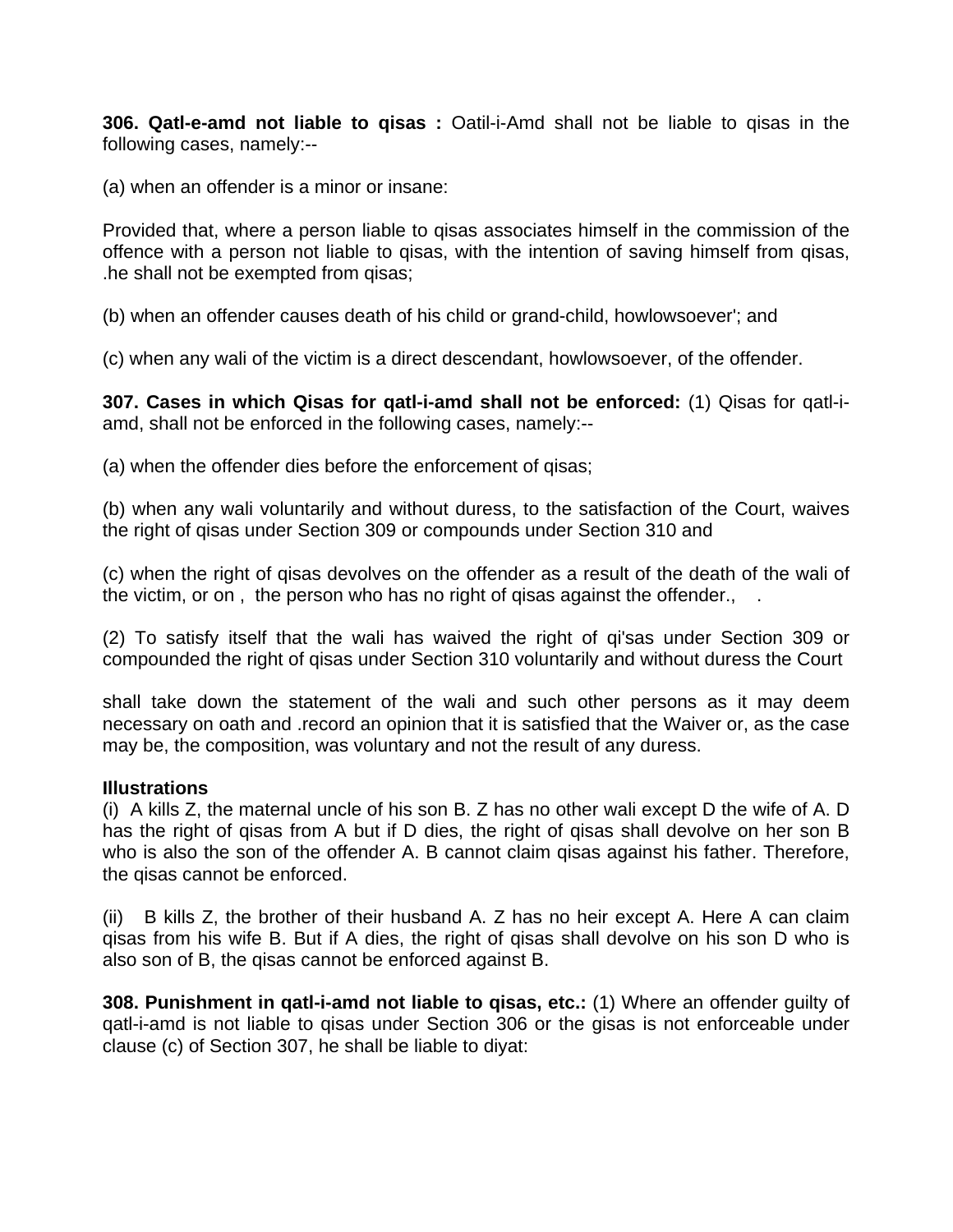Provided that, where the offender is minor or insane, diyat shall be payable either from his property or, by such person as may be determined by the Court:

Provided further that where at the time of committing qatl-i-amd the offender being a minor, had attained sufficient maturity of being insane, had a lucid interval, so as to be able to realize the consequences of his act, he may also be punished with imprisonment of either description for a term which may extend to fourteen years as ta'zir.

Provided further that, where the qisas is not enforceable under clause (c) of Section 307, the offender shall be liable to diyat only if there is any wali other than offender and if there is no wali other than the offender, he shall be punished with imprisonment of either description for a term which may extend to fourteen years as ta'zir.

(2) Notwithstanding anything contained in sub-section (i), the Court, having regard to the facts and circumstances of the case in addition to the punishment of diyat, may punish the offender with imprisonment of either description for a term which may extend to fourteen years, as ta'zir.

**309. Waiver (Afw) of qisas in qatl-i-amd :** In the case of qatl-i-amd, an adult sane wali may, at any time and without any compensation, waive his right of qisas:

Provided that the right of qisas shall not be waived;

- (a) where the Government is the wali, or
- (b) where the right of qisas vests in a minor or insane,

(2) Where a victim has more than one Wali any one of them may waive his right of qisas:

Provided that the wali who does not waive the right of qisas shall be entitled to his share of diyat.

(3) Where there are more than one victim, the waiver of the right of qisas by the wali of one victim shall not affect the right of qisas of the wali of the other victim.

(4) Where there are more than one offenders, the waiver of the right of qisas against one offender shall not affect the right of qisas against the other offender.

**310. Compounding of qisas (Sulh) in qatl-i-amd:** (1) In the case of qatl-i-amd, an adult sane wali may, at any time on accepting badl-i-sulh, compound his right of qisas:

Provided that giving a female in marriage shall not be a valid badl-i-sulh.

(2) Where a wali is a minor or an insane, the wali of such minor or insane wali may compound the right of qisas on behalf of such minor or insane wali: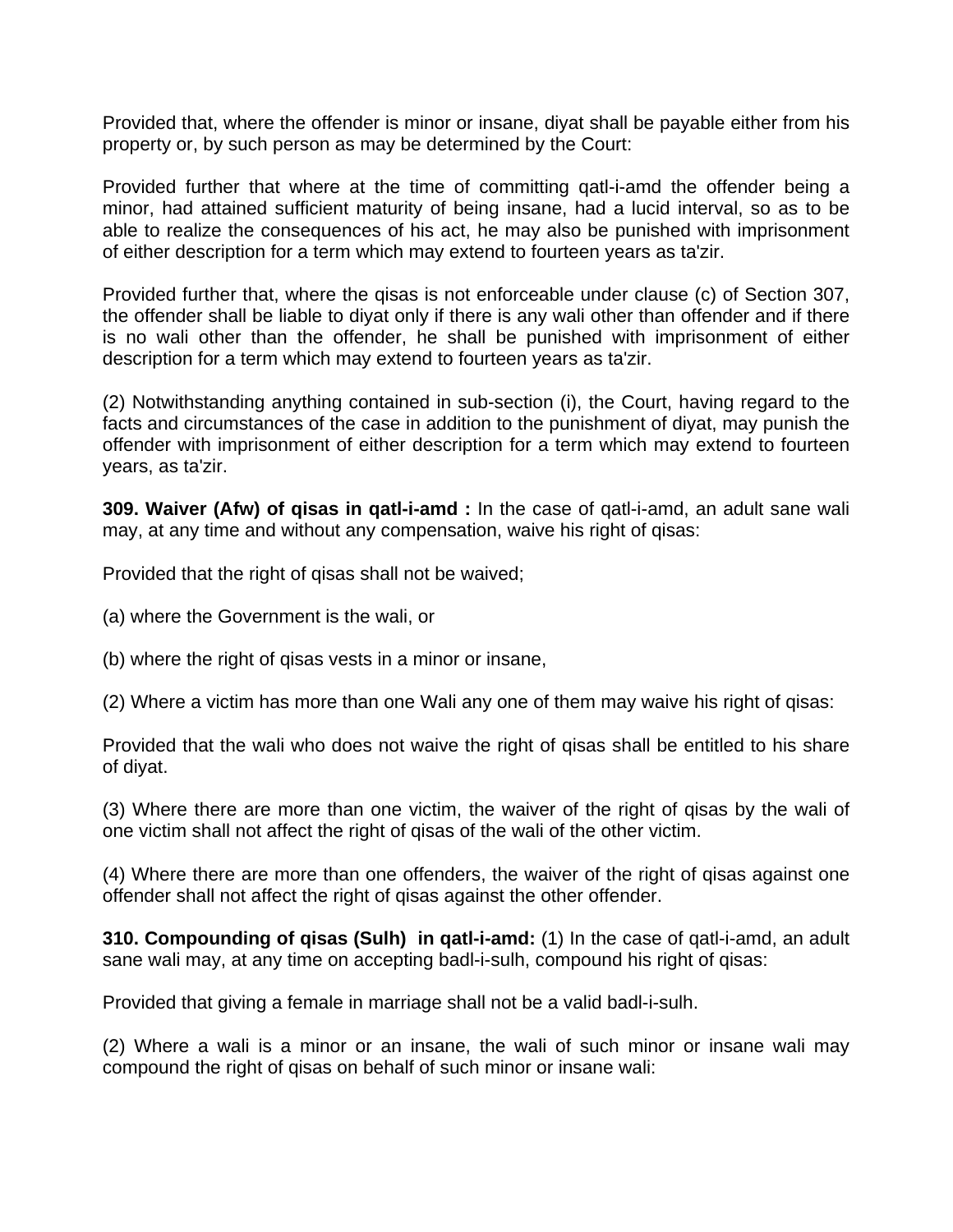Provided that the value of badf-i-sufh shall not be less than the value of diyat.

(3) Where the Government is the wali, it may compound the right of qisas:

Provided that fee value of badi-i-sulh shall not be less than the value of diyat.

(4) Where the badl-i-sufh is not determined or is a property or a right the value of which cannot be determined in terms of money under Shari'ah, the right of qisas shall be deemed to have been compounded and the offender shall be liable to diyat.

(5) Badl-i-sulh may be paid or given on demand or on a deferred date as may be agreed upon between the offender and the wali

Explanation: In this section, Badl-i-sulh means the mutually agreed compensation according to Shari'ah to be paid or given by the offender to a wali in cash or in kind or in the form of movable or immovable property.

**311-Ta'zir after waiver or compounding of right of qisas in qatl-i-amd:** Notwithstanding anything contained in Section 309 or Section 310, where all the wali do not waive or compound the right of qisas, or keeping in view the principle of fasad-fil-arz the Court may, in its discretion having regard to the facts and circumstances of the case, punish an offender against whom the right of qisas has been waived or compounded with imprisonment of either description for a term of which may extend to fourteen years as ta'zir.

Explanation: For the purpose of this section, the expression fasad-fil-arz shall include the past conduct of the offender, or whether he has any previous convictions, or the brutal or shocking manner in which the offence has been committed which is outrageous to the public conscience, or if the offender is considered a potential danger to the community.

**312. Qatl-i-amd after waiver or compounding of qisas :** Where a wali commits qatl-iamd of a convict against whom the right of qisas has been waived under Section 309 or compounded under Section 310, such wali shall be punished with- $\cdot$ .

(a) qisas, if he had himself, waived or compounded the right of qisas against the convict or had knowledge of such waiver of-composition by another wali, or

(b) diyat, if he had no knowledge of such waiver or composition.

**313. Right of qisas in qatl-i-amd :** (1) Where there is only one wali, he alone has the right of qisas in qatl-i-amd but, if there are more than one, the right of qisas vests in each of them.

(2) If the victim-

(a) has no wali, the Government shall have the right of qisas; or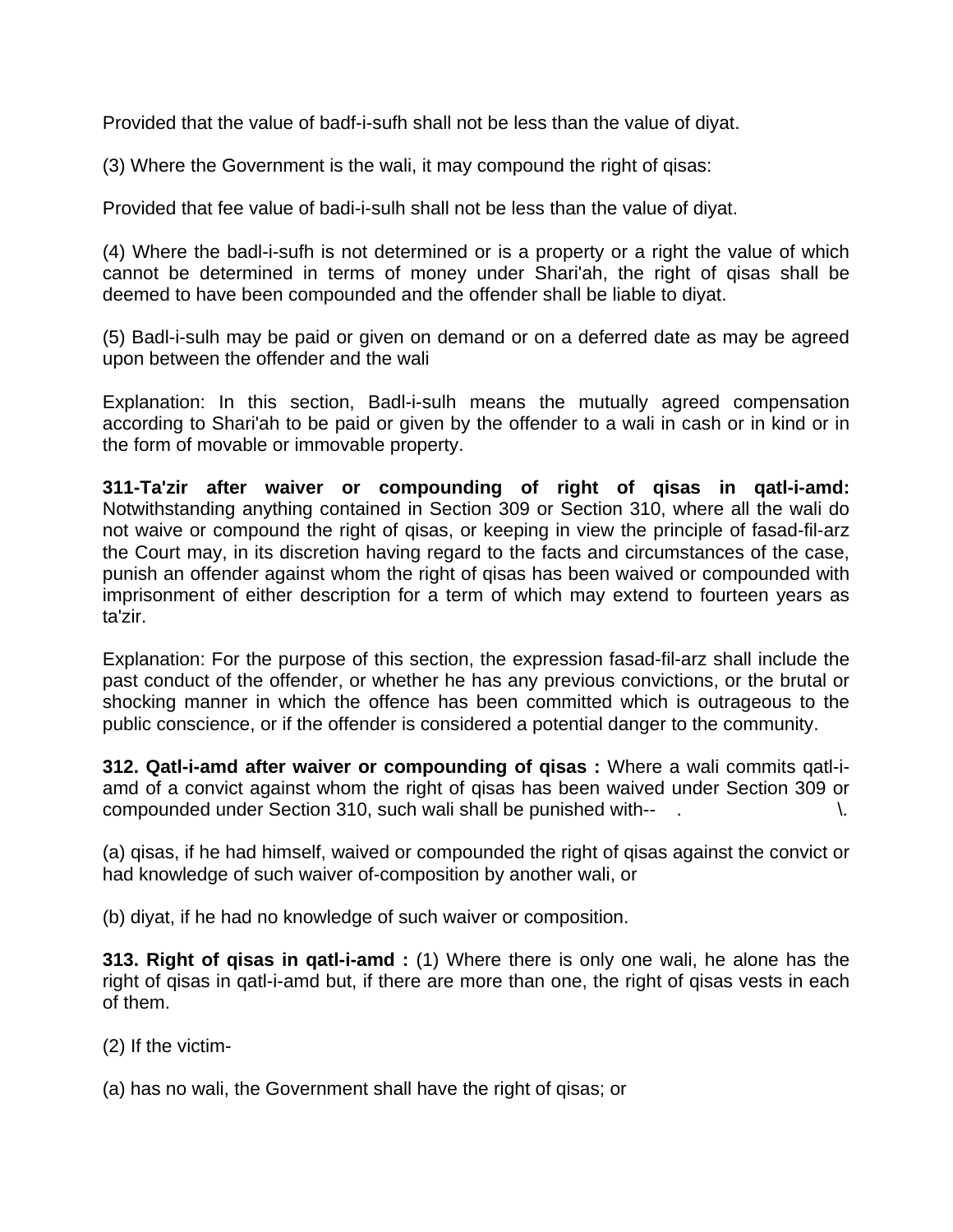(b) has no wali other than a minor or insane or one of the wali is a minor or insane, the father or if he is not alive the paternal grandfather of such wali shall have the right of qisas on his behalf:

Provided that, if the minor or insane wali has no father or paternal grandfather, howhighsoever, alive and no guardian has been appointed by the Court, the Government shall have the right of qisas on his behalf.

**314. Execution of qisas in qatl-i-amd:** (1) Qisas in Qatll-i-amd shall be executed by a functionary of the Government by causing death of the convict as the Court may direct.

(2) Qisas shall not be executed until all the wali are present at the time of execution, either personally or through their representatives authorised by them in writing in this behalf:

Provided that where a wali or his representative fails to present himself on the date, time and place of execution of qisas after having been informed of the date, time and place as certified by the Court, an officer authorised by the Court shall give permission for the execution of qisas and the Government shall cause execution of qisas in the absence of such wali.

(3) If the convict is a woman who is pregnant, the Court may, in consultation with an authorised medical officer, postpone the execution of qisas up to a period of two years after the birth of the child and during this period she may be released on bail on furnishing of security to the satisfaction of the Court, or, if she is not so released she shall, be dealt with as if sentenced to simple imprisonment.

**315-Qatl shibh-i-amd:** Whoever, with intent to cause harm to the body or mind of any person, causes the death of that or of any other person by means of a weapon or an act which in the ordinary course of nature is not likely to cause death is said to commit qatlshibh-i-amd.

#### **Illustration**

A in order to cause hurt strikes Z with a stick or stone which in the ordinary course of nature is not likely to cause death. Z dies as a result of such hurt. A shall be guilty of Qatl shibh-i-amd.

**316. Punishment for Qatl shibh-l-amd:** Whoever commits qatl shibh-i-amd shall be liable to diyat and may also be punished with imprisonment of either description for a term which may extend to fourteen years as ta'zir.

**317. Person committing qatl debarred from succession:** Where a person committing qatl-i-amd or Qatl shibh-i-amd is an heir or a beneficiary under a will, he shall be debarred from succeeding to the estate of the victim as an heir or a beneficiary.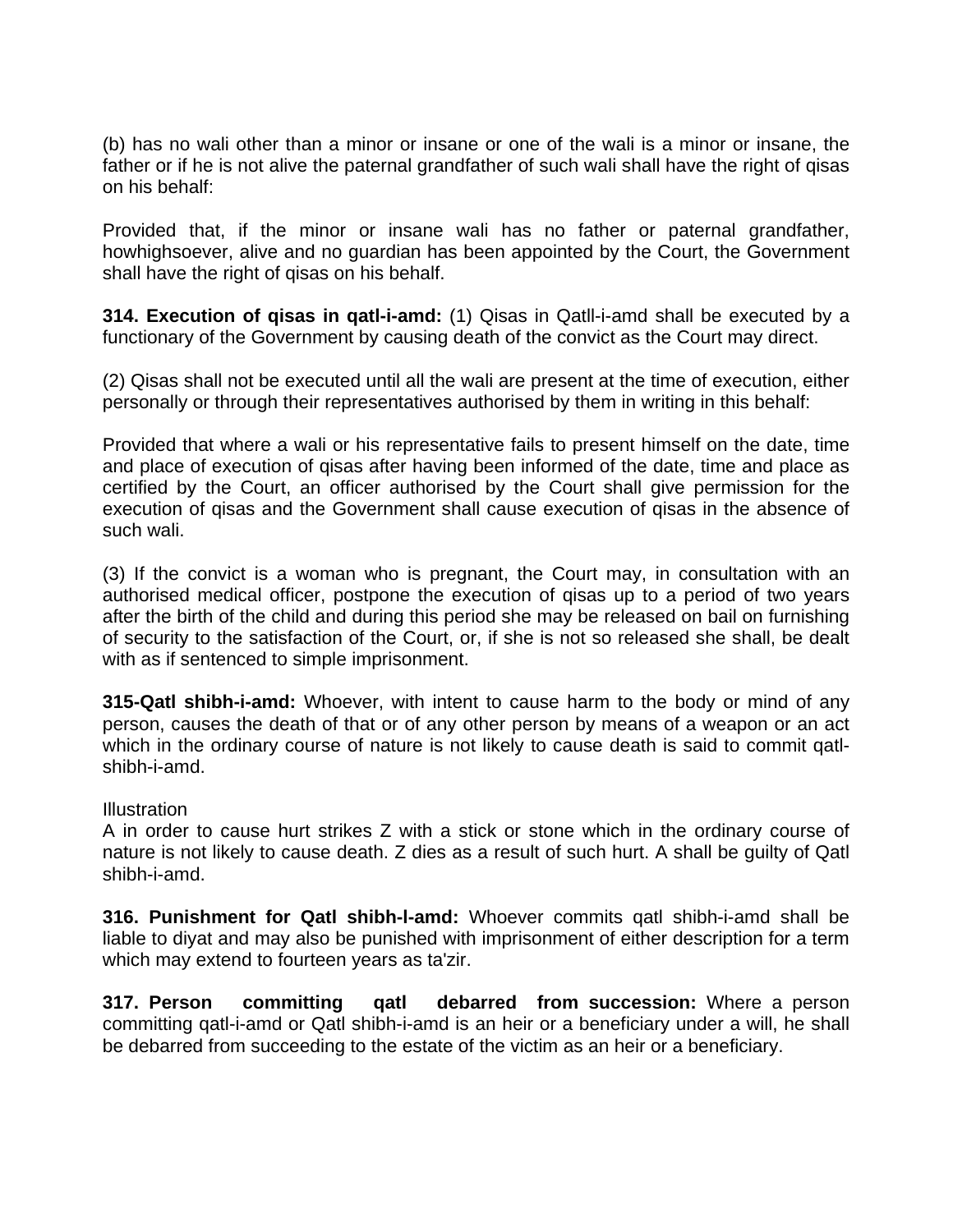**318. Qatl-i-khata:** Whoever, without any intention to cause death of, or cause harm to, a person causes death of such person, either by mistake of act or by mistake of fact, is said to commit qatl-i-khata.

### **Illustrations**

(a) A aims at a deer but misses the target and kills Z who is standing by, A is guilty of qatl-i-khata.

(b) A shoots at an object to be a boar but it turns out to be a human being. A is guilty of qatl-i-khata.

**319. Punishment for qatl-i-khata:** Whoever commits qatl-i-khata shall be liable to diyat:.

Provided that, where qatl-i-khata is committed by a rash or negligent act, other than rash or negligent driving, the offender may, in addition to diyat, also be punished with imprisonment of either description for a term which may extend to five years as ta'zir.

**320. Punishment for qatl-i-khata by rash or negligent driving:** Whoever commits qatl-ikhata by rash or negligent driving shall, having regard to the facts and circumstances the case, in addition to diyat, be punished with imprisonment of either description for a term which may extend to ten years

**321. Qatl-bis-sabab :** Whoever, without any intention, cause death of, or cause harm to, any person, does any unlawful act which becomes a cause for the death of another person, is said to commit qatl-bis-sabab.

# **Illustration**

A unlawfully digs a pit in the thoroughfare, but without any intention to cause death of, or harm to, any person, B while passing from there falls in it and is killed. A has committed qatl-bis-sabab.

**322. Punishment for qatl-bis-sabab:** Whoever commit qatl bis-sabab shall be liable to diyat.

**323. Value of diyat:** (1) The Court shall, subject to the Injunctions of Islam as laid down in the Holy Qur'an and Sunnah and keeping In view the financial position of the convict and the heirs of the victim, fix the value of diyat which shall not be less than the value of thirty thousand six hundred and thirty grams of silver.

(2) For the purpose of sub-section (1), the Federal Government shall, by notification in the official Gazette, declare the value of Silver, on the first day of July each year or on such date as it may deem fit, which shall be the value payable during a financial year.

**324. Attempt to commit qatl-i-amd:** Whoever does any act with such intention or knowledge, and under such circumstances, that, if he by. that act caused qatl, he would be guilty of qatl-i-amd, shall be punished with imprisonment for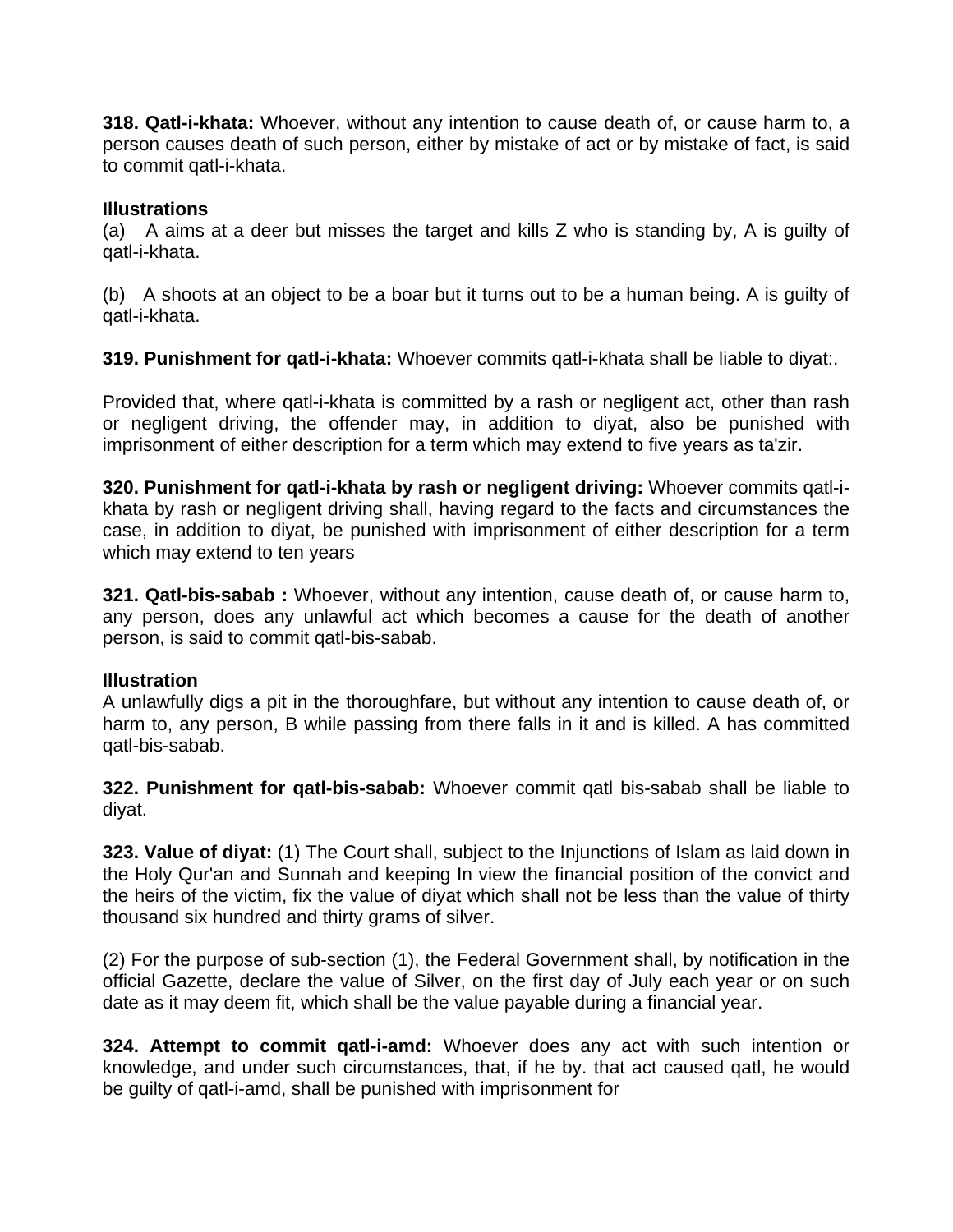either description for a term which may extend to ten years, and shall also be liable to fine, and, if hurt is caused to any person by such act, the offender shall, in addition to the imprisonment and fine as aforesaid, be liable to the punishment provided for the hurt caused:

Provided that. where the punishment for the hurt is qisas which is not executable, the offender shall be liable to arsh and may also be punished with imprisonment of either description for a term which may extend to seven years.

**325. Attempt to commit suicide:** Whoever attempts to commit suicide and does any act towards the commission of such offence, shall be punished with simple imprisonment for a term which may extend to one year, or with fine, or with both.

**326. Thug:** Whoever shall have been habitually associated with any other or others for the purpose of committing robbery or child-stealing by means of or accompanied with Qatl, is a thug.

**327. Punishment:** Whoever is a thug, shall be punished with imprisonment for life and shall also be liable to fine.

**328. Exposure and abandonment of child under twelve years by parent or person having care of it:** Whoever being the father or mother of a child under the age of twelve years, or having the care of such child, shall expose or leave such child in any place with the intention of wholly abandoning such child, shall be punished with imprisonment' of either description for- a term which may extend to seven years, or with fine, or with both.

Explanation : This section is not intended to prevent the trial of the offender for qatl-i-amd or qatl-i-shibh-i-amd or qatl-bis-sabab, as the case may be, if the child dies in consequence of the exposure.

**329. Concealment of birth by secret disposal of dead body:** Whoever, by secretly burying or otherwise disposing of the dead body of a child whether such child dies before or after or during its birth, intentionally conceals or endeavours to conceal the birth shall be punishable with imprisonment of either description for a term which may extend to two years, or with fine, or with both.

**330. Disbursement of diyat:** The diyat shall be disbursed among the heirs of the victim according to their respective shares in inheritance:

Provided that, where an heir foregoes his share, the diyat shall not be recovered to the extent of his share.

**331. Payment of Diyat:** (1) The diyat may be made payable in lumpsum or in instalments spread over a period of three years from the date of the final judgment.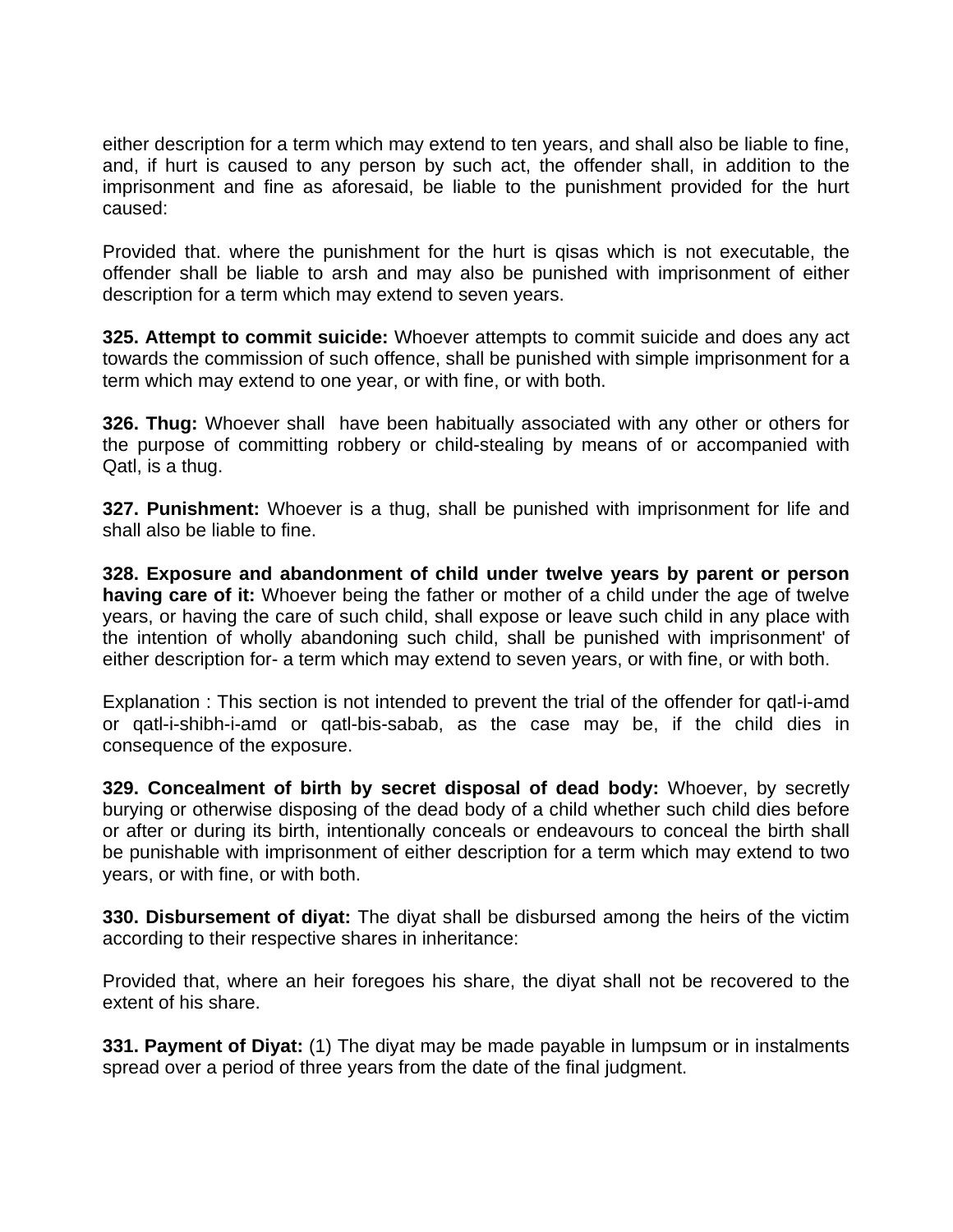(2) Where a convict fails to pay diyat or any part thereof within the period specified in subsection (1), the convict may be kept in jail and dealt with in the same manner as if sentenced to simple imprisonment until the diyat is paid full or may be released on bail If he furnishes security equivalent to the amount of diyat to the satisfaction of the Court.

(3) Where a convict dies before the payment of diyat or any part thereof, it shall be recovered from his estate.

**332. Hurt:** (1) Whoever causes pain, harm, disease, infianity or injury to any person or impairs, disables or dismembers any organ of the body or part thereof of any person without causing his death, is said to cause hurt.

- (2) The following are the kinds of hurt :
- (a) Itlaf-i-udw
- (b) itlaf-i-salahiyyat-i-udw
- (c) shajjah
- (d) jurh and
- (e) all kinds of other hurts.

**333. Itlaf-i-udw:** Whoever dismembers, amputates, severs any limb or organ of the body of another person is said to cause Itlaf-i-udw.

**334. Punishment for Itlaf-udw:** Whoever by doing any act with the intention of thereby causing hurt to any person, or with the knowledge that he is likely thereby to cause hurt to any person causes Itlaf-i-udw of any person, shall, in consultation with the authorised medical officer, be punished with qisas, and if the qisas is not executable keeping in view the principles of equality in accordance with the Injunctions of Islam, the offender shall be liable to arsh and may also be punished with imprisonment of either description for a term which may extend to ten years as ta'zir.

**335. Itlaf-i-salahiyyat-i-udw:** Whoever destroys or permanently impairs the functioning, power or capacity of an organ of the body of another person, or causes permanent disfigurement is said to cause itlaf-i-salahiyyat-i-udw.

**336. Punishment for itlaf-i-salahiyyat-i-udw :** Whoever, by doing any act with the intention of causing hurt to any person, or with the knowledge that he is likely to cause hurt to any person, causes itlaf-i-salahiyyat-i-udw of any person, shall, in consultation with the authorised medical officer, be punished with qisas and if the qisas is not executable, keeping in view the principles of equality in accordance with the Injunctions of Islam, the offender shall be liable to arsh and may also be punished with imprisonment of either description for a term which may extend to ten years as taz'ir.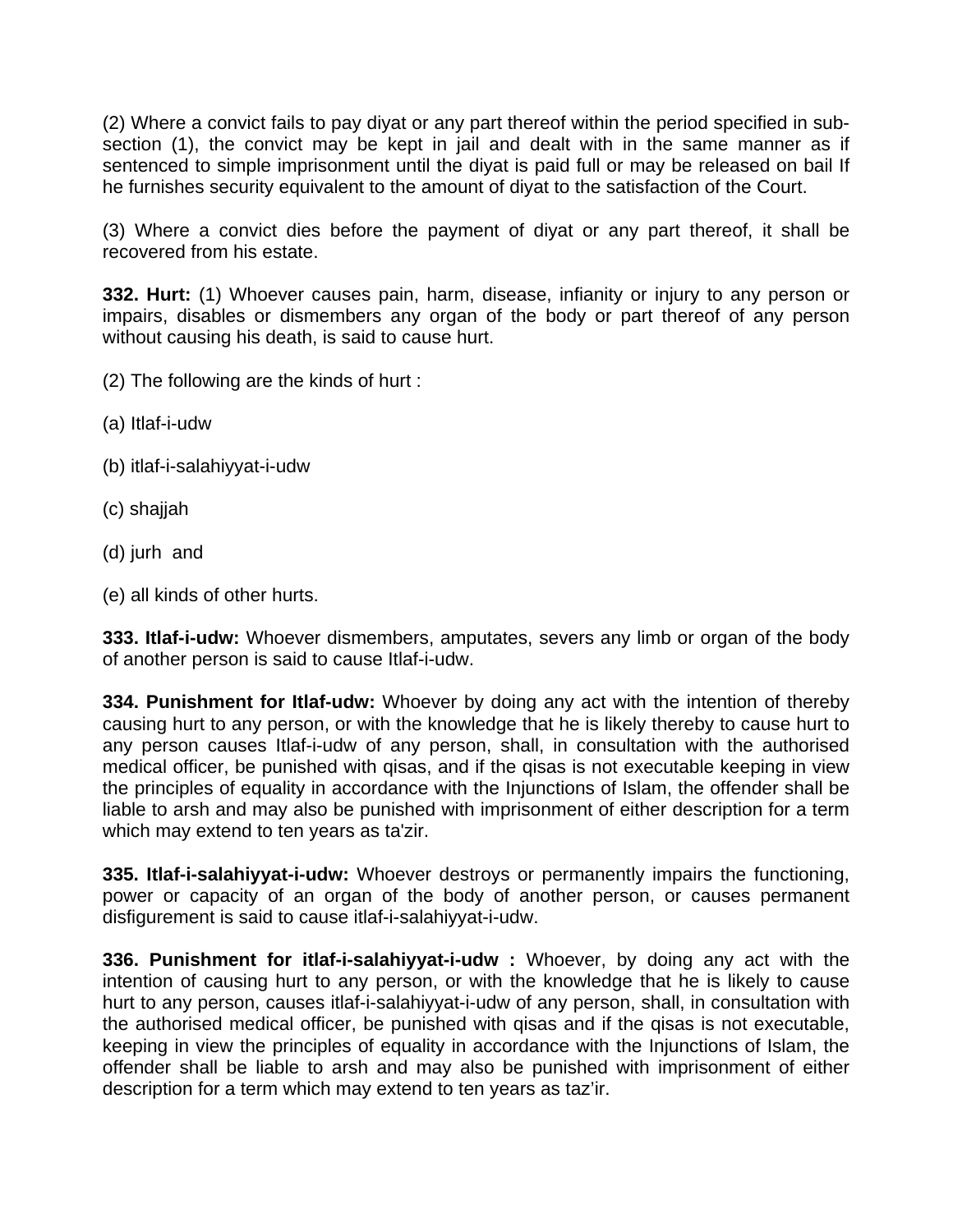**337. Shajjah :** (1) Whoever causes, on the head or face of any person, any hurt which does not amount to itlaf-i-udw or itlaf-i-salahiyyat-i-udw, is said to cause shajjah.

(2) The following are the kinds of shaljah namely:-

- (a) Shajjah-i-Khafifah
- (b) Shalfah'i-mudihah
- (c) Shajjah-i-hashimah
- (d) Shajjah-i-munaqqilah
- (e) Shaijah-i-ammah and
- (f) Shajjah-i-damighah
- (3) Whoever causes shajjah
- (i) without exposing bone of the victim, is said to cause shajjah-i-khafifah;

(ii) by exposing any bone of the victim without causing fracture, is said to cause shajjah-imudihah;

(iii) by fracturing the bone of the victim, without dislocating it, is said to cause shajjah-ihashimah;

(iv) by causing fracture of the bone of the victim and thereby the bone is dislocated, is said to cause shajfah-i-munaqqilah;

(v) by causing fracture of the skull of the victim so that the wound touches the membrane of the brain, is said to cause shajjah-i-ammah;

(vi) by causing fracture of the skull of the victim and the wound ruptures the membrane of the brain is said to cause shaijah-i-damighah.

**337-A. Punishment of shajjah :** Whoever, by doing any act with the intention of thereby causing hurt to any person, or with the knowledge that he is likely thereby to cause hurt to any person, causes--

(i) Shajjah-I-khafifah to any person, shall be liable to daman and may also be punished with imprisonment of either description for a term which may extend to two years as ta'zir,

(ii) shajjah-i-mudihah to any person, shall, in consultation with the authorised medical officer, be punished with qisas, and if the, qisas is not executable keeping in view the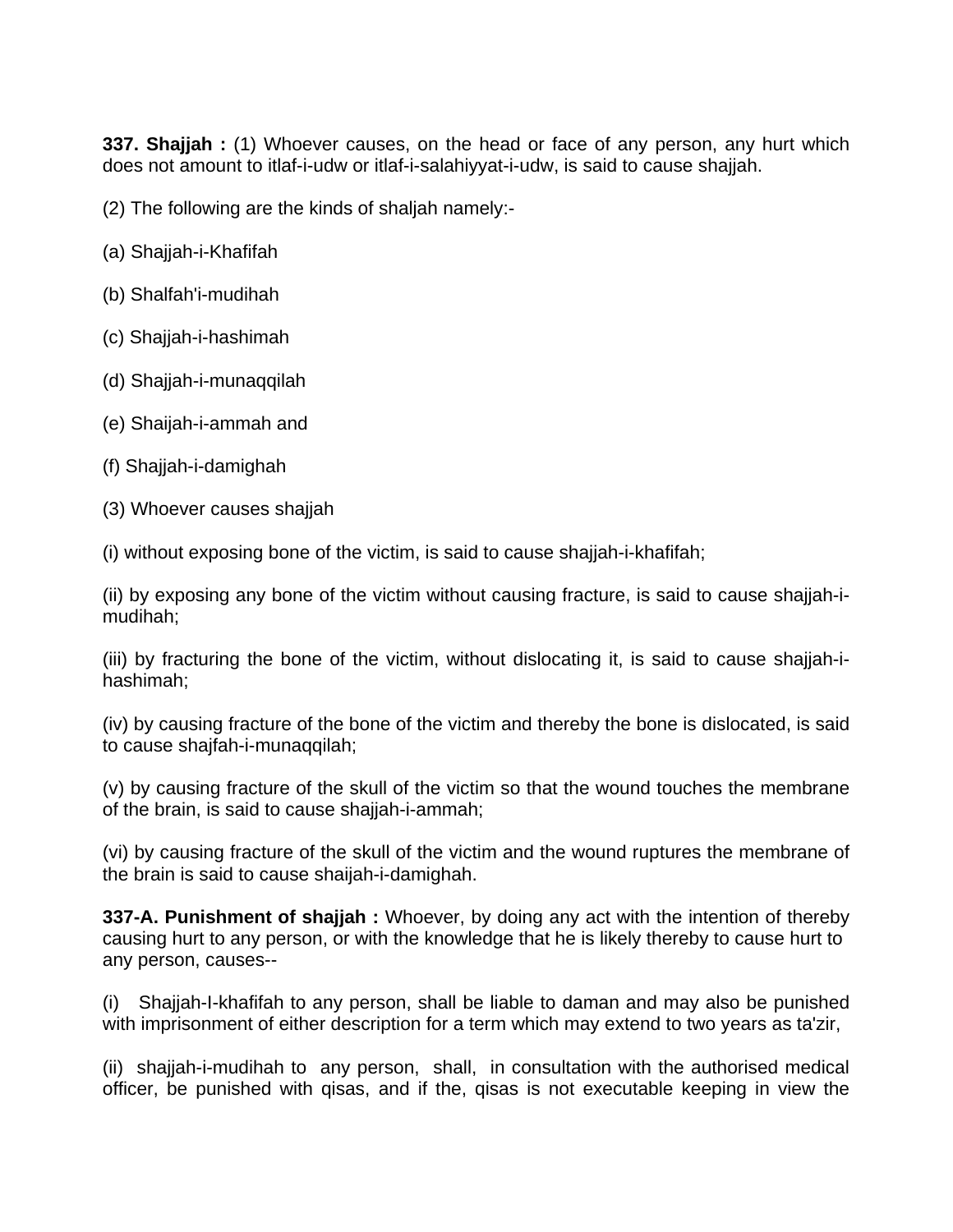principles of equality, in accordance with the Injunctions of Islam, the convict shall be liable to arsh which shall be five percent of the diyat and may also be punished with imprisonment of either description for a term which may extend to five years as ta'zir,

(iii) shajjah-i-hashimah to any person, shall be liable to arsh which shall be ten per cent of the diyat and may also be punished with imprisonment of either description for a term which may extend to ten years as ta'zir,

(iv) shajiah-i-munaqqilah to any person, shall be liable to arsh which shall be fifteen per cent of the diyat and may also be punished with imprisonment of either description for a term which may extend to ten years as ta 'zir,

(v) shajjah-i-ammah to any person, shall be liable to arsh which shall be one-third of the diyat and may also be punished with imprisonment of either description for a term which may extend to ten years as ta'zir, and

(vi) shajjah-i-damighah to any person shall be liable to arsh which shall be one-half of diyat and may also be punished with imprisonment of either description for a term which may extend to fourteen years as ta'zir.

**337-B. Jurh:** (1) Whoever causes on any part of the body of a person, other than the head or face, a hurt which leaves a mark of the wound, whether temporary or permanent, is said to cause jurh.

- (2) Jurh is of two kinds, namely:-
- (a) Jaifah ; and
- (b) Ghayr-jaifah

**337-C. Jaifah :** Whoever causes jurh in which the injury extends to the body cavity of the trunk, is said to cause jaifah.

**337-D. Punishment for jaifah :** Whoever by doing any act with the intention of causing hurt to a person or with the knowledge that he is likely to cause hurt to such person, causes jaifah to such person, shall be liable to arsh which shall be one-third of the diyat and may also be punished with imprisonment of either description for a term which may extend to ten years as ta'zir.

**337-E. Ghayr-jaifah :** (1) Whoever causes jurh which does not amount to jaifah, is said to cause ghayr-jaifah.

(2) The following are the kinds of ghayr-faifah, namety:-

(a) damihah

(b) badi'ah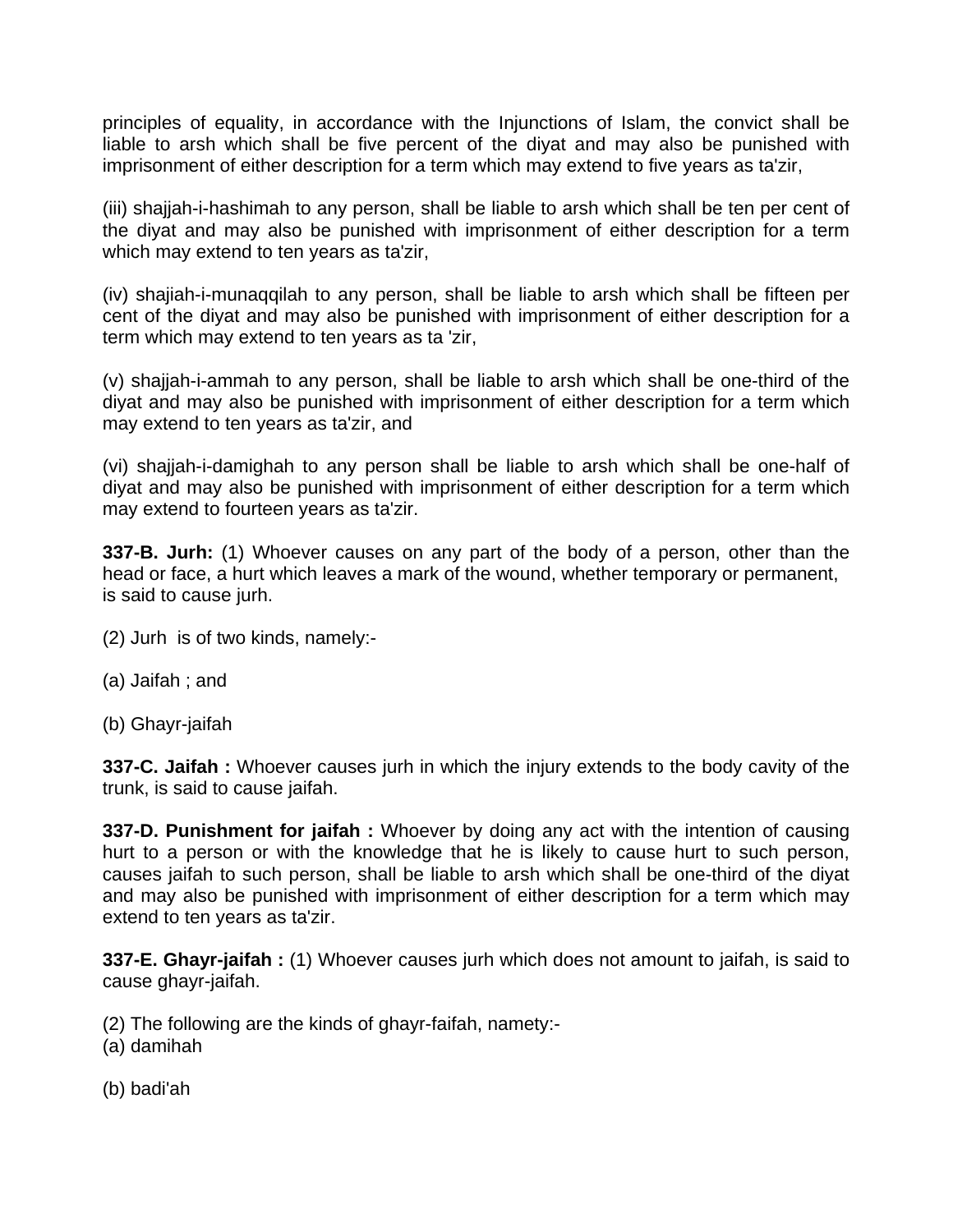- (c) mutalahimah
- (d) mudihah
- (e) hashimah ; and
- (f) munaqqilah
- (3) Whoever causes ghayr-jaifah—
- (i) in which the.skin is ruptured and bleeding occurs, is said to cause damiyah;
- (ii) by cutting or incising the flesh without exposing the bone, is said to cause badi'ah;
- (iii) by lacerating the flesh, is said to cause mutalahimah',
- (iv) by exposing the bone, is said to cause mudihah;
- (v) by causing fracture of a bone without dislocating it, is said to cause hashimah; and

(vi) by fracturing and dislocating the bone, is said to cause munaqqilah.

**337-F. Punishment of ghayr-jaifah :** Whoever by doing any act with the intention of causing hurt to any person, or with the knowledge that he is likely to cause hurt to any person, causes"

(i) damihah to any person, shall be liable to daman and may also be punished with imprisonment of either description for a term which may extend to one year as ta'zir,

(ii) badi'ah to any person, shall be liable to daman and may also be punished with imprisonment of either description for a term which may extend to three years as ta'zir,

(iii) mutafahimah to any person, shall be liable to daman and may also be punished with imprisonment of either description for a term which may extend to three years as ta'zir;

(iv) mudihah to any person, shall be liable to daman and may also be punished with imprisonment of either description for a term which may extend to five years as ta'zir,

(v) hashimah to any person, shall be liable to daman and may also be punished with imprisonment of either description for a term which may extend to five years as ta'zir, and

(vi) munaqqilah to any person, shall be liable to daman and may also be punished with imprisonment of either description for a term which may extend to seven years as ta'zir.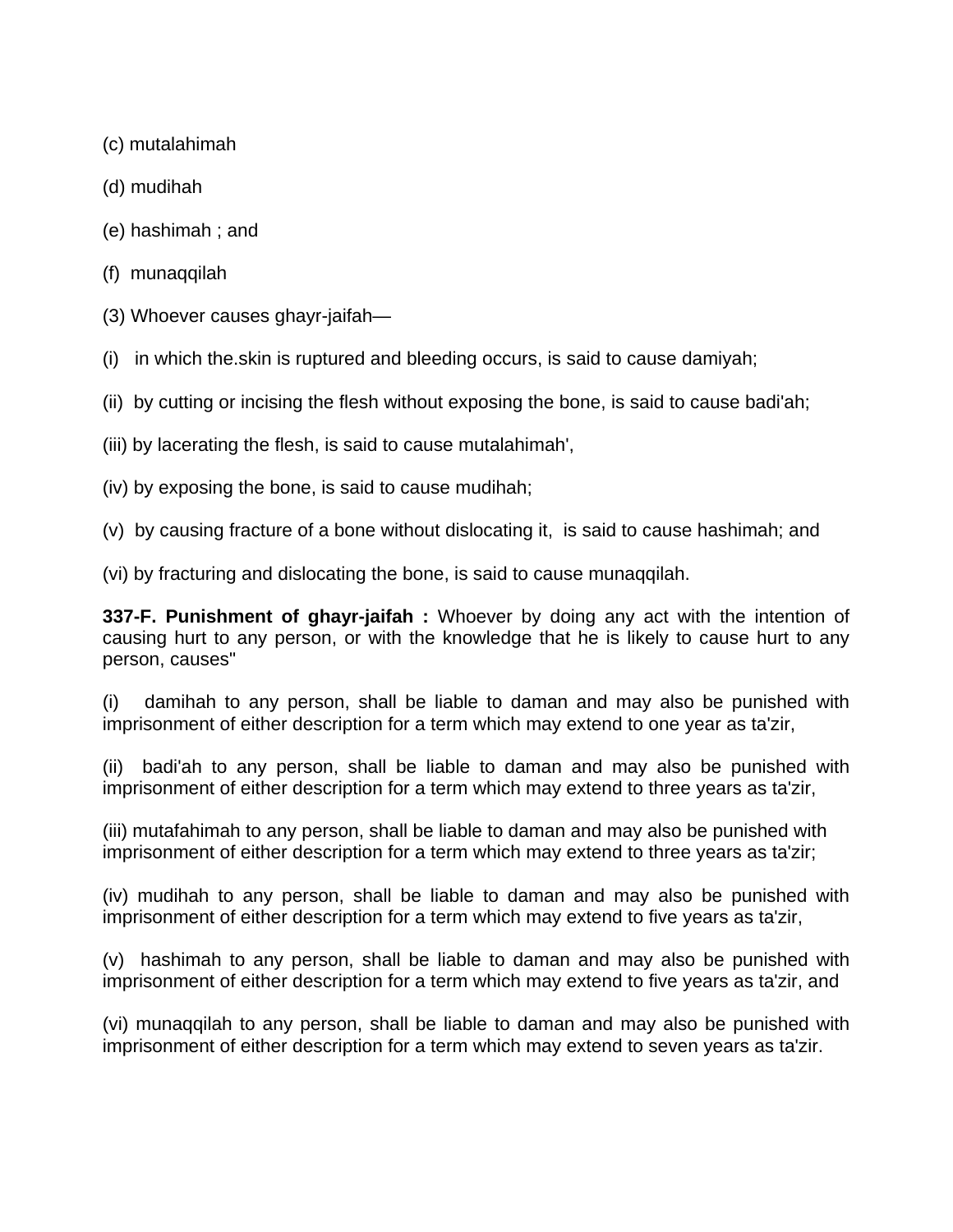**337-G. Punishment for hurt by rash or negligent driving:** Whoever causes hurt by rash or negligent driving shall be liable to arsh or daman specified for the kind of hurt caused and may also be punished with imprisonment of either description for a term which may extend to five years as ta'zir.

**337-H. Punishment for hurt by rash or negligent act:** (1) Whoever causes hurt by rash or negligent act, other than rash or negligent driving, shall be liable to arsh or daman specified for the kind of hurt caused and may also be punished with imprisonment of either description for a term which may extend to three years as ta'zir.

(2) Whoever does any act so rashly or negligently as to endanger human life or the personal safety of other, shall be punished with imprisonment of either-description for a term which may extend to three months, or with fine, or with both.

**337-I. Punishment for causing hurt by mistake (khata):** Whoever causes hurt by mistake (khata) shall be liable to arsh or daman specified for the kind of hurt caused.

**337-J. Causing hurt by mean of a poison:** Whoever administers to. or causes to be taken by, any person, any poison or any stupefying, intoxicating or unwholesome drug, or such other thing with intent to cause hurt to such person, or with intent to commit or to facilitate the commission of an offence, or knowing it to be likely that he will thereby cause hurt may, in addition to the punishment of arsh or daman provided for the kind of hurt caused, be punished, having regard to the nature of the hurt caused, with imprisonment of either description for a term which may extend to ten years.

**337-K. Causing hurt to extort confession, or to compel restoration of property:** Whoever causes hurt for the purpose of extorting from the sufferer or any person interested in the sufferer any .confession or any information which may lead to the detection of any offence or misconduct, or for the purpose of constraining the sufferer, or any person interested in the Sufferer, to restore, or to cause the restoration of, any property or valuable security or to satisfy any claim or demand, or to give information which may lead to the restoration of any property, or valuable security shall, in addition to the punishment of qisas, arsh or daman, as the case may be, provided for the kind of hurt caused, be punished, having regard to the nature of the hurt caused, with imprisonment of either description for a term which may extend to ten years as ta'zir.

**337-L. Punishment for other hurt:** (1) Whoever causes hurt, not mentioned hereinbefore, which endangers life or which causes the sufferer to remain in severe bodily pain for twenty days or more or renders him unable to follow his ordinary pursuits for twenty days or more, shall be liable to daman and also be punished with imprisonment of either description for a term which may extend to seven years.

(2) Whoever causes hurt not covered by sub-section (1) shall be punished with imprisonment of either description for a term which may extend to two years, or with daman, or with both.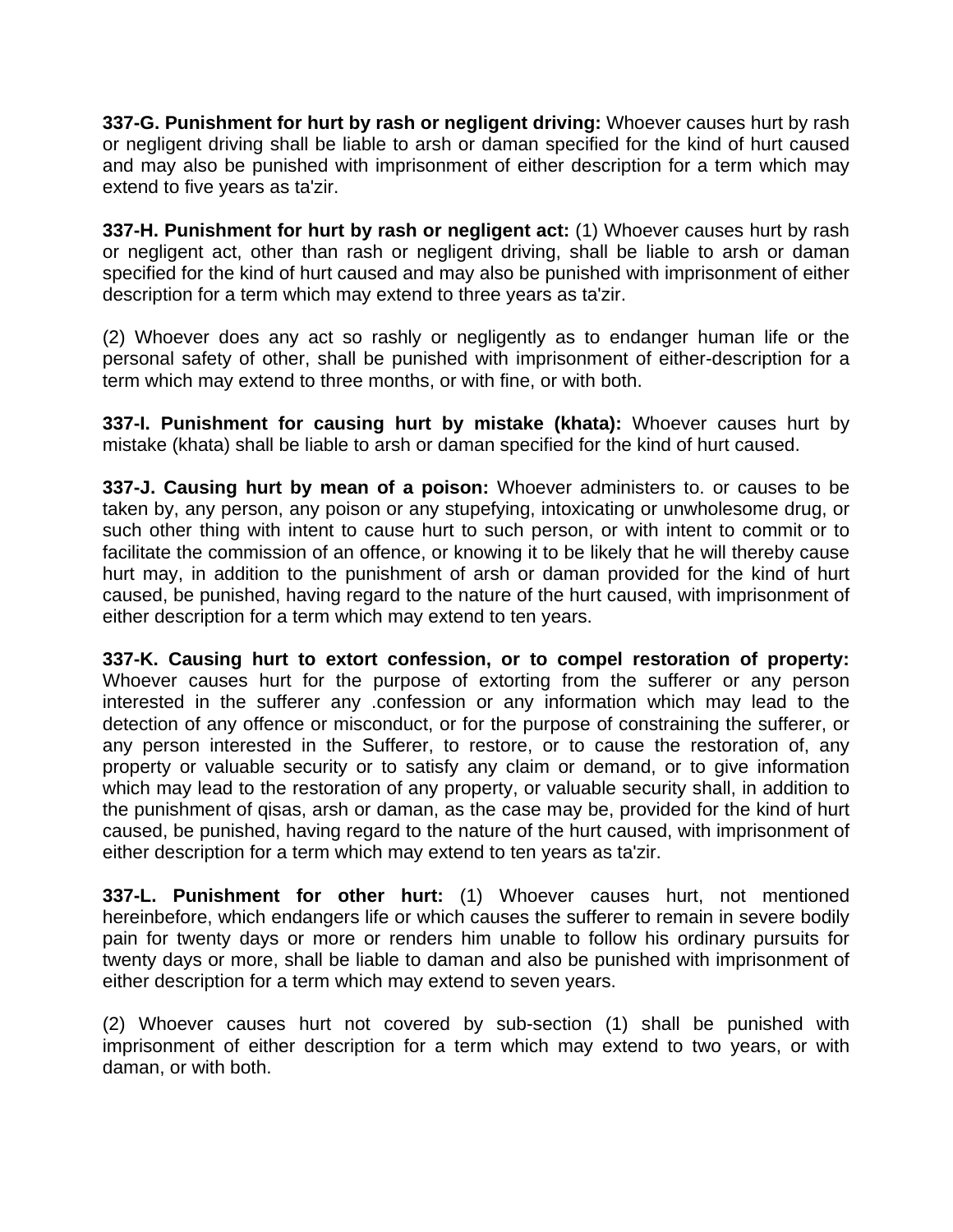**337-M. Hurt not liable to qisas:** Hurt shall not be liable to qisas in the following cases, namely:--

(a) when the offender is a minor or insane:

Provided that he shall be liable to arsh and also to ta'zir to be determined by the Court having regard to the age of offender, circumstances of the case and the nature of hurt caused;

(b) when an offender at the instance of the victim causes hurt to him:

Provided that the offender may be liable to ta'zir provided for the kind of hurt caused by him;

(c) when the offender has caused itlaf-i-udw of a physically imperfect organ of the victim and the convict does not suffer from similar physical imperfection of such organ:

Provided that the offender shall be liable to arsh and may also be liable to ta'zir provided for the kind of hurt caused by him; and

(d) when the organ of the offender liable to qisas is missing:

Provided that the offender shall be liable to arsh and may also be liable to ta'zir provided for the kind of hurt caused by him.

# **Illustrations**

(i) A amputates the right ear of Z, the half of which was already missing. If A's right ear is perfect, he shall be liable to arsh and not qisas.

(ii) If in (he above illustration, Z's ear is physically perfect but without power of hearing, A shall be liable to qlsas because the defect in Z's ear is not physical.

(iii) lf in illustration (i) Z's ear is pierced, A shall be liable to qisas because such minor defect is not physical imperfection.

**337-N. Cases in which qisas for hurt shall not be enforced:** (1) The qisas for a hurt shall not be enforced in the following cases, namely :-

(a) when the offender dies before execution of qisas;

(6) when the organ of the offender liable to qisas is lost before the execution of qisas:

Provided that offender shall be liable to arsh, and may also be liable to ta'zir provided for the kind of hurt caused by him;

(c) when the victim waives the qisas or compounds the offence with badl-i-sufh; or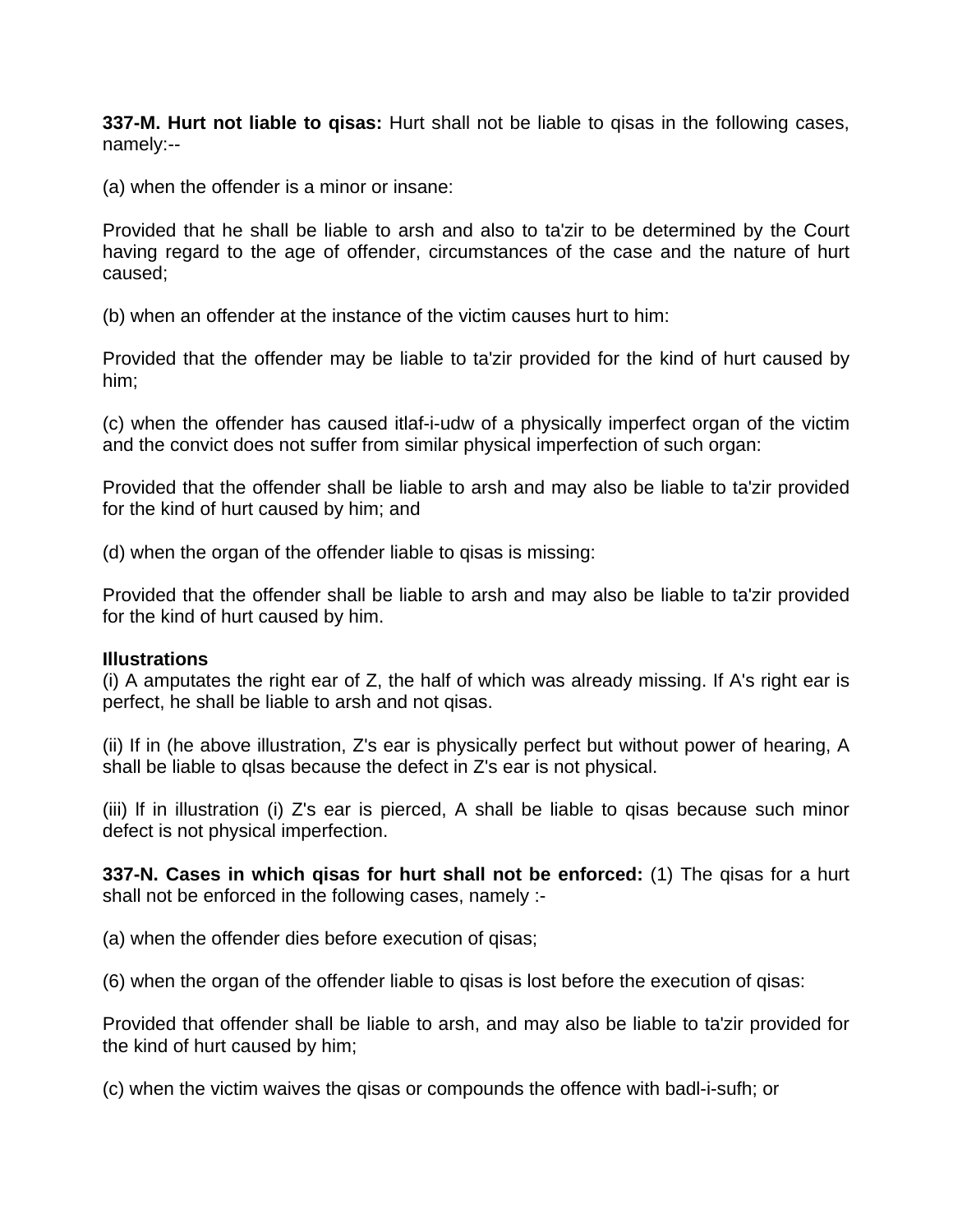(o) when the right of qisas devolves on the person who cannot claim qisas against the offender under this Chapter:

Provided that the offender shall be liable to arsh, if there is any wali other than the offender, and if there is no wali other than the offender he shall be liable to ta'zir provided for the kind of hurt caused by him.

(2) Notwithstanding anything contained in this Chapter, in all cases of hurt, the Court may, having regard to the kind of hurt caused by him, in addition to payment of arsh, award ta'zir to an offender who is a previous convict, habitual or hardened, desperate or dangerous criminal.

# **337- 0. Wali In case of hurt: In the case of hurt:** The wali shall be-

(a) the victim:

Provided that, if the victim is a minor or insane, his right of qisas shall be exercised by his father or paternal grand father, howhighsoever;

(b) the heirs of the victim, if the later dies before the execution of qisas: and

(c) the Government, in the absence of the victim or the heirs of the victim.

**337-P. Execution of qisas for hurt:** (1) Qisas shall be executed in public by an authorised medical officer who shall before such execution examine the offender and take due care so as to ensure that the execution of qisas does not cause the death of the offender or exceed the hurt caused by him to the victim.

(2) The wali shall be present at the time of execution and if the wali or his representative is not present, after having been informed of the date, time and place by the Court an officer authorised by the Court in this behalf shall give permission for the execution of qisas.

(3) If the convict is a woman who is pregnant, the Court may, in consultation with an authorised medical officer, postpone the execution of qisas upto a period of two years after the birth of the child and during this period she may be released on bail on furnishing of security to the satisfaction of the Court or, if she is not so released, shall be dealt with as if sentenced to simple' imprisonment.

**337-Q. Arsh for single organs:** The arsh for causing itlaf of an organ which Is found singly in a human body shall be equivalent to the value of diyat.

Explanation: Nose and tongue are included in the organs which are found singly in a human body.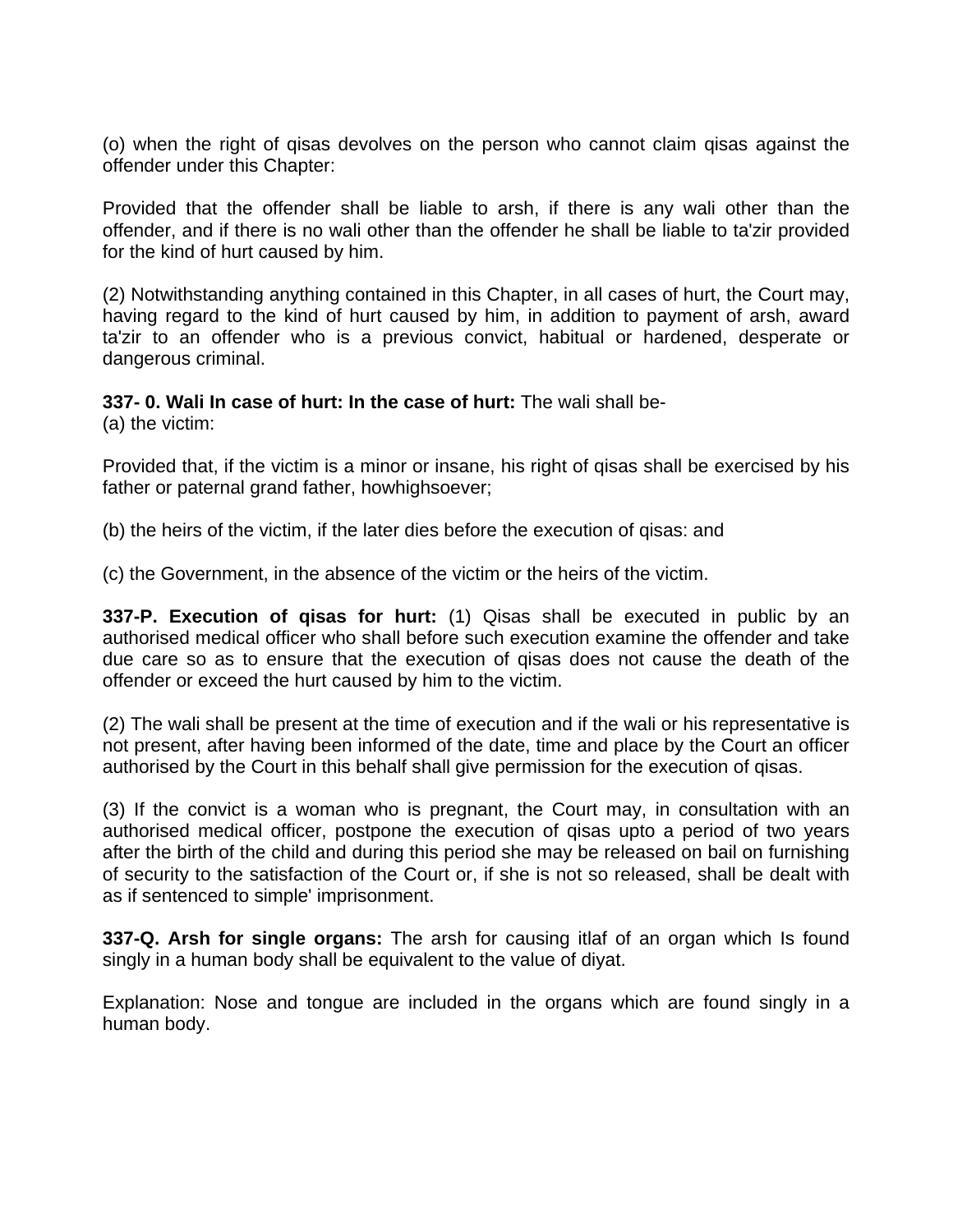**337-R. Arsh for organs in pairs :** The arsh .for causing itlaf of organs found in a human body in pairs shall be equivalent to the value of diyat and if itlaf is caused to one of such organs the amount of arsh shall be one-half of the diyat:

Provided that, where the victim has only one such organ or his other organ is missing or has already 'become incapacitated the arsh for causing itlaf of the existing or capable organ shall be equal to the value of diyat.

Explanation: Hands, feet, eyes, lips and breasts are included in the organs which are found in a human body in pairs.

**337-S. Arsh for the organs in quadruplicate:** (1)The arsh for causing itlaf of organs found in a human body in a set of four shall be equal to--

- (a) one-fourth of the divat, if the itlaf is one of such organs;
- (b) one-half of the diyat, if the itlaf is of two of such organs; .
- (c) three-fourth of the diyat, if the itlaf is of three such organs; and
- (d) full diyat, if the itlaf is of all the four organs.

Explanation: Eyelids are organs which are found in a human body in a set of four.

**337-T. Arsh for fingers:** (1) The arsh for causing itlaf of a finger of a hand or foot shall be one-tenth of the diyat.

(2) The arsh for causing itlaf of a joint of a finger shall be one-thirteenth of the diyat:

Provided that where the itlaf is of a joint of a thumb, the arsh shall be one-twentieth of the diyat.

**337-U. Arsh for teeth :** (1) The arsh for causing itlaf of a tooth, other than a milk tooth, shall be one-twentieth of the diyat.

Explanation: The impairment of the portion of a tooth outside the gum amounts to causing itlaf of a tooth.

(2) The arsh for causing itlaf of twenty or more teeth shall be equal to the value of diyat.

(3) Where the itlaf is of a milk tooth, the accused shall be liable to daman and may, also be punished with imprisonment of either description for a term which may extend to one year:

Provided that, where itlaf of a milk tooth impedes the growth of. a new tooth, the accused shall be liable to arsh specified in sub-section (1).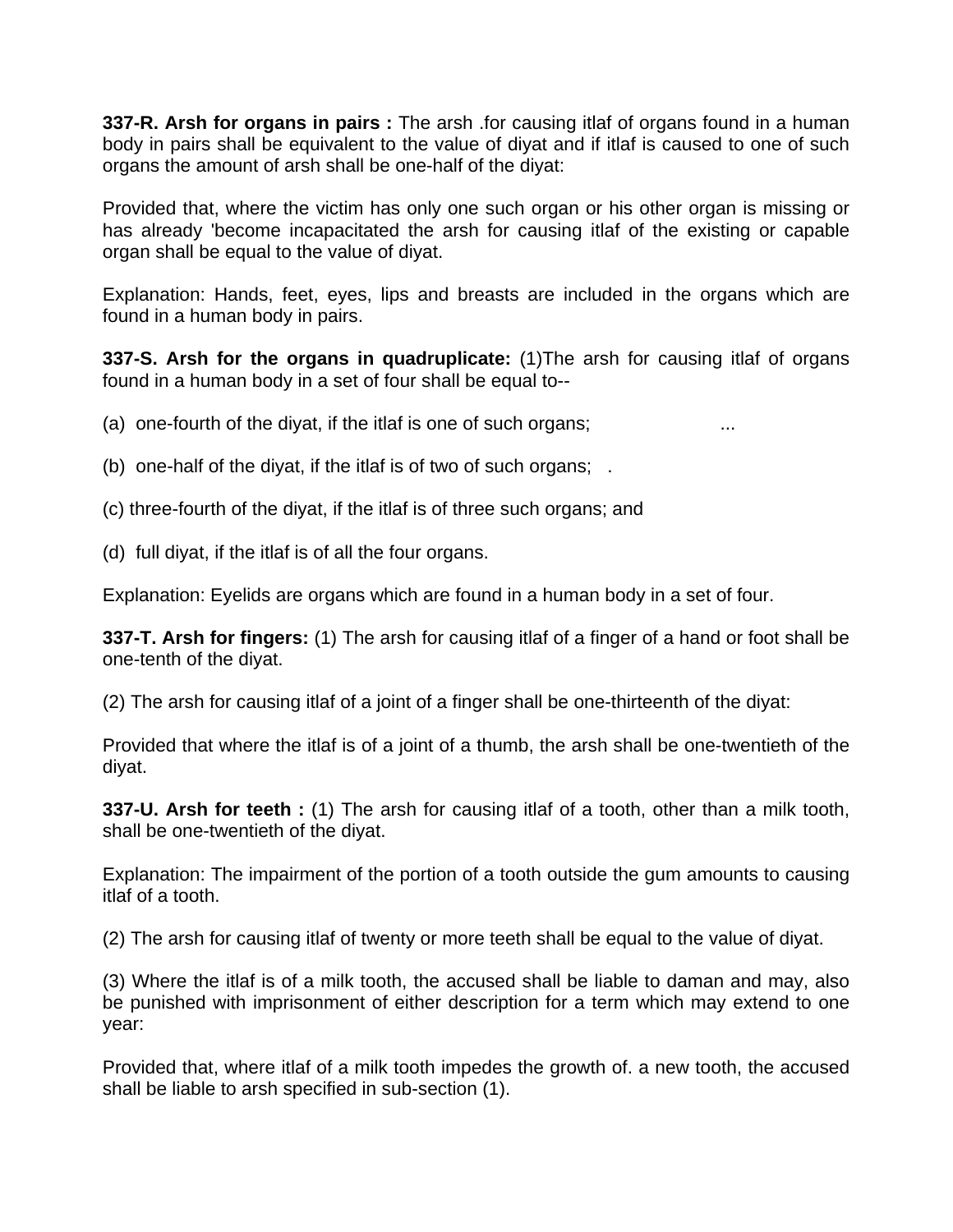# **337-V. Arsh for hair:** (1) Whoever uproots;

(a) all the hair of the head, beard, moustaches eyebrow, eyelashes or any other part of the body shall be liable to arsh equal to diyat and may also be punished with imprisonment of either description for a term which may extend to three years as ta'zir,

(o) one. eyebrow shall be liable to arsh equal to one- half of the diyat; and

(c) one eyelash, shall be liable to arsh equal to one fourth of the diyat

(2) Where the hair of any part of the body of the victim are forcibly removed by any process not covered under sub section (1), the accused shall be liable to daman and imprisonment of either description which may extend to one year.

**337-W. Merger of arsh :** (1) Where an accused more than one hurt, he shall be liable to arsh specified for each hurt separately:

Provided that, where;

(a) hurt is caused to an organ, the accused shall be liable to arsh for causing hurt to such organ and not for arsh for causing hurt to any part of such organ and

(b) the wounds join together and form a single wound, the accused shall be liable to arsh for one wound.

#### **Illustrations**

(i) A amputates Z's fingers of the right hand and then at the same time amputates that hand from the joint of his writs. There is separate arsh for hand and for fingers. A shall, however, be liable to arsh specified for hand only.

(ii) A twice stabs Z on his thigh. Both the wounds are so close to each other that they form into one wound. A shall be liable to arsh for one wound only.

(2) Where, after causing hurt to a person, the offender causes death of such person by committing qatl liable to diyat, arsh shall merge into such diyat.

Provided that the death is caused before the healing of the wound caused by such hurt.

**337-X. Payment of arsh :** (1) The arsh may be made payable in a lump sum or in instalments spread over a period of three years from the date of the final judgment.

(2) Where a convict fails to pay arsh or any part thereof within the period specified in subsection (1), the convict may be kept in jail and dealt with in the same manner as if sentenced to simple imprisonment until arsh is paid in full may be released on bail if he furnishes security equal to amount of arsh to the satisfaction of the Court.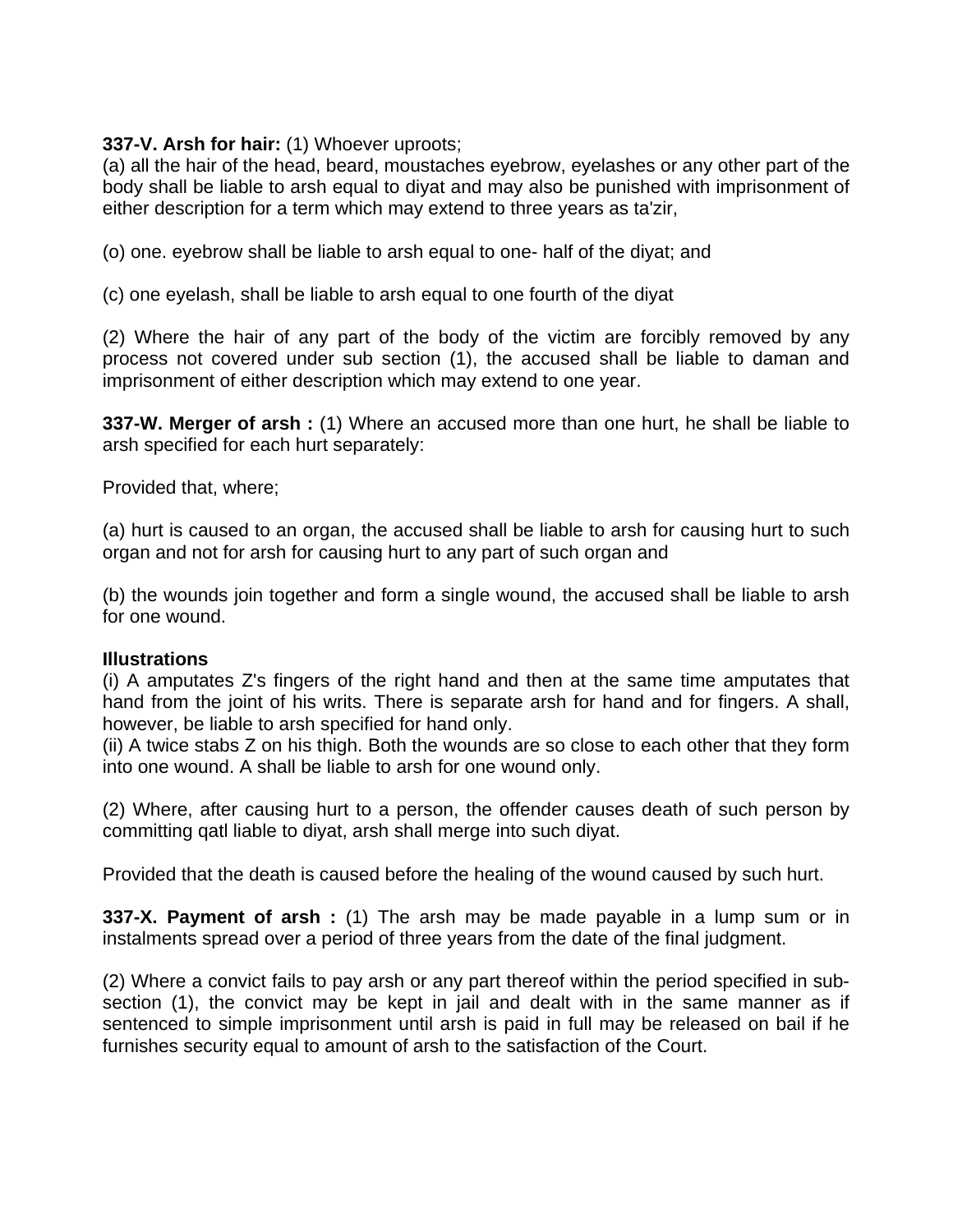(3) Where a convict dies before the payment of arsh any part thereof, it shall be recovered from his estate.

**337-Y. Value of daman :** (1) The value of daman may be determined by the Court keeping in view:-

(a) the expenses incurred on the treatment of victim;

(b) loss or disability caused in the functioning or power of any organ; and

(c) the compensation for the anguish suffered by the victim.

(2) In case of non-payment of daman, it shall be recovered from the convict and until daman is paid in full to the extent of his liability, the convict may be kept in jail and dealt with in the same manner as if sentenced to simple imprisonment or may be released on bail if he furnishes security equal to the amount of daman to the satisfaction of the Court.

**337-Z. Disbursement of arsh or daman:** The arsh or daman shall be payable to the victim or, if the victim dies, to his heirs according to their respective shares in inheritance.

**338. Isqat-i-Hamal :** Whoever causes woman with child whose organs have not been formed, to miscarry, if such miscarriage is not caused in good faith for the purpose of saving the life of the woman, or providing necessary treatment to her, is said to cause isqat-i-haml.

Explanation : A woman who causes herself to miscarry is within the meaning of this section.

**338-A. Punishment for Isqat-i-haml :** Whoever cause isqat-i-haml shall be liable to punishment as ta'zir-

(a) with imprisonment of either description for a tern which may extend to three years, if isqat-i-haml is caused with the consent of the woman; or

(b) with imprisonment of either description for a term which may extend to ten years, if isqat-i-haml is caused without the consent of the woman:

Provided that, if as a result of isqat-i-haml, any hurt is caused to woman or she dies, the convict shall also be liable to the punishment provided for such hurt or death as the case may be.

**338-B. Isqat-i-janin :** Whoever causes a woman with child some of whose limbs or organs have been formed to miscarry, if such miscarriage is not caused in good faith for the purpose of saving the life of the woman, is said to cause Isqat-i-janin.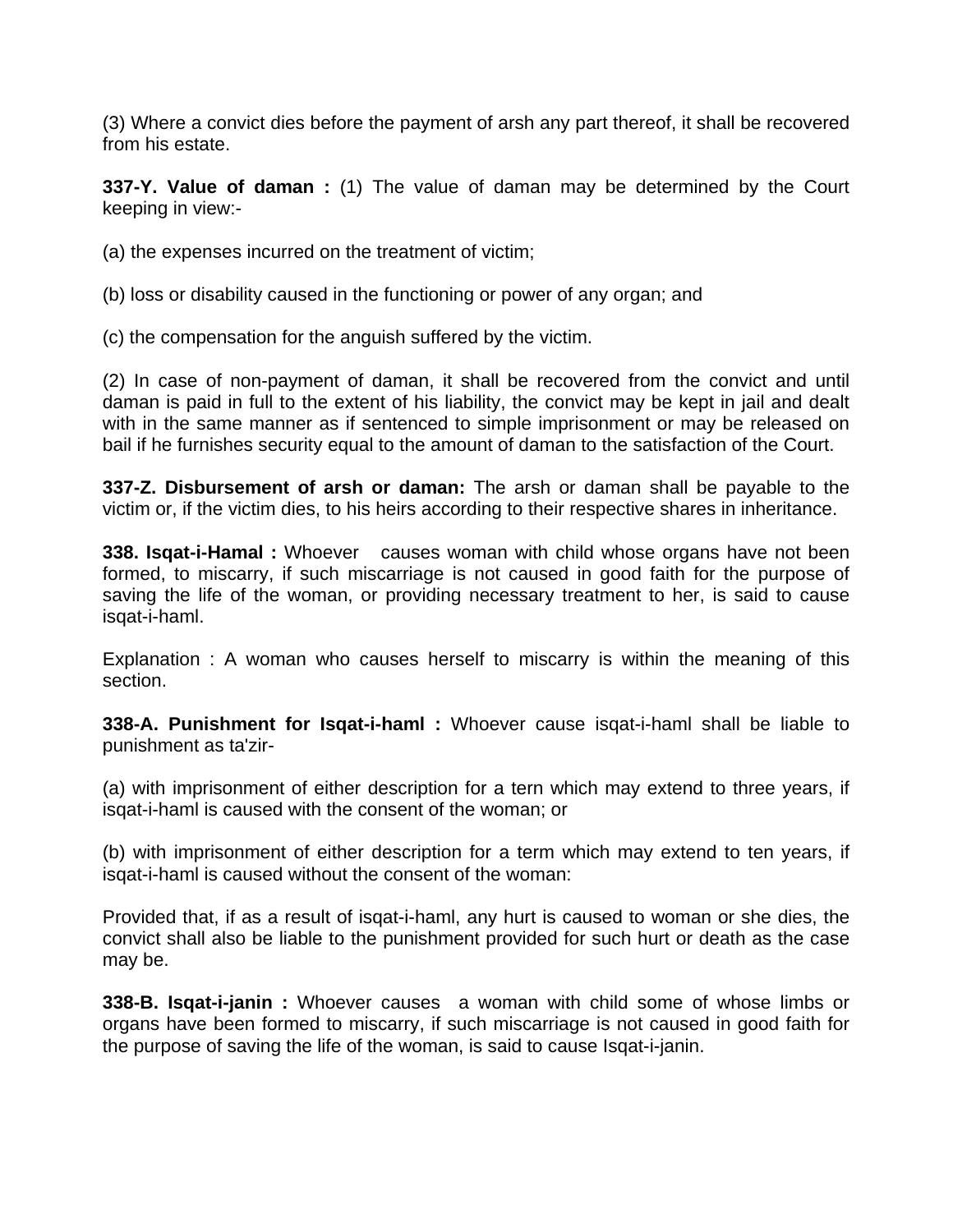Explanation : A woman who causes herself to miscarry is within the meaning of this section.

**338-C. Punishment for Isqat-i-janin :** Whoever causes isqat-i-ianin sha!l be liable to;

(a) one-twentieth of the diyat if the child is born dead;

(b) full diyat if the chitd is born alive but dies as a result of any act of the offender; and

(c) imprisonment of either description for a term which may extend to seven years as ta'zir:

Provided that, if there are more than one child in the womb of the woman, the offender shall be liable to separate diyat or ta'zir, as the case may be/for every such child:

Provided further that if, as a result of isqat-i-fanin, any hurt is caused to the woman or she dies, the offender shall also be liable to the punishment provided for such hurt or death, as the case may be.

**338-D. Confirmation of sentence of death by way of qisas or tazir, etc.:** A sentence of death awarded by way of qisas or ta'zir, or a sentence of qisas awarded for causing hurt, shall not be executed, unless it is confirmed by the High Court.

**338-E. Waiver or compounding of offences :** (1) Subject to the provisions of this Chapter and Section 345 of the Code of. Criminal Procedure, 1898 (V of 1898), all offences under this Chapter may be waived or compounded and the provisions of Sections 309 and 310 shall, mutatis mutandis, apply to the waiver or compounding of such offences:

Provided that, where an offence has been waived or compounded, the Court may, in its discretion having regard to the facts and circumstances of the case, acquit or award ta'zir to the offender according to the nature of the offence.

(2) All questions relating to waiver or compounding of an offence or awarding of punishment under Section 310, whether before or after the passing of any sentence, shall be determined by trial Court:

Provided that where the sentence of qisas or any other sentence is waived or compounded during the pendency of an appeal, such questions may be determined by the trial Court.

**338-F. Interpretation:** In the interpretation and application of the provisions of this Chapter, and in respect of matter ancillary or akin thereto, the Court shall be guided by the Injunctions of Islam as laid down in the Holy Qur'an and Sunnah.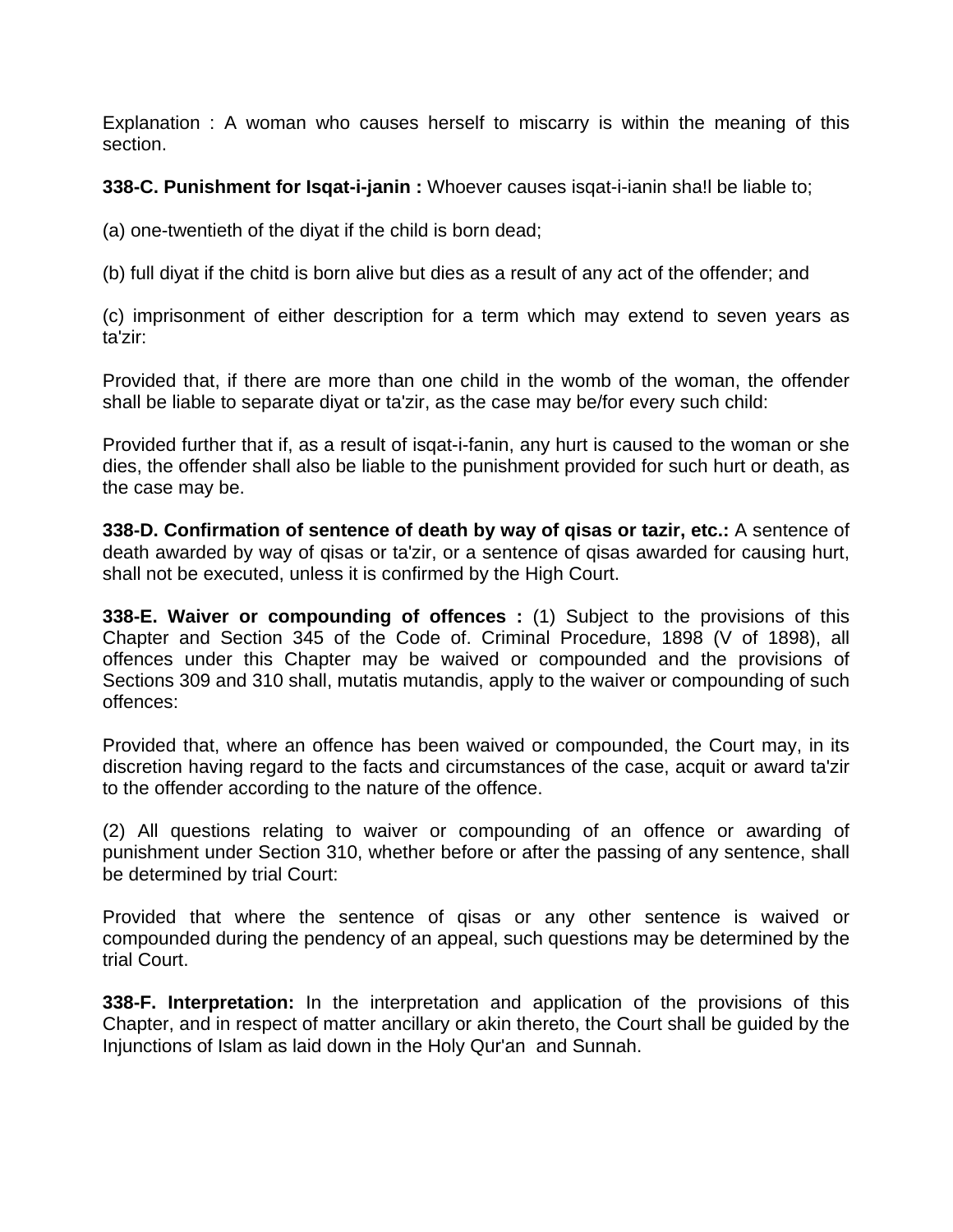**338-G. Rules :** The Government may, in consultation with the Council of Islamic ideology, by notification in the official Gazette, make such rutes as it may consider necessary for carrying out the purposes of this Chapter.

**338-H. Saving:** Nothing in this Chapter, except Sections 309. 310 and 338-E. shall apply to cases pending before any Court immediately before the commencement of the Criminal Law (Second Amendment) Ordinance, 1990 (VII of 1990), or to the offences committed before such commencement.

Sections 299 to 338 H subs. by the Criminal Law (Amendment) Act. II of 1997.

# **CHAPTER XVI-A**

# **OF WRONGFUL RESTRAINT & WRONGFUL CONFINEMENT**

**339. Wrongful restraint:** Whoever voluntarily obstructs any person so as to prevent that person from proceeding in any direction in which that person has a right to proceed, is said wrongfully to restrain that person.

Exception: The obstruction of a private way over land or water, which a person in good faith believes himself to have a lawful right to obstruct, is not an offence within the meaning of this section.

# **Illustration**

A obstructs a path along which Z has a right to pass, A not believing in good faith that he has a right to stop the path, Z is thereby prevented from passing. A wrongfully restrains Z.

**340. Wrongful confinement:** Whoever wrongfully restrains any person in such a manner as 10 prevent that person from proceeding beyond certain circumscribing limits, is said "wrongfully to confine" that person.

# **Illustrations**

(a) A causes Z to go within a walled space, and locks Z in. Z is thus prevented from proceeding in any direction beyond the circumscribing line of wall. A wrongfully confines Z.

(b) A places men with firearms at the outlets of a building, and tells Z that they will fire at Z if Z attempts to leave the building. A wrongfully confines Z.

**341. Punishment for wrongful restraint:** Whoever wrongfully restrains any person, shall be punished with simple imprisonment for a term, which may extend to one month, or with fine, which may extend to five hundred rupees or with both.

**342. Punishment for wrongful confinement:** Whoever wrongfully confines any person, shall be punished with imprisonment of either description for, a term, which may extend to one year, or with fine which may extend to one thousand rupees or with both.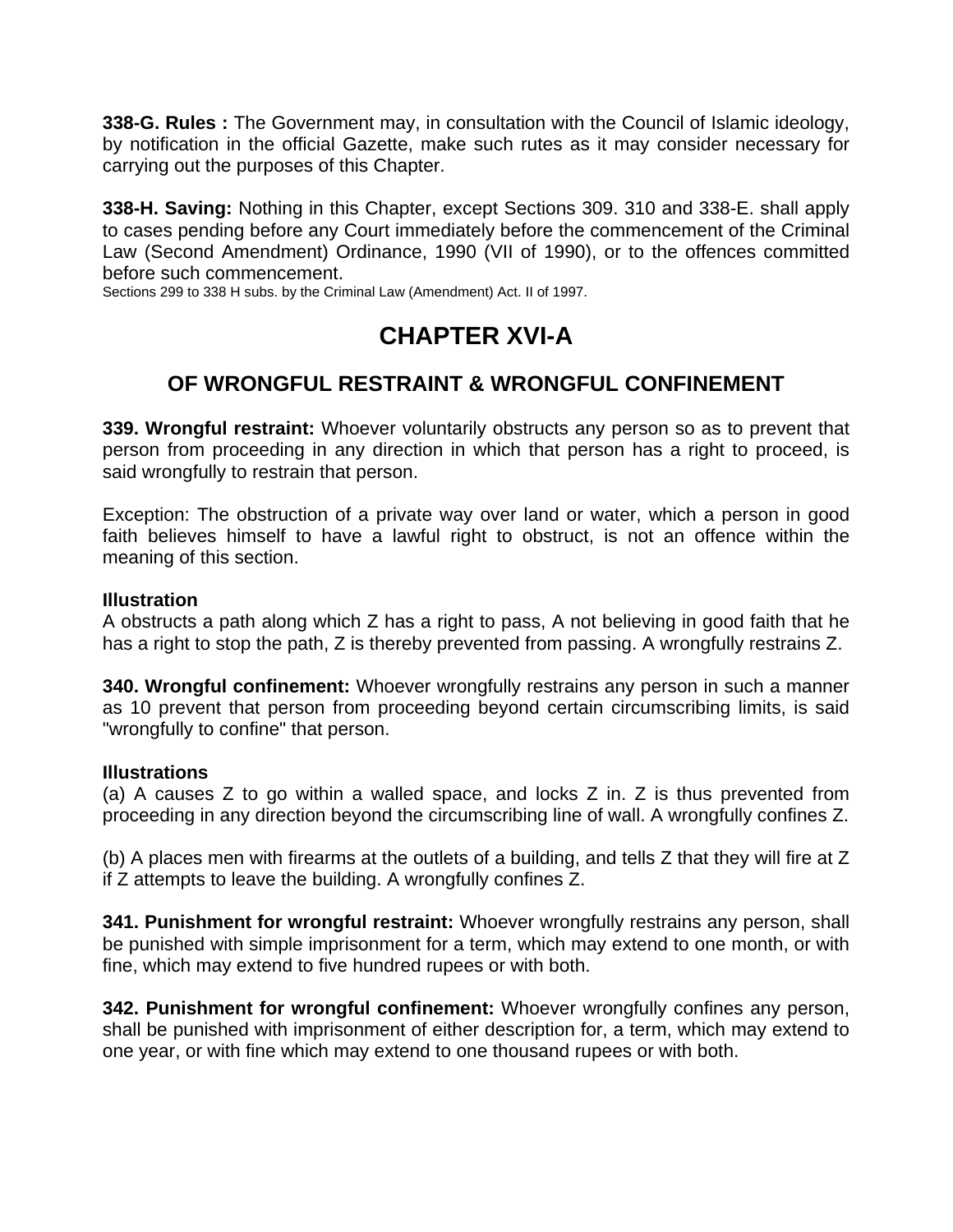**343. Wrongful confinement for three or more days:** Whoever wrongfully confines any person, for three days or more, shall be punished with imprisonment of either description for a term, which may extend to two years, or with fine, or with both.

**344. Wrongful confinement for ten or more days:** Whoever wrongfully confines any person for ten days or more, shall be punished with imprisonment of either description for a term, which may extend to three years, and shall also be liable to fine.

**345. Wrongful confinement of person for whose liberation writ, has been issued:** Whoever keeps any person in wrongful confinement, knowing that a writ for the liberation of that person has been duly issued, shall be punished with imprisonment of either description for a term which may extend to two years, in addition to any term of imprisonment to which he may be liable under any other section of this Chapter.

**346. Wrongful confinement in secret:** Whoever wrongfully confines any person in such manner as to indicate an intention that the confinement of such person may not be known to any person interested in the person so confined, or to any public servant, or that the place of such confinement may not be known to or discovered by any such person of public servant as hereinbefore mentioned, shall be punished with imprisonment of either description for a term which may extend to two years in addition to any other punishment to which he may be liable for such wrongful confinement.

**347. Wrongful confinement to extort property or constrain to illegal act:** Whoever wrongfully confines any person for the purpose of extorting from the person confined, or from any person interested in the person confined, any property or valuable security or of constraining the person confined or any person interested in such person to do anything illegal or to give any information which may facilitate the commission of an offence, shall be punished with imprisonment of either description for a term which may extend to three years, and shall also be liable to fine.

**348. Wrongful confinement to extort confession or compel restoration of property:** Whoever wrongfully confines any person for the purpose of extorting from the person confined or any person interested in the person confined any confession or any information which may lead to the detection of an offence or misconduct, or for the purpose of constraining the person confined or any person interested in the person confined to restore or to cause the restoration of any property or valuable security or to satisfy any claim or demand, or to give information which may lead to the restoration of any property or valuable security, shall be punished with imprisonment of either description for a term which may extend to three years and shall also be liable to fine.

# *Of Criminal Force and Assault*

**349. Force:** A person is said to use force to another if he causes motion, change of motion, or cessation of motion to that other or if he causes to any substance such motion, or change of motion, or cessation of motion as brings that substance into contact with any part of that other's body, or with anything which that other is wearing or carrying, or with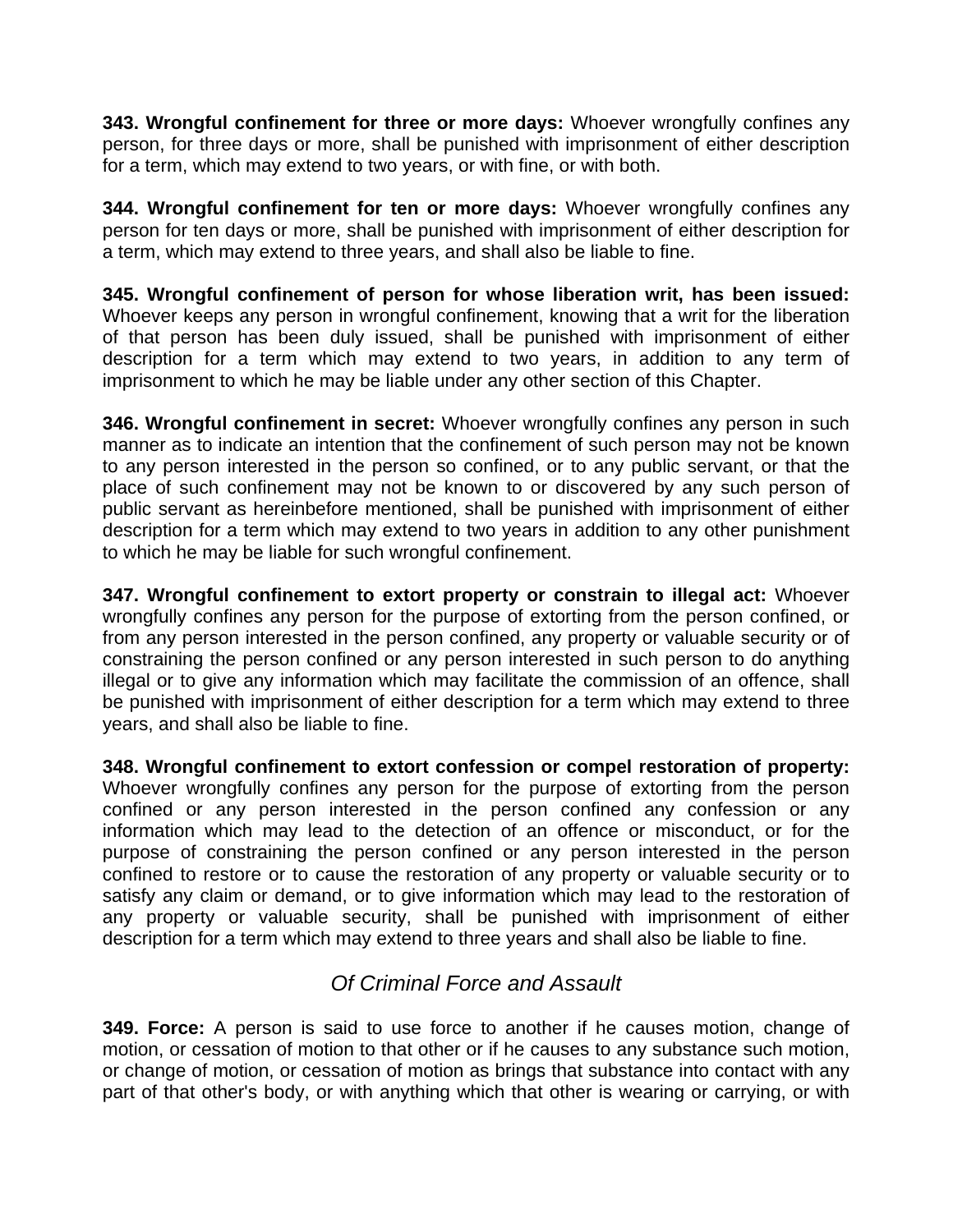anything so situated that such contact affects that other's sense of feeling: provided that the person causing the motion, or change of motion, or cessation of motion, causes that motion, change of motion, or cessation of motion in one of the three ways hereinafter described:

*First:* By his own bodily power.

*Secondly:* By disposing any substance in such a manner that the motion or change or cessation of motion takes place without any further act on his part, or on the part of any other person.

*Thirdly:* By inducing any animal to move, to change its motion, or to cease to move.

**350. Criminal force:** Whoever intentionally uses force to any person, without that person's consent, in order to the committing of any offence, or intending by the use of such force to cause or knowing it to be likely that by the use of such force he wilt cause injury, fear or annoyance to the person to whom the force is used, is said to use criminal force to that other.

# **Illustrations**

(a) Z is sitting in a moored boat on a river. A unfastens the moorings, and thus intentionally causes the boat to drift down the stream. Here A intentionally causes motion to Z, and he does this by disposing substances in such a manner that the motion is produced without any other action on any person's part. A has, therefore, intentionally used force to Z; and if he has done so without Z's consent, in order to the committing of any offence or intending or knowing it to be likely that this use of force will cause injury, for or annoyance to Z, A has used criminal force to Z.

(b) Z is riding in a chariot, A lashes Z's horses, and thereby cause them to quicken their pace. Here A has caused change of motion to Z by inducing the animals to change their motion. A has, therefore, used force to Z. and if ,A has done this without Z's consent, intending or knowing it to be likely that he may thereby injure, frighten or annoy Z. A has used criminal force to Z.

(c) Z is riding in a palanquin. A, intending to rob Z. seizes the pole and stops the palanquin. Here A has caused cessation of motion to Z, and he has done this by his own bodily power. A has, therefore, used force to Z and as A has acted thus intentionally without Z's consent in order to the commission of an offence A has used criminal force to Z.

(d) A intentionally pushes against Z in the street. Here A has by his own bodily power moved his own person so as to bring it into contact with Z. He has therefore, intentionally used force to Z; and if he has done so without Z's consent, intending or knowing it to be likely that he may thereby injure, frighten or annoy Z. he has used criminal force to Z.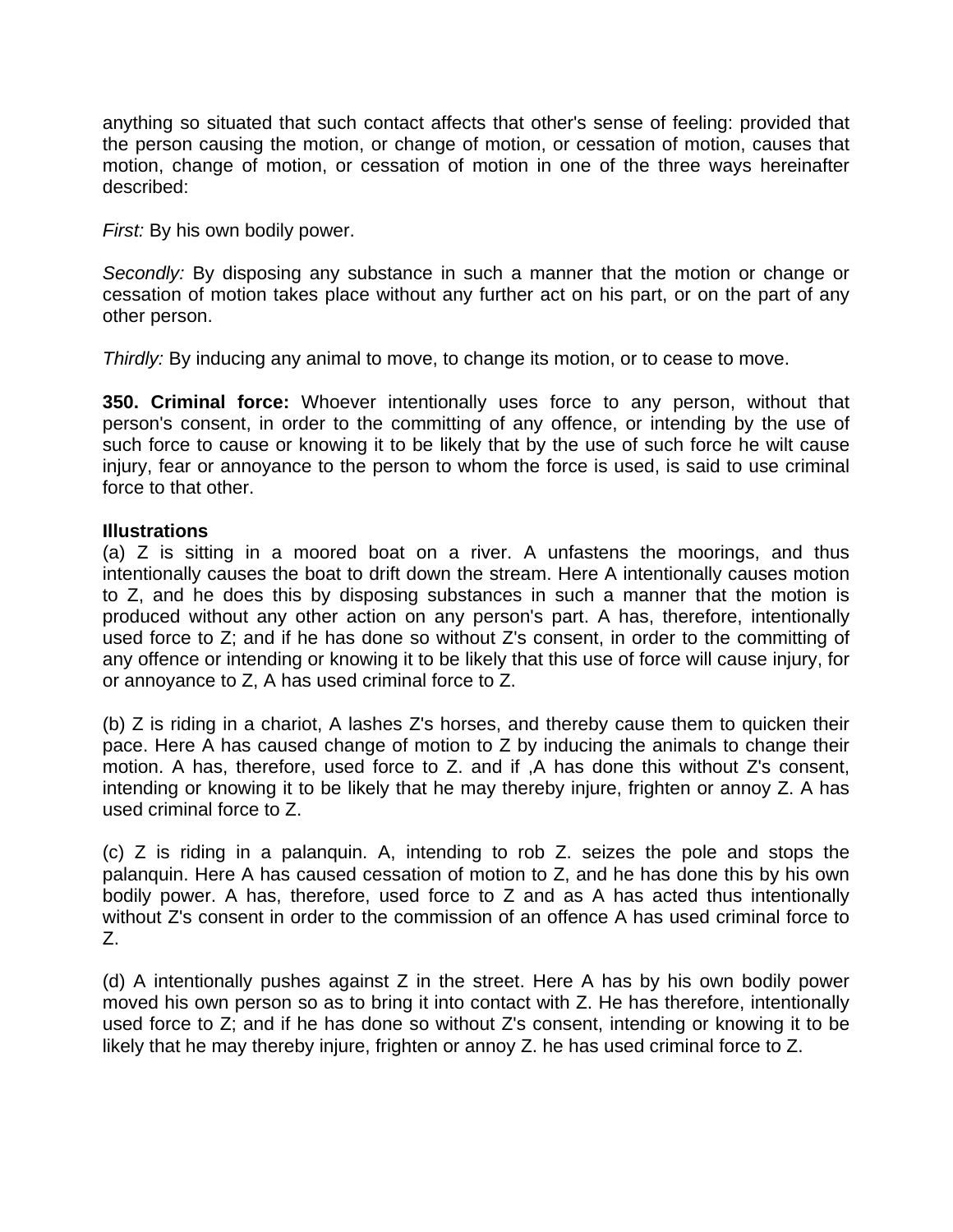(e) A throws a stone, intending or knowing it to be likely that the stone will be thus brought into contact with Z. or with Z's clothes, or with something carried by Z or that it will strike water, and dash up the water against Z's clothes, or something carried by Z. Here, if the throwing of the stone produce the effect of causing any substance to come into contact with Z. or, Z's clothes. A has used force to Z: and if he did so without Z's consent intending thereby to injure, frighten or annoy Z. he has used criminal force to Z

(f) A intentionally pulls up a woman's veil. Here A intentionally uses force to her and if he does so without her consent intending or knowing it to be likely that he may thereby injure, frighten or annoy her he has used criminal force to her.

(g) Z is bathing. A pours into the bath water which he knows to be boiling. .Here A intentionally by his own bodily power causes such motion in the boiling water as brings that water into contact with Z, or with other water so situated that such contact must affect Z's sense of feeling. A has, therefore, intentionally used force to Z; and if he has done this without Z's consent intending or knowing it to be likely that he may thereby cause injury, fear or annoyance to Z. A has used criminal force.

(h) A incites a dog to spring upon Z. without Z's consent. Here, if A intends lo cause injury, fear or annoyance to Z, he uses criminal force to Z.

**351. Assault:** Whoever makes any gesture, or any preparation intending or knowing it to be likely that such gesture or preparation will-cause any person present to apprehend that he who makes that gesture or preparation it about to use .of criminal force to that person, is said to commit an assault.

Explanation: Mere words do not amount to an assault, But the words which a person uses may give to his gesture or preparation such a meaning as may make those gestures or preparations amount to an assault.

# **Illustrations**

(a}) A shakes his fist at 2, intending or knowing it to be likely that he may thereby cause Z to believe that A is about to strike Z, A has committed an assault.

(b) A begins to unloose the muzzle of a forcing dog intending, or knowing it to be likely that he may thereby cause Z to believe that he is about to cause the dog to attack Z. A has committed an assault upon Z.

(c) A takes up a stick, saying to Z. "I will give you a beating." Here, though the words used by A could in no case amount to an assault, and though the mere gesture accompanied by any other circumstances might not amount to an assault, the gesture explained by the words may amount to an assault.

**352. Punishment for assault or criminal force otherwise than on grave provocation :** Whoever assaults or uses criminal force to any person otherwise than on grave and sudden provocation given by that, person, shall be punished with imprisonment of either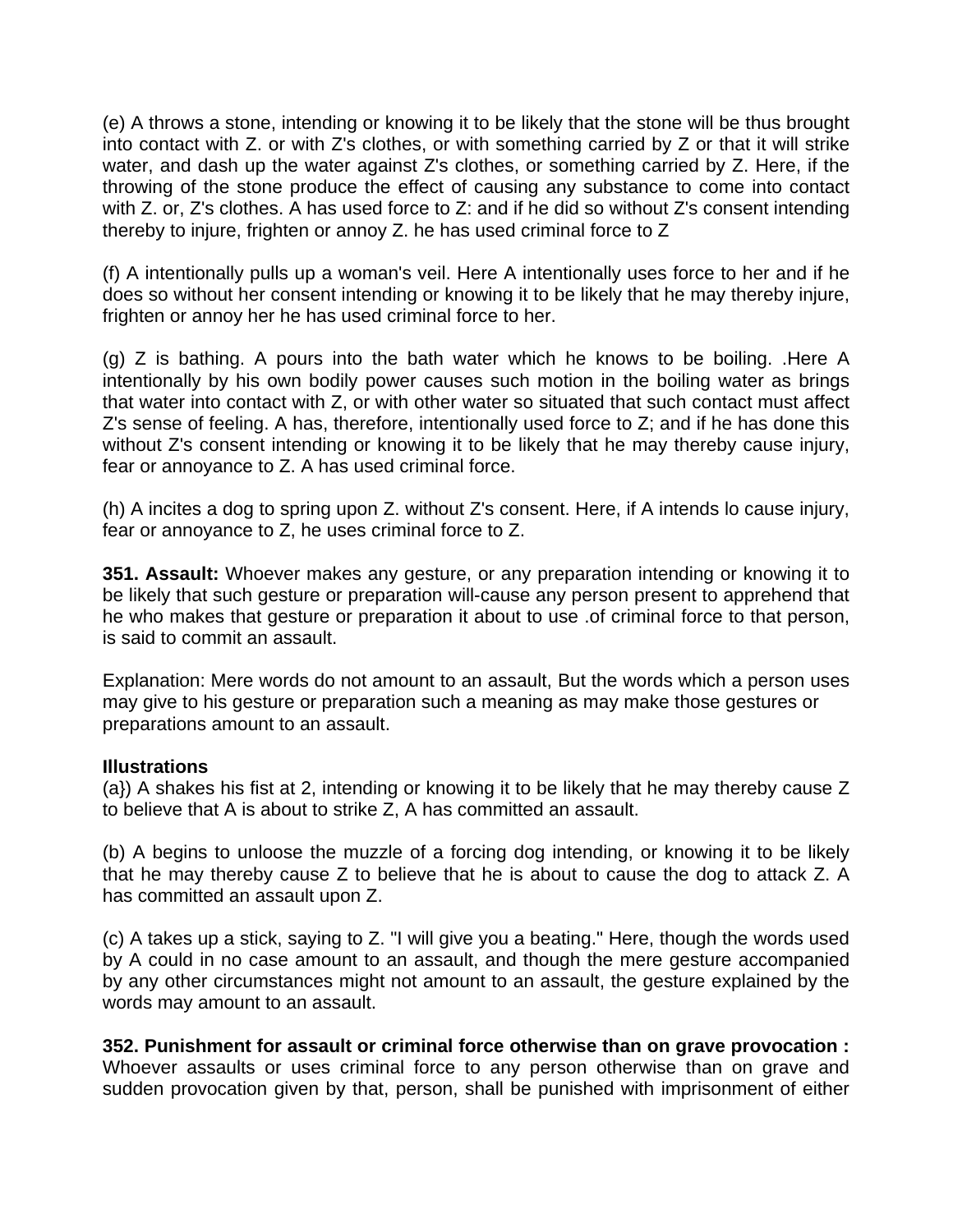description for a term which may extend to three months, or with fine which may extend to five hundred rupees, or with both.

Explanation: Grave and sudden provocation will not mitigate the punishment for the offence under this section, if the provocation is sought or voluntarily provoked by the offender as ah excuse for the offence, or

if the provocation is given by anything done in obedience to the law or by, a public servant, in the lawful exercise of the powers such public servant, or

if the provocation is given by anything done in the lawful exercise of the right of private defence.

Whether the provocation was grave and sudden enough to mitigate the offence, is a question of fact.

**353. Assault or criminal force to deter public servant from discharge of his duty:** Whoever assaults or uses criminal force to any person being a public servant in the execution of his duty as such public servant, or with intent to prevent or deter that person from discharging his duty as such public servant, or in consequence of anything done or attempted to be done by such person in the lawful discharge of his duty as such public servant, shall be punished with imprisonment of either description for a term which may extend to two years, or with fine or with both.

**354. Assault or criminal force to woman with intent to outrage her modesty:** Whoever assaults or uses criminal force to any woman, intending to outrage or knowing it to be likely that he will thereby outrage her modesty, shall be punished with imprisonment of either description for a term which may extend to two years or with fine, or with both.

**354-A. Assault or use of criminal force to woman and stripping her of her clothes:** Whoever assaults or use criminal force to any woman and strips her of her clothes and in that condition, exposes her to the public view, shall be punished with death or with imprisonment for life, and shall also be liable to fine. Sec- 354-A Ins., by the Criminal Law (Amend.) Ordinance, XXIV of 1984.

**355. Assault or criminal force with intent to dishonour person, otherwise than on grave provocation:** Whoever assaults or uses criminal force to any person, intending thereby to dishonour that person, otherwise than on grave and sudden provocation given by that person, shall be punished with imprisonment of either description for a term which may extend to two years, or with fine, or with both.

**356. Assault or criminal force in attempt to commit theft of property carried by a person:** Whoever assaults or uses criminal force to any person in attempting to commit theft on any property which that person is then wearing or carrying shall be punished with imprisonment of either description for a term which may extend to two years, or with fine, or with both.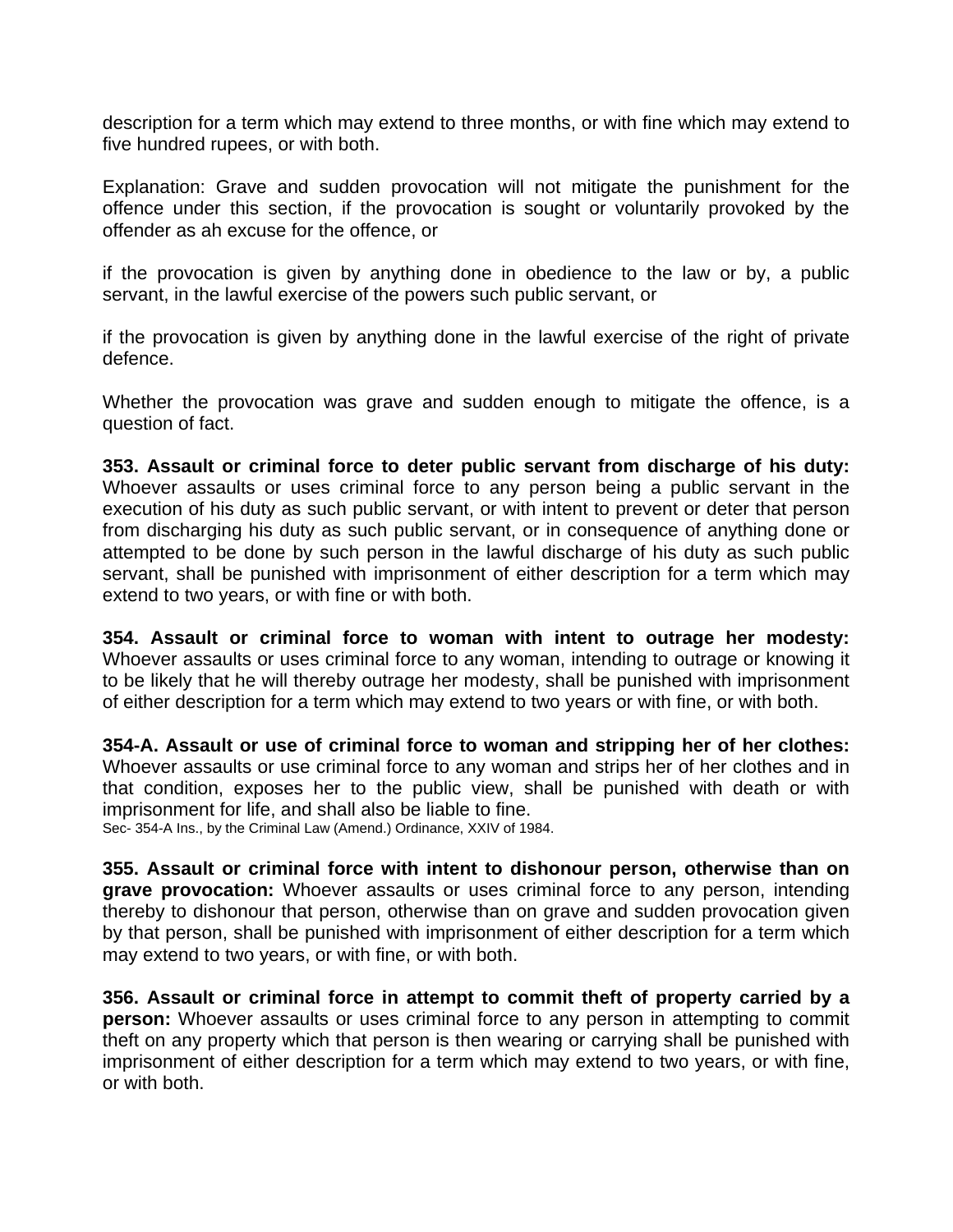**357. Assault or criminal force in attempting wrongfully to confine person:** Whoever assaults or uses criminal force to any person, in attempting wrongfully to confine that person, shall be punished with imprisonment of either description for a term which may extend to one year or with fine which may extend to one thousand rupees, or with both.

**358. Assault or criminal force on grave provocation :** Whoever assaults or uses criminal force to any person on grave and sudden provocation given by that person, shall be punished with simple imprisonment for a term which may extend to one month or with fine which may extend to two hundred rupees, or with both.

Explanation: The last section is subject to the same explanation as Section 352.

# *Of Kidnapping, Abduction, Slavery and Forced Labour*

**359. Kidnapping:** Kidnapping is of two kinds: Kidnapping from Pakistan and kidnapping from lawful guardianship.

**360. Kidnapping from Pakistan, etc.:** Whoever conveys any person beyond the limits of Pakistan without the consent of that person, or of some person legally authorised to consent on behalf of that person is said to kidnap that person from Pakistan.

**361. Kidnapping from lawful guardianship:** Whoever takes or entices any minor under fourteen years of age if a male, or under sixteen years of age if a female, or any person of unsound mind, out of the keeping of the lawful guardian of such minor or person of unsound mind, without the consent of such guardian, said to kidnap such minor or person from lawful guardianship.

Explanation: The words "lawful guardian" in this section include any person lawfully entrusted with the care or custody of such minor or other person.

Exception: This section does not extend to the act of any person who in good faith believes himself to be the father of an illegitimate child or who in good faith believes himself to be entitled to the lawful custody of such child, unless such act is committed for an immoral or unlawful purpose.

**362. Abduction:** Whoever by force compels, or by any deceitful means induces, any person to go from any place, is said to abduct that person.

**363. Punishment for kidnapping:** Whoever kidnaps any person from Pakistan or from lawful guardianship, shall be punished with imprisonment of either description for a term which may extend to seven years, and shall also be liable to fine.

**364. Kidnapping or abducting in order to murder:** Whoever kidnaps or abducts any person in order that such person may be murdered or may be so disposed of as to be put in danger of being murdered, shall be punished with imprisonment for life or rigorous imprisonment for a term which may extend to ten years and shall also be liable to fine,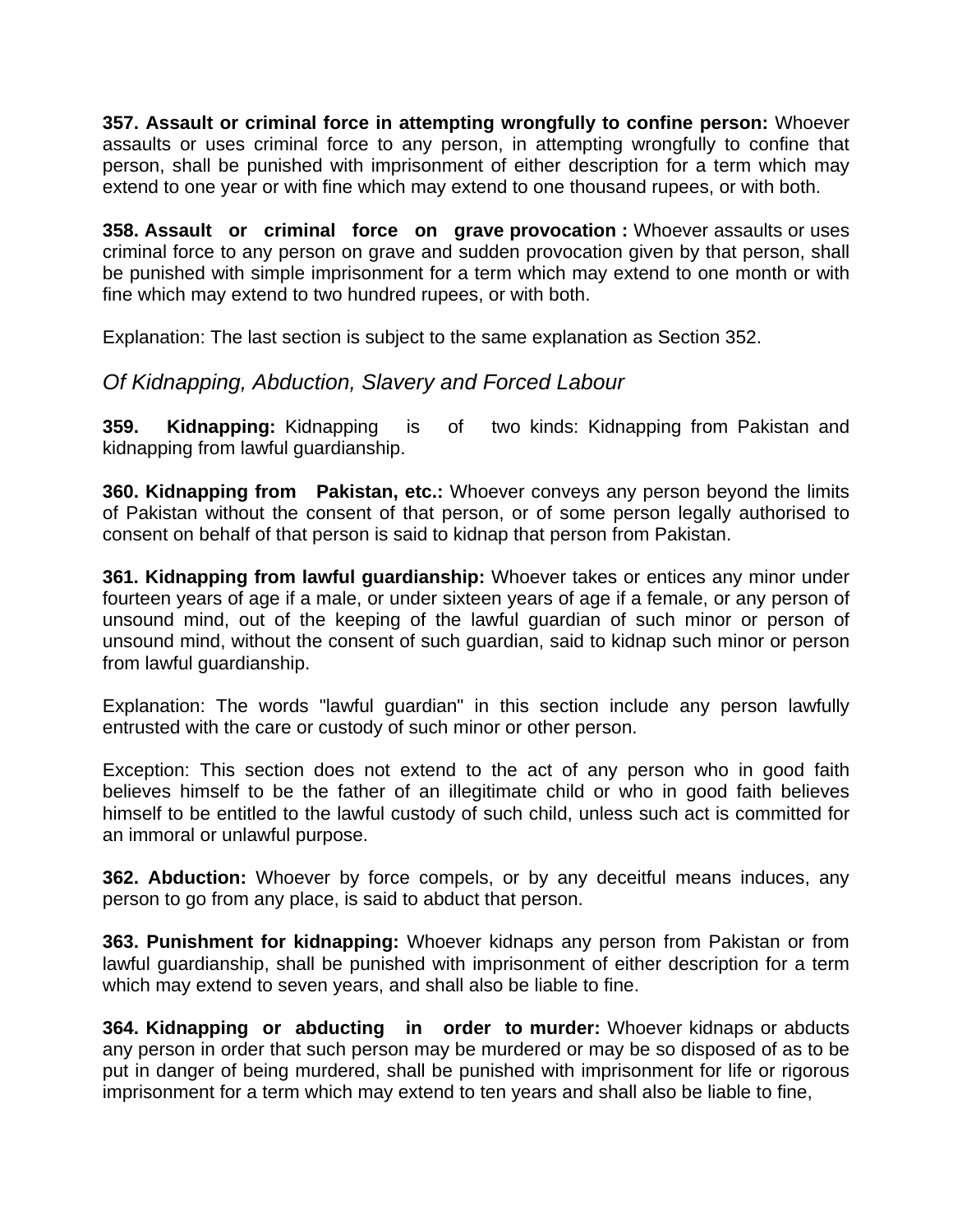### **Illustrations**

(a) A kidnaps Z from Pakistan, intending or knowing it to be likely that Z may be sacrificed to an idol. A has committed the offence defined in this section.

(b) A forcibly carries or entices 5 away from his home in order that B may be murdered. A has committed the offence defined in this section.

**364-A. Kidnapping or abducting a person under the age of fourteen:** Whoever kidnaps or abducts any person under the i[age of fourteen] in order that such person may be murdered or subjected to grievous hurt, or slavery, or to the lust of any person or may be so disposed of as to be put in danger of being murdered or subjected to grievous hurt, or slavery, or to the lust of any person shall be punished with death or with imprisonment for life or with rigorous imprisonment for a term which may extend to fourteen years and shall not be less than seven years.

**365. Kidnapping or abducting with intent secretly and wrongfully to confine person:**  Whoever kidnaps or abducts any person with intent to cause that person to be secretly and wrongfully confined, shall be punished with imprisonment of either description for a term which may extend to seven years, and shall also be liable to fine-

**365-A. Kidnapping or abducting for extorting property, valuable security, etc.:** Whoever kidnaps or abducts any person for the purpose of extorting from the person kidnapped or abducted, or from any person interested in the person kidnapped or abducted any property, whether movable or immovable, or valuable security, or to compel any person to comply with any other demand, whether in cash or otherwise, for obtaining release of the person kidnapped or abducted, shall be punished with death or imprisonment for life and shall also be liable to forfeiture of property. S. 365-A added by the Criminal Law (Amendment) Act, III of 1990,

366. Kidnapping, abducting or inducing woman to compel her marriage, etc.: [Rep. by the Offence of Zina (Enforcement of Hudood) Ordinance, Vfl of 1979, S. 19.]

**366-A. Procuration of minor girl:** Whoever by any means whatsoever, induces any minor girl under the age of eighteen years to go from any place or to do any act with intent that such girl may be, or knowing that it is likely that she will be, forced or seduced to illicit intercourse with another person shall be punishable with imprisonment which may extend to ten years and shall also be liable to fine.

Sec. 366-A ins, by the Penal Code (Amendment) Act, XX of 1923.

**366-B. Importation of girl from foreign country :** Whoever imports into Pakistan from any country outside Pakistan any girl under the age of twenty-one years with intent that she may be, or knowing it to be likely that she will be, forced or seduced to illicit intercourse with another person, shall be punishable with imprisonment which may extend to ten years and shall also be liable to fine.

Sec. 366-B subs. by the Federal Laws (Revision and Declaration) Ordinance. XXVII of 1981.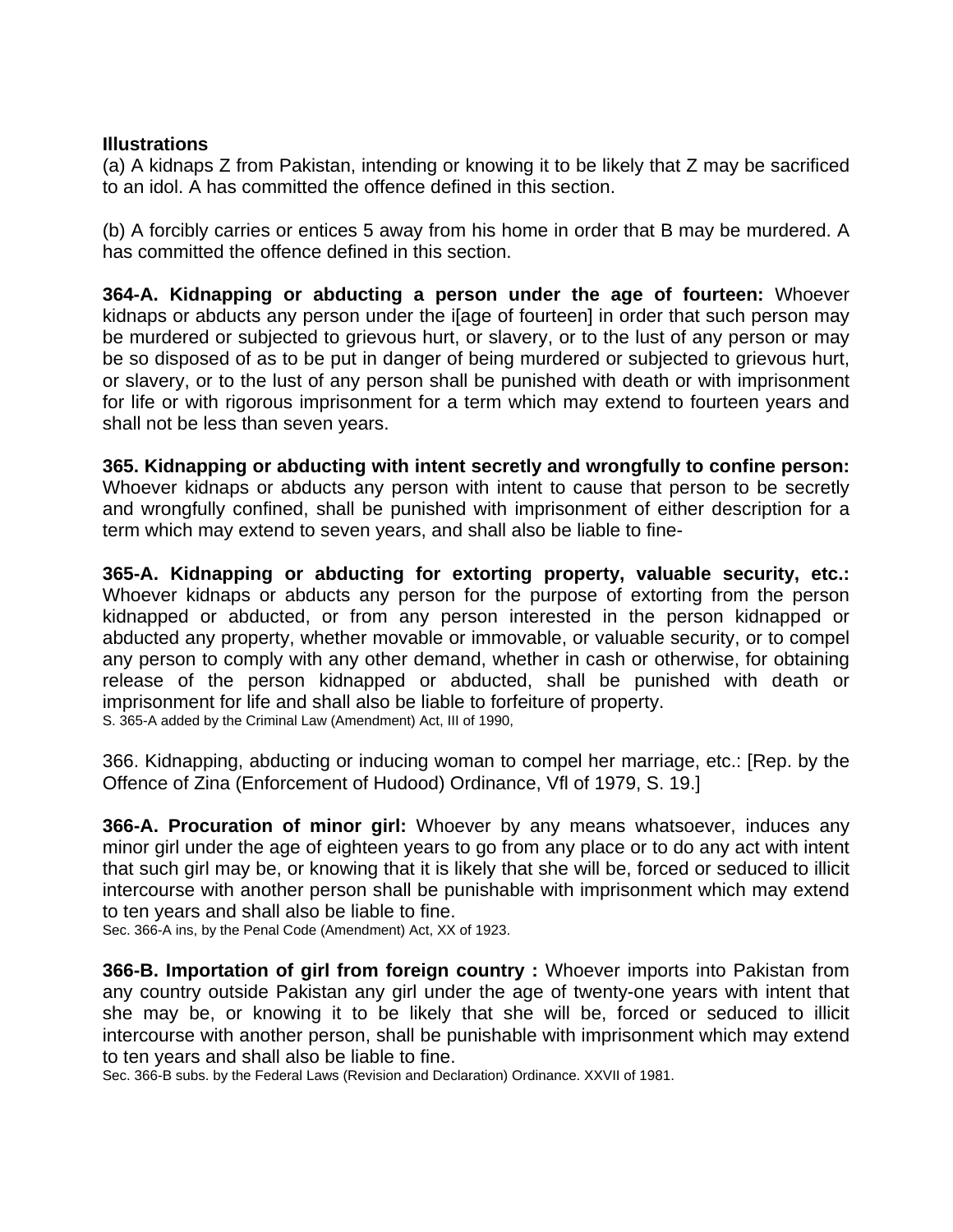**367. Kidnapping or abducting in order to subject person to grievous hurt, slavery, etc.:** Whoever kidnaps or abducts any person in order that such person may be subjected, or may be so disposed of as to be put in danger of being subjected to grievous hurt, or slavery or knowing it to be likely that such person will be so subjected or disposed of shall be punished with imprisonment of either description for a term which may extend to ten years, and shall also be liable to fine.

**368. Wrongfully concealing or keeping in confinement, kidnapped or abducted person:** Whoever knowing that any person has been kidnapped or has been abducted wrongfully conceals or confines such person shall be punished in the same manner as if he had kidnapped or abducted Such person with the same intention or knowledge, or for the same purposes as that with or for which he conceals or detains such person in confinement.

**369. Kidnapping or abducting child under ten years with intent to steal from its person :** Whoever kidnaps or abducts any child under the age of ten years with the intention of taking dishonestly any movable property from the person of such child, shall be punished with imprisonment of either description for a term which may extend to seven years, and shall also be liable to fine.

**370. Buying or disposing of any person as a slave:** Whoever imports, exports, removes, buys, sells or disposes of any person as a slave, or accepts, receives or detains against his will any person as a slave, shall be punished with imprisonment of either description for a term which may extend to seven years, and shall also be liable to fine.

**371. Habitual dealing in slaves:** Whoever habitually imports, exports, removes, buys, sells, traffics or deals in slaves. Shall be punished with imprisonment for life, or with imprisonment of either description for a term not exceeding ten years, shall also be liable to fine.

372. Selling minor for purposes of prostitution, etc.: [Repealed by the Offence of Zina (Enforcement of Hudood) Ordinance, VII of 1979, S. 19.]

373. Buying minor for purposes of prostitution, etc.: [Repealed by the Offence of Zina (Enforcement of Hudood) Ordinance, VII of 1979, S. 19.]

**374. Unlawful compulsory labour:** (1) Whoever unlawfully compels any person to labour against the will of that person, shall be punished with imprisonment of either description for a term which may extend to 1 [five] years or with fine, or with both.

(2) Whoever compels a prisoner of war or a protected person to serve in the armed forces of Pakistan shall be punished with imprisonment of either description for a term which may extend to one year.

Explanation: In this section the expression "prisoner of war" and "protected person" shall have the same meanings as have been assigned to them respectively by Article 4 of the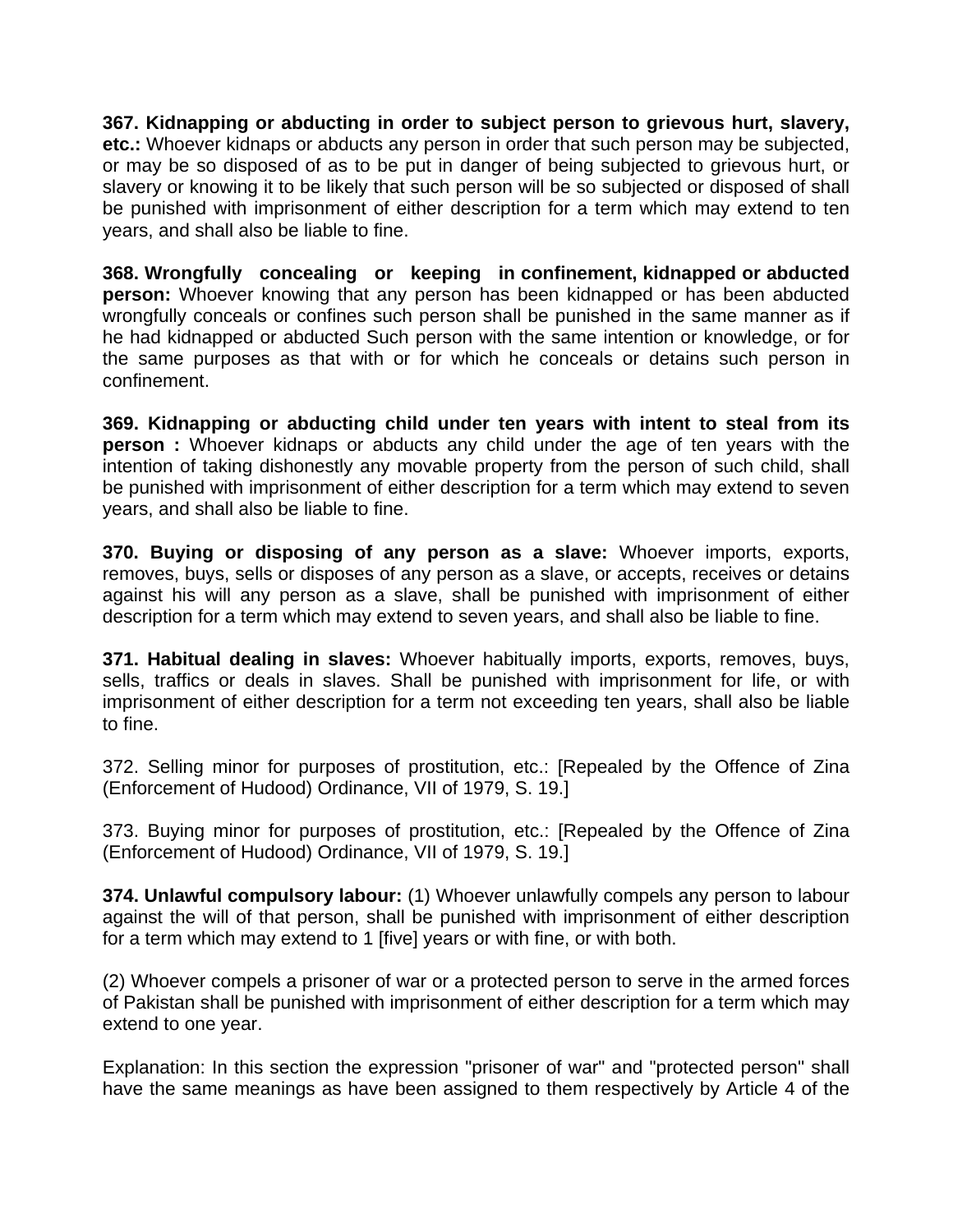Geneva Convention Relative to the Treatment of Prisoners of War of August 12, 1949, and Article 4 of the Geneva Convention Relative to the Protection of Civilian Persons in Time of War of August 12, 1949, ratified by Pakistan on the second June, 1951].

# *Of Rape*

**375.** Rape: [Repealed by • the Offence of Zina (Enforcement of Hudood) Ordinance, VII of 1979, S. 19].

**376.** Punishment of rape: [Repealed by the Offence of Zina (Enforcement of Hudood) Ordinance, VII of 1979, S. 19].

# *Of Unnatural Offences*

**377. Unnatural offences:** Whoever voluntarily has carnal intercourse against the order of nature with any man, woman or animal, shall be punished with imprisonment for life, or with imprisonment of either description for a term which shall not be less than two years nor more than ten years, and shall also be liable to fine.

Explanation: Penetration is sufficient to constitute the carnal intercourse necessary to the offence described in this section.

# **CHAPTER XVII**

# **OF OFFENCES AGAINST PROPERTY**

# *Of Theft*

**378. Theft:** Whoever, intending to take dishonestly any movable property out of the possession of any person without that person's consent, moves that property in order to such taking, is said to commit theft.

Explanation 1: A thing so long as it is attached to the earth, not being movable property, is not the subject of theft; but it becomes capable of being the subject of theft as soon as it is served from the earth.

Explanation 2: A moving effected by the same act which effects the severance may be a theft.

Explanation 3: A person is said to cause a thing to move by removing an obstacle, which prevented it from moving, or by separating it from any other thing, as well as by actually moving it,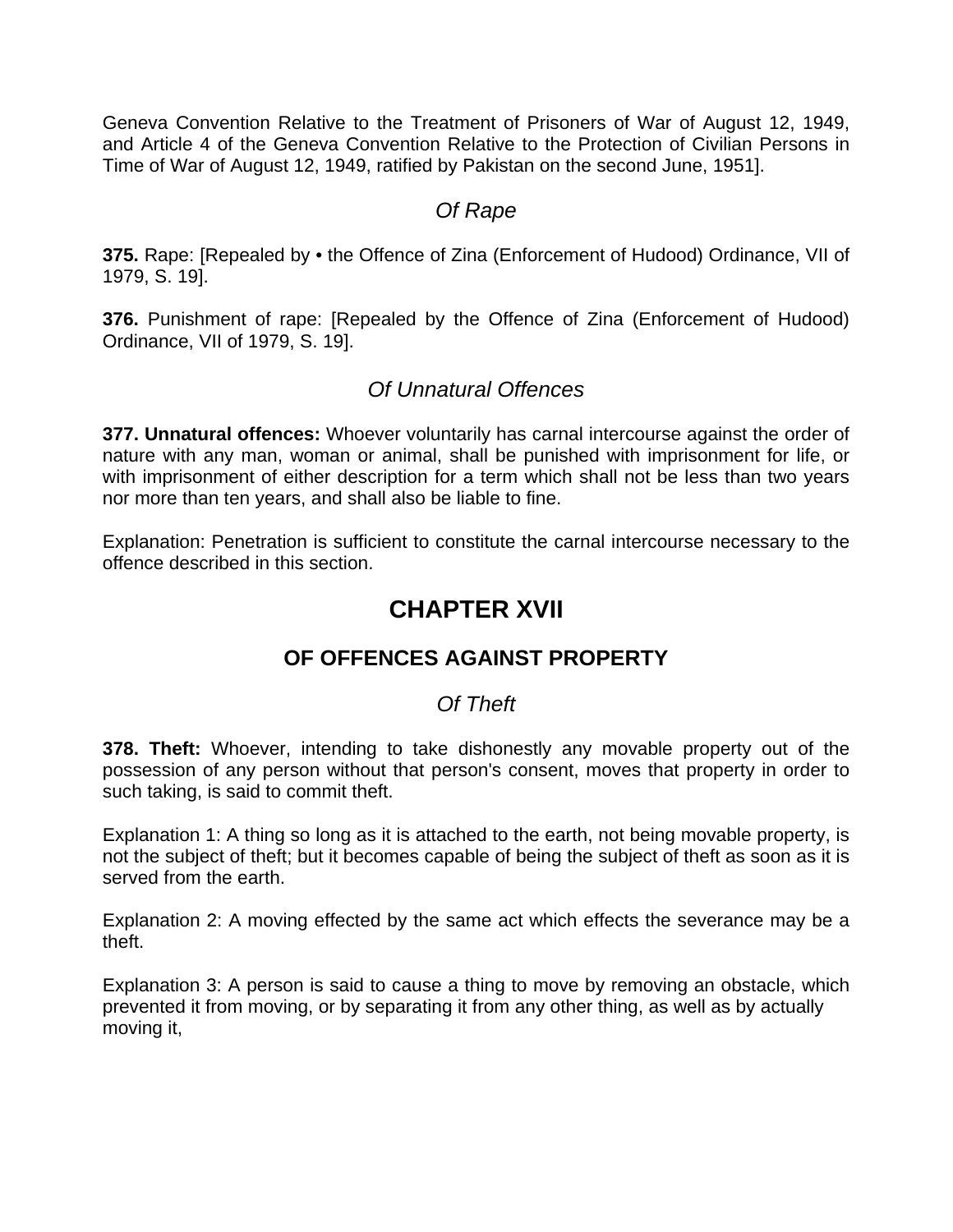Explanation 4: A person, who by any means causes an animal to move, is said to move that animal, and to move everything which, in consequence of the motion so caused, is moved by that animal.

Explanation 5: The consent mentioned in the definition may be express or implied, and may be given either by the person in possession, or by any person having for that purpose authority either express or implied.

### **Illustrations**

(a) A cuts down a tree on Z's ground with the intention of dishonestly taking the tree out of Z's possession without Z's consent. Here, as soon as A has severed the tree in order to such taking, the has committed theft.

(b) A puts a bait for dogs in his pockets, and thus induces Z's dog to follow it. Here if A's intention be dishonestly to take the dog out of Z's possession without Z's consent A has committed theft as soon as Z's dog has begun to follow A.

(c) A meets a bullock carrying a box of treasure. He drives the bullock in a certain direction, in order that he may dishonestly take the treasure. As soon as the bullock begins to move, A has committed theft of the treasure.

(d) A being Z's servant and entrusted by Z with the care of Z's plate, dishonestly runs away with the plate, without Z's consent. A has committed theft.

(e) Z. going on a journey, entrusts his plate to A the keeper of a warehouse, till Z shall return. A carries the plate to a goldsmith and sells it. Here the plate was not in 2's possession. It could not, therefore, be taken out of Z's possession, and A has not committed theft though he may have committed criminal breach of trust.

(f) A finds a ring belonging to Z on a table in the house which Z occupies. Here the ring in Z's possession, and if A dishonestly removes it. A commits theft.

(g) A finds a ring lying on the high-road, not in the possession of any person. A. by taking it, commits no theft, though he may commit criminal misappropriation of property,

(h) A sees a ring belonging to Z lying on a table in Z's house. Not venturing to misappropriate the ring immediately for fear of search and detection A hides the ring in a place where it is highly improbable that it will ever be found by Z. with the intention of taking the ring from the hiding place and soiling it when the toss is forgotten Here A. at the time of first moving the ring, commits the theft.

(i) A delivers his watch to Z, a jeweller to be regulated. Z carries it to his shop. A, not owing to the jeweller, any debt for which the jewellers might lawfully detain the watch as a security, enters the shop openly, takes his watch by force out of Y's hand, and carries it away. Here A. though he may have committed criminal trespass and assault, has not committed theft, inasmuch as what he did was not done dishonestly.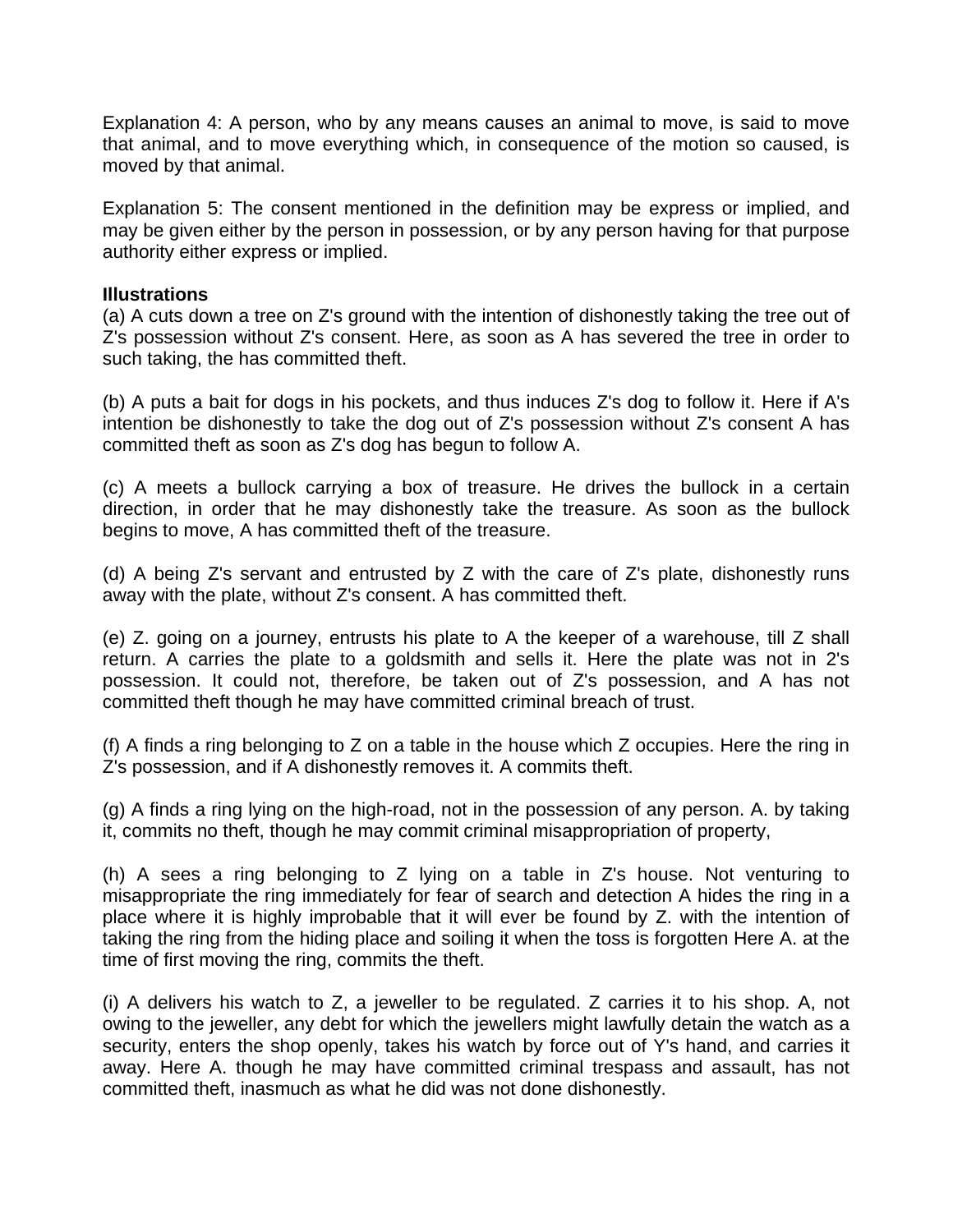(j) If A owes money to Z for repairing the watch, and if Z retains the watch lawfully as a security for the debt, and A takes the watch out of Z's possession, with the intention of depriving Z of the property as security for his debt. he commits theft, inasmuch as he takes it dishonestly.

(k) Again, if A. having pawned his. watch to Z, takes it of Z's possession without Z's consent not having paid what he borrowed on the watch, he commits theft, though the watch is his own property inasmuch as he takes it dishonestly.

(l) A takes an article belonging to Z out of Z's possession without Z's consent, with the intention of keeping it until he obtains money from Z as a reward for its restoration Here A takes dishonestly: A has. therefore, committed theft.

(m) A being on friendly terms with Z, goes to Z's library in Z's absence, and takes away a book without Z's express consent for the purpose merely of reading it. and with the intention of returning it. Here, it is probable that A may have conceived that he had Z's implied consent to use Z's book. If this was A's impression, A .has not committed theft

(n) A asks charity from Z's wife. She gives A money, food and clothes, which A knows to belong to her husband. Here it is probable that A may conceive that Z's wife is authorised to give away alms. If this was A's impression. A has not committed theft.

(o) A is the paramour of Z's wife. She gives A valuable property, which A knows to belong to her husband Z, and to be such property as she has no authority from Z to give. If A takes the property dishonestly, he commits theft.

(p) A. in good faith believing property belonging to Z to be A's own property, takes that property out of S's possession. Here, as A does not take dishonestly, he does not commit theft.

**379. Punishment for theft:** Whoever commits theft shall be punished with imprisonment of either description for a term which may extend to three years, or with fine, or with both.

**380. Theft in dwelling house, etc.:** Whoever commits theft in any building, tent or vessel, which building, tent or vessel is used as a human dwelling, or used for the custody of property shall be punished with imprisonment of either description for a term which may extend to seven years, and shall also be liable to fine.

**381. Theft by clerk or servant or property in possession of master:** Whoever being a clerk or servant, or being employed in the capacity of a clerk or servant, commits theft in respect of any property in the possession of his master or-employer, shall be punished with imprisonment of either description for a term which may extend to seven years, and shall also be liable to fine.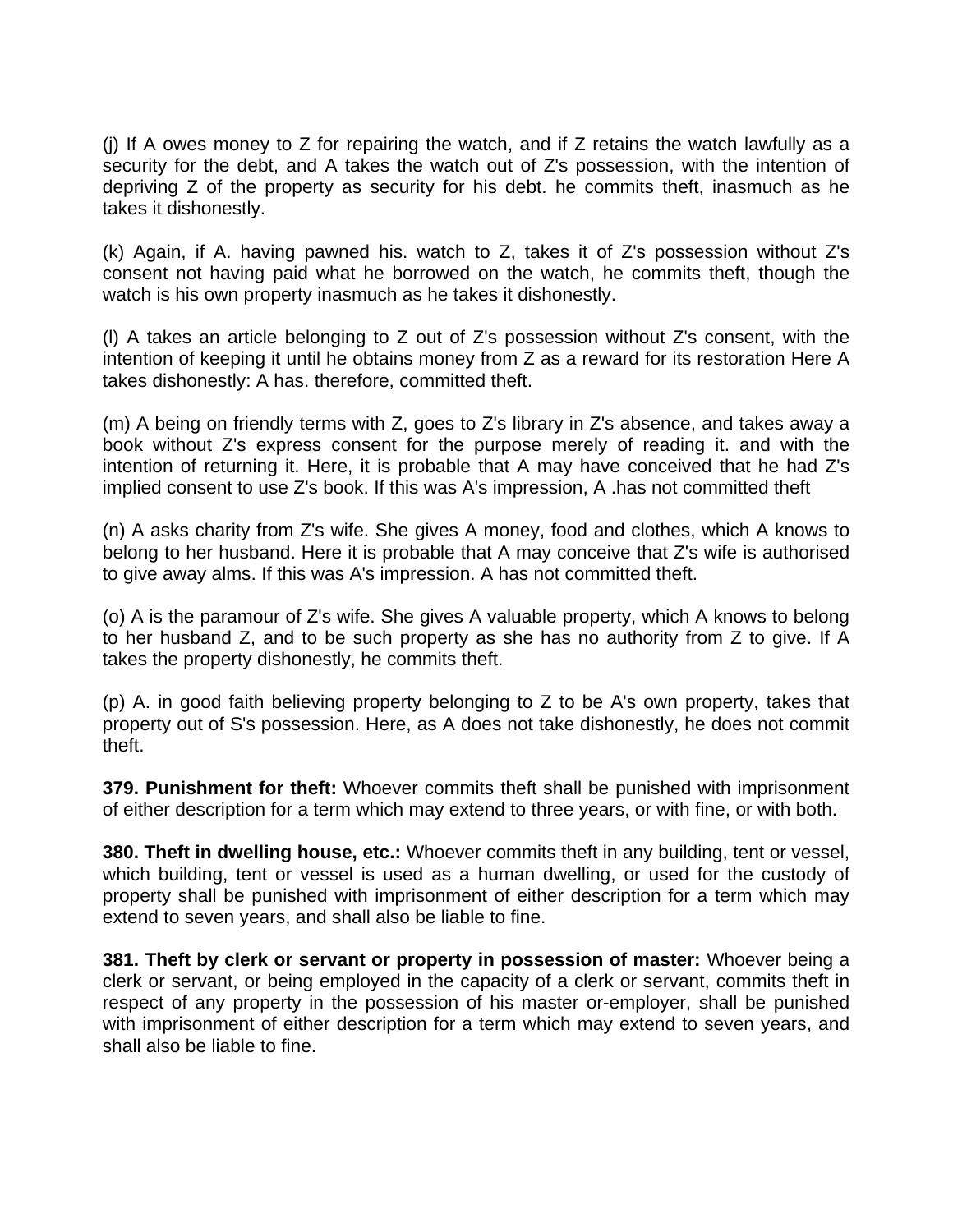**381-A. Theft of a car or other motor vehicles :** Whoever commits theft of a car or any other motor vehicle, including motor-cycle, scooter and Tractor shall be punished with imprisonment of either description for a term which may extend to seven years and with fine not exceeding the value of the stolen car or motor vehicle.

Explanation : Theft of an electric motor of a tube-well or transformer shall be within the meaning of this section.

S. 381 A added by the Criminal Law (Amdt). Act, I of 1996.

**382. Theft after preparation made for causing death, hurt or restraint in order to the committing of the theft:** Whoever, commits theft, having made preparation for causing death, or hurt, or restraint, or fear of death, or of hurt, or of restraint, to any person, in order to the committing of such theft, or in order to the effecting of his escape after the committing of such theft, or in order to the retaining of property' taken by such theft, shall be punished with rigorous imprisonment for a term, which may extend to ten years, and shall also be liable to fine.

### **Illustrations**

(a.) A commits theft on property in Z's possession: and, while committing this theft, hff1 has a loaded pistol under his garment having provided this pistol for the purpose of hurting Z in case Z should resist. A has committed the offence defined in this section.

(b) A picks Z's pocket, having posted several of his companions near him, in order that they may restrain Z. if Z should perceive what is passing and should resist, or should attempt to apprehend A. A has committed the offence defined in this section.

# *Of Extortion*

**383. Extortion :** Whoever intentionally puts any person in fear of any injury to that person, or to any other, and thereby dishonestly induces the person so put in fear to deliver to any person any property or valuable security or anything signed or sealed which may be converted into a valuable security, commits "extortion".

#### **Illustrations**

(a) A threatens to publish a defamatory libel concerning Z unless Z gives him money. He thus induces Z to give him money. A has committed extortion.

(b) A threatens Z that he will keep Z's child in wrongful confinement, unless Z will sign and deliver to A a promissory-note binding Z, to pay certain money to A. Z signs and delivers the note. A has committed extortion.

(c) A threatens to send club-men to plough up Z's field unless A will sign and deliver to 6 a bond binding Z under a penalty to deliver certain produce to B, and thereby induces Z to sign and deliver the bond. A has committed extortion.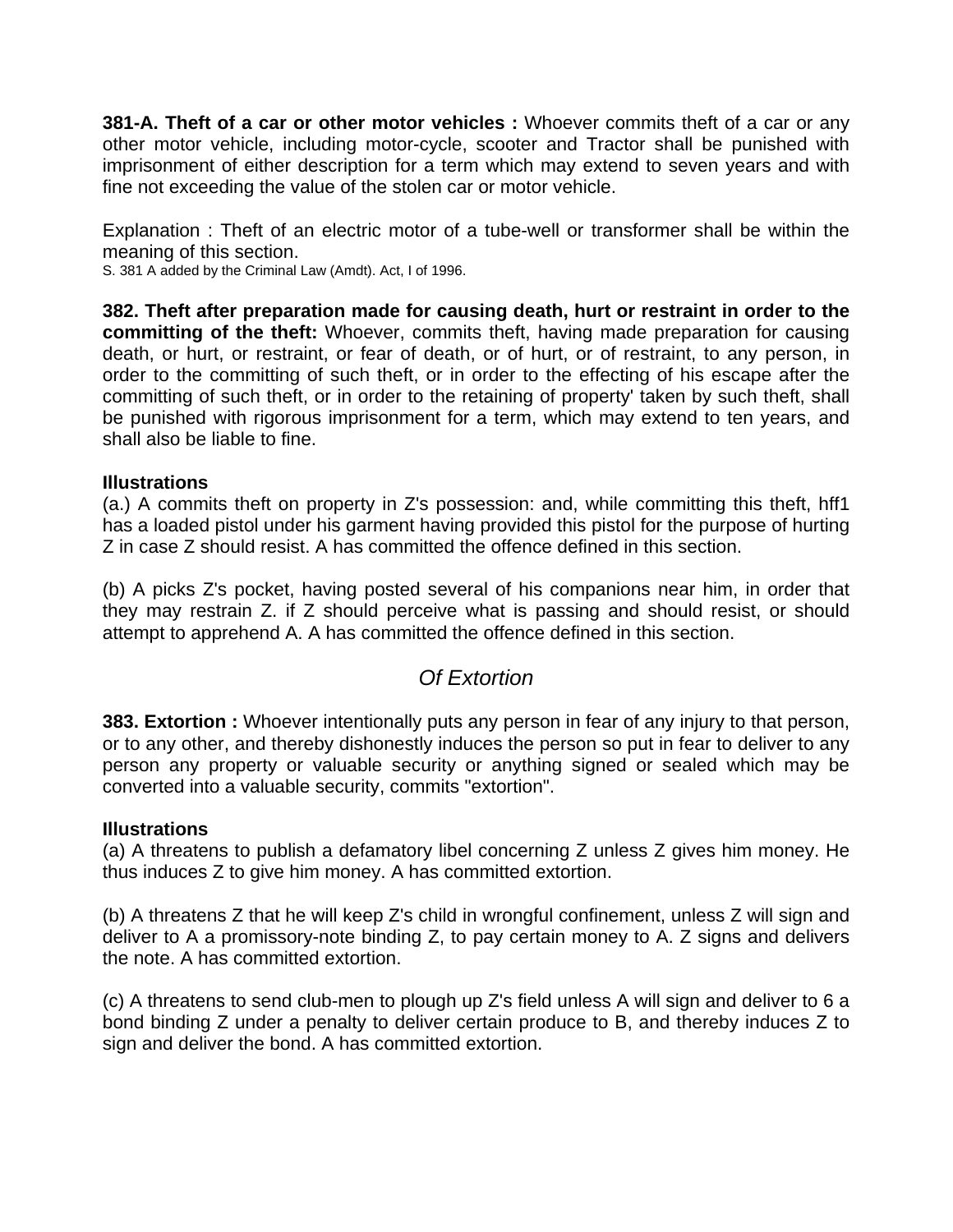(d) A, by putting Z in fear of grievous hurt, dishonestly induces Z to sing or affix his seal to a blank paper and deliver it to A. Z signs and delivers the paper to A. Here, as the paper so signed may be converted into a valuable security, A has committed extortion.

**384. Punishment for extortion:** Whoever, commits extortion shall be punished with imprisonment of either description for a term which may extend to three years, or with fine, or with both.

**385. Putting person in fear of injury in order to commit extortion:** Whoever, in order to the committing of extortion, puts any, person in fear, or attempts to put any person in fear, of any injury, shall be punished with imprisonment of either description for a term which may extend to two years, or with fine, or with both.

**386. Extortion by putting a person in fear of death or grievous hurt:** Whoever commits extortion by putting any person in fear of death or of grievous hurt to that person to any other, shall be punished with imprisonment of either description for a term which may extend to ten years and shall also be liable to fine.

**387. Putting person in fear of death or of grievous hurt, in order to commit extortion:** Whoever, in order to the committing of extortion, puts or attempts to put any person in fear of death or of grievous hurt to that person or to any Other, shall be punished with imprisonment of either description for a term which may extend to seven years, and shall also be liable to fine.

**388. Extortion by threat of accusation of an offence punishable with death or imprisonment for life, etc.:** Whoever commits extortion by putting any person in fear of an accusation against that person or any other, of having committed or attempted to commit any offence punishable with death, or with imprisonment for life, with imprisonment for a term which may extend to ten years, or of having attempted to induce any other person to commit such offence, shall be punished with imprisonment of either description for a term which may extend to ten years, and shall also be liable to fine;

and, if the offence be one punishable under Sec. 377 of this Code, may be punished with imprisonment for life.

**389. Putting person in fear of accusation of offence, in order to commit extortion:** Whoever, in order to the committing of extortion, puts or attempts to put any person in fear of an accusation, against that person or any other, of having committed, or attempted to commit, commit an offence punishable with death or With imprisonment for life, or imprisonment for a term which may extend to ten years, shall be punished with imprisonment of either description for a term which may extend to ten years, and shall also be liable to fine, and, if the offence be one punishable under Sec. 377 of this Code, may be punished with imprisonment for life.

*Of Robbery and Dacoity*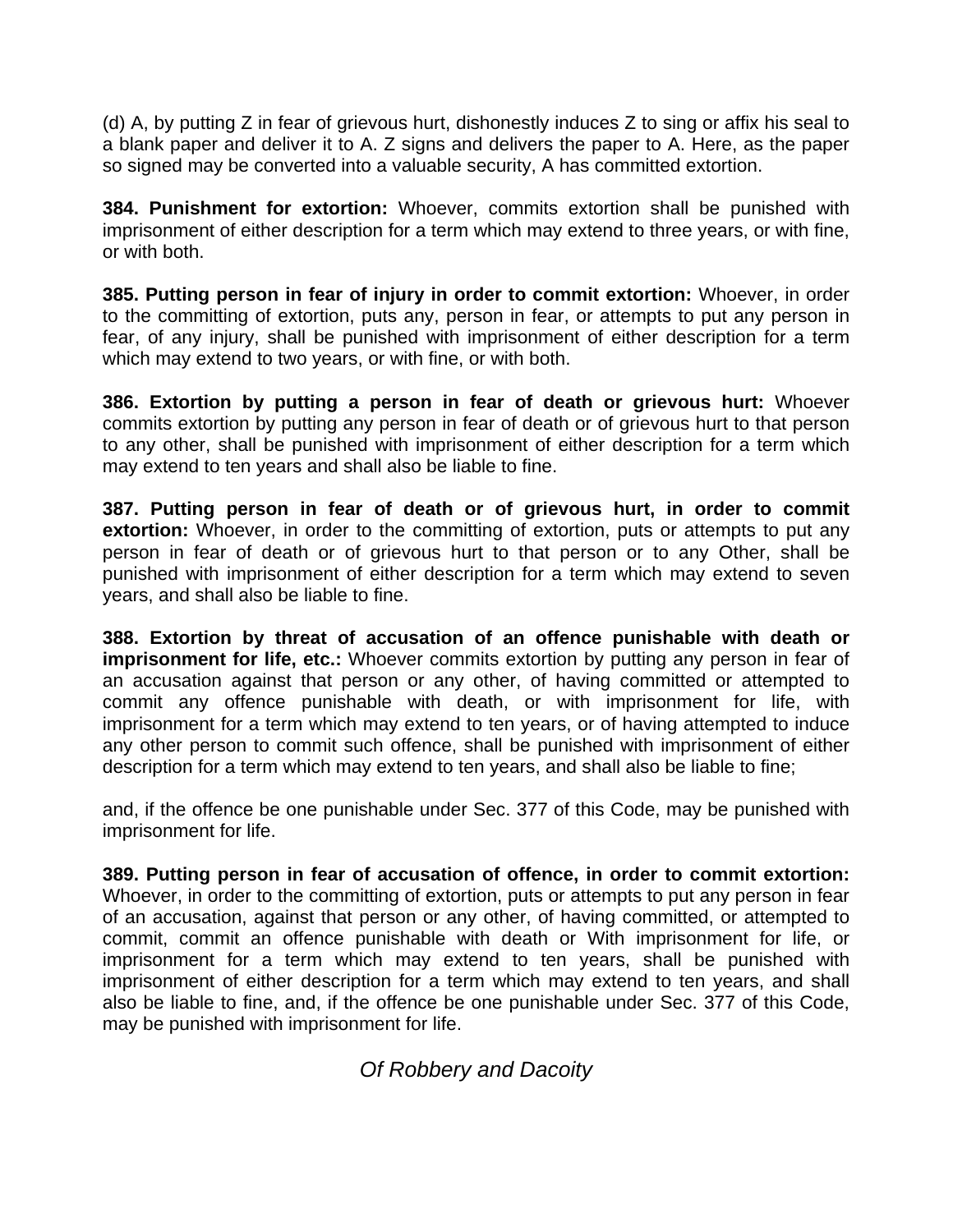**390. Robbery :** In all robbery there is either theft or extortion.

**When theft is robbery:** Theft is "robbery" if, in order to the committing of the theft, or in committing the theft, or in carrying away or attempting to carry away property obtained by the theft, the offence, for that end, voluntarily causes or attempts to cause to any person death or hurt, or wrongful restraint, or fear of instant death or of instant hurt or of instant wrongful restraint.

**When extortion is robbery :** Extortion is "robbery" if the offender, at the time of committing the extortion, is in the presence of the person put in fear, and commits the extortion by putting that person in fear of instant death, of instant hurt, or of instant wrongful restraint to that person, or to some other person, and by so putting in fear; induces the person so put in fear then and there to deliver up the thing extorted.

Explanation: The offender is said to be present if he is sufficiently near to put the other person in fear of instant death, of instant hurt, or of instant wrongful restraint.

### **Illustrations**

(a) A holds Z down, and fraudulently takes Z's money and jewels from Z's clothes, without Z's consent. Here A has committed theft, and in order to the committing of that theft, has voluntarily caused wrongful restraint to Z. A has therefore committed robbery;

(b) A meets Z on the high road, shows a pistol, and demands Z's purse. 2, in consequence, surrender his purse. Here A has extorted the purse from Z by putting him in fear of instant hurt and being at the time of committing the extortion in his presence." A has therefore committed robbery.

(c) A meets Z and Z's child on the high road. A takes the child, and threatens to filing it down a precipice, unless Z delivers his purse. Z, in consequence, delivers his purse. Here A has extorted the purse from Z, by causing Z to be in fear of instant hurt to the child who is there present, A has, therefore, committed robbery on Z.

(d) A obtains property from Z by saying Your child is in the hands of my gang, and will be put to death unless you send us ten thousand rupees". This is extortion, punishable as such; but it is not robbery, unless Z is put in fear of the instant death of his child.

**391. Dacoity:** When five or more persons conjointly commit or attempt to commit a robbery, or where the whole number of persons conjointly committing or attempting to commit a robbery and persons present and aiding such commission or attempt, amount to five or more, every person so committing, attempting or aiding is said to commit "dacoity".

**392. Punishment for robbery:** Whoever commits robbery shall be punished with rigorous imprisonment for a term which shall not be less than three years nor more than ten years, and shall also be liable to fine ; and, if the robbery be committed on the highway the imprisonment may be extended to fourteen years.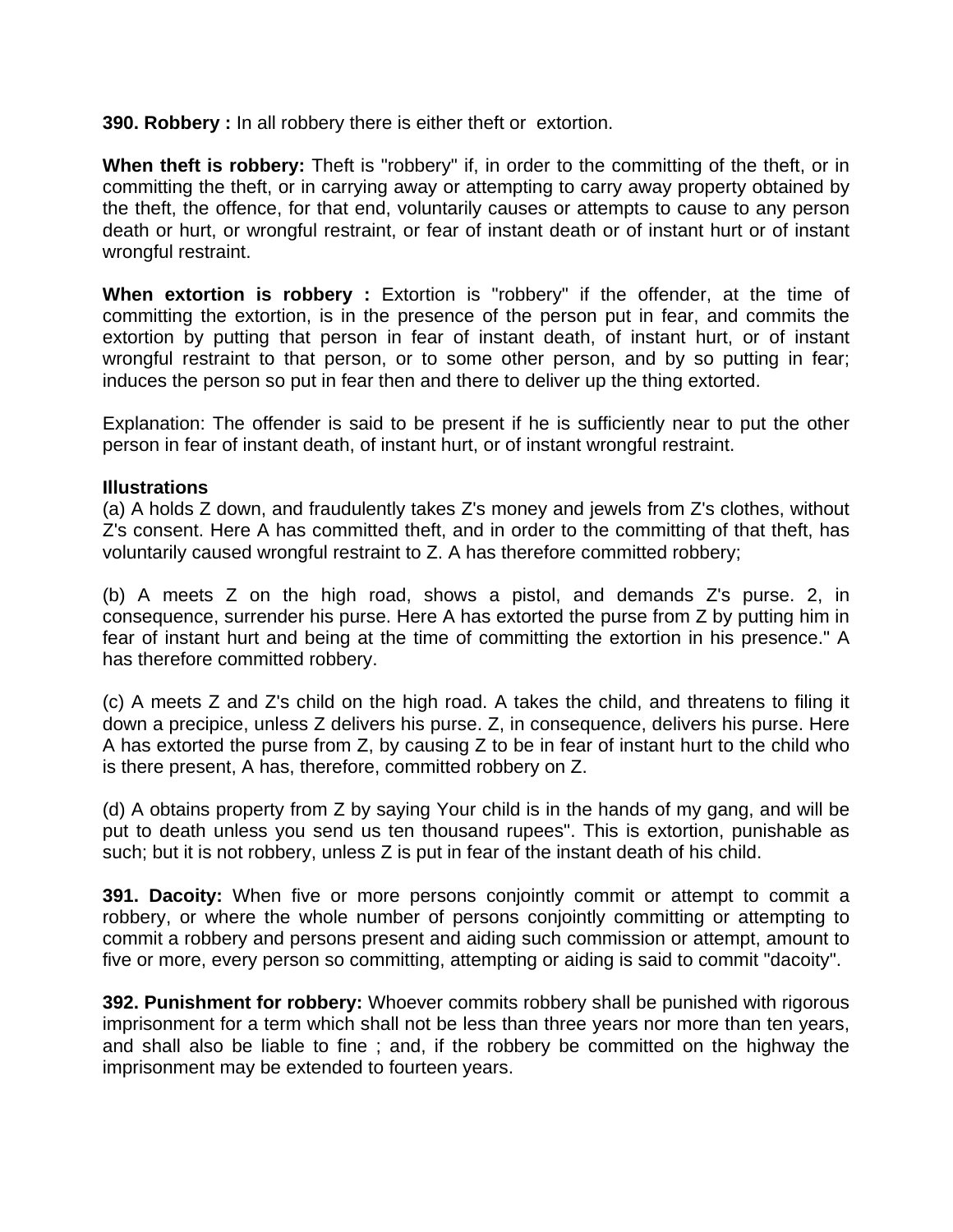**393. Attempt to commit robbery:** Whoever attempts to commit robbery shall be punished with rigorous imprisonment for a term, which may extend to seven years, and shall be liable to fine.

**394. Voluntarily causing hurt in committing robbery:** If any person, in committing or in attempting to commit robbery, voluntarily causes hurt, such person, and any other person jointly concerned in committing or attempting to commit such robbery, shall be punished with imprisonment for life, or with rigorous imprisonment for a term which shall not be less than four years nor more than ten years, and shall also be liable to fine.

**395. Punishment for dacoity :** Whoever commits dacoity shall be punished with imprisonment for life, or with rigorous imprisonment for a term which shall not be less than four years nor more than ten years and shall also be liable to fine.

**396. Dacoity with murder :** If any one of five or more persons, who are conjointly committing dacoity, commits murder in so committing dacoity, everyone of those persons shall be punished with death, or imprisonment for life, or rigorous imprisonment for a term which 2[shall not be less than four years nor more than] ten years, and shall also be liable to fine.

**397. Robbery or dacoity, with attempt to cause death or grievous hurt :** If, at the time of committing robbery or dacoity, the offender uses any deadly weapon, or causes grievous hurt to any person or attempts to cause death or grievous hurt to any person the imprisonment with which such offender shall be punished shall not be less than seven years.

**398. Attempt to commit robbery or dacoity when armed with deadly weapon :** If, at the time of attempting to commit robbery or dacoity, the offender is armed with any deadly weapon, the imprisonment with which such offender shall be punished shall not be less than seven years.

**399. Making preparation to commit dacoity :** Whoever makes any preparation for committing dacoity, shall be punished with rigorous imprisonment for a term which may extend to ten years, and shall also be liable to fine.

**400. Punishment for belonging to gang of dacoits :** Whoever, at any time after the passing of this Act, shall belong to a gang of persons associated for the purpose of habitually committing dacoity, shall be punished with imprisonment for life, or with rigorous imprisonment for a term which may extend to ten years, and shall also be liable to fine.

**401. Punishment for belonging to gang of thieve :** Whoever, at any time after the passing of this Act, shall belong to any wandering or other gang of persons associated for the purpose of habitually committing theft or robbery, and not being of thugs or dacoits, shall be punished with rigorous imprisonment for a term which may extend to seven years, and shall also be liable to fine.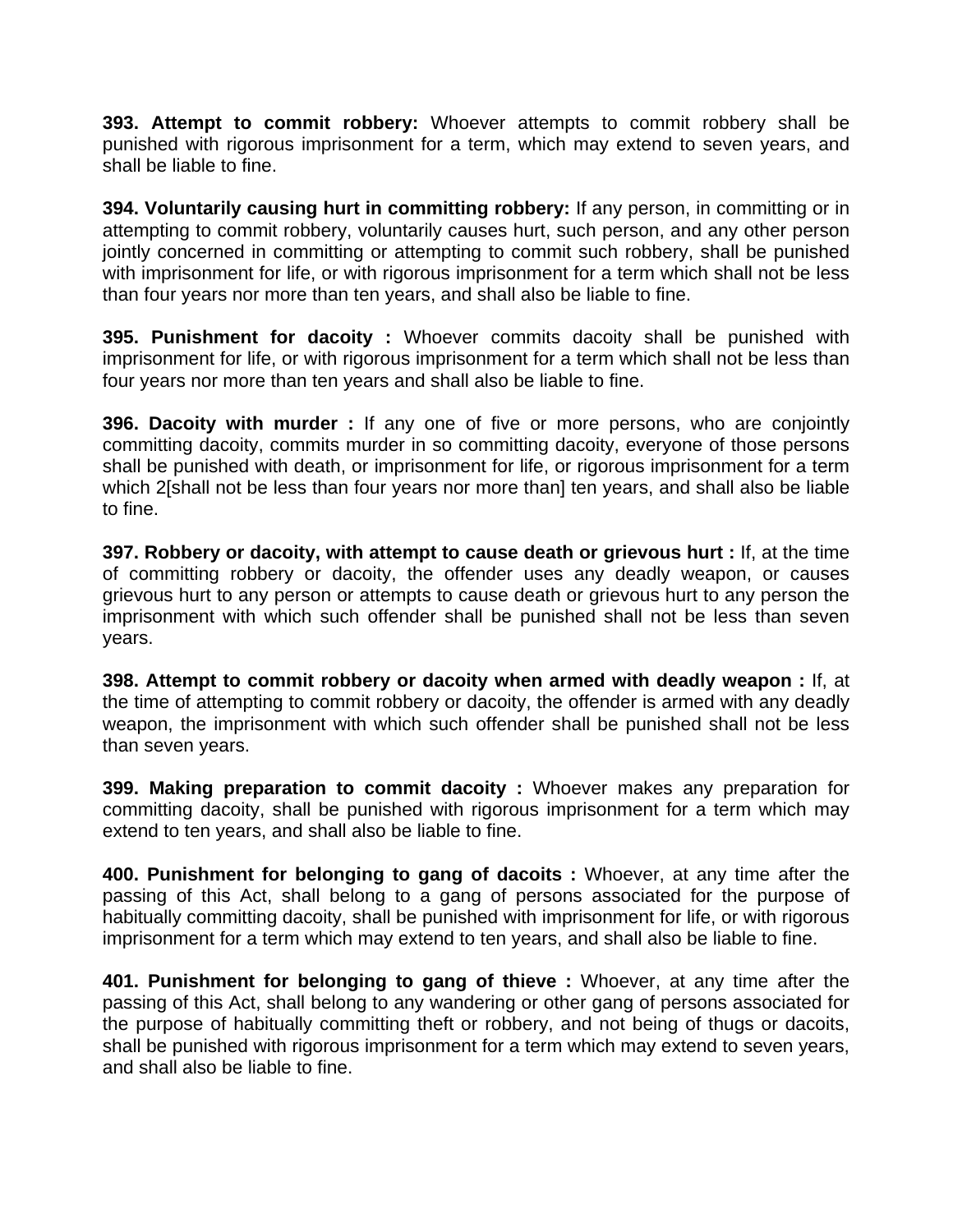**402. Assembling for purpose of committing dacoity:** Whoever, at any time after the passing of this Act shall be one of five or more persons assembled for the purpose of committing dacoity, shall be punished with rigorous imprisonment for a term which may extend to seven years, and shall also be liable to fine.

# *Of Hijacking*

**402-A. Hijacking :** Whoever unlawful, by the use or show of force or by threats of any kind, seizes, or exercised control of, an aircraft is said to commit hijacking.

**402-B. Punishment for Hijacking :** Whoever commits, or conspires or attempts' to commit, or abets the commission of, hijacking shall be punished with death or imprisonment for life, and shall also be liable to forfeiture of property and fine.

**402-C. Punishment for harbouring hijacking, etc. :** Whoever knowingly harbours any person whom he knows or has reason to be a person who is about to commit or has committed or abetted an offence of hijacking, or knowingly permits any such persons to meet or assemble in any place or premises in his possession or under his control, shall be punished with death or imprisonment for life, and shall also be liable to fine.

Sections 402-B &. 402-C ins. by the Pakistan Penal Code (Second Amendment) Ordinance. XXX of 1981, Section 2.

# *Of Criminal Misappropriation of Property*

**403. Dishonest misappropriation of property:** Whoever dishonestly misappropriates or converts to his own use any ' movable property, shall be punished with imprisonment of either description for a term which may extend to two years, or with fine, or with both.

## **Illustrations**

(a) A tapes property belonging to Z out of Z's possession in good faith, believing, at the time when he takes it, that the property belongs to himself, A is not guilty of theft; but if A, after discovering his mistakes, dishonestly appropriates the property to his own use, he is guilty of an offence under this section.

(b) A, being on friendly terms with Z, goes into Z's library in Z's absence, and takes away a book without Z's express consent- Mere, if A was under the impression that he had Z's implied consent to take the book for the purpose of reading it, A has not committed theft But, if A afterwards sells the book for his own benefit, he is guilty of an offence under this section.

(c) A and B, being joint owners of a horse. A takes the horse out of B's possession, Intending to use it. Here as A has a right to use the horse he does not dishonestly misappropriate it. But, if A sells the horse and appropriates the whole proceeds to his own use, he is guilty of an offence under this section.

Explanation 1 : A dishonest misappropriation for a time only is a misappropriation within the meaning of this section.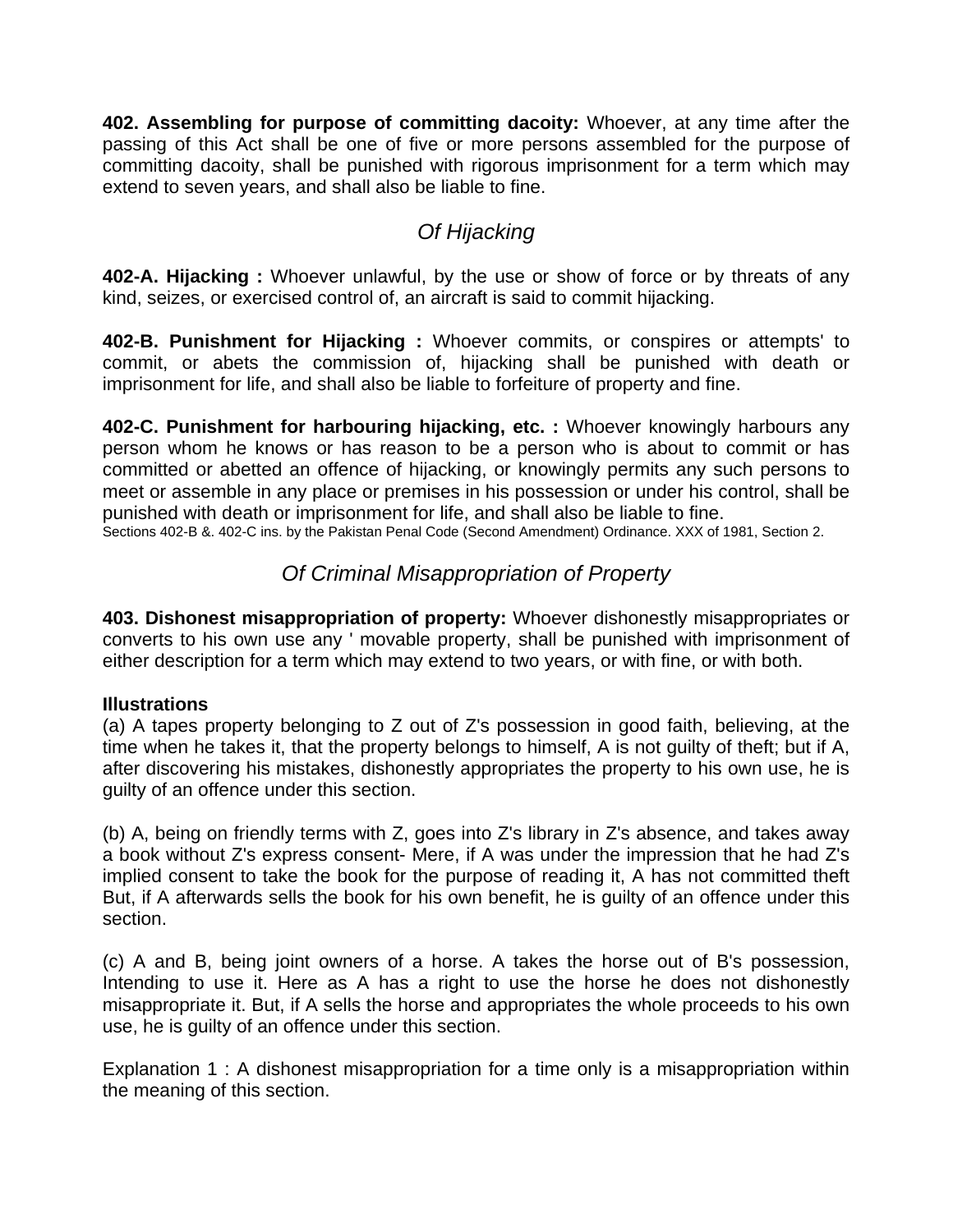## **Illustration**

A finds a Government promissory-note belonging to Z, bearing a blank endorsement. A knowing that the note belongs to Z, pledges it with a banker as a security for a loan, intending at a future time to restore it to Z A has committed an offence under this section.

Explanation 2 : A person who finds property not in the possession of any other person, and takes such property for the purpose of protecting it for, or of restoring it to, the owner, does not take or misappropriate it dishonestly, and is not guilty of an offence; but he is guilty of the offence above defined, if he appropriates it to his own use, when he knows or has the means of discovering the owner, or before he has used reasonable means to discover and give notice to the owner and has kept the property a reasonable time to enable the owner to claim it.

What are reasonable means or what is a reasonable time in such a case, is a question of fact.

It is not necessary that the finder should know who is the owner of the property, or that any particular person is the owner of it, is sufficient if, at the time of appropriating it, he does not believe it to be his own property, or in good faith believes that the real owner cannot be found.

## **Illustrations**

(a) A finds a rupee on the high-road, not knowing to whom the rupee belongs. A picks up the rupees. Here A has not committed the offence defined in this section.

(b) A finds a letter on the road, containing a bank note. From the direction and contents of the letter he learns to whom the note belongs. He appropriate the note. He is guilty of an offence under this section.

(c) A finds a cheque payable to bearer. He can form no conjecture as to the person who has lost the cheque. But the name of the person, who has drawn the cheque, appear, A knows that this person can direct him to the person on whose favour the cheque was drawn. A appropriates the cheque without attempting to discover the owner. He is guilty of an offence under this section.

(d) A sees Z drop his purse with money In it, A picks up the purse with the intention of restoring it to Z, but afterwards appropriates It to his own use, A has committed an offence under this section.

**404. Dishonest misappropriation of property possessed by deceased person at the time of his death:** Whoever dishonestly misappropriates or converts to his own use properly, knowing that such property was in the possession of a deceased person at the time of that person decease, and has not since been in the possession of any persons legally entitled to such possession, shad be punished with imprisonment of either description for a term which may extend to three years and shall also be liable to fine; and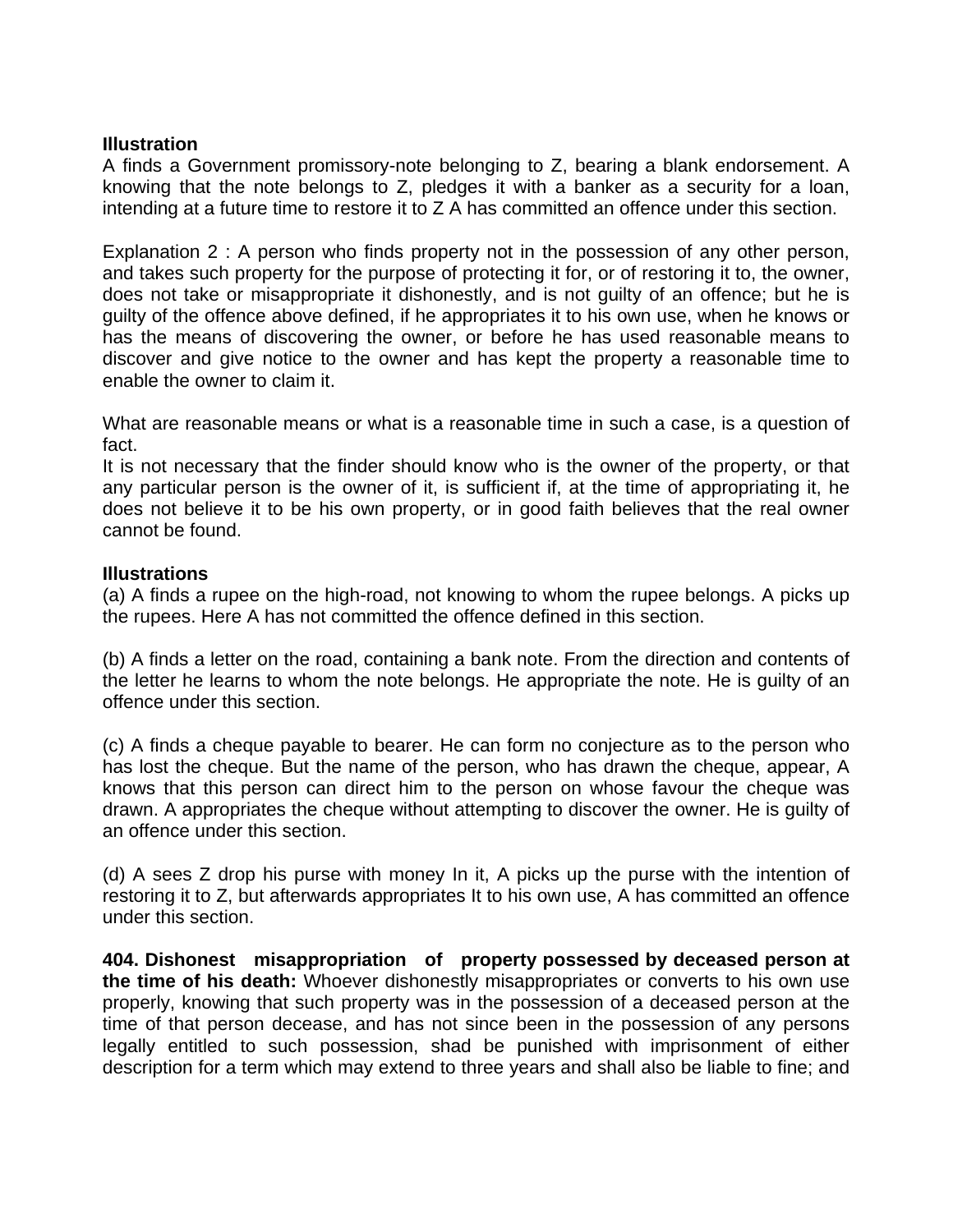if the offender at the time of such person's decease was employed by him as a clerk or servant, the imprisonment may extend to seven years.

### **Illustration**

Z dies in possession of furniture and money. His servant A, before the money comes into the possession of any person entitled to such possession, dishonestly misappropriates it. A has committed the offence defined in this section.

## *Of Criminal Breach of Trust*

**405. Criminal breach of trust:** Whoever, being in any manner entrusted with property, or with any dominion over property, dishonestly misappropriates or converts to his own use that property, or dishonestly uses or disposes of that property, in violation of any direction of law prescribing the mode in which such trust is to be discharged, or of any legal contract, express or implied, which he has made touching the discharge of such trust, or wilfully suffers any other person so to do, commits "criminal breach of trust.

#### **Illustrations**

(a) A, being executor to the wilt of a deceased person, dishonestly disobeys the law which directs him to divide the effects according to the will, and appropriates them to his own use. A has committed criminal breach of trust.

(b) A is a .warehouse-keeper, Z going on a journey entrusts his furniture to A, under a contract that it shall be returned on payment of a stipulated sum for warehouse-room. A dishonestly sells the goods. A has committed criminal breach of trust.

(c) A, residing in Dacca, is agent for Z, residing at Lahore. There is an express or implied contract between A and Z, that all sums remitted by Z to A shall be invested by A, according to Z's direction. Z remits a lakh of rupees to A, with directions to A to invest the same in Company's paper. A dishonestly disobeys the directions and employs the money in his own business. A has committed criminal breach of trust.

(d) But if A, in the last illustration, not dishonestly but in good faith, believing that It will be more for Z's advantage, to hold shares in the Bank of Bengal disobeys Z's directions and buys shares in the Bank of Bengal for Z, instead of buying Company's paper, here, though Z should suffer loss, and should be entitled to bring a civil action against A, on account of that loss, yet A. not having acted dishonestly, has not committed criminal breach of trust.

(e) A, a Revenue-Officer, is entrusted with public money and is either directed by law, or bound by a contract, express or implied, with the Government, to pay into a certain treasury all the public money which he holds. A dishonestly appropriates the money. A has committed criminal breach of trust.

(f) A, a carrier, is entrusted by Z with property to be carried by land or by water. A dishonestly misappropriates the property. A has committed criminal breach of trust.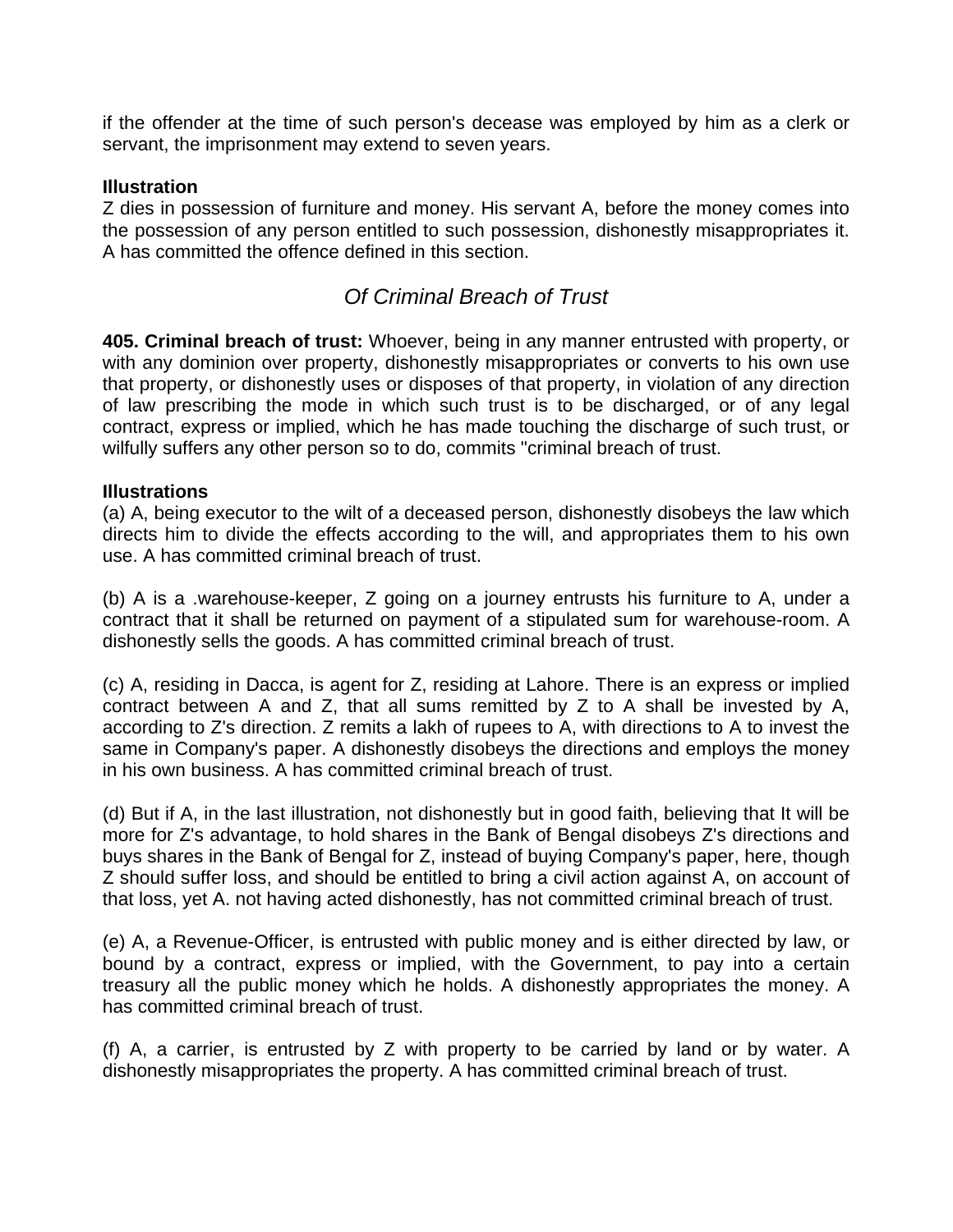**406. Punishment for criminal breach of trust:** Whoever, commits criminal breach of trust snail be punished with imprisonment of either description for a term which may extend to seven years, or with fine, or with both.

**407. Criminal breach of trust by carrier, etc.** Whoever, being entrusted with property as a carrier, wharfinger or warehouse-Keeper, commits criminal breach of trust in respect of such property, shall be punished with imprisonment of either description for a term which may extend to seven years, and shall also be liable to fine.

**408. Criminal breach of trust by clerk or servant:** Whoever, being a clerk or servant or employed as a clerk or servant, and being in any manner entrusted in such capacity with property, or with any dominion over property, commits criminal breach of trust in respect of that property, shall be punished with imprisonment of either description for a term which may extend to seven years, and shall also be liable to fine.

**409. Criminal breach of trust by public servant, or by banker, merchant or agent:** Whoever being in any manner entrusted with property, or with any dominion over property in his capacity of a public servant or in the way of his business as a banker, merchant, factor, broker, attorney or agent, commits criminal breach of trust in respect of that property, shall be punished with imprisonment for life or with imprisonment of either description for a term which may extend to ten years, and shall also be liable to fine.

# *Of Receiving of Stolen Property*

**410. Stolen property:** Property, the possession whereof has been transferred by theft, or by extortion, or by robbery, and property which has been criminally misappropriated or in respect of which criminal breach of trust has been committed, is designated as stolen, property, "whether the transfer has been made, or the misappropriation or breach of trust has been committed, within or without Pakistan. But, if such property subsequently comes into the possession of a person legally entitled to the possession thereof it then ceases to be stolen property.

**411. Dishonestly receiving stolen property:** Whoever dishonestly receives or retains, any stolen property, knowing or having reason to believe the same to be stolen property, shall be punished with imprisonment of either description for a term which may extend to three years, or with fine, or with both.

**412. Dishonestly receiving stolen property in the commission of a dacoity:** Whoever dishonestly receives or retains any stolen property, the possession whereof he knows or has reason to believe to have been transferred by the commission of dacoity, or dishonestly receives from person, whom he knows or has reason to believe to belong or to have belonged to a gang of dacoits, property which he knows or has reason to believe to have been stolen, shall be punished with imprisonment for life, or with rigorous imprisonment for a term which may extend to ten years, and shall also be liable to fine.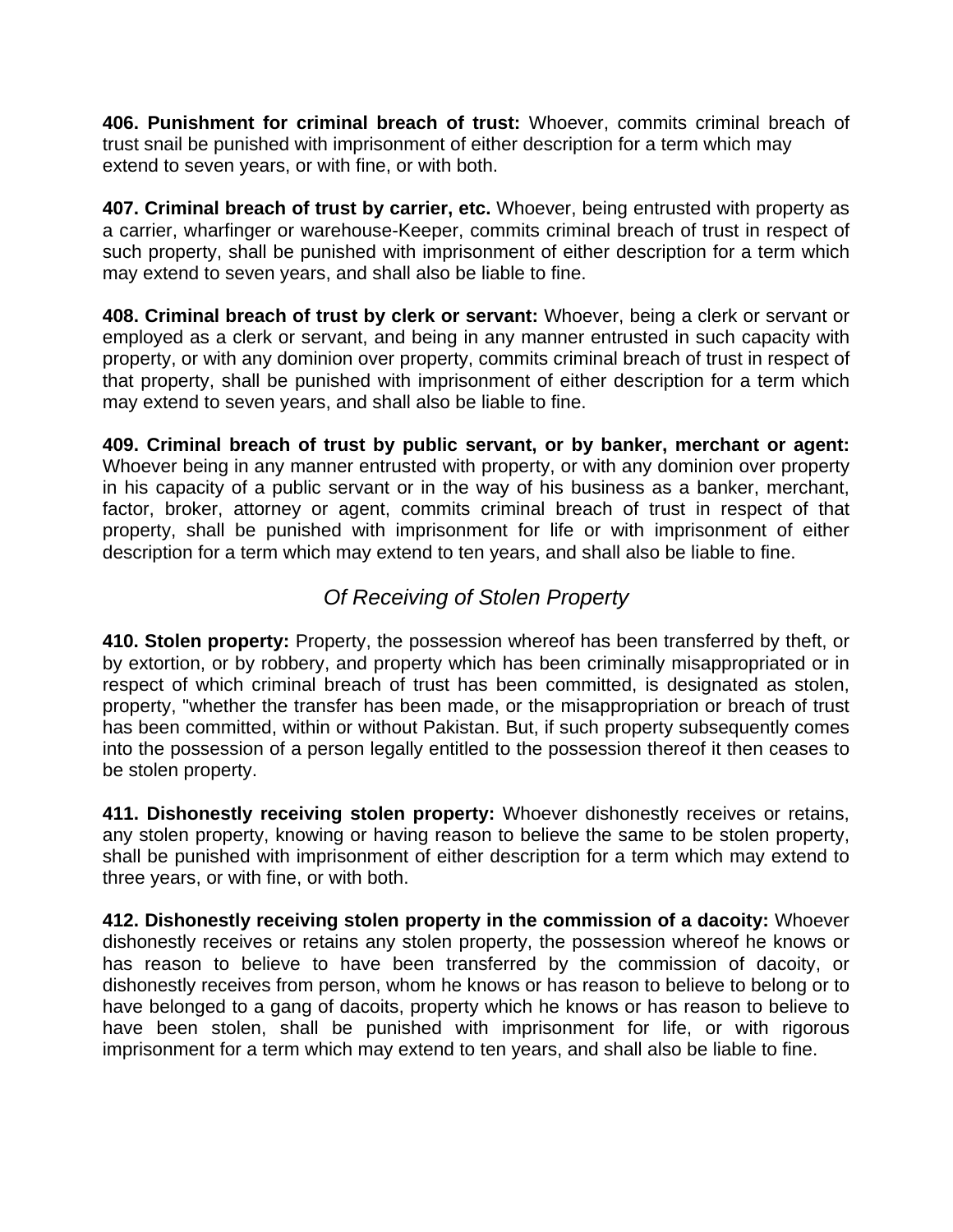**413. Habitually dealing in stolen property:** Whoever habitually receives or deals in property which he knows or has reason to believe to be stolen property, shall be punished with imprisonment for life, or with imprisonment of either description for a term which may extend to ten years, and shall also be liable to fine.

**414. Assisting in concealment of stolen property :** Whoever voluntarily assists in concealing or disposing of or making away with-property which he knows or has reason to believe to be stolen property, shall be punished with imprisonment of either description for a term which may extend to three years, or with fine, or with both.

# *Of Cheating*

**415. Cheating:** Whoever, by deceiving any person, fraudulently or dishonestly induces the person so deceived to deliver any property to any person, or to consent that any person shall retain any property, or intentionally induces the person so deceived to do or omit to do anything which he would not do or omit if he were not so deceived, and which act or omission causes or is likely to cause damage or harm to that person 1 [or any other person] in body, mind, reputation or property, is said to "cheat".

Explanation: A dishonest concealment of facts is a deception within the meaning of this section.

## **Illustrations**

(a) A, by falsely pretending to be in the Civil Service, intentionally deceives Z and thus dishonestly induces Z to let him have on credit goods for which he does not mean to pay, A cheats.

(b)A by putting a. counterfeit mark on an article, intentionally deceives Z, into a belief that this article was made by a certain celebrated manufacturer, and thus dishonestly induces Z to buy and pay for the article. A cheats.

(c) A, by exhibiting to Z a false sample of an article, Intentionally deceives Z into believing that the article corresponds with the sample, and thereby dishonestly induces Z to buy and pay for the article. A cheats.

(d) A, by tendering in payment for an article a bill w a house with which A keeps no money and by which A expects that the bill will be dishonoured, intentionally deceives Z. and thereby dishonestly Induces Z to deliver the article, intending not to pay for ft. A cheats.

(e)A, by pledging as diamonds articles which ft knows are not diamonds, intentionally deceives Z, and thereby dishonestly induces Z to lend money, A cheats.

(f) A, intentionally deceives Z, into a belief that A means to repay any money that 2 may lend to him and thereby dishonestly induces Z to lend him money; A not intending to repay it. A cheats.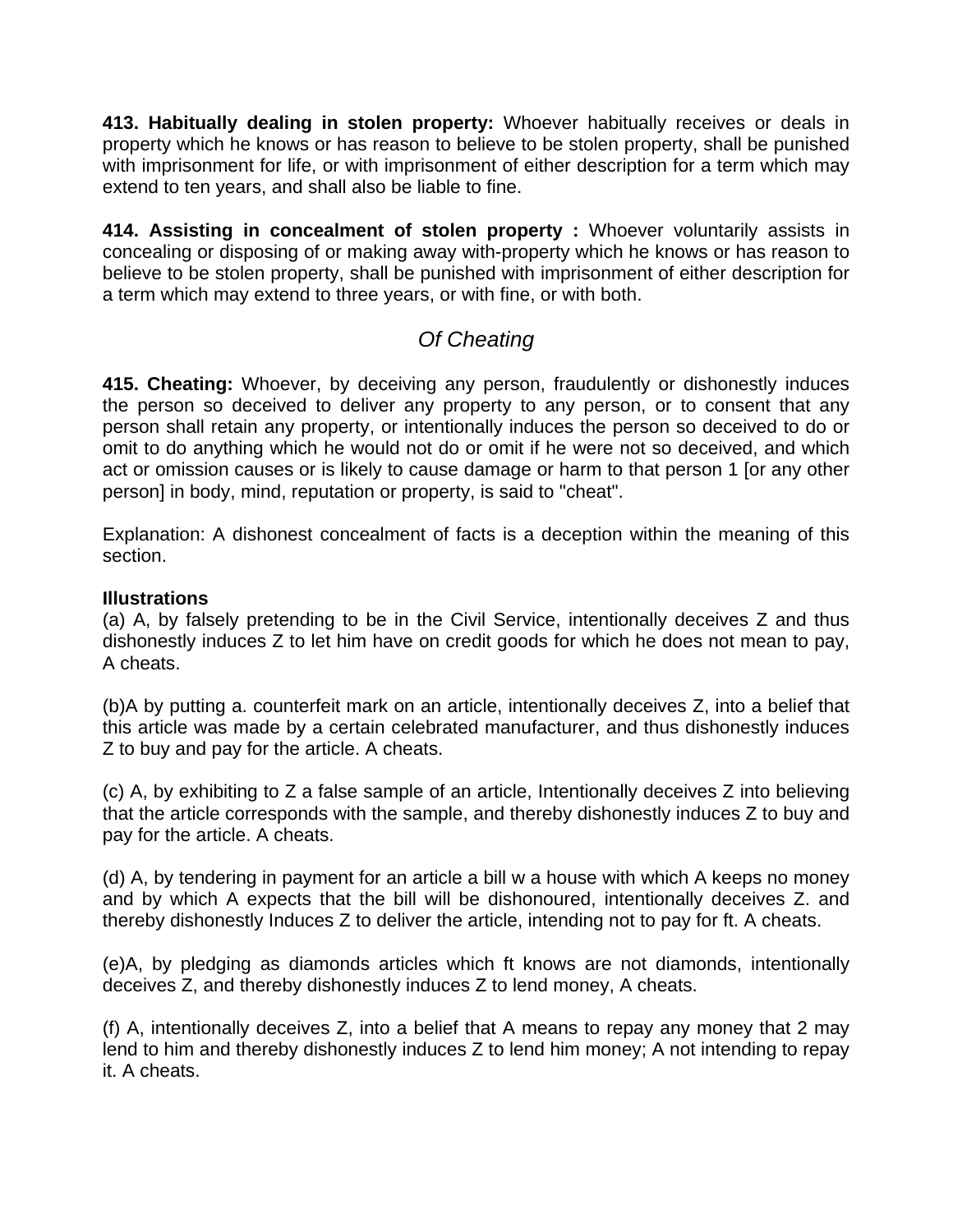(g) A, intentionally deceives Z into a belief that A means to deliver to Z a certain quantity of indigo plant which he does not intend to deliver, and thereby dishonestly induces Z to advance money upon the faith of such delivery. A cheats; but (f A, at the time of obtaining the money. Intends to deliver the indigo plant, and afterwards breaks Ns contact and does not deliver ft, he does not cheat, but is liable only to a civil action for breach of contract.

(h) A intentionally deceives Z into a belief that A has performed A's part of a contract made with Z, which he has not performed and thereby dishonestly induces Z to pay money. A cheats.

(f}A sells and conveys an estate to S. A, knowing that in consequence of such sale he has no right to the property, sells or mortgages the same to Z. without disclosing the fact of the previous sale and conveyance to B, and receives the purchase or mortgage money from Z. A cheats,

**416. Cheating by personation:** A person is said to "cheat by personation" if he cheats by pretending to be some other person, or by knowingly substituting one person for another, or representing that he or any other person is a person other than he or such other person really is.

Explanation: The offence is committed whether the individual personated is a real or imaginary person.

## *Illustrations*

(a) A cheats by pretending to be a certain rich banker of the same name, A cheats by personation.

(b) A cheats by pretending to be 8, a person who is deceased. A cheats by personation.

**417. Punishment for cheating:** Whoever cheats shall be punished with imprisonment of either description for a term, which may extend to one year, or with fine, or with both.

**418. Cheating with knowledge that wrongful loss may ensue to person whose interest offender is bound to protect:** Whoever cheats with the knowledge that he is likely thereby to cause wrongful loss to a person whose interest in the transaction to which the cheating relates, he was bound either by law, or by legal contract, to protect shall be punished with imprisonment of either description for a term which may extend to three years, or with fine, or with both.

**419. Punishment for cheating by personation :** Whoever cheats by personation shall be punished with imprisonment of either description for a term which may extend to seven years, or with fine, or with both.

**420. Cheating and dishonestly Inducing delivery of property:** Whoever cheats and thereby dishonestly induces the person deceived to deliver any property to any person, or to make, alter or destroy the whole or any part of a valuable security, or anything which is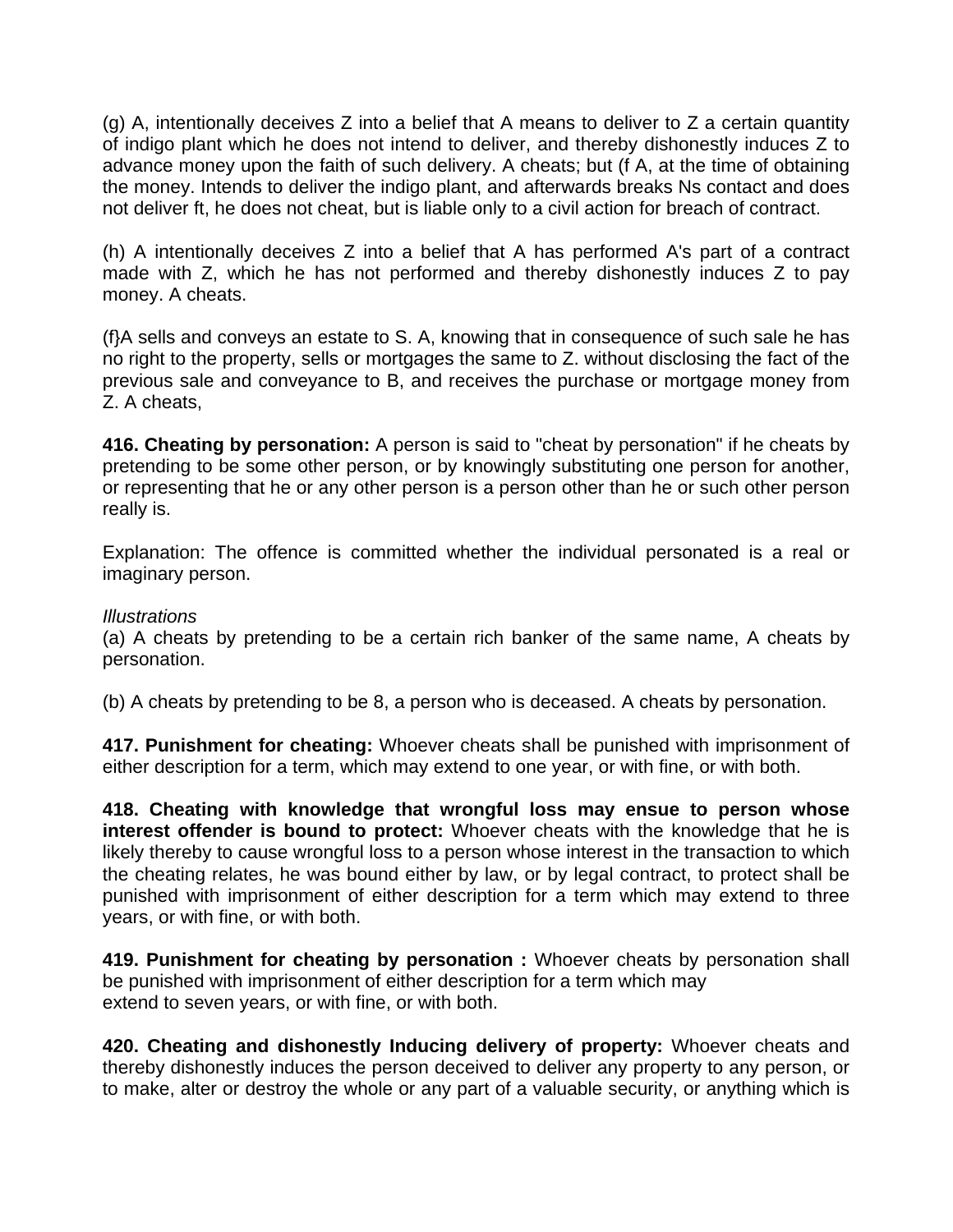signed or sealed, and which is capable of being converted into a valuable security, shall be punished with imprisonment, of either description for a term which may extend to seven years, and shall also be liable to fine.

## *Of Fraudulent Deeds and Dispossession of Property*

**421. Dishonest or fraudulent removal or concealment of property to prevent distribution among creditors:** Whoever dishonestly or fraudulently removes, conceals or delivers to any person, or transfers or causes to be transferred to any person, without adequate consideration, any property, intending thereby to prevent, or knowing it to be likely that he will thereby prevent, the distribution of that property according to law among his creditors or the creditors of any other .person, shall be punished with imprisonment of either description for a term which may extend to two years, or with fine or with both.

**422. Dishonestly or fraudulently preventing debt being available for creditors:** Whoever dishonestly or fraudulently prevents any debt or demand due to himself or to any other person from being made available according to law for payment of his debt or the debts of such other person shall be punished with imprisonment of either description for a term which may extend to two years, or with fine, or with both.

**423. Dishonest or fraudulent execution of deed of transfer containing false statement of consideration:** Whoever dishonestly or fraudulently signs, executes or becomes a party to any deed or instrument which purports to transfer or subject to any charge of any property, or any interest therein, and which contains any false statement relating to the consideration for such transfer or charge, or relating to the person or persons for whose use or benefit it is really intended to operate, shall be punished with imprisonment of either description for a term which may extend to two years, or with fine, or with both.

**424. Dishonest or fraudulent removal or concealment of property:** Whoever dishonestly or fraudulently conceals or removes any property of himself or any other person, or dishonestly or fraudulently assists in the concealment or removal thereof, or dishonestly releases any demand or claim to which he is entitled, shall be punished with imprisonment of either description for a term which may extend to two years, or with fine, or with both.

# *Of Mischief*

**425. Mischief:** Whoever, with intent to cause, or knowing that he is likely to cause, wrongful loss or damage to the public or to any person, causes the destruction of any property or any such change in any property or in the situation thereof as destroys or diminishes its value or utility, or affects it injuriously, commits "mischief".

Explanation 1: It is not essential to the offence of mischief that the offender should intend to cause loss or damage to the owner of the property injured or destroyed. It is sufficient ft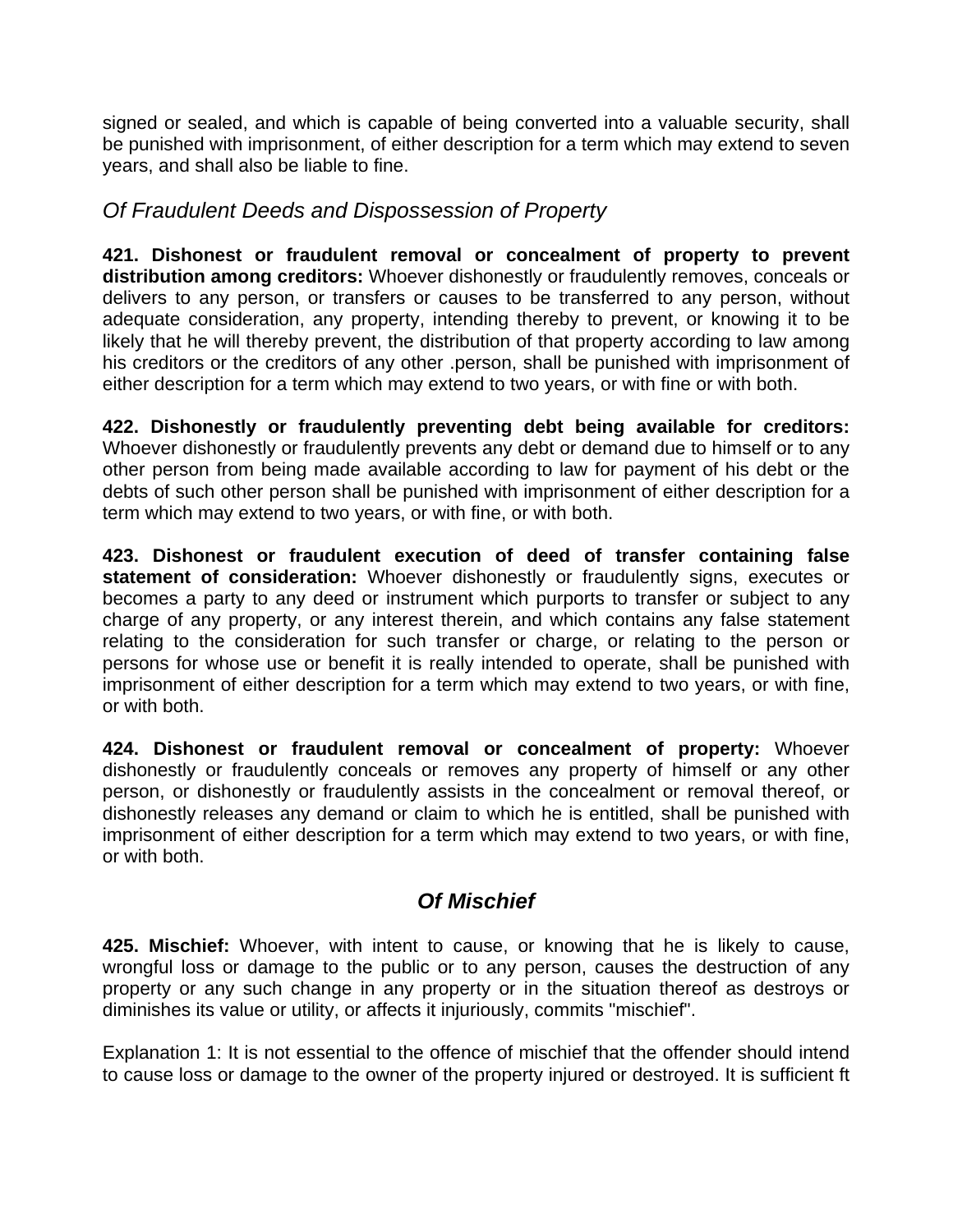he intends to cause, or knows that he is likely to cause, wrongful loss or damage to any person by injuring any property, whether it belongs to that person or not.

Explanation 2: Mischief may be committed by an act effecting property belonging to the person who commits the act, or to that person and others Jointly.

#### **Illustrations**

(a) A voluntarily burns a valuable security belonging to Z intending to cause wrongful loss to Z. A has committed mischief.

(b)A introduces water into an ice-house, belonging to Z and thus causes the ice to melt, intending wrongful loss to Z. A has committed mischief.

(c) A, voluntarily throws into a river a ring belonging to Z with the intention of thereby causing wrongful loss to Z, A has committed mischief.

(d) A, knowing that his effects are about to be taken In execution In order to satisfy a debt due from him to Z, destroys those effects, with the intention of thereby preventing Z from obtaining satisfaction of the debt, and of thus causing damage to Z. A has committed mischief.

(e) A having insured a ship, voluntarily causes the same to be cast away with the intention of causing damage to the underwriters. A has committed mischief.

(f) A causes a ship to be cast away, intending thereby to cause damage to Z, who has lent money on bottomry on the ship. A has commuted mischief.

(g) A, having joint property with Z in a horse, shoots the horse, intending thereby to cause wrongful loss to Z. A has committed mischief.

(h) A cause cattle to enter upon a field belonging to Z, intending to cause and knowing that he is likely to cause damage to Z's crop. A has committed mischief.

**426. Punishment for mischief:** Whoever commits mischief shall be punished with imprisonment of either description for a term which may extend to three months, or with fine, or with both.

**427. Mischief causing damage to the amount of fifty rupees:** Whoever commit mischief and thereby causes loss or damage to the amount of fifty rupees or upwards, shall be punished with imprisonment of either description for a term which may extend to two years, or with fine, or with both.

**428. Mischief by killing or maiming animal of the value of ten rupees:** Whoever commits mischief by killing, poisoning, maiming or rendering useless any animal of the value of ten rupees or upwards, shall be punished with imprisonment of either description for a term which may extend to two years, or with fine, or with both.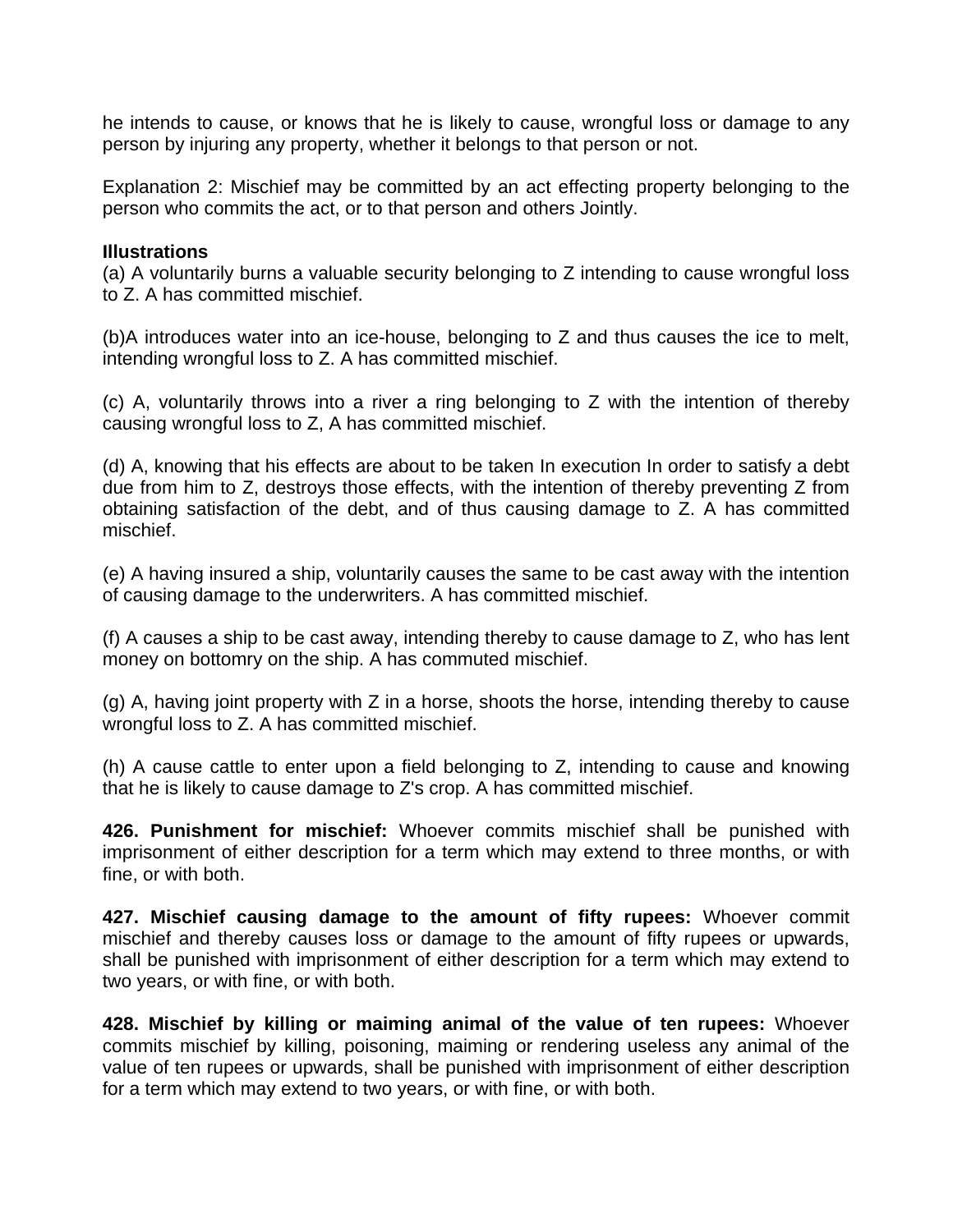**429. Mischief by killing or maiming cattle, etc., of any value or any animal of the value of fifty rupees :** Whoever commits Mischief by killing, poisoning, maiming or rendering useless, any elephant, camel, horse, mule, buffalo, bull, cow or ox, whatever may be the value thereof, or any other animal of the value of fifty rupees or upwards, shall be punished with imprisonment of either description for a term which may extend to five years, or with both.

**430. Mischief by injury to works of irrigation or by wrongfully diverting water:** Whoever commits mischief by doing any act which causes, or which he knows to be likely to cause, a diminution of the supply of water for agricultural purposes, or for food or drink for human beings or for animals which are property, or for cleanliness or for carrying on any manufacture, shall be punished with imprisonment of either description for a term which may extend to five years, or with fine, or with both.

**431. Mischief by Injury to public road, bridge, river or channel:** Whoever commits mischief by doing any act which renders or which he knows to be likely to render any public road, bridge, navigable river or navigable channel, natural or artificial, impassable or less safe for travelling or conveying property, shall be punished with imprisonment of either description for a term which may extend to five years, or with fine, or with both.

**432. Mischief by causing inundation or obstruction to public drainage attended with damage:** Whoever commits mischief by doing any act which causes or which he knows to be likely to cause an inundation or an obstruction to any public drainage attended with injury or damage, shall be punished with imprisonment of either description for a term which may extend to five years, or with fine, or with both.

**433. Mischief by destroying, moving or rendering less useful a light-house or seamark:** Whoever commits mischief by destroying or moving any light-house or other light used as a sea-mark, or any sea-mark or buoy or other thing placed as a guide for navigators, or by any act which renders any such light-house, sea-mark, buoy or other such thing as aforesaid jess useful as a guide for navigators, shall be punished with imprisonment of either description for a term which may extend to seven years, or with fine, or with both.

**434. Mischief by destroying or moving, etc., a landmark fixed by public authority:** Whoever commits mischief by destroying or moving any landmark fixed by the authority of a public servant, or by any act which renders such landmark less useful as such, shall be punished with imprisonment of either description for a term which may extend to one year, or with fine, or with-both.

**435. Mischief by fire or explosive substance with intent to cause damage to amount of one hundred rupees or (in case of agricultural produce) ten rupees :** Whoever commits mischief by fire or any explosive substance, intending to cause, or knowing it to be likely that he will thereby cause damage to any property to the amount of one hundred rupees or upwards or (where the property is agricultural produce) ten rupees or upwards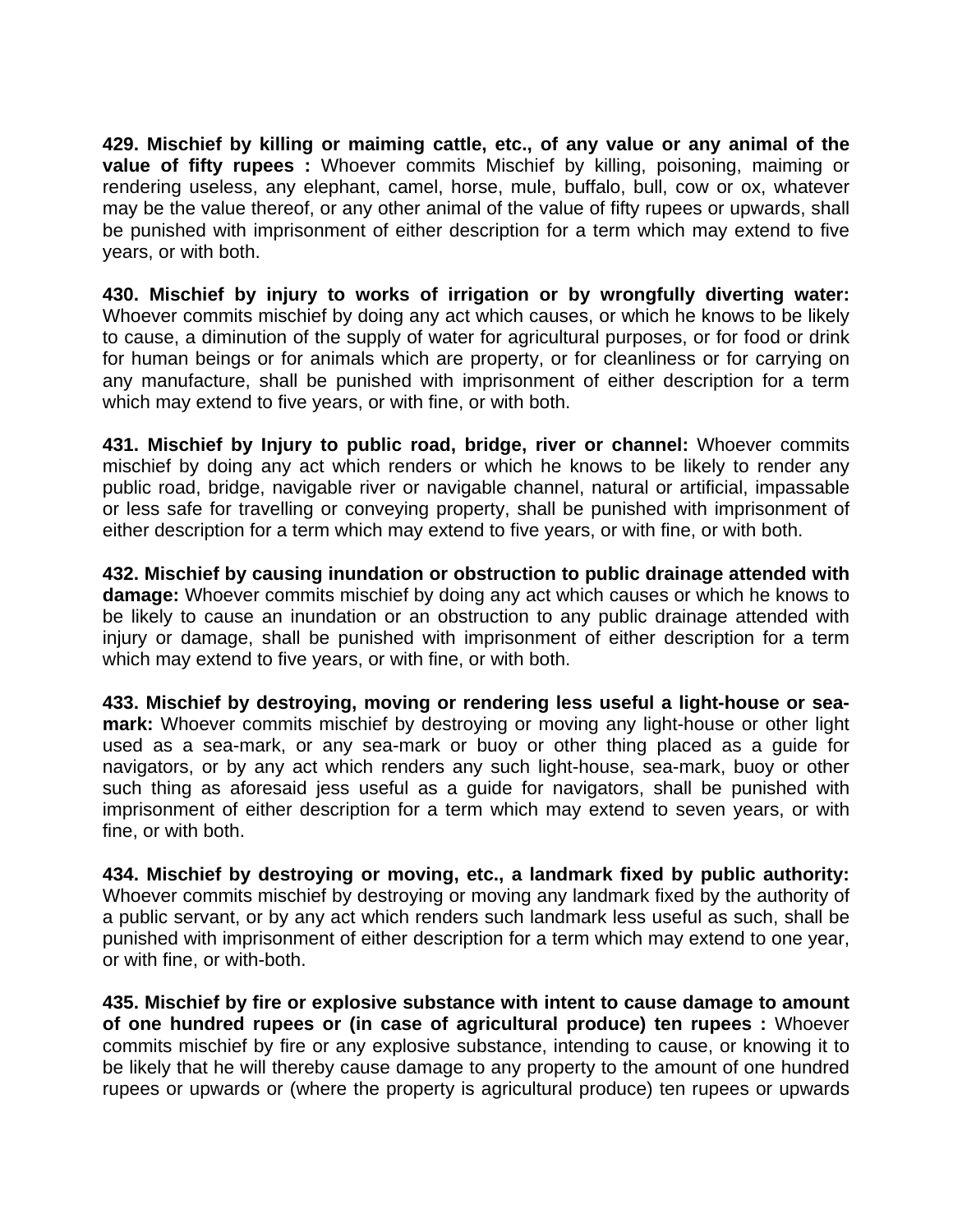shall be punished with imprisonment of either description for a term which shall not be less than two years nor more than] seven years, and shall also be liable to fine.

**436. Mischief by fire or explosive substance with intent to destroy house, etc.:** Whoever commits mischief by fire or any explosive substance, intending to cause, or knowing it to be likely that he with thereby cause, the destruction of any building which is ordinarily used as a place of worship or as a human dwelling or as a place for the custody of property shall be punished with imprisonment for life, or with imprisonment of either description for a term which shall not be less than three years nor more than] ten years, and shall also be liable to fine.

**437. Mischief with Intent to destroy or make unsafe a decked vessel or one of twenty tons burden:** Whoever commits mischief, to any decked vessel or any vessel of a burden of twenty tons or upwards, intending to destroy or render unsafe, or knowing ft to be likely that he will thereby destroy or render unsafe, that vessel, shall be punished with imprisonment of either description for a term which may extend to ten years, and shall also be liable to fine.

**438. Punishment for the mischief described in Section 437 committed by fire or explosive substance:** Whoever commits, or attempts to commit, by fire or any explosive substance, such mischief as is described in the last preceding section, shall be punished with imprisonment for life or with imprisonment of either description for a term which may extend to ten years, and shall also be liable to fine.

**439. Punishment for intentionally running vessel aground or ashore with Intent to commit theft, etc,:** Whoever intentionally runs any vessel aground or ashore, intending to commit theft of any property contained therein or to' dishonestly misappropriate any such property, or with intent that such theft or misappropriation of property may be committed, shall be punished with imprisonment of either description for a term which may extend to ten years, and shall also be liable to fine.

**440. Mischief committed after preparation made for causing death or hurt:** Whoever commits mischief, having made preparation for causing to any person death, or hurt, or wrongful restraint, or fear of death, or of hurt, or of wrongful restraint shall be punished with imprisonment of either description for a term which may extend to five years, and shall also be liable to fine.

# *Of Criminal Trespass*

**441. Criminal trespass:** Whoever enters into or upon property in the possession of another with intent to commit an offence or to intimidate, insult or annoy any person in possession of such property, or, having lawfully entered into or upon such property, unlawfully remains there with intent thereby to intimidate, insult or annoy any such person, or with intent to commit an offence, is said to commit "criminal trespass".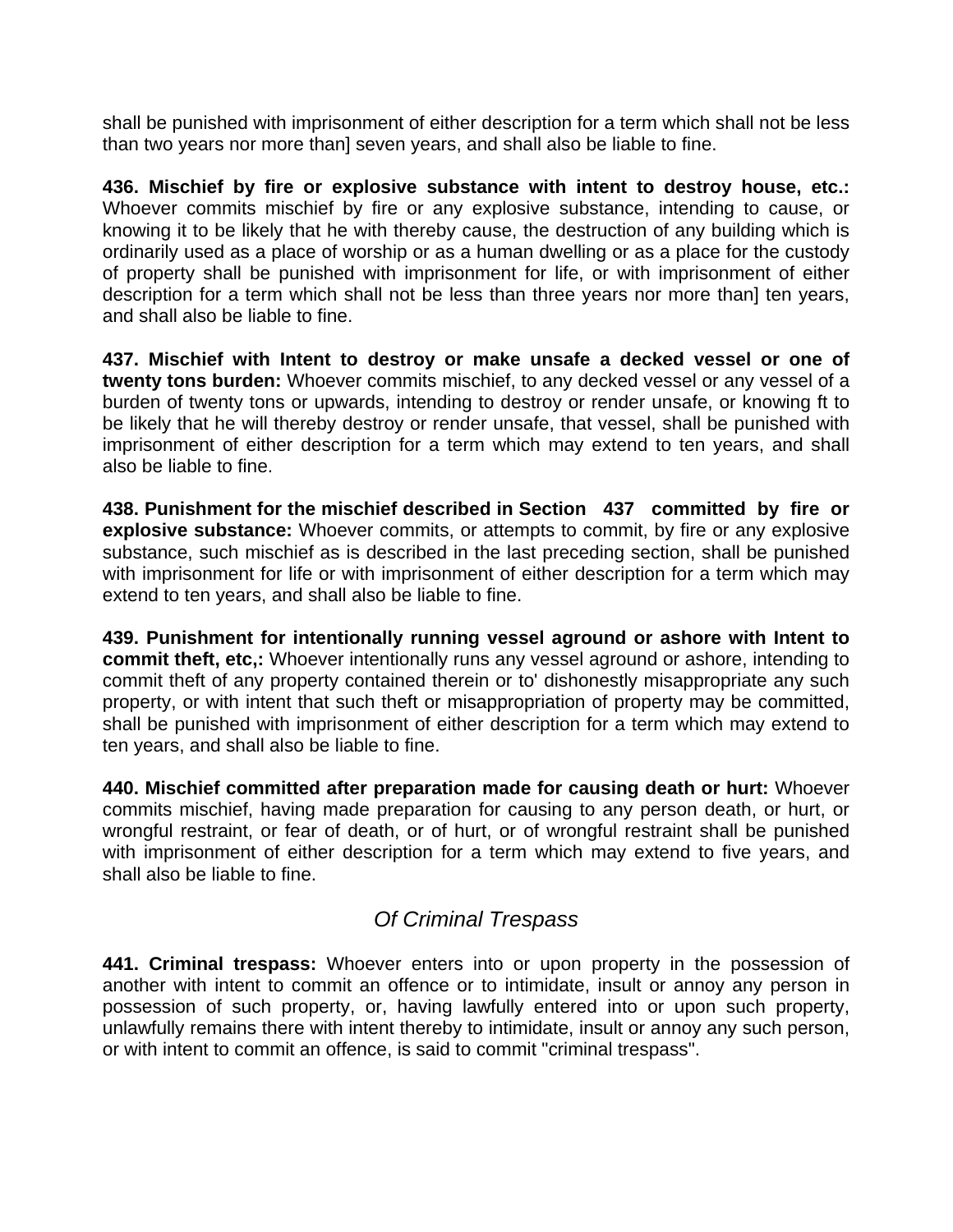**442. House-trespass:** Whoever commits criminal trespass by entering into or remaining in any building, tent or vessel used as a human dwelling or any building used as a place for worship, or as a place for the custody of property, is said to commit "housetrespass".

Explanation: The introduction of any part of the criminal trespasser's body is entering sufficient to constitute house trespass.

**443. Lurking house-trespass:** Whoever commits house-trespass having taken precautions to conceal such house-trespass from some person who has a right to exclude or eject the trespasser from the building, tent or vessel which is the subject of the trespass, is said to commit "lurking house- trespass".

**444. Lurking house-trespass by night:** Whoever commits lurking house-trespass after sunset and before sunrise, is said to commit 'lurking house-trespass by night".

**445. House-breaking:** A person is said to commit "house-breaking" who commits housetrespass if he effects his entrance into the house or-any part of it in any of the six ways hereinafter described; or if, being in the house or any part of it for the purpose of committing an offence, or, having committed an offence therein, he quits the house or any part of it in any of such six ways, that is to say:"

First: If he enters or quits through a passage made by himself, or by any abettor of the house-trespass, in order to the committing of the house-trespass.

Secondly : If he enters or quits through any passage not intended by any person, other than himself or an abettor of the offence, for human entrance; or through any passage to which he has obtained access by scaling or climbing over any wall or building.

Thirdly : If he enters or quits through any passage which he or any abettor of the housetrespass has opened, in order to the committing of the house-trespass by any means by which that passage was not intended by the occupier of the house to be-opened.

Fourthly: If he enters or quits by opening any lock in order to the committing of the housetrespass, or in order to the quitting of the house after a house-trespass.

Fifthly: if he effects his entrance or departure by using criminal force of committing an assault, or by threatening any person with assault.

Sixthly: he enters or quits any passage which he knows to have been fastened against such entrance or departure, and to. have been fastened by himself or by an abettor of the house-trespass.

Explanation : Any out-house or building occupied with a house, and between, which and. such house there is an immediate internal communication, is part of the house within the meaning of this section.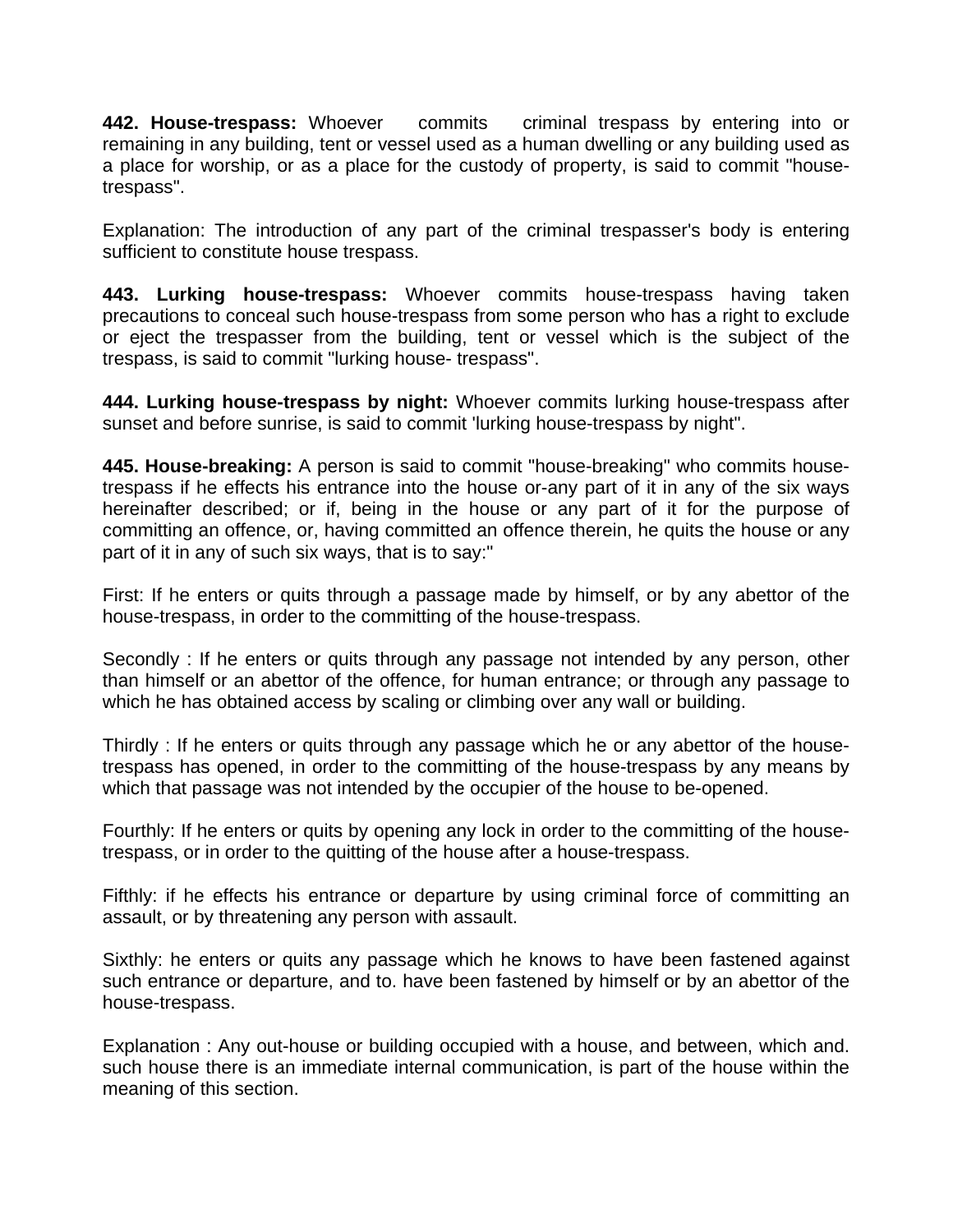## **Illustrations**

(a) A commits house-trespass by making a hole through the wall of Z's house, and putting his hand through the aperture. This is house breaking.

(b) A commits house-trespass by creeping into a ship at a port hole between decks. This is house breaking.

(c) A commits house-trespass by entering Z's house through a window. This is housebreaking.

(d) A commits house-trespass by entering Z's house through the door, having opened a door, which was fastened. This is house-breaking.

(e) A commits house-trespass by entering Z's house through the door having lifted a latch by putting a wire through a hole in the door. This is house-breaking:

(f) A finds the key of Z's house door, which Z had lost, and commits house-trespass by entering Z's house, having opened the door with that key. This is house breaking.

(g) Z is standing in his doorway. A forces a passage by knowing Z down, and commits house-trespass by entering the house. This is house breaking.

(h) Z, the door-keeper of Y is standing in Y's doorway. A commits house-trespass by entering the house, having deterred Z from opposing him by threatening to beat him. This is house-breaking.

**446. House-breaking by night:** Whoever commits house-breaking after sunset and before sunrise, is said to commit "house-breaking by night."

**447. Punishment for criminal trespass:** Whoever commits criminal trespass shall be punished with imprisonment of either description for a term which may extend to three months, or with fine which may extend to five hundred rupees, or with both.

**448. Punishment for house-trespass :** Whoever commits house-trespass shall be punished with imprisonment of either description for a term which may extend to one year, or with fine which may extend to one thousand rupees, or with both.

**449. House-trespass in order to commit offence punishable with death :** Whoever commits house-trespass in order to the committing of any offence punishable with death, shall be punished with imprisonment for life, or with rigorous imprisonment for a term not exceeding ten years, and shall also be liable to fine.

**450. House-trespass In order to commit offence punishable with imprisonment for life:** Whoever commits house-trespass in order to the committing of any offence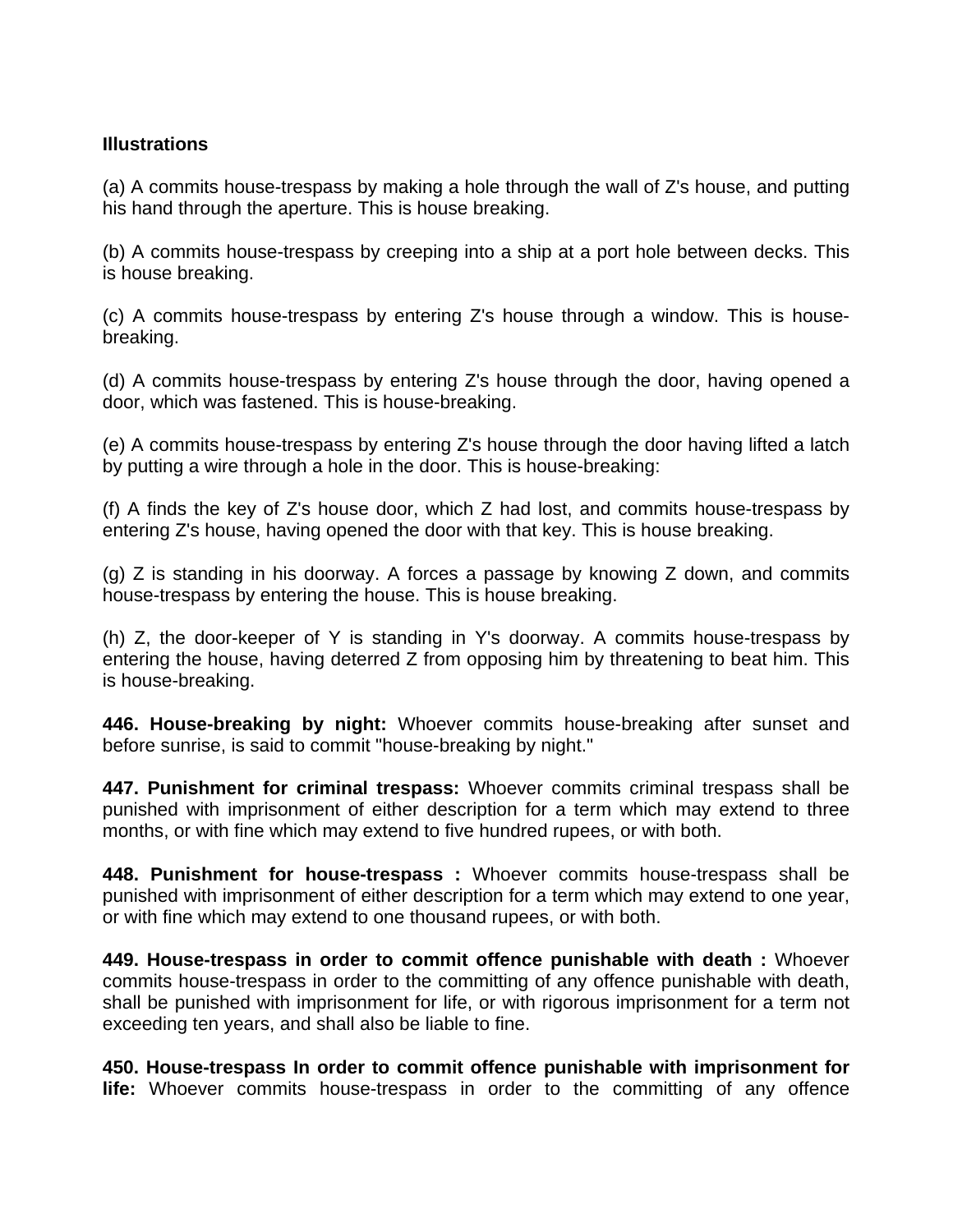punishable with imprisonment for life, shall be punished with imprisonment of either description for a term not exceeding ten years, and shall also be liable to fine.

**451. House-trespass in order to commit offence punishable with imprisonment:** Whoever commits house trespass in order to the committing of any offence punishable with imprisonment, shall be punished with imprisonment of either description for a term which may extend to two years, and shall also be liable to fine; and if the offence intended to be committed is theft, the term of the imprisonment may be extended to seven years.

**452. House-trespass after preparation for hurt, assault or wrongful restraint:** Whoever commits house-trespass having made preparation for causing hurt to any person or for assaulting any person, or for wrongfully restraining any person, or for putting any person in fear of hurt, or of assault, or of wrongful restraint, shall be punished with imprisonment of either description for a term which may extend to seven years, and shall also be liable to tine.

**453. Punishment for lurking house-trespass or house-breaking:** Whoever commits lurking house-trespass or house-breaking, shall be punished with imprisonment of either description for a term which may extend to two years, and shall also be liable to fine.

**454. Lurking house trespass or house-breaking in order to commit offence punishable with Imprisonment :** Whoever commits lurking house-trespass or housebreaking, in order to the. committing of any offence punishable with imprisonment, shall be punished with imprisonment of either description for a term which may extend to three years, and shall also be liable to fine, and if the offence intended to be committed is theft, the term of the imprisonment may be extended to ten years.

**455. Lurking house-trespass or house-breaking after preparation for hurt, assault or wrongful restraint:** Whoever commits lurking house-trespass, or house-breaking, having made preparation for causing hurt to any person, or for assaulting any person, or for wrongfully restraining any person, or for putting any person in fear of hurt or of assault or of wrongful restraint, shall be punished with imprisonment of either description for a term which may extend to ten years, and shall also be liable to fine.

**456. Punishment for lurking house-trespass or house-breaking by night:** Whoever commits lurking house-trespass by night or house-breaking by night, shall be punished with imprisonment of either description for a term which may extend to three years, and shall also be liable to fine.

**457. Lurking house-trespass or house-breaking by night in order to Commit offence punishable with imprisonment :**Whoever commits lurking house-trespass by night, or house-breaking by night, in order to the committing of any offence punishable with imprisonment, shall be punished with imprisonment of either description for a term which may extend to five years, and shall also be liable to fine; and, if the offence intended to be committed is theft, the term of the imprisonment may be extended to fourteen years.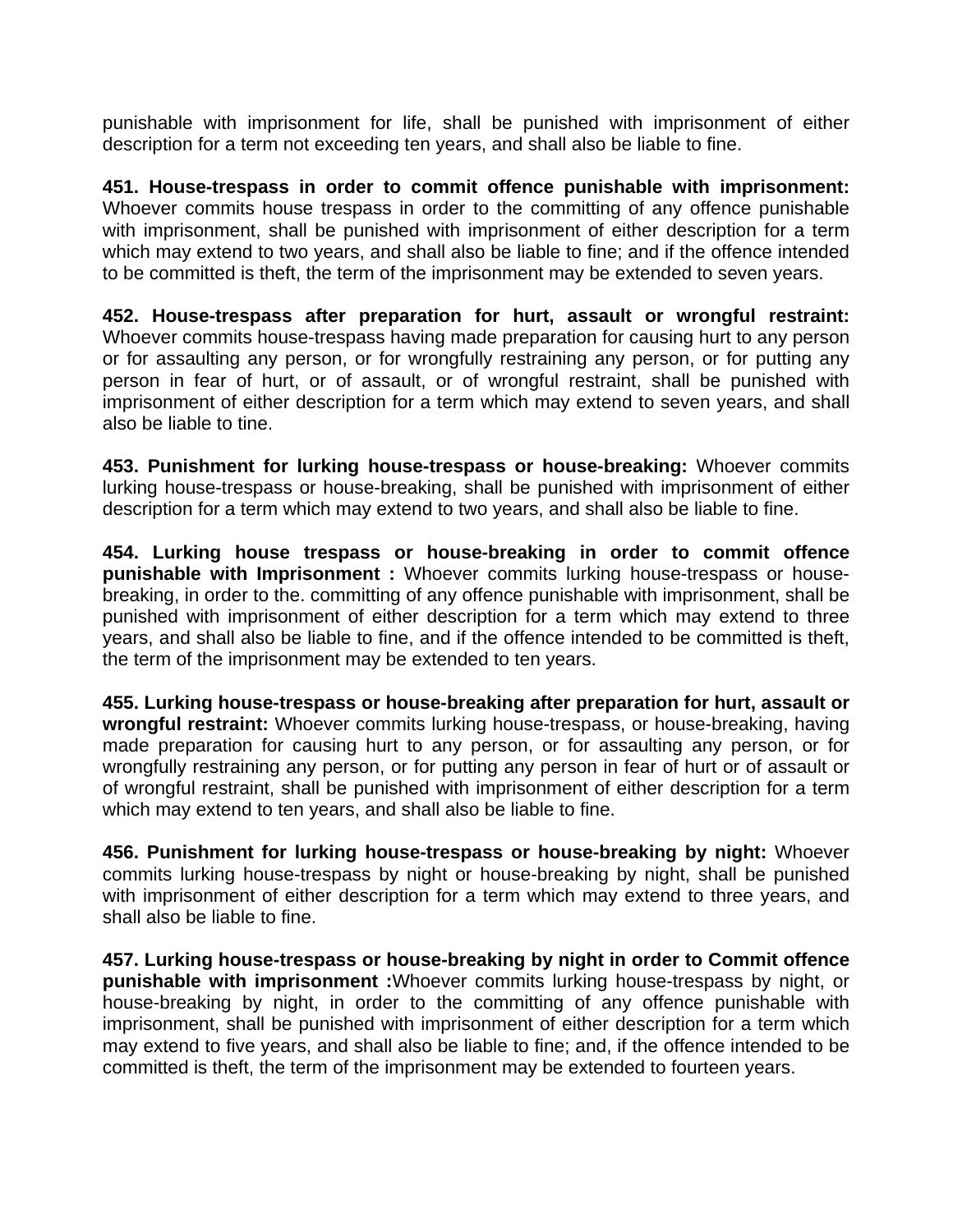**456. Lurking house-trespass or house-breaking by night after preparation for hurt, assault or wrongful restraint:** Whoever commits lurking house-trespass by night or house-breaking by night, having made preparation for causing hurt to any person, or for assaulting any person, or for wrongfully restraining any person, or for putting any person in fear of hurt, or of assault, or of wrongful restraint, shall be punished with imprisonment of either description for a term which may extend to fourteen years, and shall also be liable to fine.

**457. Lurking house-trespass or house-breaking by night in order to commit offence punishable with imprisonment:** Whoever commits lurking house-trespass by night, or house-breaking by night, in order to the committing of any offence punishable with imprisonment, shall be punished with imprisonment of either description for a term which may extend to five years, and shall also be liable to fine; and, if the offence intended to be committed is theft, the term of the imprisonment may be extended to fourteen years.

**458. Lurking house-trespass or house-breaking by night after preparation for hurt, assault or wrongful restraint:** Whoever commits lurking house-trespass by night or house-breaking by night, having made preparation for causing hurt to any person, or for assaulting any person, or for wrongfully restraining any person, or for putting any person in fear of hurt, or of assault, or of wrongful restraint, shall be punished with imprisonment of either description for a term which may extend to fourteen years, and shall also be liable to fine.

**459. Hurt caused whilst committing lurking house trespass or house-breaking:** Whoever, whilst committing lurking house-trespass or house-breaking, causes hurt to any person or attempts to commit oaf/ of, or hurt to, any person shall be punished with imprisonment for life, or imprisonment of either description for a term which may extend to ten years, and shall also be liable to the same punishment for committing qatl or causing hurt or attempting to cause qatl or hurt as is specified in Chapter XVI of this Code.

**460. Persons jointly concerned in lurking house-trespass or house-breaking by night punishable for qatl or hurt caused by one of them :** If, at the time of the committing of lurking house-trespass by night or house-breaking by night, any person guilty of such offence shall voluntarily cause or attempt to commit qatl of, or hurt to, any person, every person jointly concerned in committing such lurking house-trespass by night or house-breaking by night, shall be punished with imprisonment for life or with imprisonment of either description for a term which may extend to ten years and shall also be liable to the same punishment for committing qatl or causing hurt or attempting to cause qatl or hurt as is specified in Chapter XVI of this Code]. Scs. 459 & 460 subs. by the Criminal Law (Amendment) Act, II of 1997

**461. Dishonestly breaking open receptacle containing property :** Whoever dishonestly or with intent to commit mischief breaks open or unfastens and closed receptacle which contains or which, he believes to contain property, shall be punished with imprisonment or either description for a term which may extend to two vears, or with fine, or with both.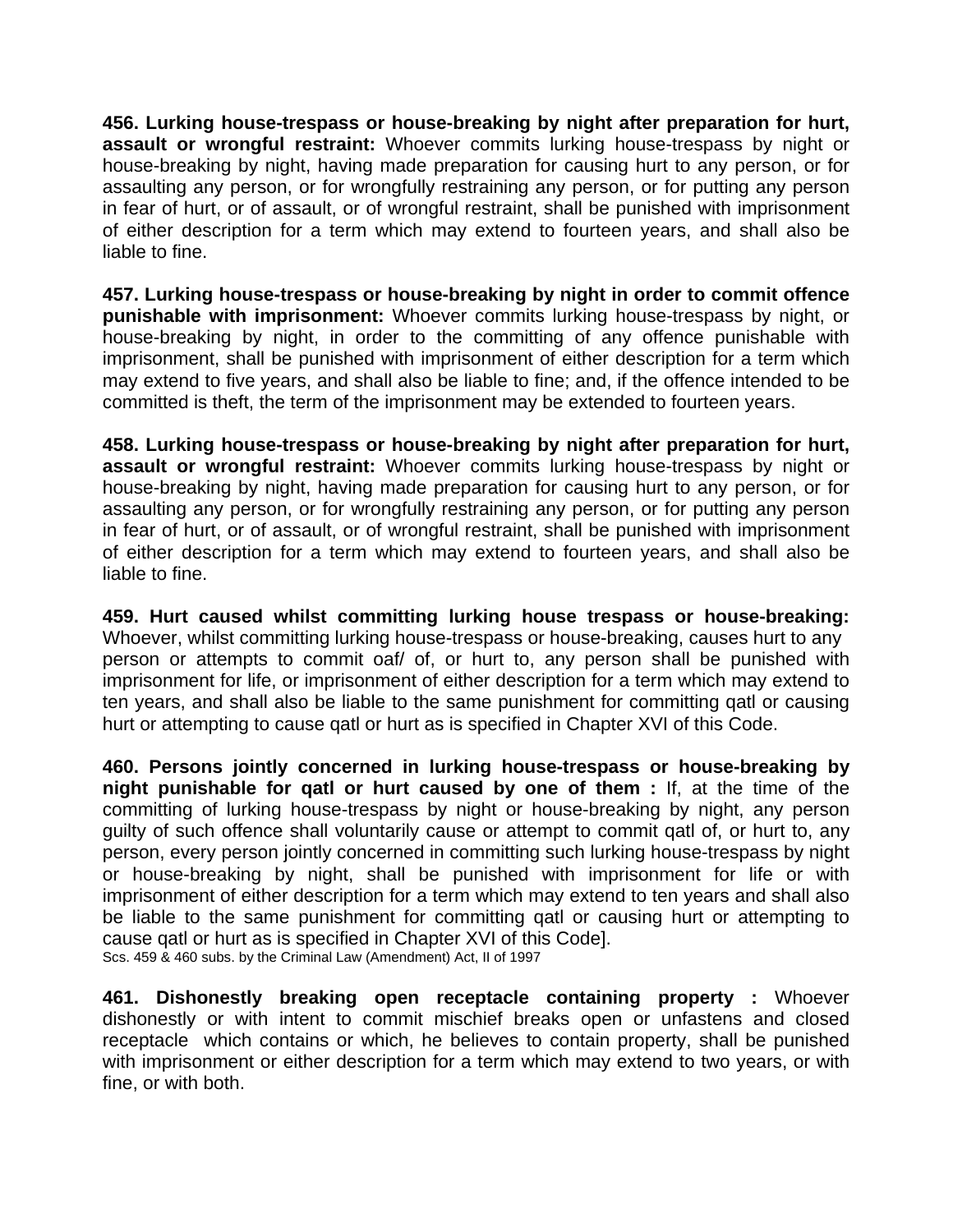**462. Punishment for same offence when committed by person entrusted with custody:** Whoever, being entrusted with any dosed receptacle which contains or which he believes to contain property, without having authority to open the same, dishonestly, or with intent to commit mischief, breaks open or unfastens that receptacle, shall be punished with imprisonment of either description for a term which may extend to threeyears, or with fine, or with both.

# **CHAPTER XVIII**

## **OF OFFENCES RELATING TO DOCUMENTS AND TO TRADE OR PROPERTY MARKS**

**463. Forgery:** Whoever makes any false document or part of a document, with intent to cause damage or injury, to the public or to any person, or to support any claim or title, or to cause any person to part with property, or to enter into any express or implied contract, or with intent to commit fraud or that fraud may be committed, commits forgery.

**464. Making a false document:** A person is said to make a false document.

First: Who dishonestly or fraudulently makes, signs, seals or executes a document or part of a document, or makes any mark denoting the execution of a document, with the intention of causing it to be believed that such document or part of a document was made, signed, sealed or executed by the authority of a person by whom or by whose authority he knows that it was not made, signed, sealed or executed, or at a time at which he knows that it was not made, signed, seated or executed; or

Secondly : Who, without lawful authority, dishonesty or fraudulently, by cancellation or otherwise, alters a document in any material part thereof, after it has been made "or executed either by himself or by any other person, whether such person be living or dead at the time of such alteration; or

Thirdly: Who dishonestly or fraudulently causes any person to sign, seal, execute or later a document, knowing that such person by reason of unsoundness of mind or intoxication cannot, or that. by reason of deception practised upon him, he does not know the contents of the document or the nature of the alteration.

## **Illustrations**

.

(a) A has a letter of credit upon B for rupees 10,QOO, written by Z. A, in order to defraud E, adds a cipher to the 10,000 and makes the sum 10,000, intending that it may be believed by 5 that Z so wrote .the letter, A has committed forgery.

(b) A, without Z's authority, affixes Z's seat to a document purporting to be a conveyance of an estate from Z to A, with the intention of selling the estate to 6 and thereby of obtaining from B the purchase-money. A has committed forgery.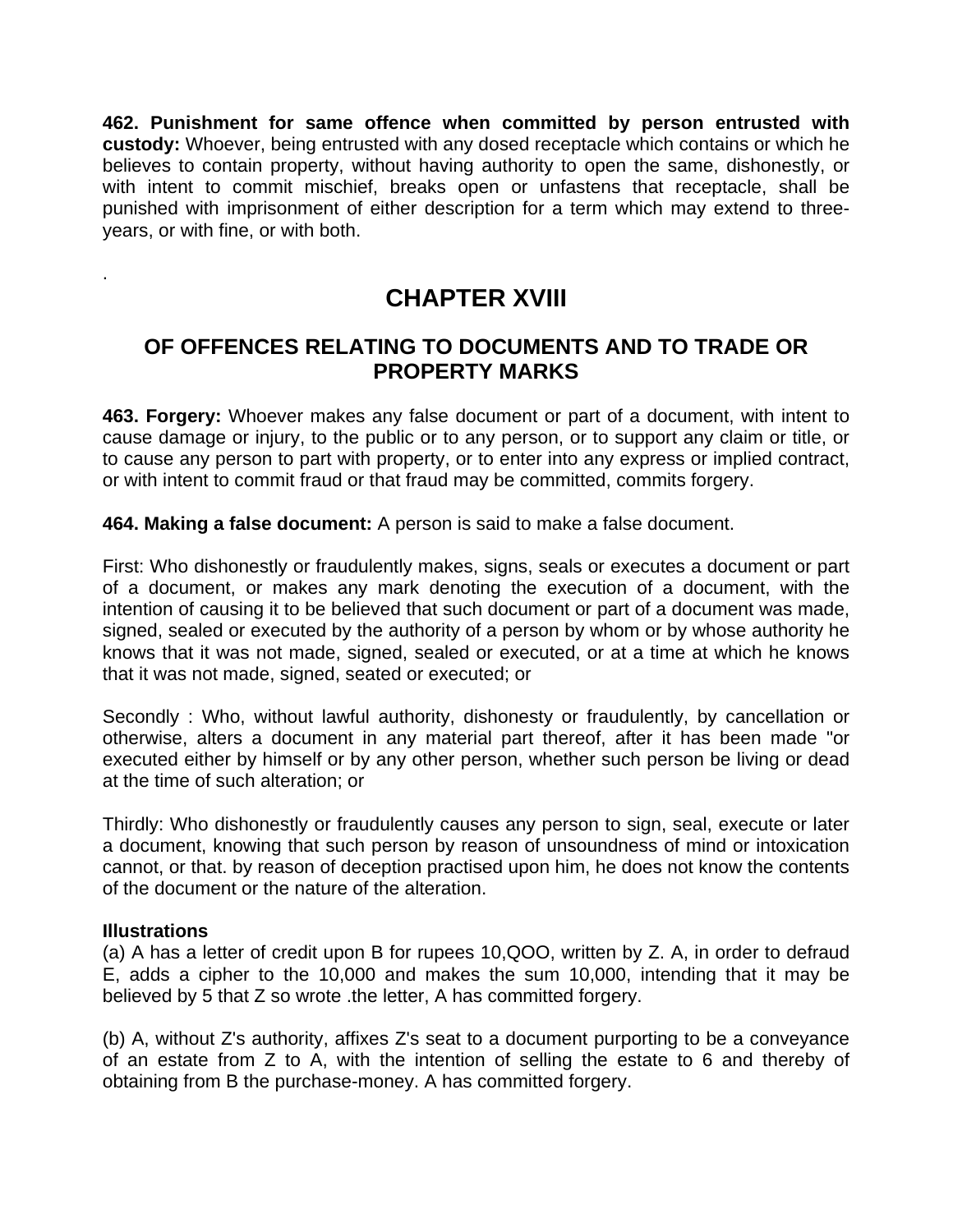(c) A picks up a cheque on a banker signed by B, payable to bearer, but without any sum having been inserted in the cheque. A fraudulently tills up the cheque by inserting the sum of ten thousand rupees. A commits forgery,

(d) A leaves with B, his agent, a- cheque on a banker, signed by A, without inserting the sum payable and authorises B to fill up the cheque by inserting a sum not exceeding ten thousand rupees for the purpose of making certain payments. B fraudulently fills up the cheque by inserting the sum of twenty thousand rupees. B commits forgery.

(e) A draws a bill of exchange on himself in the name of B without B's authority, intending to discount it as. a genuine bill with a banker and intending to take up the bill on its maturity. Here, as A draws the bill with intent to deceive the banker by leading him to suppose that he had the security of B, and thereby to discount the bill, A is guilty of forgery.

(f) Z's will contains these words: "I direct that all my remaining property be equally divided between A, B and C." A dishonestly scratches out B's name, intending that it may be believed that the whole was left to himself and C, A has committed forgery.

(g) A endorses a Government promissory-note and makes it payable to Z or his order by writing on the bill the words "Pay to Z or his order" and signing the endorsement. B dishonestly erases the words "Pay to Z or his order" and thereby converts the special endorsement into a blank endorsement. B commits forgery.

(h) A sells and conveys an estate to Z, A afterwards, in order to defraud Z of his estate' executes a conveyance of the same estate to B, dated six months earlier than the date of the conveyance to Z, Intending it to be believed that he had conveyed the estate to B before he conveyed it to Z. A has committed forgery.

(i) Z dictate his will to A. A intentionally writes down a different legatee from the legatee named by Z, and by representing to Z, that he has prepared th6 will according to his instructions, Induces Z to sign the will. A has committed forgery.

(j) A writes a- fetter and signs it with B's name without B's authority, certifying that A is a man of good character and distressed circumstances from unforeseen misfortune, intending by means of such letter to obtain aims from Z and other persons. Mere, as A made false document in order to induce Z to part with property, A has committed forgery.

(k) A without B's authority writes a letter and signs It in B's name certifying to A's character, Intending thereby to obtain employment under Z. A has committed forgery inasmuch as he intended to deceive Z by the forged certificate, and thereby to induce Z to enter into an express or implied contract for service.

Explanation 1: A man's signature of his own name may amount to forgery.

## **Illustrations**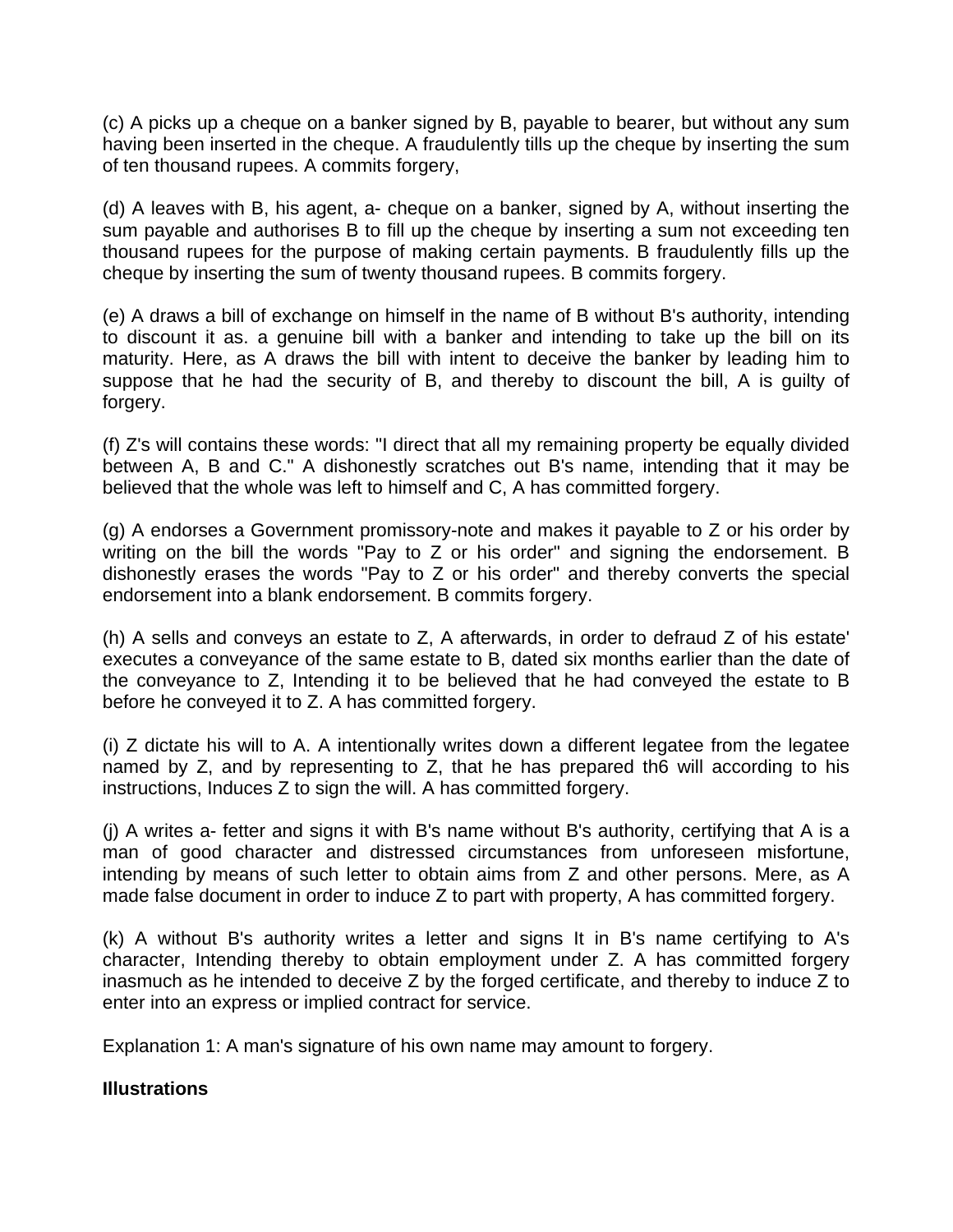(a) A signs his own name to a bill of exchange, intending that it may be believed that the bill was drawn by another person of the same name. A has committed forgery.

(b) A writes the word "accepted" on a piece of paper and sings it with Z's name, in order that 8 may afterwards write on the paper a bill of exchange drawn by B upon Z, and negotiate the bill as though it had been accepted by Z. A is guilty of forgery; and if B, knowing the fact, draws the bill upon the paper pursuant to A's intention, B is also guilty of forgery.

© A picks up a bill of exchange payable to the order of a different person of the same name A endorses the bill in his own name, intending to cause it to be believed that it was endorsed by the person to whose order it was payable, here A has committed forgery.

(d) A purchases an estate sold under execution of a decree against B. B after the seizure of the estate, in collusion With Z, executes a lease of the estate to Z at a nominal rent and for a long period and dates the lease six months prior to the seizure, with intent to defraud A, and to cause it to be believed that the lease was granted before the seizure. S, though he executes the lease in his own name, commits forgery by antedating it.

(e) A, a trader, in anticipation of insolvency, lodges effects with B for A's benefit, and with intent to defraud his creditors and in order to give a colour to the transaction, writes a promissory-note binding himself to pay to B a sum for value received, and antedates that note, intending that it may be believed to have been made before A was on the point of insolvency. A has committed forgery under the first head of the definition.

Explanation 2: The making of a false document in the name of a fictitious person, intending it to be believed that the document was made by a real person, or in the name of a deceased person, intending it to be believed that the document was made by the person in his lifetime, may amount to forgery.

## **Illustration**

A draws a bill of exchange upon a fictitious person, and fraudulently accepts the bill in the name of such fictitious person with intent to negotiate it. A commits forgery.

**465. Punishment for forgery:** Whoever commits forgery shall be punished with imprisonment of either description for a term, which may extend to two years, or with fine, or with both.

**466. forgery or record of Court or of public register, etc.:** Whoever forges a document, purporting to be a record or proceeding of or in a Court of Justice, or a register of birth, baptism, marriage or burial or a register kept by a public servant as such, or a certificate or document purporting to be made by public servant in his official capacity, or an authority to institute or defend a suit, or to take any proceedings therein or to confess Judgment, or a power-of-attorney, shall be punished with imprisonment of either description for a term which may extend to seven years, and shall also be liable to fine.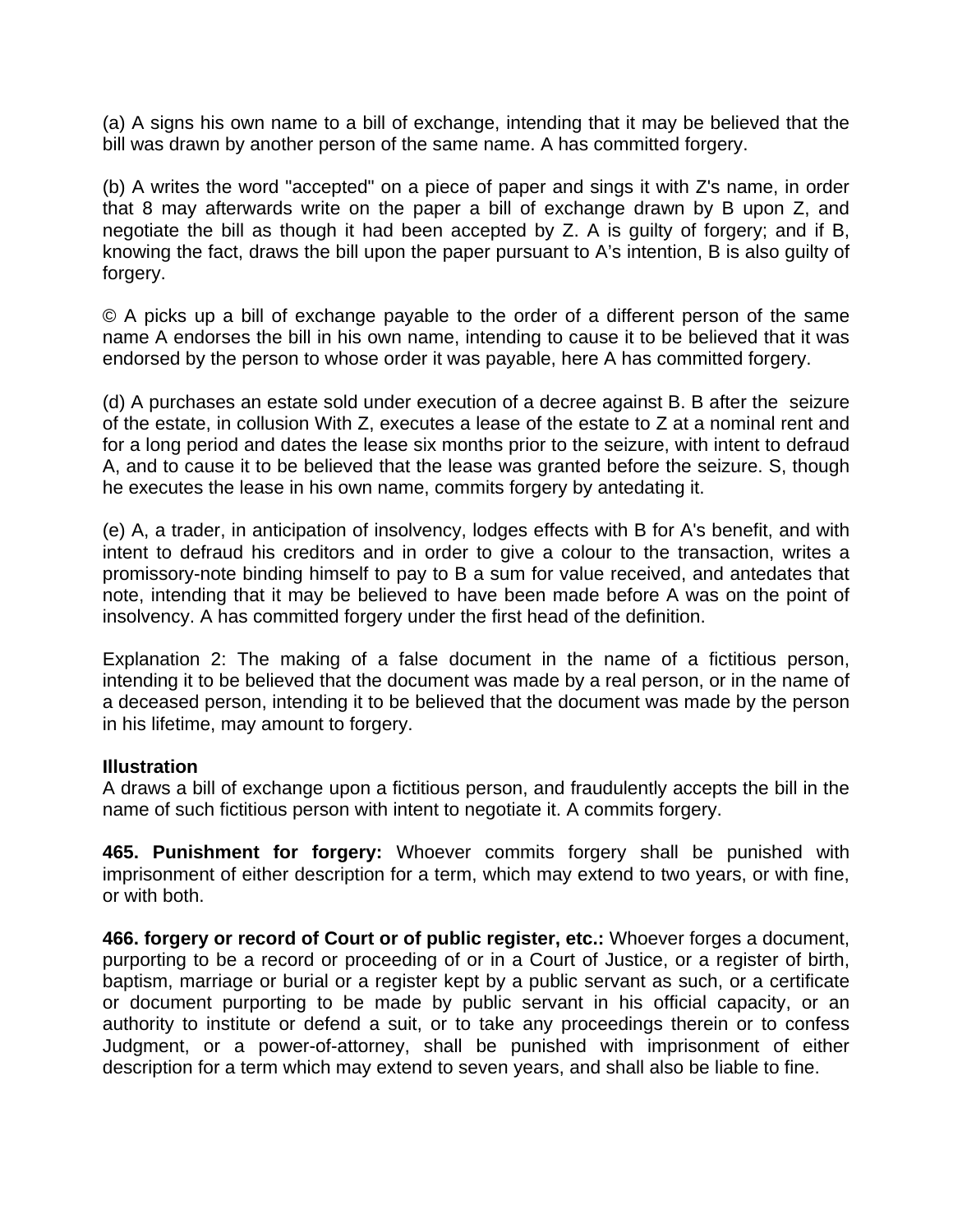**467. Forgery of valuable security, will, etc.:** Whoever forges a document which purports to be a valuable security, or a will, or an authority to adopt a son, or which purports to give authority to any person to make or transfer any valuable security, or to receive the principal, interest or dividends thereon, or to receive or deliver any money, movable property, or valuable security, or any document purporting to be as acquaintance or receipt acknowledging the payment of money, or an acquaintance or receipt for the delivery of any movable property or valuable security, shall be punished with imprisonment for life, or with imprisonment of either description for a term which may extend to ten years, and shall also be liable to fine.

**468. Forgery for purpose of cheating:** Whoever commits forgery, intending that, the document forged shall be used for the purpose of cheating, shall be punished with imprisonment of either description for a term which may extend to seven years, and shaft also be liable to fine.

**469. Forgery for purpose of harming reputation :** Whoever commits forgery, intending that the document forged shall harm the reputation of any party, or knowing that it is likely to be used for that purpose, shall be punished with imprisonment of either description for a term which may extend to three years, and shall also be liable to fine.

**470. Forged document:** A false document made wholly or in part by forgery is designated "a forged document".

**471. Using as genuine a forged document:** Whoever fraudulently or dishonestly uses as genuine any document which he knows or has reason to believe to be a forged document, shall be punished in the same manner as if he had forged such document.

**472. Making or possessing counterfeit seal, etc., with intent to commit forgery punishable under Section 467 :** Whoever makes or counterfeits any seal, plate or other instrument for making an impression, intending that the same shall be used for the purpose of committing any forgery which would be punishable under Section 467 of this Code, or with such intent, has in his possession any such seal, plate or other instrument, knowing the same to be counterfeit, shall be punishable with imprisonment for life, or with imprisonment of either description for a term which may extend to seven years, and shall also be liable to fine.

**473. Making or possessing counterfeit seal, etc., with intent to commit forgery punishable otherwise:** Whoever makes or counterfeits any seal, plate or other instrument for making an impression, intending that the same shall be used for the purpose of committing any forgery which would be punishable under any section of this chapter other than Section 467, or such intent, has in his possession any such seal, plate or other instrument, knowing the same to be counterfeit, shall be punished with imprisonment of either description for a term which may extend to seven years, and shall also be liable to fine.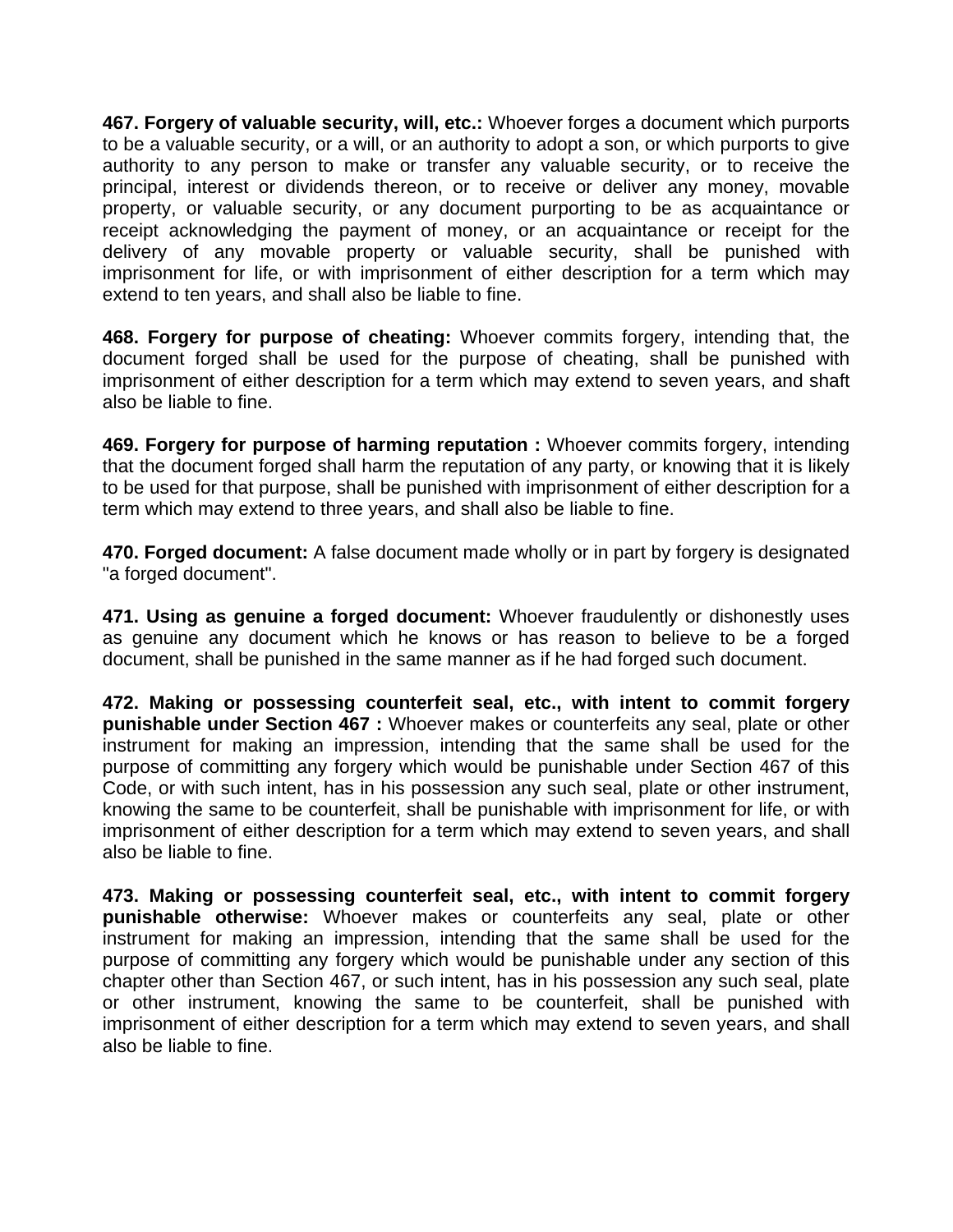**474. Having possession of document described in Section 466 or 467 knowing it to be forged and intending to use it as genuine:** Whoever has in his possession any document knowing the same to be forger and intending that the same shall fraudulently or dishonestly be used as genuine, shall, if the document is one of the description mentioned in Section 466 of this Code, be-punished with imprisonment of either description for a term which may extend to seven years, and shall also be liable to fine and if the document is one of the description mentioned in Section 467; shall be punished with imprisonment for life, or with imprisonment of either description, for a term which may extend to seven years, and shall also be liable to fine,

**475. Counterfeiting device or mark used for authenticating documents described in Section 467, or possessing counterfeit marked material:** Whoever counterfeits upon, or in the substance of, any material, any device or mark used for the purpose of authenticating any document described in .'Section 467 of this Code, intending that such device or mark shall be used for the purpose of giving the appearance of authenticity to any document then forged or thereafter to be forged on such material, or who, with such intent, has in his possession any material upon or in the substance of which any such device or mark has been counterfeit, shall be punished with imprisonment for fife, or with imprisonment of either description, for a term which may extend to seven years, and shall also be liable to fine.

## **476. Counterfeiting device or mark used for authenticating documents other than those described in Section 467, or possessing counterfeit marked material:**

Whoever counterfeits upon, or in the substance of, any material, any device or mark used for the purpose of authenticating any document other than the documents described in Section 467 of this Code, Intending that device or mark shall be used for the purpose of giving the appearance of authenticity to any document then forged or thereafter to be forged on such material, or who, with such intent, has in his possession any material upon or in the substance of which any such device or mark has been counterfeited, shall be punished with imprisonment of either description for a term which may extend to seven years, and shall also be liable to fine.

**477. Fraudulent cancellation, destruction, etc., of will, authority to adopt, or valuable security:** Whoever fraudulently or dishonestly, or with intent to cause damage or injury to the public or to any person, cancels, destroys or defaces or attempts to cancel, destroy or deface or secretes or attempts to secrete any document which is or purports to be a will, or an authority to adopt a son, or any valuable security, or commits mischief in respect to such document, shall be punished with imprisonment for life or with imprisonment of either description- for a term-which may extend to seven years, and shall also be liable to fine.

**477-A. Falsification of accounts:** Whoever, being a clerk, officer or servant, or employed or acting in the capacity of a clerk, officer or servant, wilfully, and with intent to defraud, destroys, alters, mutilates or falsifies any book, paper, writing, valuable security or account which belongs to or is in the possession of his employer, or has bean received by him for or on behalf of his employer, or wilfully, and with intent to defraud, makes or abets the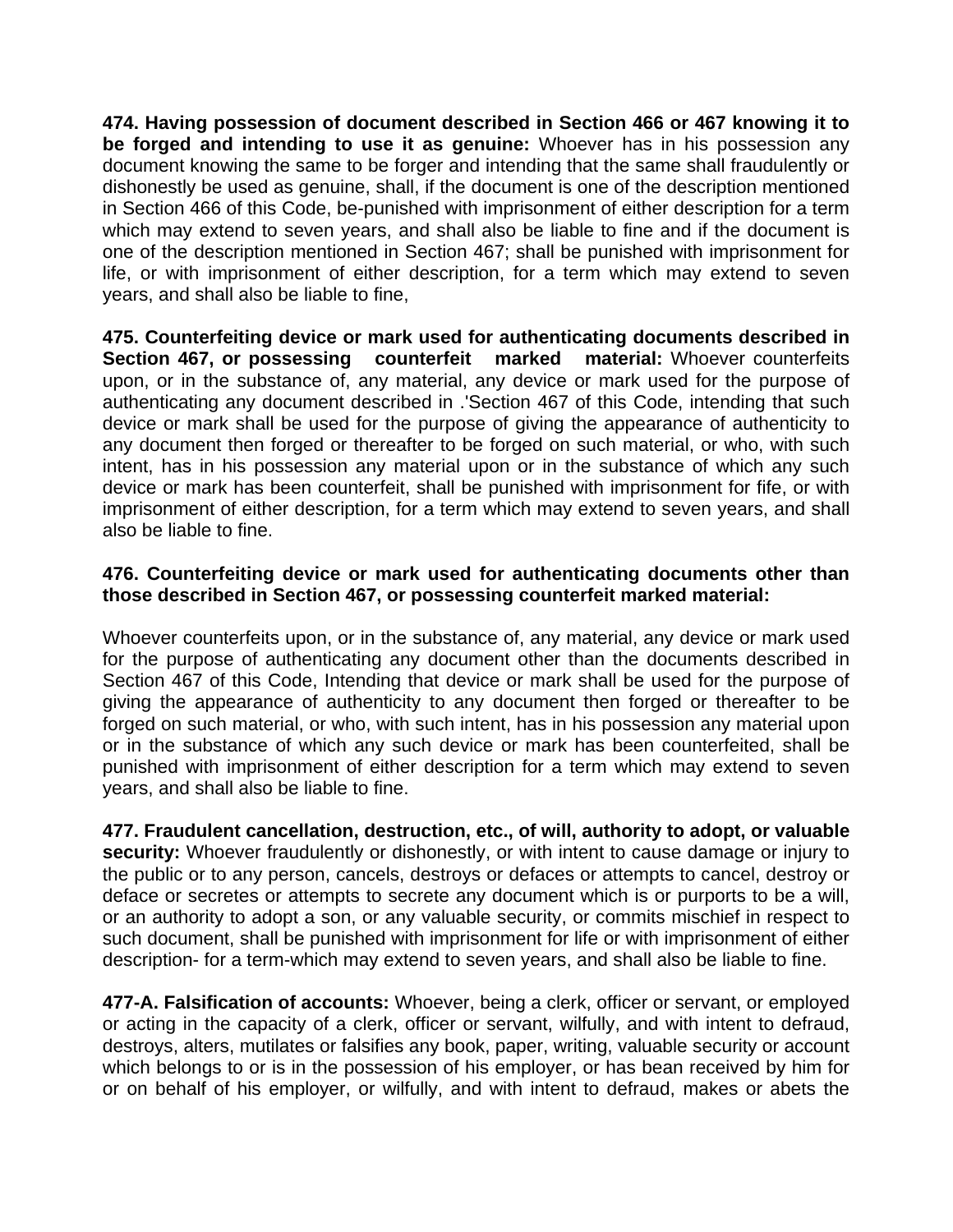making of any false entry in, or omits or alters or abets the omission or alteration of any material particular form or in, any such book, paper, writing valuable security or account, shall be punished with imprisonment of either description for a term which may extend to seven years, or with fine, or with both.

Explanation: It shall be sufficient in any charge under this section to allege a general intention to defraud without naming any particular person intended to be defrauded or specifying any particular sum of money intended to be the subject of the fraud, or any particular day on which the offence was committed

Section 477-A ins, by the Criminal Law (Amendment) Act, IIl of 1895.

# *Of Trade, Property and Other Marks*

**478. Trade mark:** A mark used for denoting that goods are the manufacture or merchandise of a particular person is called a trade mark, and for the purposes of this Code the expression "trade mark" includes any trademark which is registered in the register of trade marks kept under the Trade Marks Act, 1940 (V of 1940).

Sec. 478 subs. by the Federal Laws (Revision and Declaration) Ordinance, XXVII of 1981.

**479. Property, mark:** A mark used for denoting that movable property belongs to a particular person is called a property mark.

**480. Using a false trade mark:** Whoever marks any goods or any case, packages or other receptacle containing goods, or uses any case, package or other receptacle with any mark thereon, in a manner reasonably calculated to cause it to be believed that the goods so marked/or any goods contained in any such receptacle so marked, are the manufacture or merchandise of a person whose manufacture or merchandise they are not, is said to use a false trade mark.

**481. Using a false property mark:** Whoever marks any movable property or goods or any case, package or other receptacle containing movable property or goods, or uses any case package or other receptacle having any mark thereon, in a manner reasonably calculated to cause it to be believed that the property or goods so marked, or any property or goods contained in any such receptacle so marked, belong to a person to whom they do not belong, is said to use a false property mark.

**482. Punishment for using a false trade-mark or property mark:** Whoever uses any false trade mark or any false property mark shall, unless he proves that he acted without intent to defraud, be punished with imprisonment of either description for a term which may extend to one year, or with fine, or with both.

**483. Counterfeiting a trademark or property mark used by another:** Whoever counterfeits any trade mark or property mark used by any other person shall be punished with imprisonment of either description for a term which may extend to two years, or with fine, or with both.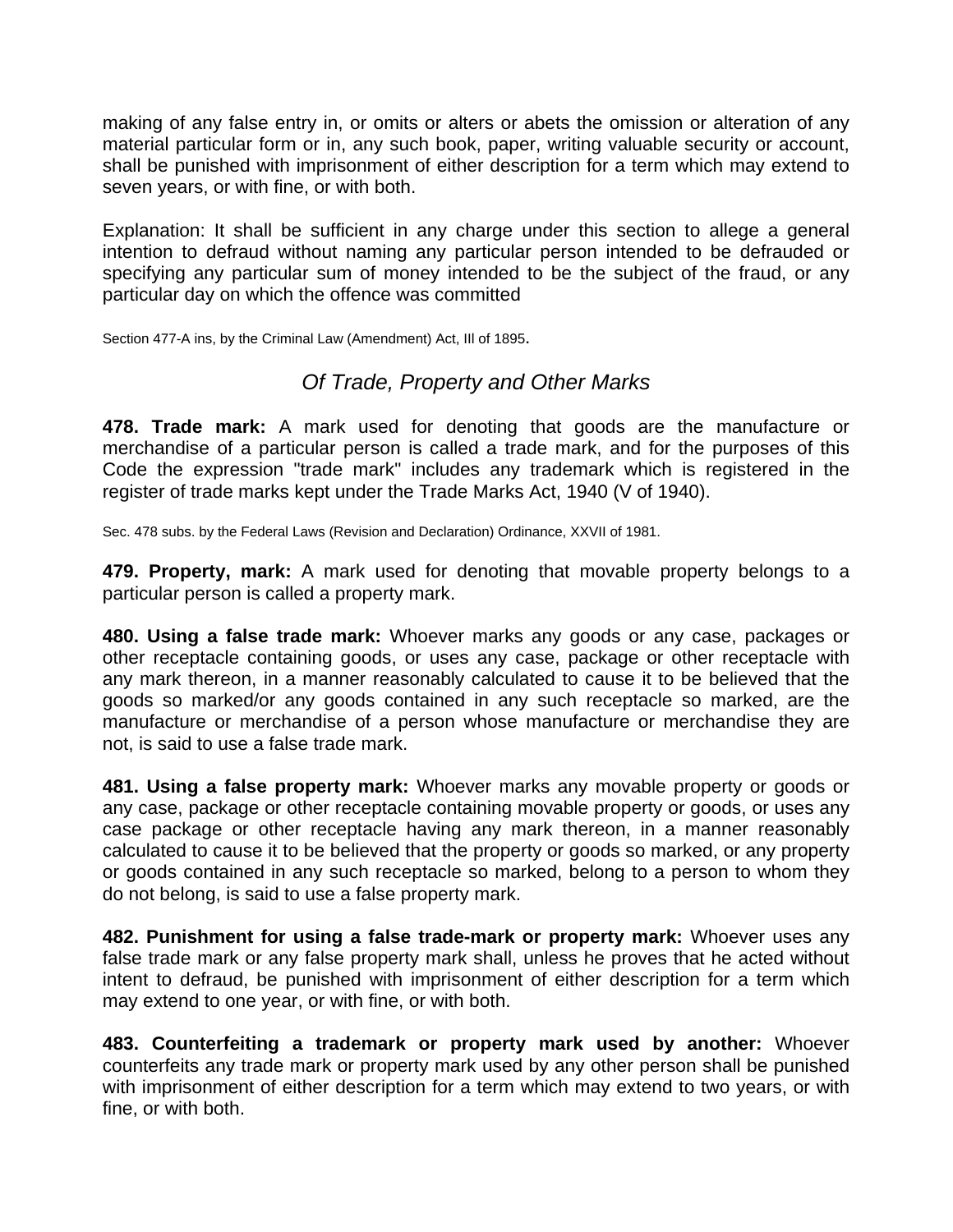**484. Counterfeiting a mark used by a public servant:** Whoever counterfeits any property mark used by a public servant, or any mark used by a public servant to denote that any property has been manufactured by a particular person or at a particular time or place, or that the property is of a particular quality or has passed through a particular office, or that it is entitled to any exemption, or uses as genuine any such mark knowing the same to be counterfeit, shall be punished with imprisonment of either description for a term which may extend to three years, and shall also be liable to fine.

**485. Making or possession of any instrument for counterfeiting a trade mark or property mark:** Whoever makes or has in his possession any die, plate or other instrument for the purpose of counterfeiting a trade mark or property mark, or has in his possession a trade mark or property mark for the purpose of denoting that any goods are the manufacture or merchandise of a person whose manufacture or merchandise they are not, or that they belong to a person to whom they do not belong, shall be punished with imprisonment of either description for a term which may extend to three years, or with fine, or with both.

**486. Selling goods marked with a counterfeit trade mark or property mark :** Whoever sells, or exposes, or has in possession for sale or any purpose of trade or manufacture, any goods or thing with a counterfeit trade mark or property mark affixed to or impressed upon the same or to or upon any case, package or other receptacle in which such goods are contained, shall, unless he proves.

(a) that, having taken all reasonable precautions against committing an offence against this section, he had at the time of the commission of the alleged offence no reason to suspect the genuineness of the mark and

(b) that, on demand made by or on behalf of the prosecutor, he gave all the information in his power with respect to the persons from whom he obtained such goods or things, or

(c) that otherwise he had acted innocently,

be punished with imprisonment of either description for a term which may extend to one year, or with fine. or with both.

**487. Making a false mark upon any receptacle containing goods :** Whoever makes any false mark upon any case, package or other receptacle containing goods, in a manner reasonably calculated to cause any public servant or any other person to believe that such receptacle contains goods which it does not contain or that it does not contain goods which it does contain, or that the goods contained in such receptacle are of a nature or quality different from the real nature or quality thereof, shall, unless he proves that he acted without intent to defraud, be punished with imprisonment of either description for a term which may extend to three years, or with fine, or with both.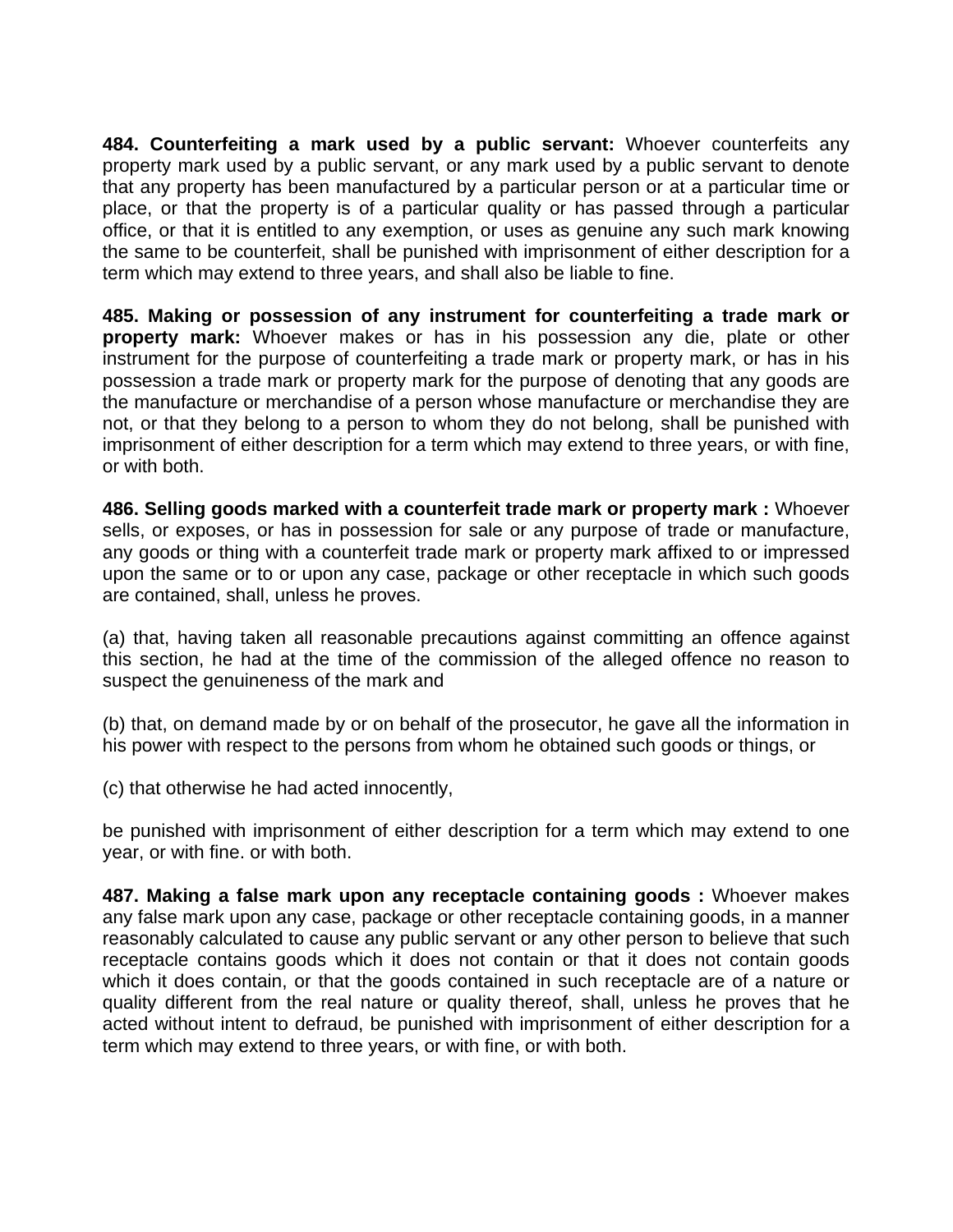**488. Punishment for making use of any such false mark:** Whoever makes use of any such false mark in any manner prohibited by the last foregoing section shall, unless he proves that he acted without intent to defraud, be punished as if he had committed an offence against that section.

**489. Tampering with property mark with intent to cause injury:** Whoever removes, destroys, defaces or adds to any property mark, intending or knowing it to be likely that he may thereby cause injury to any person, shall be punished with imprisonment of either, description for a term which may extend to one year, or with fine or with both.

## *Of Currency-Notes and Bank-Notes*

**489-A. Counterfeiting currency-notes or bank-notes:** Whoever counterfeits, or knowingly performs any part of the process of counterfeiting, any currency-note or banknote, shall be punished with imprisonment for life, or with imprisonment of either description for a term which may extend to ten years, and shall also be liable to fine.

Explanation: For the purposes of this section and of Sections 489-B, 489-C and 489-D, that expression "bank-note" means a promissory-note or engagement for the payment of money to bearer on demand issued by any person carrying on the business of banking in any part of the world, or issued by or under the authority of any State or Sovereign Power, and intended to be used as equivalent to, or as a substitute for money. Section 489-A to 489-D ins. by the Currency-Notes Foreign Act, XII of 1899, S.2.

**489-B. Using as genuine, forged or counterfeit currency-notes or bank-notes :** Whoever sells to, or buys or receives from, any other person, or otherwise traffics, in or uses as genuine, any forged or counterfeit currency-note or bank-note, knowing or having reason to believe the same to be forged or counterfeit, shall be punished with imprisonment for life, or with imprisonment of either description for a term which may extend to ten years, and shall also be liable to fine.

**489-C. Possession of forged or counterfeit currency-notes or bank-notes:** Whoever has in his possession any forged or counterfeit currency-note or bank-note, knowing or having reason to believe the same to be forged or counterfeit and intending to use the same as genuine or that it may be used as genuine, shall be punished with imprisonment of either description for a term which may extend to seven years, or with fine, or with both.

**489-D. Making or possessing instruments or materials for forging or counterfeiting currency-notes or bank-notes:** Whoever makes, or performs any part of the process of making, or buys or sells or disposes of, or has to his possession, any machinery, instrument or material for the purpose of being used, or knowing or having reason to believe that it is intended to be used, for forging or counterfeiting any currency-note or bank-note, shall be punished with imprisonment for life, or with imprisonment of either description for a term which may extend to ten years, and shall also be liable to fine.

**489-E. Making or using documents resembling currency-notes or bank-notes:** (1) Whoever makes, or causes to be made, or uses for any purposes whatsoever, or delivers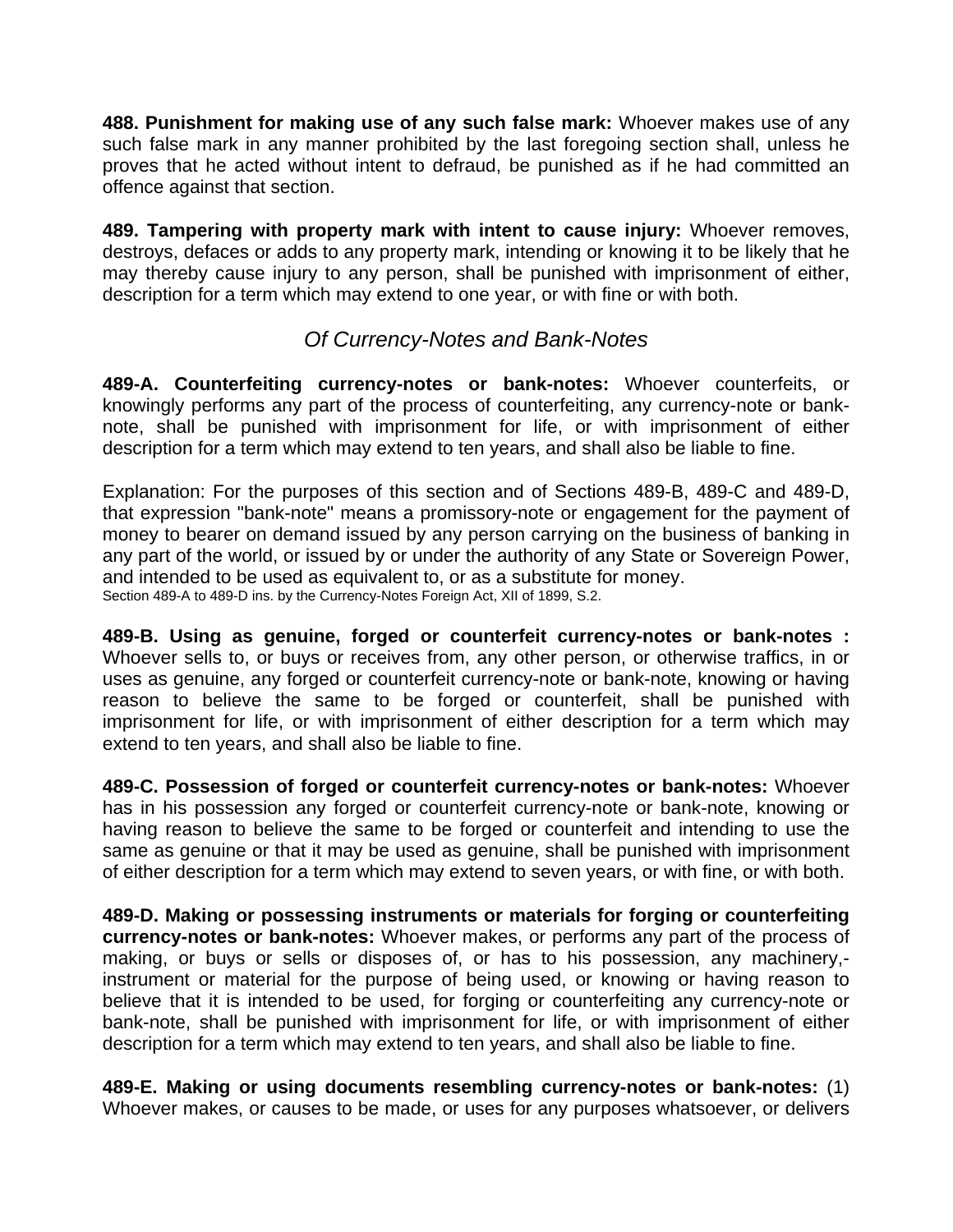to any person, any document purporting to be, or in any way resembling or so nearly resembling, as to be calculated to device, any currency-note or bank-note shall be punished with imprisonment of either description for a term which may extend to one year, or with fine or with both.

(2) If any person, whose name appears on a document the making of which is an offence under sub-section (1), refuses, without lawful excuse, to disclose to a police-officer on being so required the name and address of the person by whom it was printed or otherwise made, he shall be punished with imprisonment of either description for a term which may extend to one year, or with fine, or with both.

(3) Where the name of any person appears on any document in respect of which any person is charged with an offence under sub-section (1) or on any other document used or distributed in connection with that document it may, until the contrary is proved, be presumed that person caused the document to be made. Sec. 489-E ins. by the Penal Code (Amendment) Act, VI of 1943. S. 2.

**489-F. Counterfeiting of using documents resembling National Prize Bonds or un-authorised sale thereof:** Whoever counterfeits, or causes to counterfeit, or perform any act to use for any purpose whatsoever, or delivers to any person any document purporting to be, or in any manner resembling to the National Prize Bonds, or indulges in the business of sale or purchase of National Prize Bonds, or promotes such sale or purchase of National Prize Bonds, in contravention of the rules made for the purpose, shall be punishable with imprisonment for a term which may extend to five years, or with fine not exceeding one hundred thousand rupees, or with both.

Sec. 489-F ins. by Ordinance. LXXII of 95

**489-F. Dishonestly issuing a cheque:** How ever dishonestly issues a cheque towards repayment of a loan or fulfilment of an obligation which is dishonoured on presentation, shall be punished with imprisonment which may extend to three years or with fine, or with both, unless he can establish, for which the burden of proof shall rest on him, that he had made arrangements with his bank to ensure that the cheque would be honoured and that the bank was at fault in not honouring the cheque.

# **CHAPTER XIX**

# **OF THE CRIMINAL BREACH OF CONTRACTS OF SERVICE**

**490.** Breach of contract of service during voyage or journey [Rep. By the Workmen's Breach of Contract Repealed Act III of 1925), S. 2 and Schedule].

**491. Breach of contract to attend on any supply wants of helpless person:** Whoever, being bound by a lawful contract to attend on or to supply the wants of any person who, by reason of youth; or of unsoundness of mind, or of a disease or bodily weakness, is helpless or incapable of providing for his own safety or of supplying his own wants, voluntarily omits so to do, shall be punished with imprisonment of either description for a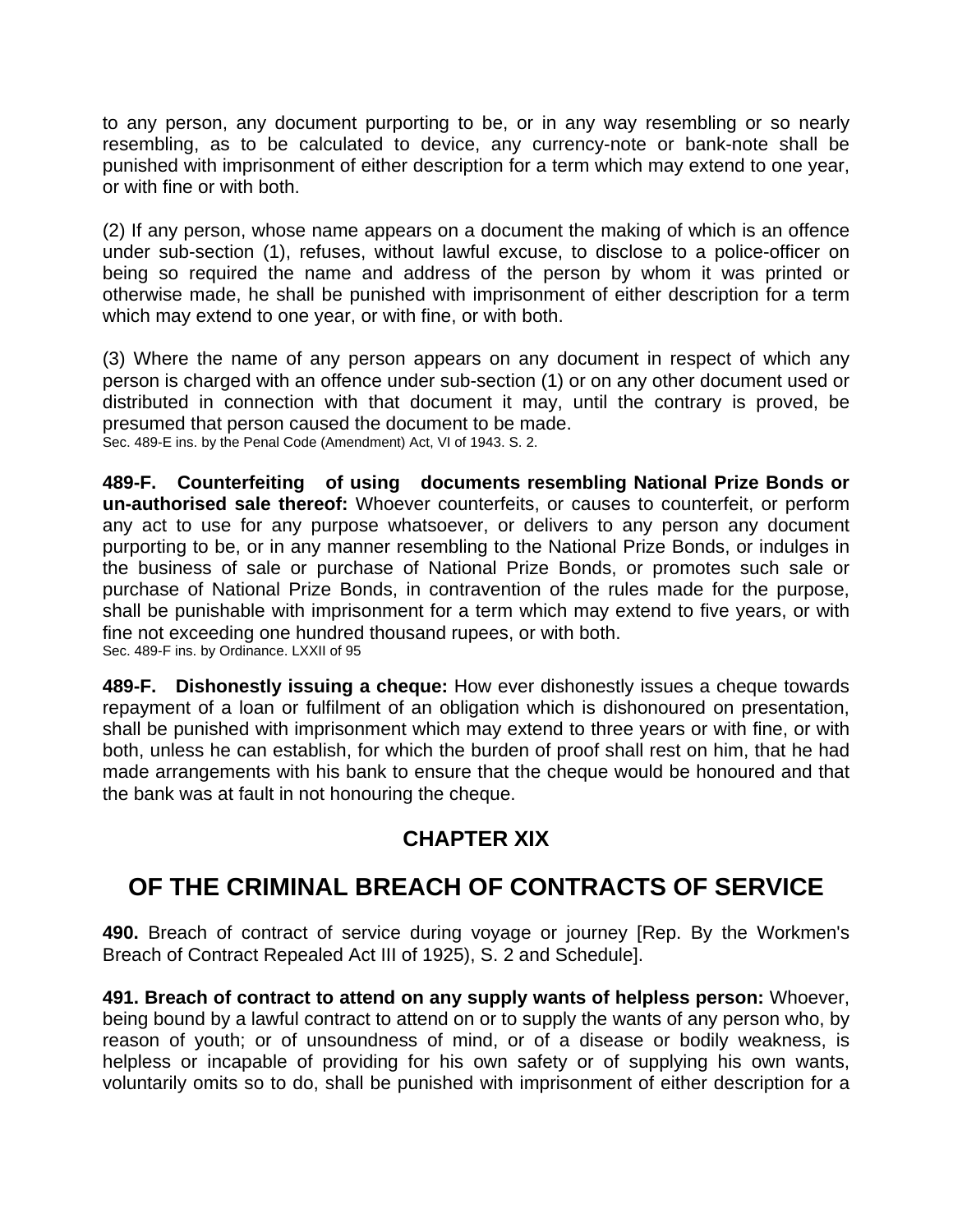term which may extend to three months, or with fine which may extend to two hundred rupees, or with both.

492. Breach of contract to serve at distant place to which servant is conveyed at masters expense: [Rep. by the Workman's Breach of Contract (Repeating) Act, HI of 1925, Sec. 2 and Schedule].

# **CHAPTER XX**

# **OF OFFENCES RELATING TO MARRIAGE**

**493.** Cohabitation caused by a man deceitfully inducing a belief of lawful marriage: [Rep. by the Offence of Zina (Enforcement of Hudood) Ordinance, VH of 1979, S. 19].

**494. Marrying again during lifetime of husband or wife:** Whoever, having a husband or wife living, marries in any case in which, such marriage is void by reason of its taking place during the life of such husband or wife, shall be punished with imprisonment of either description for a term which may extend to seven years, and shall also be liable to fine.

Exception: This Section does not extend to any person, whose marriage with such husband or wife has been declared void by a Court of competent jurisdiction,

nor to any person who contracts a marriage during the life of a former husband or wife, if such husband or wife, at the time of the subsequent marriage, shall have been continually absent from such person for the space of seven years, and shall not have been heard of by such person as being alive within that time provided the person contracting such subsequent marriage shall, before such marriage takes place, inform the person with whom such marriage is contracted of the real state of facts so far as the same are within his or her knowledge.

**495. Same offence with concealment of former marriage from person with whom subsequent marriage is contracted :** Whoever commits the offence defined in the last preceding section having concealed from the person with whom the subsequent marriage is contracted, the fact of the former marriage, shall be punished with imprisonment of either description for a term which may extend to ten years, and shall also be liable to fine.

**496. Marriage ceremony fraudulently gone through without lawful marriage:** Whoever, dishonestly or with a fraudulent intention, goes through the ceremony of being married, knowing that he is not thereby lawfully married, shall be punished with imprisonment of either description for a term which may extend to seven years, and shall be liable to fine.

**497.** Adultery: [Rep. by the Offence of Zina (Enforcement of Hudood) Ordinance, VII of 1979, S. 19].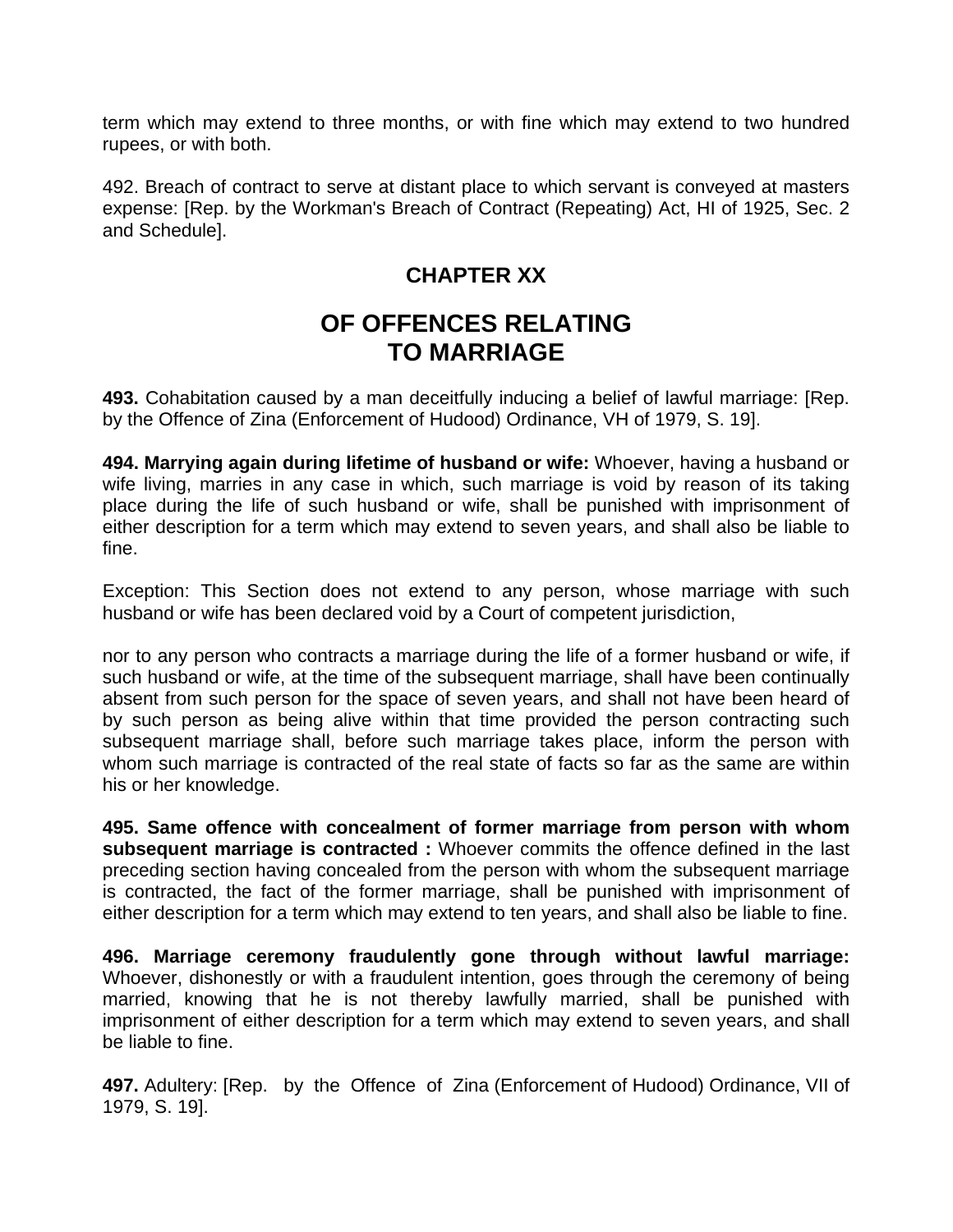**498.** Enticing or taking away or detaining with criminal intent a married woman: [Rep. by the Offence of Zina (Enforcement of Hudood) Ordinance, Vll of 1979, S. 19].

# **CHAPTER XXI**

# **OF DEFAMATION**

**499. Defamation:** Whoever by words either spoken or intended to be read, or by signs or by visible representations, makes or publishes any imputation concerning any person intending to harm, or knowing or having reason to believe that such imputation will harm, the reputation of such person, is said except in the cases hereinafter excepted, to defame that

Proviso: [Omitted by the Criminal Law (Amendment) Act JV of 1986.]

Explanation 1: It may amount to defamation to impute anything to a deceased person, if the jmputator would harm the reputation of that person if living, and is intended to be hurtful to the feelings of his family or other near relatives.

Explanation 2: It may amount to defamation to make an imputation concerning a company or an association or collection of persons as such.

Explanation 3: An imputation in the form of an alternative or expressed ironically, may amount to defamation.

Explanation 4: No imputation is said to harm a person's reputation, unless that imputation directly or indirectly, in the estimation of others, lowers the moral or intellectual character of that person, or lowers the character of that person in respect of his caste or of his calling or lowers the credit of that person, or causes it to be believed that the body of that person is in a loathsome state, or in a state generally considered a disgraceful.

## **Illustration**

(a) A says: Z is an honest man, he never state B's watch, intending to cause it to be believed that Z did steal 6's watch., This is defamation, unless it fall within one of the exceptions.

 $(E)$ ) A is asked who stole B's watch. A points to Z, intending to cause it to be believed that Z stole B's watch. This is defamation unless it falls within one of the exceptions.

(c) A draws a picture of Z running away with B's watch, intending it to be believed that Z stole B's watch. This is defamation, unless it falls within one of the exceptions.

**First Exception-Imputation of truth which public good requires to be made or published:** It is not defamation to impute anything which is true concerning any person, if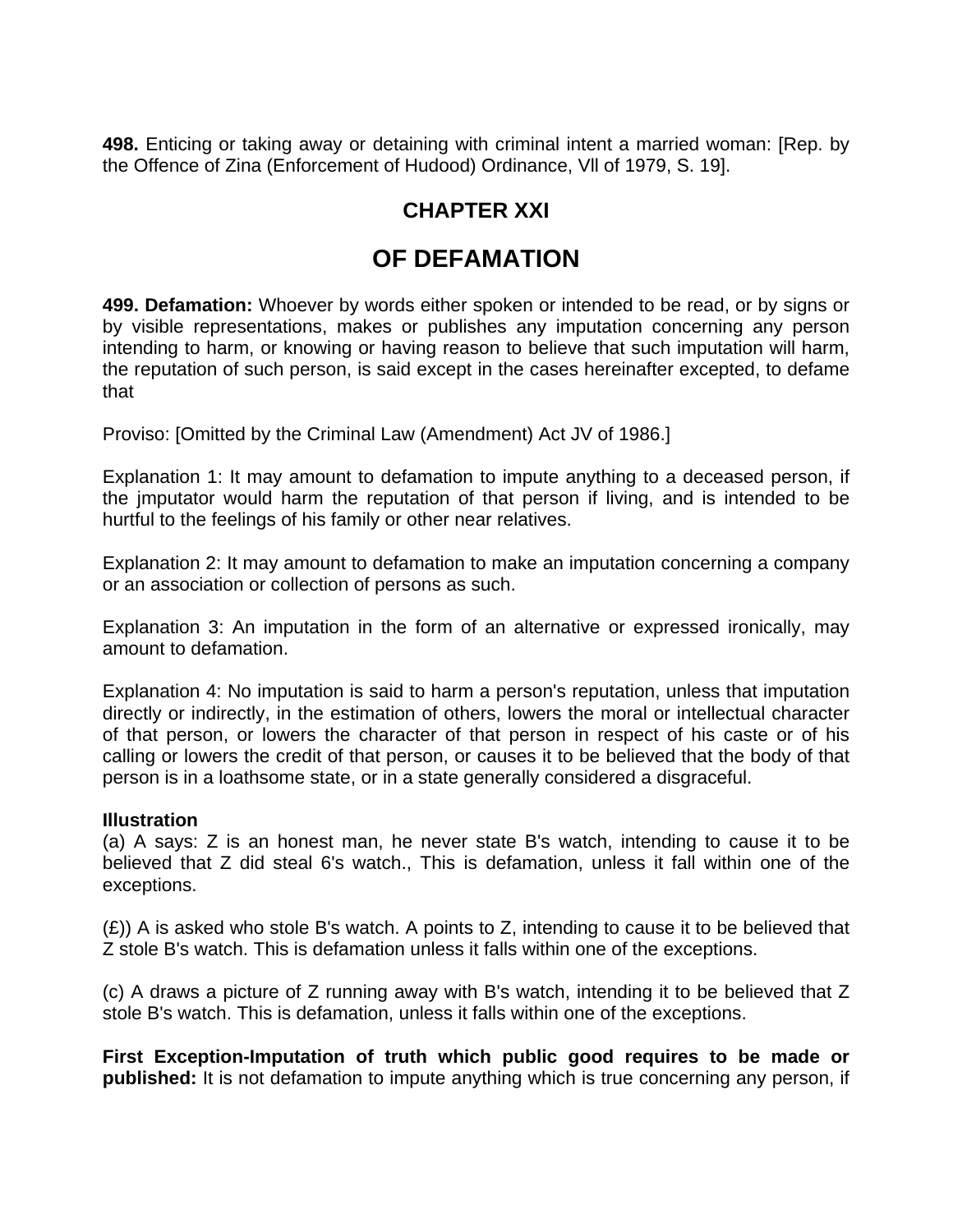it be for the public good that the imputation should be made or published. Whether or not it is for the public good is a question off act.

**Second Exception on Public conduct of public servants:** It is not defamation to express in good faith any opinion whatever respecting the conduct of a public servant in the discharge of his public functions, or respecting his character, so far as his character appears in that conduct, and no further.

**Third Exception-Conduct of any person touching any public question :** It is not defamation to express in good faith any opinion whatever respecting the conduct of any person touching any public question, and. respecting his character, so far as his character appears in that conduct, and no further.

#### **Illustration**

It is not defamation in A to express in good faith any opinion whatever respecting Z's conduct in petitioning Government on a public question, in signing requisition for a meeting on a public question, in presiding or attending as such meeting, in forming or joining any society which invites the public support, in voting or canvassing for a particular candidate for any situation in the efficient discharge of the duties of which the public is interested.

**Fourth Exception Publication of reports of proceedings of Courts:** It is not defamation to public a substantially true report of the proceedings of a Court of Justice, or of the result of any such proceedings.

Explanation: Justice of the peace or other officer holding an enquiry in open Court preliminary to a trial in a Court of Justice is a Court within the meaning of the above section.

**Fifth Exception -Merits of case decided in Court or conduct of witnesses and other concerned:** It is not defamation to express in good faith any opinion whatever respecting the merits of any case, civil or criminal, which has been decided by a Court of Justice, or respecting the conduct of any person as a party, witness or agent, in any such case, or respecting the character of such person, as far as his character appears in that conduct, and not further.

#### **Illustration**

(a) A says: "I think Z's evidence on that trial is so contradictory that he must be stupid or dishonest," A is within this exception if he says that in good faith, inasmuch as the opinion which he expresses respects Z's character as it appears in Z's conduct as a witness, and no further.

(b) But if A says: "I do not believe what Z asserted at that trial because ! know him to be a man without veracity." A is not within this exception, inasmuch as the opinion which he expresses of Z's character, is an opinion not founded on Z's conduct as a witness.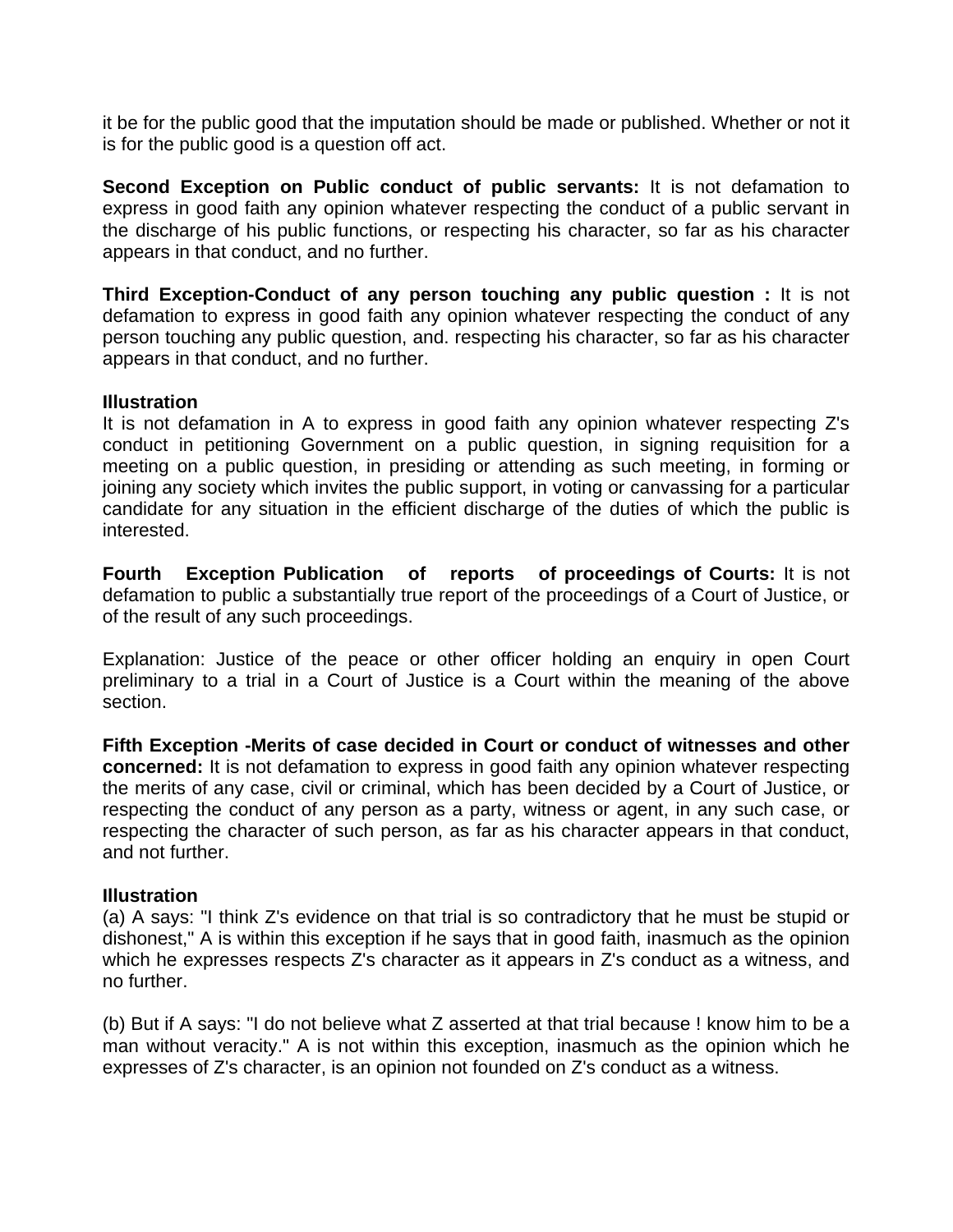**Sixth Exception -Merits of public performance:** It is not defamation to express in good faith any opinion respecting the merits of any performance which its author has submitted to the judgment of the public, or respecting the character of the author so far as his character appears in such performance, and no further.

Explanation: A performance may be submitted to the judgment of the public expressly or by acts on the part of the author, which imply such submission to the judgment of the public.

## **Illustrations**

(a) A person who publishes a book, submits that book to the judgment of the public.

(b) A person who makes a speech in public, submits that speech to the judgment of the public,

(c) An actor or singer who appears on a public stage, submits his acting or singing to the judgment of the public.

(d) A says of a book published by Z. "Z's book is foolish; Z must be a weak man. Z's book is indecent; Z must be a man of impure mind." A is within this exception, if he says this in good faith, Inasmuch as the opinion which he expresses of Z respects Z's character only so far as it appears in Z's book, and no further.

(e) But if A says: I am not surprised that Z's book is foolish and indecent, for he is a weak man and a libertine. A is not within this exception, inasmuch as the opinion which he expresses of Z's character is an opinion not founded on Z's book.

**Seventh Exception -Censure passed in good faith by person having lawful authority over another:** It is not defamation in a person having over another any authority, either conferred by law or arising out of a lawful contract made with that other, to pass in good faith any censure on the conduct of that other in matters to which such lawful authority relates.

## **Illustration**

A Judge censuring in good faith the conduct of a witness, or of an officer of the Court; a head of a department censuring in good faith those who are under this orders; a parent censuring in good faith a child in the presence of other children; a schoolmaster, whose authority is derived from a parent, censuring in good faith a pupil in service;' a banker censuring in good faith, the cashier of his bank for the conduct of such cashier as such cashier are within this exception,

**Eight Exception -Accusation preferred in good faith to authorised person :** It is not defamation to prefer in good faith an accusation against any person to any of those who have lawful authority over that person with respect to the subject matter of accusation.

## **Illustration**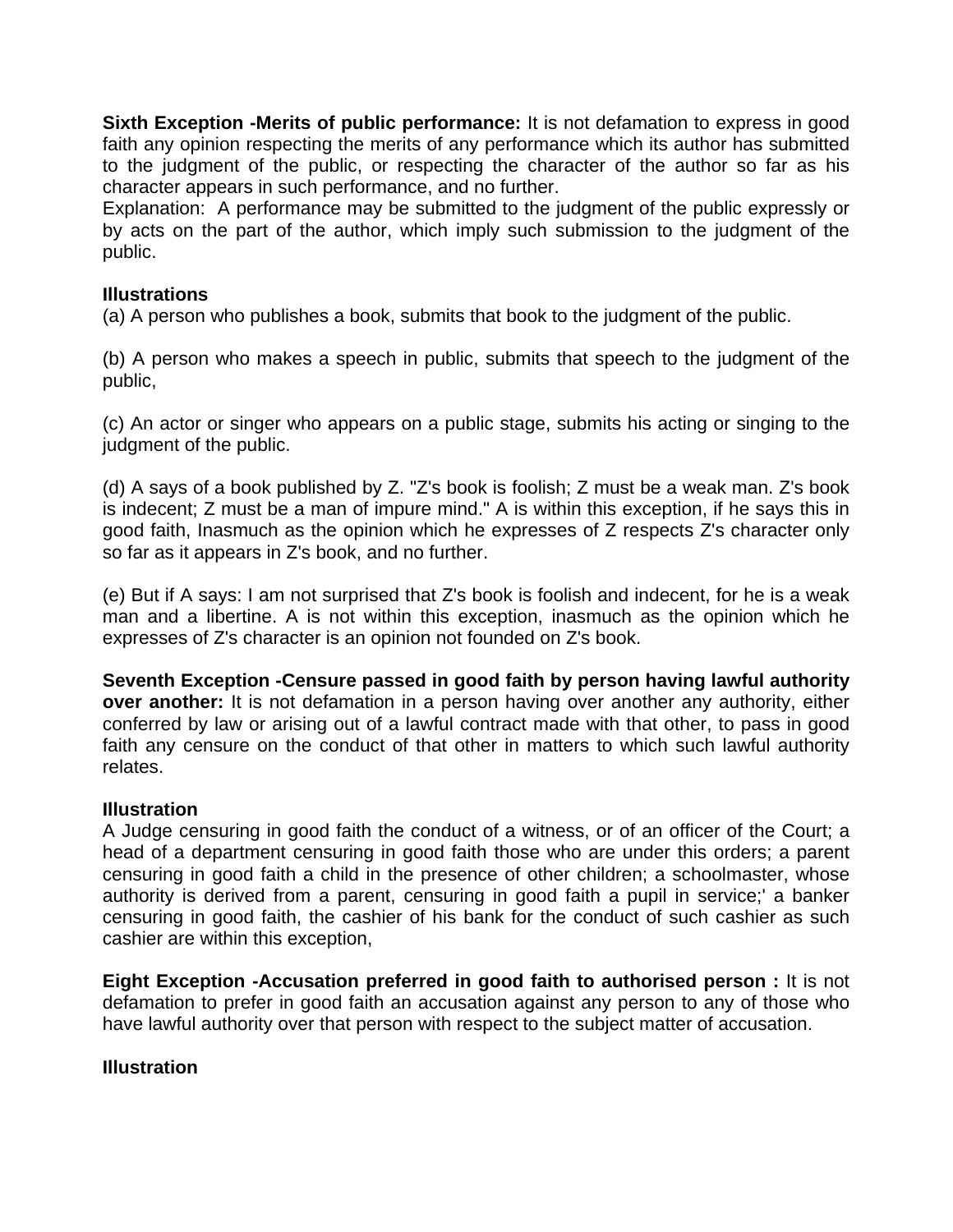If A in good faith accuses Z before a Magistrate; if A in good faith complains of the conduct of Z, a servant, to Z's master; if A in good faith complains of the conduct of Z, a child-Z's father A is within this exception.

**Ninth Exception- Imputation made in good faith by person for protection of his or other's interest:** It is not defamation to make an imputation on the character of another provided that the imputation be made in good faith for the protection of the interest of the person making it, or of any other person, or for the public good.

### **Illustrations**

(a) A, a shopkeeper, says to B, who manages his business—"Sell nothing to Z unless he pays you ready money, for I have no opinion of his honesty." A is within the exception, if he has made this imputation on Z in good faith for the protection of his own interests.

(b) A, a Magistrate, in making a report of his own superior officer, casts an imputation on the character of Z. Here, if the imputation is made in good faith, and for the good, A is within the exception.

**Tenth Exception -Caution intended for good of person to whom conveyed or for public good:** It is not defamation to convey a caution, in good faith, to one person against another, provided that such caution be intended for the good of the person to whom it is conveyed, or of some person in whom that person is interested, or for the public good.

**500. Punishment for defamation:** Whoever defames another shall be punished with simple imprisonment for a term which may extend to two years, or with fine, or with both:

**501. Printing or engraving matter known to be defamatory:** Whoever prints or engraves any matter, knowing or having good reason to relieve that such matter is defamatory of any person, shall be punished with simple imprisonment for a term which may extend to two years, or with fine, or with both.

**502. Sale of printed or engraved substance containing defamatory matter :** Whoever sells or offers for sale any printed or engraved substance containing defamatory matter knowing that it contains such matter, shall be punished with simple imprisonment for a term which may extend to two years, or with fine, or with both.

# **CHAPTER XXII**

# **OF CRIMINAL INTIMIDATION, INSULT AND ANNOYANCE**

**503. Criminal Intimidation:** Whoever threatens another with any injury to his person, reputation or property, or to the person or reputation of any one in whom that person is interested, with intent to cause alarm to that person, or to cause that person to do any act which he is not legally bound to do, or to omit to do any act which that person is legally entitled to do, as the means of avoiding the execution of such threat, commits criminal intimidation.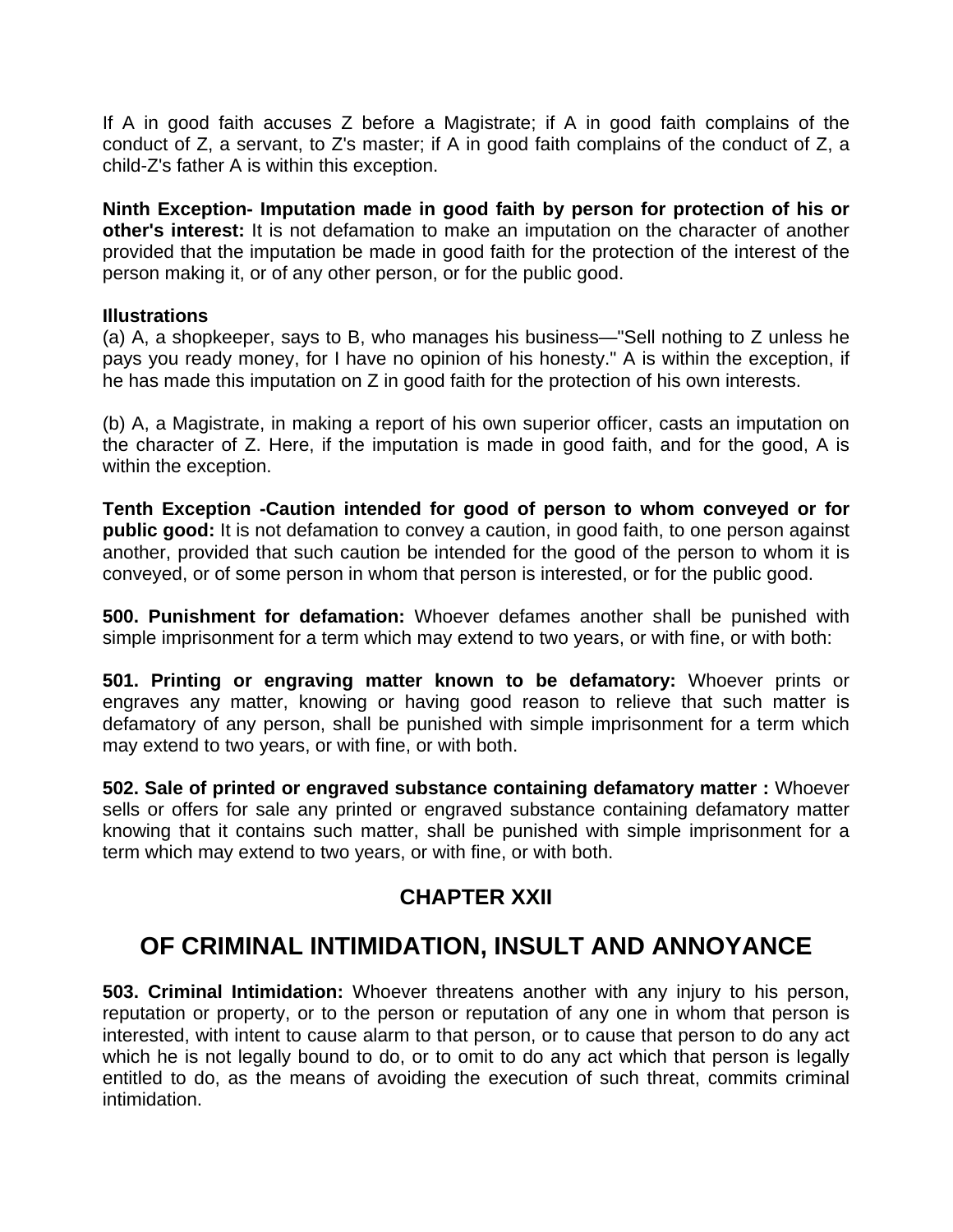Explanation : A threat to injure the reputation of any deceased person in whom the person threatened is interested, is within this section.

#### **Illustration**

A, for the purpose of inducing B to desist from prosecuting a civil suit, threatens to burn B's house. A is guilty of criminal intimidation.

**504. Intentional insult with intent to provoke breach of the peace :** Whoever intentionally insults, and thereby gives provocation to any person, intending or knowing it to be likely that such provocation will cause him to break the public peace, or to commit any other offence, shall be punished with imprisonment of either description for a term which may extend to two years, or with fine, or with both.

**505. Statements conducing to public mischief:** (1) Whoever makes, publishes, or circulates any statement, rumour or report--

(a) with intent to cause or incite, or which is likely to cause or incite, any officer, soldier, sailor, or airman in the Army, Navy or Air Force of Pakistan to mutiny, offence or otherwise disregard or fail in his duty as such ; or

(b) with intent to cause, or which is likely to cause, fear or alarm to the public or to any section of the public whereby any person may be induced to commit an offence against the State or against the public tranquillity; or

(c) with intent to incite, or which is likely to incite, any class or community of persons to commit any offence against any other class or community,

shall be punished with imprisonment for a term which may extend to seven years and with fine.

(2) Whoever makes, publishes or circulates any statement or report containing rumour or alarming news with intent to create or promote, or which is likely to create or promote, on grounds of religion, race, place of birth, residence, language, caste or community or any other ground whatsoever, feelings of enmity, hatred or ill-will between different religious, racial, language or regional groups or castes or communities, shall be punished with imprisonment for a term which may extend to seven years and with fine.

Explanation: It does not amount to an offence within the meaning of this section, when the person making, publishing or circulating any such statement, rumour or report has reasonable grounds for believing that such statement, rumour or report is true and makes, publishes or circulates it in good faith and without any such intent as aforesaid.

**506. Punishment for criminal intimidation:** Whoever commences the offence of criminal intimidation shall be punished with imprisonment of either description for a term which may extend to two years or with fine or with both.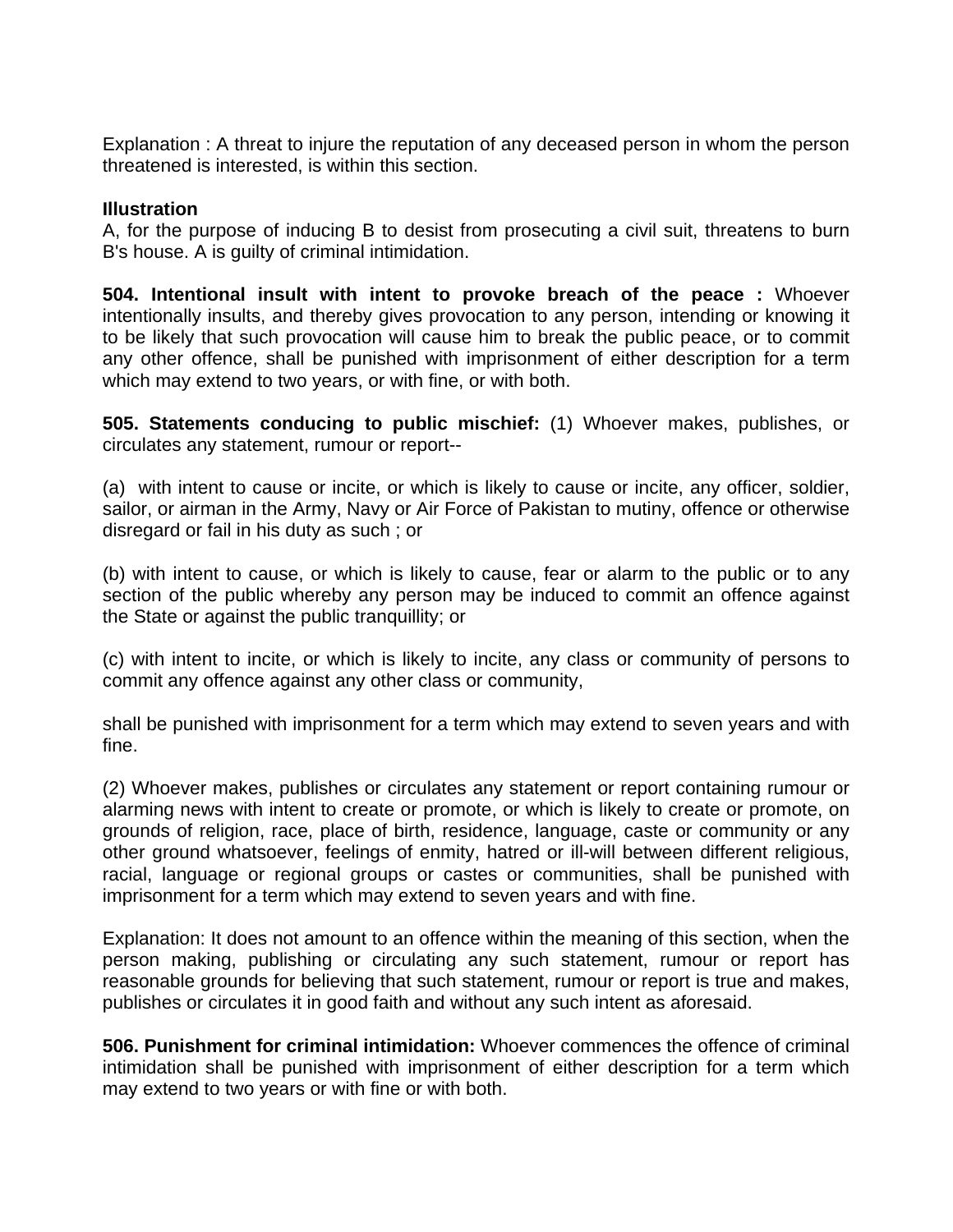**If threat be to cause death or grievous hurt, etc.:** And if the threat be to cause death or grievous hurt, or to cause the destruction of any property by fire, or to cause an offence punishable with death or imprisonment for life, or with imprisonment for a term which may extend to seven years, or to impute unchastity to a woman, shall be punished with imprisonment of either description for a term which may extend to seven years, or with fine, or with both.

**507. Criminal intimidation by an anonymous communication:** Whoever commits the offence of criminal intimidation by an anonymous communication, or having taken precaution to conceal the name or abode of the person from whom the threat comes, shall be punished with imprisonment of either description for a term which may extend to two years, in addition to the punishment provided for the offence by the last preceding section.

**508. Act caused by inducing person to believe that he will be rendered an object of Divine displeasure:** Whoever voluntarily causes or attempts to cause any person to do anything which that person is not legally bound to do or to omit to do anything which he is legally entitled to do, by inducing or attempting to induce that person to believe that he or any person in whom he is interested will become or will be rendered by some act of the offender an object of Divine displeasure if he does not to the thing which it is the object of the offender to cause him to do, or if he does the thing which it is object of the offender to cause to him to omit shall be punished with imprisonment of either description for a term which may extend to one year, or with fine, or with both.

## **Illustrations**

(a) A suits dhurna at Z's door with the intention of causing it to be believed that, by so sitting, he renders 2 an object of divine displeasure, A has committed the offence defined fn this section.

(b) A threatens Z that, unless Z performs a certain act, A wilt kill one of A's own children, under such circumstances that the killing would be believed to render Z an object of Divine displeasure. A has committed the offence defined in this section.

**509. Word, gesture or act intended to insult the modesty of a woman:** Whoever, intending to insult the modesty of any woman, utters any word, makes any sound or gesture, or exhibits any object, intending that such word or sound shall be heard, or that such gesture or object shall be seen, by such woman, or intrudes upon the privacy of such woman, shall be punished with simple imprisonment for a term which may extend to one year, or with fine, or with both.

**510. Misconduct in public by a drunken person:** Whoever, in a, state of intoxication, appears in any public place, or in any place which it is a trespass in him to enter, and there conducts himself in such a manner as to cause annoyance to any person be punished with simple imprisonment for a term which may extend to twenty-four hours, or with fine which may extend to ten rupees, or with both.